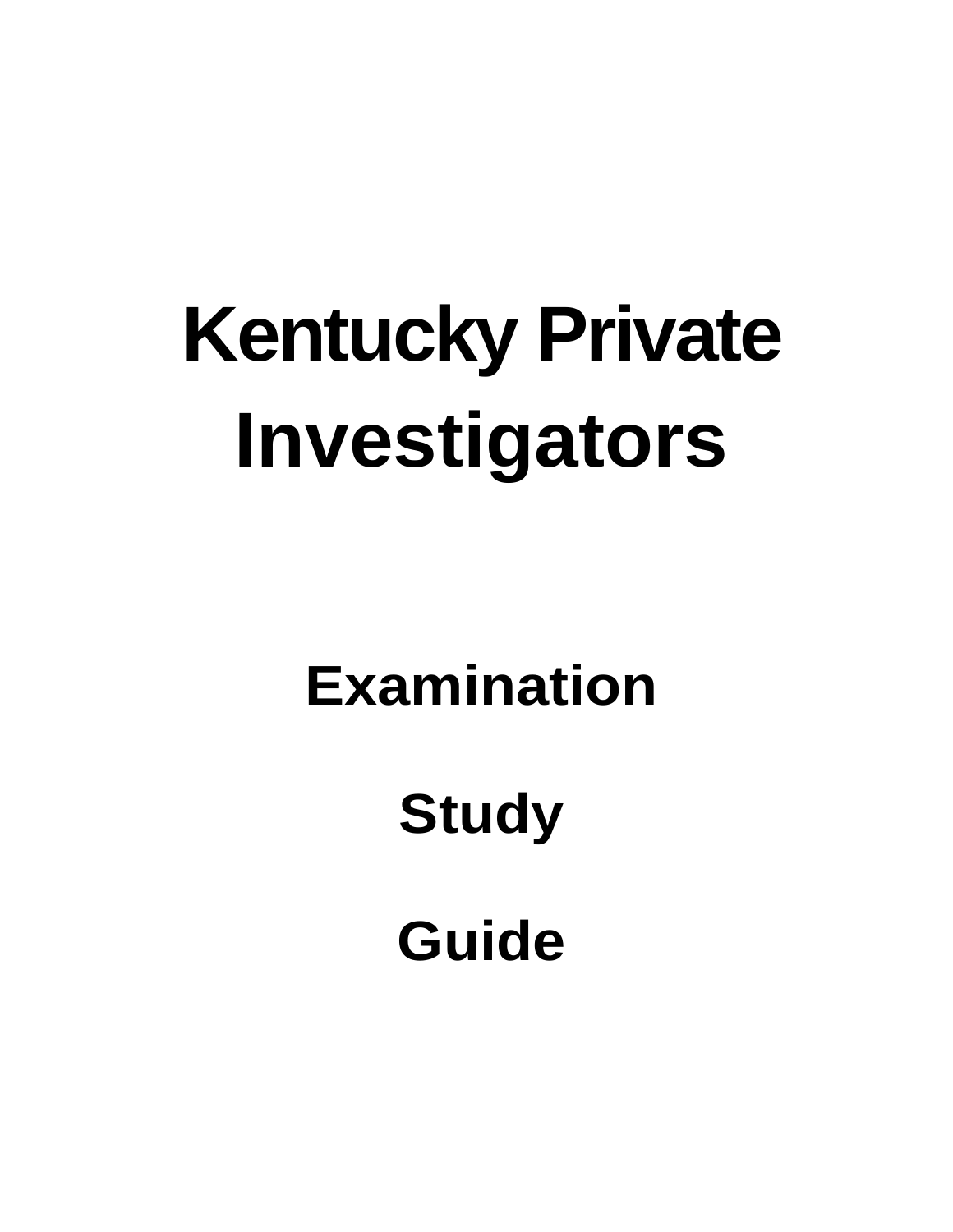### **TABLE OF CONTENTS**

| Private Investigators Act - KRS Chapter 329A        | 3   |
|-----------------------------------------------------|-----|
| The Privacy Act of 1974                             | 13  |
| Freedom of Information Act                          | 30  |
| The Fair Credit Reporting Act                       | 39  |
| <b>Bill of Rights</b>                               | 111 |
| <b>Kentucky Penal Code</b>                          | 114 |
| Private Investigators Board: Code of Ethics         | 117 |
| Basic Rules to the Private Investigators Act        | 119 |
| Interpreting Laws of Private Investigations         | 124 |
| Confidentiality and Responsibilities to the Clients | 145 |
| <b>Conducting investigations and Surveillance</b>   | 154 |
| <b>Investigative Sources of Information</b>         | 181 |
| <b>Communication and Appearance</b>                 | 189 |
| <b>KRS Open Records Request</b>                     | 198 |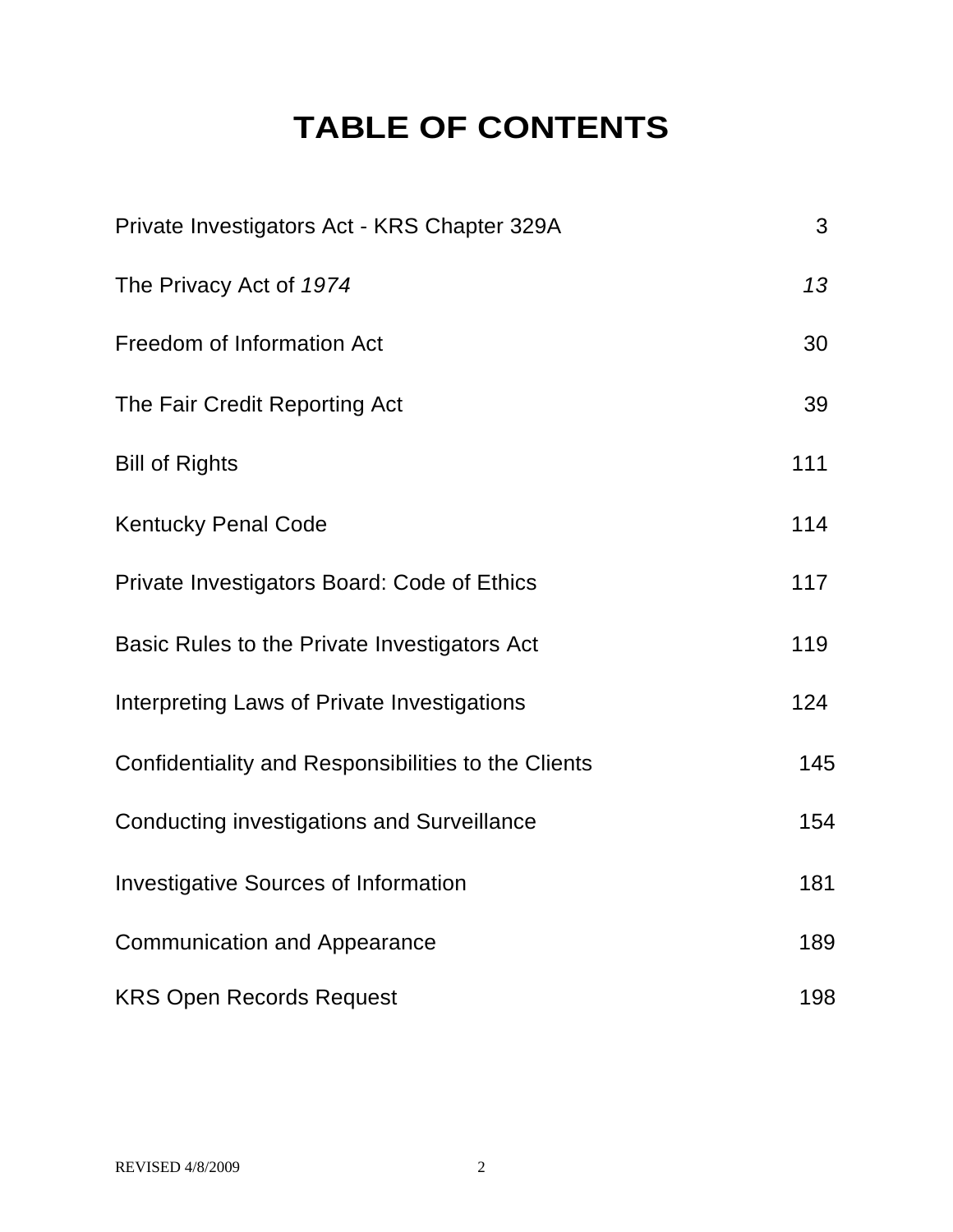### **Kentucky Private Investigator's Examination Study Guide**

### **PRIVATE INVESTIGATION ACT KRS CHAPTER 329A**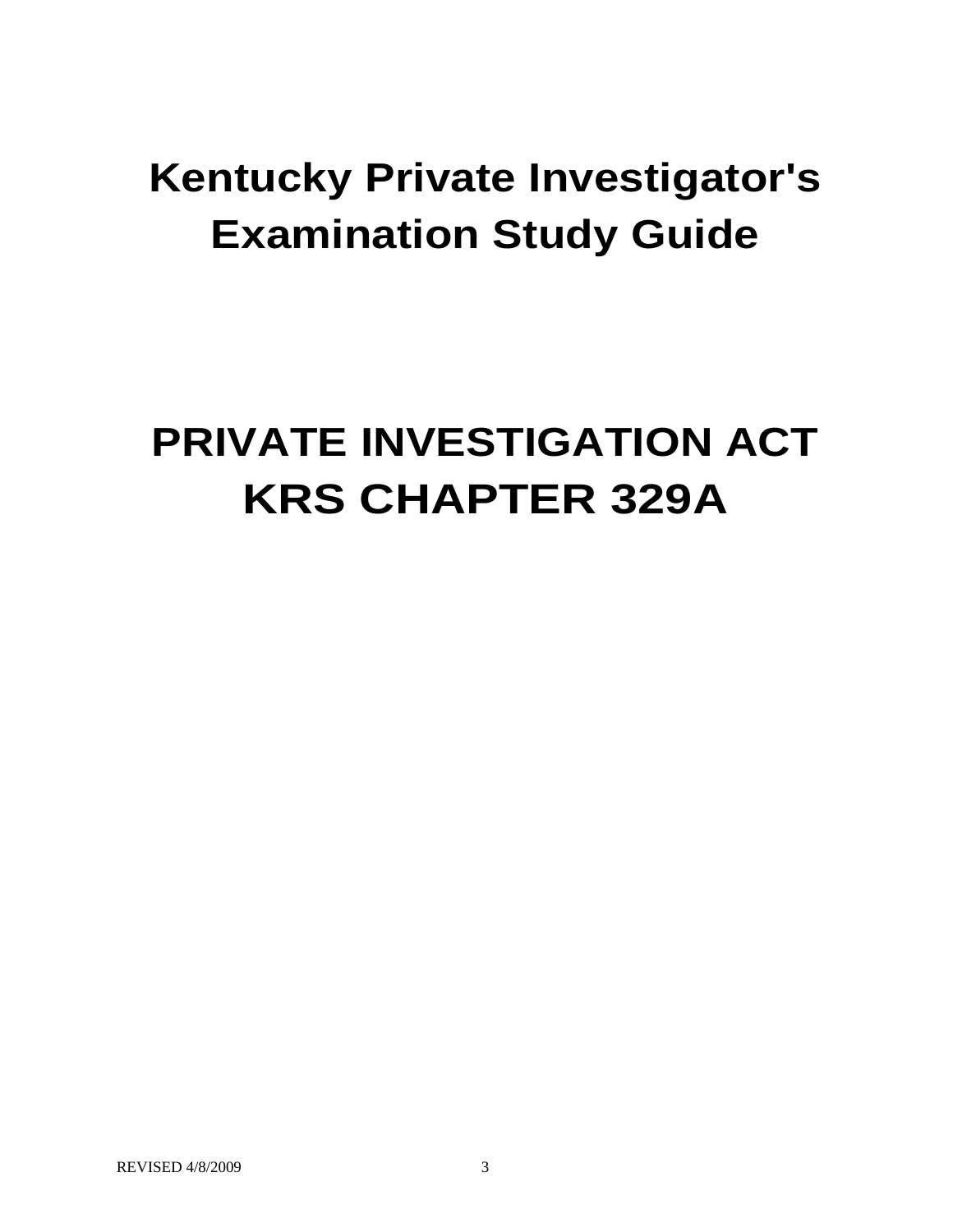#### **AN ACT relating to private investigators.**

#### **Be it enacted by the General Assembly of the Commonwealth of Kentucky:**

#### **329A.010 Definitions for KRS 329A.010 to 329A.090.**

As used in KRS 329A.010 to 329A.090:

(1) "Board" means the Kentucky Board of Licensure for Private Investigators;

(2) "Company" means a firm, association, sole proprietorship, partnership, corporation, nonprofit organization, institution, or similar enterprise;

(3) "Investigating company" or "company licensee" means a company engaged in private investigating that is licensed under KRS 329A.010 to 329A.090;

(4) "Private investigating" means the act of any individual or company engaging in the business of obtaining or furnishing information with reference to:

(a) Crime or wrongs done or threatened against the United States or any state or territory of the United States;

(b) The identity, habits, conduct, business, occupation, honesty, integrity, credibility, knowledge, trustworthiness, efficiency, loyalty, activity, movement, whereabouts, affiliations, associations, transactions, acts, reputations, or character of any person;

(c) The location, disposition, or recovery of lost or stolen property;

(d) The cause or responsibility for fires, losses, accidents, damages, or injuries to persons or to property;

(5) "Private investigator" or "individual licensee" means a person who is engaged in private investigating and licensed in accordance with the provisions of KRS 329A.010 to 329A.090; and

(6) "Qualifying agent" means a principal corporate officer, such as the chief executive officer, president, vice president, treasurer-secretary, comptroller, or any other responsible officer or executive employee, who is designated by the corporation to represent it in matters relating to KRS 329A.010 to 329A.090.

#### **329A.015 License required to hold self out as private investigator -- Criminal background check.**

No person or company shall hold himself or herself out to the public as a private investigator or use any terms, titles, or abbreviations that express, infer, or imply that the person is licensed as a private investigator unless the person at the time holds a license to practice private investigating issued and validly existing under the laws of this Commonwealth as provided in this chapter. All applicants shall pass a criminal background check based on criteria established under KRS 329A.035.

#### **329A.020 Kentucky Board of Licensure for Private Investigators -- Members -- Appointment -- Vacancies -- Reimbursement -- Meetings -- Removal of members -- Liability insurance.**

(1) The Kentucky Board of Licensure for Private Investigators is hereby created.

(2) The board shall consist of seven (7) members appointed by the Governor.

(a) One (1) member shall be an attorney from the Office of the Attorney General to be designated by the Attorney General;

REVISED 4/8/2009 4 (b) One (1) member shall be a municipal police officer of the rank of captain or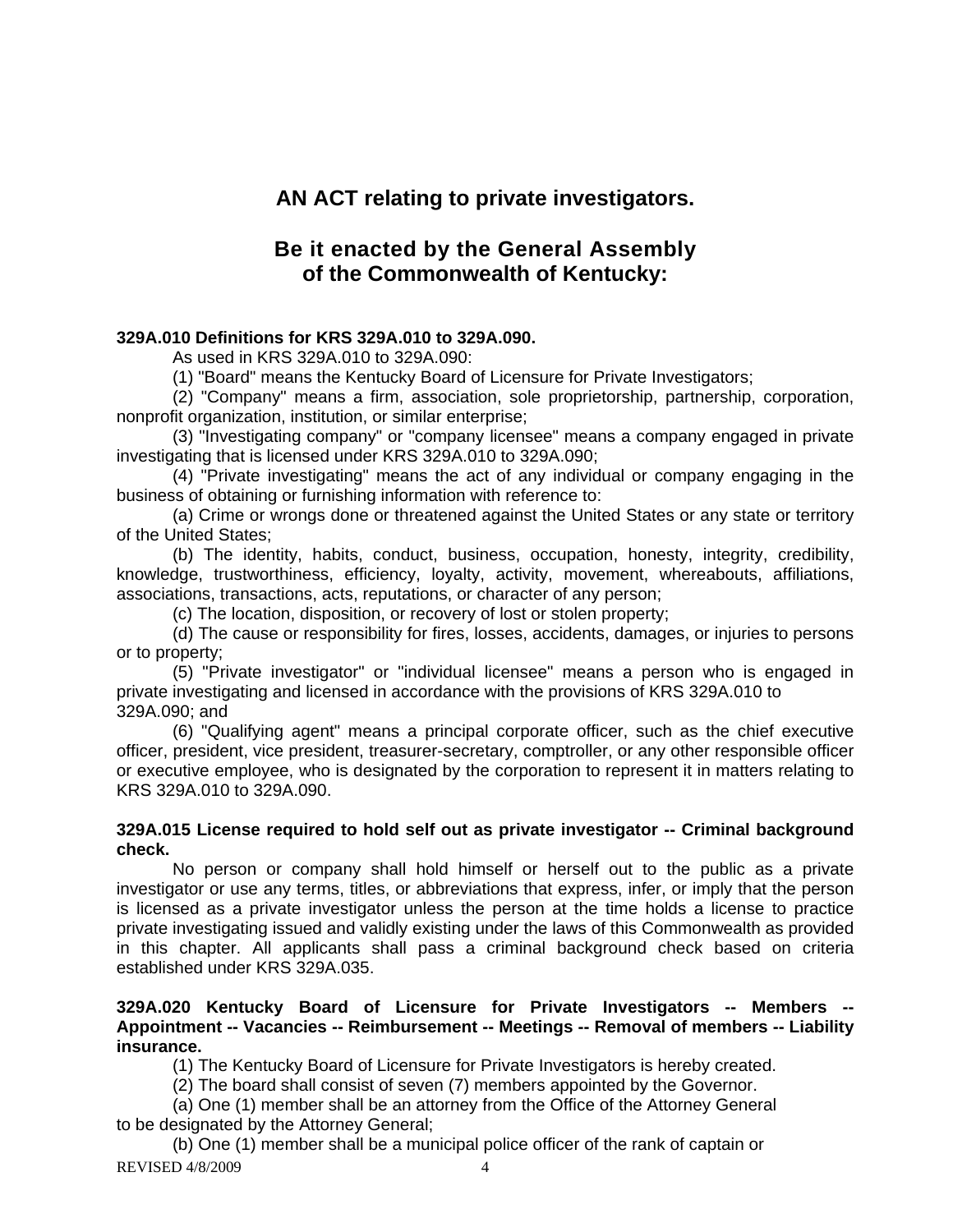above;

(c) One (1) member shall be a county sheriff;

(d) Three (3) members shall each have been private investigators for at least five (5) years prior to the date of their appointment and shall be of recognized business standing; and

(e) One (1) member shall be a citizen at large who is not associated with or financially interested in the practice of private investigating.

(3) All members shall be residents of this state and possess good moral character.

(4) The original members of the board shall be appointed by no later than January 1,

2003, as follows:

(a) One (1) member to a one (1) year term;

(b) Two (2) members to a two (2) year term;

(c) Two (2) members to a three (3) year term; and

(d) Two (2) members to a four (4) year term.

(5) After the initial appointments to the board, all members shall serve a two (2) year term.

(6) Any vacancy occurring on the board shall be filled by the Governor.

(7) No member may serve more than two (2) full consecutive terms.

(8) No member shall continue to serve if the member no longer meets the qualifications required under subsections (2) and (3) of this section.

(9) The three (3) board members who are private investigators and the member at large shall receive the sum of one hundred dollars (\$100) per day for each day the board meets. All members shall receive reimbursement for actual and necessary expenses incurred in the performance of their official duties.

(10) The board shall annually elect a chairman, a vice chairman, and a secretarytreasurer from the membership of the board.

(11) The board shall hold at least two (2) meetings annually and additional meetings as the board may deem necessary. Additional meetings may be held upon call of the chairman or upon written request of a quorum. Four (4) members of the board shall constitute a quorum to conduct business.

(12) Upon recommendation of the board, the Governor may remove any member of the board for neglect of duty or malfeasance in office.

(13) The board may purchase professional liability insurance for the board members and agents and staff of the board.

#### **329A.025 Duties and powers of board.**

(1) The board shall administer and enforce the provisions of KRS 329A.010 to 329A.090 and shall evaluate the qualifications of applicants for licensure and issue licenses.

(2) The board shall:

(a) Implement the provisions of KRS 329A.010 to 329A.090 through the promulgation of administrative regulations in accordance with the provisions of KRS Chapter 13A;

(b) Promulgate administrative regulations to establish fees which shall not exceed the amounts necessary to generate sufficient funds to effectively carry out and enforce the provisions of KRS 329A.010 to 329A.090;

(c) Promulgate by administrative regulation an examination to be administered at least twice annually to license applicants. The examination shall be designed to measure knowledge and competence in private investigating, including but not limited to the following subject areas:

1. Federal and state constitutional principles;

2. Court decisions related to activities which could result in liability for the invasion of privacy or other activities;

3. Eavesdropping and related offenses, assault and related offenses, search and seizure laws, and laws regarding unlawful access to a computer;

4. General weapons use and concealed weapons laws;

5. Additional state criminal laws and related procedures that are relevant to the practice of private investigating; and

6. Additional subject areas as determined by the board; and

(d) Promulgate by administrative regulation a code of professional practice and conduct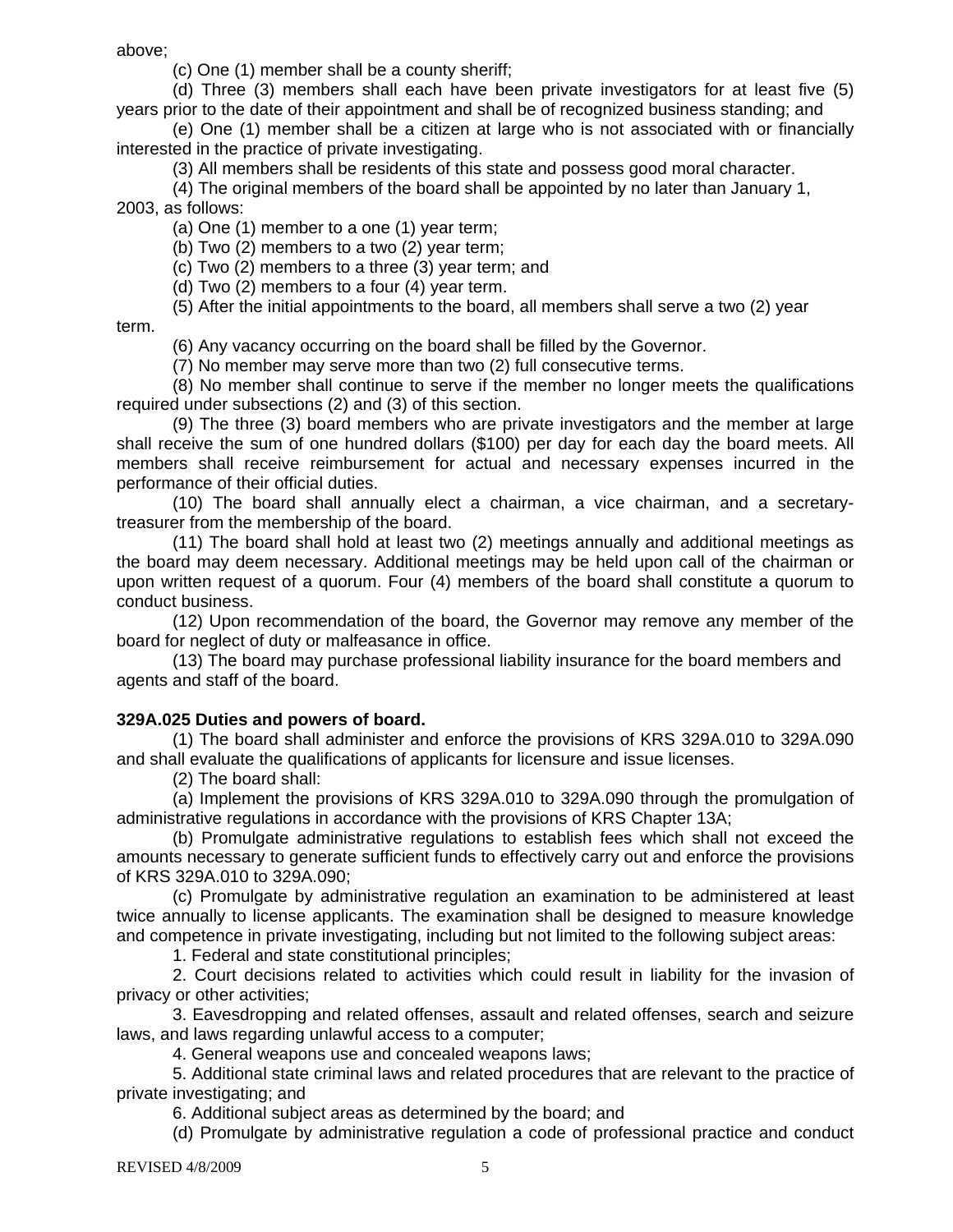that shall be based upon generally recognized principles of professional ethical conduct and be binding upon all licensees.

(3) The board may:

(a) Contract with the Division of Occupations and Professions within the Finance and Administration Cabinet for the provision of administrative services;

(b) Employ any persons it deems necessary to carry on the work of the board. The board may define their duties and fix their compensation;

(c) Develop or sponsor at least six (6) hours of continuing professional education annually;

(d) Approve and certify a forty (40) hour training class covering the subject areas of the licensing examination;

(e) Renew licenses and require continuing professional education as a condition for renewal;

(f) Waive the examination requirement for any applicant licensed in a reciprocal state as prescribed in subsection (3)(m) of this section, who is licensed in good standing in that state and meets all of the other requirements of KRS 329A.035;

(g) Suspend or revoke licenses, impose supervisory or probationary conditions upon licensees, impose administrative disciplinary fines, or issue written admonishments or reprimands, or any combination thereof;

(h) Issue subpoenas, examine witnesses, pay appropriate witness fees, administer oaths, and investigate allegations of practices violating the provisions of KRS 329A.010 to 329A.090;

(i) Conduct hearings pursuant to KRS Chapter 13B and keep records and minutes necessary to carry out the board's functions;

(j) Organize itself into two (2) panels to separate the functions of inquiry and hearings. Each panel shall have the power to act as either an inquiry or hearing panel. No member serving on the inquiry panel shall serve on the hearing panel for any one (1) particular case. Any final decision of the hearing panel shall be considered as the final decision of the board and the hearing panel may exercise all powers granted to the board pursuant to KRS Chapter 13B;

(k) Utilize mediation as a technique to resolve disciplinary matters;

(l) Seek injunctive relief in the Circuit Court of the county where the alleged unlawful practice occurred to stop the unlawful practice of private investigating by unlicensed persons or companies; and

(m) Negotiate and enter into reciprocal agreements with appropriate officials in other states to permit licensed investigation companies and private investigators who meet or exceed the qualifications established in KRS 329A.010 to 329A.090 to operate across state lines under mutually acceptable terms.

#### **329A.030 Revolving fund.**

(1) All fees and other moneys received by the board pursuant to the provisions of KRS 329A.010 to 329A.090 shall be deposited in the State Treasury to the credit of a revolving fund for the use of the board.

(2) No part of this revolving fund shall revert to the general fund of this Commonwealth.

(3) The revolving fund may be used to pay for:

(a) The compensation and reimbursement of board members for actual and necessary expenses incurred in the performance of official duties; (b) The compensation of all of the employees of the board; (c) Those operational and capital expenses incurred in fulfilling the board's duties as described in KRS 329A.010 to 329A.090 and in administrative regulations; and

(d) The development or sponsorship of at least six (6) hours of continuing education courses annually, to be conducted in various areas of the state.

#### **329A.035 Applications for licenses -- Requirements -- Confidentiality.**

(1) An application for a private investigator license shall be filed with the board on the prescribed form.

(a) The application shall include the following information regarding the applicant:

1. Full name and address;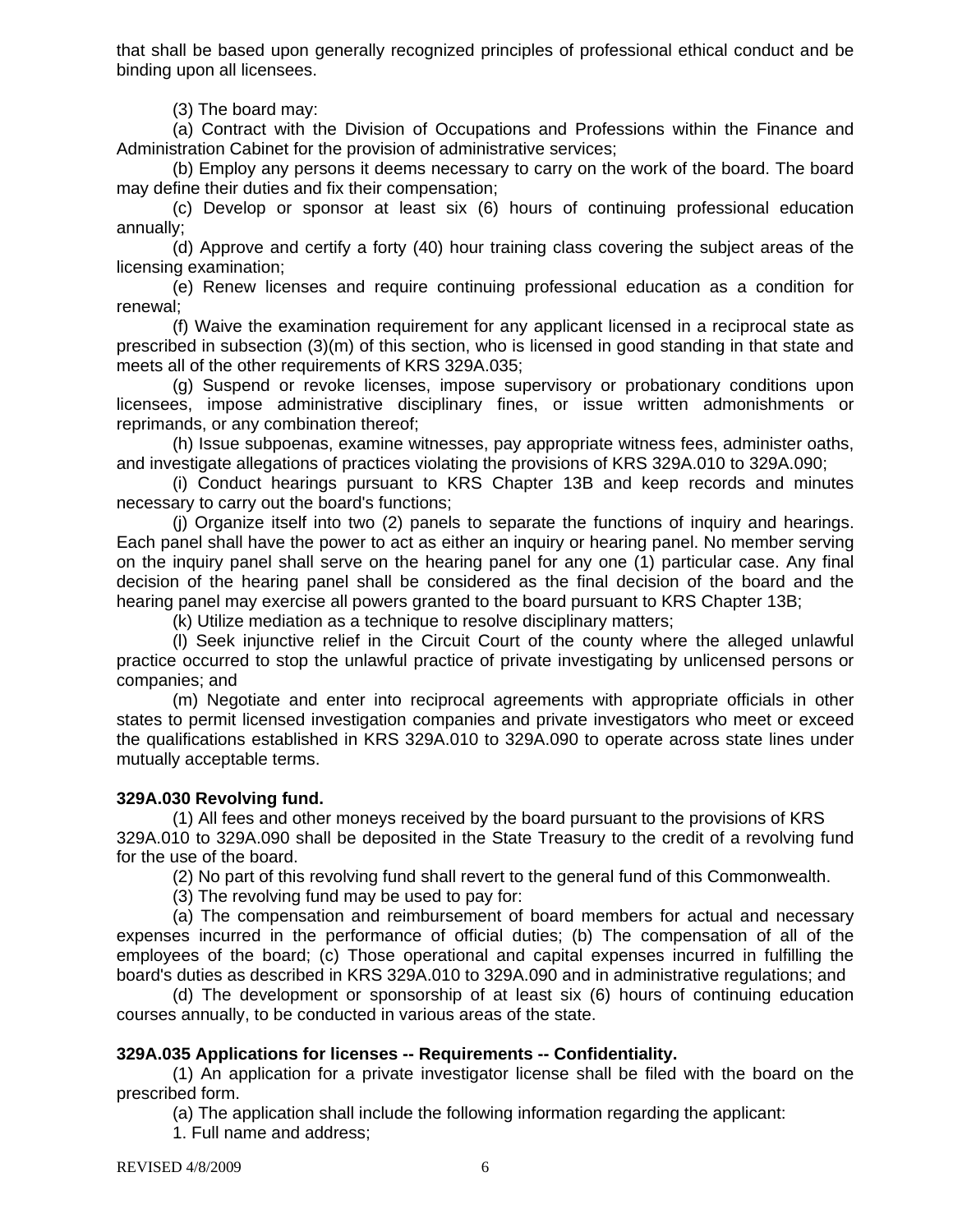2. Date and place of birth;

3. Social Security number;

4. All residences during the past five (5) years;

5. All employment or occupations engaged in during the past five (5) years;

6. Three (3) sets of classifiable fingerprints; and

7. Any other information as the board may reasonably require by administrative regulation.

(b) The application shall be subscribed and sworn to by the applicant.

(c) If the applicant intends to conduct fire or arson investigations, proof of current national certification from the National Association of Fire Investigators or the

International Association of Arson Investigators shall be filed with the board in addition to the information required in paragraph (a) of this subsection.

(2) An application for an investigating company license shall be filed with the board on the prescribed form.

(a) The application shall include:

1. The information required in subsection (1)(a) of this section for:

a. The owner, if the company is a sole proprietorship;

b. Each partner, if the company is a partnership; or

c. The qualifying agent, if the company is a corporation;

2. The name under which the company intends to do business;

3. The address of the principal place of business and any branch offices of the company within this state; and

4. Other information as the board may reasonably require by administrative regulation.

(b) If the company is a corporation, the following information is also required:

1. The correct legal name of the corporation;

2. The state and date of incorporation;

3. The date the corporation qualified to do business in this state;

4. The address of the corporate headquarters, if located outside of this state;

5. The names of two (2) principal corporate officers other than the qualifying agent, their

business addresses, residence addresses, and the office held by each in the corporation; and

6. The identity and license number of all private investigators employed by or affiliated with the company.

(c) The application shall be subscribed and sworn to by:

1. The owner, if the applicant is a sole proprietorship;

2. Each partner, if the applicant is a partnership; or

3. The qualifying agent, if the applicant is a corporation.

(3) Each applicant for an individual license or owner, partner, or qualifying agent for a company license shall:

(a) Be at least twenty-one (21) years of age;

(b) Be a citizen of the United States or a resident alien;

(c) Have a high school education or its equivalent;

(d) Not receive a license until the earlier of:

1. The expiration of ten (10) years from the applicant's release from a sentence imposed by any state or territory of the United States or the federal government for the commission of a felony, including a sentence of confinement or time served on probation, parole, or other form of conditional release or discharge; or

2. The date the applicant received a restoration of the applicant's civil rights;

(e) Not have been convicted of a misdemeanor involving moral turpitude or for which dishonesty is a necessary element within the previous five (5) years;

(f) Not have been dishonorably discharged from any branch of the Armed Forces of the United States;

(g) Not have had his or her certification as a peace officer revoked in this or another state;

(h) Not have been declared by any court of competent jurisdiction to be incompetent by reason of mental defect or disease unless a court of competent jurisdiction has since declared the applicant to be competent;

(i) Not have been voluntarily or involuntarily committed to a facility or outpatient program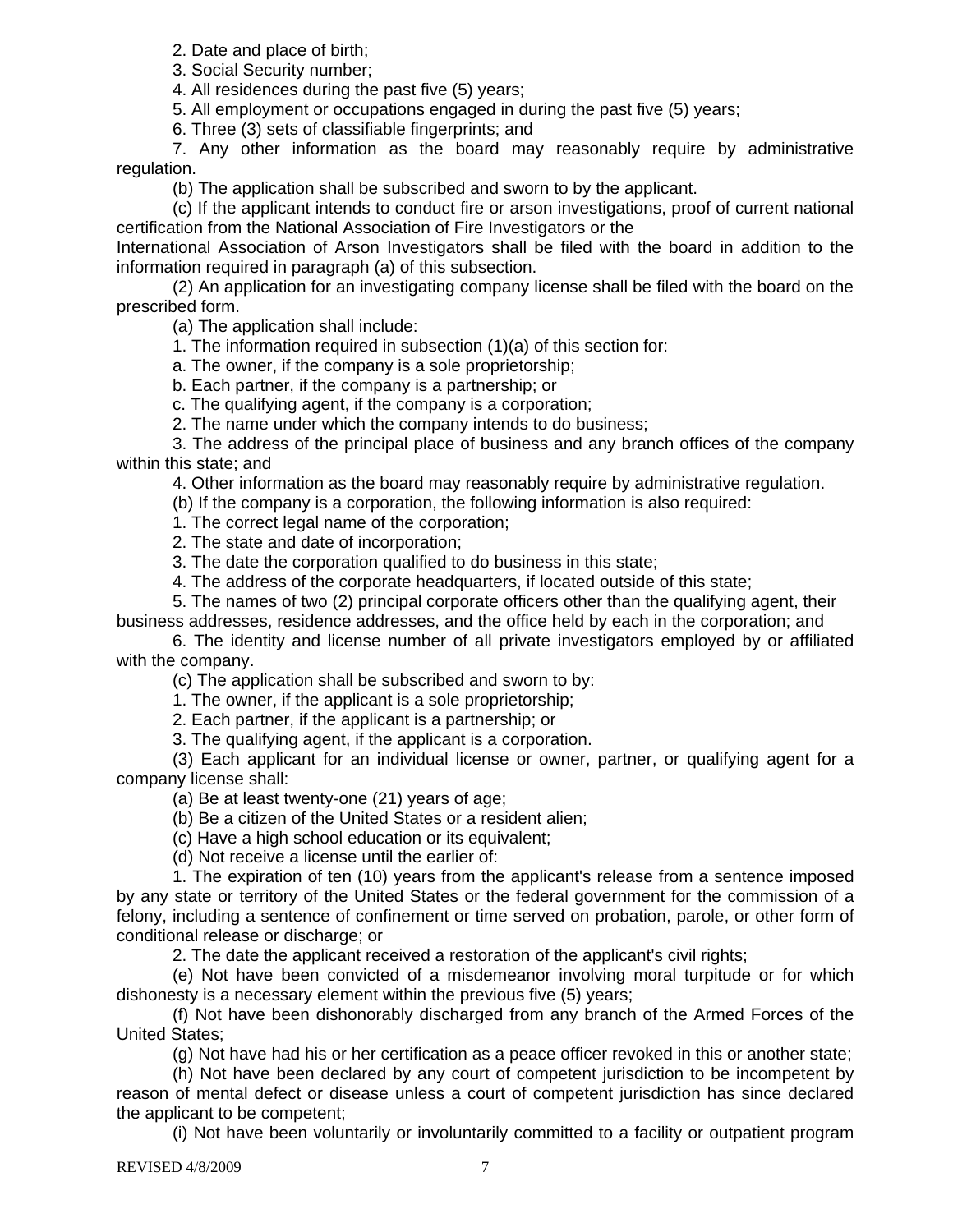for the abuse of a controlled substance or been convicted of a misdemeanor violation of KRS Chapter 218A or similar laws of any other state relating to controlled substances within the three (3) year period immediately preceding the date on which the application is submitted;

(j) Not chronically and habitually use alcoholic beverages as evidenced by:

1. The applicant having two (2) or more convictions for violating KRS 189A.010 within the three (3) year period immediately preceding the date on which the application is submitted; or

2. The applicant having been committed as an alcoholic pursuant to KRS Chapter 222, or similar laws of any other state, within the three (3) year period immediately preceding the date on which the application is submitted;

(k) Not chronically and habitually use alcoholic beverages or drugs to the extent that his or her normal faculties are impaired;

(l) Be of good moral character;

(m) Pass an examination administered by the board in accordance with KRS 329A.025(2(c); and

(n) Submit proof of coverage which meets the following requirements:

1. Is written by an insurance company which is lawfully engaged to provide insurance coverage in Kentucky;

2. Provides for a combined single-limit policy in the amount of at least two hundred fifty thousand dollars (\$250,000); and

3. Insures for liability all of the applicant's employees while acting in the course of their employment. Private investigators who limit their practice exclusively to working under the supervision and as employees of an attorney who is licensed to practice law in this state are exempted from the requirement of this paragraph.

(4) The board shall maintain the confidentiality of information relating to the licensee or applicant, except that the board may provide this information to local, state, or federal law enforcement agencies.

(5) Upon inquiry by any individual or entity, the board or the board's administrative staff shall provide or confirm the license status of any private investigator or private investigating company.

#### **329A.040 Board's duties upon receipt of application -- Approval -- License and identification card -- Individual license.**

(1) Upon receipt of a license application, accompanied by a nonrefundable, nonproratable fee of not less than one hundred dollars (\$100) and not more than four hundred dollars (\$400), as established by the board by promulgation of administrative regulations, the board shall:

(a) Conduct an investigation to determine whether the statements made in the application are true; and

(b) Submit the application, including fingerprints as appropriate, to the Kentucky State Police and the Administrative Office of the Courts for a state criminal history background check. The Kentucky State Police may submit fingerprints of any applicant to the Federal Bureau of Investigation for a national criminal history background check. The board may by administrative regulation impose additional qualifications to meet the requirements of Pub. L. No. 92-544. The applicant for licensure shall bear the additional cost, in an amount not to exceed the actual cost, incurred for the criminal background check.

(2) Following the investigation process, the board shall either deny or approve the application.

(a) If the application for a license is denied, the board:

1. Shall notify the applicant in writing and set forth the grounds for denial. If the grounds are subject to correction by the applicant, the notice of denial shall so state and specify a reasonable period of time within which the applicant must make the correction; and

2. Shall grant a hearing to the denied applicant in accordance with the provisions of KRS Chapter 13B.

(b) If the application for a license is approved, the board shall issue:

1. A license to be posted conspicuously in the licensee's principal place of business; and

2. A wallet-sized laminated identification card to each individual licensee to be carried while engaged in private investigation. Information on the card shall include the expiration date of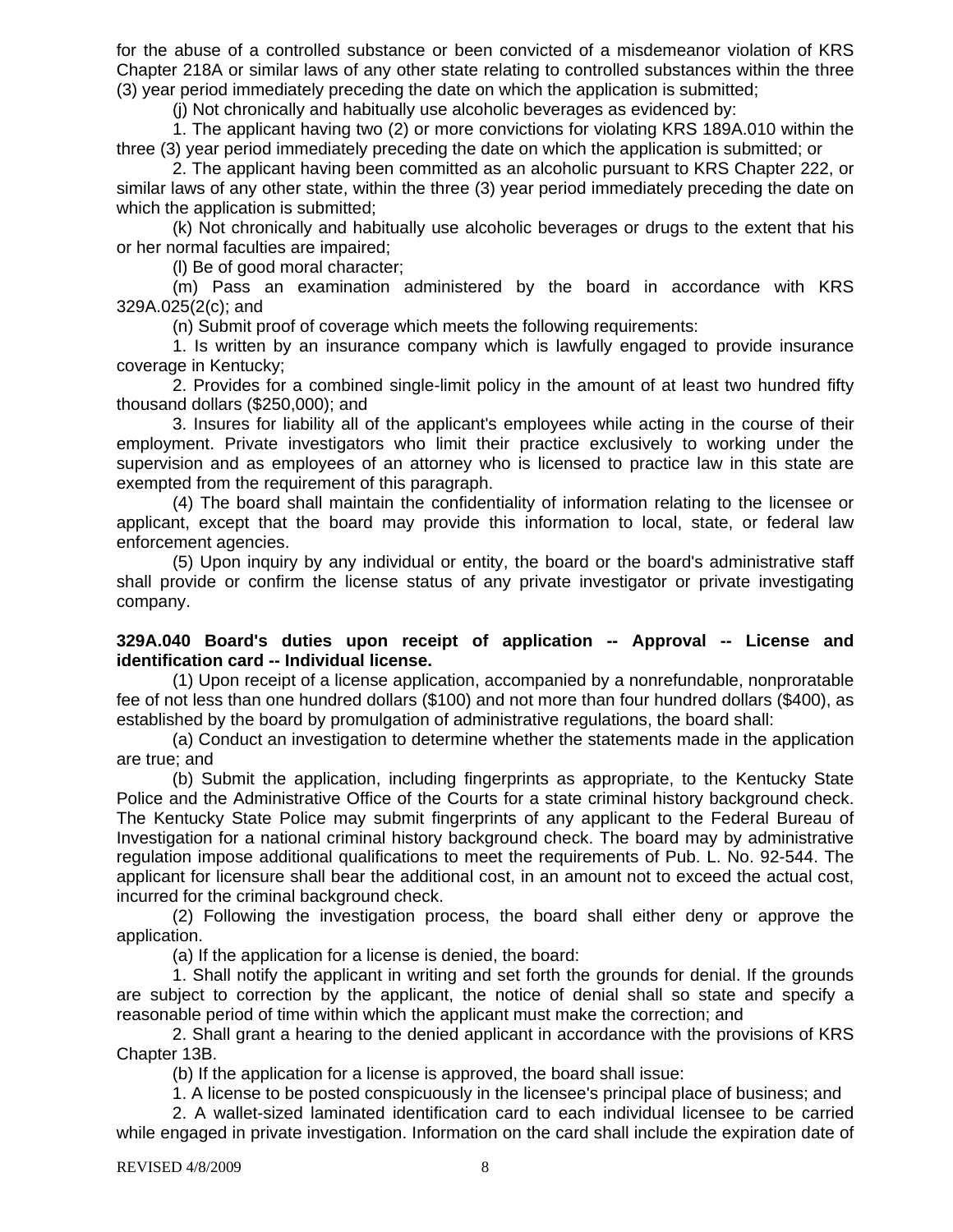the license and the licensee's:

- a. Name;
- b. Photograph;
- c. Physical characteristics; and
- d. License number.

(3) A license or identification card issued under subsection (2) of this section is not assignable and is personal to the licensee.

(4) For purposes of this section and KRS 329A.035, any company whose workforce is comprised of no more than one (1) private investigator shall only be required to have an individual private investigator's license. If at any time the workforce of such a company increases, the company shall notify the board of the workforce increase and shall seek a company license in addition to the individual private investigator's license.

#### **329A.045 Renewal -- Fee -- Grace period -- Termination and reinstatement -- Revocation -- Evidence of continuing education -- Inactive status.**

(1) A license or renewal issued under KRS 329A.010 to 329A.090 shall be valid for two (2) years from the date of issuance. No later than May 1 in the license renewal year, the board shall send a renewal application form to the address on file for each licensee. The renewal application shall indicate if the licensee is required to submit passport-sized photographs for a new identification card.

(2) All renewal applications shall be received by the board on or before June 30 in the year of renewal.

(3) Each company license renewal shall include a notarized statement sworn to by the representative prescribed in KRS 329A.035(2)(c) stating the identity and license number of each private investigator employed by or affiliated with the company.

(4) The fee for the timely renewal of a license shall be not less than fifty dollars (\$50) and not more than two hundred fifty dollars (\$250), as established by the board by promulgation of administrative regulations.

(5) For individual licensees, the board shall, at its discretion, issue either a new identification card or a renewal stamp or sticker to be affixed to the existing card.

(6) A grace period shall be allowed until September 1 of the license renewal year, during which time licensees may continue to practice and may renew their licenses upon payment of the renewal fee plus a late fee as promulgated by administrative regulation of the board.

(7) All licenses not renewed by September 1 of the renewal year shall terminate based on the failure to renew in a timely manner. Upon termination, the licensee is no longer eligible to practice in this state.

(8) After September 1 of the renewal year, former licensees with a terminated license may

have their licenses reinstated upon payment of the renewal fee plus a reinstatement fee as promulgated by administrative regulation of the board. If the reinstatement application is made within five (5) years from the date of termination, applicants shall not be required to submit to any examination as a condition for reinstatement.

(9) A revoked license may not be renewed. If it is reinstated, the licensee shall pay the reinstatement fee as set forth in subsection (8) of this section and the renewal fee as set forth in subsection (4) of this section.

(10) A former licensee who fails to reinstate a license within five (5) years after termination may not have it renewed, restored, or reinstated. A person may apply for and obtain a new license by meeting the current requirements for licensure.

(11) The board may require that a person applying for a renewal or reinstatement of licensure show evidence of completion of continuing professional education as prescribed by the board in administrative regulations.

(12) A valid license may be put on inactive status by the licensee at the time of renewal, at a cost to be determined by the board.

#### **329A.050 Change of ownership -- Agent who ceases to perform duties.**

(1) If the ownership of an investigating company changes, the new owner, if not already a licensee, shall not operate that company more than thirty (30) days after the date of the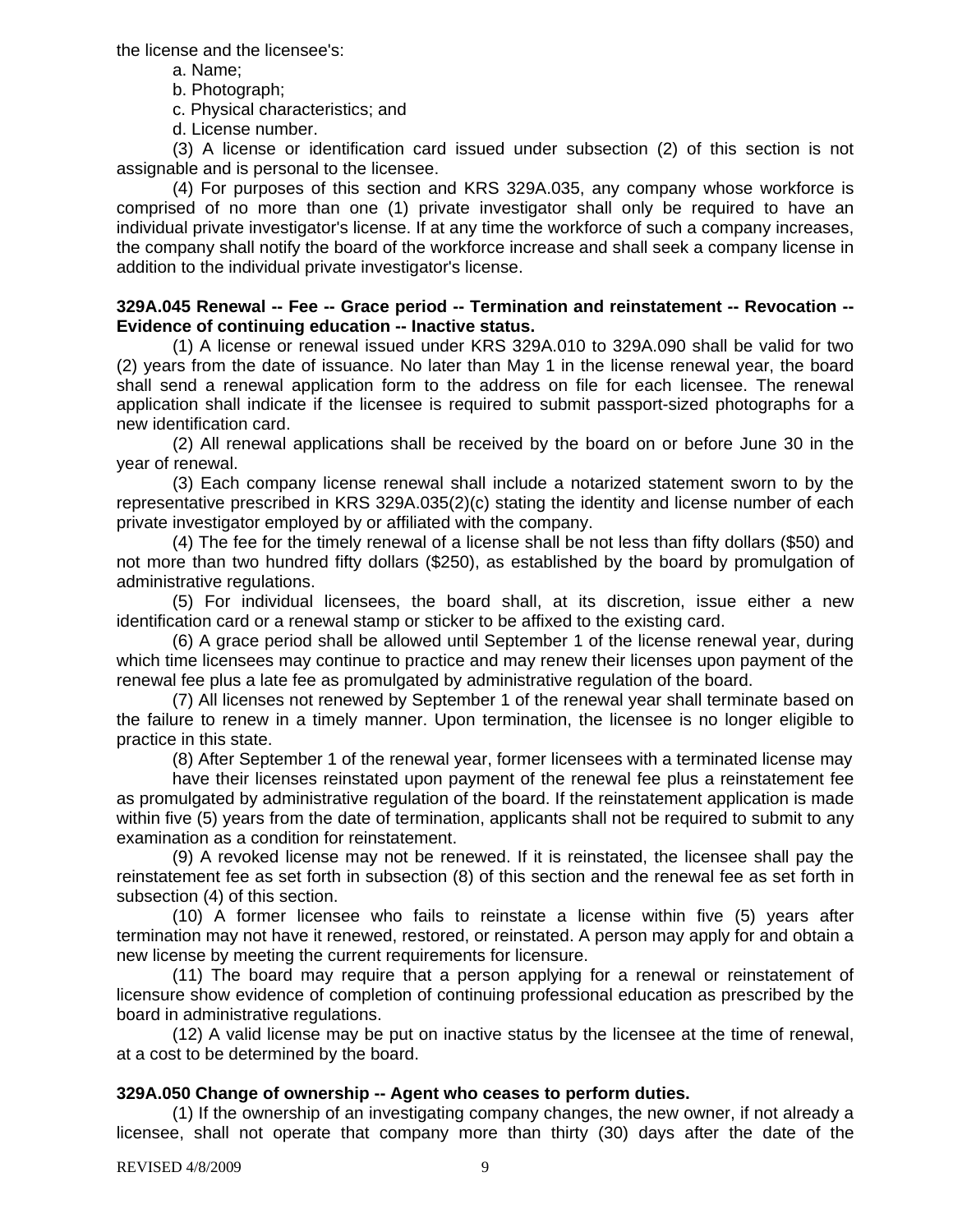ownership change unless, within the thirty (30) day period, the new owner submits an application for a license.

(a) If the application is submitted, the new owner may continue to operate the company until the application has been finally determined by the board.

(b) The board may extend for a reasonable time the period for submitting an application under this subsection.

(2) If the qualifying agent of a company ceases to perform the duties of an agent on a regular basis, the licensee shall notify the board by certified or registered mail within thirty (30) days and substitute a new qualifying agent within ninety (90) days. The board may extend for a reasonable time the period for obtaining a substitute qualifying agent.

#### **329A.055 Prohibited acts.**

No licensee shall:

(1) Use a badge for identification or make any statement which would reasonably cause another person to believe that the licensee functions as a sworn peace officer or other official of the state, any of its political subdivisions, or an agency of the federal government;

(2) Divulge to anyone, other than his or her client, or to such persons as his or her client may direct, or as may be required by law, any information acquired during such employment that may compromise the client, the person who is the subject of the investigation, or the investigation to which the licensee has been assigned;

(3) Knowingly make a material misrepresentation as to his or her ability to perform the investigation required by a potential client in order to obtain employment;

(4) Knowingly make a material misrepresentation to the client regarding the investigation; or

(5) Continue an investigation for a client when it becomes obvious to the licensee that a successful completion of an investigation is unlikely, unless the licensee advises the client and obtains the client's approval for continuation of the investigation.

#### **329A.060 Investigation of licensee wrongdoing -- Hearing -- Admonishment.**

(1) The board may investigate allegations of licensee wrongdoing upon complaint or upon its own volition. The board shall promulgate administrative regulations regarding the receiving and investigating of complaints.

(2) If the board's investigation reveals evidence supporting the complaint, the board shall set the matter for hearing pursuant to the provisions of KRS Chapter 13B before suspending, revoking, imposing probationary or supervisory conditions or an administrative fine, issuing a written reprimand, or any other combination of actions regarding any license under the provisions of KRS 329A.010 to 329A.090.

(3) If, after an investigation that includes an opportunity for the licensee to respond, the board determines that a violation took place but was not of a serious nature, it may issue a written admonishment to the licensee. A copy of the admonishment shall be placed in the board's permanent licensure file. The licensee shall have the right to file a response to the admonishment within thirty (30) days of its receipt and to have that response placed in the board's permanent licensure file. The licensee may, within thirty (30) days of receipt, file a request for hearing with the board. Upon receipt of this request the board shall set aside the written admonishment and set the matter for hearing under the provisions of KRS Chapter 13B.

#### **329A.065 Disciplinary actions -- Civil penalty -- Permanent file -- Assurance of voluntary compliance -- Appeal.**

(1) The board may refuse to issue a license, or suspend, revoke, impose probationary conditions, impose an administrative fine, issue a written reprimand, or any combination thereof regarding any licensee upon proof that the licensee or applicant has:

(a) Violated any provision of KRS 329A.010 to 329A.090 or any administrative regulation promulgated by the board;

(b) Knowingly and willfully made a material misstatement in connection with an application for license or renewal;

(c) Been convicted of a felony;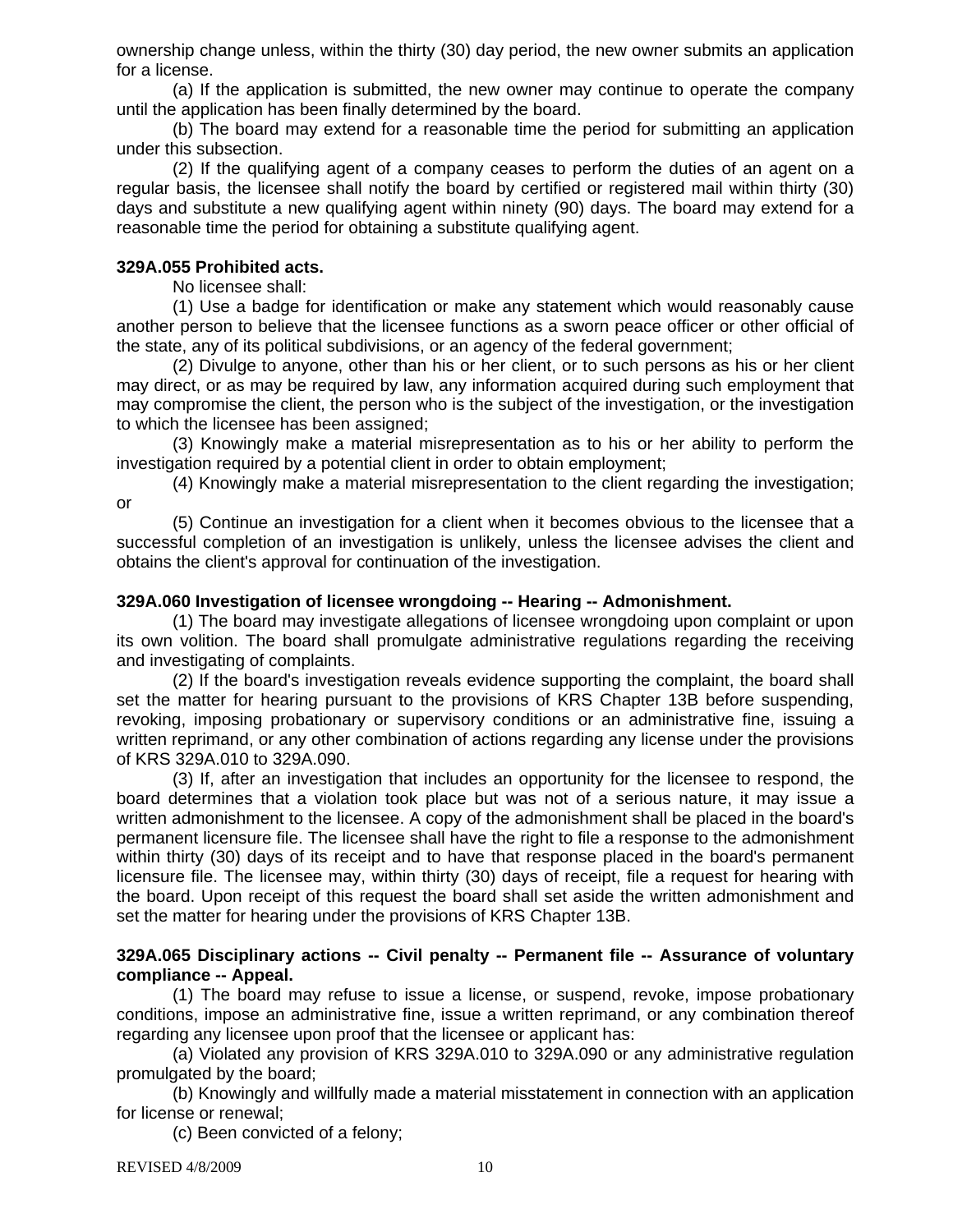(d) Practiced fraud, deceit, or misrepresentation;

(e) Committed any act that would have been cause for refusal to issue the license had it existed and been known to the board at the time of issuance;

(f) Been incompetent or negligent in the practice of private investigating; or

(g) Violated the code of ethics promulgated by administrative regulation by the board.

(2) In addition to or in lieu of any other lawful disciplinary action under this section, the board may assess a civil penalty not exceeding two thousand dollars (\$2,000).

(3) When the board issues a written reprimand to the licensee a copy of the reprimand shall be placed in the permanent file of the licensee. The licensee shall have the right to submit a response within thirty (30) days of its receipt and to have that response filed in the permanent file.

(4) At any time during the investigative or hearing processes, the board may accept an assurance of voluntary compliance from the licensee if the assurance effectively deals with the complaint.

(5) The board may reconsider, modify, or reverse its probation, suspension, or other disciplinary action.

(6) Any party aggrieved by a disciplinary action of the board may bring an action in Franklin Circuit Court pursuant to the provisions of KRS Chapter 13B.

(7) A license shall be subject to expiration and renewal during any period in which the license is suspended.

#### **329A.070 Scope of KRS 329A.010 to 329A.090.**

The provisions of KRS 329A.010 to 329A.090 do not apply to:

(1) An officer or employee of the United States, this state, another state, or any political subdivision thereof, performing his or her official duties within the course and scope of his or her employment;

(2) A public accountant, certified public accountant, or the bona fide employee of either, performing duties within the scope of public accountancy;

(3) A person engaged exclusively in the business of obtaining and furnishing information regarding the financial rating or standing and credit of persons;

(4) An attorney-at-law, or an attorney's bona fide employee, performing duties within the scope of the practice of law or authorized agent with duties limited to document and record retrieval or witness interviews;

(5) An insurance company, licensed insurance agent, or staff or independent adjuster if authorized to do business in Kentucky, performing investigative duties limited to matters strictly pertaining to an insurance transaction;

(6) A person engaged in compiling genealogical information, or otherwise tracing lineage or ancestry, by primarily utilizing public records and historical information or databases;

(7) A private business employee conducting investigations relating to the company entity by which he or she is employed;

(8) An individual obtaining information or conducting investigations on his or her own behalf;

(9) An employee of a private investigator or a private investigating firm who works under the direction of the private investigator or the private investigating firm for less than two hundred forty (240) hours per year. The board shall promulgate administrative regulations to establish a method of verification of the number of hours worked; or

(10) A professional engineer, a professional land surveyor, or a professional engineer's or professional land surveyor's bona fide employee, performing duties within the scope of practice of engineering or land surveying.

#### **329A.075 Notification of board.**

(1) A licensee shall notify the board in writing within thirty (30) days of:

(a) Any material change in the information previously furnished or required to be furnished to the board;

(b) Any occurrence that could reasonably be expected to affect the licensee's right to a license under KRS 329A.010 to 329A.090, including but not limited to any criminal charges placed against the licensee or employees of the licensee;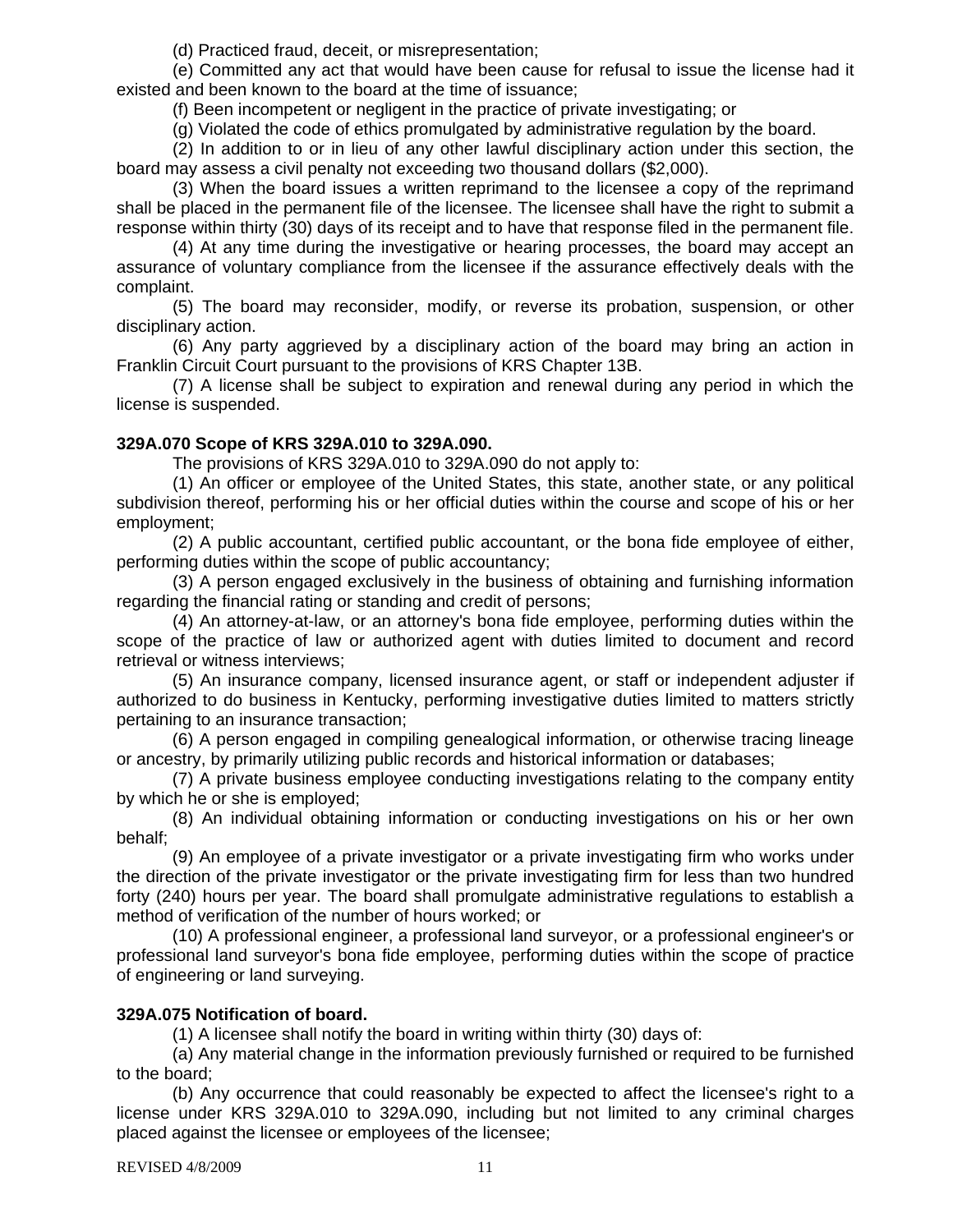(c) Any change in insurance coverage required under KRS 329A.035; and

(d) Any claims, judgments, or settlements against the licensee, the licensee's employees, or the licensee's insurance company.

(2) An investigative company shall notify the board in writing within thirty (30) days of any criminal charges filed against an investigator employed by or affiliated with the company.

#### **329A.080 Penalty for violation of KRS 329A.015.**

Any person violating KRS 329A.015 shall be guilty of a Class A misdemeanor for the first offense and a Class D felony for a second or subsequent offense.

#### **329A.085 Legislative intention to occupy field.**

The General Assembly intends, by the provisions of this chapter, to occupy the entire field of regulation and licensing of private investigators. No cities, counties, urban-county governments, charter counties, consolidated local governments, or other political subdivisions of the Commonwealth may adopt or continue in effect any ordinance, resolution, regulation, or rule regarding the regulation of private investigators. Nothing in this section shall be construed to abrogate any authority afforded by this chapter to the Kentucky Board of Licensure of Private Investigators.

#### **329A.090 Short title for KRS 329A.010 to 329A.090.**

KRS 329A.010 to 329A.090 may be cited as the Kentucky Private Investigators Licensing Act.

#### **329A.095 Licensure and certification for private investigators conducting fire or arson investigations.**

(1) Any private investigator who conducts fire or arson investigations in the state of Kentucky shall be:

(a) Licensed in accordance with KRS 329A.025; and

(b) Certified by the National Association of Fire Investigators or the International Association of Arson Investigators as a fire and explosion investigator.

(2) Upon revocation of his or her certification by either the National Association of Fire Investigators or the International Association of Arson Investigators, a private investigator who conducts fire or arson investigations shall cease the practice of fire or arson investigation.

(3) Fire or arson investigation by a licensee under this chapter shall be prohibited without certification.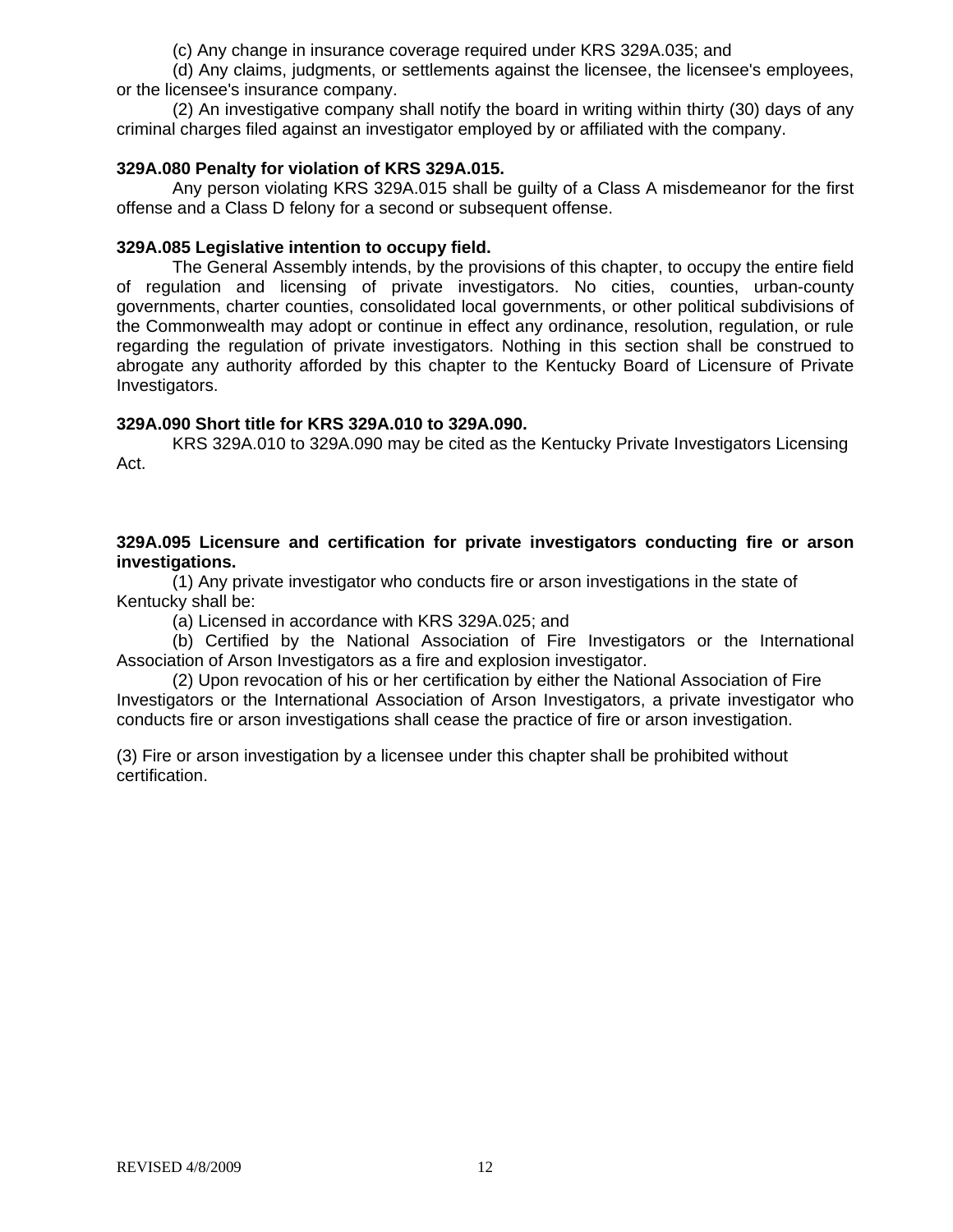# **Kentucky Private Investigator's Examination Study Guide**

### **THE PRIVACY ACT OF 1974**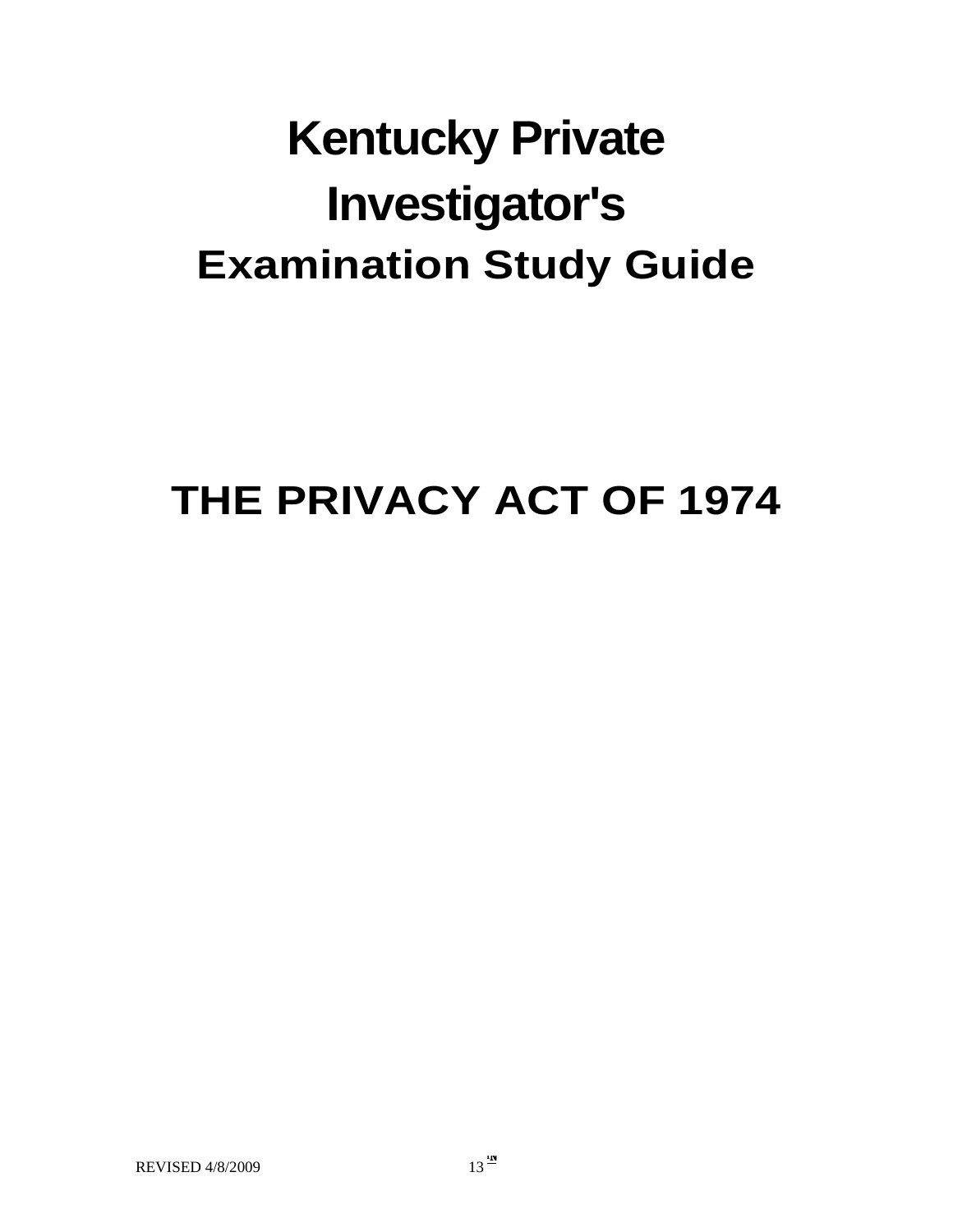#### **THE PRIVACY ACT OF 1974**

#### **5 U.S.C. § 552a**

#### As Amended

#### **§ 552a. Records maintained on individuals**

#### (a) Definitions

For purposes of this section--

(1) the term "agency" means agency as defined in section 552(f) of this title;

(2) the term "individual" means a citizen of the United States or an alien lawfully admitted for permanent residence;

(3) the term "maintain" includes maintain, collect, use or disseminate;

(4) the term "record" means any item, collection, or grouping of information about an individual that is maintained by an agency, including, but not limited to, his education, financial transactions, medical history, and criminal or employment history and that contains his name, or the identifying number, symbol, or other identifying particular assigned to the individual, such as a finger or voice print or a photograph;

(5) the term "system of records" means a group of any records under the control of any agency from which information is retrieved by the name of the individual or by some identifying number, symbol, or other identifying particular assigned to the individual;

(6) the term "statistical record" means a record in a system of records maintained for statistical research or reporting purposes only and not used in whole or in part in making any determination about an identifiable individual, except as provided by section 8 of Title 13;

(7) the term "routine use" means, with respect to the disclosure of a record, the use of such record for a purpose which is compatible with the purpose for which it was collected;

(8) the term "matching program"--

(A) means any computerized comparison of--

(i) two or more automated systems of records or a system of records with non-Federal records for the purpose of--

(I) establishing or verifying the eligibility of, or continuing compliance with statutory and regulatory requirements by, applicants for, recipients or beneficiaries of, participants in, or providers of services with respect to, cash or in-kind assistance or payments under Federal benefit programs, or

(II) recouping payments or delinquent debts under such Federal benefit programs, or

(ii) two or more automated Federal personnel or payroll systems of records or a system of Federal personnel or payroll records with non-Federal records,

(B) but does not include--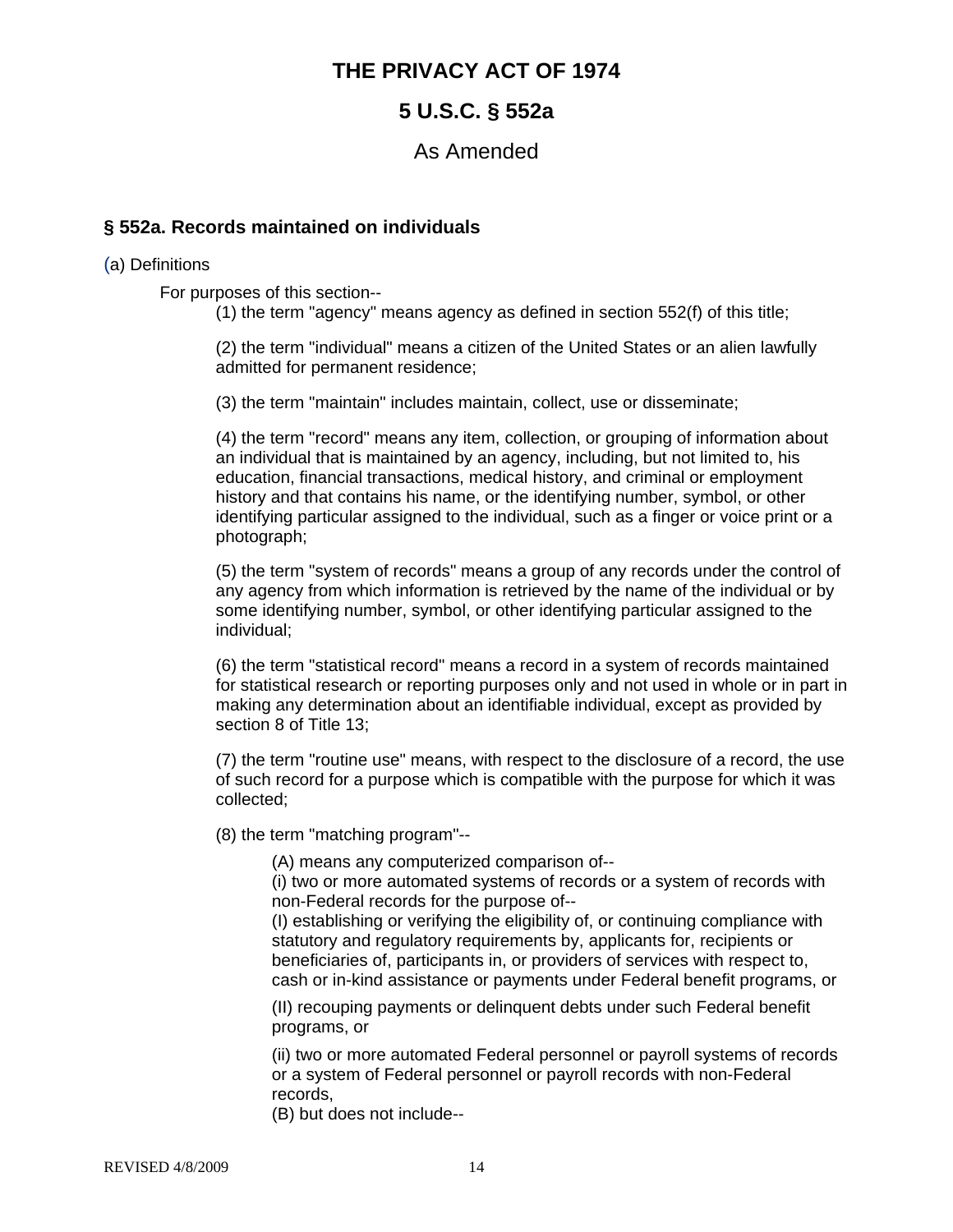(i) matches performed to produce aggregate statistical data without any personal identifiers;

(ii) matches performed to support any research or statistical project, the specific data of which may not be used to make decisions concerning the rights, benefits, or privileges of specific individuals;

(iii) matches performed, by an agency (or component thereof) which performs as its principal function any activity pertaining to the enforcement of criminal laws, subsequent to the initiation of a specific criminal or civil law enforcement investigation of a named person or persons for the purpose of gathering evidence against such person or persons;

(iv) matches of tax information (I) pursuant to section 6103(d) of the Internal Revenue Code of 1986, (II) for purposes of tax administration as defined in section 6103(b)(4) of such Code, (III) for the purpose of intercepting a tax refund due an individual under authority granted by section 404(e), 464, or 1137 of the Social Security Act; or (IV) for the purpose of intercepting a tax refund due an individual under any other tax refund intercept program authorized by statute which has been determined by the Director of the Office of Management and Budget to contain verification, notice, and hearing requirements that are substantially similar to the procedures in section 1137 of the Social Security Act;

(v) matches--

(I) using records predominantly relating to Federal personnel, that are performed for routine administrative purposes (subject to guidance provided by the Director of the Office of Management and Budget pursuant to subsection (v)); or

(II) conducted by an agency using only records from systems of records maintained by that agency;

if the purpose of the match is not to take any adverse financial, personnel, disciplinary, or other adverse action against Federal personnel; or

(vi) matches performed for foreign counterintelligence purposes or to produce background checks for security clearances of Federal personnel or Federal contractor personnel;

(vii) matches performed incident to a levy described in section 6103(k)(8) of the Internal Revenue Code of 1986; or

(viii) matches performed pursuant to section  $202(x)(3)$  or  $1611(e)(1)$  of the Social Security Act (42 U.S.C. § 402(x)(3), § 1382(e)(1);

(9) the term "recipient agency" means any agency, or contractor thereof, receiving records contained in a system of records from a source agency for use in a matching program;

(10) the term "non-Federal agency" means any State or local government, or agency thereof, which receives records contained in a system of records from a source agency for use in a matching program;

(11) the term "source agency" means any agency which discloses records contained in a system of records to be used in a matching program, or any State or local government, or agency thereof, which discloses records to be used in a matching program;

(12) the term "Federal benefit program" means any program administered or funded by the Federal Government, or by any agent or State on behalf of the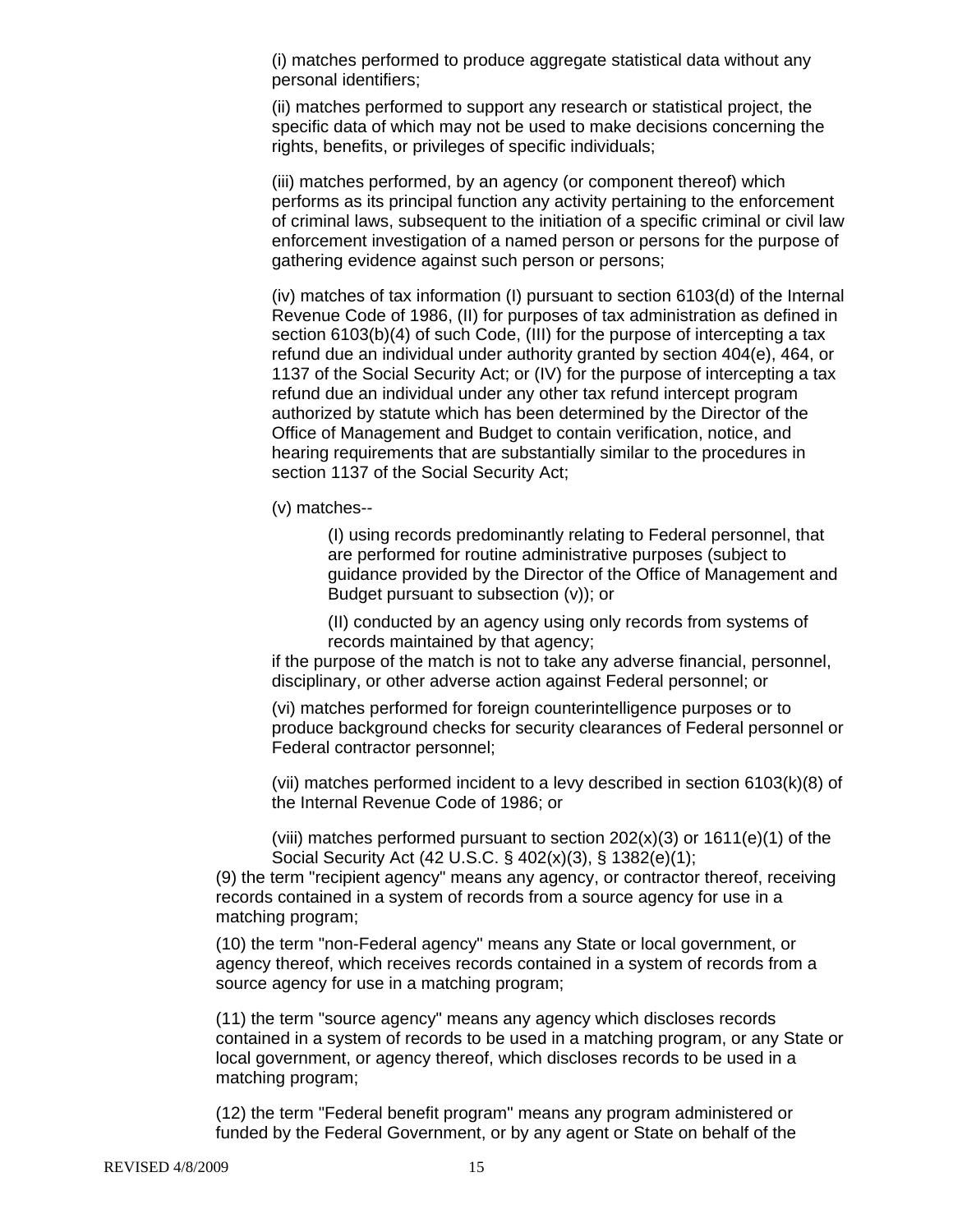Federal Government, providing cash or in-kind assistance in the form of payments, grants, loans, or loan guarantees to individuals; and

(13) the term "Federal personnel" means officers and employees of the Government of the United States, members of the uniformed services (including members of the Reserve Components), individuals entitled to receive immediate or deferred retirement benefits under any retirement program of the Government of the United States (including survivor benefits).

(b) Conditions of disclosure

No agency shall disclose any record which is contained in a system of records by any means of communication to any person, or to another agency, except pursuant to a written request by, or with the prior written consent of, the individual to whom the record pertains, unless disclosure of the record would be--

(1) to those officers and employees of the agency which maintains the record who have a need for the record in the performance of their duties;

(2) required under section 552 of this title;

 $(3)$  for a routine use as defined in subsection  $(a)(7)$  of this section and described under subsection (e)(4)(D) of this section;

(4) to the Bureau of the Census for purposes of planning or carrying out a census or survey or related activity pursuant to the provisions of Title 13;

(5) to a recipient who has provided the agency with advance adequate written assurance that the record will be used solely as a statistical research or reporting record, and the record is to be transferred in a form that is not individually identifiable;

(6) to the National Archives and Records Administration as a record which has sufficient historical or other value to warrant its continued preservation by the United States Government, or for evaluation by the Archivist of the United States or the designee of the Archivist to determine whether the record has such value;

(7) to another agency or to an instrumentality of any governmental jurisdiction within or under the control of the United States for a civil or criminal law enforcement activity if the activity is authorized by law, and if the head of the agency or instrumentality has made a written request to the agency which maintains the record specifying the particular portion desired and the law enforcement activity for which the record is sought;

(8) to a person pursuant to a showing of compelling circumstances affecting the health or safety of an individual if upon such disclosure notification is transmitted to the last known address of such individual;

(9) to either House of Congress, or, to the extent of matter within its jurisdiction, any committee or subcommittee thereof, any joint committee of Congress or subcommittee of any such joint committee;

(10) to the Comptroller General, or any of his authorized representatives, in the course of the performance of the duties of the General Accounting Office;

(11) pursuant to the order of a court of competent jurisdiction; or

(12) to a consumer reporting agency in accordance with section 3711(e) of Title 31.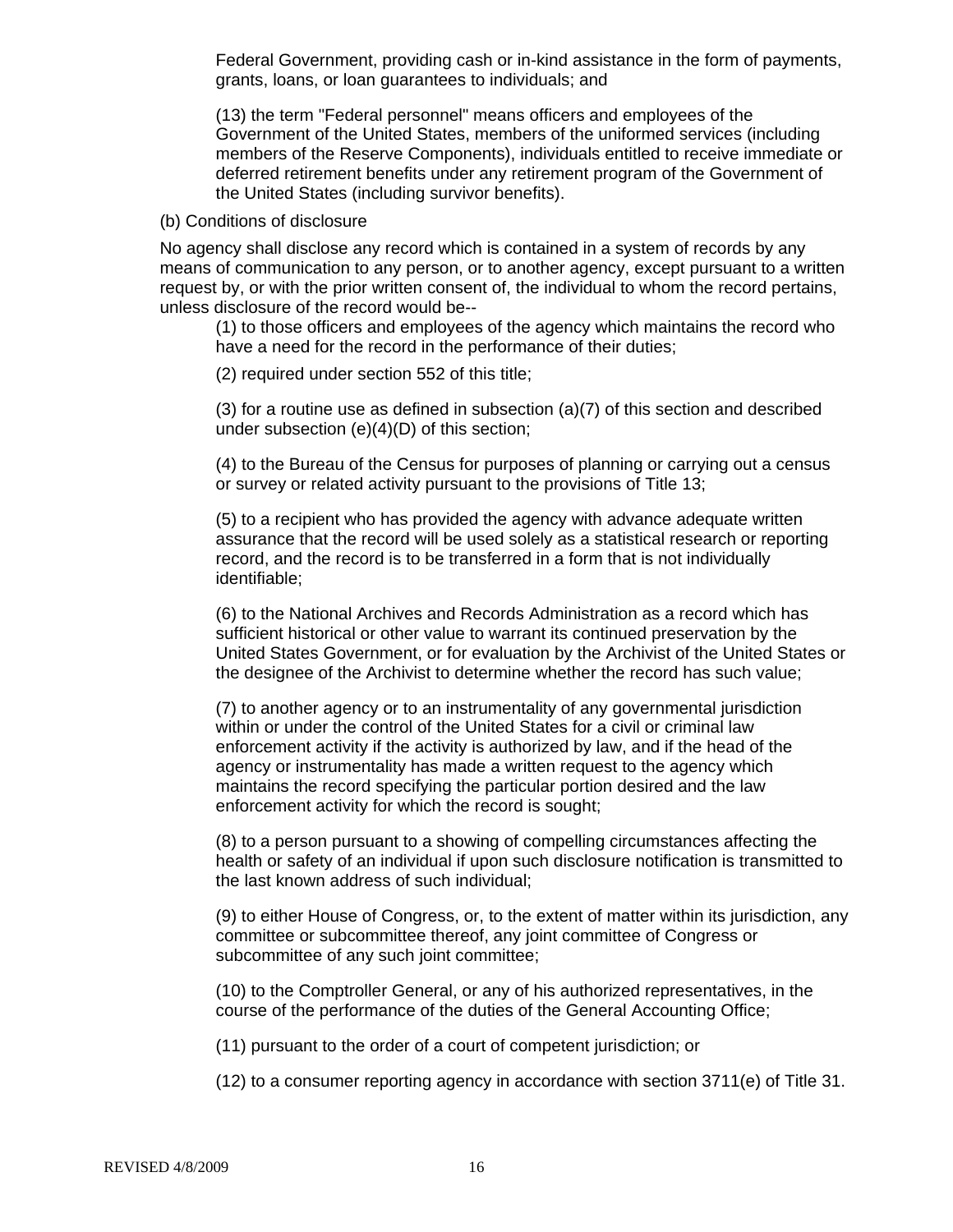(c) Accounting of Certain Disclosures

Each agency, with respect to each system of records under its control, shall--

(1) except for disclosures made under subsections (b)(1) or (b)(2) of this section, keep an accurate accounting of--

(A) the date, nature, and purpose of each disclosure of a record to any person or to another agency made under subsection (b) of this section; and

(B) the name and address of the person or agency to whom the disclosure is made;

(2) retain the accounting made under paragraph (1) of this subsection for at least five years or the life of the record, whichever is longer, after the disclosure for which the accounting is made;

(3) except for disclosures made under subsection (b)(7) of this section, make the accounting made under paragraph (1) of this subsection available to the individual named in the record at his request; and

(4) inform any person or other agency about any correction or notation of dispute made by the agency in accordance with subsection (d) of this section of any record that has been disclosed to the person or agency if an accounting of the disclosure was made.

(d) Access to records

Each agency that maintains a system of records shall--

(1) upon request by any individual to gain access to his record or to any information pertaining to him which is contained in the system, permit him and upon his request, a person of his own choosing to accompany him, to review the record and have a copy made of all or any portion thereof in a form comprehensible to him, except that the agency may require the individual to furnish a written statement authorizing discussion of that individual's record in the accompanying person's presence;

(2) permit the individual to request amendment of a record pertaining to him and--

(A) not later than 10 days (excluding Saturdays, Sundays, and legal public holidays) after the date of receipt of such request, acknowledge in writing such receipt; and

(B) promptly, either--

(i) make any correction of any portion thereof which the individual believes is not accurate, relevant, timely, or complete; or

(ii) inform the individual of its refusal to amend the record in accordance with his request, the reason for the refusal, the procedures established by the agency for the individual to request a review of that refusal by the head of the agency or an officer designated by the head of the agency, and the name and business address of that official;

(3) permit the individual who disagrees with the refusal of the agency to amend his record to request a review of such refusal, and not later than 30 days (excluding Saturdays, Sundays, and legal public holidays) from the date on which the individual requests such review, complete such review and make a final determination unless, for good cause shown, the head of the agency extends such 30-day period; and if, after his review, the reviewing official also refuses to amend the record in accordance with the request, permit the individual to file with the agency a concise statement setting forth the reasons for his disagreement with the refusal of the agency, and notify the individual of the provisions for judicial review of the reviewing official's determination under subsection (g)(1)(A) of this section;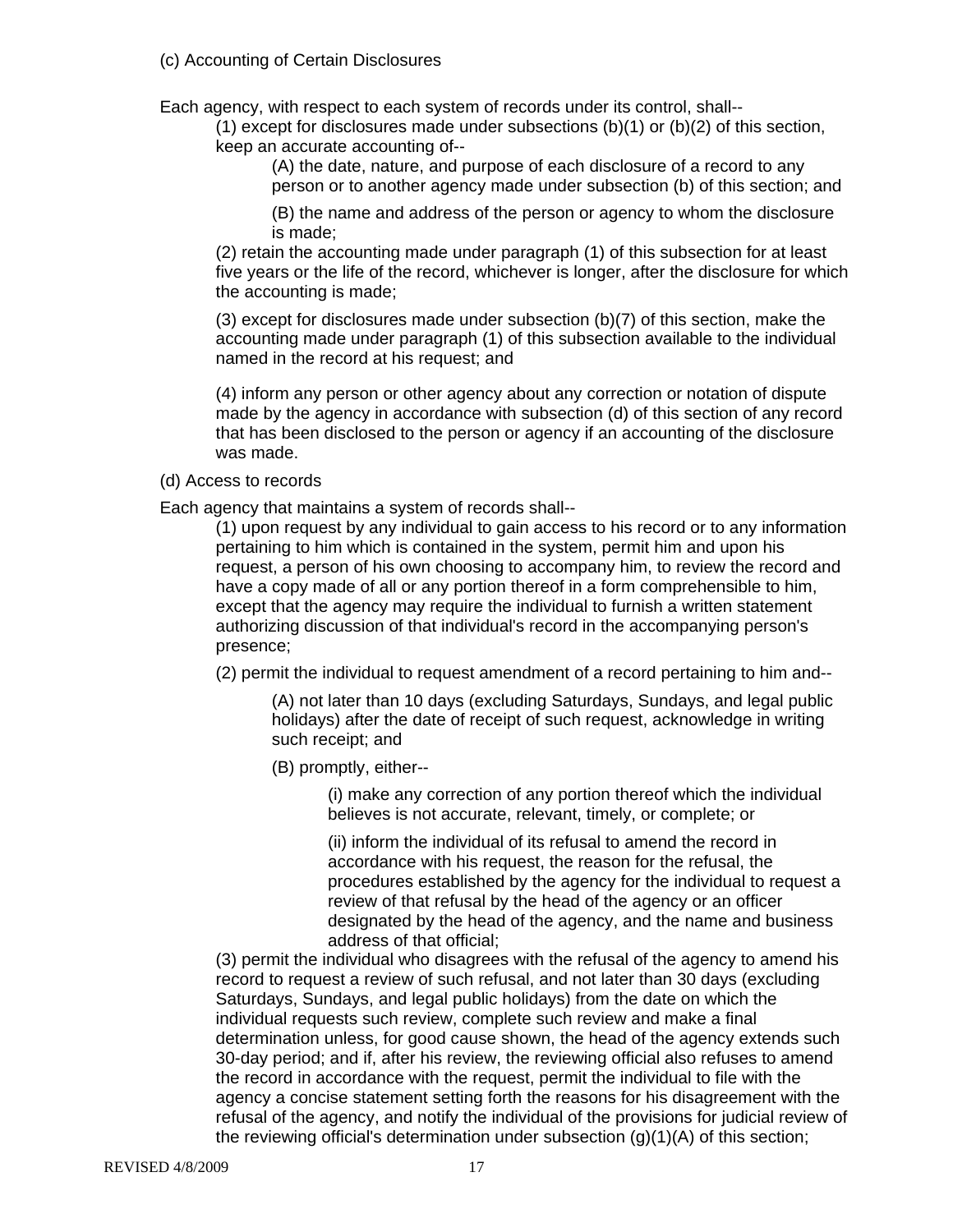(4) in any disclosure, containing information about which the individual has filed a statement of disagreement, occurring after the filing of the statement under paragraph (3) of this subsection, clearly note any portion of the record which is disputed and provide copies of the statement and, if the agency deems it appropriate, copies of a concise statement of the reasons of the agency for not making the amendments requested, to persons or other agencies to whom the disputed record has been disclosed; and

(5) nothing in this section shall allow an individual access to any information compiled in reasonable anticipation of a civil action or proceeding.

(e) Agency requirements

Each agency that maintains a system of records shall--

(1) maintain in its records only such information about an individual as is relevant and necessary to accomplish a purpose of the agency required to be accomplished by statute or by Executive order of the President;

(2) collect information to the greatest extent practicable directly from the subject individual when the information may result in adverse determinations about an individual's rights, benefits, and privileges under Federal programs;

(3) inform each individual whom it asks to supply information, on the form which it uses to collect the information or on a separate form that can be retained by the individual--

(A) the authority (whether granted by statute, or by Executive order of the President) which authorizes the solicitation of the information and whether disclosure of such information is mandatory or voluntary;

(B) the principal purpose or purposes for which the information is intended to be used;

(C) the routine uses which may be made of the information, as published pursuant to paragraph (4)(D) of this subsection; and

(D) the effects on him, if any, of not providing all or any part of the requested information;

(4) subject to the provisions of paragraph (11) of this subsection, publish in the Federal Register upon establishment or revision a notice of the existence and character of the system of records, which notice shall include--

(A) the name and location of the system;

(B) the categories of individuals on whom records are maintained in the system;

(C) the categories of records maintained in the system;

(D) each routine use of the records contained in the system, including the categories of users and the purpose of such use;

(E) the policies and practices of the agency regarding storage, retrievability, access controls, retention, and disposal of the records;

(F) the title and business address of the agency official who is responsible for the system of records;

(G) the agency procedures whereby an individual can be notified at his request if the system of records contains a record pertaining to him;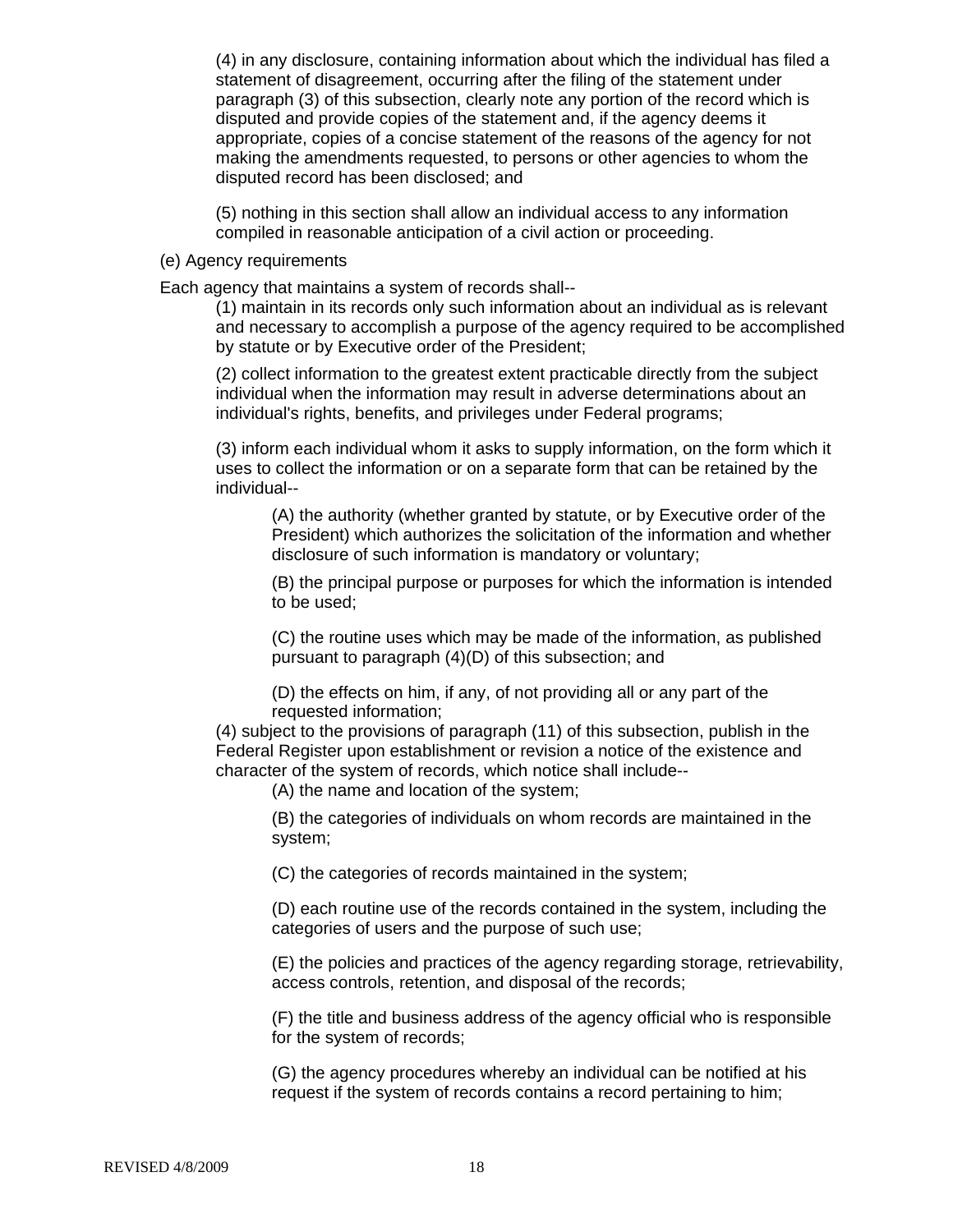(H) the agency procedures whereby an individual can be notified at his request how he can gain access to any record pertaining to him contained in the system of records, and how he can contest its content; and

(I) the categories of sources of records in the system;

(5) maintain all records which are used by the agency in making any determination about any individual with such accuracy, relevance, timeliness, and completeness as is reasonably necessary to assure fairness to the individual in the determination;

(6) prior to disseminating any record about an individual to any person other than an agency, unless the dissemination is made pursuant to subsection (b)(2) of this section, make reasonable efforts to assure that such records are accurate, complete, timely, and relevant for agency purposes;

(7) maintain no record describing how any individual exercises rights guaranteed by the First Amendment unless expressly authorized by statute or by the individual about whom the record is maintained or unless pertinent to and within the scope of an authorized law enforcement activity;

(8) make reasonable efforts to serve notice on an individual when any record on such individual is made available to any person under compulsory legal process when such process becomes a matter of public record;

(9) establish rules of conduct for persons involved in the design, development, operation, or maintenance of any system of records, or in maintaining any record, and instruct each such person with respect to such rules and the requirements of this section, including any other rules and procedures adopted pursuant to this section and the penalties for noncompliance;

(10) establish appropriate administrative, technical and physical safeguards to insure the security and confidentiality of records and to protect against any anticipated threats or hazards to their security or integrity which could result in substantial harm, embarrassment, inconvenience, or unfairness to any individual on whom information is maintained;

(11) at least 30 days prior to publication of information under paragraph (4)(D) of this subsection, publish in the Federal Register notice of any new use or intended use of the information in the system, and provide an opportunity for interested persons to submit written data, views, or arguments to the agency; and

(12) if such agency is a recipient agency or a source agency in a matching program with a non-Federal agency, with respect to any establishment or revision of a matching program, at least 30 days prior to conducting such program, publish in the Federal Register notice of such establishment or revision.

#### (f) Agency rules

In order to carry out the provisions of this section, each agency that maintains a system of records shall promulgate rules, in accordance with the requirements (including general notice) of section 553 of this title, which shall--

(1) establish procedures whereby an individual can be notified in response to his request if any system of records named by the individual contains a record pertaining to him;

(2) define reasonable times, places, and requirements for identifying an individual who requests his record or information pertaining to him before the agency shall make the record or information available to the individual;

(3) establish procedures for the disclosure to an individual upon his request of his record or information pertaining to him, including special procedure, if deemed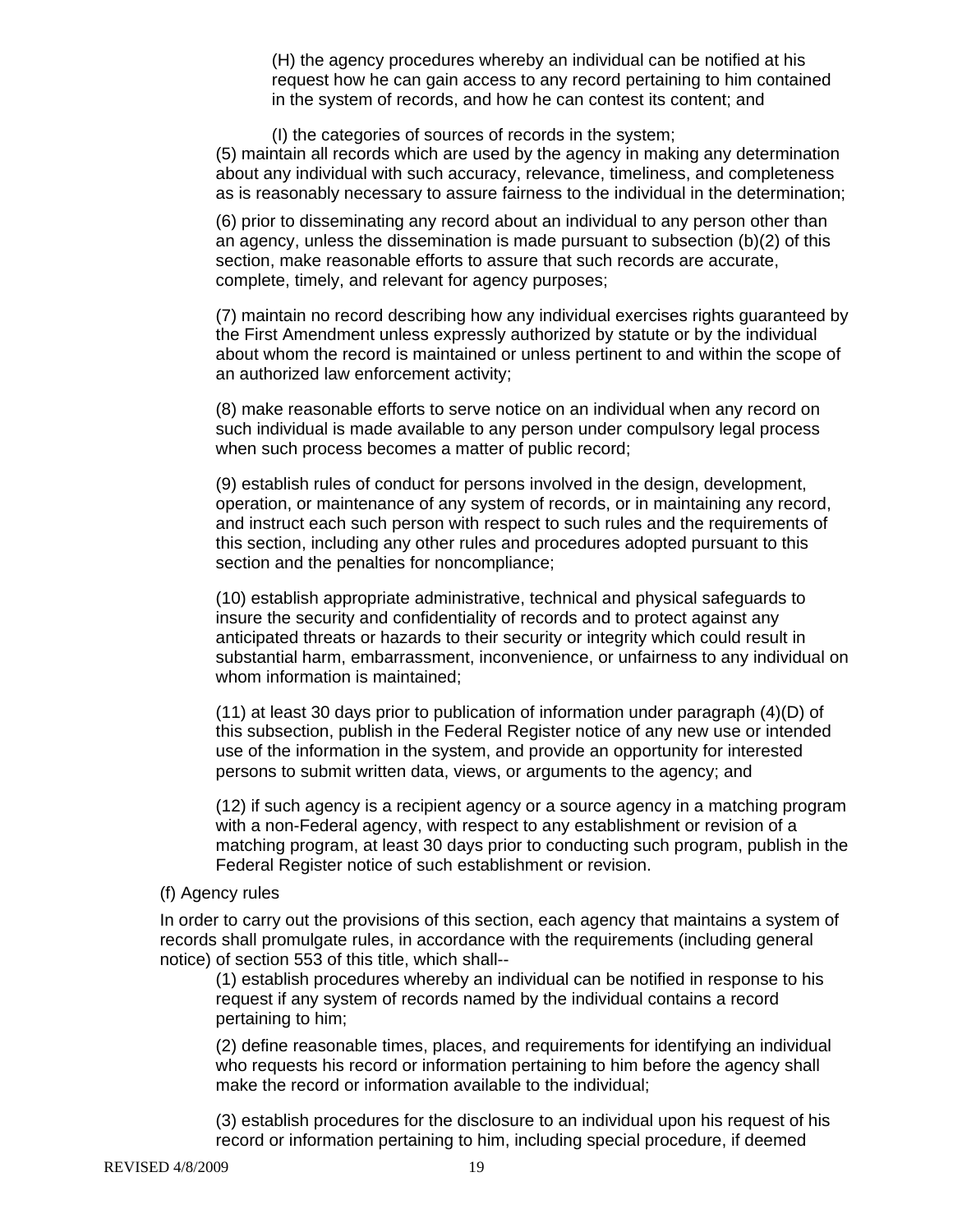necessary, for the disclosure to an individual of medical records, including psychological records, pertaining to him;

(4) establish procedures for reviewing a request from an individual concerning the amendment of any record or information pertaining to the individual, for making a determination on the request, for an appeal within the agency of an initial adverse agency determination, and for whatever additional means may be necessary for each individual to be able to exercise fully his rights under this section; and

(5) establish fees to be charged, if any, to any individual for making copies of his record, excluding the cost of any search for and review of the record.

The Office of the Federal Register shall biennially compile and publish the rules promulgated under this subsection and agency notices published under subsection (e)(4) of this section in a form available to the public at low cost.

#### (g)(1) Civil remedies

Whenever any agency

(A) makes a determination under subsection (d)(3) of this section not to amend an individual's record in accordance with his request, or fails to make such review in conformity with that subsection;

(B) refuses to comply with an individual request under subsection (d)(1) of this section;

(C) fails to maintain any record concerning any individual with such accuracy, relevance, timeliness, and completeness as is necessary to assure fairness in any determination relating to the qualifications, character, rights, or opportunities of, or benefits to the individual that may be made on the basis of such record, and consequently a determination is made which is adverse to the individual; or

(D) fails to comply with any other provision of this section, or any rule promulgated thereunder, in such a way as to have an adverse effect on an individual, the individual may bring a civil action against the agency, and the district courts of the United States shall have jurisdiction in the matters under the provisions of this subsection.

 $(2)(A)$  In any suit brought under the provisions of subsection  $(q)(1)(A)$  of this section, the court may order the agency to amend the individual's record in accordance with his request or in such other way as the court may direct. In such a case the court shall determine the matter de novo.

(B) The court may assess against the United States reasonable attorney fees and other litigation costs reasonably incurred in any case under this paragraph in which the complainant has substantially prevailed.

 $(3)(A)$  In any suit brought under the provisions of subsection  $(q)(1)(B)$  of this section, the court may enjoin the agency from withholding the records and order the production to the complainant of any agency records improperly withheld from him. In such a case the court shall determine the matter de novo, and may examine the contents of any agency records in camera to determine whether the records or any portion thereof may be withheld under any of the exemptions set forth in subsection (k) of this section, and the burden is on the agency to sustain its action.

(B) The court may assess against the United States reasonable attorney fees and other litigation costs reasonably incurred in any case under this paragraph in which the complainant has substantially prevailed.

(4) In any suit brought under the provisions of subsection  $(g)(1)(C)$  or  $(D)$  of this section in which the court determines that the agency acted in a manner which was intentional or willful, the United States shall be liable to the individual in an amount equal to the sum of--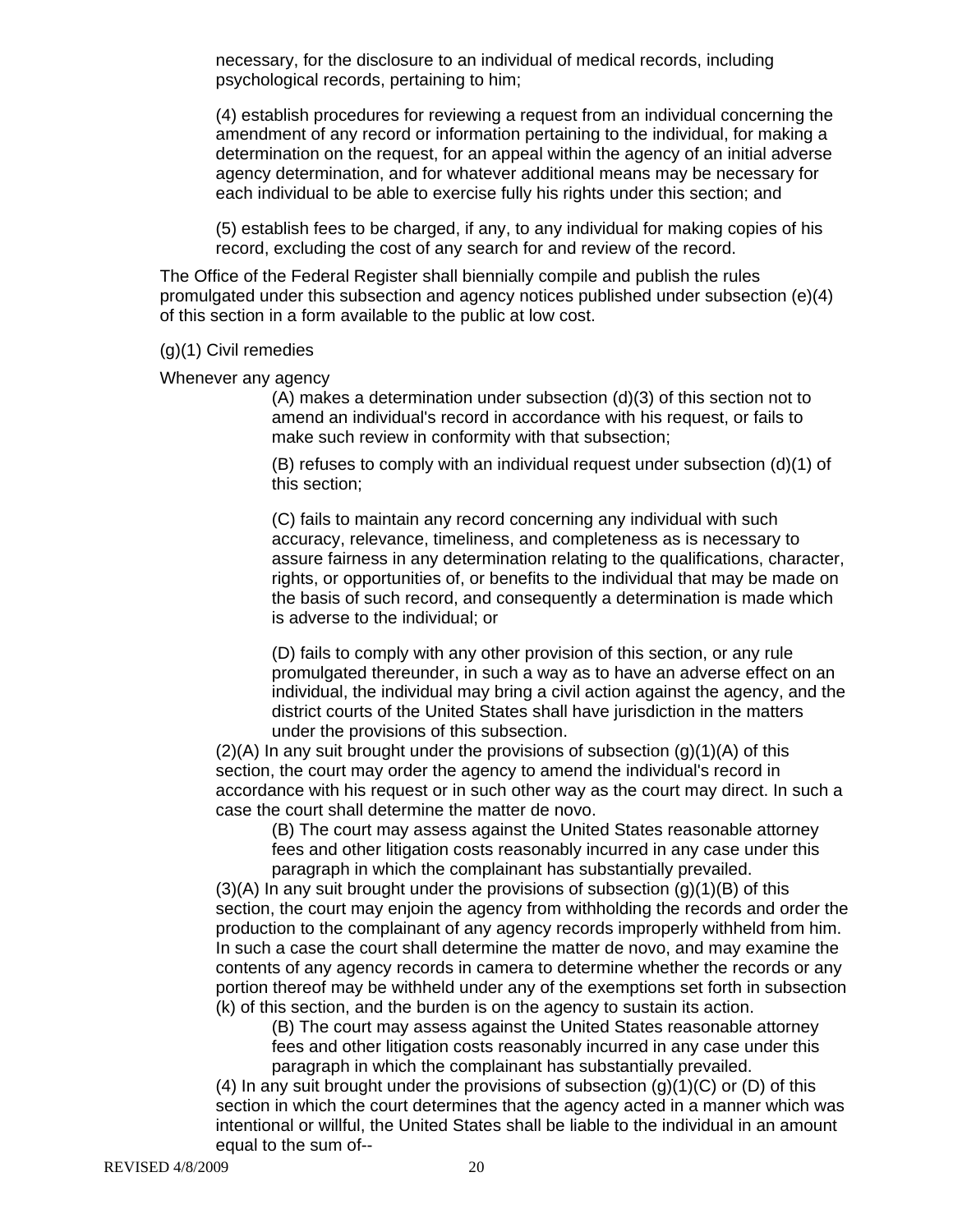(A) actual damages sustained by the individual as a result of the refusal or failure, but in no case shall a person entitled to recovery receive less than the sum of \$1,000; and

(B) the costs of the action together with reasonable attorney fees as determined by the court.

(5) An action to enforce any liability created under this section may be brought in the district court of the United States in the district in which the complainant resides, or has his principal place of business, or in which the agency records are situated, or in the District of Columbia, without regard to the amount in controversy, within two years from the date on which the cause of action arises, except that where an agency has materially and willfully misrepresented any information required under this section to be disclosed to an individual and the information so misrepresented is material to establishment of the liability of the agency to the individual under this section, the action may be brought at any time within two years after discovery by the individual of the misrepresentation. Nothing in this section shall be construed to authorize any civil action by reason of any injury sustained as the result of a disclosure of a record prior to September 27, 1975.

(h) Rights of legal guardians

For the purposes of this section, the parent of any minor, or the legal guardian of any individual who has been declared to be incompetent due to physical or mental incapacity or age by a court of competent jurisdiction, may act on behalf of the individual.

(i)(1) Criminal penalties

Any officer or employee of an agency, who by virtue of his employment or official position, has possession of, or access to, agency records which contain individually identifiable information the disclosure of which is prohibited by this section or by rules or regulations established thereunder, and who knowing that disclosure of the specific material is so prohibited, willfully discloses the material in any manner to any person or agency not entitled to receive it, shall be guilty of a misdemeanor and fined not more than \$5,000.

(2) Any officer or employee of any agency who willfully maintains a system of records without meeting the notice requirements of subsection (e)(4) of this section shall be guilty of a misdemeanor and fined not more than \$5,000.

(3) Any person who knowingly and willfully requests or obtains any record concerning an individual from an agency under false pretenses shall be guilty of a misdemeanor and fined not more than \$5,000.

(j) General exemptions

The head of any agency may promulgate rules, in accordance with the requirements (including general notice) of sections  $553(b)(1)$ ,  $(2)$ , and  $(3)$ ,  $(c)$ , and  $(e)$  of this title, to exempt any system of records within the agency from any part of this section except subsections (b), (c)(1) and (2), (e)(4)(A) through (F), (e)(6), (7), (9), (10), and (11), and (i) if the system of records is--

(1) maintained by the Central Intelligence Agency; or

(2) maintained by an agency or component thereof which performs as its principal function any activity pertaining to the enforcement of criminal laws, including police efforts to prevent, control, or reduce crime or to apprehend criminals, and the activities of prosecutors, courts, correctional, probation, pardon, or parole authorities, and which consists of (A) information compiled for the purpose of identifying individual criminal offenders and alleged offenders and consisting only of identifying data and notations of arrests, the nature and disposition of criminal charges, sentencing, confinement, release, and parole and probation status; (B) information compiled for the purpose of a criminal investigation, including reports of informants and investigators, and associated with an identifiable individual; or (C) reports identifiable to an individual compiled at any stage of the process of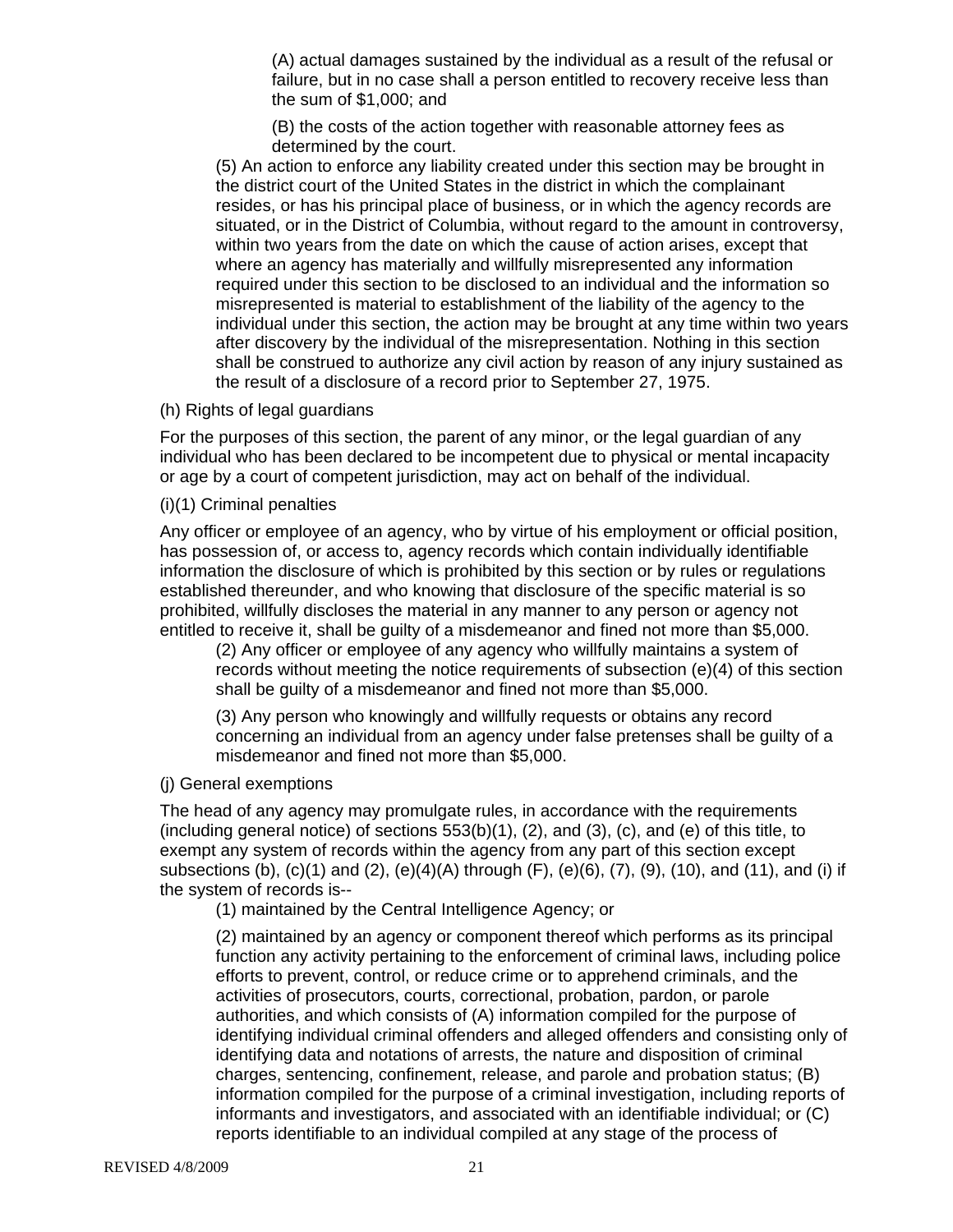enforcement of the criminal laws from arrest or indictment through release from supervision.

At the time rules are adopted under this subsection, the agency shall include in the statement required under section 553(c) of this title, the reasons why the system of records is to be exempted from a provision of this section.

#### (k) Specific exemptions

The head of any agency may promulgate rules, in accordance with the requirements (including general notice) of sections  $553(b)(1)$ ,  $(2)$ , and  $(3)$ ,  $(c)$ , and  $(e)$  of this title, to exempt any system of records within the agency from subsections (c)(3), (d), (e)(1),  $(e)(4)(G)$ ,  $(H)$ , and  $(I)$  and  $(f)$  of this section if the system of records is--

(1) subject to the provisions of section 552(b)(1) of this title;

(2) investigatory material compiled for law enforcement purposes, other than material within the scope of subsection (j)(2) of this section: Provided, however, That if any individual is denied any right, privilege, or benefit that he would otherwise be entitled by Federal law, or for which he would otherwise be eligible, as a result of the maintenance of such material, such material shall be provided to such individual, except to the extent that the disclosure of such material would reveal the identity of a source who furnished information to the Government under an express promise that the identity of the source would be held in confidence, or, prior to the effective date of this section, under an implied promise that the identity of the source would be held in confidence;

(3) maintained in connection with providing protective services to the President of the United States or other individuals pursuant to section 3056 of Title 18; 0

(4) required by statute to be maintained and used solely as statistical records;

(5) investigatory material compiled solely for the purpose of determining suitability, eligibility, or qualifications for Federal civilian employment, military service, Federal contracts, or access to classified information, but only to the extent that the disclosure of such material would reveal the identity of a source who furnished information to the Government under an express promise that the identity of the source would be held in confidence, or, prior to the effective date of this section, under an implied promise that the identity of the source would be held in confidence;

(6) testing or examination material used solely to determine individual qualifications for appointment or promotion in the Federal service the disclosure of which would compromise the objectivity or fairness of the testing or examination process; or

(7) evaluation material used to determine potential for promotion in the armed services, but only to the extent that the disclosure of such material would reveal the identity of a source who furnished information to the Government under an express promise that the identity of the source would be held in confidence, or, prior to the effective date of this section, under an implied promise that the identity of the source would be held in confidence.

At the time rules are adopted under this subsection, the agency shall include in the statement required under section 553(c) of this title, the reasons why the system of records is to be exempted from a provision of this section.

#### (1) Archival records

(1) Each agency record which is accepted by the Archivist of the United States for storage, processing, and servicing in accordance with section 3103 of Title 44 shall, for the purposes of this section, be considered to be maintained by the agency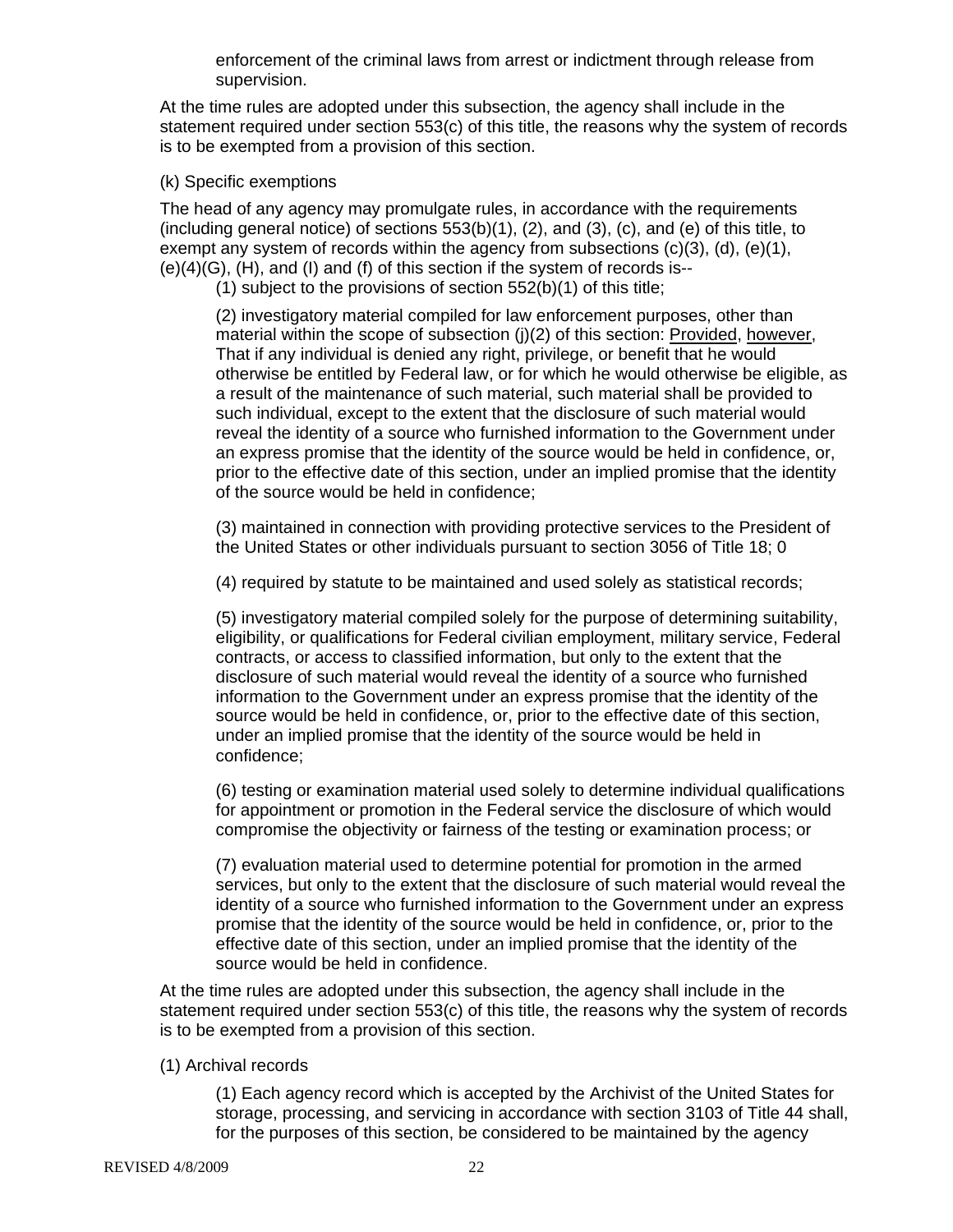which deposited the record and shall be subject to the provisions of this section. The Archivist of the United States shall not disclose the record except to the agency which maintains the record, or under rules established by that agency which are not inconsistent with the provisions of this section.

(2) Each agency record pertaining to an identifiable individual which was transferred to the National Archives of the United States as a record which has sufficient historical or other value to warrant its continued preservation by the United States Government, prior to the effective date of this section, shall, for the purposes of this section, be considered to be maintained by the National Archives and shall not be subject to the provisions of this section, except that a statement generally describing such records (modeled after the requirements relating to records subject to subsections (e)(4)(A) through (G) of this section) shall be published in the Federal Register.

(3) Each agency record pertaining to an identifiable individual which is transferred to the National Archives of the United States as a record which has sufficient historical or other value to warrant its continued preservation by the United States Government, on or after the effective date of this section, shall, for the purposes of this section, be considered to be maintained by the National Archives and shall be exempt from the requirements of this section except subsections (e)(4)(A) through (G) and (e)(9) of this section.

(m) Government contractors

(1) When an agency provides by a contract for the operation by or on behalf of the agency of a system of records to accomplish an agency function, the agency shall, consistent with its authority, cause the requirements of this section to be applied to such system. For purposes of subsection (i) of this section any such contractor and any employee of such contractor, if such contract is agreed to on or after the effective date of this section, shall be considered to be an employee of an agency.

(2) A consumer reporting agency to which a record is disclosed under section 3711(e) of Title 31 shall not be considered a contractor for the purposes of this section.

#### (n) Mailing lists

An individual's name and address may not be sold or rented by an agency unless such action is specifically authorized by law. This provision shall not be construed to require the withholding of names and addresses otherwise permitted to be made public.

(o) Matching agreements -- (1) No record which is contained in a system of records may be disclosed to a recipient agency or non-Federal agency for use in a computer matching program except pursuant to a written agreement between the source agency and the recipient agency or non-Federal agency specifying--

(A) the purpose and legal authority for conducting the program;

(B) the justification for the program and the anticipated results, including a specific estimate of any savings;

(C) a description of the records that will be matched, including each data element that will be used, the approximate number of records that will be matched, and the projected starting and completion dates of the matching program;

(D) procedures for providing individualized notice at the time of application, and notice periodically thereafter as directed by the Data Integrity Board of such agency (subject to guidance provided by the Director of the Office of Management and Budget pursuant to subsection (v)), to--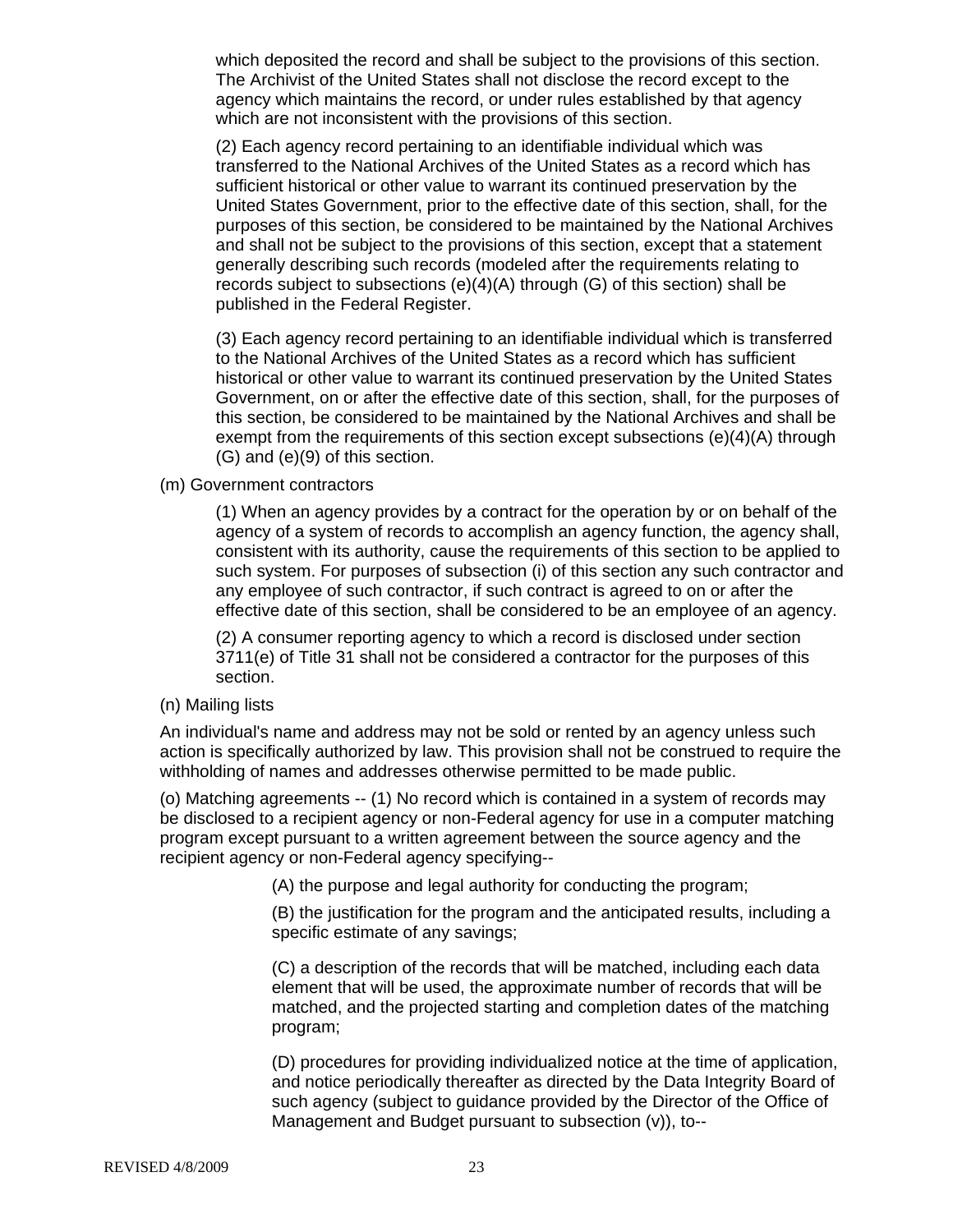(i) applicants for and recipients of financial assistance or payments under Federal benefit programs, and

(ii) applicants for and holders of positions as Federal personnel, that any information provided by such applicants, recipients, holders, and individuals may be subject to verification through matching programs;

(E) procedures for verifying information produced in such matching program as required by subsection (p);

(F) procedures for the retention and timely destruction of identifiable records created by a recipient agency or non-Federal agency in such matching program;

(G) procedures for ensuring the administrative, technical, and physical security of the records matched and the results of such programs;

(H) prohibitions on duplication and re-disclosure of records provided by the source agency within or outside the recipient agency or the non-Federal agency, except where required by law or essential to the conduct of the matching program;

(I) procedures governing the use by a recipient agency or non-Federal agency of records provided in a matching program by a source agency, including procedures governing return of the records to the source agency or destruction of records used in such program;

(J) information on assessments that have been made on the accuracy of the records that will be used in such matching program; and

(K) that the Comptroller General may have access to all records of a recipient agency or a non-Federal agency that the Comptroller General deems necessary in order to monitor or verify compliance with the agreement.

(2)(A) A copy of each agreement entered into pursuant to paragraph (1) shall--

(i) be transmitted to the Committee on Governmental Affairs of the Senate and the Committee on Government Operations of the House of Representatives; and

(ii) be available upon request to the public.

(B) No such agreement shall be effective until 30 days after the date on which such a copy is transmitted pursuant to subparagraph (A)(i).

(C) Such an agreement shall remain in effect only for such period, not to exceed 18 months, as the Data Integrity Board of the agency determines is appropriate in light of the purposes, and length of time necessary for the conduct, of the matching program.

(D) Within 3 months prior to the expiration of such an agreement pursuant to subparagraph (C), the Data Integrity Board of the agency may, without additional review, renew the matching agreement for a current, ongoing matching program for not more than one additional year if--

(i) such program will be conducted without any change; and

(ii) each party to the agreement certifies to the Board in writing that the program has been conducted in compliance with the agreement.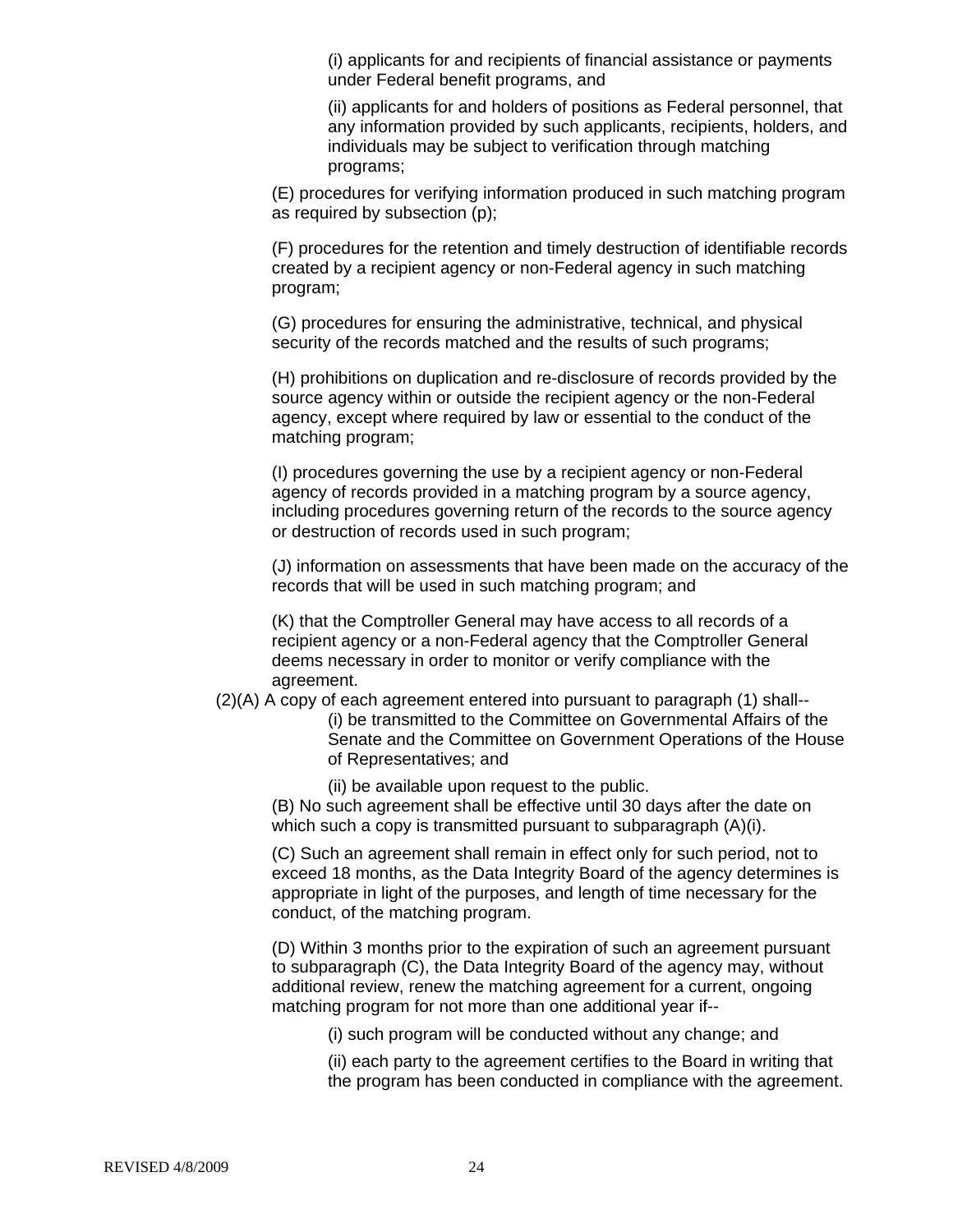#### (p) Verification and Opportunity to Contest Findings

(1) In order to protect any individual whose records are used in a matching program, no recipient agency, non-Federal agency, or source agency may suspend, terminate, reduce, or make a final denial of any financial assistance or payment under a Federal benefit program to such individual, or take other adverse action against such individual, as a result of information produced by such matching program, until--

(A)(i) the agency has independently verified the information; or

(ii) the Data Integrity Board of the agency, or in the case of a non-Federal agency the Data Integrity Board of the source agency, determines in accordance with guidance issued by the Director of the Office of Management and Budget that--

(I) the information is limited to identification and amount of benefits paid by the source agency under a Federal benefit program; and

(II) there is a high degree of confidence that the information provided to the recipient agency is accurate;

(B) the individual receives a notice from the agency containing a statement of its findings and informing the individual of the opportunity to contest such findings; and

(C)(i) the expiration of any time period established for the program by statute or regulation for the individual to respond to that notice; or

> (ii) in the case of a program for which no such period is established, the end of the 30-day period beginning on the date on which notice under subparagraph (B) is mailed or otherwise provided to the individual.

(2) Independent verification referred to in paragraph (1) requires investigation and confirmation of specific information relating to an individual that is used as a basis for an adverse action against the individual, including where applicable investigation and confirmation of--

(A) the amount of any asset or income involved;

(B) whether such individual actually has or had access to such asset or income for such individual's own use; and

(C) the period or periods when the individual actually had such asset or income.

(3) Notwithstanding paragraph (1), an agency may take any appropriate action otherwise prohibited by such paragraph if the agency determines that the public health or public safety may be adversely affected or significantly threatened during any notice period required by such paragraph.

(1) Notwithstanding any other provision of law, no source agency may disclose any record which is contained in a system of records to a recipient agency or non-Federal agency for a matching program if such source agency has reason to believe that the requirements of subsection (p), or any matching agreement entered into pursuant to subsection (o), or both, are not being met by such recipient agency.

(2) No source agency may renew a matching agreement unless--

(A) the recipient agency or non-Federal agency has certified that it has complied with the provisions of that agreement; and

(B) the source agency has no reason to believe that the certification is inaccurate.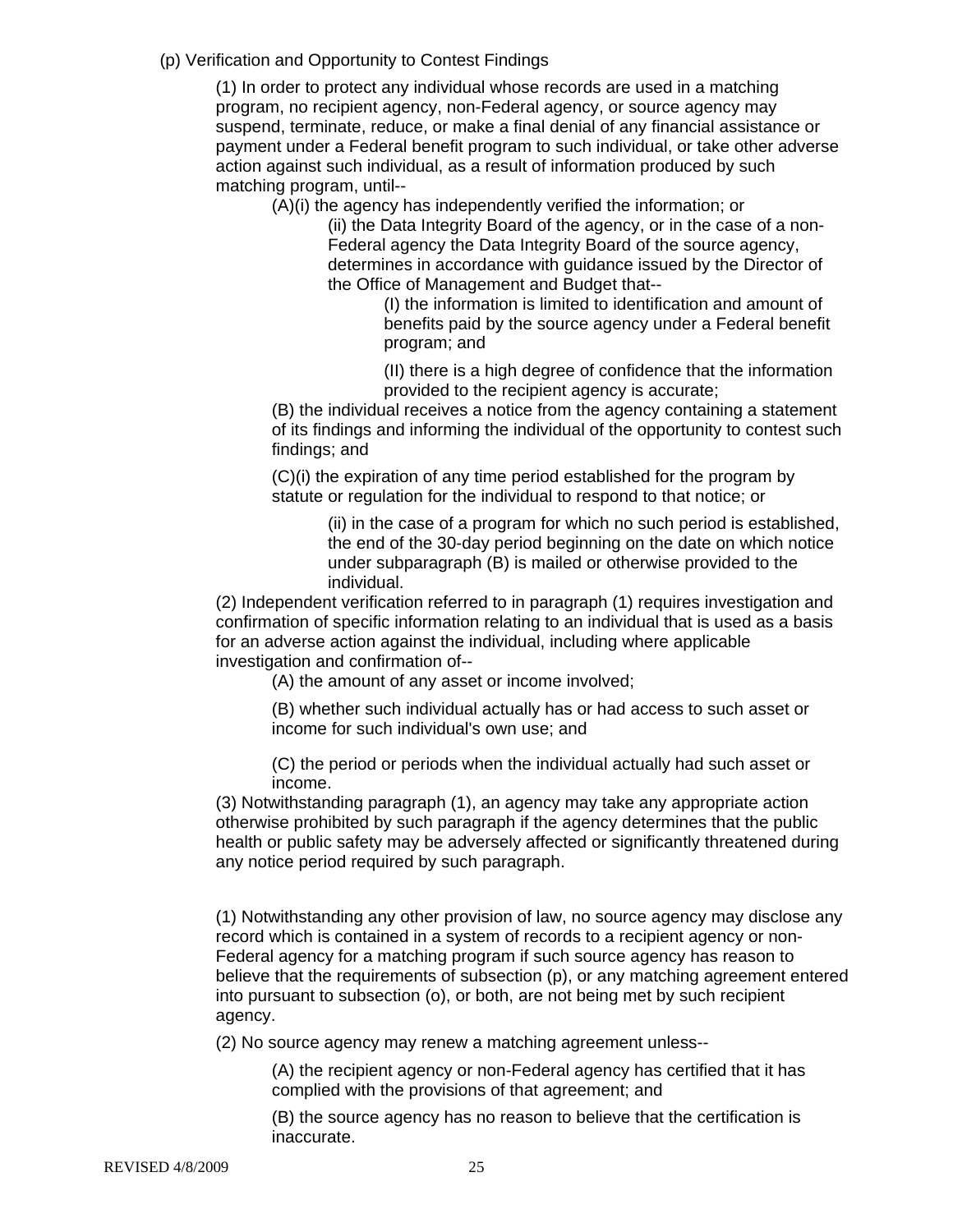(r) Report on new systems and matching programs

Each agency that proposes to establish or make a significant change in a system of records or a matching program shall provide adequate advance notice of any such proposal (in duplicate) to the Committee on Government Operations of the House of Representatives, the Committee on Governmental Affairs of the Senate, and the Office of Management and Budget in order to permit an evaluation of the probable or potential effect of such proposal on the privacy or other rights of individuals.

(s) [Biennial report] Repealed by the Federal Reports Elimination and Sunset Act of 1995, Pub. L. No. 104-66, § 3003, 109 Stat. 707, 734-36 (1995), amended by Pub. L. No. 106- 113, § 236, 113 Stat. 1501, 1501A-302 (1999) (changing effective date to May 15, 2000).

(t) Effect of other laws

(1) No agency shall rely on any exemption contained in section 552 of this title to withhold from an individual any record which is otherwise accessible to such individual under the provisions of this section.

(2) No agency shall rely on any exemption in this section to withhold from an individual any record which is otherwise accessible to such individual under the provisions of section 552 of this title.

(u) Data Integrity Boards

(1) Every agency conducting or participating in a matching program shall establish a Data Integrity Board to oversee and coordinate among the various components of such agency the agency's implementation of this section.

(2) Each Data Integrity Board shall consist of senior officials designated by the head of the agency, and shall include any senior official designated by the head of the agency as responsible for implementation of this section, and the inspector general of the agency, if any. The inspector general shall not serve as chairman of the Data Integrity Board.

(3) Each Data Integrity Board--

(A) shall review, approve, and maintain all written agreements for receipt or disclosure of agency records for matching programs to ensure compliance with subsection (o), and all relevant statutes, regulations, and guidelines;

(B) shall review all matching programs in which the agency has participated during the year, either as a source agency or recipient agency, determine compliance with applicable laws, regulations, guidelines, and agency agreements, and assess the costs and benefits of such programs;

(C) shall review all recurring matching programs in which the agency has participated during the year, either as a source agency or recipient agency, for continued justification for such disclosures;

(D) shall compile an annual report, which shall be submitted to the head of the agency and the Office of Management and Budget and made available to the public on request, describing the matching activities of the agency, including--

(i) matching programs in which the agency has participated as a source agency or recipient agency;

(ii) matching agreements proposed under subsection (o) that were disapproved by the Board;

(iii) any changes in membership or structure of the Board in the preceding year;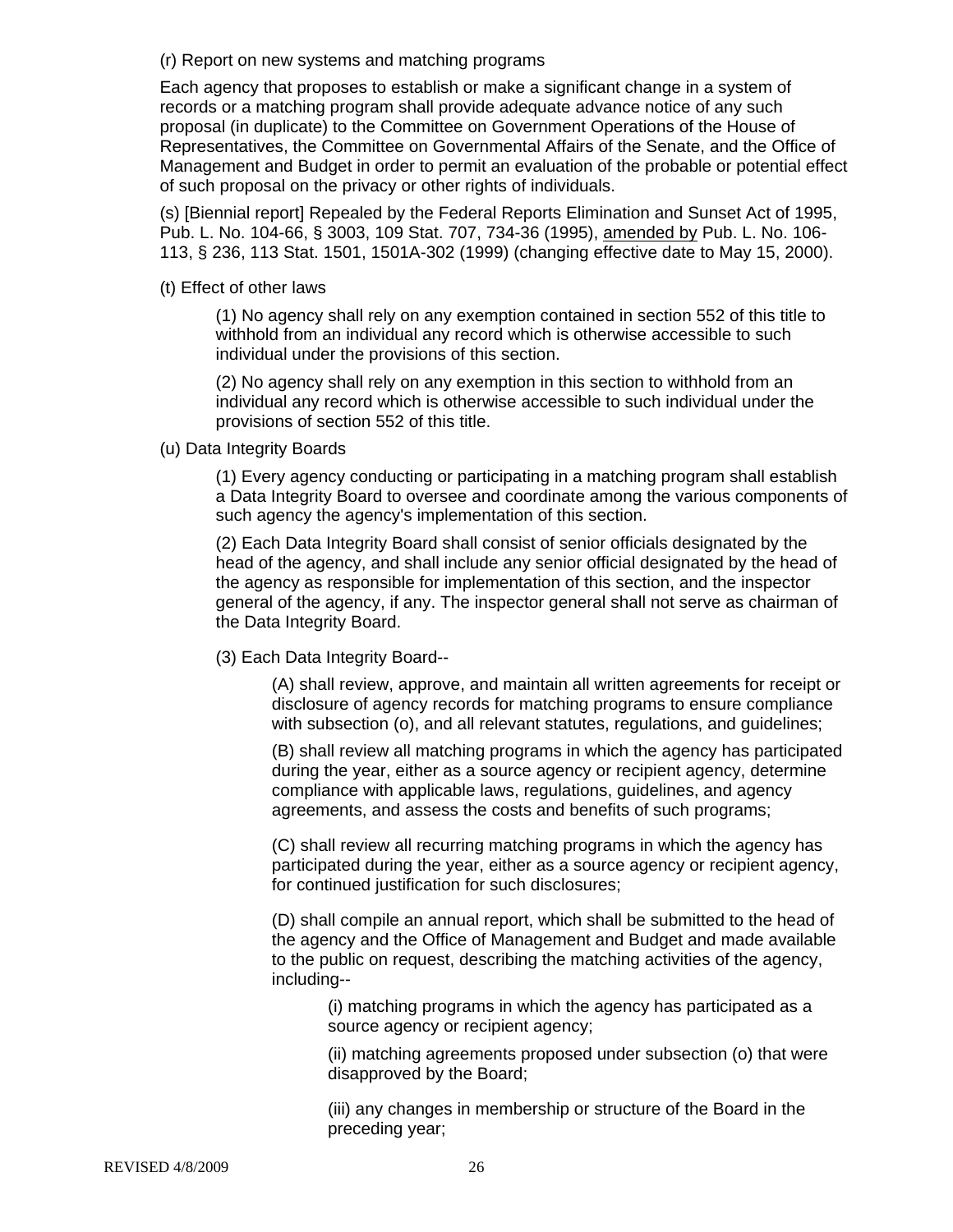(iv) the reasons for any waiver of the requirement in paragraph (4) of this section for completion and submission of a cost-benefit analysis prior to the approval of a matching program;

(v) any violations of matching agreements that have been alleged or identified and any corrective action taken; and

(vi) any other information required by the Director of the Office of Management and Budget to be included in such report;

(E) shall serve as a clearinghouse for receiving and providing information on the accuracy, completeness, and reliability of records used in matching programs;

(F) shall provide interpretation and guidance to agency components and personnel on the requirements of this section for matching programs;

(G) shall review agency recordkeeping and disposal policies and practices for matching programs to assure compliance with this section; and

(H) may review and report on any agency matching activities that are not matching programs.

(4)(A) Except as provided in subparagraphs (B) and (C), a Data Integrity Board shall not approve any written agreement for a matching program unless the agency has completed and submitted to such Board a cost-benefit analysis of the proposed program and such analysis demonstrates that the program is likely to be cost effective.

(B) The Board may waive the requirements of subparagraph (A) of this paragraph if it determines in writing, in accordance with guidelines prescribed by the Director of the Office of Management and Budget, that a cost-benefit analysis is not required.

(C) A cost-benefit analysis shall not be required under subparagraph (A) prior to the initial approval of a written agreement for a matching program that is specifically required by statute. Any subsequent written agreement for such a program shall not be approved by the Data Integrity Board unless the agency has submitted a cost-benefit analysis of the program as conducted under the preceding approval of such agreement.

(5)(A) If a matching agreement is disapproved by a Data Integrity Board, any party to such agreement may appeal the disapproval to the Director of the Office of Management and Budget. Timely notice of the filing of such an appeal shall be provided by the Director of the Office of Management and Budget to the Committee on Governmental Affairs of the Senate and the Committee on Government Operations of the House of Representatives.

(B) The Director of the Office of Management and Budget may approve a matching agreement notwithstanding the disapproval of a Data Integrity Board if the Director determines that--

(i) the matching program will be consistent with all applicable legal, regulatory, and policy requirements;

(ii) there is adequate evidence that the matching agreement will be cost- effective; and

(iii) the matching program is in the public interest. (C) The decision of the Director to approve a matching agreement shall not take effect until 30 days after it is reported to committees described in subparagraph (A).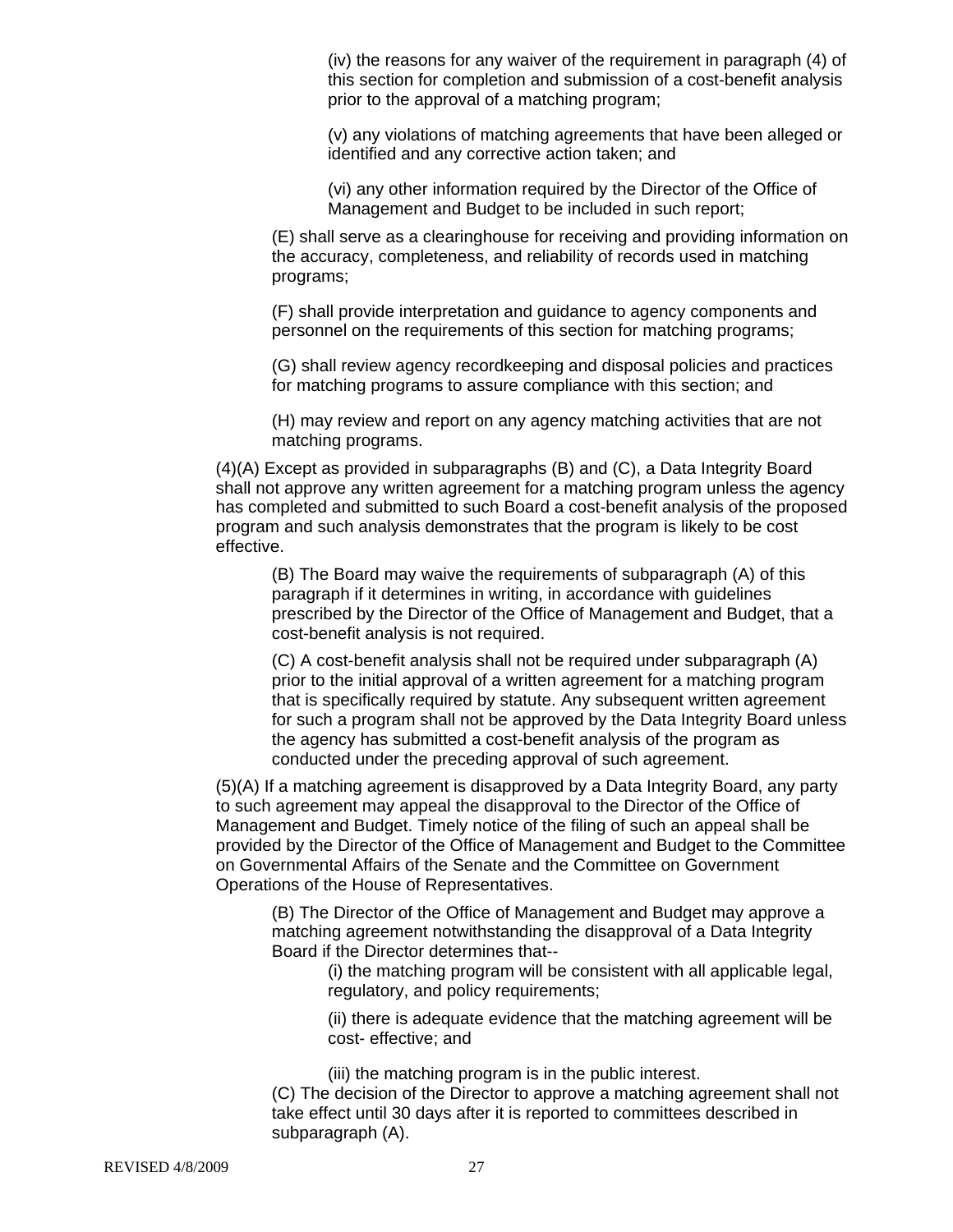(D) If the Data Integrity Board and the Director of the Office of Management and Budget disapprove a matching program proposed by the inspector general of an agency, the inspector general may report the disapproval to the head of the agency and to the Congress.

(6) The Director of the Office of Management and Budget shall, annually during the first 3 years after the date of enactment of this subsection and biennially thereafter, consolidate in a report to the Congress the information contained in the reports from the various Data Integrity Boards under paragraph (3)(D). Such report shall include detailed information about costs and benefits of matching programs that are conducted during the period covered by such consolidated report, and shall identify each waiver granted by a Data Integrity Board of the requirement for completion and submission of a cost-benefit analysis and the reasons for granting the waiver.

(7) In the reports required by paragraphs (3)(D) and (6), agency matching activities that are not matching programs may be reported on an aggregate basis, if and to the extent necessary to protect ongoing law enforcement or counterintelligence investigations.

(v) Office of Management and Budget Responsibilities

The Director of the Office of Management and Budget shall--

(1) develop and, after notice and opportunity for public comment, prescribe guidelines and regulations for the use of agencies in implementing the provisions of this section; and

(2) provide continuing assistance to and oversight of the implementation of this section by agencies.

#### **The following section originally was part of the Privacy Act but was not codified; it may be found at § 552a (note).**

Sec. 7(a) (1) It shall be unlawful for any Federal, State or local government agency to deny to any individual any right, benefit, or privilege provided by law because of such individual's refusal to disclose his social security account number.

(2) the provisions of paragraph (1) of this subsection shall not apply with respect to--

(A) any disclosure which is required by Federal statute, or

(B) any disclosure of a social security number to any Federal, State, or local agency maintaining a system of records in existence and operating before January 1, 1975, if such disclosure was required under statute or regulation adopted prior to such date to verify the identity of an individual.

(b) Any Federal, State or local government agency which requests an individual to disclose his social security account number shall inform that individual whether that disclosure is mandatory or voluntary, by what statutory or other authority such number is solicited, and what uses will be made of it.

#### **The following sections originally were part of P.L. 100-503, the Computer Matching and Privacy Protection Act of 1988; they may be found at § 552a (note).**

Sec. 6 Functions of the Director of the Office of Management and Budget.

(b) Implementation Guidance for Amendments -- The Director shall, pursuant to section 552a(v) of Title 5, United States Code, develop guidelines and regulations for the use of agencies in implementing the amendments made by this Act not later than 8 months after the date of enactment of this Act.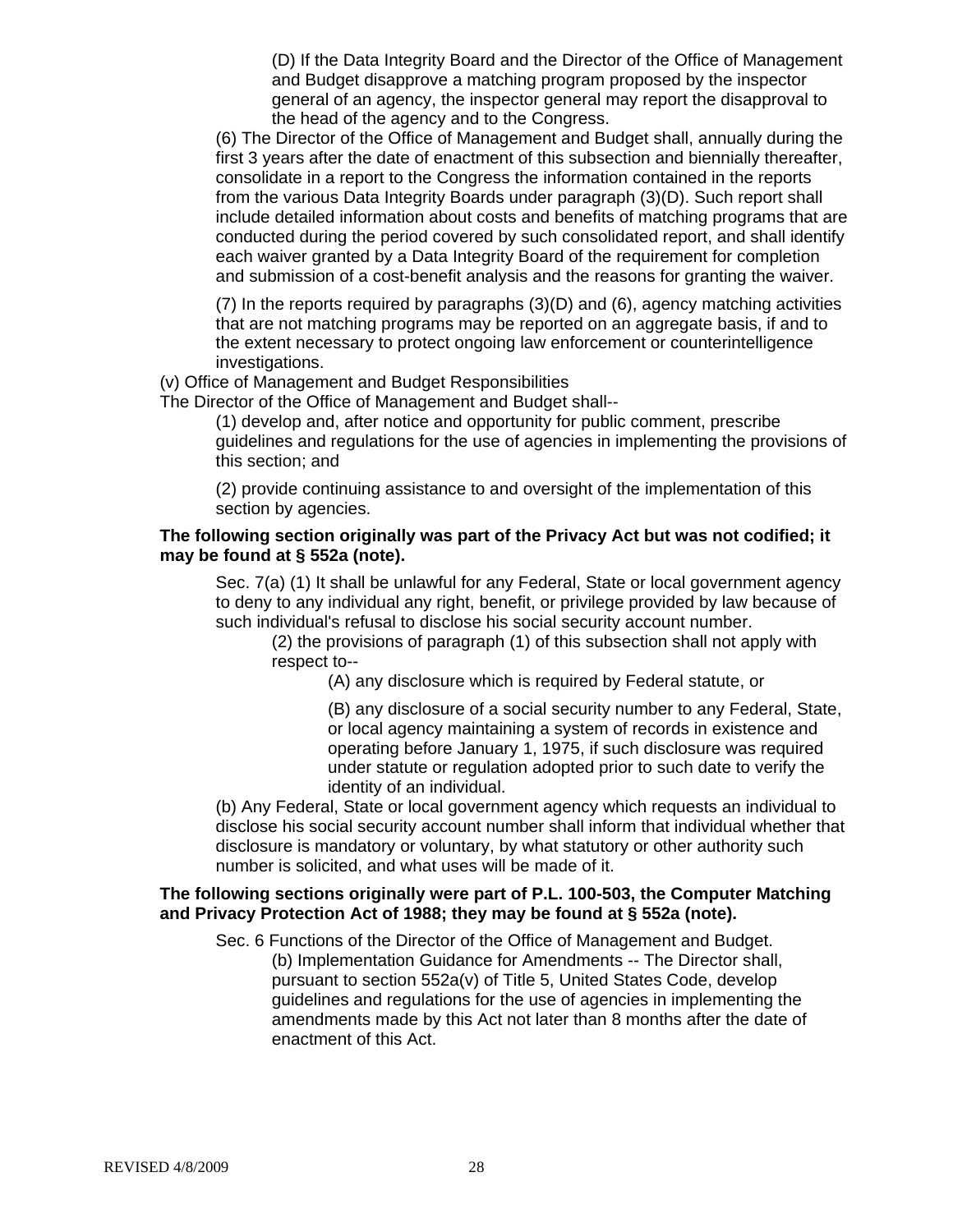Sec. 9 Rules of Construction.

Nothing in the amendments made by this Act shall be construed to authorize--

(1) the establishment or maintenance by any agency of a national data bank that combines, merges, or links information on individuals maintained in systems of records by other Federal agencies;

(2) the direct linking of computerized systems of records maintained by Federal agencies;

(3) the computer matching of records not otherwise authorized by law; or

(4) the disclosure of records for computer matching except to a Federal, State, or local agency.

#### Sec. 10 Effective Dates.

(a) In Genera l -- Except as provided in subsection (b), the amendments made by this Act shall take effect 9 months after the date of enactment of this Act.

(b) Exceptions -- The amendment made by sections 3(b) [Notice of Matching Programs -- Report to Congress and the Office of Management and Budget], 6 [Functions of the Director of the Office of Management and Budget], 7 [Compilation of Rules and Notices], and 8 [Annual Report] of this Act shall take effect upon enactment.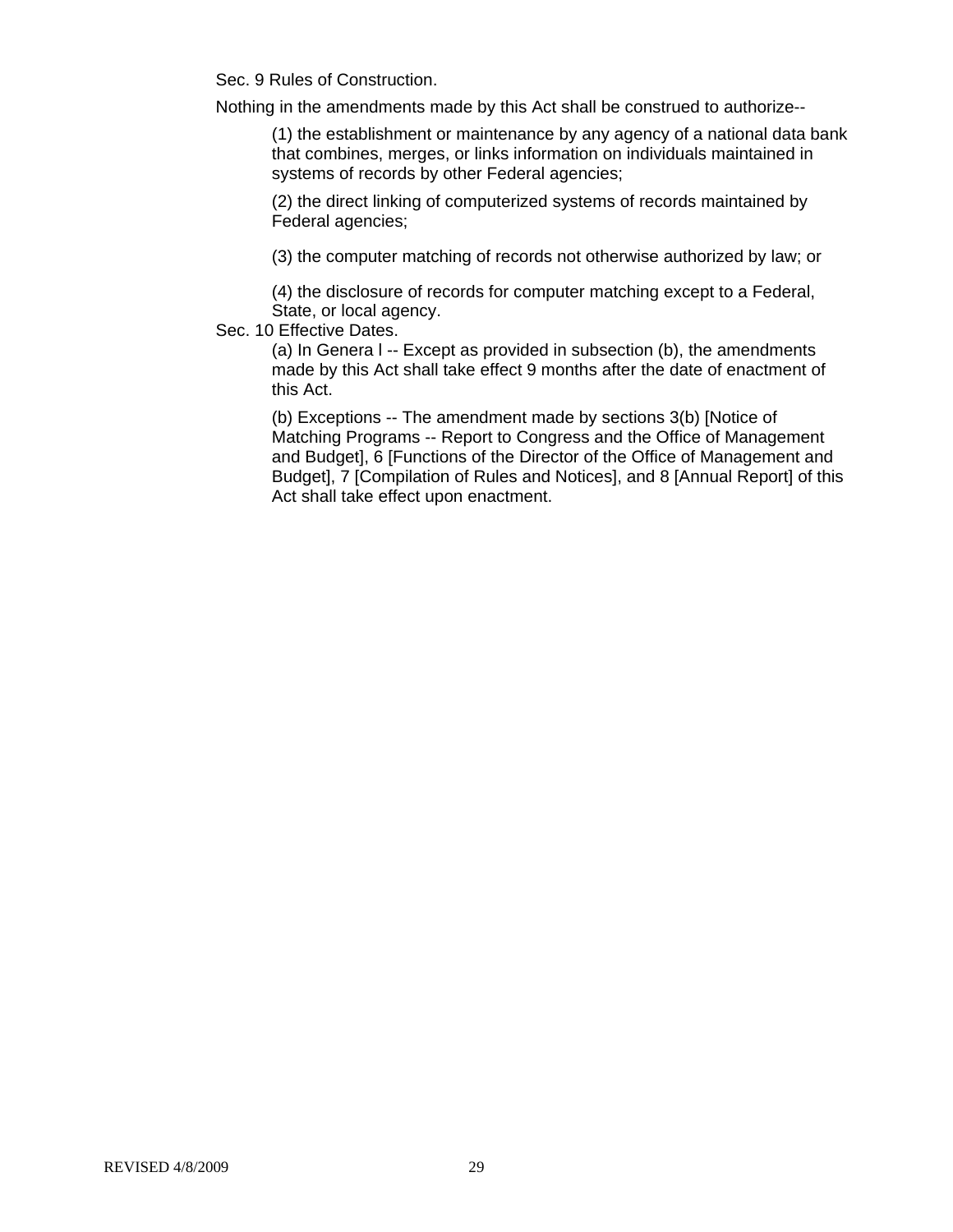# **Kentucky Private Investigator's Examination Study Guide**

### **FREEDOM OF INFORMATION ACT**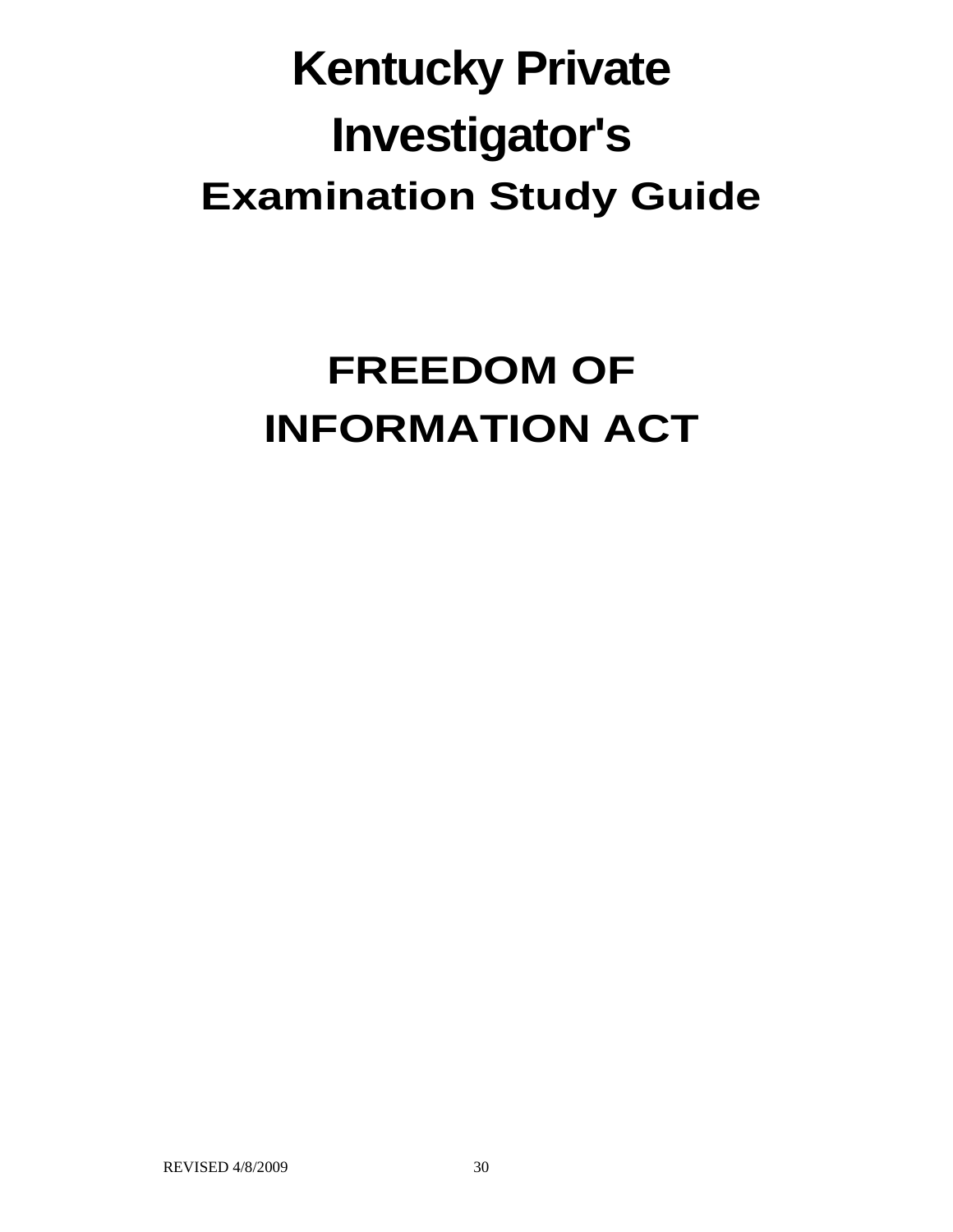#### **THE FREEDOM OF INFORMATION ACT**

#### **5 U.S.C. § 552**

#### As Amended in 2002

§ 552. Public information; agency rules, opinions, orders, records, and proceedings

(a) Each agency shall make available to the public information as follows:

(1) Each agency shall separately state and currently publish in the Federal Register for the guidance of the public--

(A) descriptions of its central and field organization and the established places at which, the employees (and in the case of a uniformed service, the members) from whom, and the methods whereby, the public may obtain information, make submittals or requests, or obtain decisions;

(B) statements of the general course and method by which its functions are channeled and determined, including the nature and requirements of all formal and informal procedures available;

(C) rules of procedure, descriptions of forms available or the places at which forms may be obtained, and instructions as to the scope and contents of all papers, reports, or examinations;

(D) substantive rules of general applicability adopted as authorized by law, and statements of general policy or interpretations of general applicability formulated and adopted by the agency; and

(E) each amendment, revision, or repeal of the foregoing.

Except to the extent that a person has actual and timely notice of the terms thereof, a person may not in any manner be required to resort to, or be adversely affected by, a matter required to be published in the Federal Register and not so published. For the purpose of this paragraph, matter reasonably available to the class of persons affected thereby is deemed published in the Federal Register when incorporated by reference therein with the approval of the Director of the Federal Register.

(2) Each agency, in accordance with published rules, shall make available for public inspection and copying--

(A) final opinions, including concurring and dissenting opinions, as well as orders, made in the adjudication of cases;

(B) those statements of policy and interpretations which have been adopted by the agency and are not published in the Federal Register;

(C) administrative staff manuals and instructions to staff that affect a member of the public;

(D) copies of all records, regardless of form or format, which have been released to any person under paragraph (3) and which, because of the nature of their subject matter, the agency determines have become or are likely to become the subject of subsequent requests for substantially the same records; and

(E) a general index of the records referred to under subparagraph (D);

REVISED 4/8/2009 31 unless the materials are promptly published and copies offered for sale. For records created on or after November 1, 1996, within one year after such date, each agency shall make such records available, including by computer telecommunications or, if computer telecommunications means have not been established by the agency, by other electronic means. To the extent required to prevent a clearly unwarranted invasion of personal privacy, an agency may delete identifying details when it makes available or publishes an opinion, statement of policy, interpretation, staff manual, instruction, or copies of records referred to in subparagraph (D). However, in each case the justification for the deletion shall be explained fully in writing, and the extent of such deletion shall be indicated on the portion of the record which is made available or published, unless including that indication would harm an interest protected by the exemption in subsection (b) under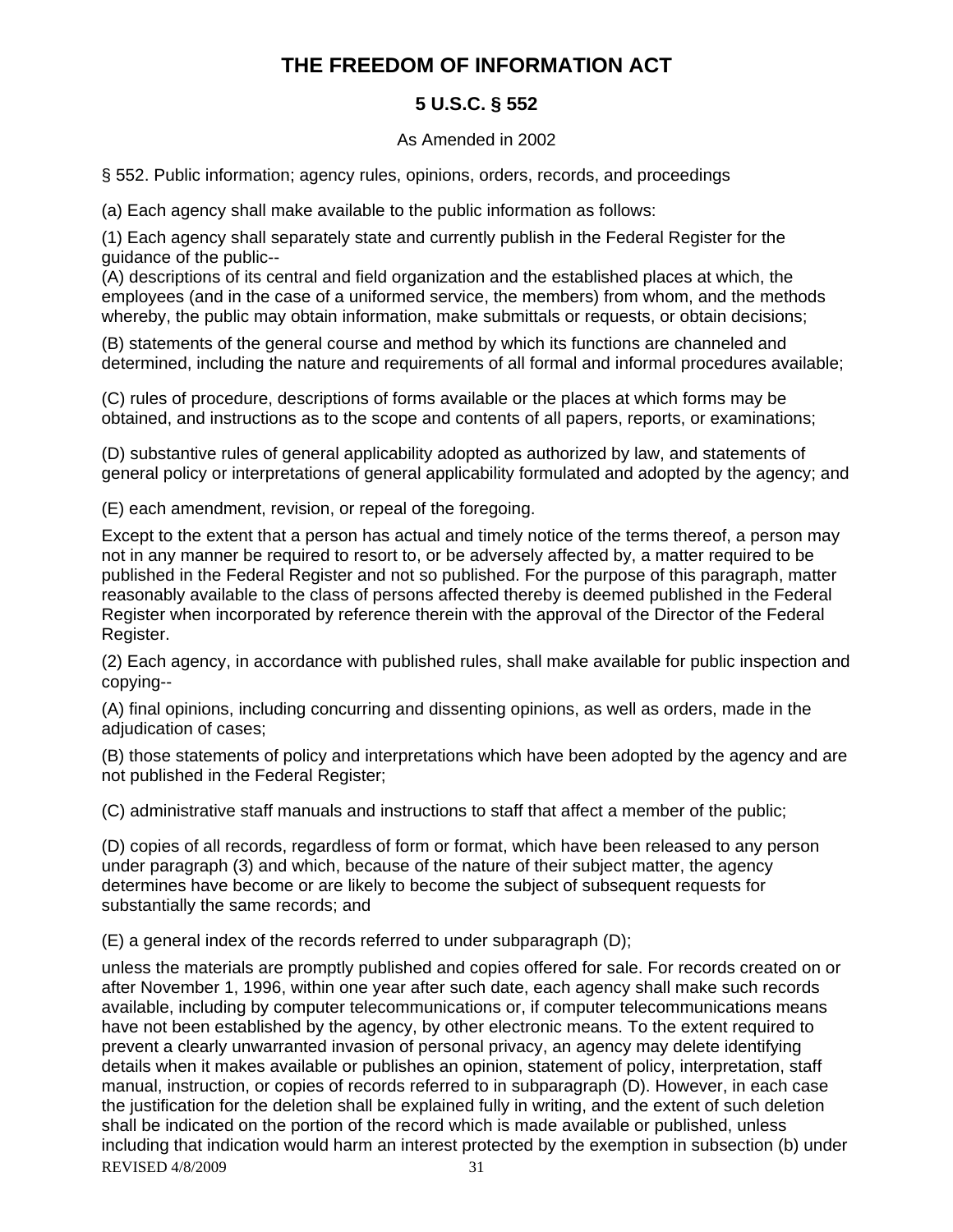which the deletion is made. If technically feasible, the extent of the deletion shall be indicated at the place in the record where the deletion was made. Each agency shall also maintain and make available for public inspection and copying current indexes providing identifying information for the public as to any matter issued, adopted, or promulgated after July 4, 1967, and required by this paragraph to be made available or published. Each agency shall promptly publish, quarterly or more frequently, and distribute (by sale or otherwise) copies of each index or supplements thereto unless it determines by order published in the Federal Register that the publication would be unnecessary and impracticable, in which case the agency shall nonetheless provide copies of an index on request at a cost not to exceed the direct cost of duplication. Each agency shall make the index referred to in subparagraph (E) available by computer telecommunications by December 31, 1999. A final order, opinion, statement of policy, interpretation, or staff manual or instruction that affects a member of the public may be relied on, used, or cited as precedent by an agency against a party other than an agency only if--

(i) it has been indexed and either made available or published as provided by this paragraph; or

(ii) the party has actual and timely notice of the terms thereof.

(3)(A) Except with respect to the records made available under paragraphs (1) and (2) of this subsection, and except as provided in subparagraph (E), each agency, upon any request for records which (i) reasonably describes such records and (ii) is made in accordance with published rules stating the time, place, fees (if any), and procedures to be followed, shall make the records promptly available to any person.

(B) In making any record available to a person under this paragraph, an agency shall provide the record in any form or format requested by the person if the record is readily reproducible by the agency in that form or format. Each agency shall make reasonable efforts to maintain its records in forms or formats that are reproducible for purposes of this section.

(C) In responding under this paragraph to a request for records, an agency shall make reasonable efforts to search for the records in electronic form or format, except when such efforts would significantly interfere with the operation of the agency's automated information system.

(D) For purposes of this paragraph, the term "search" means to review, manually or by automated means, agency records for the purpose of locating those records which are responsive to a request.

(E) An agency, or part of an agency, that is an element of the intelligence community (as that term is defined in section 3(4) of the National Security Act of 1947 (50 U.S.C. 401a(4))) shall not make any record available under this paragraph to--

(i) any government entity, other than a State, territory, commonwealth, or district of the United States, or any subdivision thereof; or

(ii) a representative of a government entity described in clause (i).

(4)(A)(i) In order to carry out the provisions of this section, each agency shall promulgate regulations, pursuant to notice and receipt of public comment, specifying the schedule of fees applicable to the processing of requests under this section and establishing procedures and guidelines for determining when such fees should be waived or reduced. Such schedule shall conform to the guidelines which shall be promulgated, pursuant to notice and receipt of public comment, by the Director of the Office of Management and Budget and which shall provide for a uniform schedule of fees for all agencies.

(ii) Such agency regulations shall provide that--

(I) fees shall be limited to reasonable standard charges for document search, duplication, and review, when records are requested for commercial use;

(II) fees shall be limited to reasonable standard charges for document duplication when records are not sought for commercial use and the request is made by an educational or noncommercial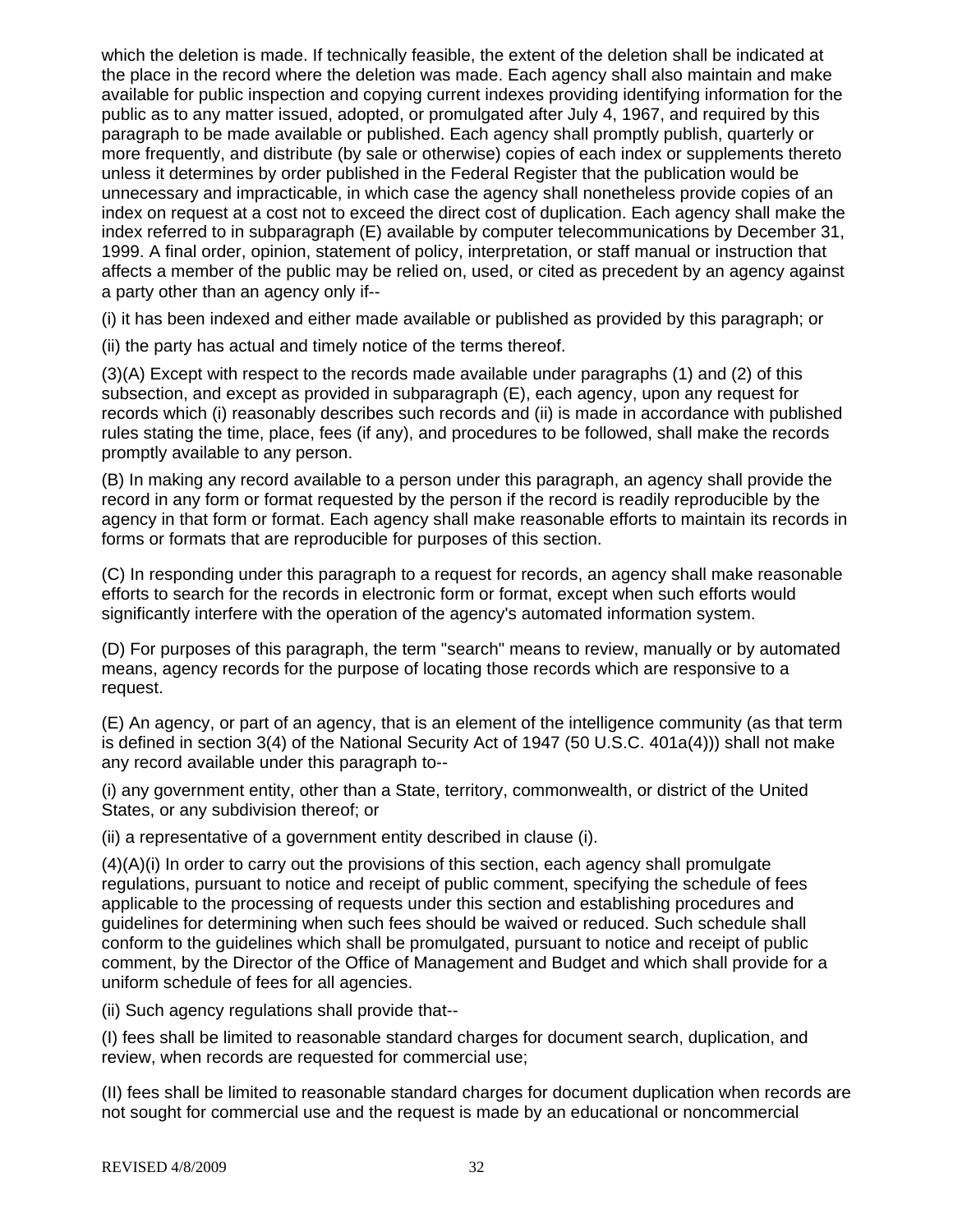scientific institution, whose purpose is scholarly or scientific research; or a representative of the news media; and

(III) for any request not described in (I) or (II), fees shall be limited to reasonable standard charges for document search and duplication.

(iii) Documents shall be furnished without any charge or at a charge reduced below the fees established under clause (ii) if disclosure of the information is in the public interest because it is likely to contribute significantly to public understanding of the operations or activities of the government and is not primarily in the commercial interest of the requester.

(iv) Fee schedules shall provide for the recovery of only the direct costs of search, duplication, or review. Review costs shall include only the direct costs incurred during the initial examination of a document for the purposes of determining whether the documents must be disclosed under this section and for the purposes of withholding any portions exempt from disclosure under this section. Review costs may not include any costs incurred in resolving issues of law or policy that may be raised in the course of processing a request under this section. No fee may be charged by any agency under this section--

(I) if the costs of routine collection and processing of the fee are likely to equal or exceed the amount of the fee; or

(II) for any request described in clause (ii)(II) or (III) of this subparagraph for the first two hours of search time or for the first one hundred pages of duplication.

(v) No agency may require advance payment of any fee unless the requester has previously failed to pay fees in a timely fashion, or the agency has determined that the fee will exceed \$250.

(vi) Nothing in this subparagraph shall supersede fees chargeable under a statute specifically providing for setting the level of fees for particular types of records.

(vii) In any action by a requester regarding the waiver of fees under this section, the court shall determine the matter de novo, provided that the court's review of the matter shall be limited to the record before the agency.

(B) On complaint, the district court of the United States in the district in which the complainant resides, or has his principal place of business, or in which the agency records are situated, or in the District of Columbia, has jurisdiction to enjoin the agency from withholding agency records and to order the production of any agency records improperly withheld from the complainant. In such a case the court shall determine the matter de novo, and may examine the contents of such agency records in camera to determine whether such records or any part thereof shall be withheld under any of the exemptions set forth in subsection (b) of this section, and the burden is on the agency to sustain its action. In addition to any other matters to which a court accords substantial weight, a court shall accord substantial weight to an affidavit of an agency concerning the agency's determination as to technical feasibility under paragraph (2)(C) and subsection (b) and reproducibility under paragraph (3)(B).

(C) Notwithstanding any other provision of law, the defendant shall serve an answer or otherwise plead to any complaint made under this subsection within thirty days after service upon the defendant of the pleading in which such complaint is made, unless the court other wise directs for good cause is shown.

(D) Repealed by Pub. L. 98-620, Title IV, 402(2), Nov. 8, 1984, 98 Stat. 3335, 3357.

(E) The court may assess against the United States reasonable attorney fees and other litigation costs reasonably incurred in any case under this section in which the complainant has substantially prevailed.

(F) Whenever the court orders the production of any agency records improperly withheld from the complainant and assesses against the United States reasonable attorney fees and other litigation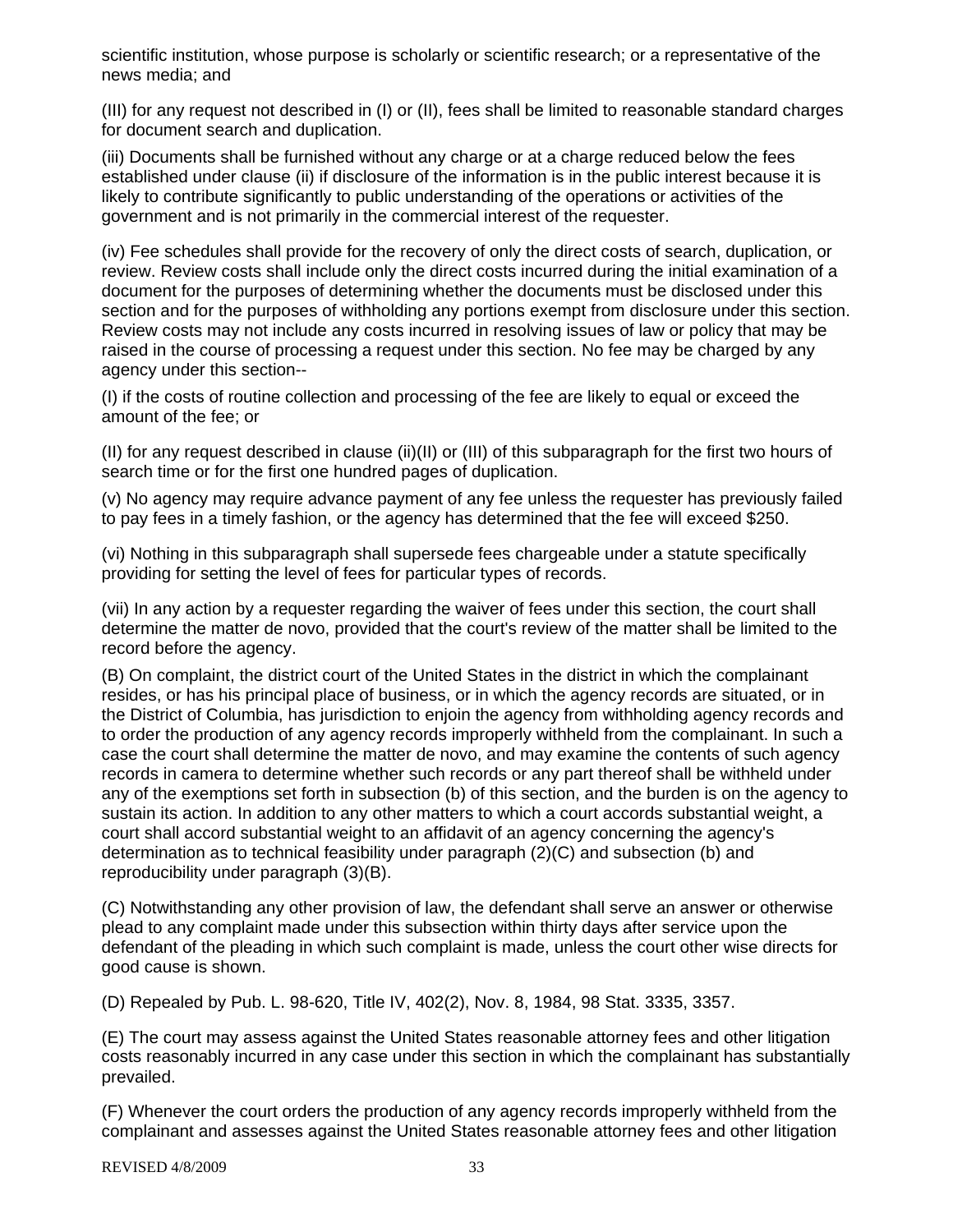costs, and the court additionally issues a written finding that the circumstances surrounding the withholding raise questions whether agency personnel acted arbitrarily or capriciously with respect to the withholding, the Special Counsel shall promptly initiate a proceeding to determine whether disciplinary action is warranted against the officer or employee who was primarily responsible for the withholding. The Special Counsel, after investigation and consideration of the evidence submitted, shall submit his findings and recommendations to the administrative authority of the agency concerned and shall send copies of the findings and recommendations to the officer or employee or his representative. The administrative authority shall take the corrective action that the Special Counsel recommends.

(G) In the event of noncompliance with the order of the court, the district court may punish for contempt the responsible employee, and in the case of a uniformed service, the responsible member.

(5) Each agency having more than one member shall maintain and make available for public inspection a record of the final votes of each member in every agency proceeding.

(6)(A) Each agency, upon any request for records made under paragraph (1), (2), or (3) of this subsection, shall--

(i) determine within twenty days (excepting Saturdays, Sundays, and legal public holidays) after the receipt of any such request whether to comply with such request and shall immediately notify the person making such request of such determination and the reasons therefor, and of the right of such person to appeal to the head of the agency any adverse determination; and

(ii) make a determination with respect to any appeal within twenty days (excepting Saturdays, Sundays, and legal public holidays) after the receipt of such appeal. If on appeal the denial of the request for records is in whole or in part upheld, the agency shall notify the person making such request of the provisions for judicial review of that determination under paragraph (4) of this subsection.

(B)(i) In unusual circumstances as specified in this subparagraph, the time limits prescribed in either clause (i) or clause (ii) of subparagraph (A) may be extended by written notice to the person making such request setting forth the unusual circumstances for such extension and the date on which a determination is expected to be dispatched. No such notice shall specify a date that would result in an extension for more than ten working days, except as provided in clause (ii) of this subparagraph.

(ii) With respect to a request for which a written notice under clause (i) extends the time limits prescribed under clause (i) of subparagraph (A), the agency shall notify the person making the request if the request cannot be processed within the time limit specified in that clause and shall provide the person an opportunity to limit the scope of the request so that it may be processed within that time limit or an opportunity to arrange with the agency an alternative time frame for processing the request or a modified request. Refusal by the person to reasonably modify the request or arrange such an alternative time frame shall be considered as a factor in determining whether exceptional circumstances exist for purposes of subparagraph (C).

(iii) As used in this subparagraph, "unusual circumstances" means, but only to the extent reasonably necessary to the proper processing of the particular requests--

(I) the need to search for and collect the requested records from field facilities or other establishments that are separate from the office processing the request;

(II) the need to search for, collect, and appropriately examine a voluminous amount of separate and distinct records which are demanded in a single request; or

(III) the need for consultation, which shall be conducted with all practicable speed, with another agency having a substantial interest in the determination of the request or among two or more components of the agency having substantial subject matter interest therein.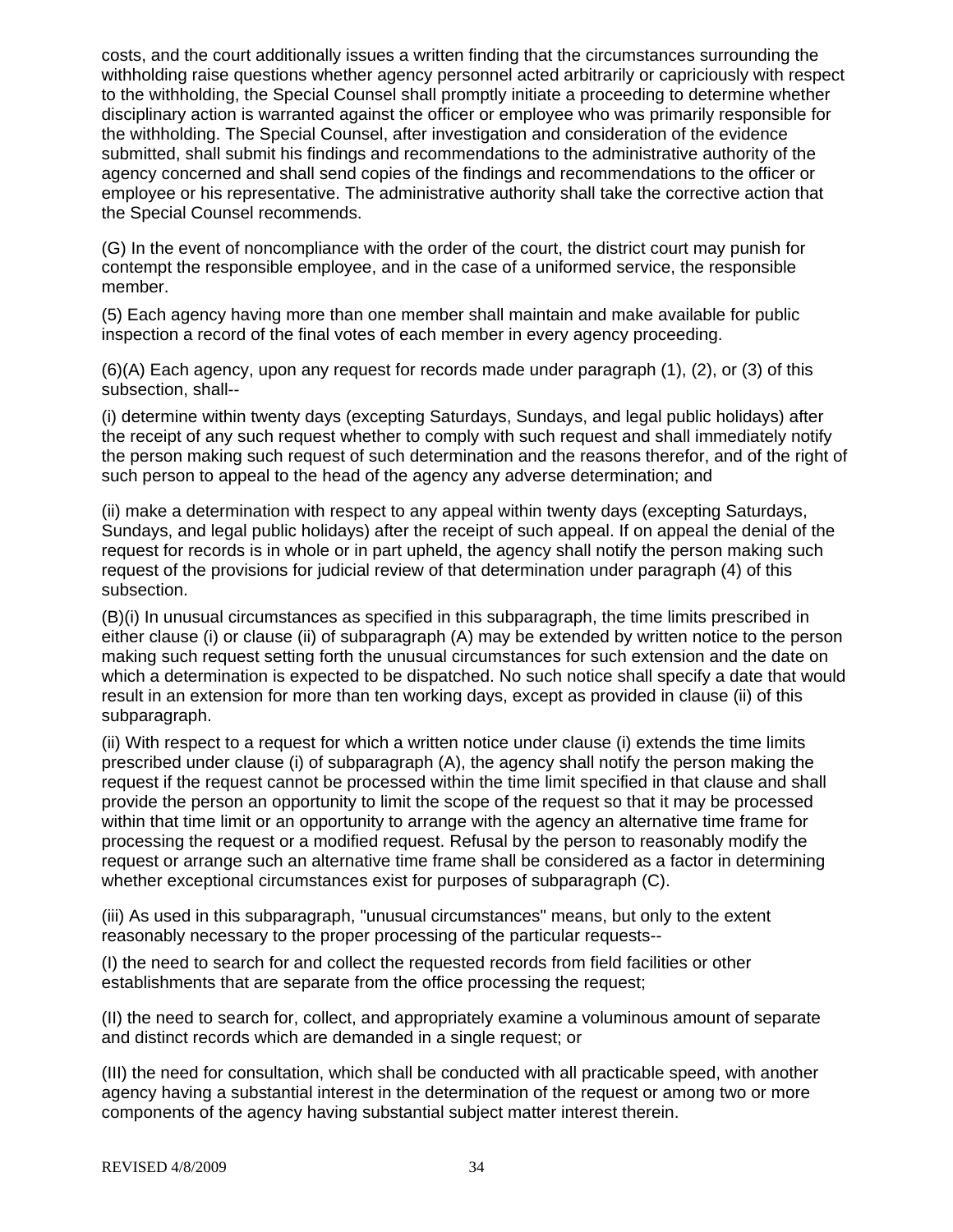(iv) Each agency may promulgate regulations, pursuant to notice and receipt of public comment, providing for the aggregation of certain requests by the same requestor, or by a group of requestors acting in concert, if the agency reasonably believes that such requests actually constitute a single request, which would otherwise satisfy the unusual circumstances specified in this subparagraph, and the requests involve clearly related matters. Multiple requests involving unrelated matters shall not be aggregated.

(C)(i) Any person making a request to any agency for records under paragraph (1), (2), or (3) of this subsection shall be deemed to have exhausted his administrative remedies with respect to such request if the agency fails to comply with the applicable time limit provisions of this paragraph. If the Government can show exceptional circumstances exist and that the agency is exercising due diligence in responding to the request, the court may retain jurisdiction and allow the agency additional time to complete its review of the records. Upon any determination by an agency to comply with a request for records, the records shall be made promptly available to such person making such request. Any notification of denial of any request for records under this subsection shall set forth the names and titles or positions of each person responsible for the denial of such request.

(ii) For purposes of this subparagraph, the term "exceptional circumstances" does not include a delay that results from a predictable agency workload of requests under this section, unless the agency demonstrates reasonable progress in reducing its backlog of pending requests.

(iii) Refusal by a person to reasonably modify the scope of a request or arrange an alternative time frame for processing the request (or a modified request) under clause (ii) after being given an opportunity to do so by the agency to whom the person made the request shall be considered as a factor in determining whether exceptional circumstances exist for purposes of this subparagraph.

(D)(i) Each agency may promulgate regulations, pursuant to notice and receipt of public comment, providing for multi track processing of requests for records based on the amount of work or time (or both) involved in processing requests.

(ii) Regulations under this subparagraph may provide a person making a request that does not qualify for the fastest multi track processing an opportunity to limit the scope of the request in order to qualify for faster processing.

(iii) This subparagraph shall not be considered to affect the requirement under subparagraph (C) to exercise due diligence.

(E)(i) Each agency shall promulgate regulations, pursuant to notice and receipt of public comment, providing for expedited processing of requests for records--

(I) in cases in which the person requesting the records demonstrates a compelling need; and

(II) in other cases determined by the agency.

(ii) Notwithstanding clause (i), regulations under this subparagraph must ensure--

(I) that a determination of whether to provide expedited processing shall be made, and notice of the determination shall be provided to the person making the request, within 10 days after the date of the request; and

(II) expeditious consideration of administrative appeals of such determinations of whether to provide expedited processing.

(iii) An agency shall process as soon as practicable any request for records to which the agency has granted expedited processing under this subparagraph. Agency action to deny or affirm denial of a request for expedited processing pursuant to this subparagraph, and failure by an agency to respond in a timely manner to such a request shall be subject to judicial review under paragraph (4), except that the judicial review shall be based on the record before the agency at the time of the determination.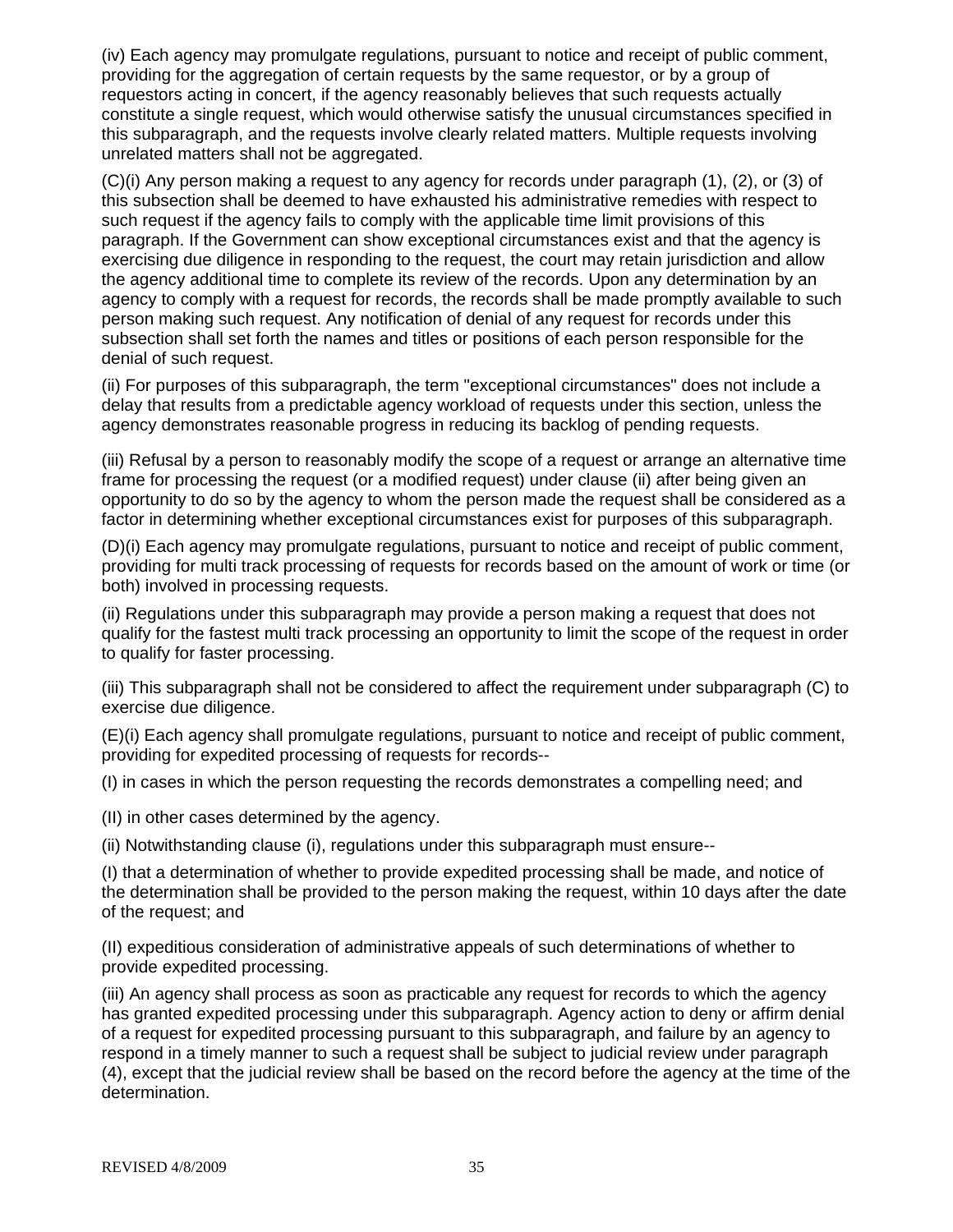(iv) A district court of the United States shall not have jurisdiction to review an agency denial of expedited processing of a request for records after the agency has provided a complete response to the request.

(v) For purposes of this subparagraph, the term "compelling need" means--

(I) that a failure to obtain requested records on an expedited basis under this paragraph could reasonably be expected to pose an imminent threat to the life or physical safety of an individual; or

(II) with respect to a request made by a person primarily engaged in disseminating information, urgency to inform the public concerning actual or alleged Federal Government activity.

(vi) A demonstration of a compelling need by a person making a request for expedited processing shall be made by a statement certified by such person to be true and correct to the best of such person's knowledge and belief.

(F) In denying a request for records, in whole or in part, an agency shall make a reasonable effort to estimate the volume of any requested matter the provision of which is denied, and shall provide any such estimate to the person making the request, unless providing such estimate would harm an interest protected by the exemption in subsection (b) pursuant to which the denial is made.

(b) This section does not apply to matters that are--

(1)(A) specifically authorized under criteria established by an Executive order to be kept secret in the interest of national defense or foreign policy and (B) are in fact properly classified pursuant to such Executive order;

(2) related solely to the internal personnel rules and practices of an agency;

(3) specifically exempted from disclosure by statute (other than section 552b of this title), provided that such statute (A) requires that the matters be withheld from the public in such a manner as to leave no discretion on the issue, or (B) establishes particular criteria for withholding or refers to particular types of matters to be withheld;

(4) trade secrets and commercial or financial information obtained from a person and privileged or confidential;

(5) inter-agency or intra-agency memorandums or letters which would not be available by law to a party other than an agency in litigation with the agency;

(6) personnel and medical files and similar files the disclosure of which would constitute a clearly unwarranted invasion of personal privacy;

(7) records or information compiled for law enforcement purposes, but only to the extent that the production of such law enforcement records or information (A) could reasonably be expected to interfere with enforcement proceedings, (B) would deprive a person of a right to a fair trial or an impartial adjudication, (C) could reasonably be expected to constitute an unwarranted invasion of personal privacy, (D) could reasonably be expected to disclose the identity of a confidential source, including a State, local, or foreign agency or authority or any private institution which furnished information on a confidential basis, and, in the case of a record or information compiled by a criminal law enforcement authority in the course of a criminal investigation or by an agency conducting a lawful national security intelligence investigation, information furnished by a confidential source, (E) would disclose techniques and procedures for law enforcement investigations or prosecutions, or would disclose guidelines for law enforcement investigations or prosecutions if such disclosure could reasonably be expected to risk circumvention of the law, or (F) could reasonably be expected to endanger the life or physical safety of any individual;

(8) contained in or related to examination, operating, or condition reports prepared by, on behalf of, or for the use of an agency responsible for the regulation or supervision of financial institutions; or

(9) geological and geophysical information and data, including maps, concerning wells.

REVISED 4/8/2009 36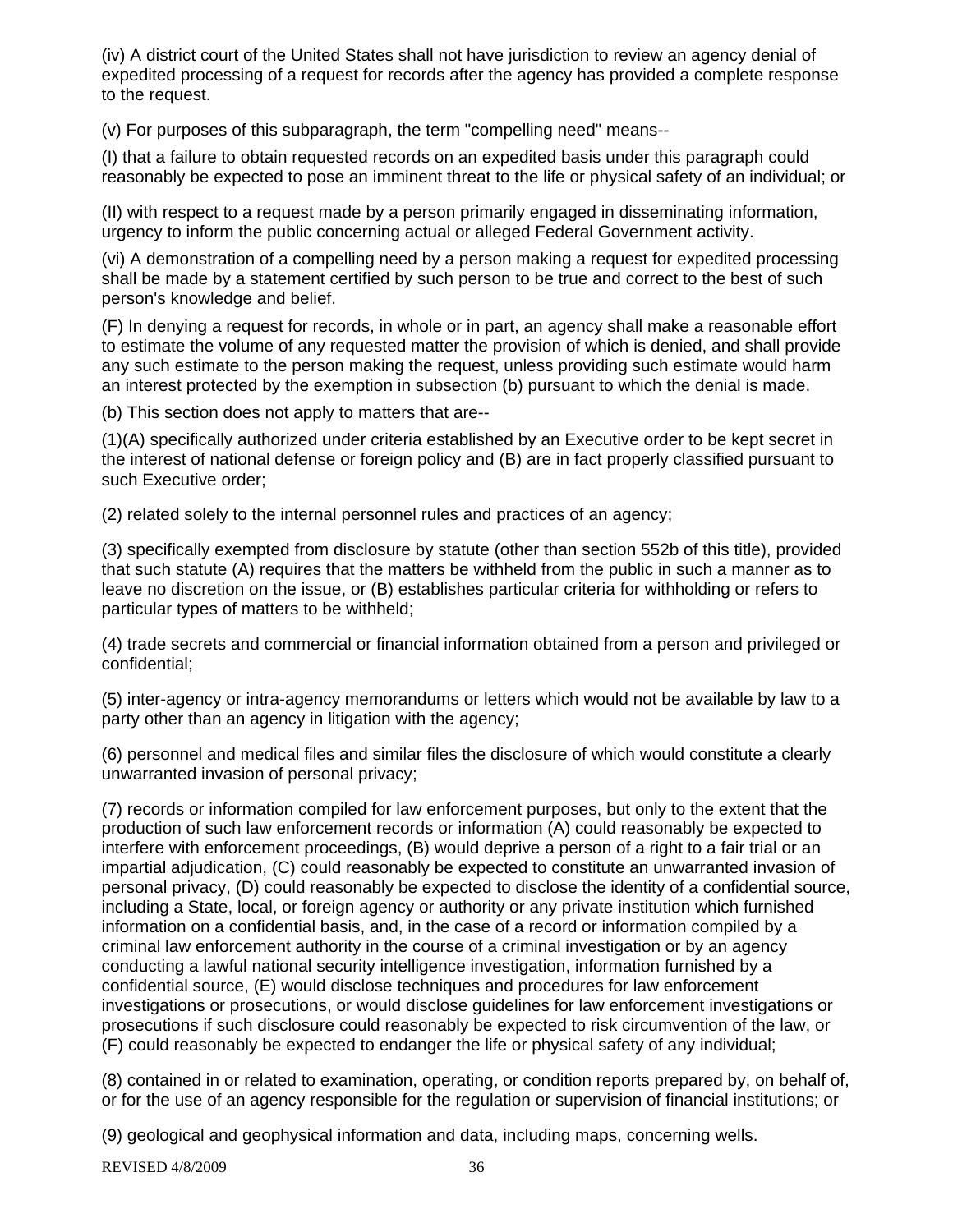Any reasonably segregable portion of a record shall be provided to any person requesting such record after deletion of the portions which are exempt under this subsection. The amount of information deleted shall be indicated on the released portion of the record, unless including that indication would harm an interest protected by the exemption in this subsection under which the deletion is made. If technically feasible, the amount of the information deleted shall be indicated at the place in the record where such deletion is made.

(c)(1) Whenever a request is made which involves access to records described in subsection (b)(7)(A) and--

(A) the investigation or proceeding involves a possible violation of criminal law; and

(B) there is reason to believe that (i) the subject of the investigation or proceeding is not aware of its pendency, and (ii) disclosure of the existence of the records could reasonably be expected to interfere with enforcement proceedings, the agency may, during only such time as that circumstance continues, treat the records as not subject to the requirements of this section.

(2) Whenever informant records maintained by a criminal law enforcement agency under an informant's name or personal identifier are requested by a third party according to the informant's name or personal identifier, the agency may treat the records as not subject to the requirements of this section unless the informant's status as an informant has been officially confirmed.

(3) Whenever a request is made which involves access to records maintained by the Federal Bureau of Investigation pertaining to foreign intelligence or counterintelligence, or international terrorism, and the existence of the records is classified information as provided in subsection (b)(1), the Bureau may, as long as the existence of the records remains classified information, treat the records as not subject to the requirements of this section.

(d) This section does not authorize the withholding of information or limit the availability of records to the public, except as specifically stated in this section. This section is not authority to withhold information from Congress.

(e)(1) On or before February 1 of each year, each agency shall submit to the Attorney General of the United States a report which shall cover the preceding fiscal year and which shall include--

(A) the number of determinations made by the agency not to comply with requests for records made to such agency under subsection (a) and the reasons for each such determination;

(B)(i) the number of appeals made by persons under subsection (a)(6), the result of such appeals, and the reason for the action upon each appeal that results in a denial of information; and

(ii) a complete list of all statutes that the agency relies upon to authorize the agency to withhold information under subsection (b)(3), a description of whether a court has upheld the decision of the agency to withhold information under each such statute, and a concise description of the scope of any information withheld;

(C) the number of requests for records pending before the agency as of September 30 of the preceding year, and the median number of days that such requests had been pending before the agency as of that date;

(D) the number of requests for records received by the agency and the number of requests which the agency processed;

(E) the median number of days taken by the agency to process different types of requests;

(F) the total amount of fees collected by the agency for processing requests; and

(G) the number of full-time staff of the agency devoted to processing requests for records under this section, and the total amount expended by the agency for processing such requests.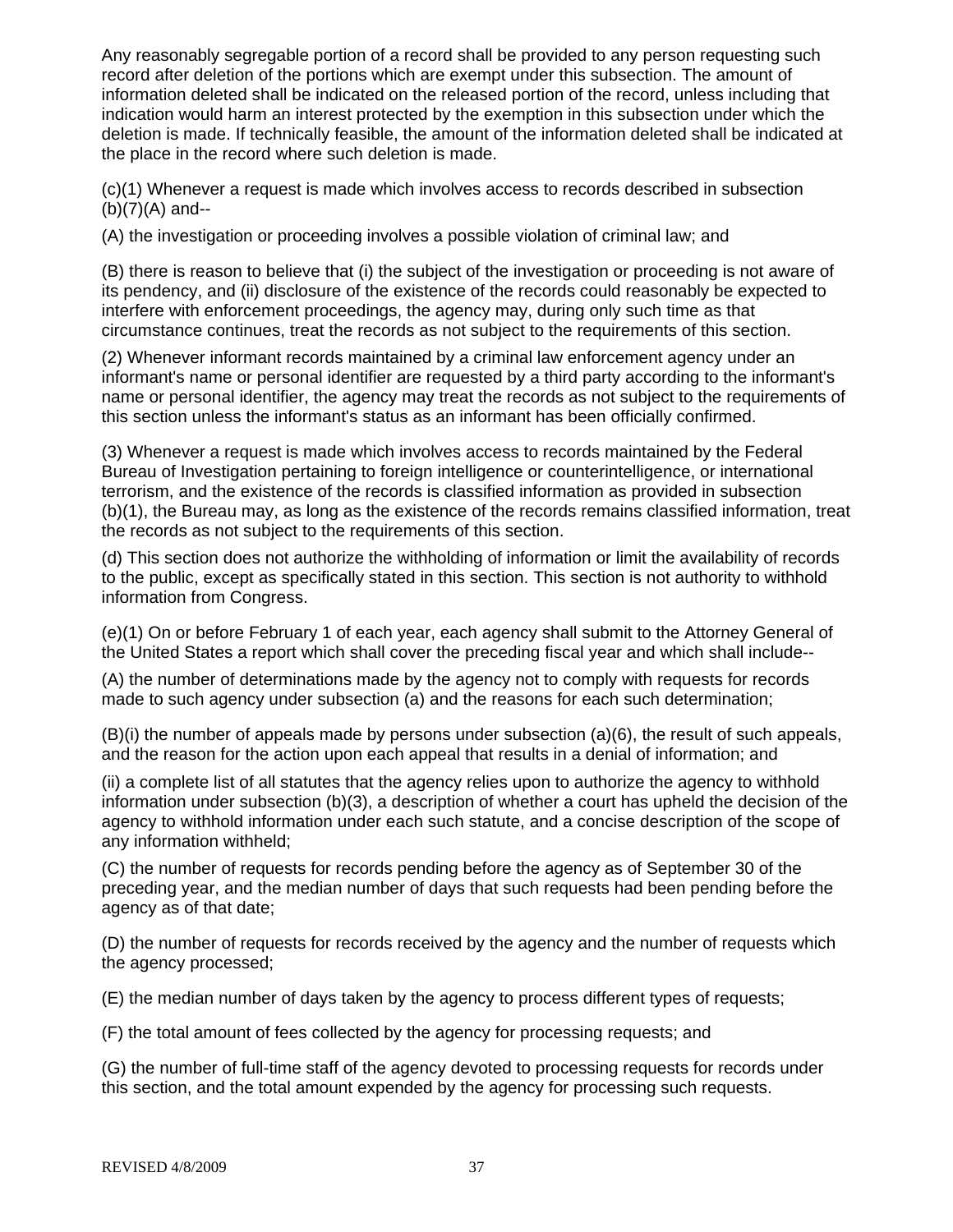(2) Each agency shall make each such report available to the public including by computer telecommunications, or if computer telecommunications means have not been established by the agency, by other electronic means.

(3) The Attorney General of the United States shall make each report which has been made available by electronic means available at a single electronic access point. The Attorney General of the United States shall notify the Chairman and ranking minority member of the Committee on Government Reform and Oversight of the House of Representatives and the Chairman and ranking minority member of the Committees on Governmental Affairs and the Judiciary of the Senate, no later than April 1 of the year in which each such report is issued, that such reports are available by electronic means.

(4) The Attorney General of the United States, in consultation with the Director of the Office of Management and Budget, shall develop reporting and performance guidelines in connection with reports required by this subsection by October 1, 1997, and may establish additional requirements for such reports as the Attorney General determines may be useful.

(5) The Attorney General of the United States shall submit an annual report on or before April 1 of each calendar year which shall include for the prior calendar year a listing of the number of cases arising under this section, the exemption involved in each case, the disposition of such case, and the cost, fees, and penalties assessed under subparagraphs (E), (F), and (G) of subsection (a)(4). Such report shall also include a description of the efforts undertaken by the Department of Justice to encourage agency compliance with this section.

(f) For purposes of this section, the term--

(1) "agency" as defined in section 551(1) of this title includes any executive department, military department, Government corporation, Government controlled corporation, or other establishment in the executive branch of the Government (including the Executive Office of the President), or any independent regulatory agency; and

(2) "record" and any other term used in this section in reference to information includes any information that would be an agency record subject to the requirements of this section when maintained by an agency in any format, including an electronic format.

(g) The head of each agency shall prepare and make publicly available upon request, reference material or a guide for requesting records or information from the agency, subject to the exemptions in subsection (b), including--

(1) an index of all major information systems of the agency;

(2) a description of major information and record locator systems maintained by the agency; and

(3) a handbook for obtaining various types and categories of public information from the agency pursuant to chapter 35 of title 44, and under this section.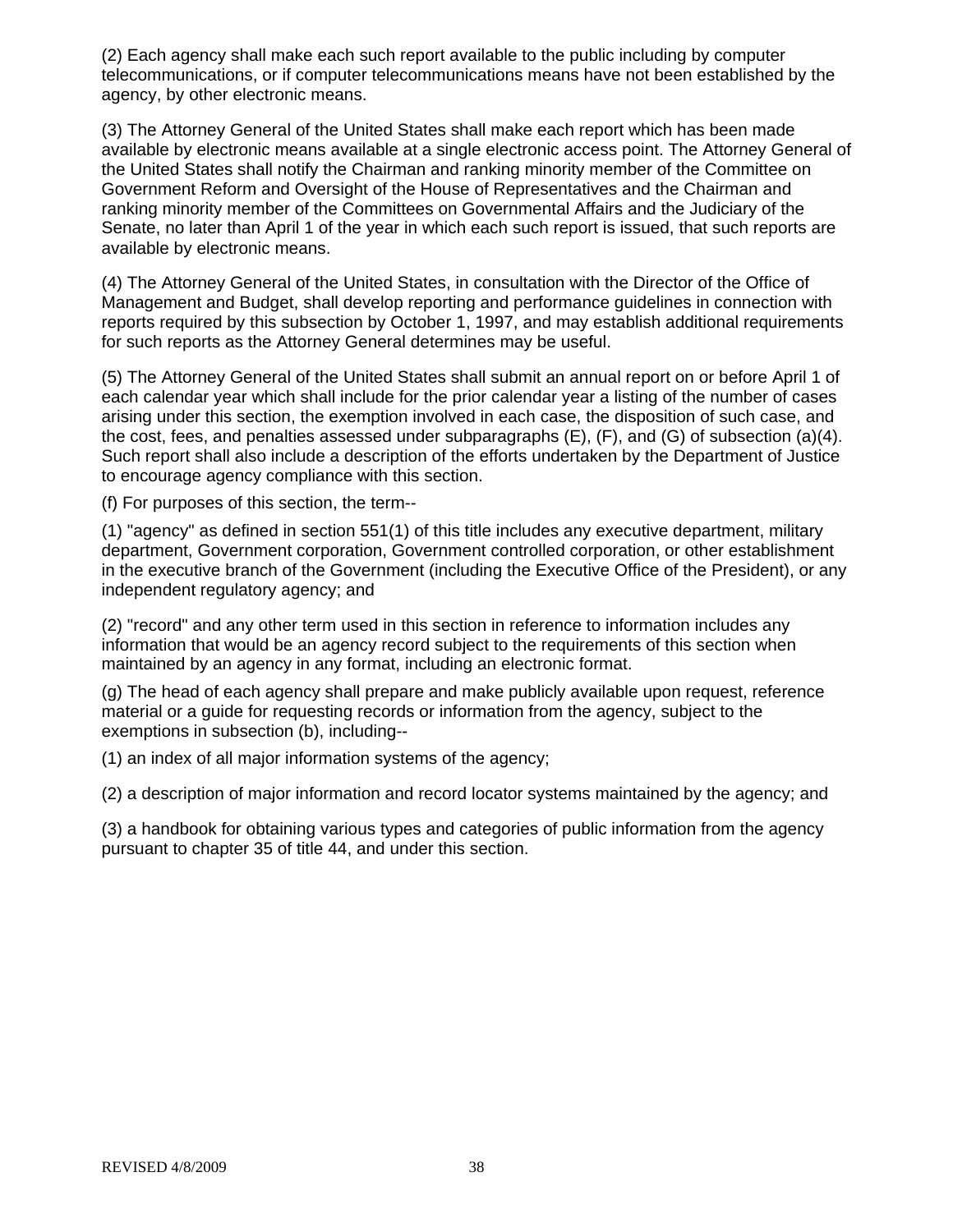# **Kentucky Private Investigator's Examination Study Guide**

## **THE FAIR CREDIT REPORTING ACT**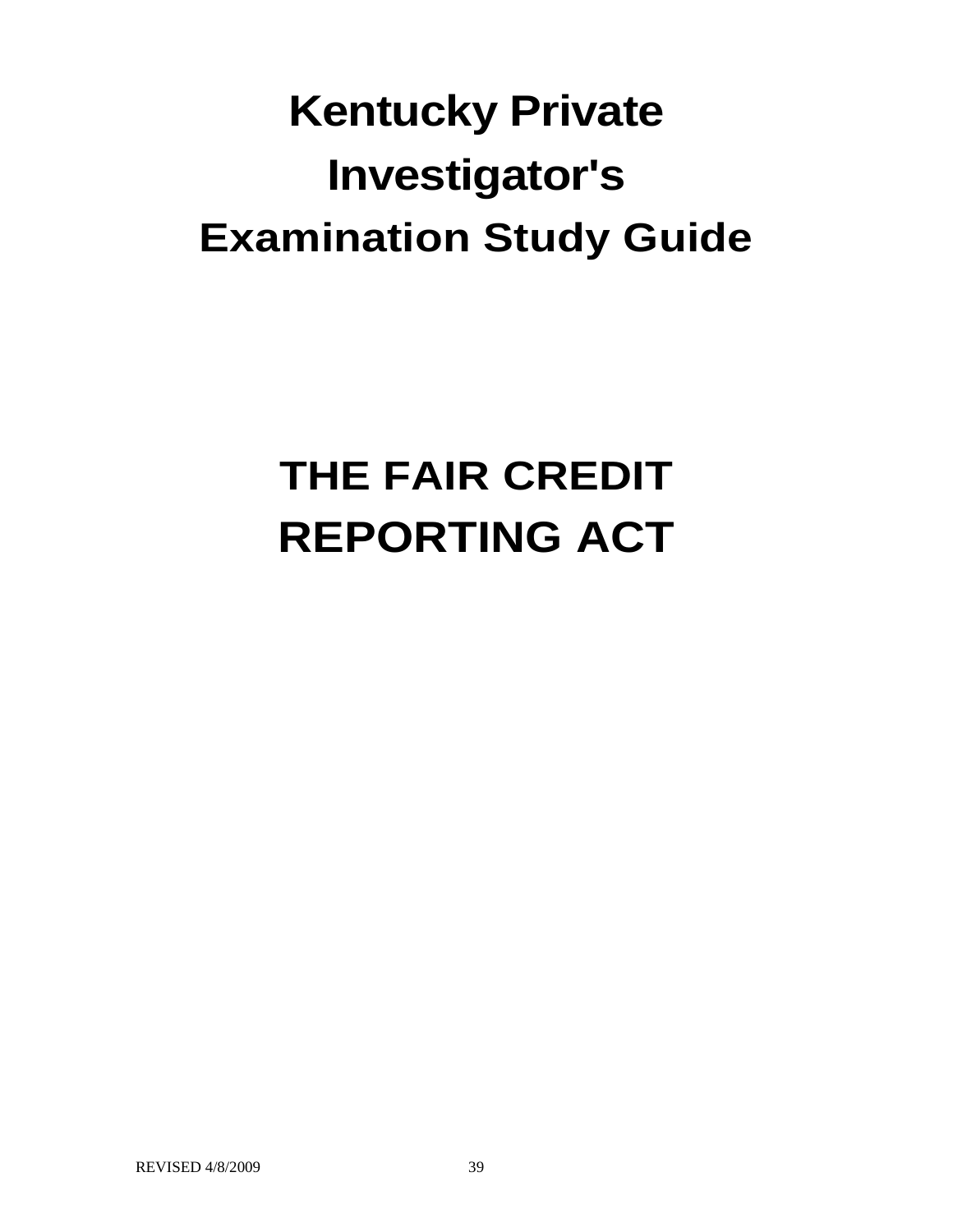## **Fair Credit Reporting Act 15 U.S.C. § 1681**

This title may be cited as the Fair Credit Reporting Act.

- § 601 Short title
- § 602 Congressional findings and statement of purpose
- § 603 Definitions; rules of construction
- § 604 Permissible purposes of consumer reports
- § 605 Requirements relating to information contained in consumer reports
- § 605A Identity theft prevention; fraud alerts and active duty alerts
- § 605B Block of information resulting from identity theft
- § 606 Disclosure of investigative consumer reports
- § 607 Compliance procedures
- § 608 Disclosures to governmental agencies
- § 609 Disclosures to consumers
- § 610 Conditions and form of disclosure to consumers
- § 611 Procedure in case of disputed accuracy
- § 612 Charges for certain disclosures
- § 613 Public record information for employment purposes
- § 614 Restrictions on investigative consumer reports
- § 615 Requirements on users of consumer reports
- § 616 Civil liability for willful noncompliance
- § 617 Civil liability for negligent noncompliance
- § 618 Jurisdiction of courts; limitation of actions
- § 619 Obtaining information under false pretenses
- § 620 Unauthorized disclosures by officers or employees
- § 621 Administrative enforcement
- § 622 Information on overdue child support obligations
- § 623 Responsibilities of furnishers of information to consumer reporting agencies
- § 624 Affiliate sharing
- § 625 Relation to State laws
- § 626 Disclosures to FBI for counterintelligence purposes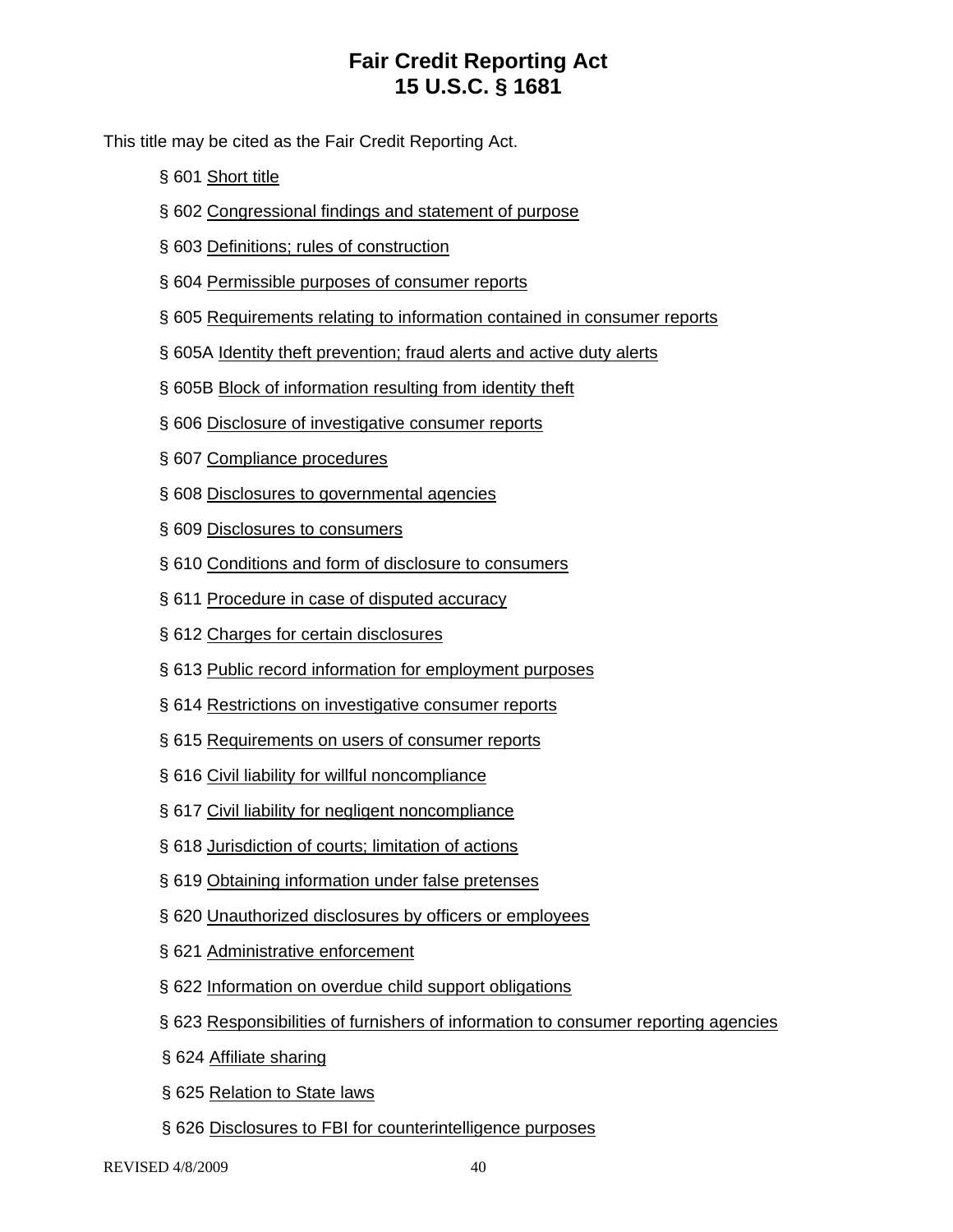- § 627 Disclosures to governmental agencies for counterintelligence purposes
- § 628 Disposal of records
- § 629 Corporate and technological circumvention prohibited

## **§ 601. Short title**

This title may be cited as the 'Fair Credit Reporting Act'.

## **§ 602**. **Congressional findings and statement of purpose** [15 U.S.C. § 1681]

(a) Accuracy and fairness of credit reporting. The Congress makes the following findings:

(1) The banking system is dependent upon fair and accurate credit reporting. Inaccurate credit reports directly impair the efficiency of the banking system, and unfair credit reporting methods undermine the public confidence which is essential to the continued functioning of the banking system.

(2) An elaborate mechanism has been developed for investigating and evaluating the credit worthiness, credit standing, credit capacity, character, and general reputation of consumers.

(3) Consumer reporting agencies have assumed a vital role in assembling and evaluating consumer credit and other information on consumers.

(4) There is a need to insure that consumer reporting agencies exercise their grave responsibilities with fairness, impartiality, and a respect for the consumer's right to privacy.

(b) Reasonable procedures. It is the purpose of this title to require that consumer reporting agencies adopt reasonable procedures for meeting the needs of commerce for consumer credit, personnel, insurance, and other information in a manner which is fair and equitable to the consumer, with regard to the confidentiality, accuracy, relevancy, and proper utilization of such information in accordance with the requirements of this title.

## **§ 603. Definitions; rules of construction** [15 U.S.C. § 1681a]

(a) Definitions and rules of construction set forth in this section are applicable for the purposes of this title.

(b) The term "person" means any individual, partnership, corporation, trust, estate, cooperative, association, government or governmental subdivision or agency, or other entity.

(c) The term "consumer" means an individual.

(d) Consumer report.

(1) In general. Except as provided in paragraph (3), the term "consumer report" means any written, oral, or other communication of any information by a consumer reporting agency bearing on a consumer's credit worthiness, credit standing, credit capacity, character, general reputation, personal characteristics, or mode of living which is used or expected to be used or collected in whole or in part for the purpose of serving as a factor in establishing the consumer's eligibility for

(A) credit or insurance to be used primarily for personal, family, or household purposes;

(B) employment purposes; or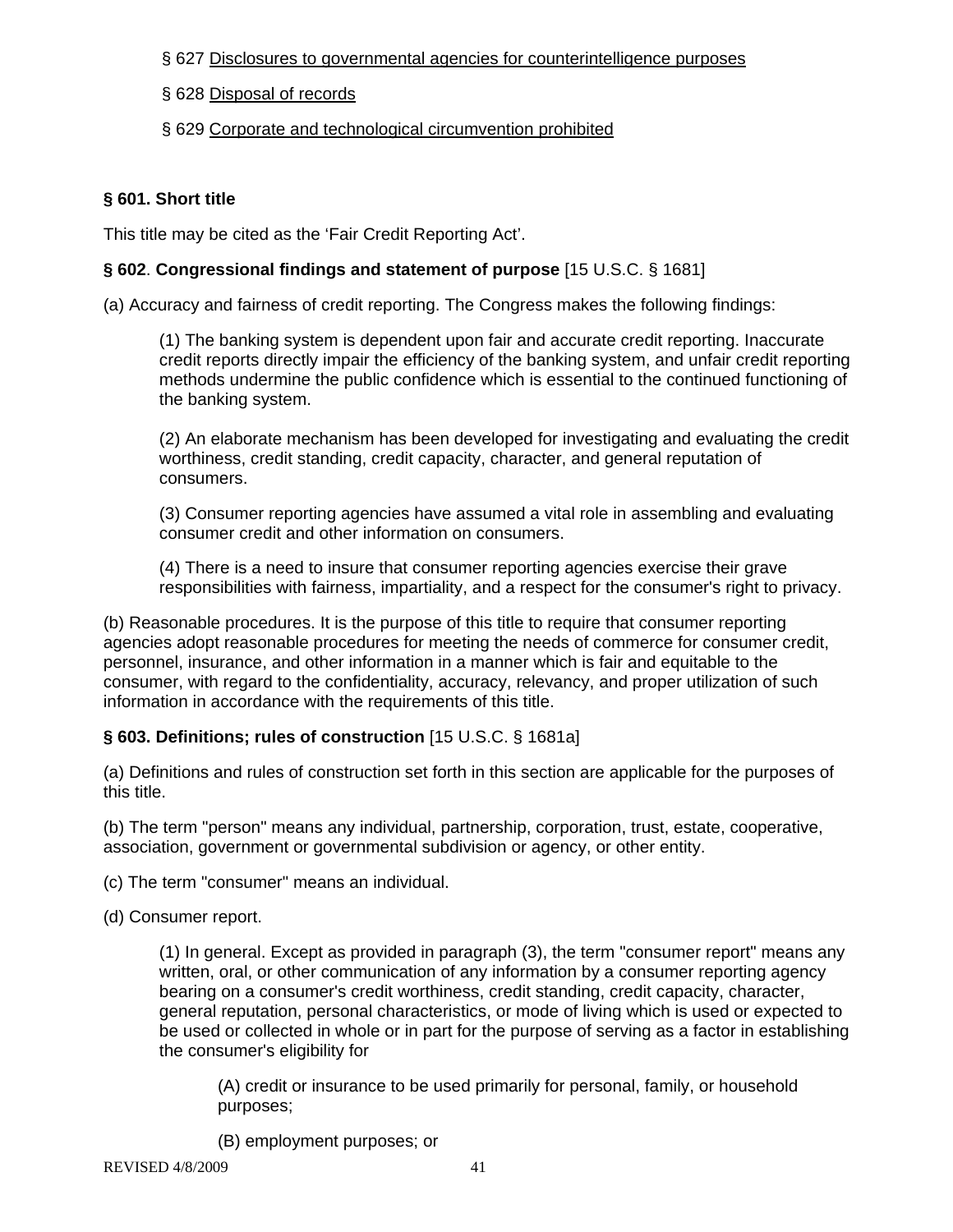(C) any other purpose authorized under section 604 [§ 1681b].

(2) Exclusions. The term "consumer report" does not include

(A) subject to section 624, any

(i) report containing information solely as to transactions or experiences between the consumer and the person making the report;

(ii) communication of that information among persons related by common ownership or affiliated by corporate control; or

(iii) communication of other information among persons related by common ownership or affiliated by corporate control, if it is clearly and conspicuously disclosed to the consumer that the information may be communicated among such persons and the consumer is given the opportunity, before the time that the information is initially communicated, to direct that such information not be communicated among such persons;

(B) any authorization or approval of a specific extension of credit directly or indirectly by the issuer of a credit card or similar device;

(C) any report in which a person who has been requested by a third party to make a specific extension of credit directly or indirectly to a consumer conveys his or her decision with respect to such request, if the third party advises the consumer of the name and address of the person to whom the request was made, and such person makes the disclosures to the consumer required under section 615 [§ 1681m]; or

(D) a communication described in subsection (o) or (x).

(3) RESTRICTION ON SHARING OF MEDICAL INFORMATION- Except for information or any communication of information disclosed as provided in section 604(g)(3), the exclusions in paragraph (2) shall not apply with respect to information disclosed to any person related by common ownership or affiliated by corporate control, if the information is- -

(A) medical information;

(B) an individualized list or description based on the payment transactions of the consumer for medical products or services; or

(C) an aggregate list of identified consumers based on payment transactions for medical products or services.

(e) The term "investigative consumer report" means a consumer report or portion thereof in which information on a consumer's character, general reputation, personal characteristics, or mode of living is obtained through personal interviews with neighbors, friends, or associates of the consumer reported on or with others with whom he is acquainted or who may have knowledge concerning any such items of information. However, such information shall not include specific factual information on a consumer's credit record obtained directly from a creditor of the consumer or from a consumer reporting agency when such information was obtained directly from a creditor of the consumer or from the consumer.

(f) The term "consumer reporting agency" means any person which, for monetary fees, dues, or on a cooperative nonprofit basis, regularly engages in whole or in part in the practice of assembling or evaluating consumer credit information or other information on consumers for the purpose of furnishing consumer reports to third parties, and which uses any means or facility of interstate commerce for the purpose of preparing or furnishing consumer reports.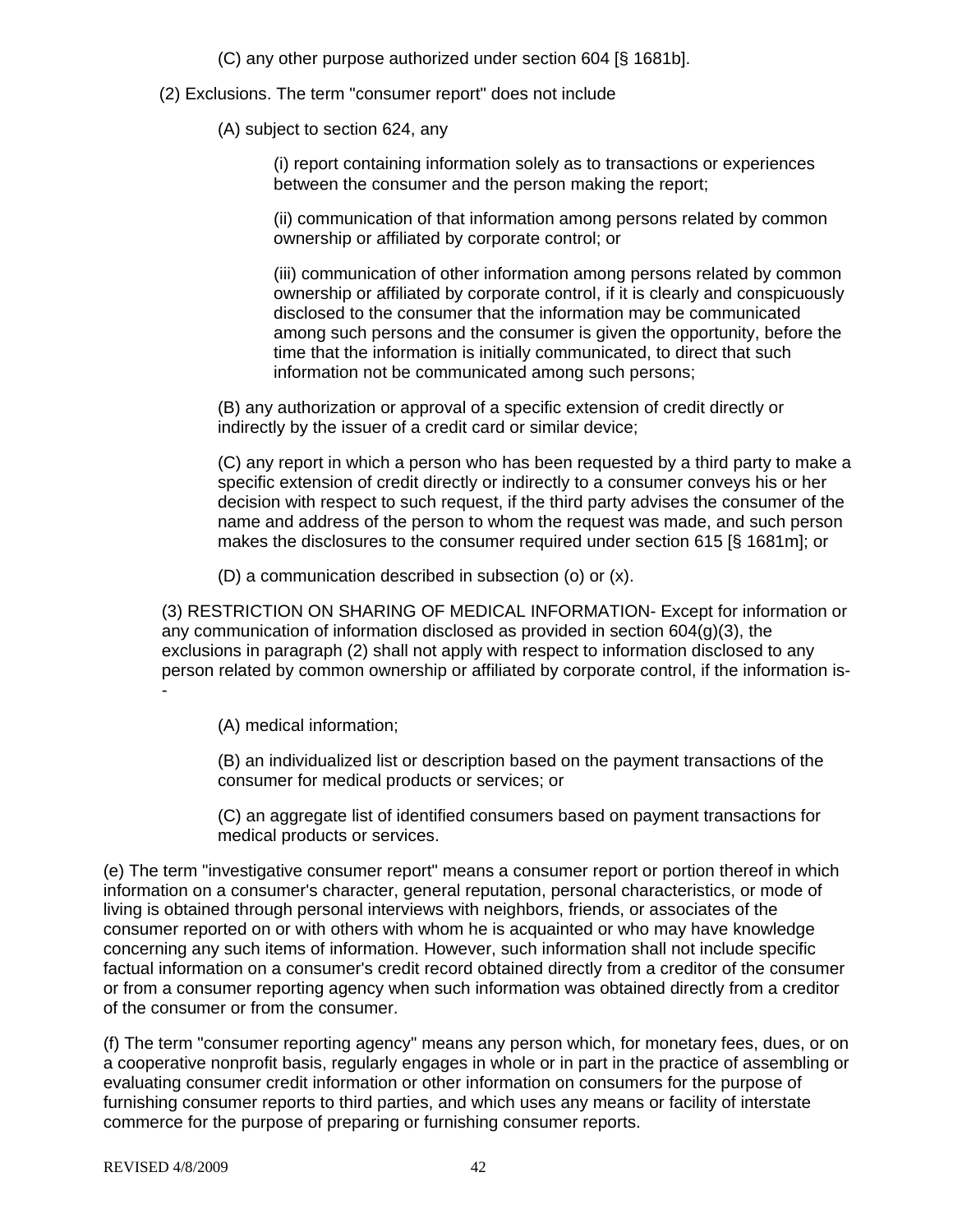(g) The term "file," when used in connection with information on any consumer, means all of the information on that consumer recorded and retained by a consumer reporting agency regardless of how the information is stored.

(h) The term "employment purposes" when used in connection with a consumer report means a report used for the purpose of evaluating a consumer for employment, promotion, reassignment or retention as an employee.

(i) MEDICAL INFORMATION- The term `medical information'--

(1) means information or data, whether oral or recorded, in any form or medium, created by or derived from a health care provider or the consumer, that relates to--

(A) the past, present, or future physical, mental, or behavioral health or condition of an individual;

(B) the provision of health care to an individual; or

(C) the payment for the provision of health care to an individual.

(2) does not include the age or gender of a consumer, demographic information about the consumer, including a consumer's residence address or e-mail address, or any other information about a consumer that does not relate to the physical, mental, or behavioral health or condition of a consumer, including the existence or value of any insurance policy.

(j) Definitions relating to child support obligations.

(1) Overdue support. The term "overdue support" has the meaning given to such term in section 666(e) of title 42 [Social Security Act, 42 U.S.C. § 666(e)].

(2) State or local child support enforcement agency. The term "State or local child support enforcement agency" means a State or local agency which administers a State or local program for establishing and enforcing child support obligations.

(k) Adverse action.

(1) Actions included. The term "adverse action"

(A) has the same meaning as in section 701(d)(6) of the Equal Credit Opportunity Act; and

(B) means

(i) a denial or cancellation of, an increase in any charge for, or a reduction or other adverse or unfavorable change in the terms of coverage or amount of, any insurance, existing or applied for, in connection with the underwriting of insurance;

(ii) a denial of employment or any other decision for employment purposes that adversely affects any current or prospective employee;

(iii) a denial or cancellation of, an increase in any charge for, or any other adverse or unfavorable change in the terms of, any license or benefit described in section 604(a)(3)(D) [§ 1681b]; and

(iv) an action taken or determination that is

(I) made in connection with an application that was made by, or a transaction that was initiated by, any consumer, or in connection with a review of an account under section 604(a)(3)(F)(ii)[§ 1681b]; and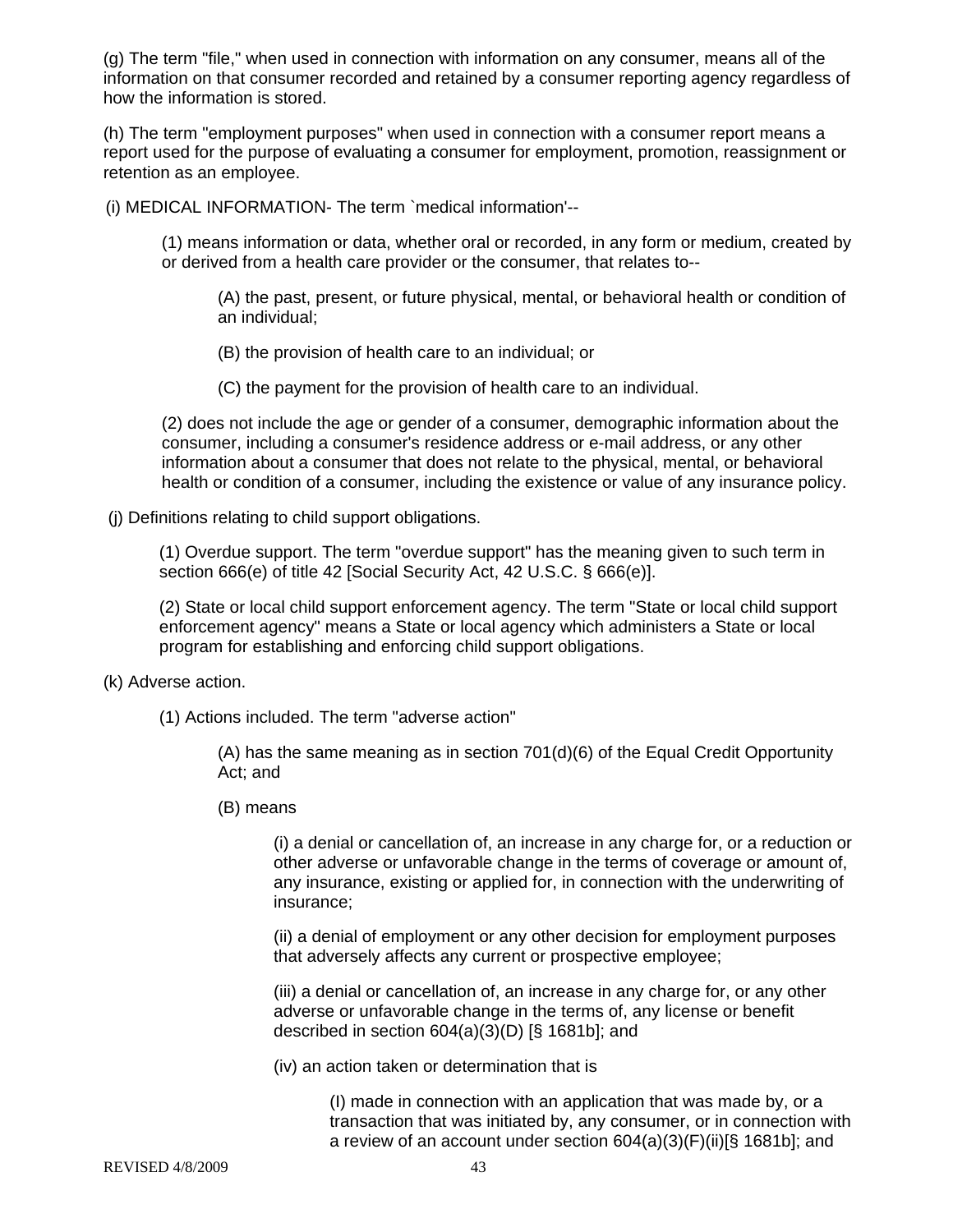(II) adverse to the interests of the consumer.

(2) Applicable findings, decisions, commentary, and orders. For purposes of any determination of whether an action is an adverse action under paragraph (1)(A), all appropriate final findings, decisions, commentary, and orders issued under section 701(d)(6) of the Equal Credit Opportunity Act by the Board of Governors of the Federal Reserve System or any court shall apply.

(l) Firm offer of credit or insurance. The term "firm offer of credit or insurance" means any offer of credit or insurance to a consumer that will be honored if the consumer is determined, based on information in a consumer report on the consumer, to meet the specific criteria used to select the consumer for the offer, except that the offer may be further conditioned on one or more of the following:

(1) The consumer being determined, based on information in the consumer's application for the credit or insurance, to meet specific criteria bearing on credit worthiness or insurability, as applicable, that are established

(A) before selection of the consumer for the offer; and

(B) for the purpose of determining whether to extend credit or insurance pursuant to the offer.

(2) Verification

(A) that the consumer continues to meet the specific criteria used to select the consumer for the offer, by using information in a consumer report on the consumer, information in the consumer's application for the credit or insurance, or other information bearing on the credit worthiness or insurability of the consumer; or

(B) of the information in the consumer's application for the credit or insurance, to determine that the consumer meets the specific criteria bearing on credit worthiness or insurability.

(3) The consumer furnishing any collateral that is a requirement for the extension of the credit or insurance that was

(A) established before selection of the consumer for the offer of credit or insurance; and

(B) disclosed to the consumer in the offer of credit or insurance.

(m) Credit or insurance transaction that is not initiated by the consumer. The term "credit or insurance transaction that is not initiated by the consumer" does not include the use of a consumer report by a person with which the consumer has an account or insurance policy, for purposes of

(1) reviewing the account or insurance policy; or

(2) collecting the account.

(n) State. The term "State" means any State, the Commonwealth of Puerto Rico, the District of Columbia, and any territory or possession of the United States.

(o) Excluded communications. A communication is described in this subsection if it is a communication

(1) that, but for subsection  $(d)(2)(D)$ , would be an investigative consumer report;

(2) that is made to a prospective employer for the purpose of

REVISED 4/8/2009 44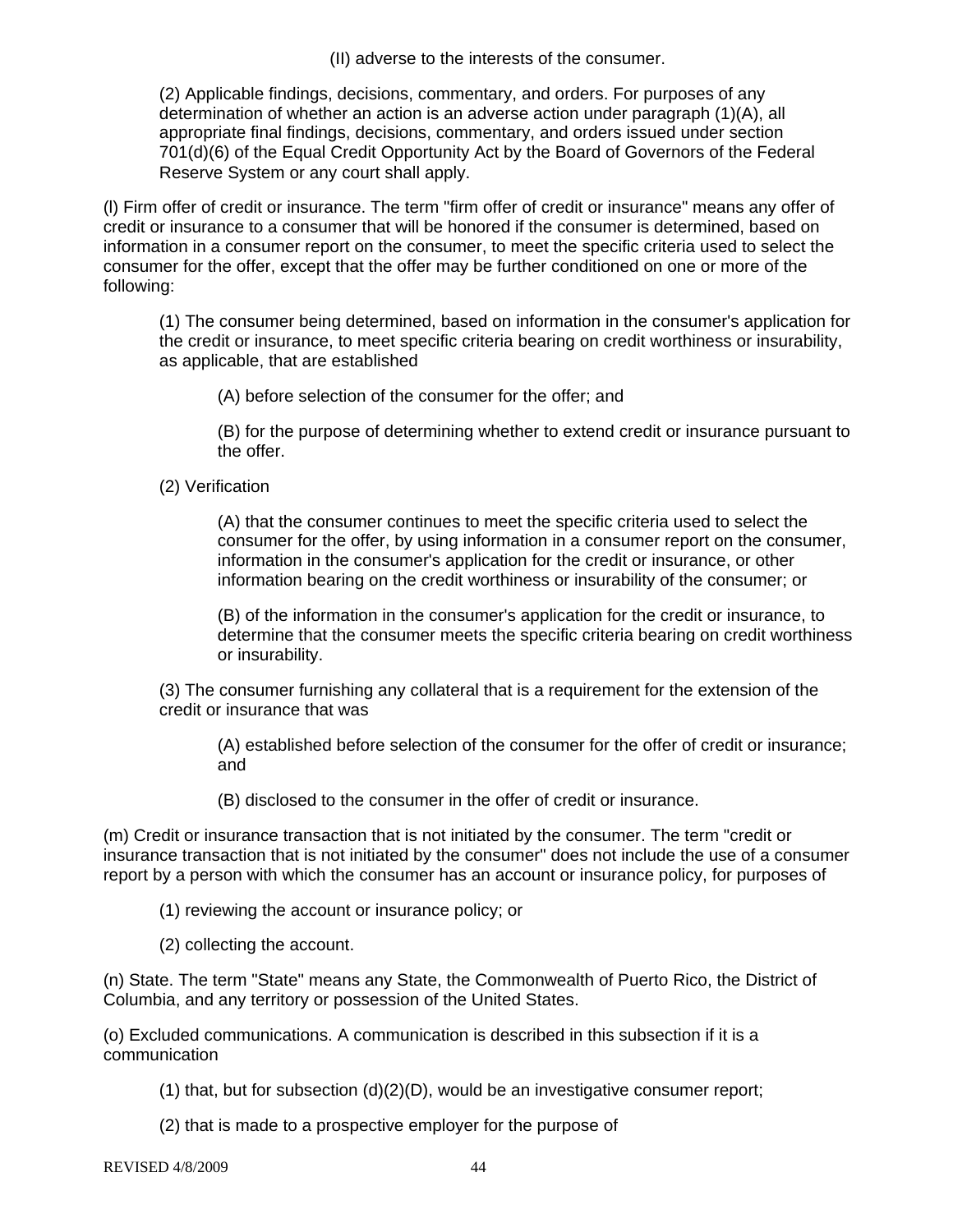(A) procuring an employee for the employer; or

- (B) procuring an opportunity for a natural person to work for the employer;
- (3) that is made by a person who regularly performs such procurement;

(4) that is not used by any person for any purpose other than a purpose described in subparagraph (A) or (B) of paragraph (2); and

- (5) with respect to which
	- (A) the consumer who is the subject of the communication

(i) consents orally or in writing to the nature and scope of the communication, before the collection of any information for the purpose of making the communication;

(ii) consents orally or in writing to the making of the communication to a prospective employer, before the making of the communication; and

(iii) in the case of consent under clause (i) or (ii) given orally, is provided written confirmation of that consent by the person making the communication, not later than 3 business days after the receipt of the consent by that person;

(B) the person who makes the communication does not, for the purpose of making the communication, make any inquiry that if made by a prospective employer of the consumer who is the subject of the communication would violate any applicable Federal or State equal employment opportunity law or regulation; and

(C) the person who makes the communication

(i) discloses in writing to the consumer who is the subject of the communication, not later than 5 business days after receiving any request from the consumer for such disclosure, the nature and substance of all information in the consumer's file at the time of the request, except that the sources of any information that is acquired solely for use in making the communication and is actually used for no other purpose, need not be disclosed other than under appropriate discovery procedures in any court of competent jurisdiction in which an action is brought; and

(ii) notifies the consumer who is the subject of the communication, in writing, of the consumer's right to request the information described in clause (i).

(p) Consumer reporting agency that compiles and maintains files on consumers on a nationwide basis. The term "consumer reporting agency that compiles and maintains files on consumers on a nationwide basis" means a consumer reporting agency that regularly engages in the practice of assembling or evaluating, and maintaining, for the purpose of furnishing consumer reports to third parties bearing on a consumer's credit worthiness, credit standing, or credit capacity, each of the following regarding consumers residing nationwide:

(1) Public record information.

(2) Credit account information from persons who furnish that information regularly and in the ordinary course of business.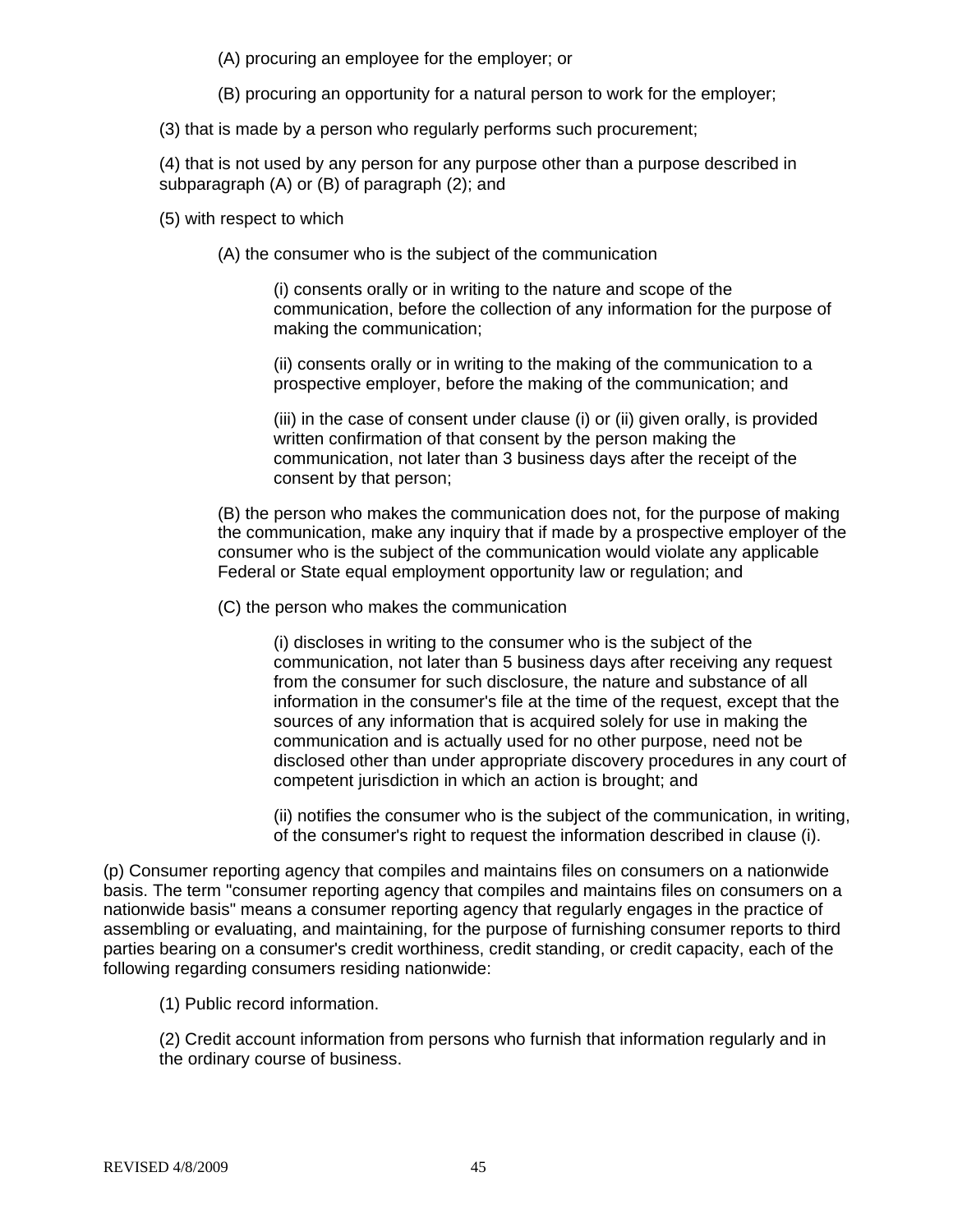#### (q) DEFINITIONS RELATING TO FRAUD ALERTS-

(1) ACTIVE DUTY MILITARY CONSUMER- The term `active duty military consumer' means a consumer in military service who--

(A) is on active duty (as defined in section 101(d)(1) of title 10, United States Code) or is a reservist performing duty under a call or order to active duty under a provision of law referred to in section 101(a)(13) of title 10, United States Code; and

(B) is assigned to service away from the usual duty station of the consumer.

(2) FRAUD ALERT; ACTIVE DUTY ALERT- The terms `fraud alert' and `active duty alert' mean a statement in the file of a consumer that--

(A) notifies all prospective users of a consumer report relating to the consumer that the consumer may be a victim of fraud, including identity theft, or is an active duty military consumer, as applicable; and

(B) is presented in a manner that facilitates a clear and conspicuous view of the statement described in subparagraph (A) by any person requesting such consumer report.

(3) IDENTITY THEFT- The term `identity theft' means a fraud committed using the identifying information of another person, subject to such further definition as the Commission may prescribe, by regulation.

(4) IDENTITY THEFT REPORT- The term `identity theft report' has the meaning given that term by rule of the Commission, and means, at a minimum, a report--

(A) that alleges an identity theft;

(B) that is a copy of an official, valid report filed by a consumer with an appropriate Federal, State, or local law enforcement agency, including the United States Postal Inspection Service, or such other government agency deemed appropriate by the Commission; and

(C) the filing of which subjects the person filing the report to criminal penalties relating to the filing of false information if, in fact, the information in the report is false.

(5) NEW CREDIT PLAN- The term `new credit plan' means a new account under an open end credit plan (as defined in section 103(i) of the Truth in Lending Act) or a new credit transaction not under an open end credit plan.

(r) Credit and Debit Related Terms--

(1) CARD ISSUER- The term `card issuer' means--

(A) a credit card issuer, in the case of a credit card; and

(B) a debit card issuer, in the case of a debit card.

(2) CREDIT CARD- The term `credit card' has the same meaning as in section 103 of the Truth in Lending Act.

(3) DEBIT CARD- The term `debit card' means any card issued by a financial institution to a consumer for use in initiating an electronic fund transfer from the account of the consumer at such financial institution, for the purpose of transferring money between accounts or obtaining money, property, labor, or services.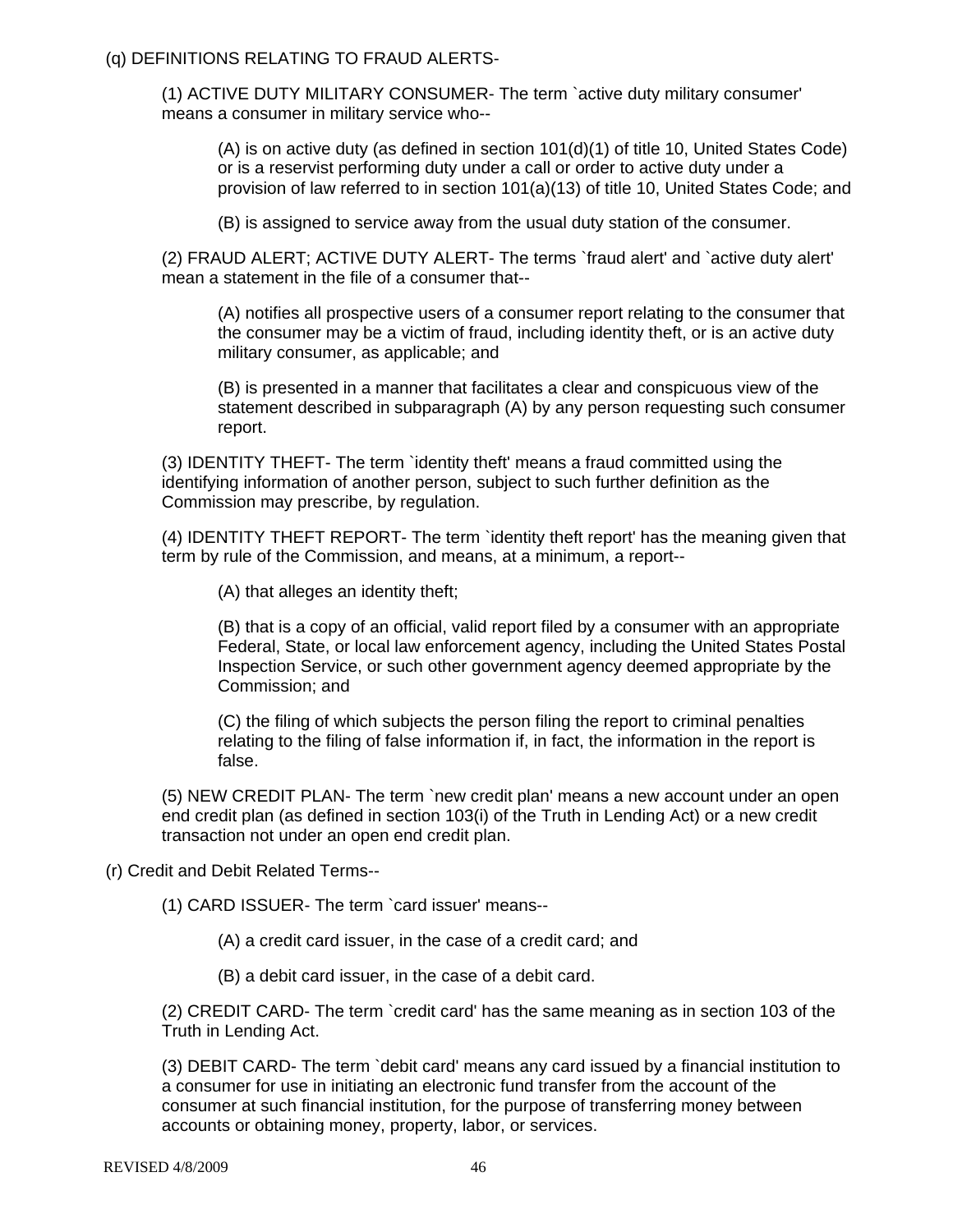(4) ACCOUNT AND ELECTRONIC FUND TRANSFER- The terms `account' and `electronic fund transfer' have the same meanings as in section 903 of the Electronic Fund Transfer Act.

(5) CREDIT AND CREDITOR- The terms `credit' and `creditor' have the same meanings as in section 702 of the Equal Credit Opportunity Act.

(s) FEDERAL BANKING AGENCY- The term `Federal banking agency' has the same meaning as in section 3 of the Federal Deposit Insurance Act.

(t) FINANCIAL INSTITUTION- The term `financial institution' means a State or National bank, a State or Federal savings and loan association, a mutual savings bank, a State or Federal credit union, or any other person that, directly or indirectly, holds a transaction account (as defined in section 19(b) of the Federal Reserve Act) belonging to a consumer.

(u) RESELLER- The term `reseller' means a consumer reporting agency that--

(1) assembles and merges information contained in the database of another consumer reporting agency or multiple consumer reporting agencies concerning any consumer for purposes of furnishing such information to any third party, to the extent of such activities; and

(2) does not maintain a database of the assembled or merged information from which new consumer reports are produced.

(v) COMMISSION- The term `Commission' means the Federal Trade Commission.

(w) NATIONWIDE SPECIALTY CONSUMER REPORTING AGENCY- The term `nationwide specialty consumer reporting agency' means a consumer reporting agency that compiles and maintains files on consumers on a nationwide basis relating to--

- (1) medical records or payments;
- (2) residential or tenant history;
- (3) check writing history;
- (4) employment history; or
- (5) insurance claims.

(x) EXCLUSION OF CERTAIN COMMUNICATIONS FOR EMPLOYEE INVESTIGATIONS-

(1) COMMUNICATIONS DESCRIBED IN THIS SUBSECTION- A communication is described in this subsection if--

(A) but for subsection (d)(2)(D), the communication would be a consumer report;

(B) the communication is made to an employer in connection with an investigation of--

(i) suspected misconduct relating to employment; or

(ii) compliance with Federal, State, or local laws and regulations, the rules of a self-regulatory organization, or any preexisting written policies of the employer;

(C) the communication is not made for the purpose of investigating a consumer's credit worthiness, credit standing, or credit capacity; and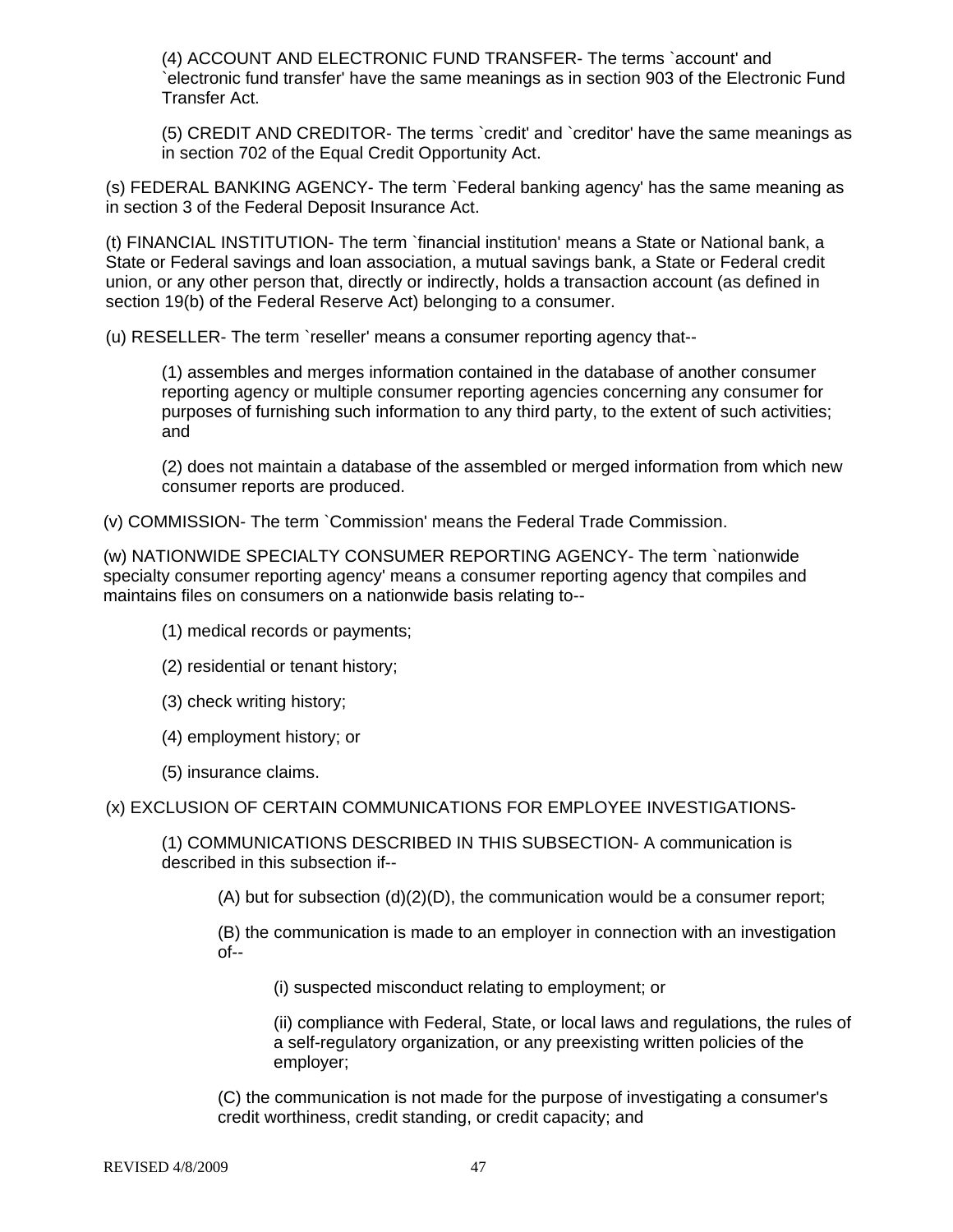(D) the communication is not provided to any person except--

(i) to the employer or an agent of the employer;

(ii) to any Federal or State officer, agency, or department, or any officer, agency, or department of a unit of general local government;

(iii) to any self-regulatory organization with regulatory authority over the activities of the employer or employee;

- (iv) as otherwise required by law; or
- (v) pursuant to section 608.

(2) SUBSEQUENT DISCLOSURE- After taking any adverse action based in whole or in part on a communication described in paragraph (1), the employer shall disclose to the consumer a summary containing the nature and substance of the communication upon which the adverse action is based, except that the sources of information acquired solely for use in preparing what would be but for subsection (d)(2)(D) an investigative consumer report need not be disclosed.

(3) SELF-REGULATORY ORGANIZATION DEFINED- For purposes of this subsection, the term `self-regulatory organization' includes any self-regulatory organization (as defined in section 3(a)(26) of the Securities Exchange Act of 1934), any entity established under title I of the Sarbanes-Oxley Act of 2002, any board of trade designated by the Commodity Futures Trading Commission, and any futures association registered with such Commission.

## **§ 604. Permissible purposes of consumer reports** [15 U.S.C. § 1681b]

(a) In general. Subject to subsection (c), any consumer reporting agency may furnish a consumer report under the following circumstances and no other:

(1) In response to the order of a court having jurisdiction to issue such an order, or a subpoena issued in connection with proceedings before a Federal grand jury.

(2) In accordance with the written instructions of the consumer to whom it relates.

(3) To a person which it has reason to believe

(A) intends to use the information in connection with a credit transaction involving the consumer on whom the information is to be furnished and involving the extension of credit to, or review or collection of an account of, the consumer; or

(B) intends to use the information for employment purposes; or

(C) intends to use the information in connection with the underwriting of insurance involving the consumer; or

(D) intends to use the information in connection with a determination of the consumer's eligibility for a license or other benefit granted by a governmental instrumentality required by law to consider an applicant's financial responsibility or status; or

(E) intends to use the information, as a potential investor or servicer, or current insurer, in connection with a valuation of, or an assessment of the credit or prepayment risks associated with, an existing credit obligation; or

(F) otherwise has a legitimate business need for the information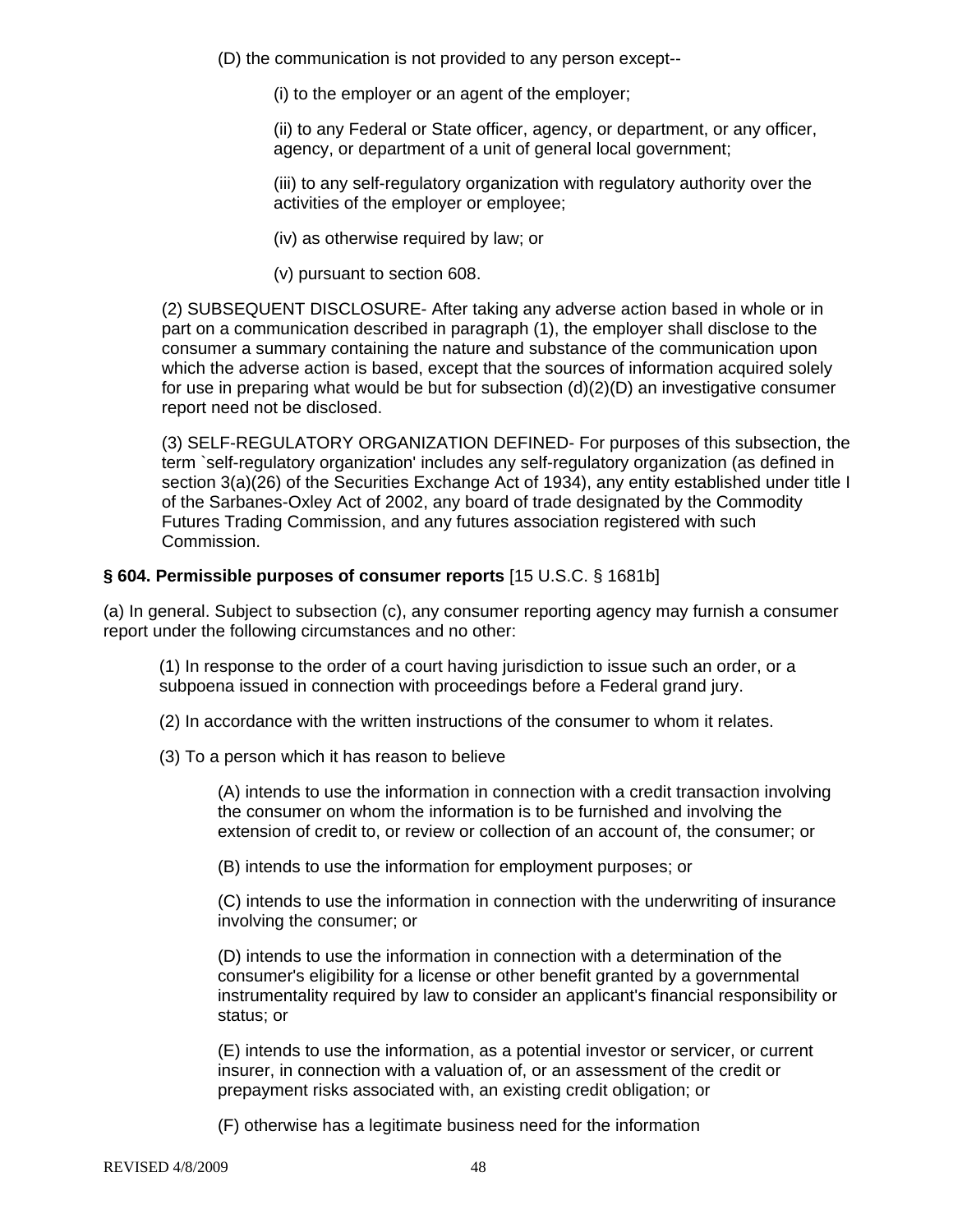(i) in connection with a business transaction that is initiated by the consumer; or

(ii) to review an account to determine whether the consumer continues to meet the terms of the account.

(4) In response to a request by the head of a State or local child support enforcement agency (or a State or local government official authorized by the head of such an agency), if the person making the request certifies to the consumer reporting agency that

(A) the consumer report is needed for the purpose of establishing an individual's capacity to make child support payments or determining the appropriate level of such payments;

(B) the paternity of the consumer for the child to which the obligation relates has been established or acknowledged by the consumer in accordance with State laws under which the obligation arises (if required by those laws);

(C) the person has provided at least 10 days' prior notice to the consumer whose report is requested, by certified or registered mail to the last known address of the consumer, that the report will be requested; and

(D) the consumer report will be kept confidential, will be used solely for a purpose described in subparagraph (A), and will not be used in connection with any other civil, administrative, or criminal proceeding, or for any other purpose.

(5) To an agency administering a State plan under Section 454 of the Social Security Act (42 U.S.C. § 654) for use to set an initial or modified child support award.

(b) Conditions for furnishing and using consumer reports for employment purposes.

(1) Certification from user. A consumer reporting agency may furnish a consumer report for employment purposes only if

(A) the person who obtains such report from the agency certifies to the agency that

(i) the person has complied with paragraph (2) with respect to the consumer report, and the person will comply with paragraph (3) with respect to the consumer report if paragraph (3) becomes applicable; and

(ii) information from the consumer report will not be used in violation of any applicable Federal or State equal employment opportunity law or regulation; and

(B) the consumer reporting agency provides with the report, or has previously provided, a summary of the consumer's rights under this title, as prescribed by the Federal Trade Commission under section 609(c)(3) [§ 1681g].

(2) Disclosure to consumer.

(A) In general. Except as provided in subparagraph (B), a person may not procure a consumer report, or cause a consumer report to be procured, for employment purposes with respect to any consumer, unless--

(i) a clear and conspicuous disclosure has been made in writing to the consumer at any time before the report is procured or caused to be procured, in a document that consists solely of the disclosure, that a consumer report may be obtained for employment purposes; and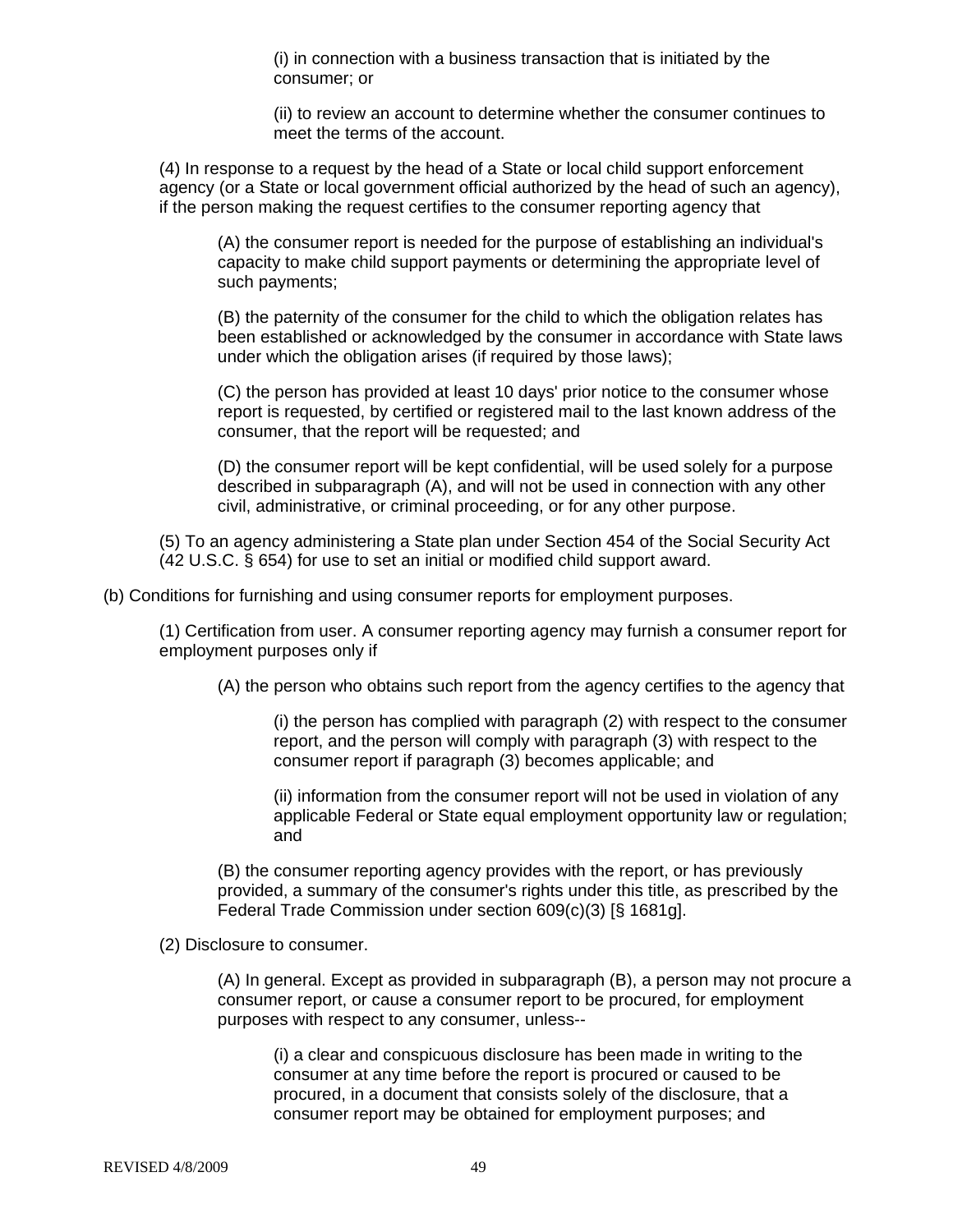(ii) the consumer has authorized in writing (which authorization may be made on the document referred to in clause (i)) the procurement of the report by that person.

(B) Application by mail, telephone, computer, or other similar means. If a consumer described in subparagraph (C) applies for employment by mail, telephone, computer, or other similar means, at any time before a consumer report is procured or caused to be procured in connection with that application--

(i) the person who procures the consumer report on the consumer for employment purposes shall provide to the consumer, by oral, written, or electronic means, notice that a consumer report may be obtained for employment purposes, and a summary of the consumer's rights under section 615(a)(3); and

(ii) the consumer shall have consented, orally, in writing, or electronically to the procurement of the report by that person.

(C) Scope. Subparagraph (B) shall apply to a person procuring a consumer report on a consumer in connection with the consumer's application for employment only if--

(i) the consumer is applying for a position over which the Secretary of Transportation has the power to establish qualifications and maximum hours of service pursuant to the provisions of section 31502 of title 49, or a position subject to safety regulation by a State transportation agency; and

(ii) as of the time at which the person procures the report or causes the report to be procured the only interaction between the consumer and the person in connection with that employment application has been by mail, telephone, computer, or other similar means.

(3) Conditions on use for adverse actions.

(A) In general. Except as provided in subparagraph (B), in using a consumer report for employment purposes, before taking any adverse action based in whole or in part on the report, the person intending to take such adverse action shall provide to the consumer to whom the report relates--

(i) a copy of the report; and

(ii) a description in writing of the rights of the consumer under this title, as prescribed by the Federal Trade Commission under section 609(c)(3).

(B) Application by mail, telephone, computer, or other similar means.

(i) If a consumer described in subparagraph (C) applies for employment by mail, telephone, computer, or other similar means, and if a person who has procured a consumer report on the consumer for employment purposes takes adverse action on the employment application based in whole or in part on the report, then the person must provide to the consumer to whom the report relates, in lieu of the notices required under subparagraph (A) of this section and under section 615(a), within 3 business days of taking such action, an oral, written or electronic notification--

(I) that adverse action has been taken based in whole or in part on a consumer report received from a consumer reporting agency;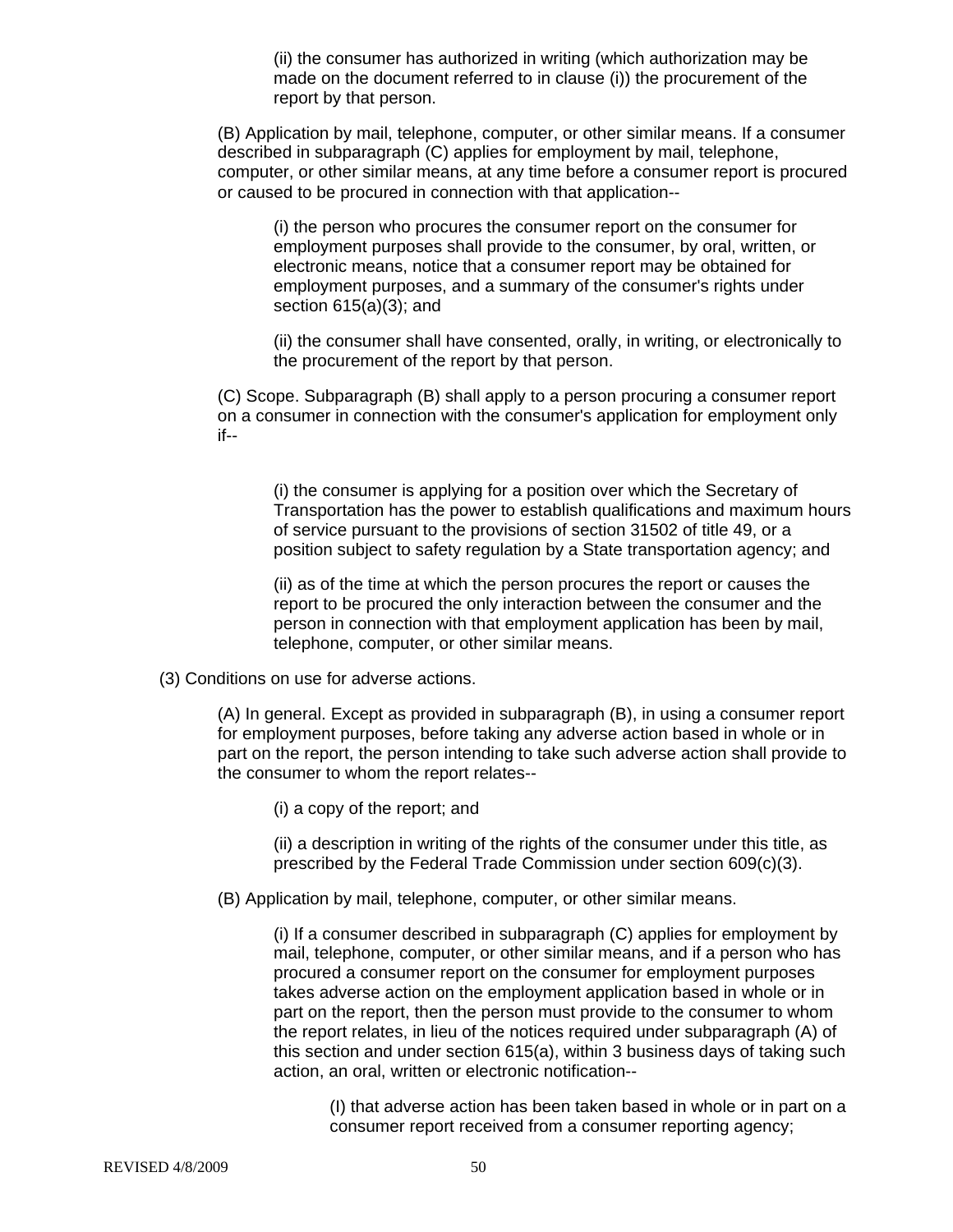(II) of the name, address and telephone number of the consumer reporting agency that furnished the consumer report (including a tollfree telephone number established by the agency if the agency compiles and maintains files on consumers on a nationwide basis);

(III) that the consumer reporting agency did not make the decision to take the adverse action and is unable to provide to the consumer the specific reasons why the adverse action was taken; and

(IV) that the consumer may, upon providing proper identification, request a free copy of a report and may dispute with the consumer reporting agency the accuracy or completeness of any information in a report.

(ii) If, under clause (B)(i)(IV), the consumer requests a copy of a consumer report from the person who procured the report, then, within 3 business days of receiving the consumer's request, together with proper identification, the person must send or provide to the consumer a copy of a report and a copy of the consumer's rights as prescribed by the Federal Trade Commission under section 609(c)(3).

(C) Scope. Subparagraph (B) shall apply to a person procuring a consumer report on a consumer in connection with the consumer's application for employment only if--

(i) the consumer is applying for a position over which the Secretary of Transportation has the power to establish qualifications and maximum hours of service pursuant to the provisions of section 31502 of title 49, or a position subject to safety regulation by a State transportation agency; and

(ii) as of the time at which the person procures the report or causes the report to be procured the only interaction between the consumer and the person in connection with that employment application has been by mail, telephone, computer, or other similar means.

(4) Exception for national security investigations.

(A) In general. In the case of an agency or department of the United States Government which seeks to obtain and use a consumer report for employment purposes, paragraph (3) shall not apply to any adverse action by such agency or department which is based in part on such consumer report, if the head of such agency or department makes a written finding that--

(i) the consumer report is relevant to a national security investigation of such agency or department;

- (ii) the investigation is within the jurisdiction of such agency or department;
- (iii) there is reason to believe that compliance with paragraph (3) will--

(I) endanger the life or physical safety of any person;

(II) result in flight from prosecution;

(III) result in the destruction of, or tampering with, evidence relevant to the investigation;

(IV) result in the intimidation of a potential witness relevant to the investigation;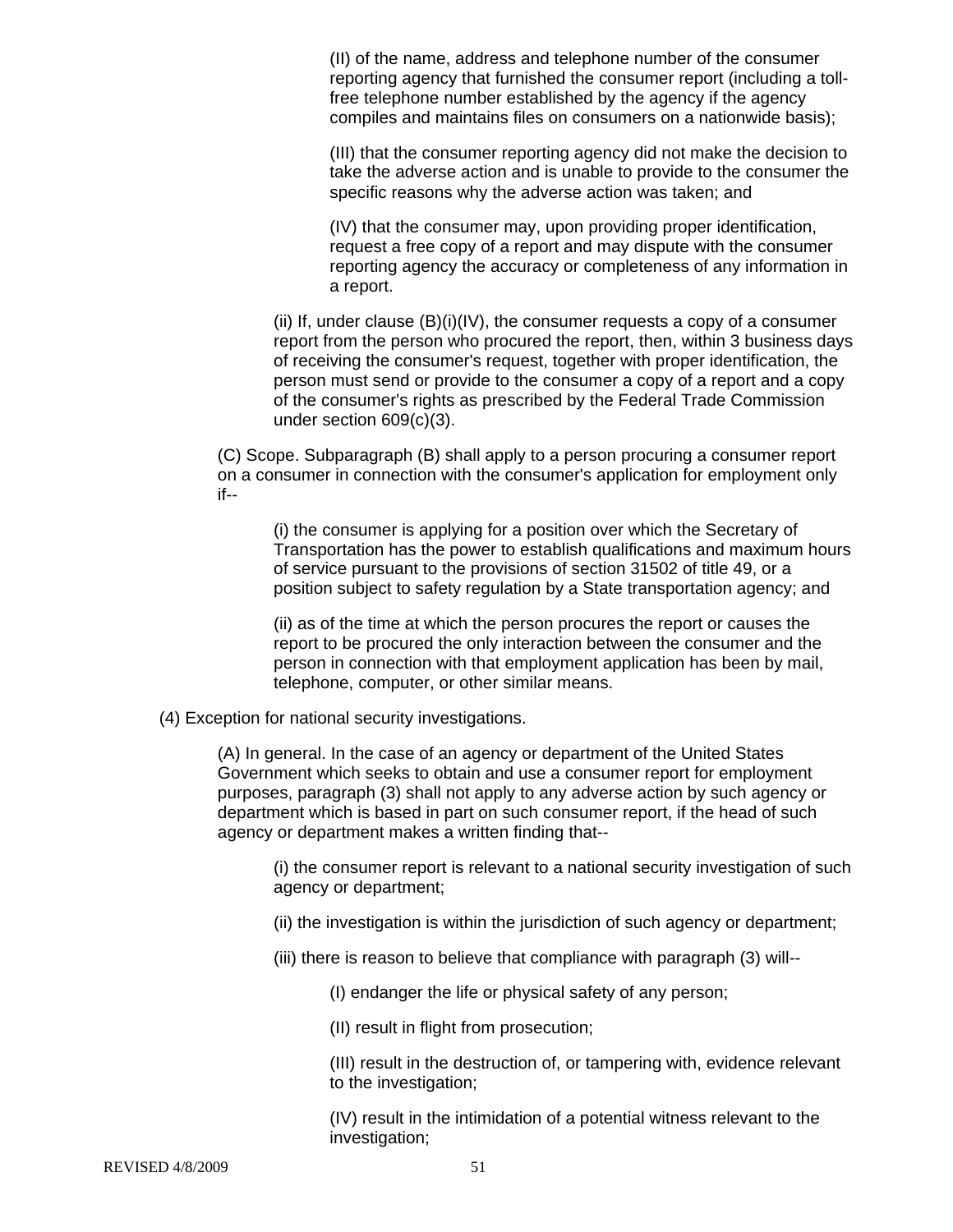(V) result in the compromise of classified information; or

(VI) otherwise seriously jeopardize or unduly delay the investigation or another official proceeding.

(B) Notification of consumer upon conclusion of investigation. Upon the conclusion of a national security investigation described in subparagraph (A), or upon the determination that the exception under subparagraph (A) is no longer required for the reasons set forth in such subparagraph, the official exercising the authority in such subparagraph shall provide to the consumer who is the subject of the consumer report with regard to which such finding was made--

(i) a copy of such consumer report with any classified information redacted as necessary;

(ii) notice of any adverse action which is based, in part, on the consumer report; and

(iii) the identification with reasonable specificity of the nature of the investigation for which the consumer report was sought.

(C) Delegation by head of agency or department. For purposes of subparagraphs (A) and (B), the head of any agency or department of the United States Government may delegate his or her authorities under this paragraph to an official of such agency or department who has personnel security responsibilities and is a member of the Senior Executive Service or equivalent civilian or military rank.

(D) Report to the congress. Not later than January 31 of each year, the head of each agency and department of the United States Government that exercised authority under this paragraph during the preceding year shall submit a report to the Congress on the number of times the department or agency exercised such authority during the year.

(E) Definitions. For purposes of this paragraph, the following definitions shall apply:

(i) Classified information. The term `classified information' means information that is protected from unauthorized disclosure under Executive Order No. 12958 or successor orders.

(ii) National security investigation. The term `national security investigation' means any official inquiry by an agency or department of the United States Government to determine the eligibility of a consumer to receive access or continued access to classified information or to determine whether classified information has been lost or compromised.

(c) Furnishing reports in connection with credit or insurance transactions that are not initiated by the consumer.

(1) In general. A consumer reporting agency may furnish a consumer report relating to any consumer pursuant to subparagraph (A) or (C) of subsection (a)(3) in connection with any credit or insurance transaction that is not initiated by the consumer only if

(A) the consumer authorizes the agency to provide such report to such person; or

(B)

(i) the transaction consists of a firm offer of credit or insurance;

(ii) the consumer reporting agency has complied with subsection (e); and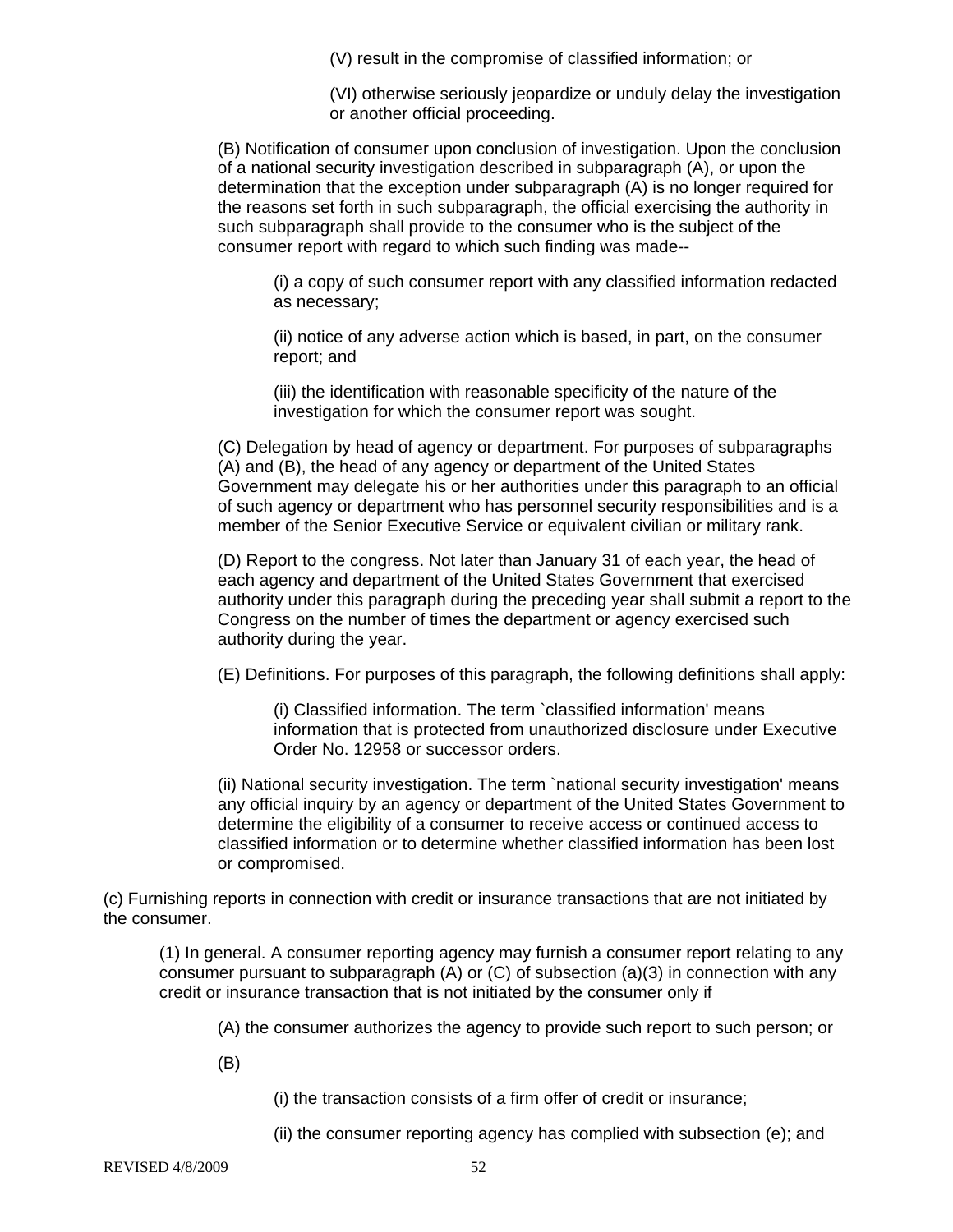(iii) there is not in effect an election by the consumer, made in accordance with subsection (e), to have the consumer's name and address excluded from lists of names provided by the agency pursuant to this paragraph.

(2) Limits on information received under paragraph (1)(B). A person may receive pursuant to paragraph (1)(B) only

(A) the name and address of a consumer;

(B) an identifier that is not unique to the consumer and that is used by the person solely for the purpose of verifying the identity of the consumer; and

(C) other information pertaining to a consumer that does not identify the relationship or experience of the consumer with respect to a particular creditor or other entity.

(3) Information regarding inquiries. Except as provided in section 609(a)(5) [§ 1681g], a consumer reporting agency shall not furnish to any person a record of inquiries in connection with a credit or insurance transaction that is not initiated by a consumer.

#### (d) Reserved.

(e) Election of consumer to be excluded from lists.

(1) In general. A consumer may elect to have the consumer's name and address excluded from any list provided by a consumer reporting agency under subsection (c)(1)(B) in connection with a credit or insurance transaction that is not initiated by the consumer, by notifying the agency in accordance with paragraph (2) that the consumer does not consent to any use of a consumer report relating to the consumer in connection with any credit or insurance transaction that is not initiated by the consumer.

(2) Manner of notification. A consumer shall notify a consumer reporting agency under paragraph (1)

(A) through the notification system maintained by the agency under paragraph (5); or

(B) by submitting to the agency a signed notice of election form issued by the agency for purposes of this subparagraph.

(3) Response of agency after notification through system. Upon receipt of notification of the election of a consumer under paragraph (1) through the notification system maintained by the agency under paragraph (5), a consumer reporting agency shall

(A) inform the consumer that the election is effective only for the 5-year period following the election if the consumer does not submit to the agency a signed notice of election form issued by the agency for purposes of paragraph (2)(B); and

(B) provide to the consumer a notice of election form, if requested by the consumer, not later than 5 business days after receipt of the notification of the election through the system established under paragraph (5), in the case of a request made at the time the consumer provides notification through the system.

(4) Effectiveness of election. An election of a consumer under paragraph (1)

(A) shall be effective with respect to a consumer reporting agency beginning 5 business days after the date on which the consumer notifies the agency in accordance with paragraph (2);

(B) shall be effective with respect to a consumer reporting agency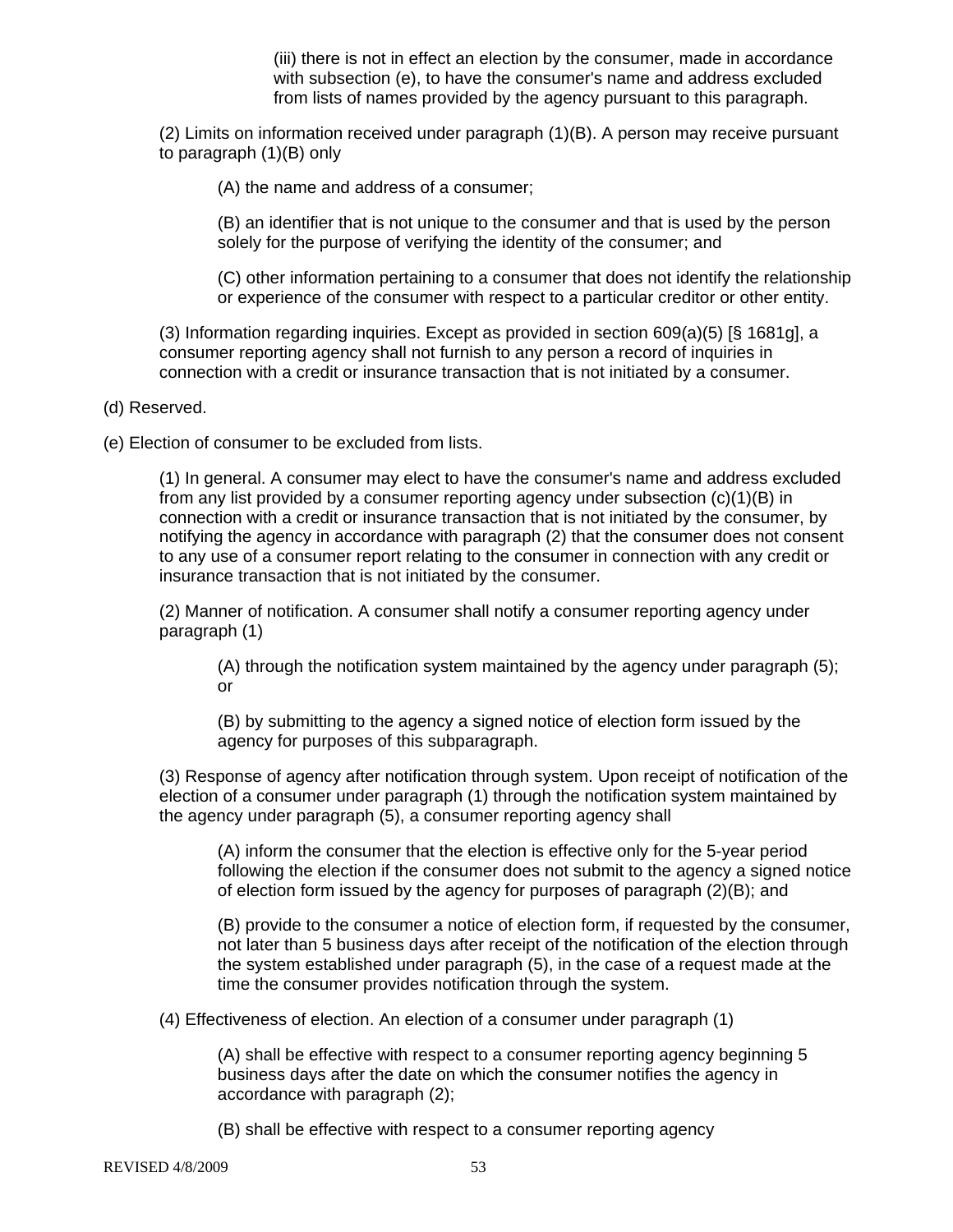(i) subject to subparagraph (C), during the 5-year period beginning 5 business days after the date on which the consumer notifies the agency of the election, in the case of an election for which a consumer notifies the agency only in accordance with paragraph (2)(A); or

(ii) until the consumer notifies the agency under subparagraph (C), in the case of an election for which a consumer notifies the agency in accordance with paragraph (2)(B);

(C) shall not be effective after the date on which the consumer notifies the agency, through the notification system established by the agency under paragraph (5), that the election is no longer effective; and

(D) shall be effective with respect to each affiliate of the agency.

(5) Notification system.

 $(A)$  In general. Each consumer reporting agency that, under subsection  $(c)(1)(B)$ , furnishes a consumer report in connection with a credit or insurance transaction that is not initiated by a consumer, shall

(i) establish and maintain a notification system, including a toll-free telephone number, which permits any consumer whose consumer report is maintained by the agency to notify the agency, with appropriate identification, of the consumer's election to have the consumer's name and address excluded from any such list of names and addresses provided by the agency for such a transaction; and

(ii) publish by not later than 365 days after the date of enactment of the Consumer Credit Reporting Reform Act of 1996, and not less than annually thereafter, in a publication of general circulation in the area served by the agency

(I) a notification that information in consumer files maintained by the agency may be used in connection with such transactions; and

(II) the address and toll-free telephone number for consumers to use to notify the agency of the consumer's election under clause (I).

(B) Establishment and maintenance as compliance. Establishment and maintenance of a notification system (including a toll-free telephone number) and publication by a consumer reporting agency on the agency's own behalf and on behalf of any of its affiliates in accordance with this paragraph is deemed to be compliance with this paragraph by each of those affiliates.

(6) Notification system by agencies that operate nationwide. Each consumer reporting agency that compiles and maintains files on consumers on a nationwide basis shall establish and maintain a notification system for purposes of paragraph (5) jointly with other such consumer reporting agencies.

(f) Certain use or obtaining of information prohibited. A person shall not use or obtain a consumer report for any purpose unless

(1) the consumer report is obtained for a purpose for which the consumer report is authorized to be furnished under this section; and

(2) the purpose is certified in accordance with section 607 [§ 1681e] by a prospective user of the report through a general or specific certification.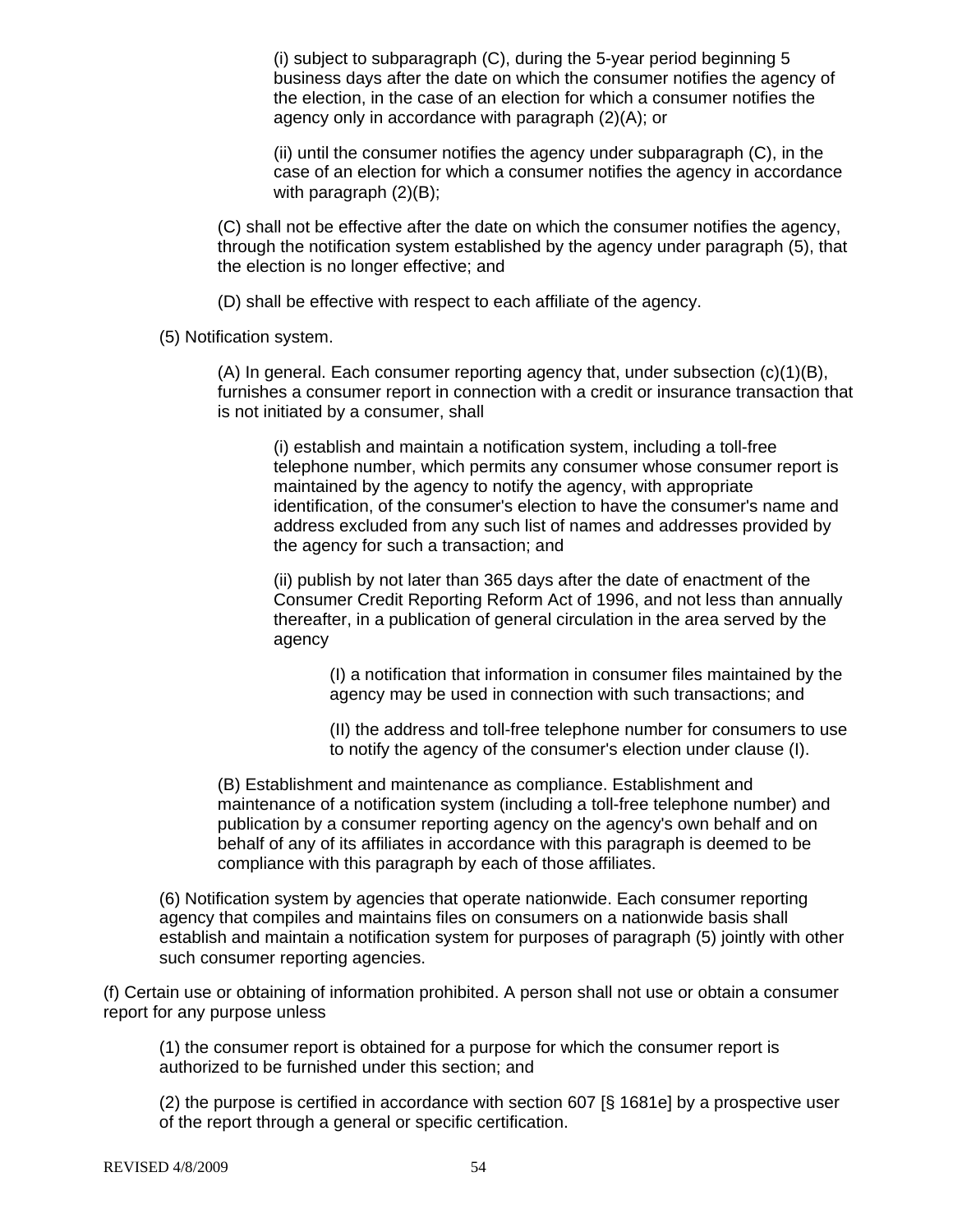## (g) PROTECTION OF MEDICAL INFORMATION-

(1) LIMITATION ON CONSUMER REPORTING AGENCIES- A consumer reporting agency shall not furnish for employment purposes, or in connection with a credit or insurance transaction, a consumer report that contains medical information about a consumer, unless-

(A) if furnished in connection with an insurance transaction, the consumer affirmatively consents to the furnishing of the report;

(B) if furnished for employment purposes or in connection with a credit transaction-

(i) the information to be furnished is relevant to process or effect the employment or credit transaction; and

(ii) the consumer provides specific written consent for the furnishing of the report that describes in clear and conspicuous language the use for which the information will be furnished; or

(C) the information to be furnished pertains solely to transactions, accounts, or balances relating to debts arising from the receipt of medical services, products, or devises, where such information, other than account status or amounts, is restricted or reported using codes that do not identify, or do not provide information sufficient to infer, the specific provider or the nature of such services, products, or devices, as provided in section 605(a)(6).

(2) LIMITATION ON CREDITORS- Except as permitted pursuant to paragraph (3)(C) or regulations prescribed under paragraph (5)(A), a creditor shall not obtain or use medical information pertaining to a consumer in connection with any determination of the consumer's eligibility, or continued eligibility, for credit.

(3) ACTIONS AUTHORIZED BY FEDERAL LAW, INSURANCE ACTIVITIES AND REGULATORY DETERMINATIONS- Section 603(d)(3) shall not be construed so as to treat information or any communication of information as a consumer report if the information or communication is disclosed--

(A) in connection with the business of insurance or annuities, including the activities described in section 18B of the model Privacy of Consumer Financial and Health Information Regulation issued by the National Association of Insurance Commissioners (as in effect on January 1, 2003);

(B) for any purpose permitted without authorization under the Standards for Individually Identifiable Health Information promulgated by the Department of Health and Human Services pursuant to the Health Insurance Portability and Accountability Act of 1996, or referred to under section 1179 of such Act, or described in section 502(e) of Public Law 106-102; or

(C) as otherwise determined to be necessary and appropriate, by regulation or order and subject to paragraph (6), by the Commission, any Federal banking agency or the National Credit Union Administration (with respect to any financial institution subject to the jurisdiction of such agency or Administration under paragraph (1), (2), or (3) of section 621(b), or the applicable State insurance authority (with respect to any person engaged in providing insurance or annuities).

(4) LIMITATION ON REDISCLOSURE OF MEDICAL INFORMATION- Any person that receives medical information pursuant to paragraph (1) or (3) shall not disclose such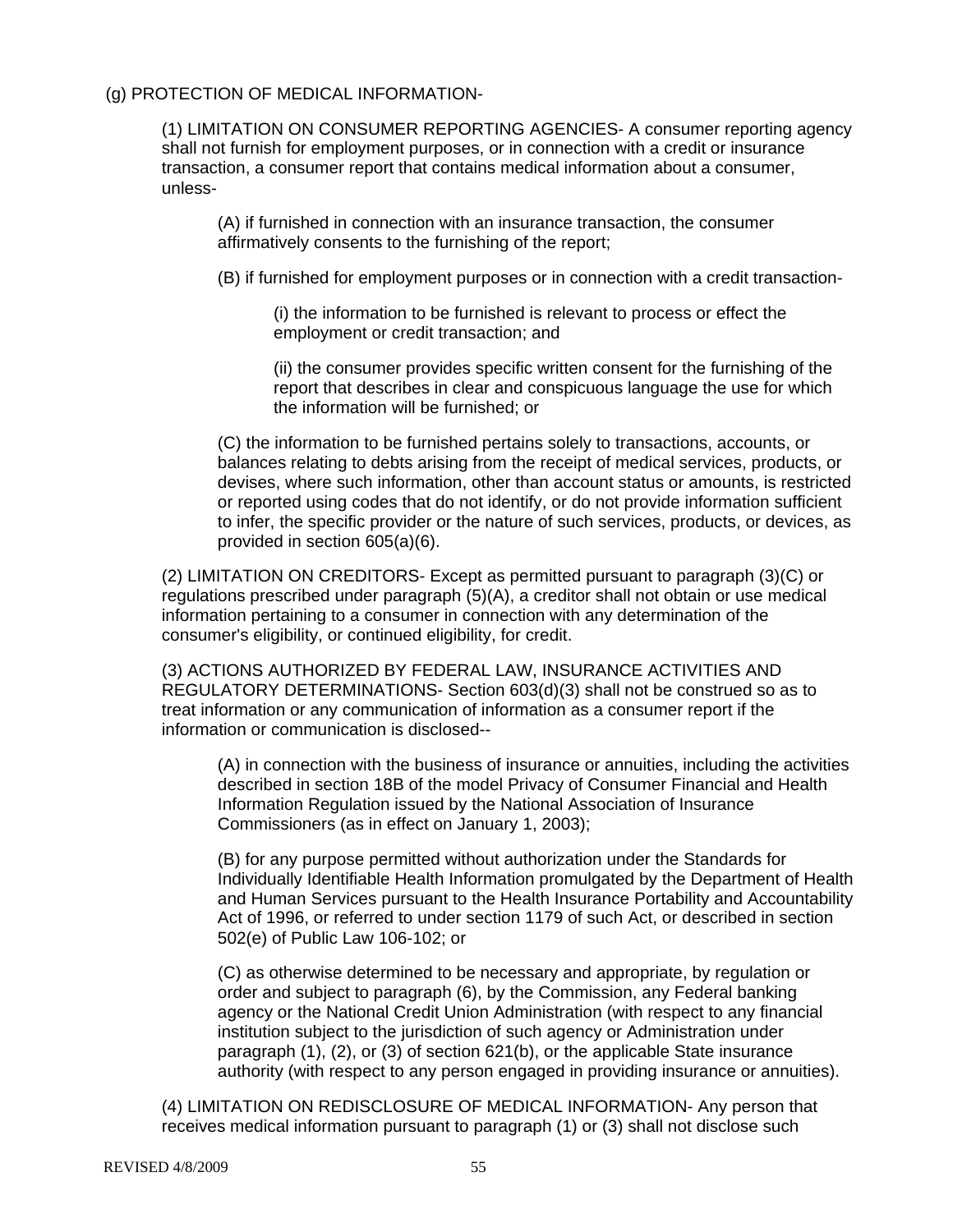information to any other person, except as necessary to carry out the purpose for which the information was initially disclosed, or as otherwise permitted by statute, regulation, or order.

(5) REGULATIONS AND EFFECTIVE DATE FOR PARAGRAPH (2)-

(A) REGULATIONS REQUIRED- Each Federal banking agency and the National Credit Union Administration shall, subject to paragraph (6) and after notice and opportunity for comment, prescribe regulations that permit transactions under paragraph (2) that are determined to be necessary and appropriate to protect legitimate operational, transactional, risk, consumer, and other needs (and which shall include permitting actions necessary for administrative verification purposes), consistent with the intent of paragraph (2) to restrict the use of medical information for inappropriate purposes.

(B) FINAL REGULATIONS REQUIRED- The Federal banking agencies and the National Credit Union Administration shall issue the regulations required under subparagraph (A) in final form before the end of the 6-month period beginning on the date of enactment of the Fair and Accurate Credit Transactions Act of 2003.

(6) COORDINATION WITH OTHER LAWS- No provision of this subsection shall be construed as altering, affecting, or superseding the applicability of any other provision of Federal law relating to medical confidentiality.

#### **§ 605. Requirements relating to information contained in consumer reports** [15 U.S.C. § 1681c]

(a) Information excluded from consumer reports. Except as authorized under subsection (b) of this section, no consumer reporting agency may make any consumer report containing any of the following items of information:

(1) Cases under title 11 [United States Code] or under the Bankruptcy Act that, from the date of entry of the order for relief or the date of adjudication, as the case may be, antedate the report by more than 10 years.

(2) Civil suits, civil judgments, and records of arrest that from date of entry, antedate the report by more than seven years or until the governing statute of limitations has expired, whichever is the longer period.

(3) Paid tax liens which, from date of payment, antedate the report by more than seven years.

(4) Accounts placed for collection or charged to profit and loss which antedate the report by more than seven years. $(1)$ 

(5) Any other adverse item of information, other than records of convictions of crimes which antedates the report by more than seven years.<sup>1</sup>

(6) The name, address, and telephone number of any medical information furnisher that has notified the agency of its status, unless--

(A) such name, address, and telephone number are restricted or reported using codes that do not identify, or provide information sufficient to infer, the specific provider or the nature of such services, products, or devices to a person other than the consumer; or

(B) the report is being provided to an insurance company for a purpose relating to engaging in the business of insurance other than property and casualty insurance.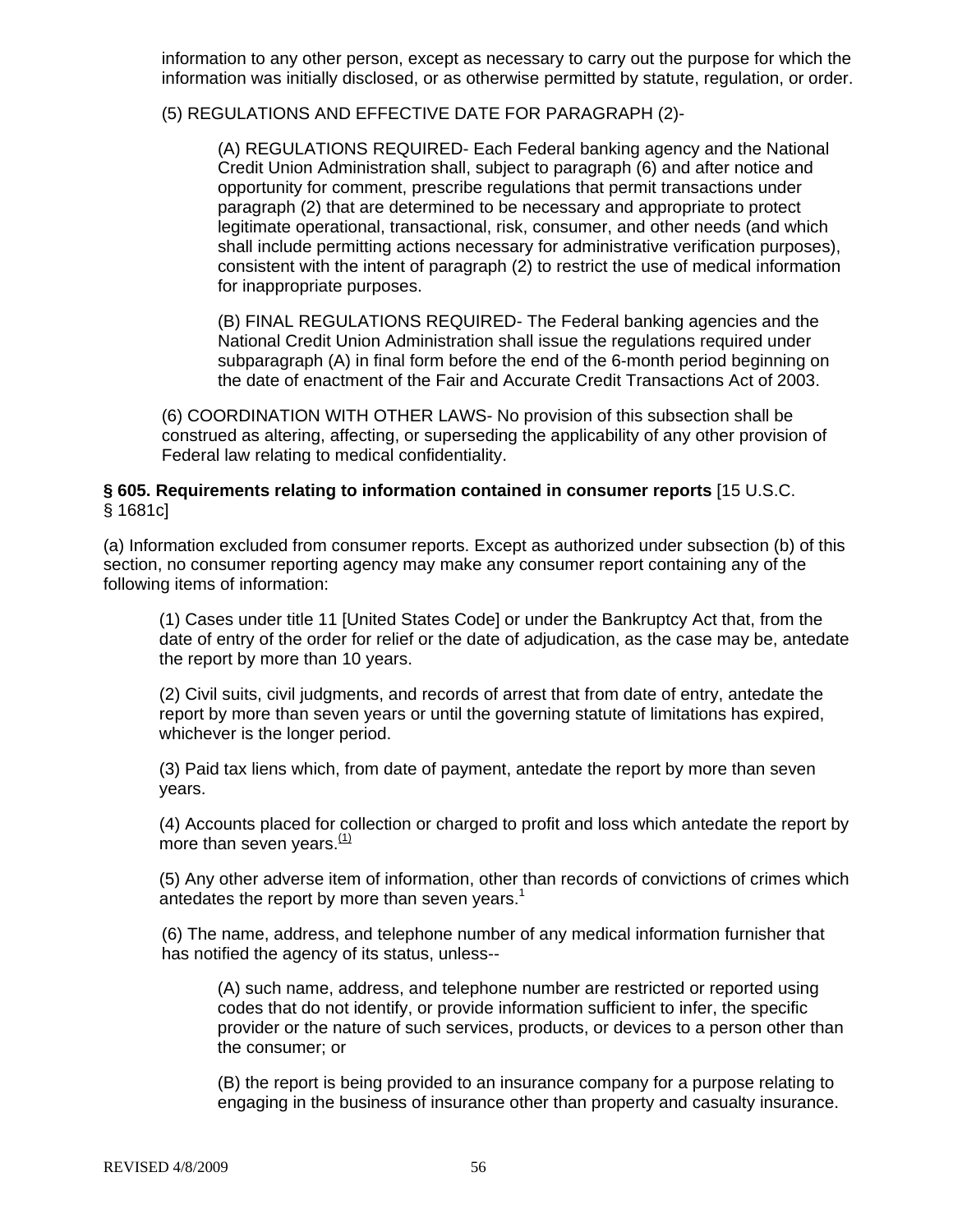(b) Exempted cases. The provisions of paragraphs (1) through (5) of subsection (a) of this section are not applicable in the case of any consumer credit report to be used in connection with

(1) a credit transaction involving, or which may reasonably be expected to involve, a principal amount of \$150,000 or more;

(2) the underwriting of life insurance involving, or which may reasonably be expected to involve, a face amount of \$150,000 or more; or

(3) the employment of any individual at an annual salary which equals, or which may reasonably be expected to equal \$75,000, or more.

(c) Running of reporting period.

(1) In general. The 7-year period referred to in paragraphs (4) and  $(6)^{(2)}$  of subsection (a) shall begin, with respect to any delinquent account that is placed for collection (internally or by referral to a third party, whichever is earlier), charged to profit and loss, or subjected to any similar action, upon the expiration of the 180-day period beginning on the date of the commencement of the delinquency which immediately preceded the collection activity, charge to profit and loss, or similar action.

(2) Effective date. Paragraph (1) shall apply only to items of information added to the file of a consumer on or after the date that is 455 days after the date of enactment of the Consumer Credit Reporting Reform Act of 1996.

(d) Information required to be DISCLOSED-

(1) TITLE 11 INFORMATION- Any consumer reporting agency that furnishes a consumer report that contains information regarding any case involving the consumer that arises under title 11, United States Code, shall include in the report an identification of the chapter of such title 11 under which such case arises if provided by the source of the information. If any case arising or filed under title 11, United States Code, is withdrawn by the consumer before a final judgment, the consumer reporting agency shall include in the report that such case or filing was withdrawn upon receipt of documentation certifying such withdrawal.

(2) KEY FACTOR IN CREDIT SCORE INFORMATION- Any consumer reporting agency that furnishes a consumer report that contains any credit score or any other risk score or predictor on any consumer shall include in the report a clear and conspicuous statement that a key factor (as defined in section 609(f)(2)(B)) that adversely affected such score or predictor was the number of enquiries, if such a predictor was in fact a key factor that adversely affected such score. This paragraph shall not apply to a check services company, acting as such, which issues authorizations for the purpose of approving or processing negotiable instruments, electronic fund transfers, or similar methods of payments, but only to the extent that such company is engaged in such activities.

(e) Indication of closure of account by consumer. If a consumer reporting agency is notified pursuant to section 623(a)(4) [§ 1681s-2] that a credit account of a consumer was voluntarily closed by the consumer, the agency shall indicate that fact in any consumer report that includes information related to the account.

(f) Indication of dispute by consumer. If a consumer reporting agency is notified pursuant to section 623(a)(3) [§ 1681s-2] that information regarding a consumer who was furnished to the agency is disputed by the consumer, the agency shall indicate that fact in each consumer report that includes the disputed information.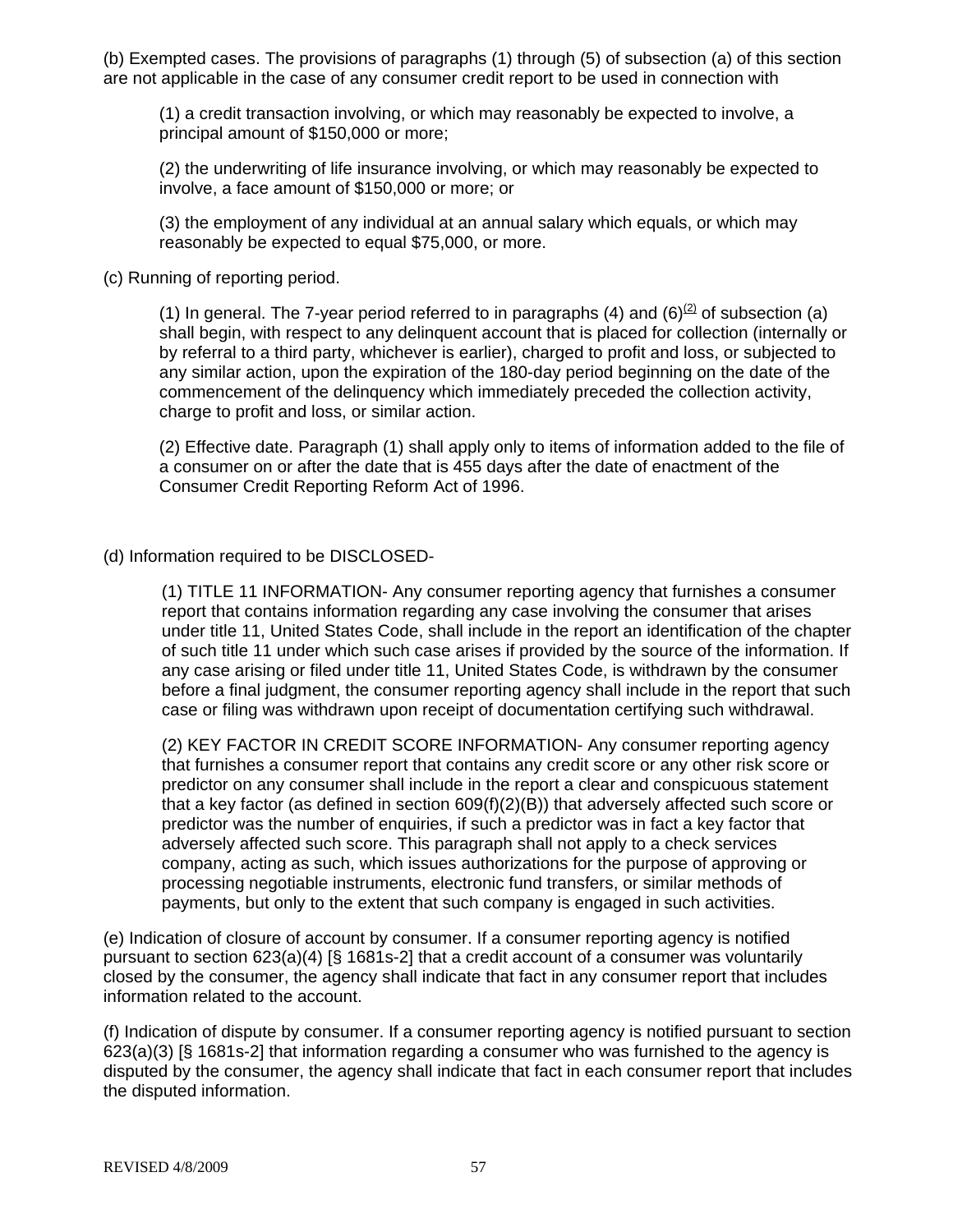## (g) TRUNCATION OF CREDIT CARD AND DEBIT CARD NUMBERS-

(1) IN GENERAL- Except as otherwise provided in this subsection, no person that accepts credit cards or debit cards for the transaction of business shall print more than the last 5 digits of the card number or the expiration date upon any receipt provided to the cardholder at the point of the sale or transaction.

(2) LIMITATION- This subsection shall apply only to receipts that are electronically printed, and shall not apply to transactions in which the sole means of recording a credit card or debit card account number is by handwriting or by an imprint or copy of the card.

(3) EFFECTIVE DATE- This subsection shall become effective--

(A) 3 years after the date of enactment of this subsection, with respect to any cash register or other machine or device that electronically prints receipts for credit card or debit card transactions that is in use before January 1, 2005; and

(B) 1 year after the date of enactment of this subsection, with respect to any cash register or other machine or device that electronically prints receipts for credit card or debit card transactions that is first put into use on or after January 1, 2005.

## (h) NOTICE OF DISCREPANCY IN ADDRESS-

(1) IN GENERAL- If a person has requested a consumer report relating to a consumer from a consumer reporting agency described in section 603(p), the request includes an address for the consumer that substantially differs from the addresses in the file of the consumer, and the agency provides a consumer report in response to the request, the consumer reporting agency shall notify the requester of the existence of the discrepancy.

#### (2) REGULATIONS-

(A) REGULATIONS REQUIRED- The Federal banking agencies, the National Credit Union Administration, and the Commission shall jointly, with respect to the entities that are subject to their respective enforcement authority under section 621, prescribe regulations providing guidance regarding reasonable policies and procedures that a user of a consumer report should employ when such user has received a notice of discrepancy under paragraph (1).

(B) POLICIES AND PROCEDURES TO BE INCLUDED- The regulations prescribed under subparagraph (A) shall describe reasonable policies and procedures for use by a user of a consumer report--

(i) to form a reasonable belief that the user knows the identity of the person to whom the consumer report pertains; and

(ii) if the user establishes a continuing relationship with the consumer, and the user regularly and in the ordinary course of business furnishes information to the consumer reporting agency from which the notice of discrepancy pertaining to the consumer was obtained, to reconcile the address of the consumer with the consumer reporting agency by furnishing such address to such consumer reporting agency as part of information regularly furnished by the user for the period in which the relationship is established.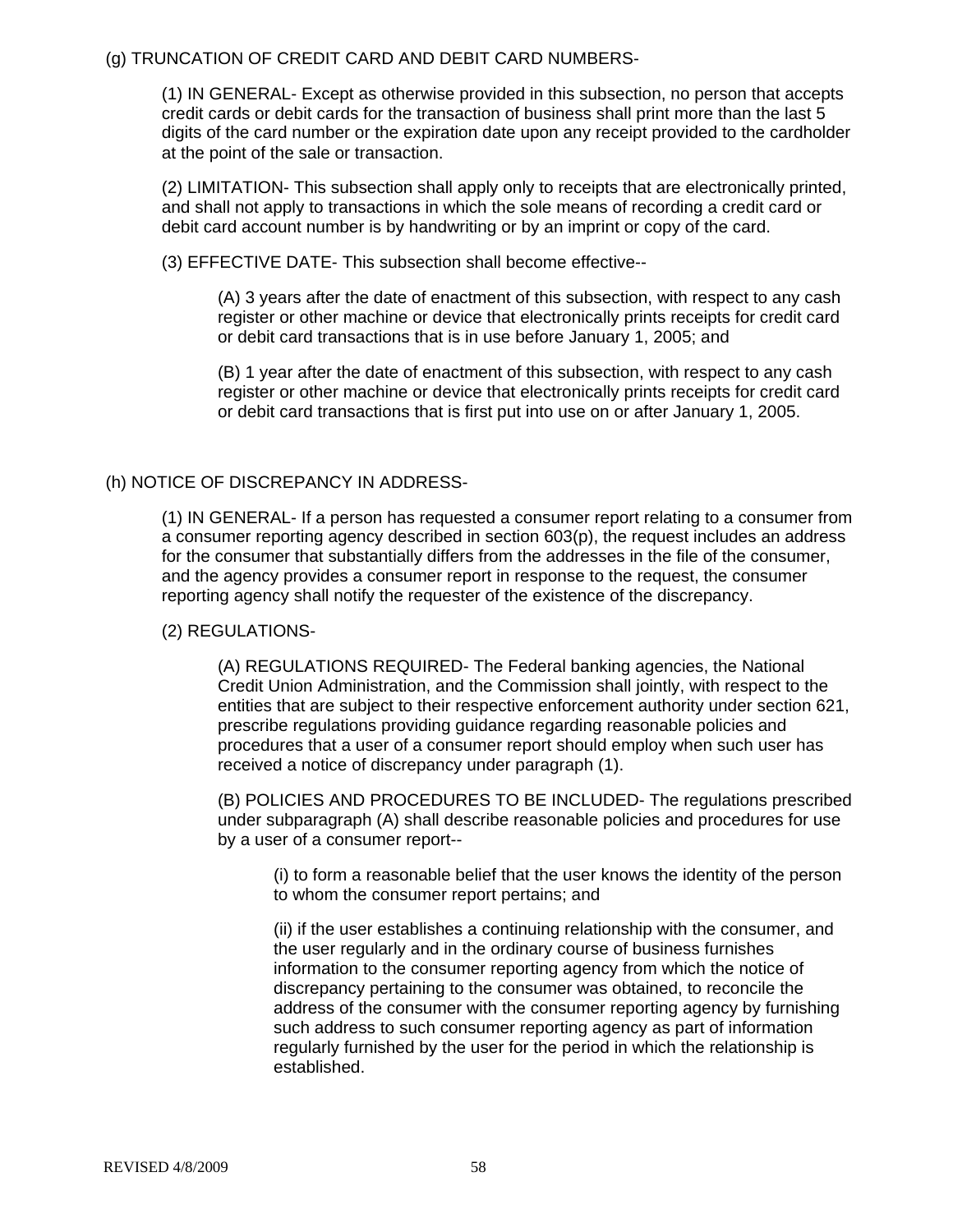## **§ 605A. Identity theft prevention; fraud alerts and active duty alerts**

#### (a) ONE-CALL FRAUD ALERTS-

(1) INITIAL ALERTS- Upon the direct request of a consumer, or an individual acting on behalf of or as a personal representative of a consumer, who asserts in good faith a suspicion that the consumer has been or is about to become a victim of fraud or related crime, including identity theft, a consumer reporting agency described in section 603(p) that maintains a file on the consumer and has received appropriate proof of the identity of the requester shall--

(A) include a fraud alert in the file of that consumer, and also provide that alert along with any credit score generated in using that file, for a period of not less than 90 days, beginning on the date of such request, unless the consumer or such representative requests that such fraud alert be removed before the end of such period, and the agency has received appropriate proof of the identity of the requester for such purpose; and

(B) refer the information regarding the fraud alert under this paragraph to each of the other consumer reporting agencies described in section 603(p), in accordance with procedures developed under section 621(f).

(2) ACCESS TO FREE REPORTS- In any case in which a consumer reporting agency includes a fraud alert in the file of a consumer pursuant to this subsection, the consumer reporting agency shall--

(A) disclose to the consumer that the consumer may request a free copy of the file of the consumer pursuant to section 612(d); and

(B) provide to the consumer all disclosures required to be made under section 609, without charge to the consumer, not later than 3 business days after any request described in subparagraph (A).

#### (b) EXTENDED ALERTS-

(1) IN GENERAL- Upon the direct request of a consumer, or an individual acting on behalf of or as a personal representative of a consumer, who submits an identity theft report to a consumer reporting agency described in section 603(p) that maintains a file on the consumer, if the agency has received appropriate proof of the identity of the requester, the agency shall--

(A) include a fraud alert in the file of that consumer, and also provide that alert along with any credit score generated in using that file, during the 7-year period beginning on the date of such request, unless the consumer or such representative requests that such fraud alert be removed before the end of such period and the agency has received appropriate proof of the identity of the requester for such purpose;

(B) during the 5-year period beginning on the date of such request, exclude the consumer from any list of consumers prepared by the consumer reporting agency and provided to any third party to offer credit or insurance to the consumer as part of a transaction that was not initiated by the consumer, unless the consumer or such representative requests that such exclusion be rescinded before the end of such period; and

(C) refer the information regarding the extended fraud alert under this paragraph to each of the other consumer reporting agencies described in section 603(p), in accordance with procedures developed under section 621(f).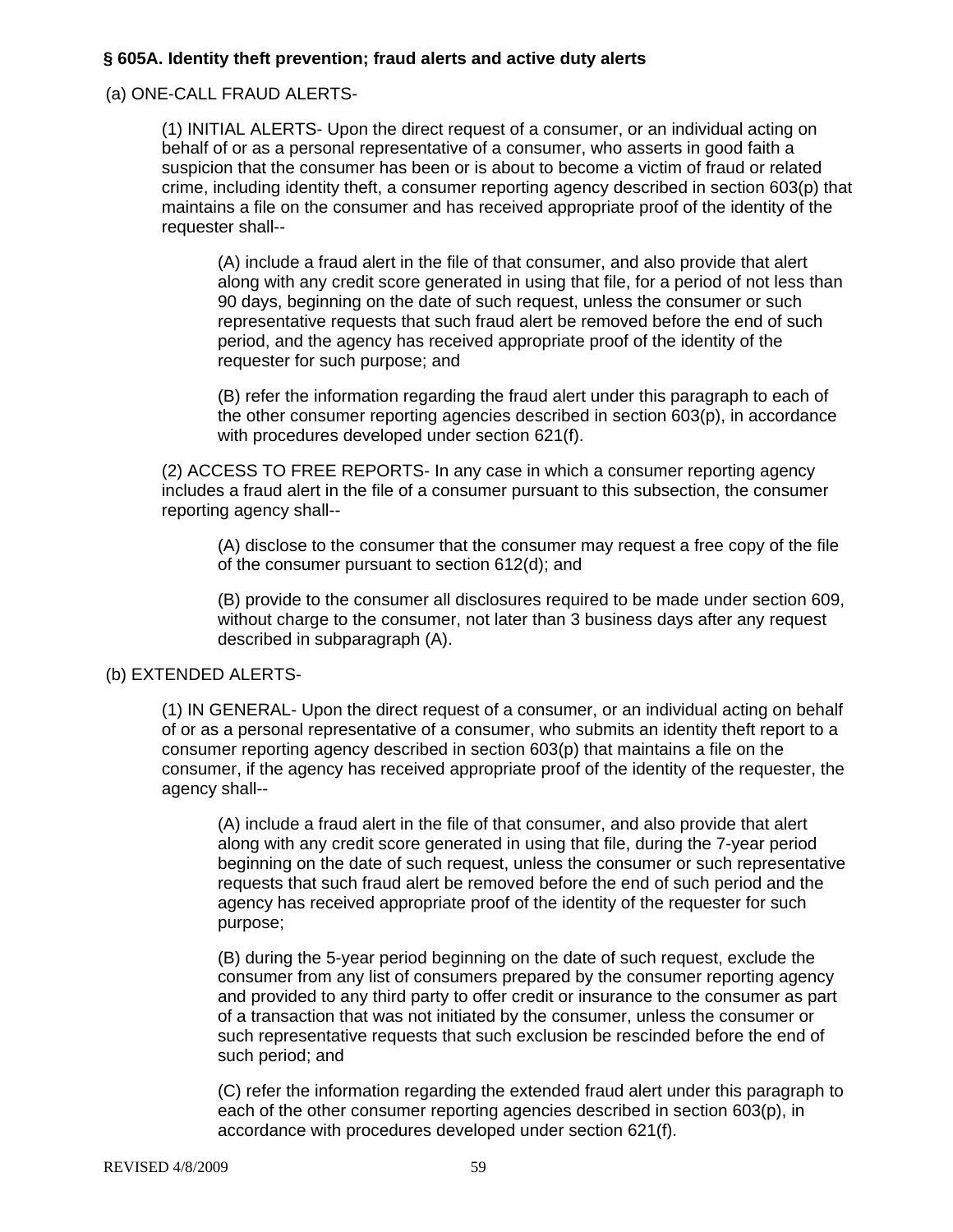(2) ACCESS TO FREE REPORTS- In any case in which a consumer reporting agency includes a fraud alert in the file of a consumer pursuant to this subsection, the consumer reporting agency shall--

(A) disclose to the consumer that the consumer may request 2 free copies of the file of the consumer pursuant to section 612(d) during the 12-month period beginning on the date on which the fraud alert was included in the file; and

(B) provide to the consumer all disclosures required to be made under section 609, without charge to the consumer, not later than 3 business days after any request described in subparagraph (A).

(c) ACTIVE DUTY ALERTS- Upon the direct request of an active duty military consumer, or an individual acting on behalf of or as a personal representative of an active duty military consumer, a consumer reporting agency described in section 603(p) that maintains a file on the active duty military consumer and has received appropriate proof of the identity of the requester shall--

(1) include an active duty alert in the file of that active duty military consumer, and also provide that alert along with any credit score generated in using that file, during a period of not less than 12 months, or such longer period as the Commission shall determine, by regulation, beginning on the date of the request, unless the active duty military consumer or such representative requests that such fraud alert be removed before the end of such period, and the agency has received appropriate proof of the identity of the requester for such purpose;

(2) during the 2-year period beginning on the date of such request, exclude the active duty military consumer from any list of consumers prepared by the consumer reporting agency and provided to any third party to offer credit or insurance to the consumer as part of a transaction that was not initiated by the consumer, unless the consumer requests that such exclusion be rescinded before the end of such period; and

(3) refer the information regarding the active duty alert to each of the other consumer reporting agencies described in section 603(p), in accordance with procedures developed under section 621(f).

(d) PROCEDURES- Each consumer reporting agency described in section 603(p) shall establish policies and procedures to comply with this section, including procedures that inform consumers of the availability of initial, extended, and active duty alerts and procedures that allow consumers and active duty military consumers to request initial, extended, or active duty alerts (as applicable) in a simple and easy manner, including by telephone.

(e) REFERRALS OF ALERTS- Each consumer reporting agency described in section 603(p) that receives a referral of a fraud alert or active duty alert from another consumer reporting agency pursuant to this section shall, as though the agency received the request from the consumer directly, follow the procedures required under--

(1) paragraphs (1)(A) and (2) of subsection (a), in the case of a referral under subsection  $(a)(1)(B);$ 

 $(2)$  paragraphs  $(1)(A)$ ,  $(1)(B)$ , and  $(2)$  of subsection  $(b)$ , in the case of a referral under subsection (b)(1)(C); and

(3) paragraphs (1) and (2) of subsection (c), in the case of a referral under subsection  $(c)(3)$ .

(f) DUTY OF RESELLER TO RECONVEY ALERT- A reseller shall include in its report any fraud alert or active duty alert placed in the file of a consumer pursuant to this section by another consumer reporting agency.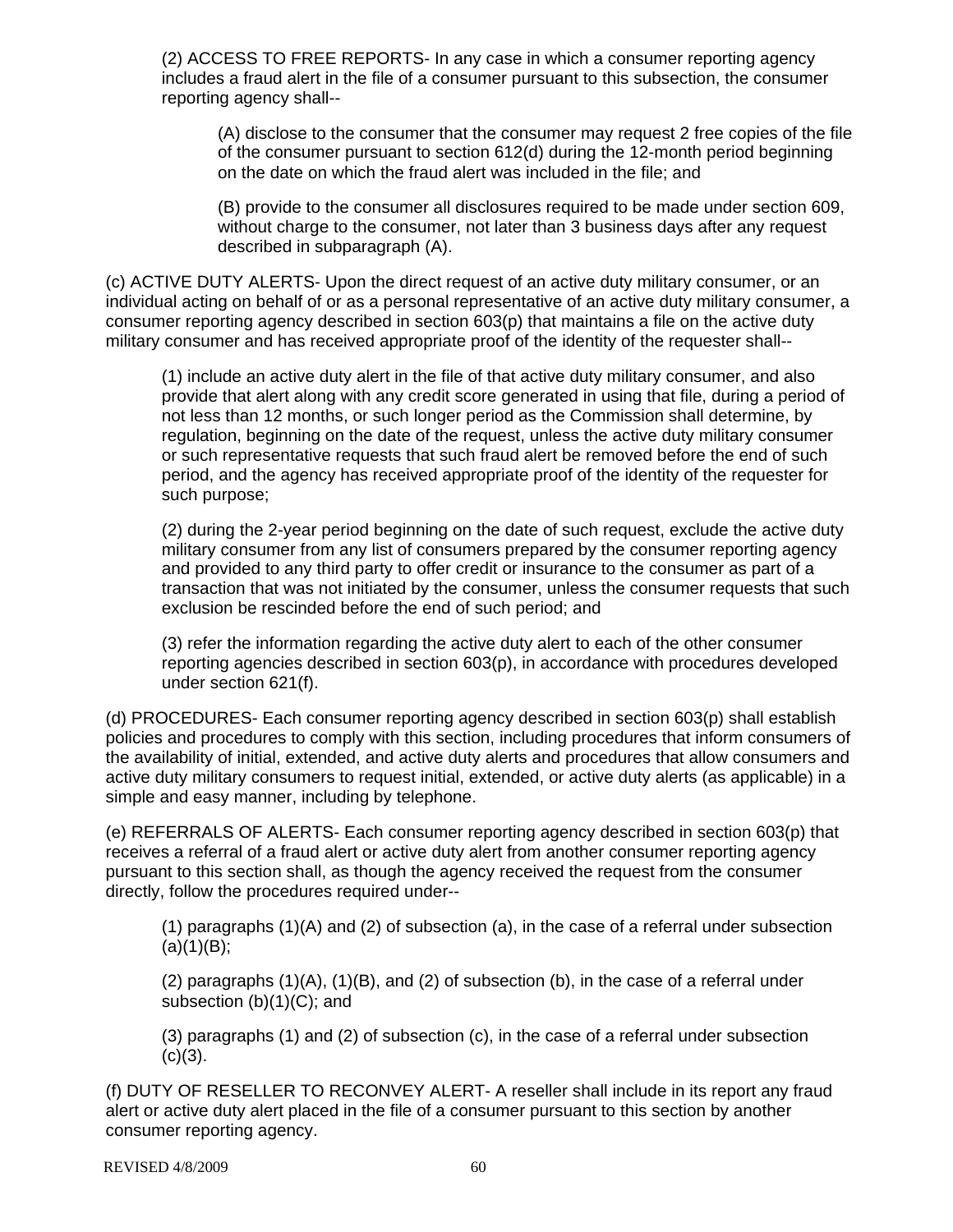#### (g) DUTY OF OTHER CONSUMER REPORTING AGENCIES TO PROVIDE CONTACT INFORMATION- If a consumer contacts any consumer reporting agency that is not described in section 603(p) to communicate a suspicion that the consumer has been or is about to become a victim of fraud or related crime, including identity theft, the agency shall provide information to the consumer on how to contact the Commission and the consumer reporting agencies described in section 603(p) to obtain more detailed information and request alerts under this section.

(h) LIMITATIONS ON USE OF INFORMATION FOR CREDIT EXTENSIONS-

## (1) REQUIREMENTS FOR INITIAL AND ACTIVE DUTY ALERTS-

(A) NOTIFICATION- Each initial fraud alert and active duty alert under this section shall include information that notifies all prospective users of a consumer report on the consumer to which the alert relates that the consumer does not authorize the establishment of any new credit plan or extension of credit, other than under an open-end credit plan (as defined in section 103(i)), in the name of the consumer, or issuance of an additional card on an existing credit account requested by a consumer, or any increase in credit limit on an existing credit account requested by a consumer, except in accordance with subparagraph (B).

## (B) LIMITATION ON USERS-

(i) IN GENERAL- No prospective user of a consumer report that includes an initial fraud alert or an active duty alert in accordance with this section may establish a new credit plan or extension of credit, other than under an openend credit plan (as defined in section 103(i)), in the name of the consumer, or issue an additional card on an existing credit account requested by a consumer, or grant any increase in credit limit on an existing credit account requested by a consumer, unless the user utilizes reasonable policies and procedures to form a reasonable belief that the user knows the identity of the person making the request.

(ii) VERIFICATION- If a consumer requesting the alert has specified a telephone number to be used for identity verification purposes, before authorizing any new credit plan or extension described in clause (i) in the name of such consumer, a user of such consumer report shall contact the consumer using that telephone number or take reasonable steps to verify the consumer's identity and confirm that the application for a new credit plan is not the result of identity theft.

## (2) REQUIREMENTS FOR EXTENDED ALERTS-

(A) NOTIFICATION- Each extended alert under this section shall include information that provides all prospective users of a consumer report relating to a consumer with--

(i) notification that the consumer does not authorize the establishment of any new credit plan or extension of credit described in clause (i), other than under an open-end credit plan (as defined in section 103(i)), in the name of the consumer, or issuance of an additional card on an existing credit account requested by a consumer, or any increase in credit limit on an existing credit account requested by a consumer, except in accordance with subparagraph (B); and

(ii) a telephone number or other reasonable contact method designated by the consumer.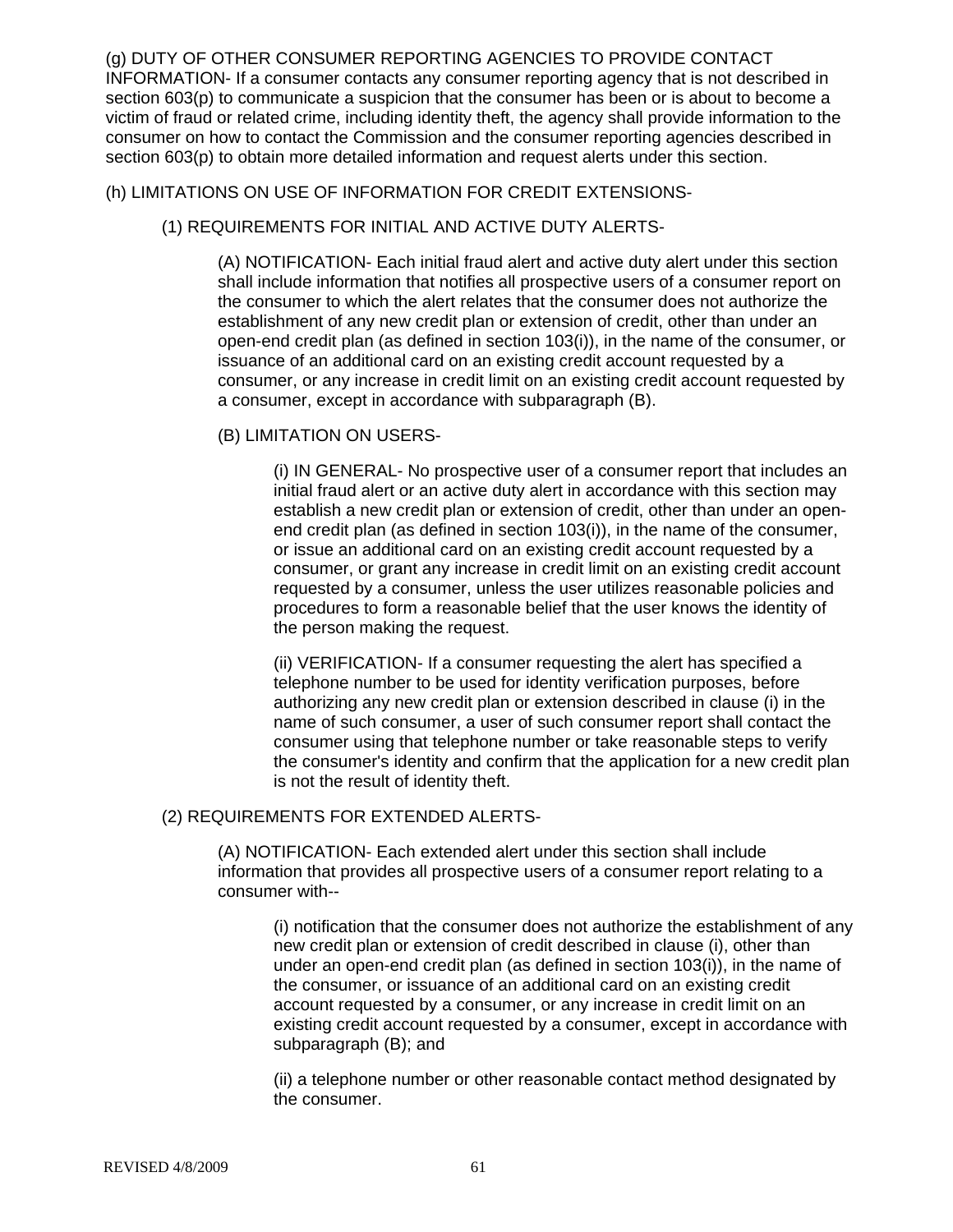(B) LIMITATION ON USERS- No prospective user of a consumer report or of a credit score generated using the information in the file of a consumer that includes an extended fraud alert in accordance with this section may establish a new credit plan or extension of credit, other than under an open-end credit plan (as defined in section 103(i)), in the name of the consumer, or issue an additional card on an existing credit account requested by a consumer, or any increase in credit limit on an existing credit account requested by a consumer, unless the user contacts the consumer in person or using the contact method described in subparagraph (A)(ii) to confirm that the application for a new credit plan or increase in credit limit, or request for an additional card is not the result of identity theft.

## **§ 605 B. Block of information resulting from identity theft**

(a) BLOCK- Except as otherwise provided in this section, a consumer reporting agency shall block the reporting of any information in the file of a consumer that the consumer identifies as information that resulted from an alleged identity theft, not later than 4 business days after the date of receipt by such agency of--

- (1) appropriate proof of the identity of the consumer;
- (2) a copy of an identity theft report;
- (3) the identification of such information by the consumer; and

(4) a statement by the consumer that the information is not information relating to any transaction by the consumer.

(b) NOTIFICATION- A consumer reporting agency shall promptly notify the furnisher of information identified by the consumer under subsection (a)--

- (1) that the information may be a result of identity theft;
- (2) that an identity theft report has been filed;
- (3) that a block has been requested under this section; and
- (4) of the effective dates of the block.

## (c) AUTHORITY TO DECLINE OR RESCIND-

(1) IN GENERAL- A consumer reporting agency may decline to block, or may rescind any block, of information relating to a consumer under this section, if the consumer reporting agency reasonably determines that--

(A) the information was blocked in error or a block was requested by the consumer in error;

(B) the information was blocked, or a block was requested by the consumer, on the basis of a material misrepresentation of fact by the consumer relevant to the request to block; or

(C) the consumer obtained possession of goods, services, or money as a result of the blocked transaction or transactions.

(2) NOTIFICATION TO CONSUMER- If a block of information is declined or rescinded under this subsection, the affected consumer shall be notified promptly, in the same manner as consumers are notified of the reinsertion of information under section 611(a)(5)(B).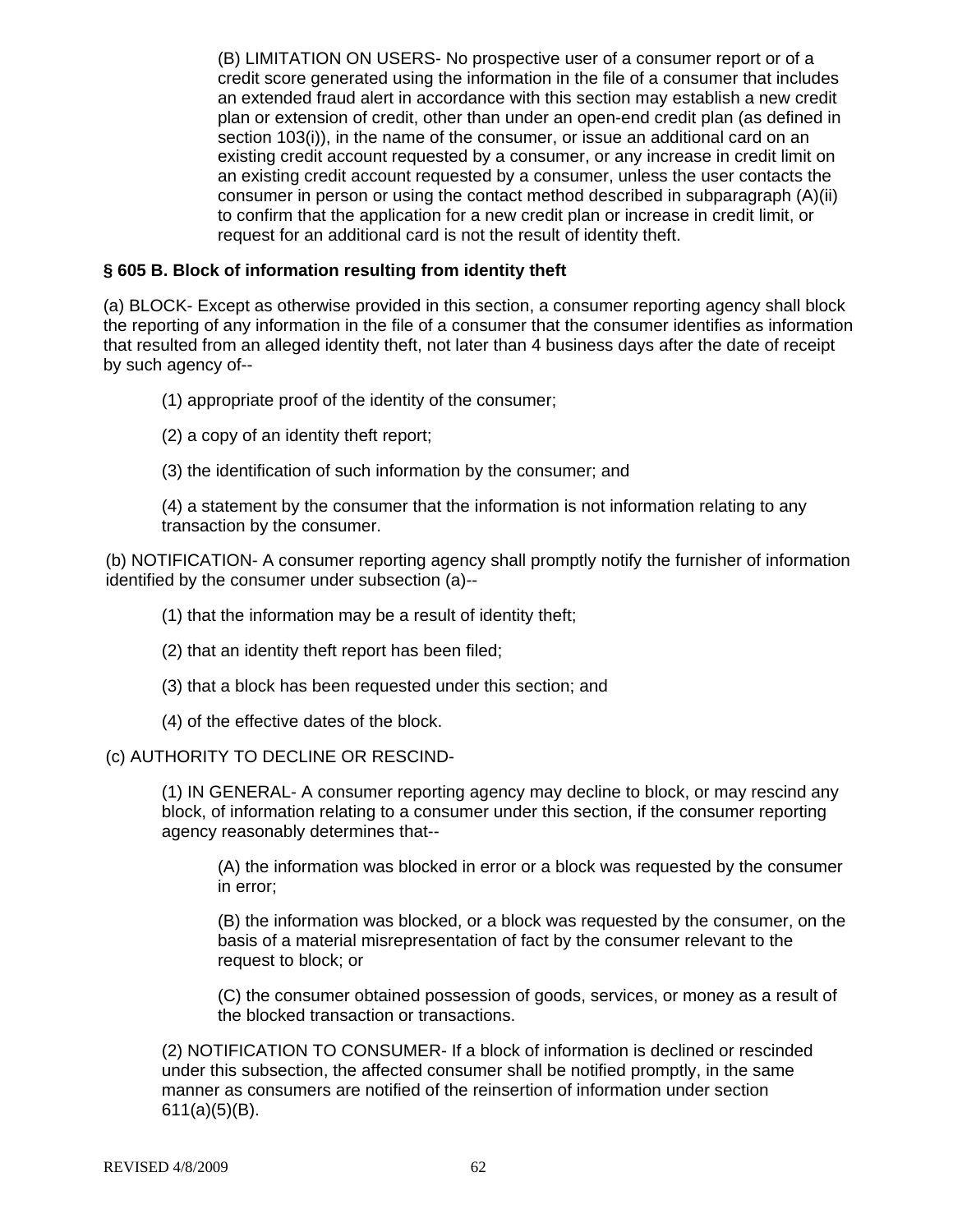(3) SIGNIFICANCE OF BLOCK- For purposes of this subsection, if a consumer reporting agency rescinds a block, the presence of information in the file of a consumer prior to the blocking of such information is not evidence of whether the consumer knew or should have known that the consumer obtained possession of any goods, services, or money as a result of the block.

## (d) EXCEPTION FOR RESELLERS-

(1) NO RESELLER FILE- This section shall not apply to a consumer reporting agency, if the consumer reporting agency--

(A) is a reseller;

(B) is not, at the time of the request of the consumer under subsection (a), otherwise furnishing or reselling a consumer report concerning the information identified by the consumer; and

(C) informs the consumer, by any means, that the consumer may report the identity theft to the Commission to obtain consumer information regarding identity theft.

(2) RESELLER WITH FILE- The sole obligation of the consumer reporting agency under this section, with regard to any request of a consumer under this section, shall be to block the consumer report maintained by the consumer reporting agency from any subsequent use, if--

(A) the consumer, in accordance with the provisions of subsection (a), identifies, to a consumer reporting agency, information in the file of the consumer that resulted from identity theft; and

(B) the consumer reporting agency is a reseller of the identified information.

(3) NOTICE- In carrying out its obligation under paragraph (2), the reseller shall promptly provide a notice to the consumer of the decision to block the file. Such notice shall contain the name, address, and telephone number of each consumer reporting agency from which the consumer information was obtained for resale.

(e) EXCEPTION FOR VERIFICATION COMPANIES- The provisions of this section do not apply to a check services company, acting as such, which issues authorizations for the purpose of approving or processing negotiable instruments, electronic fund transfers, or similar methods of payments, except that, beginning 4 business days after receipt of information described in paragraphs (1) through (3) of subsection (a), a check services company shall not report to a national consumer reporting agency described in section 603(p), any information identified in the subject identity theft report as resulting from identity theft.

(f) ACCESS TO BLOCKED INFORMATION BY LAW ENFORCEMENT AGENCIES- No provision of this section shall be construed as requiring a consumer reporting agency to prevent a Federal, State, or local law enforcement agency from accessing blocked information in a consumer file to which the agency could otherwise obtain access under this title.

## **§ 606. Disclosure of investigative consumer reports** [15 U.S.C. § 1681d]

(a) Disclosure of fact of preparation. A person may not procure or cause to be prepared an investigative consumer report on any consumer unless

(1) it is clearly and accurately disclosed to the consumer that an investigative consumer report including information as to his character, general reputation, personal characteristics and mode of living, whichever are applicable, may be made, and such disclosure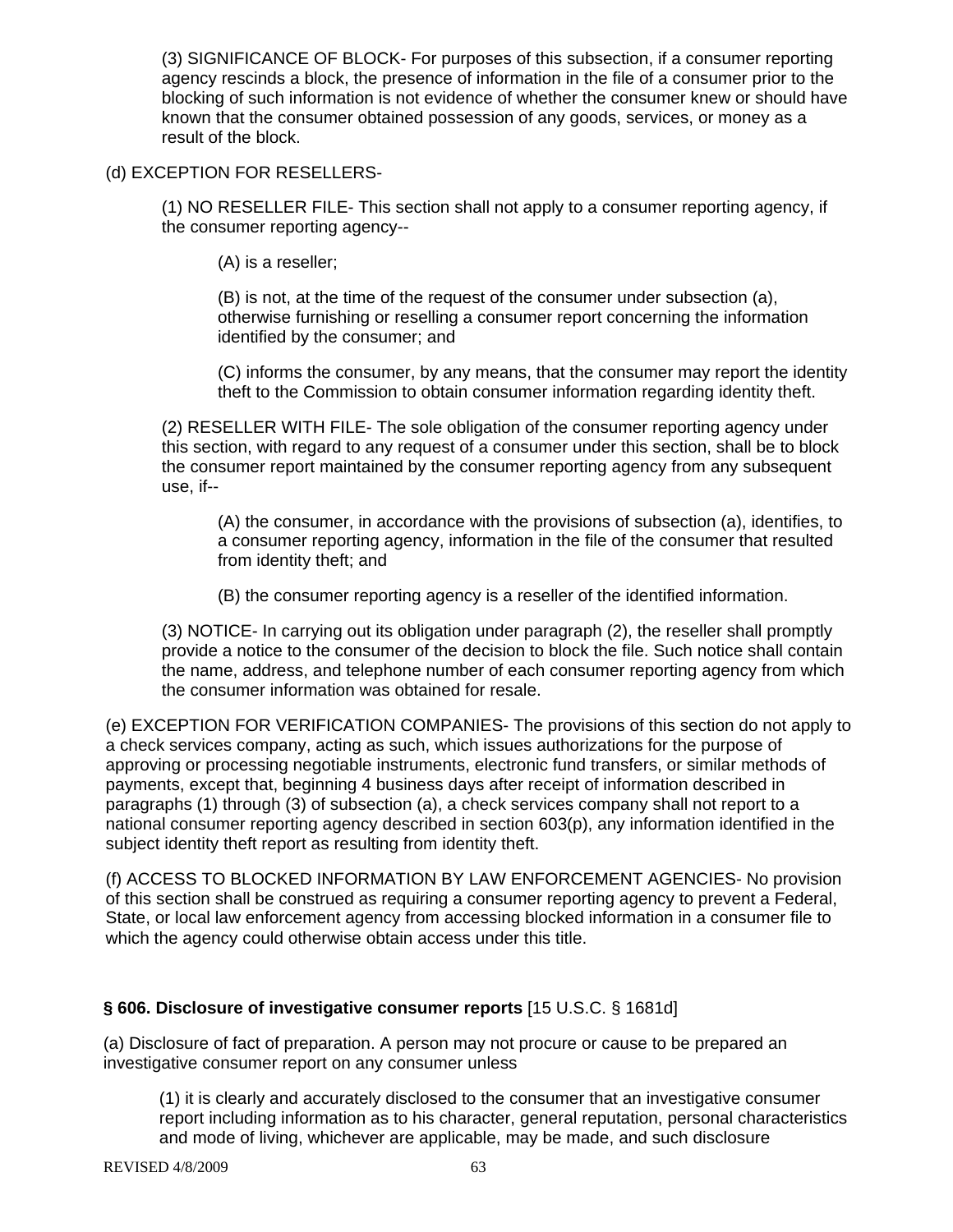(A) is made in a writing mailed, or otherwise delivered, to the consumer, not later than three days after the date on which the report was first requested, and

(B) includes a statement informing the consumer of his right to request the additional disclosures provided for under subsection (b) of this section and the written summary of the rights of the consumer prepared pursuant to section 609(c) [§ 1681g]; and

(2) the person certifies or has certified to the consumer reporting agency that

(A) the person has made the disclosures to the consumer required by paragraph (1); and

(B) the person will comply with subsection (b).

(b) Disclosure on request of nature and scope of investigation. Any person who procures or causes to be prepared an investigative consumer report on any consumer shall, upon written request made by the consumer within a reasonable period of time after the receipt by him of the disclosure required by subsection (a)(1) of this section, make a complete and accurate disclosure of the nature and scope of the investigation requested. This disclosure shall be made in a writing mailed, or otherwise delivered, to the consumer not later than five days after the date on which the request for such disclosure was received from the consumer or such report was first requested, whichever is the later.

(c) Limitation on liability upon showing of reasonable procedures for compliance with provisions. No person may be held liable for any violation of subsection (a) or (b) of this section if he shows by a preponderance of the evidence that at the time of the violation he maintained reasonable procedures to assure compliance with subsection (a) or (b) of this section.

(d) Prohibitions.

(1) Certification. A consumer reporting agency shall not prepare or furnish investigative consumer report unless the agency has received a certification under subsection (a)(2) from the person who requested the report.

(2) Inquiries. A consumer reporting agency shall not make an inquiry for the purpose of preparing an investigative consumer report on a consumer for employment purposes if the making of the inquiry by an employer or prospective employer of the consumer would violate any applicable Federal or State equal employment opportunity law or regulation.

(3) Certain public record information. Except as otherwise provided in section 613 [§ 1681k], a consumer reporting agency shall not furnish an investigative consumer report that includes information that is a matter of public record and that relates to an arrest, indictment, conviction, civil judicial action, tax lien, or outstanding judgment, unless the agency has verified the accuracy of the information during the 30-day period ending on the date on which the report is furnished.

(4) Certain adverse information. A consumer reporting agency shall not prepare or furnish an investigative consumer report on a consumer that contains information that is adverse to the interest of the consumer and that is obtained through a personal interview with a neighbor, friend, or associate of the consumer or with another person with whom the consumer is acquainted or who has knowledge of such item of information, unless

(A) the agency has followed reasonable procedures to obtain confirmation of the information, from an additional source that has independent and direct knowledge of the information; or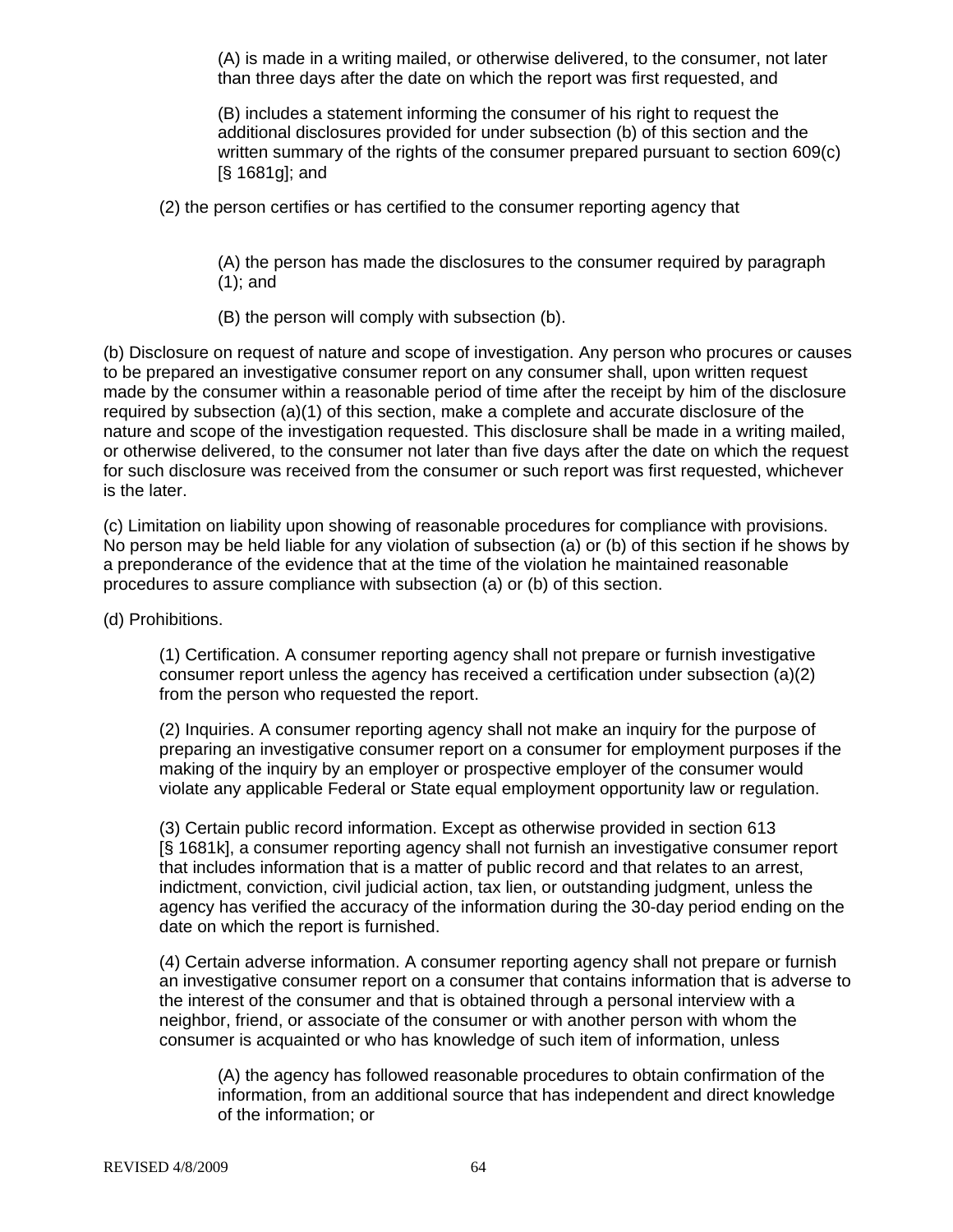(B) the person interviewed is the best possible source of the information.

## **§ 607. Compliance procedures** [15 U.S.C. § 1681e]

(a) Identity and purposes of credit users. Every consumer reporting agency shall maintain reasonable procedures designed to avoid violations of section 605 [§ 1681c] and to limit the furnishing of consumer reports to the purposes listed under section 604 [§ 1681b] of this title. These procedures shall require that prospective users of the information identify themselves, certify the purposes for which the information is sought, and certify that the information will be used for no other purpose. Every consumer reporting agency shall make a reasonable effort to verify the identity of a new prospective user and the uses certified by such prospective user prior to furnishing such user a consumer report. No consumer reporting agency may furnish a consumer report to any person if it has reasonable grounds for believing that the consumer report will not be used for a purpose listed in section 604 [§ 1681b] of this title.

(b) Accuracy of report. Whenever a consumer reporting agency prepares a consumer report it shall follow reasonable procedures to assure maximum possible accuracy of the information concerning the individual about whom the report relates.

(c) Disclosure of consumer reports by users allowed. A consumer reporting agency may not prohibit a user of a consumer report furnished by the agency on a consumer from disclosing the contents of the report to the consumer, if adverse action against the consumer has been taken by the user based in whole or in part on the report.

(d) Notice to users and furnishers of information.

(1) Notice requirement. A consumer reporting agency shall provide to any person

(A) who regularly and in the ordinary course of business furnishes information to the agency with respect to any consumer; or

(B) to whom a consumer report is provided by the agency;

a notice of such person's responsibilities under this title.

(2) Content of notice. The Federal Trade Commission shall prescribe the content of notices under paragraph (1), and a consumer reporting agency shall be in compliance with this subsection if it provides a notice under paragraph (1) that is substantially similar to the Federal Trade Commission prescription under this paragraph.

## (e) Procurement of consumer report for resale.

(1) Disclosure. A person may not procure a consumer report for purposes of reselling the report (or any information in the report) unless the person discloses to the consumer reporting agency that originally furnishes the report

(A) the identity of the end-user of the report (or information); and

(B) each permissible purpose under section 604 [§ 1681b] for which the report is furnished to the end-user of the report (or information).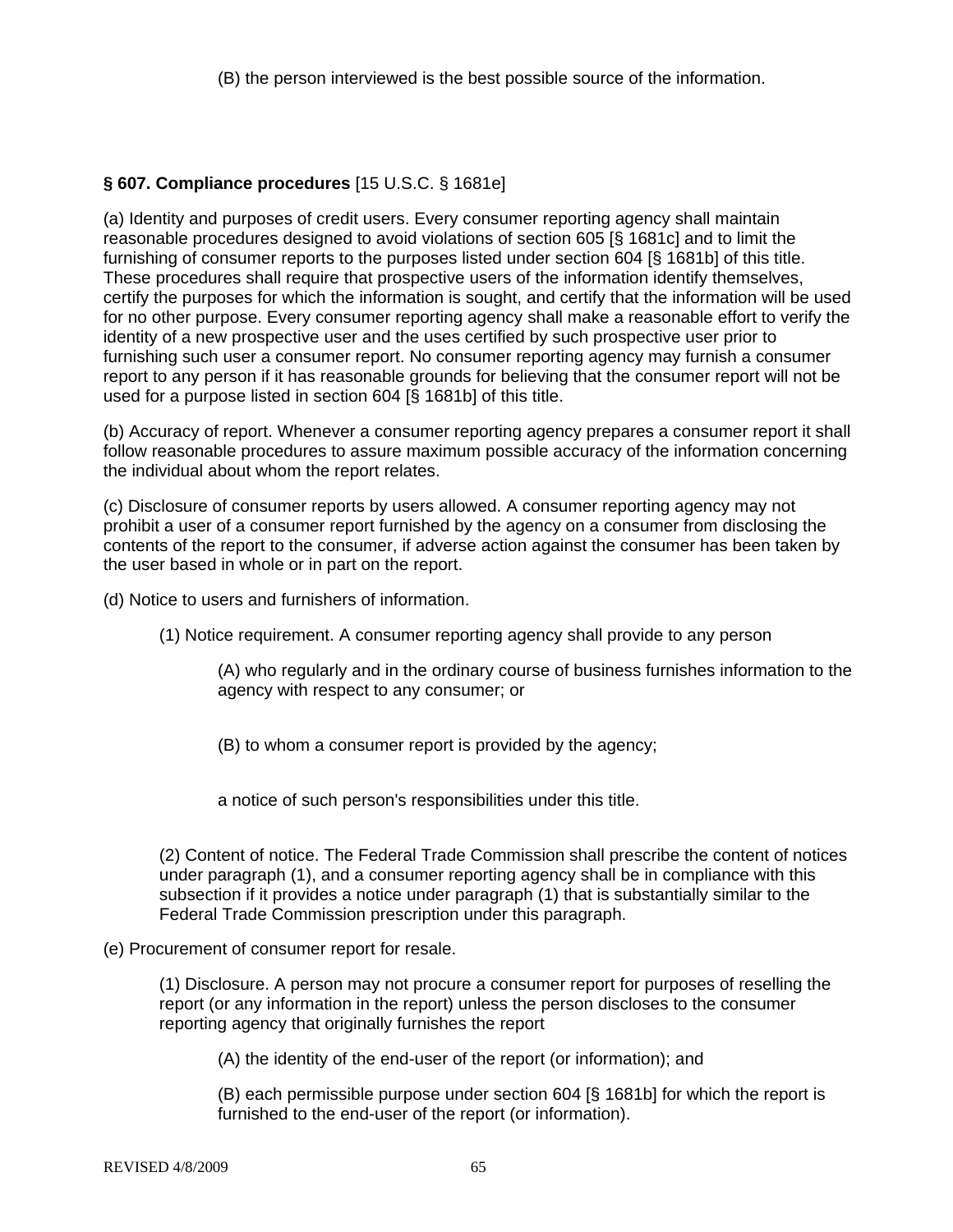(2) Responsibilities of procurers for resale. A person who procures a consumer report for purposes of reselling the report (or any information in the report) shall

(A) establish and comply with reasonable procedures designed to ensure that the report (or information) is resold by the person only for a purpose for which the report may be furnished under section 604 [§ 1681b], including by requiring that each person to which the report (or information) is resold and that resells or provides the report (or information) to any other person

(i) identifies each end user of the resold report (or information);

(ii) certifies each purpose for which the report (or information) will be used; and

(iii) certifies that the report (or information) will be used for no other purpose; and

(B) before reselling the report, make reasonable efforts to verify the identifications and certifications made under subparagraph (A).

(3) Resale of consumer report to a federal agency or department. Notwithstanding paragraph (1) or (2), a person who procures a consumer report for purposes of reselling the report (or any information in the report) shall not disclose the identity of the end-user of the report under paragraph (1) or (2) if--

(A) the end user is an agency or department of the United States Government which procures the report from the person for purposes of determining the eligibility of the consumer concerned to receive access or continued access to classified information (as defined in section 604(b)(4)(E)(i)); and

(B) the agency or department certifies in writing to the person reselling the report that nondisclosure is necessary to protect classified information or the safety of persons employed by or contracting with, or undergoing investigation for work or contracting with the agency or department.

#### **§ 608. Disclosures to governmental agencies** [15 U.S.C. § 1681f]

Notwithstanding the provisions of section 604 [§ 1681b] of this title, a consumer reporting agency may furnish identifying information respecting any consumer, limited to his name, address, former addresses, places of employment, or former places of employment, to a governmental agency.

#### **§ 609. Disclosures to consumers** [15 U.S.C. § 1681g]

(a) Information on file; sources; report recipients. Every consumer reporting agency shall, upon request, and subject to 610(a)(1) [§ 1681h], clearly and accurately disclose to the consumer:

(1) All information in the consumer's file at the time of the request, except that--

(A) if the consumer to whom the file relates requests that the first 5 digits of the social security number (or similar identification number) of the consumer not be included in the disclosure and the consumer reporting agency has received appropriate proof of the identity of the requester, the consumer reporting agency shall so truncate such number in such disclosure; and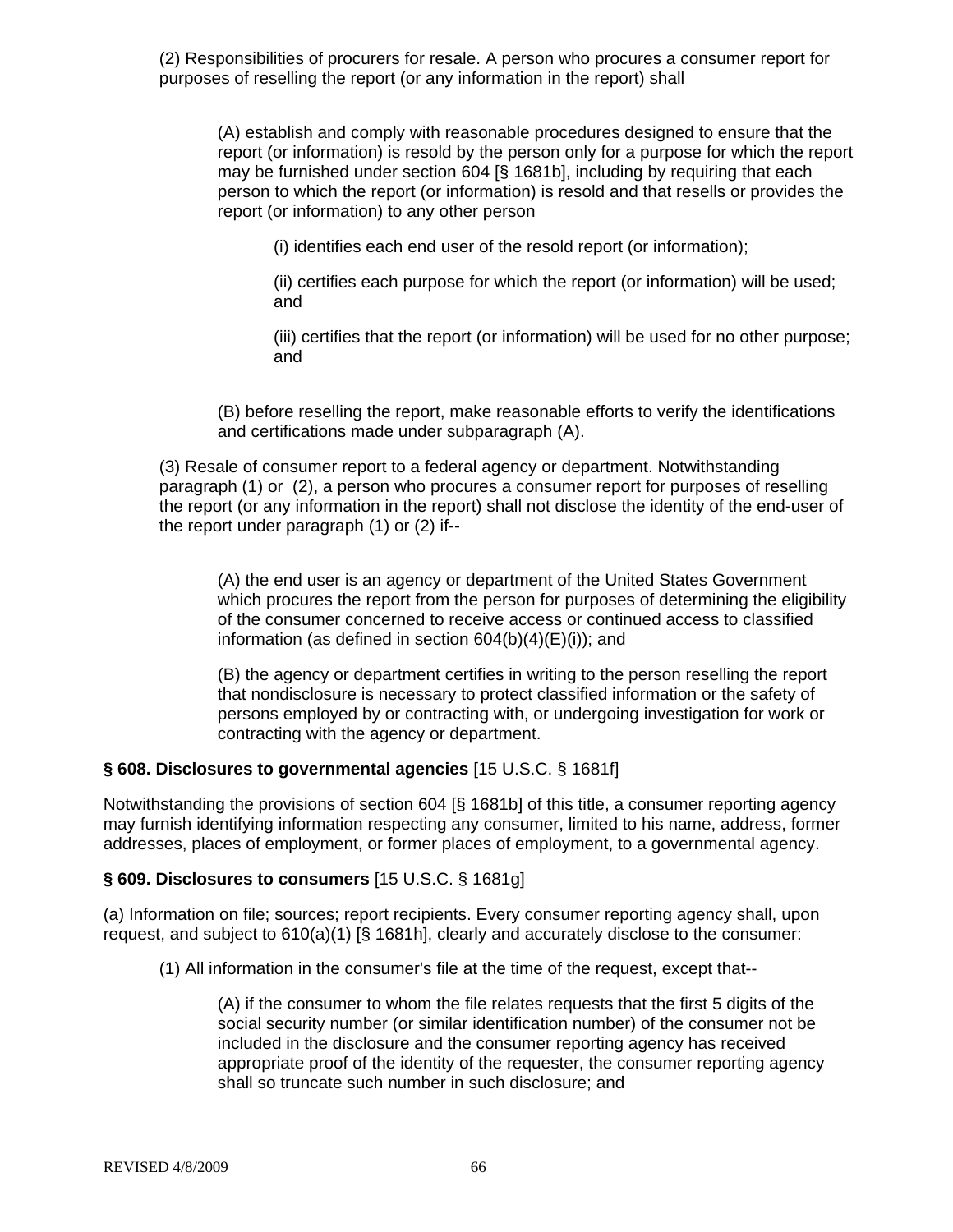(B) nothing in this paragraph shall be construed to require a consumer reporting agency to disclose to a consumer any information concerning credit scores or any other risk scores or predictors relating to the consumer.

(2) The sources of the information; except that the sources of information acquired solely for use in preparing an investigative consumer report and actually used for no other purpose need not be disclosed: Provided, That in the event an action is brought under this title, such sources shall be available to the plaintiff under appropriate discovery procedures in the court in which the action is brought.

(3)

(A) Identification of each person (including each end-user identified under section 607(e)(1) [§ 1681e]) that procured a consumer report

(i) for employment purposes, during the 2-year period preceding the date on which the request is made; or

(ii) for any other purpose, during the 1-year period preceding the date on which the request is made.

(B) An identification of a person under subparagraph (A) shall include

(i) the name of the person or, if applicable, the trade name (written in full) under which such person conducts business; and

(ii) upon request of the consumer, the address and telephone number of the person.

(C) Subparagraph (A) does not apply if--

(i) the end user is an agency or department of the United States Government that procures the report from the person for purposes of determining the eligibility of the consumer to whom the report relates to receive access or continued access to classified information (as defined in section 604(b)(4)(E)(i)); and

(ii) the head of the agency or department makes a written finding as prescribed under section 604(b)(4)(A).

(4) The dates, original payees, and amounts of any checks upon which is based any adverse characterization of the consumer, included in the file at the time of the disclosure.

(5) A record of all inquiries received by the agency during the 1-year period preceding the request that identified the consumer in connection with a credit or insurance transaction that was not initiated by the consumer.

(6) If the consumer requests the credit file and not the credit score, a statement that the consumer may request and obtain a credit score.

(b) Exempt information. The requirements of subsection (a) of this section respecting the disclosure of sources of information and the recipients of consumer reports do not apply to information received or consumer reports furnished prior to the effective date of this title except to the extent that the matter involved is contained in the files of the consumer reporting agency on that date.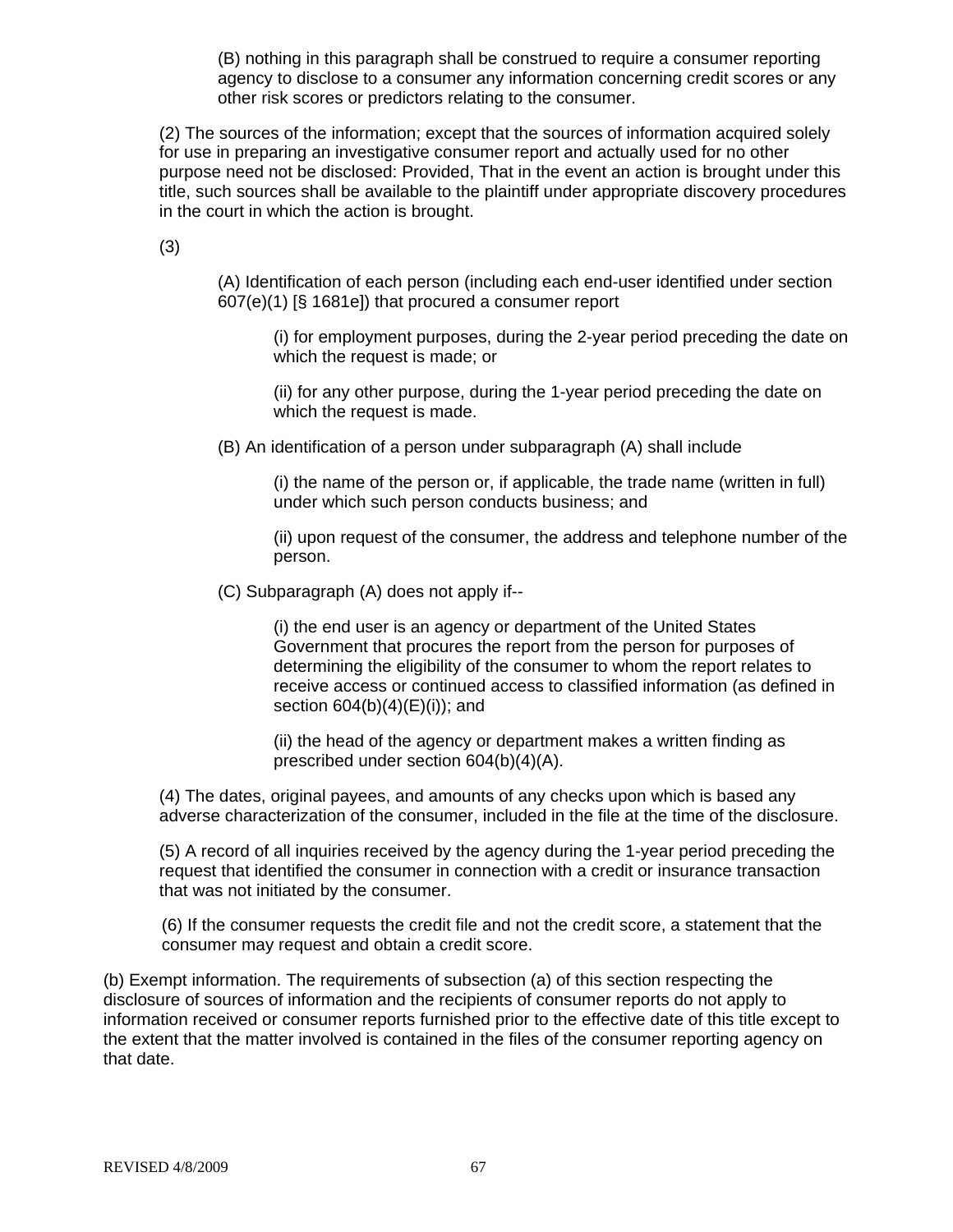(c) SUMMARY OF RIGHTS TO OBTAIN AND DISPUTE INFORMATION IN CONSUMER REPORTS AND TO OBTAIN CREDIT SCORES-

(1) COMMISSION SUMMARY OF RIGHTS REQUIRED-

(A) IN GENERAL- The Commission shall prepare a model summary of the rights of consumers under this title.

(B) CONTENT OF SUMMARY- The summary of rights prepared under subparagraph (A) shall include a description of--

> (i) the right of a consumer to obtain a copy of a consumer report under subsection (a) from each consumer reporting agency;

(ii) the frequency and circumstances under which a consumer is entitled to receive a consumer report without charge under section 612;

(iii) the right of a consumer to dispute information in the file of the consumer under section 611;

(iv) the right of a consumer to obtain a credit score from a consumer reporting agency, and a description of how to obtain a credit score;

(v) the method by which a consumer can contact, and obtain a consumer report from, a consumer reporting agency without charge, as provided in the regulations of the Commission prescribed under section 211(c) of the Fair and Accurate Credit Transactions Act of 2003; and

(vi) the method by which a consumer can contact, and obtain a consumer report from, a consumer reporting agency described in section 603(w), as provided in the regulations of the Commission prescribed under section 612(a)(1)(C).

(C) AVAILABILITY OF SUMMARY OF RIGHTS- The Commission shall--

(i) actively publicize the availability of the summary of rights prepared under this paragraph;

(ii) conspicuously post on its Internet website the availability of such summary of rights; and

(iii) promptly make such summary of rights available to consumers, on request.

(2) SUMMARY OF RIGHTS REQUIRED TO BE INCLUDED WITH AGENCY DISCLOSURES- A consumer reporting agency shall provide to a consumer, with each written disclosure by the agency to the consumer under this section--

(A) the summary of rights prepared by the Commission under paragraph (1);

(B) in the case of a consumer reporting agency described in section 603(p), a tollfree telephone number established by the agency, at which personnel are accessible to consumers during normal business hours;

(C) a list of all Federal agencies responsible for enforcing any provision of this title, and the address and any appropriate phone number of each such agency, in a form that will assist the consumer in selecting the appropriate agency;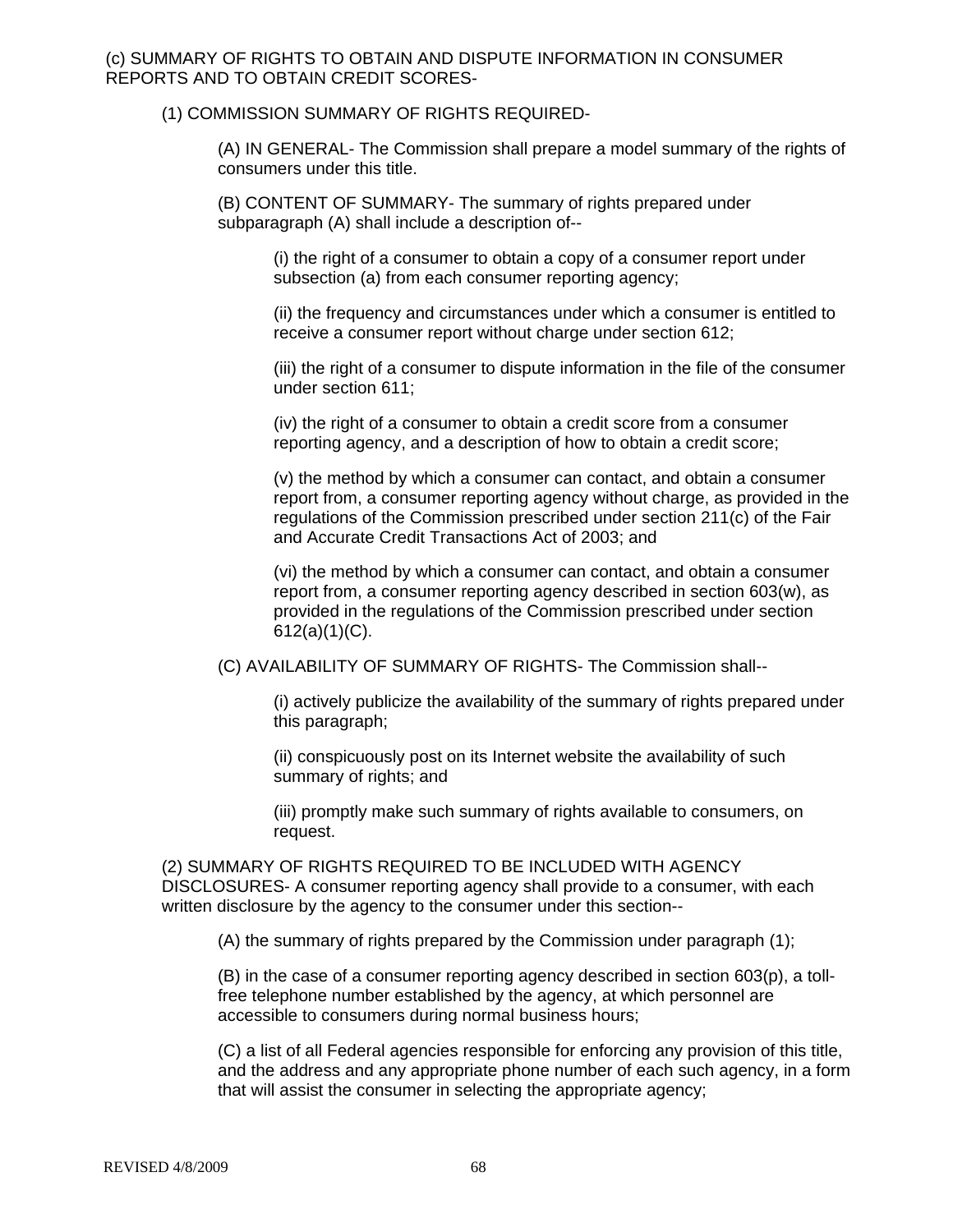(D) a statement that the consumer may have additional rights under State law, and that the consumer may wish to contact a State or local consumer protection agency or a State attorney general (or the equivalent thereof) to learn of those rights; and

(E) a statement that a consumer reporting agency is not required to remove accurate derogatory information from the file of a consumer, unless the information is outdated under section 605 or cannot be verified.

## (d) SUMMARY OF RIGHTS OF IDENTITY THEFT VICTIMS-

(1) IN GENERAL- The Commission, in consultation with the Federal banking agencies and the National Credit Union Administration, shall prepare a model summary of the rights of consumers under this title with respect to the procedures for remedying the effects of fraud or identity theft involving credit, an electronic fund transfer, or an account or transaction at or with a financial institution or other creditor.

(2) SUMMARY OF RIGHTS AND CONTACT INFORMATION- Beginning 60 days after the date on which the model summary of rights is prescribed in final form by the Commission pursuant to paragraph (1), if any consumer contacts a consumer reporting agency and expresses a belief that the consumer is a victim of fraud or identity theft involving credit, an electronic fund transfer, or an account or transaction at or with a financial institution or other creditor, the consumer reporting agency shall, in addition to any other action that the agency may take, provide the consumer with a summary of rights that contains all of the information required by the Commission under paragraph (1), and information on how to contact the Commission to obtain more detailed information.

## (e) INFORMATION AVAILABLE TO VICTIMS-

(1) IN GENERAL- For the purpose of documenting fraudulent transactions resulting from identity theft, not later than 30 days after the date of receipt of a request from a victim in accordance with paragraph (3), and subject to verification of the identity of the victim and the claim of identity theft in accordance with paragraph (2), a business entity that has provided credit to, provided for consideration products, goods, or services to, accepted payment from, or otherwise entered into a commercial transaction for consideration with, a person who has allegedly made unauthorized use of the means of identification of the victim, shall provide a copy of application and business transaction records in the control of the business entity, whether maintained by the business entity or by another person on behalf of the business entity, evidencing any transaction alleged to be a result of identity theft to--

#### (A) the victim;

(B) any Federal, State, or local government law enforcement agency or officer specified by the victim in such a request; or

(C) any law enforcement agency investigating the identity theft and authorized by the victim to take receipt of records provided under this subsection.

(2) VERIFICATION OF IDENTITY AND CLAIM- Before a business entity provides any information under paragraph (1), unless the business entity, at its discretion, otherwise has a high degree of confidence that it knows the identity of the victim making a request under paragraph (1), the victim shall provide to the business entity--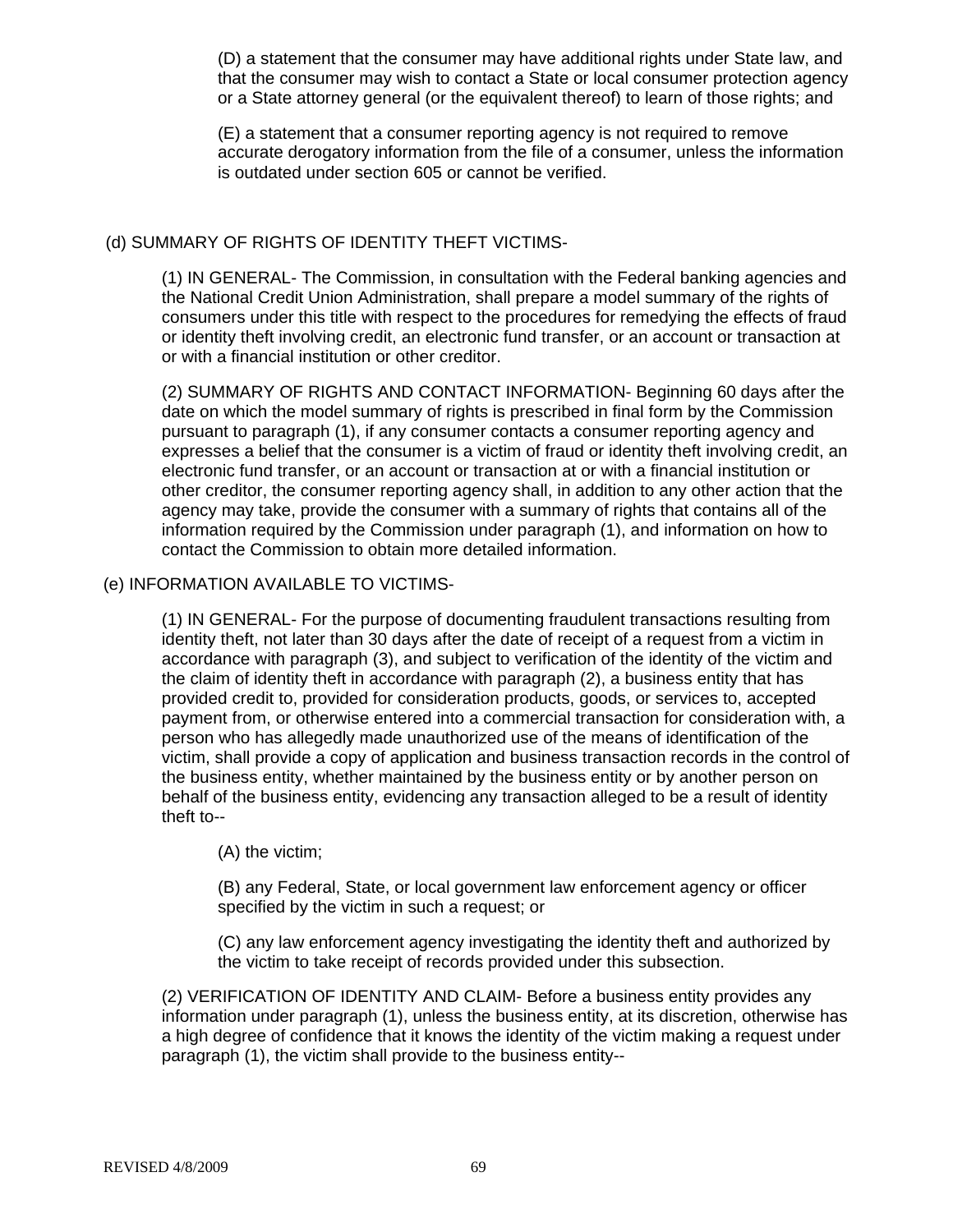(A) as proof of positive identification of the victim, at the election of the business entity--

(i) the presentation of a government-issued identification card;

(ii) personally identifying information of the same type as was provided to the business entity by the unauthorized person; or

(iii) personally identifying information that the business entity typically requests from new applicants or for new transactions, at the time of the victim's request for information, including any documentation described in clauses (i) and (ii); and

(B) as proof of a claim of identity theft, at the election of the business entity--

(i) a copy of a police report evidencing the claim of the victim of identity theft; and

(ii) a properly completed--

(I) copy of a standardized affidavit of identity theft developed and made available by the Commission; or

(II) an affidavit of fact that is acceptable to the business entity for that purpose.

(3) PROCEDURES- The request of a victim under paragraph (1) shall--

(A) be in writing;

(B) be mailed to an address specified by the business entity, if any; and

(C) if asked by the business entity, include relevant information about any transaction alleged to be a result of identity theft to facilitate compliance with this section including--

(i) if known by the victim (or if readily obtainable by the victim), the date of the application or transaction; and

(ii) if known by the victim (or if readily obtainable by the victim), any other identifying information such as an account or transaction number.

(4) NO CHARGE TO VICTIM- Information required to be provided under paragraph (1) shall be so provided without charge.

(5) AUTHORITY TO DECLINE TO PROVIDE INFORMATION- A business entity may decline to provide information under paragraph (1) if, in the exercise of good faith, the business entity determines that--

(A) this subsection does not require disclosure of the information;

(B) after reviewing the information provided pursuant to paragraph (2), the business entity does not have a high degree of confidence in knowing the true identity of the individual requesting the information;

(C) the request for the information is based on a misrepresentation of fact by the individual requesting the information relevant to the request for information; or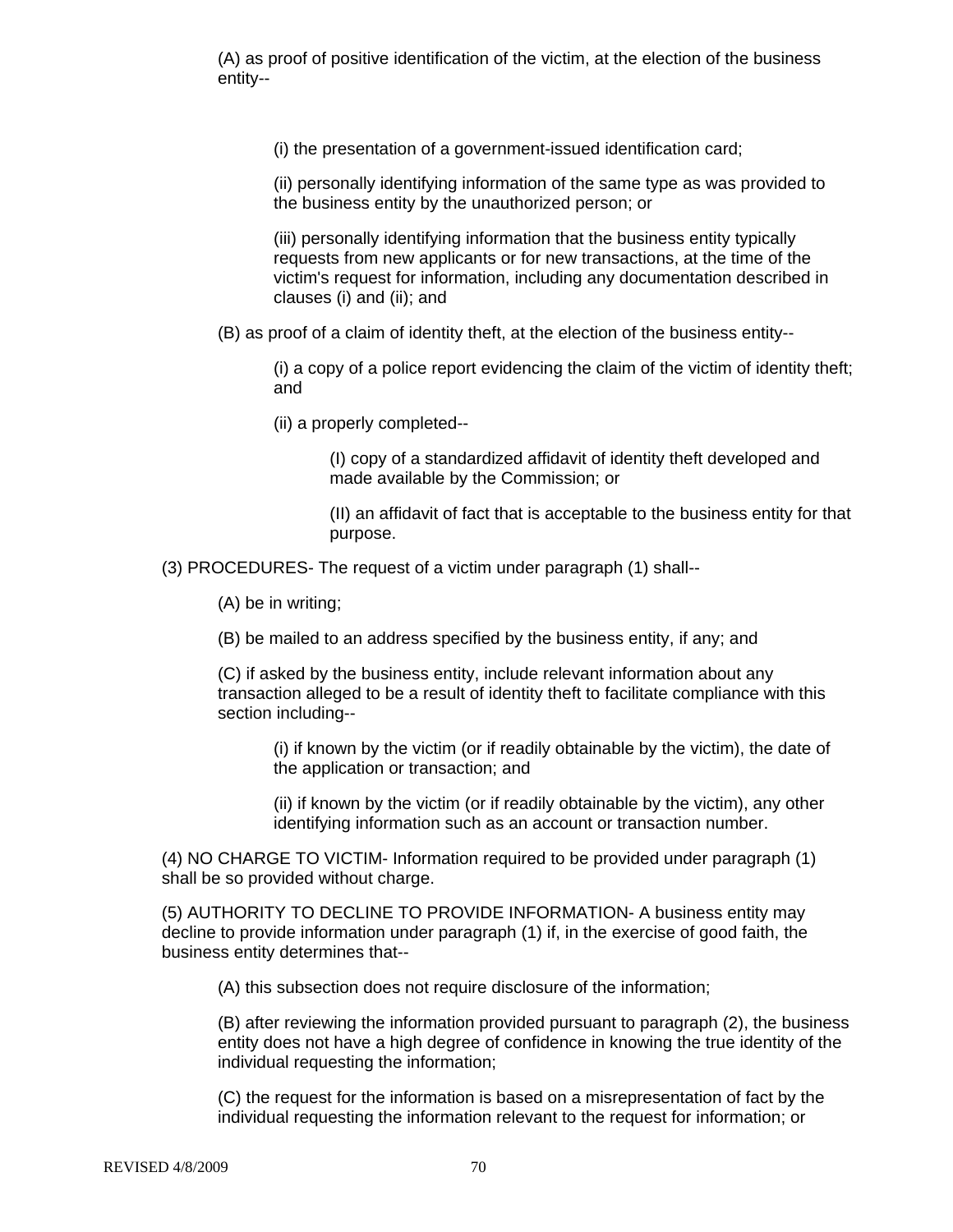(D) the information requested is Internet navigational data or similar information about a person's visit to a website or online service.

(6) LIMITATION ON LIABILITY- Except as provided in section 621, sections 616 and 617 do not apply to any violation of this subsection.

(7) LIMITATION ON CIVIL LIABILITY- No business entity may be held civilly liable under any provision of Federal, State, or other law for disclosure, made in good faith pursuant to this subsection.

(8) NO NEW RECORDKEEPING OBLIGATION- Nothing in this subsection creates an obligation on the part of a business entity to obtain, retain, or maintain information or records that are not otherwise required to be obtained, retained, or maintained in the ordinary course of its business or under other applicable law.

(9) RULE OF CONSTRUCTION-

(A) IN GENERAL- No provision of subtitle A of title V of Public Law 106-102, prohibiting the disclosure of financial information by a business entity to third parties shall be used to deny disclosure of information to the victim under this subsection.

(B) LIMITATION- Except as provided in subparagraph (A), nothing in this subsection permits a business entity to disclose information, including information to law enforcement under subparagraphs (B) and (C) of paragraph (1), that the business entity is otherwise prohibited from disclosing under any other applicable provision of Federal or State law.

(10) AFFIRMATIVE DEFENSE- In any civil action brought to enforce this subsection, it is an affirmative defense (which the defendant must establish by a preponderance of the evidence) for a business entity to file an affidavit or answer stating that--

(A) the business entity has made a reasonably diligent search of its available business records; and

(B) the records requested under this subsection do not exist or are not reasonably available.

(11) DEFINITION OF VICTIM- For purposes of this subsection, the term `victim' means a consumer whose means of identification or financial information has been used or transferred (or has been alleged to have been used or transferred) without the authority of that consumer, with the intent to commit, or to aid or abet, an identity theft or a similar crime.

(12) EFFECTIVE DATE- This subsection shall become effective 180 days after the date of enactment of this subsection.

(13) EFFECTIVENESS STUDY- Not later than 18 months after the date of enactment of this subsection, the Comptroller General of the United States shall submit a report to Congress assessing the effectiveness of this provision.

#### (f) DISCLOSURE OF CREDIT SCORES-

(1) IN GENERAL- Upon the request of a consumer for a credit score, a consumer reporting agency shall supply to the consumer a statement indicating that the information and credit scoring model may be different than the credit score that may be used by the lender, and a notice which shall include--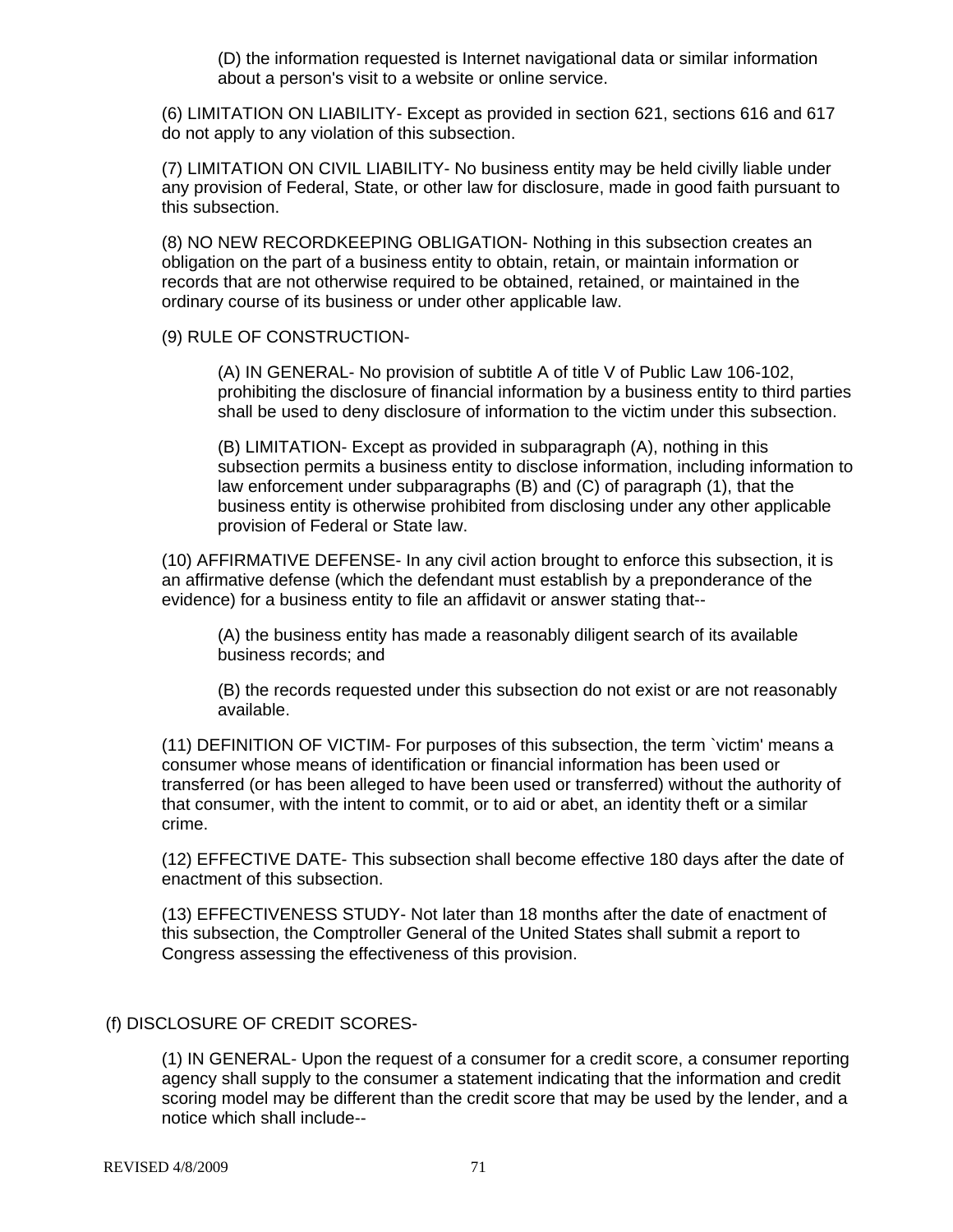(A) the current credit score of the consumer or the most recent credit score of the consumer that was previously calculated by the credit reporting agency for a purpose related to the extension of credit;

(B) the range of possible credit scores under the model used;

(C) all of the key factors that adversely affected the credit score of the consumer in the model used, the total number of which shall not exceed 4, subject to paragraph  $(9)$ ;

(D) the date on which the credit score was created; and

(E) the name of the person or entity that provided the credit score or credit file upon which the credit score was created.

(2) DEFINITIONS- For purposes of this subsection, the following definitions shall apply:

(A) CREDIT SCORE- The term `credit score'--

(i) means a numerical value or a categorization derived from a statistical tool or modeling system used by a person who makes or arranges a loan to predict the likelihood of certain credit behaviors, including default (and the numerical value or the categorization derived from such analysis may also be referred to as a `risk predictor' or `risk score'); and

(ii) does not include--

(I) any mortgage score or rating of an automated underwriting system that considers one or more factors in addition to credit information, including the loan to value ratio, the amount of down payment, or the financial assets of a consumer; or

(II) any other elements of the underwriting process or underwriting decision.

(B) KEY FACTORS- The term `key factors' means all relevant elements or reasons adversely affecting the credit score for the particular individual, listed in the order of their importance based on their effect on the credit score.

(3) TIMEFRAME AND MANNER OF DISCLOSURE- The information required by this subsection shall be provided in the same timeframe and manner as the information described in subsection (a).

(4) APPLICABILITY TO CERTAIN USES- This subsection shall not be construed so as to compel a consumer reporting agency to develop or disclose a score if the agency does not- -

(A) distribute scores that are used in connection with residential real property loans; or

(B) develop scores that assist credit providers in understanding the general credit behavior of a consumer and predicting the future credit behavior of the consumer.

(5) APPLICABILITY TO CREDIT SCORES DEVELOPED BY ANOTHER PERSON-

(A) IN GENERAL- This subsection shall not be construed to require a consumer reporting agency that distributes credit scores developed by another person or entity to provide a further explanation of them, or to process a dispute arising pursuant to section 611, except that the consumer reporting agency shall provide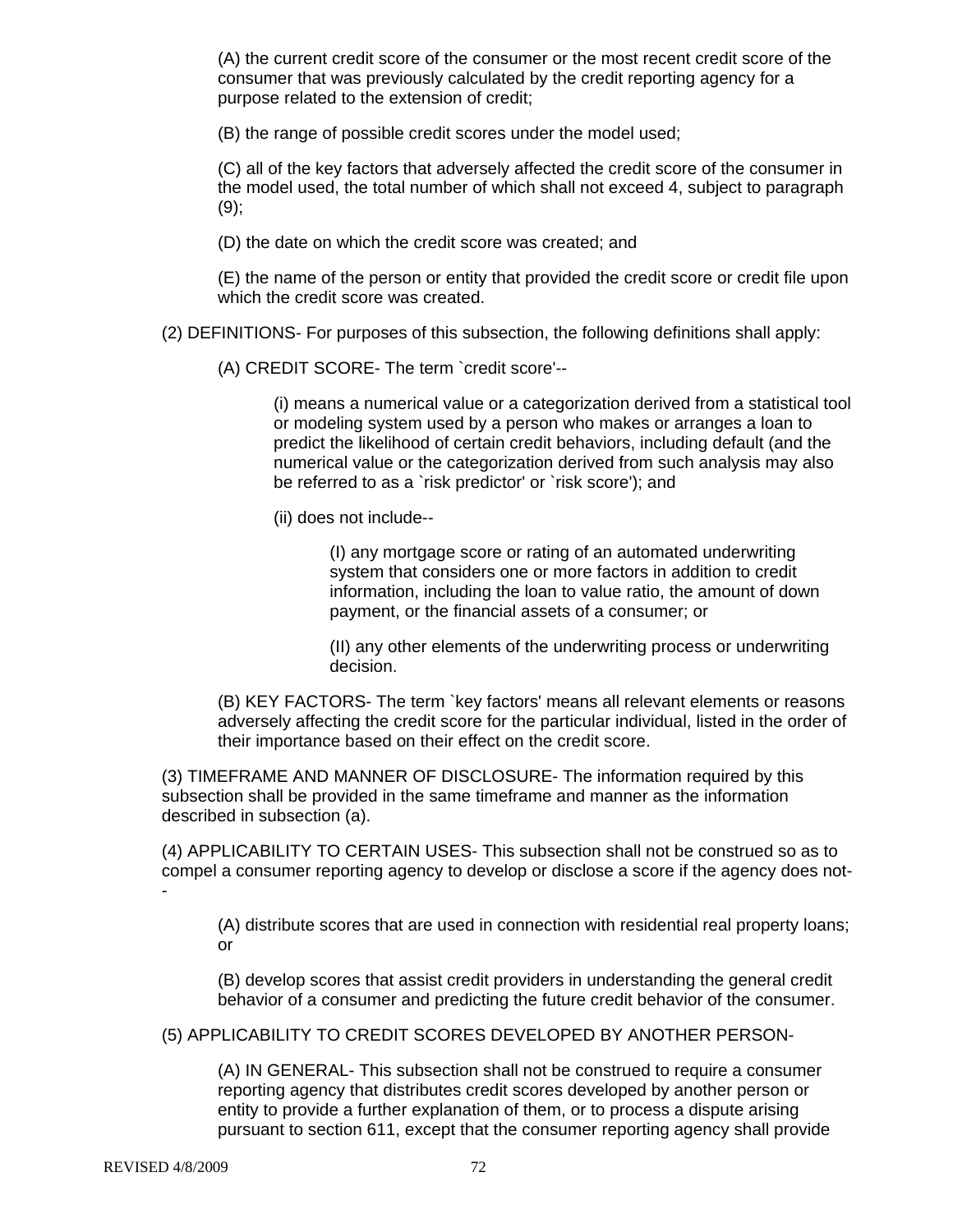the consumer with the name and address and website for contacting the person or entity who developed the score or developed the methodology of the score.

(B) EXCEPTION- This paragraph shall not apply to a consumer reporting agency that develops or modifies scores that are developed by another person or entity.

(6) MAINTENANCE OF CREDIT SCORES NOT REQUIRED- This subsection shall not be construed to require a consumer reporting agency to maintain credit scores in its files.

(7) COMPLIANCE IN CERTAIN CASES- In complying with this subsection, a consumer reporting agency shall--

(A) supply the consumer with a credit score that is derived from a credit scoring model that is widely distributed to users by that consumer reporting agency in connection with residential real property loans or with a credit score that assists the consumer in understanding the credit scoring assessment of the credit behavior of the consumer and predictions about the future credit behavior of the consumer; and

(B) a statement indicating that the information and credit scoring model may be different than that used by the lender.

(8) FAIR AND REASONABLE FEE- A consumer reporting agency may charge a fair and reasonable fee, as determined by the Commission, for providing the information required under this subsection.

(9) USE OF ENQUIRIES AS A KEY FACTOR- If a key factor that adversely affects the credit score of a consumer consists of the number of enquiries made with respect to a consumer report, that factor shall be included in the disclosure pursuant to paragraph (1)(C) without regard to the numerical limitation in such paragraph.

### (g) DISCLOSURE OF CREDIT SCORES BY CERTAIN MORTGAGE LENDERS-

(1) IN GENERAL- Any person who makes or arranges loans and who uses a consumer credit score, as defined in subsection (f), in connection with an application initiated or sought by a consumer for a closed end loan or the establishment of an open end loan for a consumer purpose that is secured by 1 to 4 units of residential real property (hereafter in this subsection referred to as the `lender') shall provide the following to the consumer as soon as reasonably practicable:

(A) INFORMATION REQUIRED UNDER SUBSECTION (f)-

(i) IN GENERAL- A copy of the information identified in subsection (f) that was obtained from a consumer reporting agency or was developed and used by the user of the information.

(ii) NOTICE UNDER SUBPARAGRAPH (D)- In addition to the information provided to it by a third party that provided the credit score or scores, a lender is only required to provide the notice contained in subparagraph (D).

(B) DISCLOSURES IN CASE OF AUTOMATED UNDERWRITING SYSTEM-

(i) IN GENERAL- If a person that is subject to this subsection uses an automated underwriting system to underwrite a loan, that person may satisfy the obligation to provide a credit score by disclosing a credit score and associated key factors supplied by a consumer reporting agency.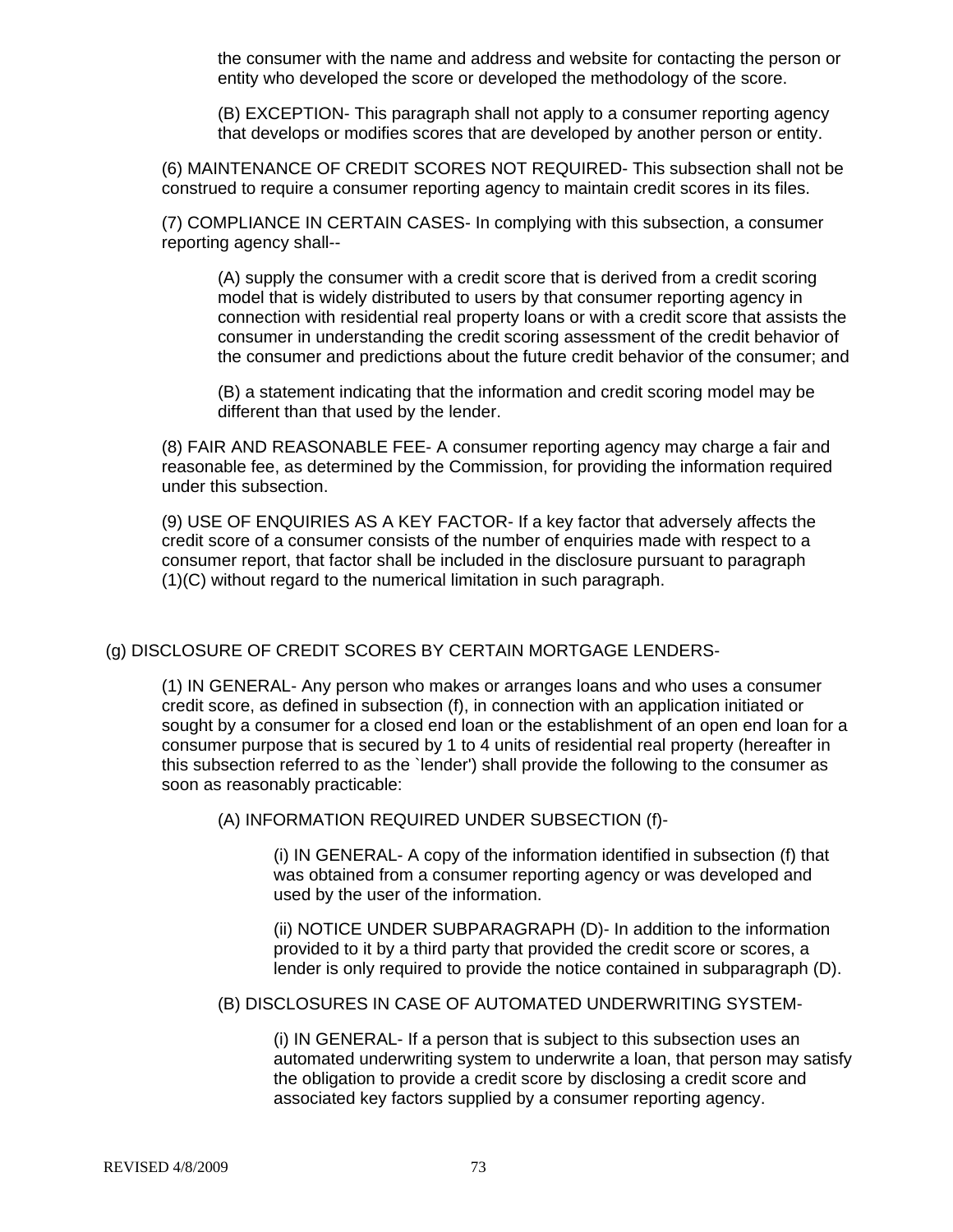(ii) NUMERICAL CREDIT SCORE- However, if a numerical credit score is generated by an automated underwriting system used by an enterprise, and that score is disclosed to the person, the score shall be disclosed to the consumer consistent with subparagraph (C).

(iii) ENTERPRISE DEFINED- For purposes of this subparagraph, the term `enterprise' has the same meaning as in paragraph (6) of section 1303 of the Federal Housing Enterprises Financial Safety and Soundness Act of 1992.

(C) DISCLOSURES OF CREDIT SCORES NOT OBTAINED FROM A CONSUMER REPORTING AGENCY- A person that is subject to the provisions of this subsection and that uses a credit score, other than a credit score provided by a consumer reporting agency, may satisfy the obligation to provide a credit score by disclosing a credit score and associated key factors supplied by a consumer reporting agency.

(D) NOTICE TO HOME LOAN APPLICANTS- A copy of the following notice, which shall include the name, address, and telephone number of each consumer reporting agency providing a credit score that was used:

#### **`notice to the home loan applicant**

`In connection with your application for a home loan, the lender must disclose to you the score that a consumer reporting agency distributed to users and the lender used in connection with your home loan, and the key factors affecting your credit scores.

`The credit score is a computer generated summary calculated at the time of the request and based on information that a consumer reporting agency or lender has on file. The scores are based on data about your credit history and payment patterns. Credit scores are important because they are used to assist the lender in determining whether you will obtain a loan. They may also be used to determine what interest rate you may be offered on the mortgage. Credit scores can change over time, depending on your conduct, how your credit history and payment patterns change, and how credit scoring technologies change.

`Because the score is based on information in your credit history, it is very important that you review the credit-related information that is being furnished to make sure it is accurate. Credit records may vary from one company to another.

`If you have questions about your credit score or the credit information that is furnished to you, contact the consumer reporting agency at the address and telephone number provided with this notice, or contact the lender, if the lender developed or generated the credit score. The consumer reporting agency plays no part in the decision to take any action on the loan application and is unable to provide you with specific reasons for the decision on a loan application.

`If you have questions concerning the terms of the loan, contact the lender.

(E) ACTIONS NOT REQUIRED UNDER THIS SUBSECTION- This subsection shall not require any person to--

(i) explain the information provided pursuant to subsection (f);

(ii) disclose any information other than a credit score or key factors, as defined in subsection (f);

(iii) disclose any credit score or related information obtained by the user after a loan has closed;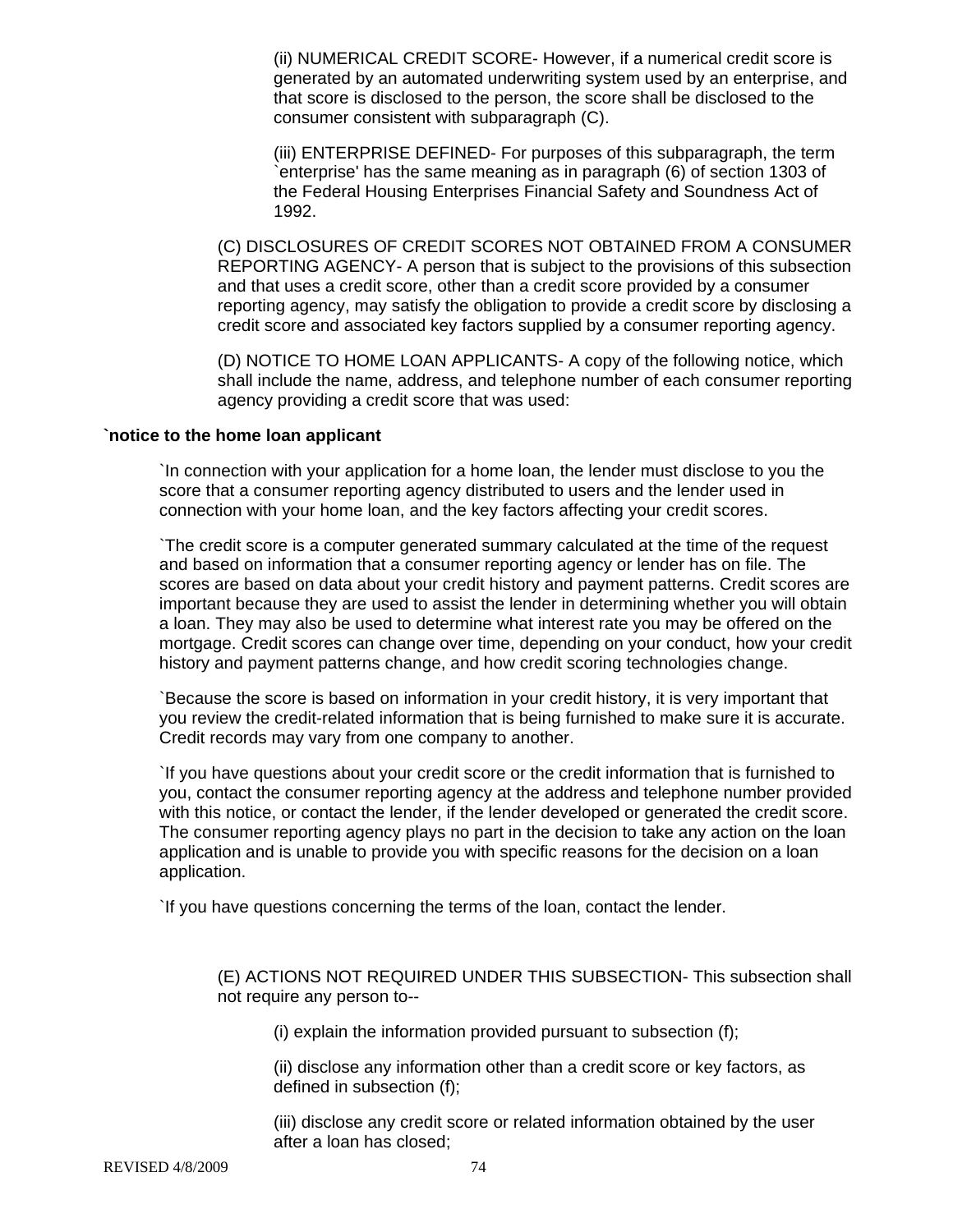(iv) provide more than 1 disclosure per loan transaction; or

(v) provide the disclosure required by this subsection when another person has made the disclosure to the consumer for that loan transaction.

(F) NO OBLIGATION FOR CONTENT-

(i) IN GENERAL- The obligation of any person pursuant to this subsection shall be limited solely to providing a copy of the information that was received from the consumer reporting agency.

(ii) LIMIT ON LIABILITY- No person has liability under this subsection for the content of that information or for the omission of any information within the report provided by the consumer reporting agency.

(G) PERSON DEFINED AS EXCLUDING ENTERPRISE- As used in this subsection, the term `person' does not include an enterprise (as defined in paragraph (6) of section 1303 of the Federal Housing Enterprises Financial Safety and Soundness Act of 1992).

(2) PROHIBITION ON DISCLOSURE CLAUSES NULL AND VOID-

(A) IN GENERAL- Any provision in a contract that prohibits the disclosure of a credit score by a person who makes or arranges loans or a consumer reporting agency is void.

(B) NO LIABILITY FOR DISCLOSURE UNDER THIS SUBSECTION- A lender shall not have liability under any contractual provision for disclosure of a credit score pursuant to this subsection.

### **§ 610. Conditions and form of disclosure to consumers** [15 U.S.C. § 1681h]

(a) In general.

(1) Proper identification. A consumer reporting agency shall require, as a condition of making the disclosures required under section 609 [§ 1681g], that the consumer furnish proper identification.

(2) Disclosure in writing. Except as provided in subsection (b), the disclosures required to be made under section 609 [§ 1681g] shall be provided under that section in writing.

(b) Other forms of disclosure.

(1) In general. If authorized by a consumer, a consumer reporting agency may make the disclosures required under 609 [§ 1681g]

- (A) other than in writing; and
- (B) in such form as may be
	- (i) specified by the consumer in accordance with paragraph (2); and
	- (ii) available from the agency.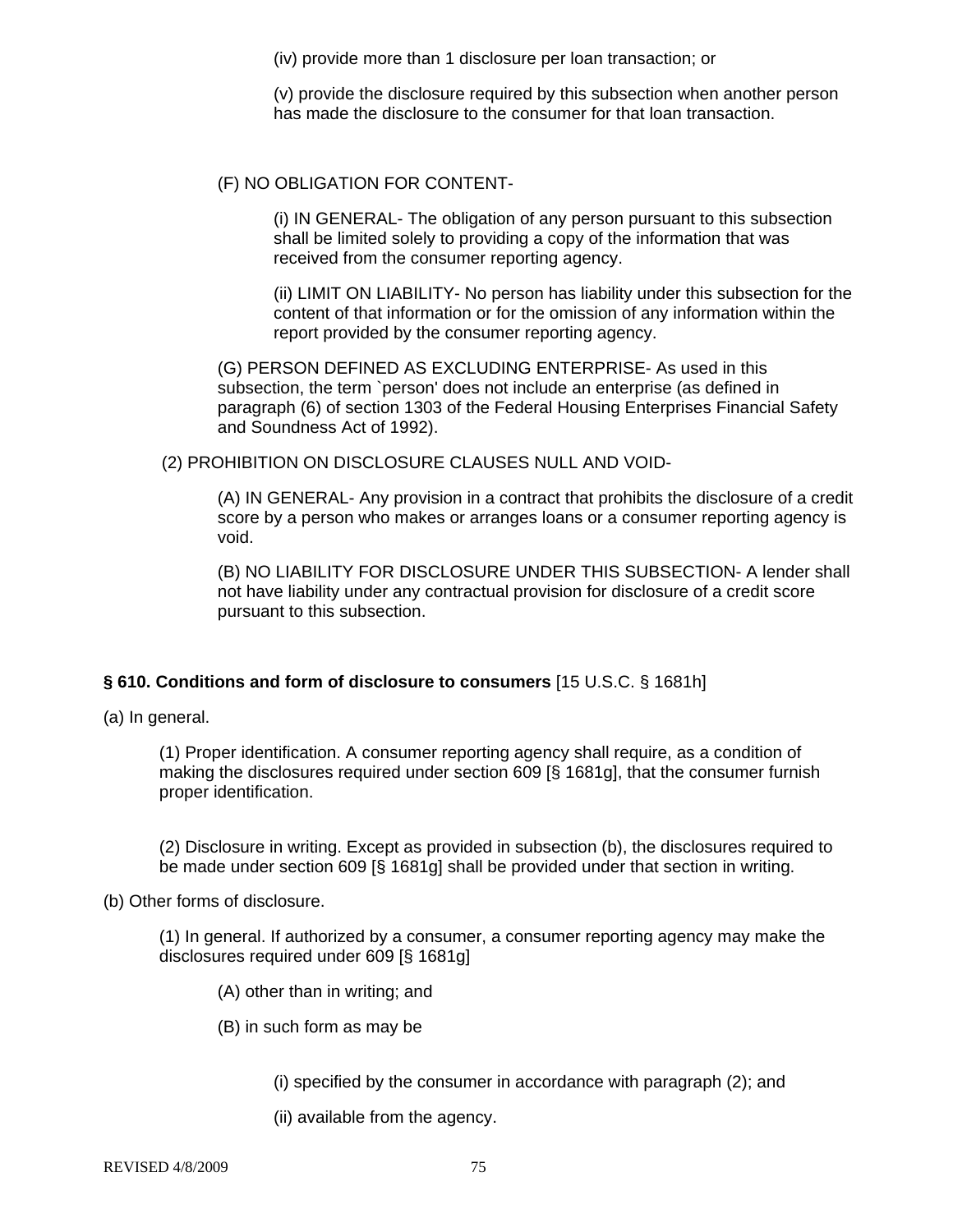(2) Form. A consumer may specify pursuant to paragraph (1) that disclosures under section 609 [§ 1681g] shall be made

(A) in person, upon the appearance of the consumer at the place of business of the consumer reporting agency where disclosures are regularly provided, during normal business hours, and on reasonable notice;

(B) by telephone, if the consumer has made a written request for disclosure by telephone;

(C) by electronic means, if available from the agency; or

(D) by any other reasonable means that is available from the agency.

(c) Trained personnel. Any consumer reporting agency shall provide trained personnel to explain to the consumer any information furnished to him pursuant to section 609 [§ 1681g] of this title.

(d) Persons accompanying consumer. The consumer shall be permitted to be accompanied by one other person of his choosing, who shall furnish reasonable identification. A consumer reporting agency may require the consumer to furnish a written statement granting permission to the consumer reporting agency to discuss the consumer's file in such person's presence.

(e) Limitation of liability. Except as provided in sections 616 and 617 [§§ 1681n and 1681o] of this title, no consumer may bring any action or proceeding in the nature of defamation, invasion of privacy, or negligence with respect to the reporting of information against any consumer reporting agency, any user of information, or any person who furnishes information to a consumer reporting agency, based on information disclosed pursuant to section 609, 610, or 615 [§§ 1681g, 1681h, or 1681m] of this title or based on information disclosed by a user of a consumer report to or for a consumer against whom the user has taken adverse action, based in whole or in part on the report, except as to false information furnished with malice or willful intent to injure such consumer.

# **§ 611. Procedure in case of disputed accuracy** [15 U.S.C. § 1681i]

(a) Reinvestigations of disputed information.

(1) Reinvestigation required.

(A) In general. Subject to subsection (f), if the completeness or accuracy of any item of information contained in a consumer's file at a consumer reporting agency is disputed by the consumer and the consumer notifies the agency directly, or indirectly through a reseller of such dispute, the agency shall, free of charge, conduct a reasonable reinvestigation to determine whether the disputed information is inaccurate and record the current status of the disputed information, or delete the item from the file in accordance with paragraph (5), before the end of the 30-day period beginning on the date on which the agency receives the notice of the dispute from the consumer or reseller.

(B) Extension of period to reinvestigate. Except as provided in subparagraph (C), the 30-day period described in subparagraph (A) may be extended for not more than 15 additional days if the consumer reporting agency receives information from the consumer during that 30-day period that is relevant to the reinvestigation.

(C) Limitations on extension of period to reinvestigate. Subparagraph (B) shall not apply to any reinvestigation in which, during the 30-day period described in subparagraph (A), the information that is the subject of the reinvestigation is found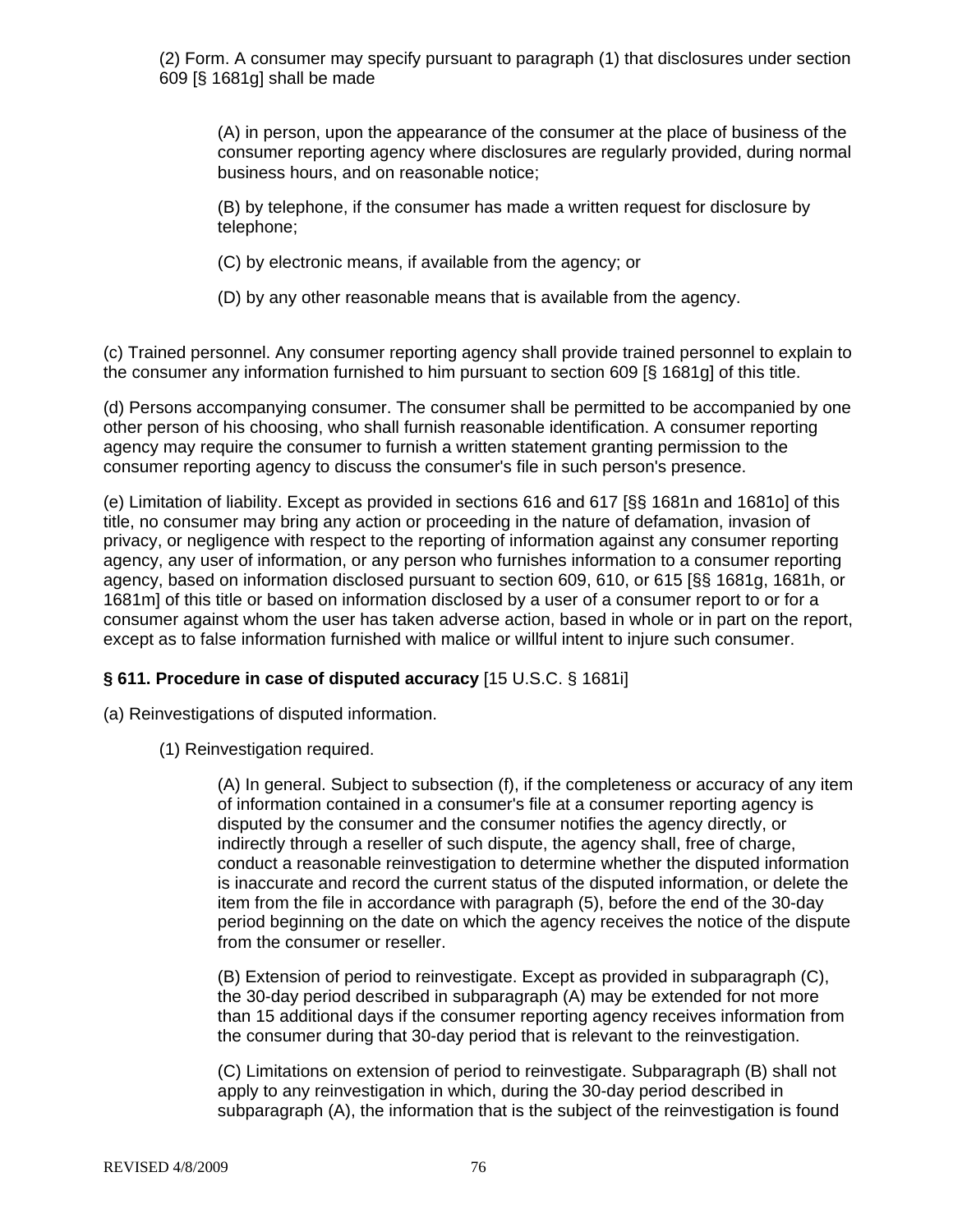to be inaccurate or incomplete or the consumer reporting agency determines that the information cannot be verified.

(2) Prompt notice of dispute to furnisher of information.

(A) In general. Before the expiration of the 5-business-day period beginning on the date on which a consumer reporting agency receives notice of a dispute from any consumer or reseller in accordance with paragraph (1), the agency shall provide notification of the dispute to any person who provided any item of information in dispute, at the address and in the manner established with the person. The notice shall include all relevant information regarding the dispute that the agency has received from the consumer or reseller.

(B) Provision of other information from consumer or the reseller. The consumer reporting agency shall promptly provide to the person who provided the information in dispute all relevant information regarding the dispute that is received by the agency from the consumer after the period referred to in subparagraph (A) and before the end of the period referred to in paragraph (1)(A).

(3) Determination that dispute is frivolous or irrelevant.

(A) In general. Notwithstanding paragraph (1), a consumer reporting agency may terminate a reinvestigation of information disputed by a consumer under that paragraph if the agency reasonably determines that the dispute by the consumer is frivolous or irrelevant, including by reason of a failure by a consumer to provide sufficient information to investigate the disputed information.

(B) Notice of determination. Upon making any determination in accordance with subparagraph (A) that a dispute is frivolous or irrelevant, a consumer reporting agency shall notify the consumer of such determination not later than 5 business days after making such determination, by mail or, if authorized by the consumer for that purpose, by any other means available to the agency.

(C) Contents of notice. A notice under subparagraph (B) shall include

(i) the reasons for the determination under subparagraph (A); and

(ii) identification of any information required to investigate the disputed information, which may consist of a standardized form describing the general nature of such information.

(4) Consideration of consumer information. In conducting any reinvestigation under paragraph (1) with respect to disputed information in the file of any consumer, the consumer reporting agency shall review and consider all relevant information submitted by the consumer in the period described in paragraph (1)(A) with respect to such disputed information.

(5) Treatment of inaccurate or unverifiable information.

(A) In general. If, after any reinvestigation under paragraph (1) of any information disputed by a consumer, an item of the information is found to be inaccurate or incomplete or cannot be verified, the consumer reporting agency shall--

(i) promptly delete that item of information from the file of the consumer, or modify that item of information, as appropriate, based on the results of the reinvestigation; and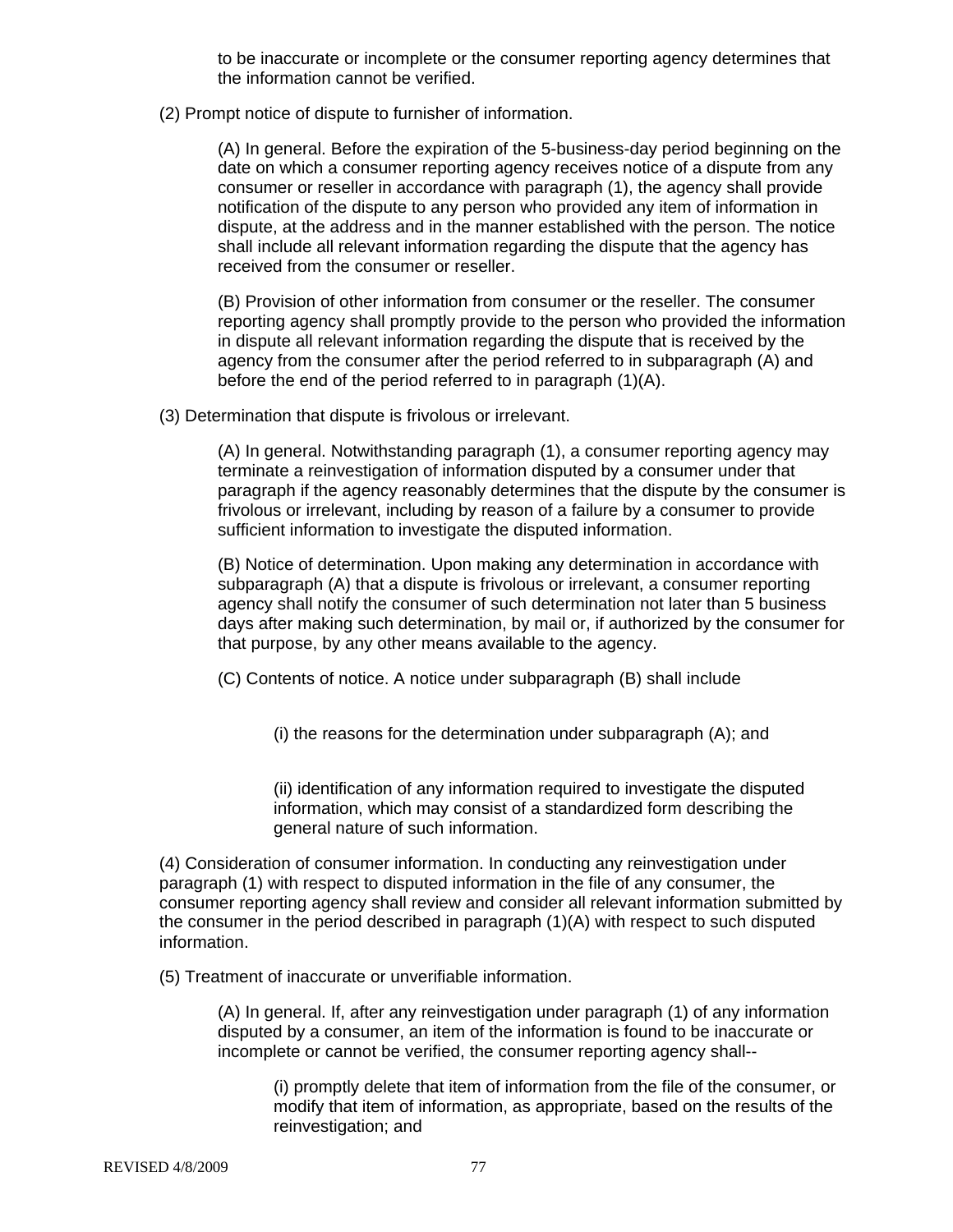(ii) promptly notify the furnisher of that information that the information has been modified or deleted from the file of the consumer.

(B) Requirements relating to reinsertion of previously deleted material.

(i) Certification of accuracy of information. If any information is deleted from a consumer's file pursuant to subparagraph (A), the information may not be reinserted in the file by the consumer reporting agency unless the person who furnishes the information certifies that the information is complete and accurate.

(ii) Notice to consumer. If any information that has been deleted from a consumer's file pursuant to subparagraph (A) is reinserted in the file, the consumer reporting agency shall notify the consumer of the reinsertion in writing not later than 5 business days after the reinsertion or, if authorized by the consumer for that purpose, by any other means available to the agency.

(iii) Additional information. As part of, or in addition to, the notice under clause (ii), a consumer reporting agency shall provide to a consumer in writing not later than 5 business days after the date of the reinsertion

(I) a statement that the disputed information has been reinserted;

(II) the business name and address of any furnisher of information contacted and the telephone number of such furnisher, if reasonably available, or of any furnisher of information that contacted the consumer reporting agency, in connection with the reinsertion of such information; and

(III) a notice that the consumer has the right to add a statement to the consumer's file disputing the accuracy or completeness of the disputed information.

C) Procedures to prevent reappearance. A consumer reporting agency shall maintain reasonable procedures designed to prevent the reappearance in a consumer's file, and in consumer reports on the consumer, of information that is deleted pursuant to this paragraph (other than information that is reinserted in accordance with subparagraph (B)(i)).

D) Automated reinvestigation system. Any consumer reporting agency that compiles and maintains files on consumers on a nationwide basis shall implement an automated system through which furnishers of information to that consumer reporting agency may report the results of a reinvestigation that finds incomplete or inaccurate information in a consumer's file to other such consumer reporting agencies.

(6) Notice of results of reinvestigation.

(A) In general. A consumer reporting agency shall provide written notice to a consumer of the results of a reinvestigation under this subsection not later than 5 business days after the completion of the reinvestigation, by mail or, if authorized by the consumer for that purpose, by other means available to the agency.

(B) Contents. As part of, or in addition to, the notice under subparagraph (A), a consumer reporting agency shall provide to a consumer in writing before the expiration of the 5-day period referred to in subparagraph (A)

(i) a statement that the reinvestigation is completed;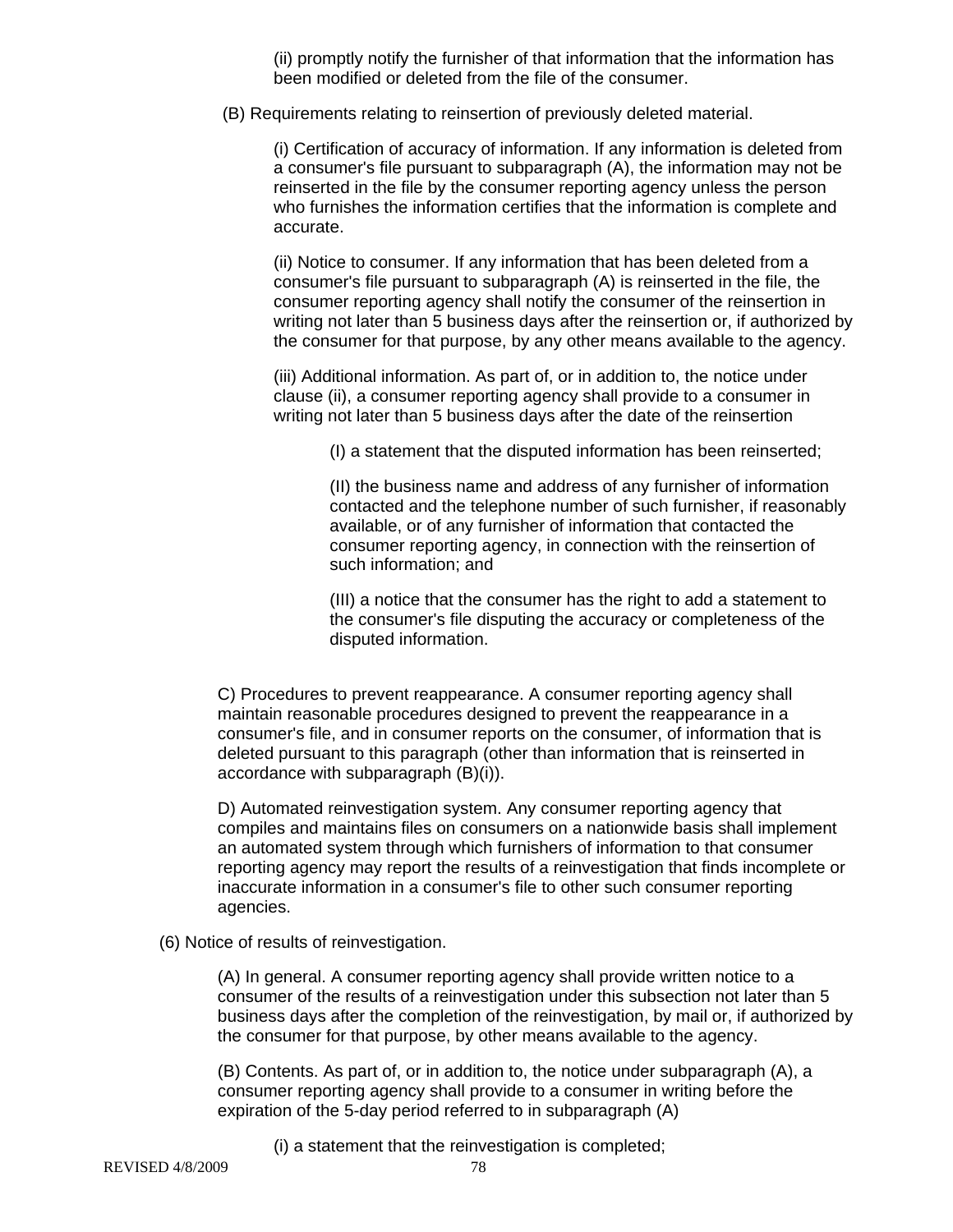(ii) a consumer report that is based upon the consumer's file as that file is revised as a result of the reinvestigation;

(iii) a notice that, if requested by the consumer, a description of the procedure used to determine the accuracy and completeness of the information shall be provided to the consumer by the agency, including the business name and address of any furnisher of information contacted in connection with such information and the telephone number of such furnisher, if reasonably available;

(iv) a notice that the consumer has the right to add a statement to the consumer's file disputing the accuracy or completeness of the information; and

(v) a notice that the consumer has the right to request under subsection (d) that the consumer reporting agency furnish notifications under that subsection.

(7) Description of reinvestigation procedure. A consumer reporting agency shall provide to a consumer a description referred to in paragraph  $(6)(B)(iii)$  by not later than 15 days after receiving a request from the consumer for that description.

(8) Expedited dispute resolution. If a dispute regarding an item of information in a consumer's file at a consumer reporting agency is resolved in accordance with paragraph (5)(A) by the deletion of the disputed information by not later than 3 business days after the date on which the agency receives notice of the dispute from the consumer in accordance with paragraph (1)(A), then the agency shall not be required to comply with paragraphs (2), (6), and (7) with respect to that dispute if the agency

(A) provides prompt notice of the deletion to the consumer by telephone;

(B) includes in that notice, or in a written notice that accompanies a confirmation and consumer report provided in accordance with subparagraph (C), a statement of the consumer's right to request under subsection (d) that the agency furnish notifications under that subsection; and

(C) provides written confirmation of the deletion and a copy of a consumer report on the consumer that is based on the consumer's file after the deletion, not later than 5 business days after making the deletion.

(b) Statement of dispute. If the reinvestigation does not resolve the dispute, the consumer may file a brief statement setting forth the nature of the dispute. The consumer reporting agency may limit such statements to not more than one hundred words if it provides the consumer with assistance in writing a clear summary of the dispute.

(c) Notification of consumer dispute in subsequent consumer reports. Whenever a statement of a dispute is filed, unless there is reasonable grounds to believe that it is frivolous or irrelevant, the consumer reporting agency shall, in any subsequent consumer report containing the information in question, clearly note that it is disputed by the consumer and provide either the consumer's statement or a clear and accurate codification or summary thereof.

(d) Notification of deletion of disputed information. Following any deletion of information which is found to be inaccurate or whose accuracy can no longer be verified or any notation as to disputed information, the consumer reporting agency shall, at the request of the consumer, furnish notification that the item has been deleted or the statement, codification or summary pursuant to subsection (b) or (c) of this section to any person specifically designated by the consumer who has within two years prior thereto received a consumer report for employment purposes, or within six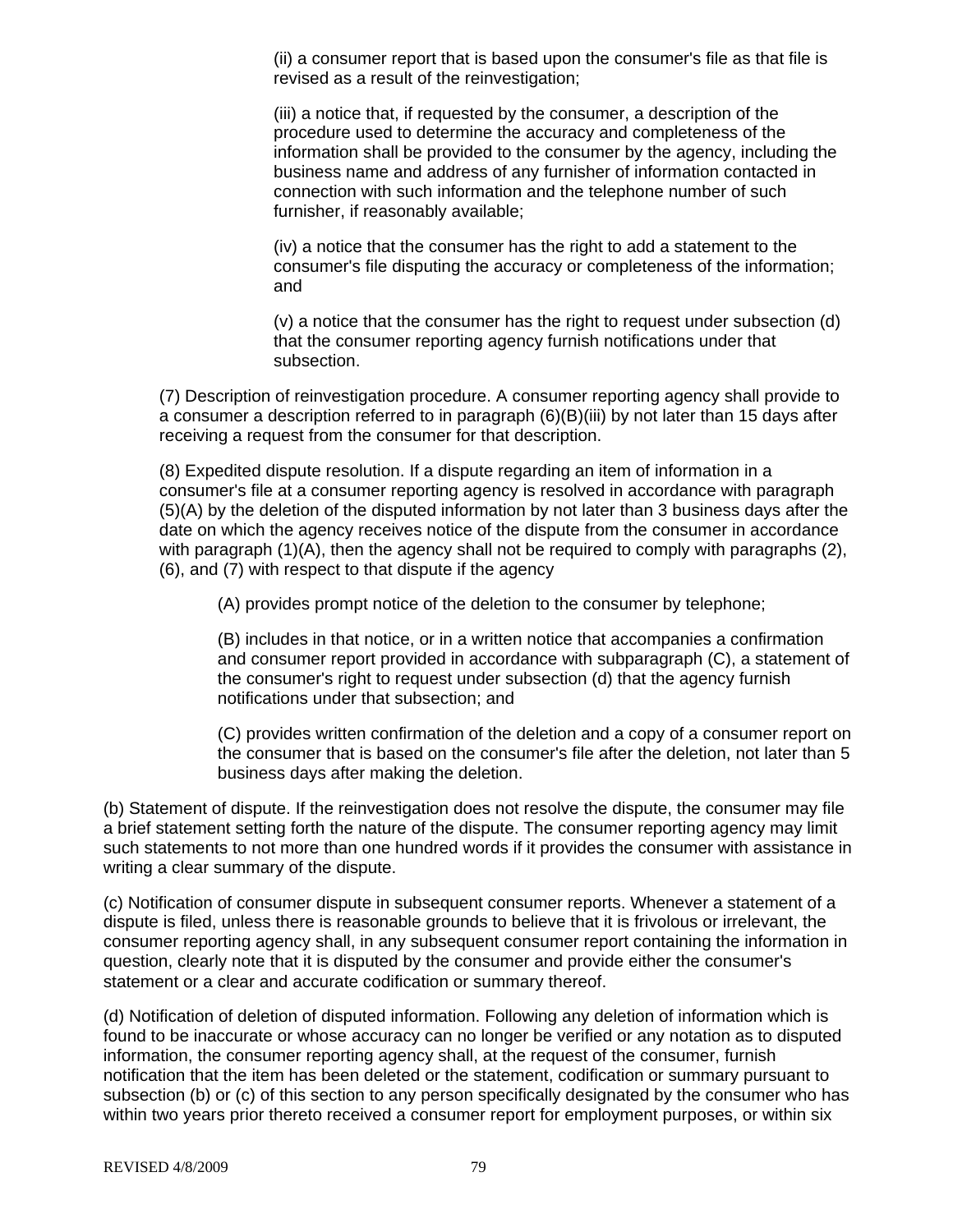months prior thereto received a consumer report for any other purpose, which contained the deleted or disputed information.

### (e) TREATMENT OF COMPLAINTS AND REPORT TO CONGRESS-

(1) IN GENERAL- The Commission shall--

(A) compile all complaints that it receives that a file of a consumer that is maintained by a consumer reporting agency described in section 603(p) contains incomplete or inaccurate information, with respect to which, the consumer appears to have disputed the completeness or accuracy with the consumer reporting agency or otherwise utilized the procedures provided by subsection (a); and

(B) transmit each such complaint to each consumer reporting agency involved.

(2) EXCLUSION- Complaints received or obtained by the Commission pursuant to its investigative authority under the Federal Trade Commission Act shall not be subject to paragraph (1).

(3) AGENCY RESPONSIBILITIES- Each consumer reporting agency described in section 603(p) that receives a complaint transmitted by the Commission pursuant to paragraph (1) shall--

(A) review each such complaint to determine whether all legal obligations imposed on the consumer reporting agency under this title (including any obligation imposed by an applicable court or administrative order) have been met with respect to the subject matter of the complaint;

(B) provide reports on a regular basis to the Commission regarding the determinations of and actions taken by the consumer reporting agency, if any, in connection with its review of such complaints; and

(C) maintain, for a reasonable time period, records regarding the disposition of each such complaint that is sufficient to demonstrate compliance with this subsection.

(4) RULEMAKING AUTHORITY- The Commission may prescribe regulations, as appropriate to implement this subsection.

(5) ANNUAL REPORT- The Commission shall submit to the Committee on Banking, Housing, and Urban Affairs of the Senate and the Committee on Financial Services of the House of Representatives an annual report regarding information gathered by the Commission under this subsection.

# (f) REINVESTIGATION REQUIREMENT APPLICABLE TO RESELLERS-

(1) EXEMPTION FROM GENERAL REINVESTIGATION REQUIREMENT- Except as provided in paragraph (2), a reseller shall be exempt from the requirements of this section.

(2) ACTION REQUIRED UPON RECEIVING NOTICE OF A DISPUTE- If a reseller receives a notice from a consumer of a dispute concerning the completeness or accuracy of any item of information contained in a consumer report on such consumer produced by the reseller, the reseller shall, within 5 business days of receiving the notice, and free of charge

(A) determine whether the item of information is incomplete or inaccurate as a result of an act or omission of the reseller; and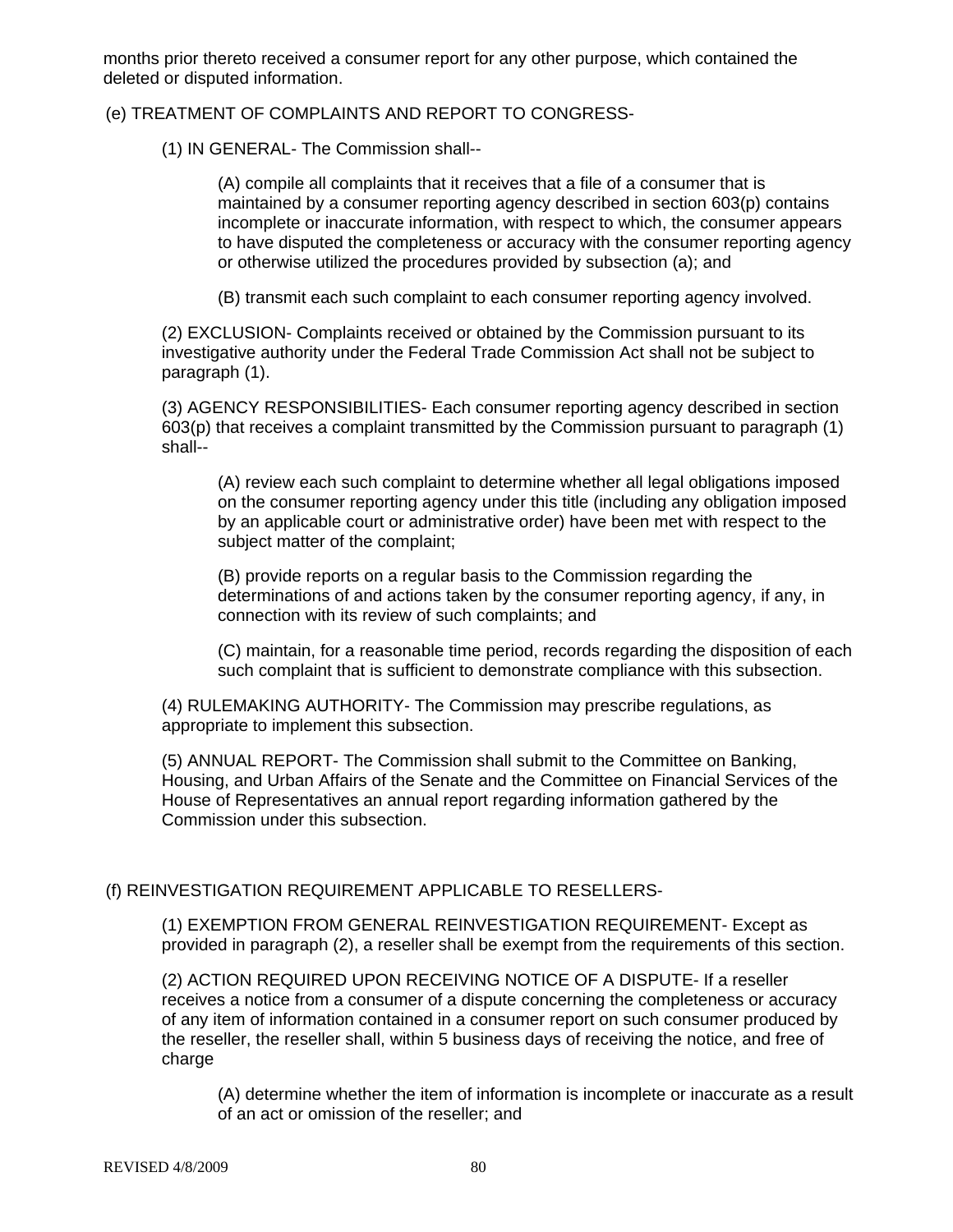### (B) if--

(i) the reseller determines that the item of information is incomplete or inaccurate as a result of an act or omission of the reseller, not later than 20 days after receiving the notice, correct the information in the consumer report or delete it; or

(ii) if the reseller determines that the item of information is not incomplete or inaccurate as a result of an act or omission of the reseller, convey the notice of the dispute, together with all relevant information provided by the consumer, to each consumer reporting agency that provided the reseller with the information that is the subject of the dispute, using an address or a notification mechanism specified by the consumer reporting agency for such notices.

(3) RESPONSIBILITY OF CONSUMER REPORTING AGENCY TO NOTIFY CONSUMER THROUGH RESELLER- Upon the completion of a reinvestigation under this section of a dispute concerning the completeness or accuracy of any information in the file of a consumer by a consumer reporting agency that received notice of the dispute from a reseller under paragraph (2)--

(A) the notice by the consumer reporting agency under paragraph (6), (7), or (8) of subsection (a) shall be provided to the reseller in lieu of the consumer; and

(B) the reseller shall immediately reconvey such notice to the consumer, including any notice of a deletion by telephone in the manner required under paragraph  $(8)(A)$ .

(4) RESELLER REINVESTIGATIONS- No provision of this subsection shall be construed as prohibiting a reseller from conducting a reinvestigation of a consumer dispute directly.

### **§ 612. Charges for certain disclosures** [15 U.S.C. § 1681j]

- (a) FREE ANNUAL DISCLOSURE-
	- (1) NATIONWIDE CONSUMER REPORTING AGENCIES-

(A) IN GENERAL- All consumer reporting agencies described in subsections (p) and (w) of section 603 shall make all disclosures pursuant to section 609 once during any 12-month period upon request of the consumer and without charge to the consumer.

(B) CENTRALIZED SOURCE- Subparagraph (A) shall apply with respect to a consumer reporting agency described in section 603(p) only if the request from the consumer is made using the centralized source established for such purpose in accordance with section 211(c) of the Fair and Accurate Credit Transactions Act of 2003.

(C) NATIONWIDE SPECIALTY CONSUMER REPORTING AGENCY-

(i) IN GENERAL- The Commission shall prescribe regulations applicable to each consumer reporting agency described in section 603(w) to require the establishment of a streamlined process for consumers to request consumer reports under subparagraph (A), which shall include, at a minimum, the establishment by each such agency of a toll-free telephone number for such requests.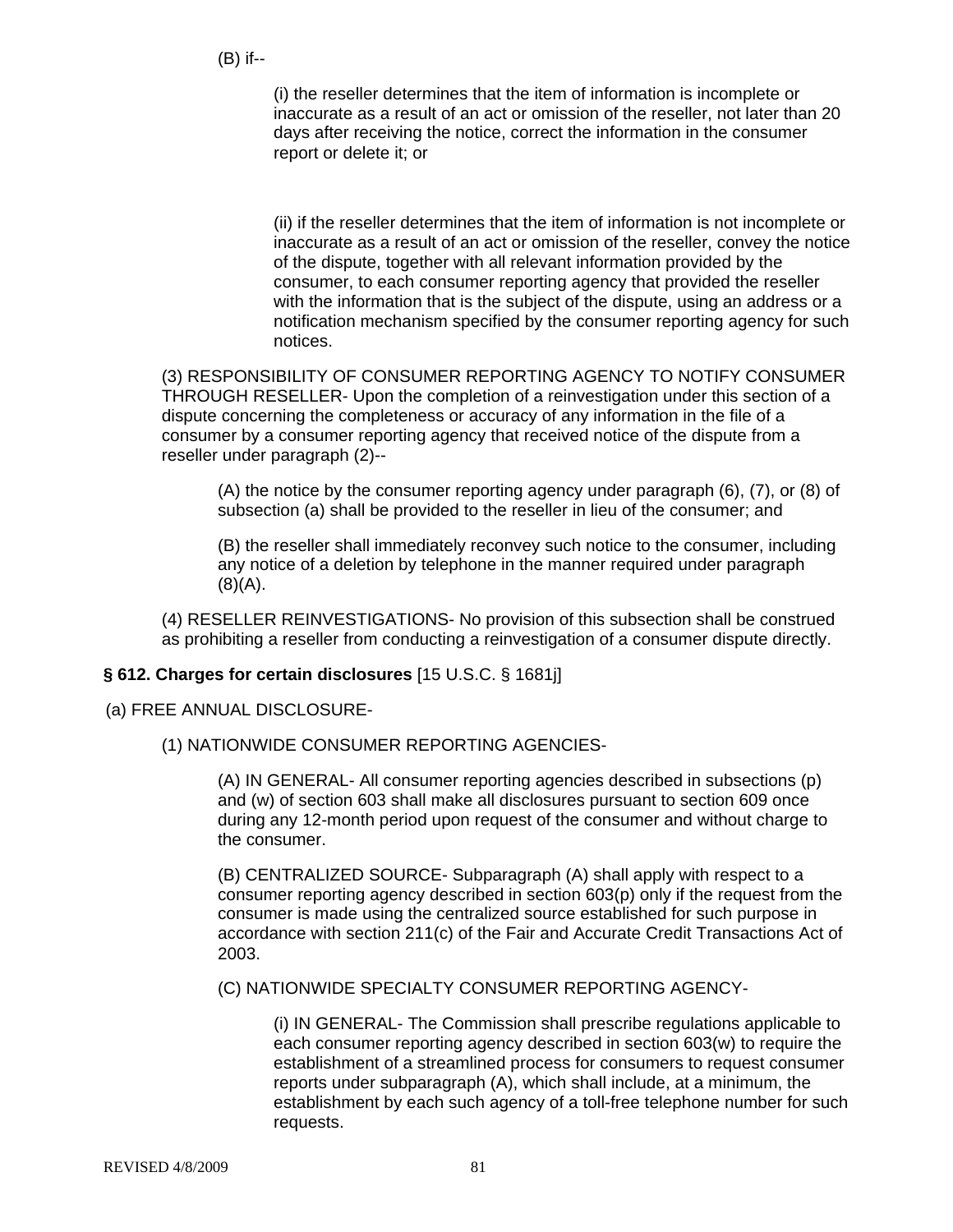(ii) CONSIDERATIONS- In prescribing regulations under clause (i), the Commission shall consider--

> (I) the significant demands that may be placed on consumer reporting agencies in providing such consumer reports;

(II) appropriate means to ensure that consumer reporting agencies can satisfactorily meet those demands, including the efficacy of a system of staggering the availability to consumers of such consumer reports; and

(III) the ease by which consumers should be able to contact consumer reporting agencies with respect to access to such consumer reports.

(iii) DATE OF ISSUANCE- The Commission shall issue the regulations required by this subparagraph in final form not later than 6 months after the date of enactment of the Fair and Accurate Credit Transactions Act of 2003.

(iv) CONSIDERATION OF ABILITY TO COMPLY- The regulations of the Commission under this subparagraph shall establish an effective date by which each nationwide specialty consumer reporting agency (as defined in section 603(w)) shall be required to comply with subsection (a), which effective date--

(I) shall be established after consideration of the ability of each nationwide specialty consumer reporting agency to comply with subsection (a); and

(II) shall be not later than 6 months after the date on which such regulations are issued in final form (or such additional period not to exceed 3 months, as the Commission determines appropriate).

(2) TIMING- A consumer reporting agency shall provide a consumer report under paragraph (1) not later than 15 days after the date on which the request is received under paragraph (1).

(3) REINVESTIGATIONS- Notwithstanding the time periods specified in section 611(a)(1), a reinvestigation under that section by a consumer reporting agency upon a request of a consumer that is made after receiving a consumer report under this subsection shall be completed not later than 45 days after the date on which the request is received.

(4) EXCEPTION FOR FIRST 12 MONTHS OF OPERATION- This subsection shall not apply to a consumer reporting agency that has not been furnishing consumer reports to third parties on a continuing basis during the 12-month period preceding a request under paragraph (1), with respect to consumers residing nationwide.';

(b) Free disclosure after adverse notice to consumer. Each consumer reporting agency that maintains a file on a consumer shall make all disclosures pursuant to section 609 [§ 1681g] without charge to the consumer if, not later than 60 days after receipt by such consumer of a notification pursuant to section 615 [§ 1681m], or of a notification from a debt collection agency affiliated with that consumer reporting agency stating that the consumer's credit rating may be or has been adversely affected, the consumer makes a request under section 609 [§ 1681g].

(c) Free disclosure under certain other circumstances. Upon the request of the consumer, a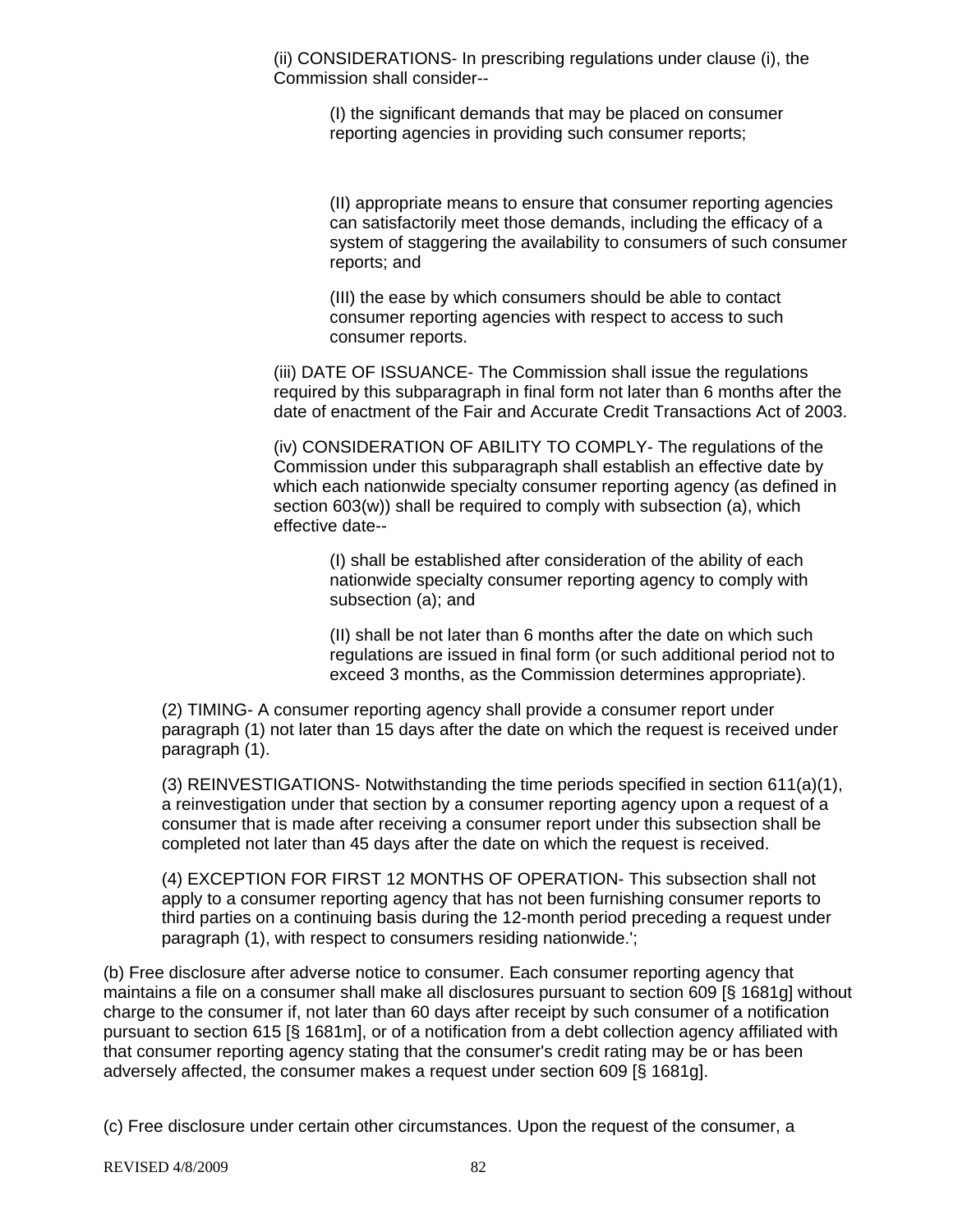consumer reporting agency shall make all disclosures pursuant to section 609 [§ 1681g] once during any 12-month period without charge to that consumer if the consumer certifies in writing that the consumer

(1) is unemployed and intends to apply for employment in the 60-day period beginning on the date on which the certification is made;

(2) is a recipient of public welfare assistance; or

(3) has reason to believe that the file on the consumer at the agency contains inaccurate information due to fraud.

(d) FREE DISCLOSURES IN CONNECTION WITH FRAUD ALERTS- Upon the request of a consumer, a consumer reporting agency described in section 603(p) shall make all disclosures pursuant to section 609 without charge to the consumer, as provided in subsections (a)(2) and (b)(2) of section 605A, as applicable.';

(e) Other charges prohibited. A consumer reporting agency shall not impose any charge on a consumer for providing any notification required by this title or making any disclosure required by this title, except as authorized by subsection (f).

(f) Reasonable charges allowed for certain disclosures.

(1) In general. In the case of a request from a consumer other than a request that is covered by any of subsections (a) through (d), a consumer reporting agency may impose a reasonable charge on a consumer

(A) for making a disclosure to the consumer pursuant to section 609 [§ 1681g], which charge

- (i) shall not exceed \$8.00 and
- (ii) shall be indicated to the consumer before making the disclosure; and

(B) for furnishing, pursuant to 611(d) [§ 1681i], following a reinvestigation under section 611(a) [§ 1681i], a statement, codification, or summary to a person designated by the consumer under that section after the 30-day period beginning on the date of notification of the consumer under paragraph (6) or (8) of section 611(a) [§ 1681i] with respect to the reinvestigation, which charge

(i) shall not exceed the charge that the agency would impose on each designated recipient for a consumer report; and

(ii) shall be indicated to the consumer before furnishing such information.

(2) Modification of amount. The Federal Trade Commission shall increase the amount referred to in paragraph (1)(A)(I) on January 1 of each year, based proportionally on changes in the Consumer Price Index, with fractional changes rounded to the nearest fifty cents.

# **§ 613. Public record information for employment purposes** [15 U.S.C. § 1681k]

(a) In general. A consumer reporting agency which furnishes a consumer report for employment purposes and which for that purpose compiles and reports items of information on consumers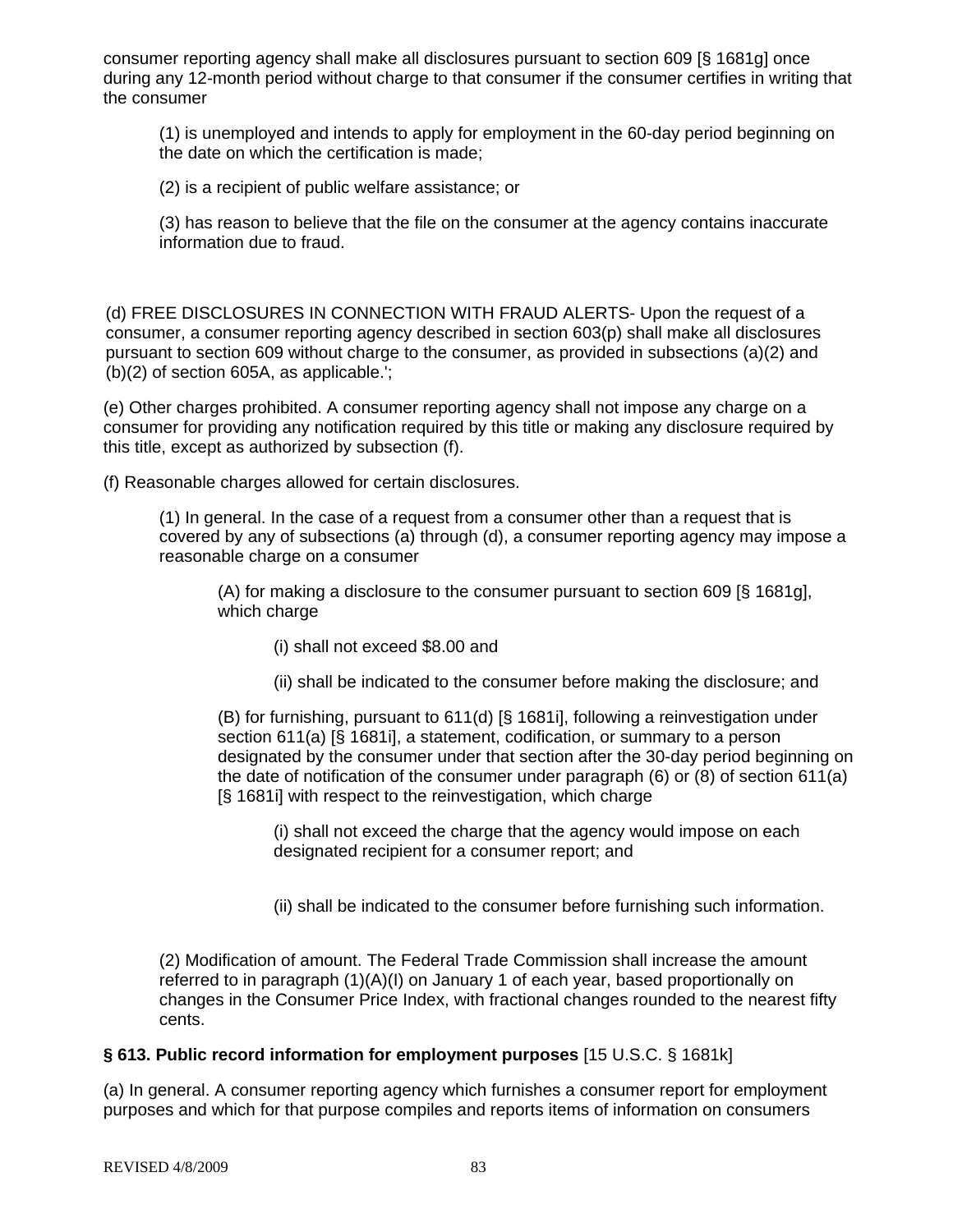which are matters of public record and are likely to have an adverse effect upon a consumer's ability to obtain employment shall

(1) at the time such public record information is reported to the user of such consumer report, notify the consumer of the fact that public record information is being reported by the consumer reporting agency, together with the name and address of the person to whom such information is being reported; or

(2) maintain strict procedures designed to insure that whenever public record information which is likely to have an adverse effect on a consumer's ability to obtain employment is reported it is complete and up to date. For purposes of this paragraph, items of public record relating to arrests, indictments, convictions, suits, tax liens, and outstanding judgments shall be considered up to date if the current public record status of the item at the time of the report is reported.

(b) Exemption for national security investigations. Subsection (a) does not apply in the case of an agency or department of the United States Government that seeks to obtain and use a consumer report for employment purposes, if the head of the agency or department makes a written finding as prescribed under section 604(b)(4)(A).

### **§ 614. Restrictions on investigative consumer reports** [15 U.S.C. § 1681*l*]

Whenever a consumer reporting agency prepares an investigative consumer report, no adverse information in the consumer report (other than information which is a matter of public record) may be included in a subsequent consumer report unless such adverse information has been verified in the process of making such subsequent consumer report, or the adverse information was received within the three-month period preceding the date the subsequent report is furnished.

### **§ 615. Requirements on users of consumer reports** [15 U.S.C. § 1681m]

(a) Duties of users taking adverse actions on the basis of information contained in consumer reports. If any person takes any adverse action with respect to any consumer that is based in whole or in part on any information contained in a consumer report, the person shall

- (1) provide oral, written, or electronic notice of the adverse action to the consumer;
- (2) provide to the consumer orally, in writing, or electronically

(A) the name, address, and telephone number of the consumer reporting agency (including a toll-free telephone number established by the agency if the agency compiles and maintains files on consumers on a nationwide basis) that furnished the report to the person; and

(B) a statement that the consumer reporting agency did not make the decision to take the adverse action and is unable to provide the consumer the specific reasons why the adverse action was taken; and

(3) provide to the consumer an oral, written, or electronic notice of the consumer's right

(A) to obtain, under section 612 [§ 1681j], a free copy of a consumer report on the consumer from the consumer reporting agency referred to in paragraph (2), which notice shall include an indication of the 60-day period under that section for obtaining such a copy; and

(B) to dispute, under section 611 [§ 1681i], with a consumer reporting agency the accuracy or completeness of any information in a consumer report furnished by the agency.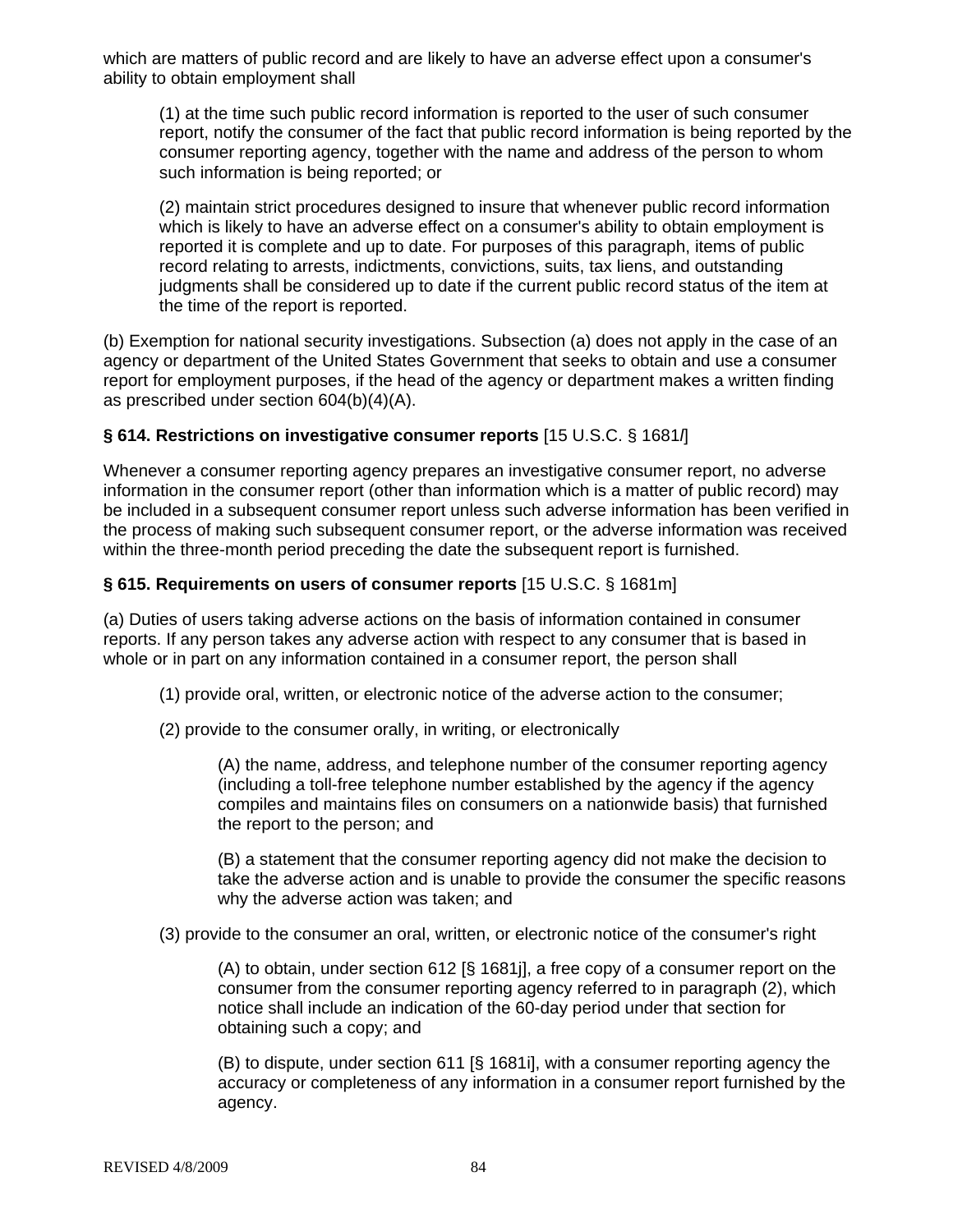(b) Adverse action based on information obtained from third parties other than consumer reporting agencies.

(1) In general. Whenever credit for personal, family, or household purposes involving a consumer is denied or the charge for such credit is increased either wholly or partly because of information obtained from a person other than a consumer reporting agency bearing upon the consumer's credit worthiness, credit standing, credit capacity, character, general reputation, personal characteristics, or mode of living, the user of such information shall, within a reasonable period of time, upon the consumer's written request for the reasons for such adverse action received within sixty days after learning of such adverse action, disclose the nature of the information to the consumer. The user of such information shall clearly and accurately disclose to the consumer his right to make such written request at the time such adverse action is communicated to the consumer.

(2) Duties of person taking certain actions based on information provided by affiliate.

(A) Duties, generally. If a person takes an action described in subparagraph (B) with respect to a consumer, based in whole or in part on information described in subparagraph (C), the person shall

(i) notify the consumer of the action, including a statement that the consumer may obtain the information in accordance with clause (ii); and

(ii) upon a written request from the consumer received within 60 days after transmittal of the notice required by clause (I), disclose to the consumer the nature of the information upon which the action is based by not later than 30 days after receipt of the request.

(B) Action described. An action referred to in subparagraph (A) is an adverse action described in section 603(k)(1)(A) [§ 1681a], taken in connection with a transaction initiated by the consumer, or any adverse action described in clause (i) or (ii) of section 603(k)(1)(B) [§ 1681a].

(C) Information described. Information referred to in subparagraph (A)

(i) except as provided in clause (ii), is information that

(I) is furnished to the person taking the action by a person related by common ownership or affiliated by common corporate control to the person taking the action; and

(II) bears on the credit worthiness, credit standing, credit capacity, character, general reputation, personal characteristics, or mode of living of the consumer; and

(ii) does not include

(I) information solely as to transactions or experiences between the consumer and the person furnishing the information; or

(II) information in a consumer report.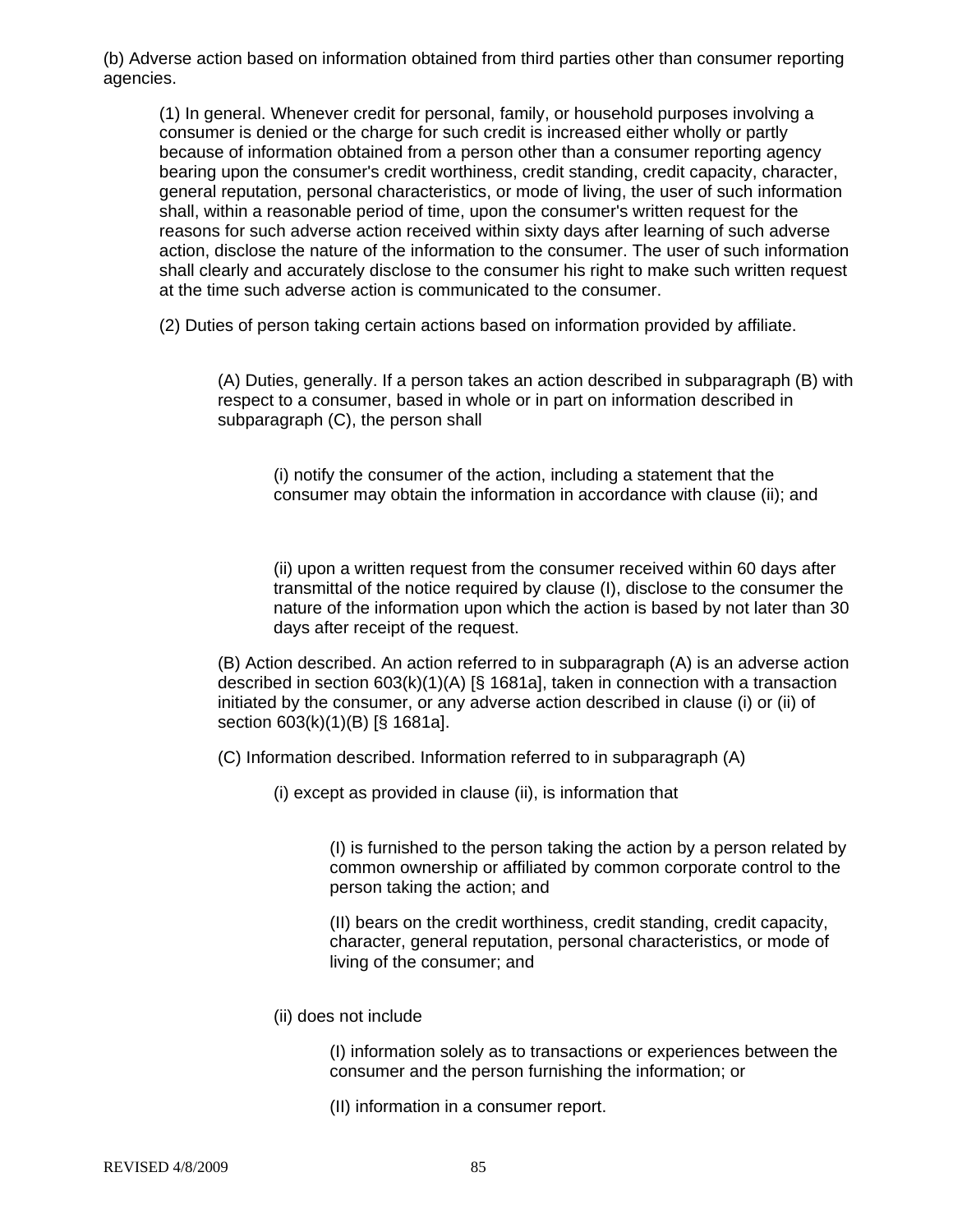(c) Reasonable procedures to assure compliance. No person shall be held liable for any violation of this section if he shows by a preponderance of the evidence that at the time of the alleged violation he maintained reasonable procedures to assure compliance with the provisions of this section.

(d) Duties of users making written credit or insurance solicitations on the basis of information contained in consumer files.

(1) In general. Any person who uses a consumer report on any consumer in connection with any credit or insurance transaction that is not initiated by the consumer, that is provided to that person under section 604(c)(1)(B) [§ 1681b], shall provide with each written solicitation made to the consumer regarding the transaction a clear and conspicuous statement that

(A) information contained in the consumer's consumer report was used in connection with the transaction;

(B) the consumer received the offer of credit or insurance because the consumer satisfied the criteria for credit worthiness or insurability under which the consumer was selected for the offer;

(C) if applicable, the credit or insurance may not be extended if, after the consumer responds to the offer, the consumer does not meet the criteria used to select the consumer for the offer or any applicable criteria bearing on credit worthiness or insurability or does not furnish any required collateral;

(D) the consumer has a right to prohibit information contained in the consumer's file with any consumer reporting agency from being used in connection with any credit or insurance transaction that is not initiated by the consumer; and

(E) the consumer may exercise the right referred to in subparagraph (D) by notifying a notification system established under section 604(e) [§ 1681b].

(2) DISCLOSURE OF ADDRESS AND TELEPHONE NUMBER; FORMAT- A statement under paragraph (1) shall--

(A) include the address and toll-free telephone number of the appropriate notification system established under section 604(e); and

(B) be presented in such format and in such type size and manner as to be simple and easy to understand, as established by the Commission, by rule, in consultation with the Federal banking agencies and the National Credit Union Administration.

 (3) Maintaining criteria on file. A person who makes an offer of credit or insurance to a consumer under a credit or insurance transaction described in paragraph (1) shall maintain on file the criteria used to select the consumer to receive the offer, all criteria bearing on credit worthiness or insurability, as applicable, that are the basis for determining whether or not to extend credit or insurance pursuant to the offer, and any requirement for the furnishing of collateral as a condition of the extension of credit or insurance, until the expiration of the 3-year period beginning on the date on which the offer is made to the consumer.

(4) Authority of federal agencies regarding unfair or deceptive acts or practices not affected. This section is not intended to affect the authority of any Federal or State agency to enforce a prohibition against unfair or deceptive acts or practices, including the making of false or misleading statements in connection with a credit or insurance transaction that is not initiated by the consumer.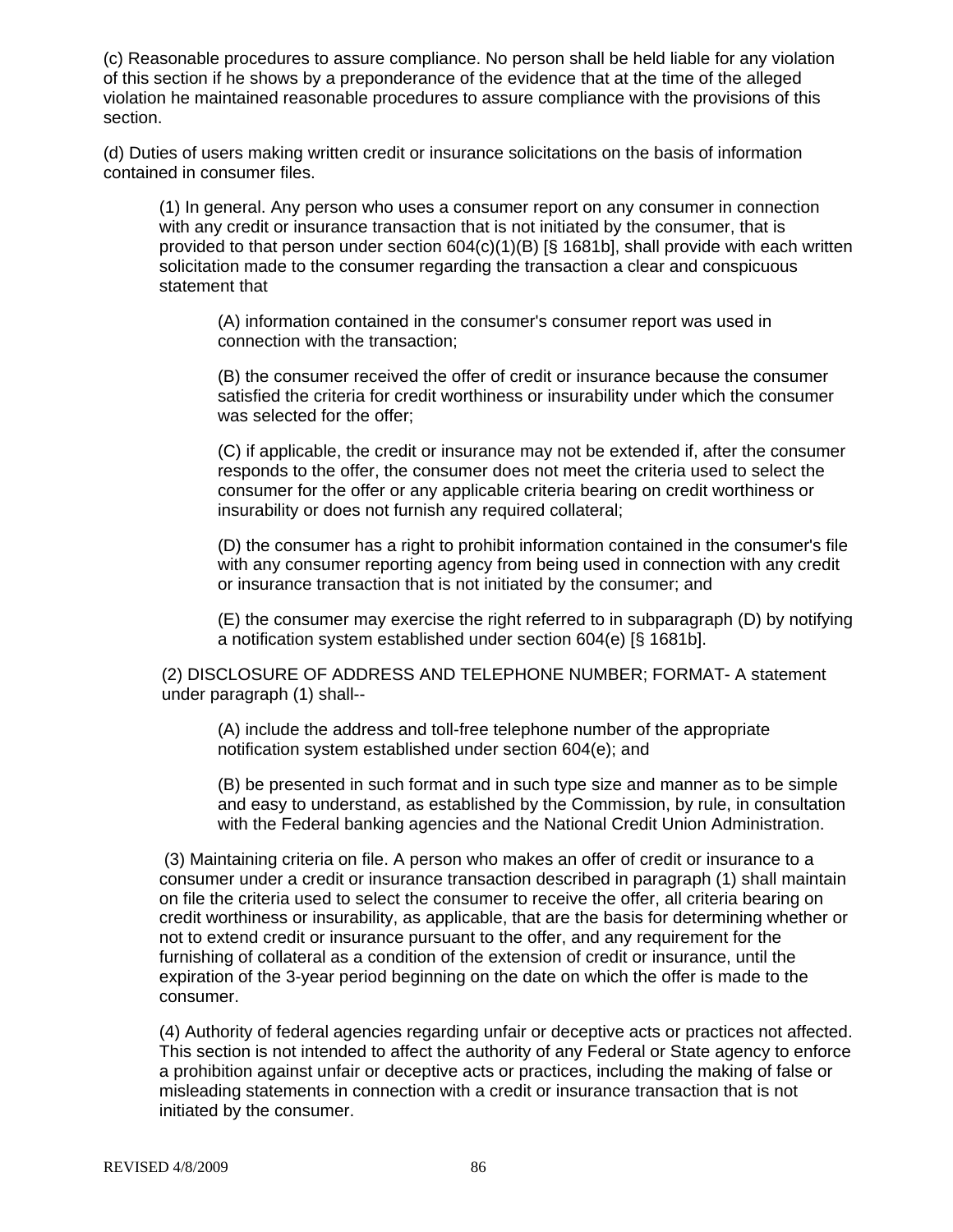(e) RED FLAG GUIDELINES AND REGULATIONS REQUIRED-

(1) GUIDELINES- The Federal banking agencies, the National Credit Union Administration, and the Commission shall jointly, with respect to the entities that are subject to their respective enforcement authority under section 621--

(A) establish and maintain guidelines for use by each financial institution and each creditor regarding identity theft with respect to account holders at, or customers of, such entities, and update such guidelines as often as necessary;

(B) prescribe regulations requiring each financial institution and each creditor to establish reasonable policies and procedures for implementing the guidelines established pursuant to subparagraph (A), to identify possible risks to account holders or customers or to the safety and soundness of the institution or customers; and

(C) prescribe regulations applicable to card issuers to ensure that, if a card issuer receives notification of a change of address for an existing account, and within a short period of time (during at least the first 30 days after such notification is received) receives a request for an additional or replacement card for the same account, the card issuer may not issue the additional or replacement card, unless the card issuer, in accordance with reasonable policies and procedures--

(i) notifies the cardholder of the request at the former address of the cardholder and provides to the cardholder a means of promptly reporting incorrect address changes;

(ii) notifies the cardholder of the request by such other means of communication as the cardholder and the card issuer previously agreed to; or

(iii) uses other means of assessing the validity of the change of address, in accordance with reasonable policies and procedures established by the card issuer in accordance with the regulations prescribed under subparagraph (B).

# (2) CRITERIA-

(A) IN GENERAL- In developing the guidelines required by paragraph (1)(A), the agencies described in paragraph (1) shall identify patterns, practices, and specific forms of activity that indicate the possible existence of identity theft.

(B) INACTIVE ACCOUNTS- In developing the guidelines required by paragraph (1)(A), the agencies described in paragraph (1) shall consider including reasonable guidelines providing that when a transaction occurs with respect to a credit or deposit account that has been inactive for more than 2 years, the creditor or financial institution shall follow reasonable policies and procedures that provide for notice to be given to a consumer in a manner reasonably designed to reduce the likelihood of identity theft with respect to such account.

(3) CONSISTENCY WITH VERIFICATION REQUIREMENTS- Guidelines established pursuant to paragraph (1) shall not be inconsistent with the policies and procedures required under section 5318(l) of title 31, United States Code.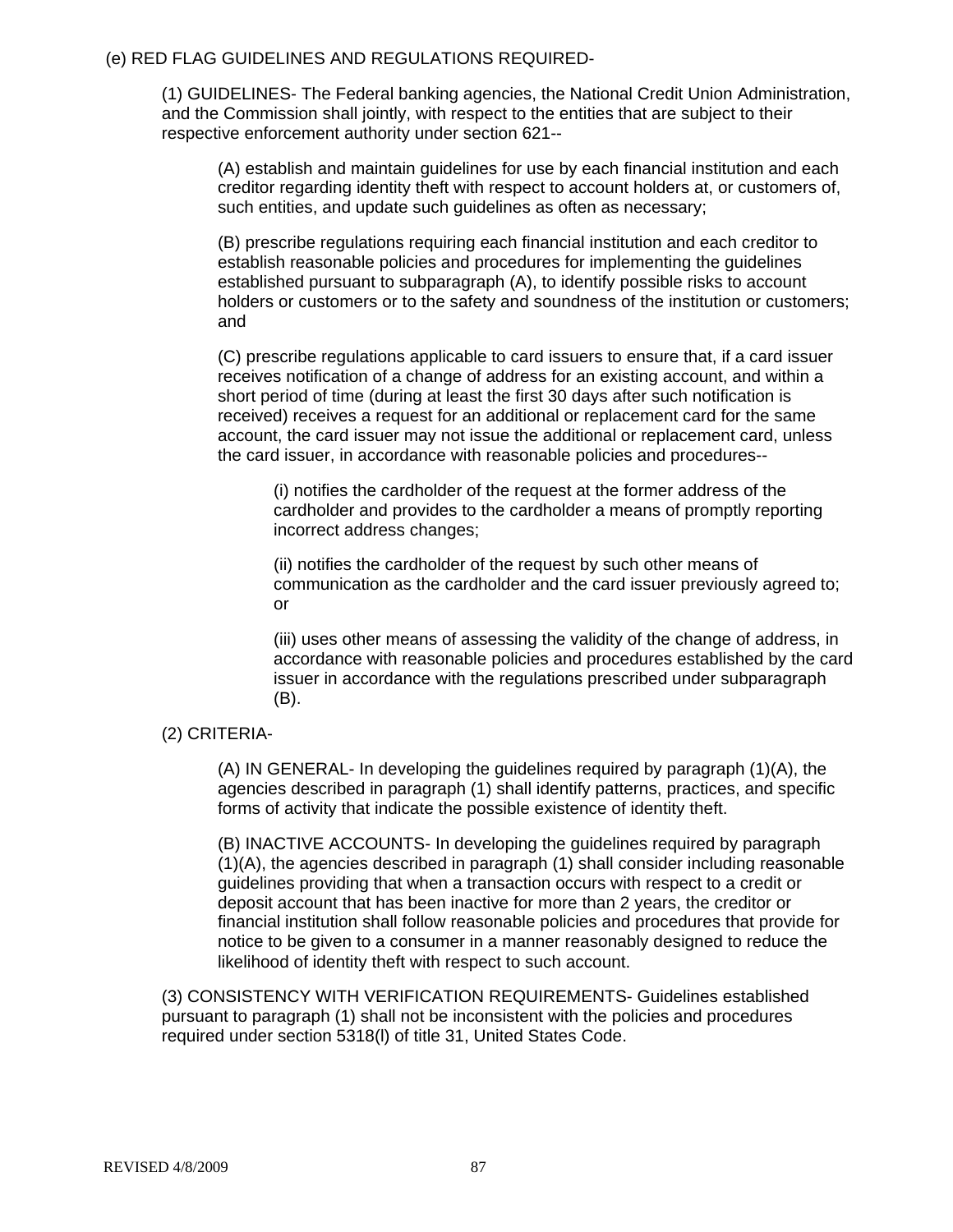(f) PROHIBITION ON SALE OR TRANSFER OF DEBT CAUSED BY IDENTITY THEFT-

(1) IN GENERAL- No person shall sell, transfer for consideration, or place for collection a debt that such person has been notified under section 605B has resulted from identity theft.

(2) APPLICABILITY- The prohibitions of this subsection shall apply to all persons collecting a debt described in paragraph (1) after the date of a notification under paragraph (1).

(3) RULE OF CONSTRUCTION- Nothing in this subsection shall be construed to prohibit--

(A) the repurchase of a debt in any case in which the assignee of the debt requires such repurchase because the debt has resulted from identity theft;

(B) the securitization of a debt or the pledging of a portfolio of debt as collateral in connection with a borrowing; or

(C) the transfer of debt as a result of a merger, acquisition, purchase and assumption transaction, or transfer of substantially all of the assets of an entity.

(g) DEBT COLLECTOR COMMUNICATIONS CONCERNING IDENTITY THEFT- If a person acting as a debt collector (as that term is defined in title VIII) on behalf of a third party that is a creditor or other user of a consumer report is notified that any information relating to a debt that the person is attempting to collect may be fraudulent or may be the result of identity theft, that person shall--

(1) notify the third party that the information may be fraudulent or may be the result of identity theft; and

(2) upon request of the consumer to whom the debt purportedly relates, provide to the consumer all information to which the consumer would otherwise be entitled if the consumer were not a victim of identity theft, but wished to dispute the debt under provisions of law applicable to that person.

### (h) DUTIES OF USERS IN CERTAIN CREDIT TRANSACTIONS-

(1) IN GENERAL- Subject to rules prescribed as provided in paragraph (6), if any person uses a consumer report in connection with an application for, or a grant, extension, or other provision of, credit on material terms that are materially less favorable than the most favorable terms available to a substantial proportion of consumers from or through that person, based in whole or in part on a consumer report, the person shall provide an oral, written, or electronic notice to the consumer in the form and manner required by regulations prescribed in accordance with this subsection.

(2) TIMING- The notice required under paragraph (1) may be provided at the time of an application for, or a grant, extension, or other provision of, credit or the time of communication of an approval of an application for, or grant, extension, or other provision of, credit, except as provided in the regulations prescribed under paragraph (6).

(3) EXCEPTIONS- No notice shall be required from a person under this subsection if--

(A) the consumer applied for specific material terms and was granted those terms, unless those terms were initially specified by the person after the transaction was initiated by the consumer and after the person obtained a consumer report; or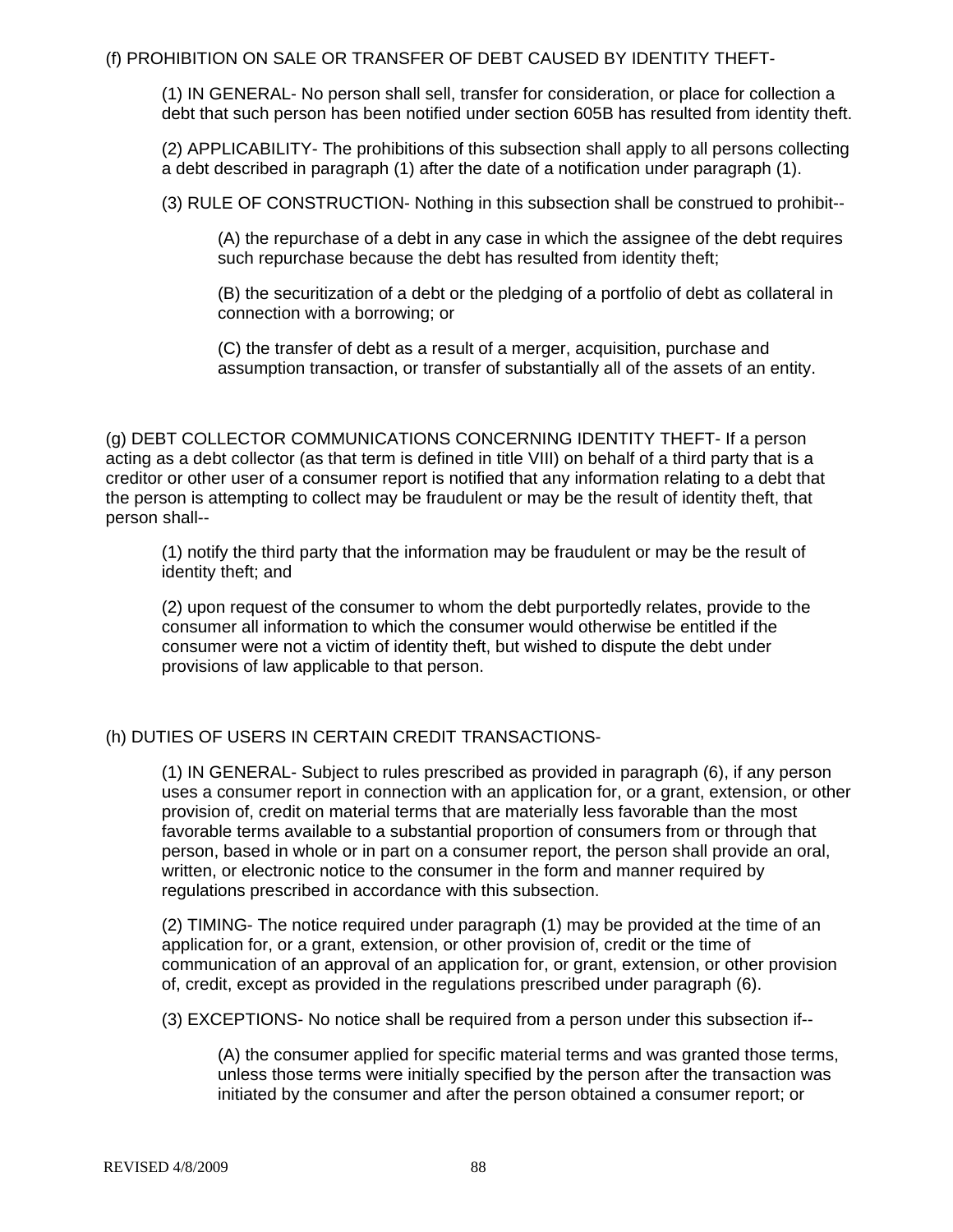(B) the person has provided or will provide a notice to the consumer under subsection (a) in connection with the transaction.

(4) OTHER NOTICE NOT SUFFICIENT- A person that is required to provide a notice under subsection (a) cannot meet that requirement by providing a notice under this subsection.

(5) CONTENT AND DELIVERY OF NOTICE- A notice under this subsection shall, at a minimum--

(A) include a statement informing the consumer that the terms offered to the consumer are set based on information from a consumer report;

(B) identify the consumer reporting agency furnishing the report;

(C) include a statement informing the consumer that the consumer may obtain a copy of a consumer report from that consumer reporting agency without charge; and

(D) include the contact information specified by that consumer reporting agency for obtaining such consumer reports (including a toll-free telephone number established by the agency in the case of a consumer reporting agency described in section 603(p)).

### (6) RULEMAKING-

(A) RULES REQUIRED- The Commission and the Board shall jointly prescribe rules.

(B) CONTENT- Rules required by subparagraph (A) shall address, but are not limited to--

(i) the form, content, time, and manner of delivery of any notice under this subsection;

(ii) clarification of the meaning of terms used in this subsection, including what credit terms are material, and when credit terms are materially less favorable;

(iii) exceptions to the notice requirement under this subsection for classes of persons or transactions regarding which the agencies determine that notice would not significantly benefit consumers;

(iv) a model notice that may be used to comply with this subsection; and

(v) the timing of the notice required under paragraph (1), including the circumstances under which the notice must be provided after the terms offered to the consumer were set based on information from a consumer report.

(7) COMPLIANCE- A person shall not be liable for failure to perform the duties required by this section if, at the time of the failure, the person maintained reasonable policies and procedures to comply with this section.

(8) ENFORCEMENT-

(A) NO CIVIL ACTIONS- Sections 616 and 617 shall not apply to any failure by any person to comply with this section.

(B) ADMINISTRATIVE ENFORCEMENT- This section shall be enforced exclusively under section 621 by the Federal agencies and officials identified in that section.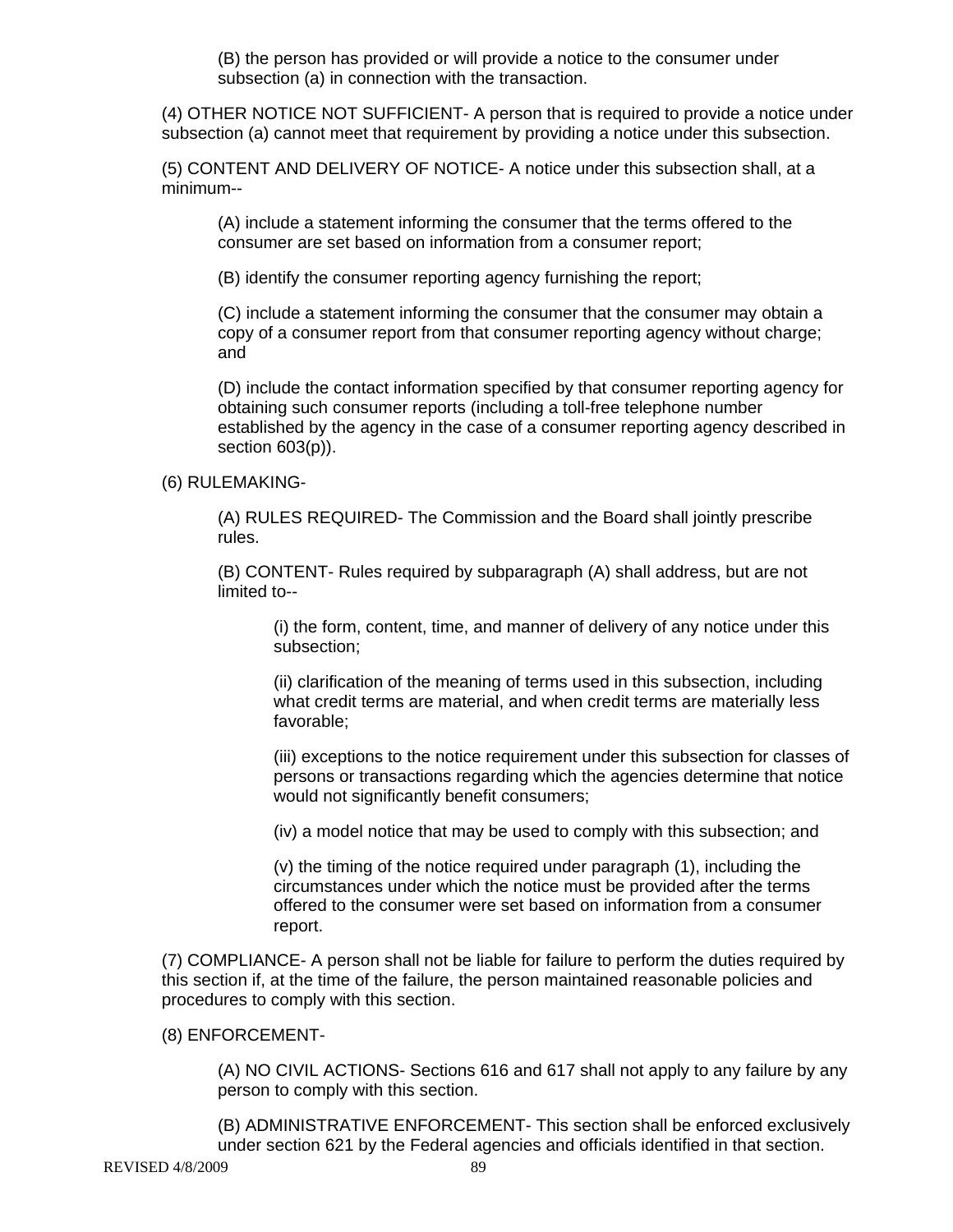# **§ 616. Civil liability for willful noncompliance** [15 U.S.C. § 1681n]

(a) In general. Any person who willfully fails to comply with any requirement imposed under this title with respect to any consumer is liable to that consumer in an amount equal to the sum of

(1)

(A) any actual damages sustained by the consumer as a result of the failure or damages of not less than \$100 and not more than \$1,000; or

(B) in the case of liability of a natural person for obtaining a consumer report under false pretenses or knowingly without a permissible purpose, actual damages sustained by the consumer as a result of the failure or \$1,000, whichever is greater;

(2) such amount of punitive damages as the court may allow; and

(3) in the case of any successful action to enforce any liability under this section, the costs of the action together with reasonable attorney's fees as determined by the court.

(b) Civil liability for knowing noncompliance. Any person who obtains a consumer report from a consumer reporting agency under false pretenses or knowingly without a permissible purpose shall be liable to the consumer reporting agency for actual damages sustained by the consumer reporting agency or \$1,000, whichever is greater.

(c) Attorney's fees. Upon a finding by the court that an unsuccessful pleading, motion, or other paper filed in connection with an action under this section was filed in bad faith or for purposes of harassment, the court shall award to the prevailing party attorney's fees reasonable in relation to the work expended in responding to the pleading, motion, or other paper.

# **§ 617. Civil liability for negligent noncompliance** [15 U.S.C. § 1681o]

(a) In general. Any person who is negligent in failing to comply with any requirement imposed under this title with respect to any consumer is liable to that consumer in an amount equal to the sum of

(1) any actual damages sustained by the consumer as a result of the failure; and

(2) in the case of any successful action to enforce any liability under this section, the costs of the action together with reasonable attorney's fees as determined by the court.

(b) Attorney's fees. On a finding by the court that an unsuccessful pleading, motion, or other paper filed in connection with an action under this section was filed in bad faith or for purposes of harassment, the court shall award to the prevailing party attorney's fees reasonable in relation to the work expended in responding to the pleading, motion, or other paper.

# **§ 618. Jurisdiction of courts; limitation of actions** [15 U.S.C. § 1681p]

`An action to enforce any liability created under this title may be brought in any appropriate United States district court, without regard to the amount in controversy, or in any other court of competent jurisdiction, not later than the earlier of--

(1) 2 years after the date of discovery by the plaintiff of the violation that is the basis for such liability; or

(2) 5 years after the date on which the violation that is the basis for such liability occurs.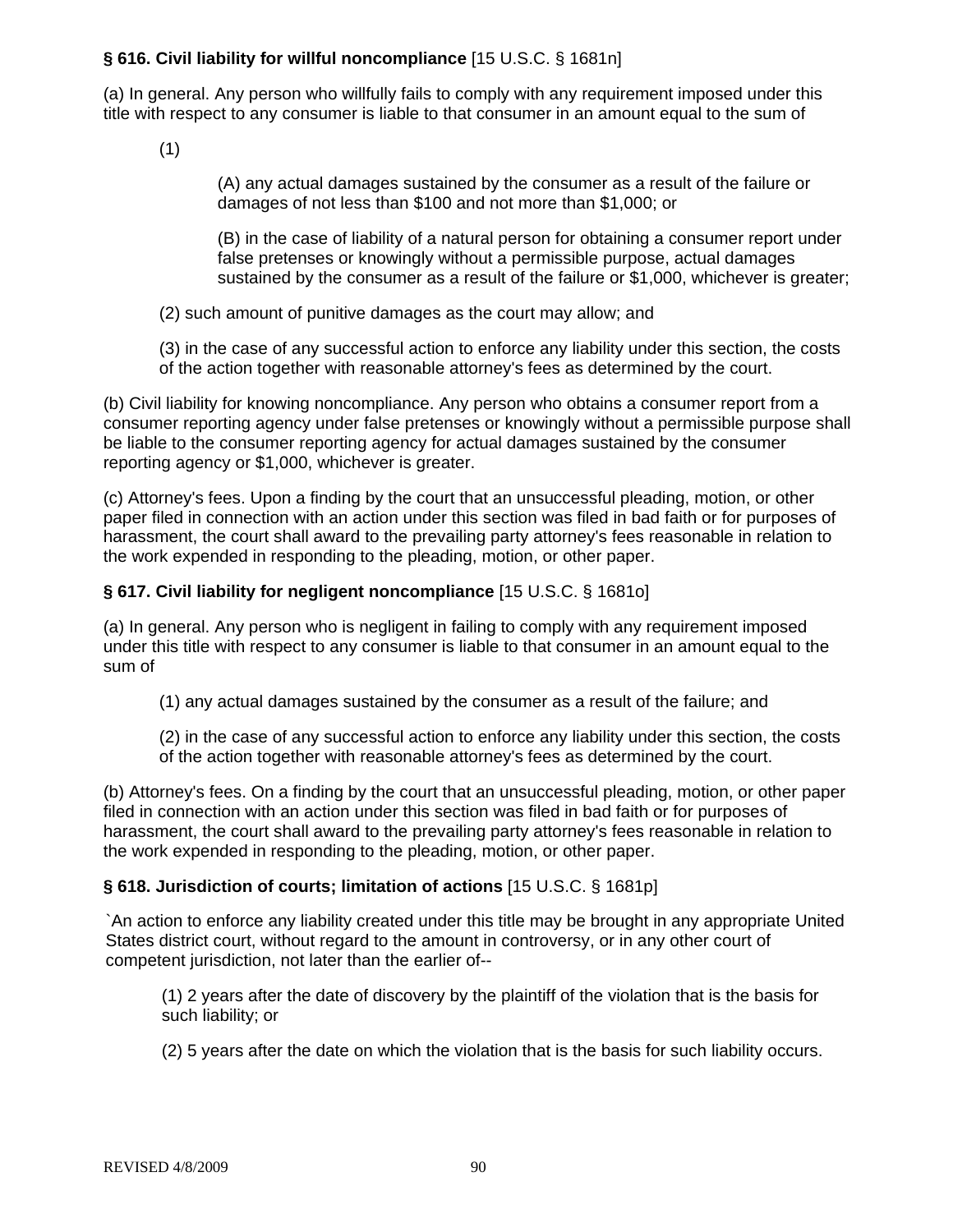# **§ 619. Obtaining information under false pretenses** [15 U.S.C. § 1681q]

Any person who knowingly and willfully obtains information on a consumer from a consumer reporting agency under false pretenses shall be fined under title 18, United States Code, imprisoned for not more than 2 years, or both.

# **§ 620. Unauthorized disclosures by officers or employees** [15 U.S.C. § 1681r]

Any officer or employee of a consumer reporting agency who knowingly and willfully provides information concerning an individual from the agency's files to a person not authorized to receive that information shall be fined under title 18, United States Code, imprisoned for not more than 2 years, or both.

# **§ 621. Administrative enforcement** [15 U.S.C. § 1681s]

(a)

(1) Enforcement by Federal Trade Commission. Compliance with the requirements imposed under this title shall be enforced under the Federal Trade Commission Act [15 U.S.C. §§ 41 et seq.] by the Federal Trade Commission with respect to consumer reporting agencies and all other persons subject thereto, except to the extent that enforcement of the requirements imposed under this title is specifically committed to some other government agency under subsection (b) hereof. For the purpose of the exercise by the Federal Trade Commission of its functions and powers under the Federal Trade Commission Act, a violation of any requirement or prohibition imposed under this title shall constitute an unfair or deceptive act or practice in commerce in violation of section 5(a) of the Federal Trade Commission Act [15 U.S.C. § 45(a)] and shall be subject to enforcement by the Federal Trade Commission under section 5(b) thereof [15 U.S.C. § 45(b)] with respect to any consumer reporting agency or person subject to enforcement by the Federal Trade Commission pursuant to this subsection, irrespective of whether that person is engaged in commerce or meets any other jurisdictional tests in the Federal Trade Commission Act. The Federal Trade Commission shall have such procedural, investigative, and enforcement powers, including the power to issue procedural rules in enforcing compliance with the requirements imposed under this title and to require the filing of reports, the production of documents, and the appearance of witnesses as though the applicable terms and conditions of the Federal Trade Commission Act were part of this title. Any person violating any of the provisions of this title shall be subject to the penalties and entitled to the privileges and immunities provided in the Federal Trade Commission Act as though the applicable terms and provisions thereof were part of this title.

(2)

(A) In the event of a knowing violation, which constitutes a pattern or practice of violations of this title, the Commission may commence a civil action to recover a civil penalty in a district court of the United States against any person that violates this title. In such action, such person shall be liable for a civil penalty of not more than \$2,500 per violation.

(B) In determining the amount of a civil penalty under subparagraph (A), the court shall take into account the degree of culpability, any history of prior such conduct, ability to pay, effect on ability to continue to do business, and such other matters as justice may require.

(3) Notwithstanding paragraph (2), a court may not impose any civil penalty on a person for a violation of section 623(a)(1) [§ 1681s-2] unless the person has been enjoined from committing the violation, or ordered not to commit the violation, in an action or proceeding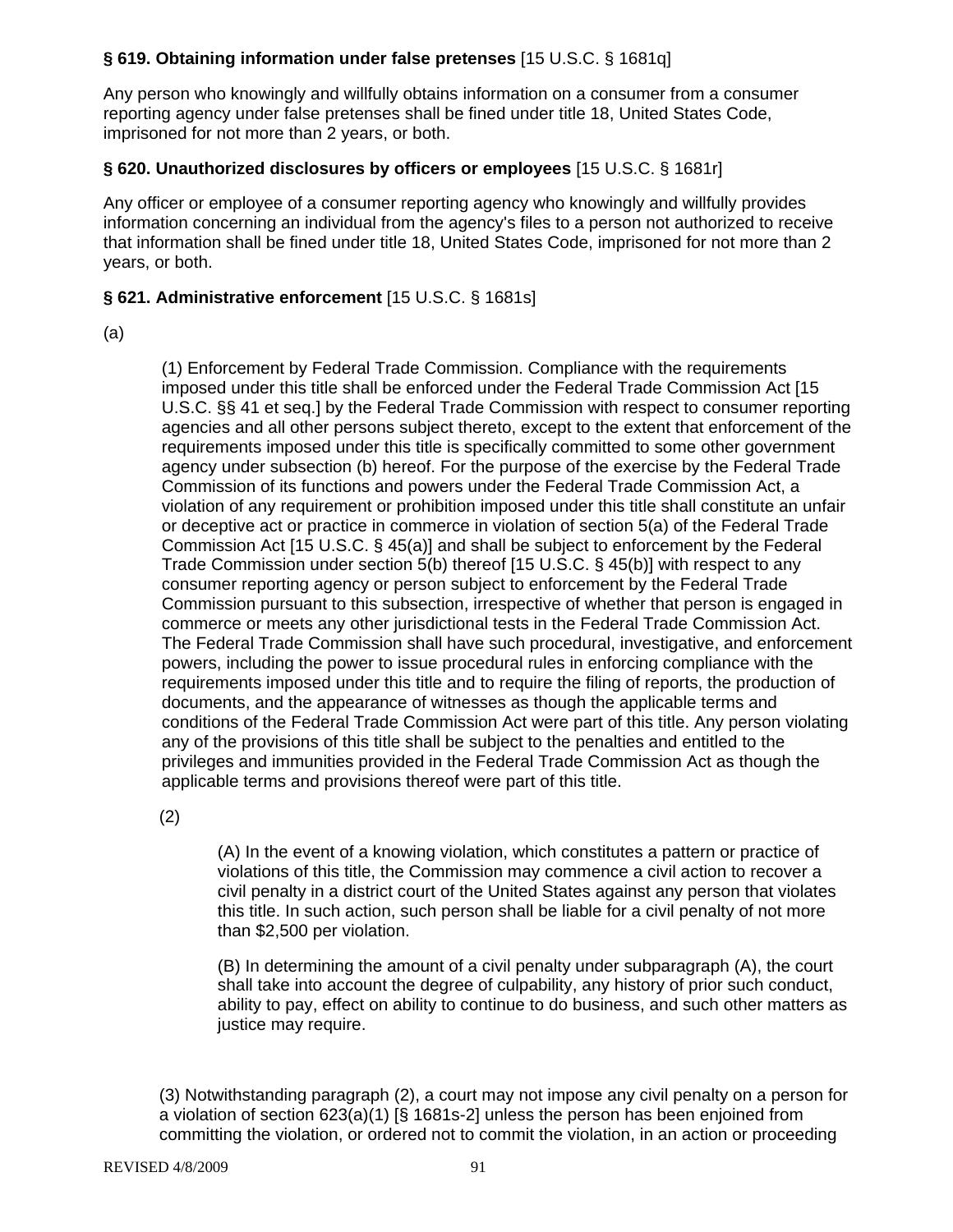brought by or on behalf of the Federal Trade Commission, and has violated the injunction or order, and the court may not impose any civil penalty for any violation occurring before the date of the violation of the injunction or order.

(b) Enforcement by other agencies. Compliance with the requirements imposed under this title with respect to consumer reporting agencies, persons who use consumer reports from such agencies, persons who furnish information to such agencies, and users of information that are subject to subsection (d) of section 615 [§ 1681m] shall be enforced under

(1) section 8 of the Federal Deposit Insurance Act [12 U.S.C. § 1818], in the case of

(A) national banks, and Federal branches and Federal agencies of foreign banks, by the Office of the Comptroller of the Currency;

(B) member banks of the Federal Reserve System (other than national banks), branches and agencies of foreign banks (other than Federal branches, Federal agencies, and insured State branches of foreign banks), commercial lending companies owned or controlled by foreign banks, and organizations operating under section 25 or 25A of the Federal Reserve Act [12 U.S.C. §§ 601 et seq., §§ 611 et seq], by the Board of Governors of the Federal Reserve System; and

(C) banks insured by the Federal Deposit Insurance Corporation (other than members of the Federal Reserve System) and insured State branches of foreign banks, by the Board of Directors of the Federal Deposit Insurance Corporation;

(2) section 8 of the Federal Deposit Insurance Act [12 U.S.C. § 1818], by the Director of the Office of Thrift Supervision, in the case of a savings association the deposits of which are insured by the Federal Deposit Insurance Corporation;

(3) the Federal Credit Union Act [12 U.S.C. §§ 1751 et seq.], by the Administrator of the National Credit Union Administration [National Credit Union Administration Board] with respect to any Federal credit union;

(4) subtitle IV of title 49 [49 U.S.C. §§ 10101 et seq.], by the Secretary of Transportation, with respect to all carriers subject to the jurisdiction of the Surface Transportation Board;

(5) the Federal Aviation Act of 1958 [49 U.S.C. Appx §§ 1301 et seq.], by the Secretary of Transportation with respect to any air carrier or foreign air carrier subject to that Act [49 U.S.C. Appx §§ 1301 et seq.]; and

(6) the Packers and Stockyards Act, 1921 [7 U.S.C. §§ 181 et seq.] (except as provided in section 406 of that Act [7 U.S.C. §§ 226 and 227]), by the Secretary of Agriculture with respect to any activities subject to that Act.

The terms used in paragraph (1) that are not defined in this title or otherwise defined in section 3(s) of the Federal Deposit Insurance Act (12 U.S.C. §1813(s)) shall have the meaning given to them in section 1(b) of the International Banking Act of 1978 (12 U.S.C. § 3101).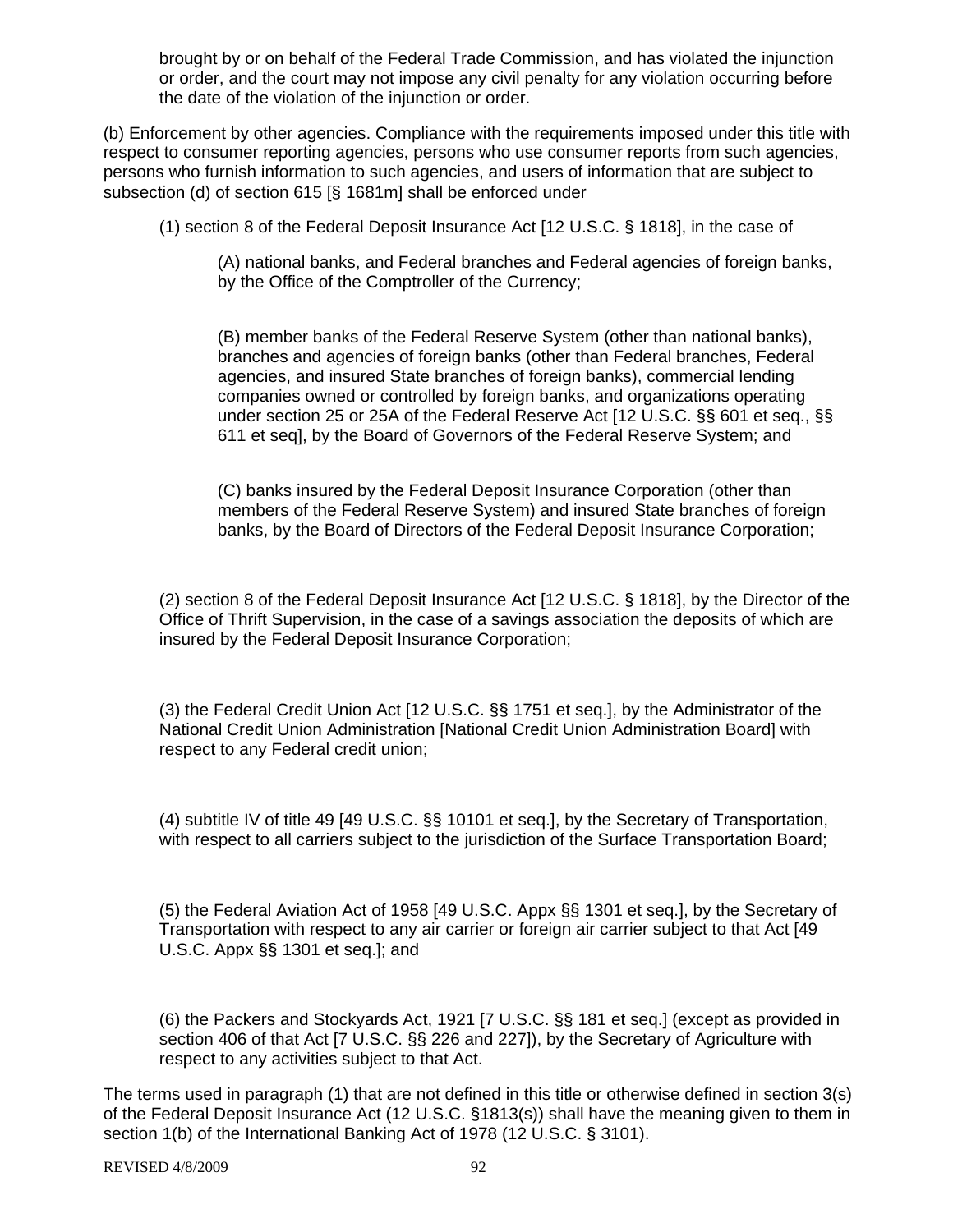(c) State action for violations.

(1) Authority of states. In addition to such other remedies as are provided under State law, if the chief law enforcement officer of a State, or an official or agency designated by a State, has reason to believe that any person has violated or is violating this title, the State

(A) may bring an action to enjoin such violation in any appropriate United States district court or in any other court of competent jurisdiction;

(B) subject to paragraph (5), may bring an action on behalf of the residents of the State to recover

(i) damages for which the person is liable to such residents under sections 616 and 617 [§§ 1681n and 1681o] as a result of the violation;

(ii) in the case of a violation described in any of paragraphs (1) through (3) of section 623(c) [§ 1681s-2], damages for which the person would, but for section 623(c) [§ 1681s-2], be liable to such residents as a result of the violation; or

(iii) damages of not more than \$1,000 for each willful or negligent violation; and

(C) in the case of any successful action under subparagraph (A) or (B), shall be awarded the costs of the action and reasonable attorney fees as determined by the court.

(2) Rights of federal regulators. The State shall serve prior written notice of any action under paragraph (1) upon the Federal Trade Commission or the appropriate Federal regulator determined under subsection (b) and provide the Commission or appropriate Federal regulator with a copy of its complaint, except in any case in which such prior notice is not feasible, in which case the State shall serve such notice immediately upon instituting such action. The Federal Trade Commission or appropriate Federal regulator shall have the right

- (A) to intervene in the action;
- (B) upon so intervening, to be heard on all matters arising therein;
- (C) to remove the action to the appropriate United States district court; and
- (D) to file petitions for appeal.

(3) Investigatory powers. For purposes of bringing any action under this subsection, nothing in this subsection shall prevent the chief law enforcement officer, or an official or agency designated by a State, from exercising the powers conferred on the chief law enforcement officer or such official by the laws of such State to conduct investigations or to administer oaths or affirmations or to compel the attendance of witnesses or the production of documentary and other evidence.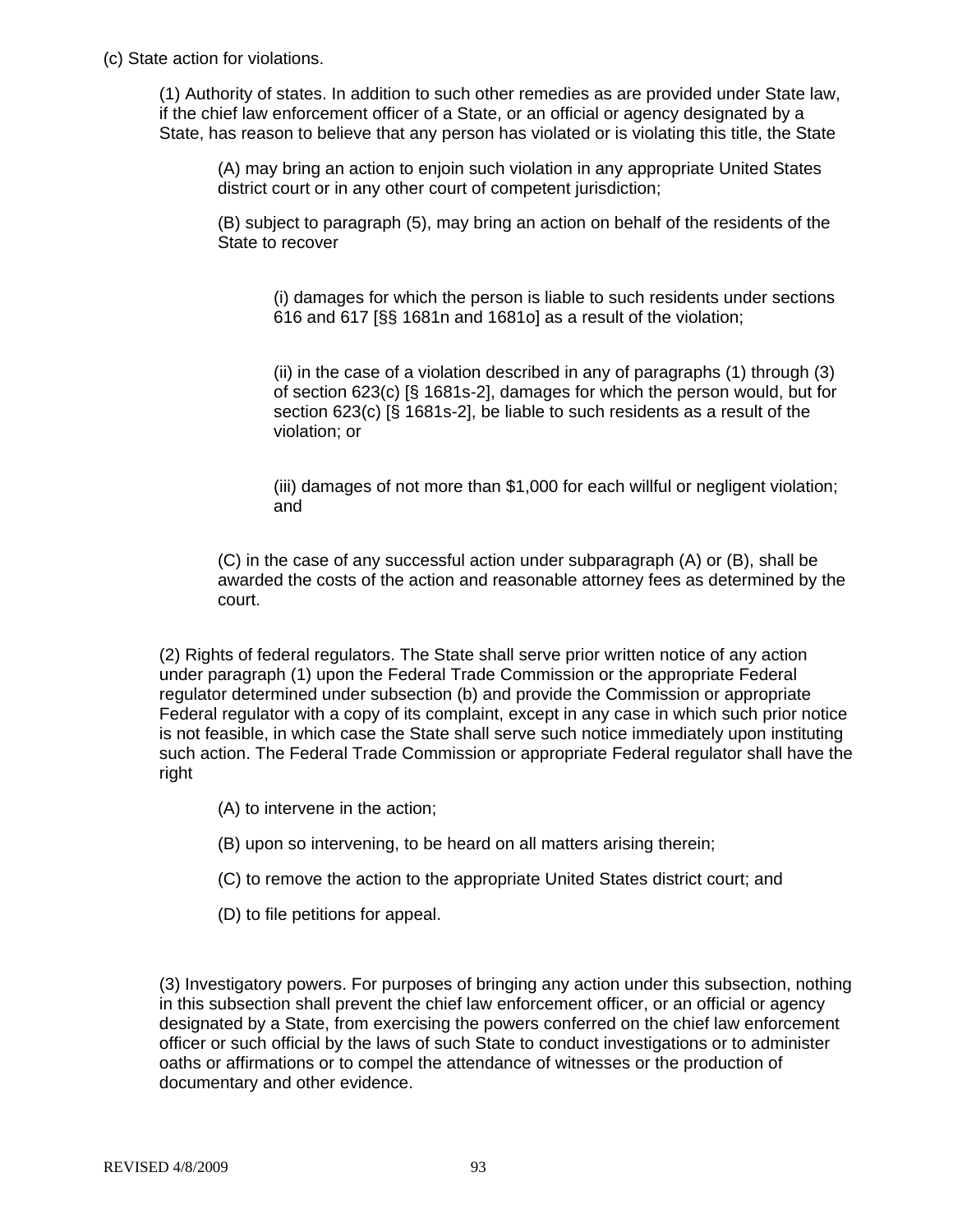(4) Limitation on state action while federal action pending. If the Federal Trade Commission or the appropriate Federal regulator has instituted a civil action or an administrative action under section 8 of the Federal Deposit Insurance Act for a violation of this title, no State may, during the pendency of such action, bring an action under this section against any defendant named in the complaint of the Commission or the appropriate Federal regulator for any violation of this title that is alleged in that complaint.

(5) Limitations on state actions for violation described in any of paragraphs (1) through (3) of section 623(c) [§ 1681s-2].

(A) Violation of injunction required. A State may not bring an action against a person under paragraph (1)(B) for a violation described in any of paragraphs (1) through (3) of section 623(c) [§ 1681s-2], unless

(i) the person has been enjoined from committing the violation, in an action brought by the State under paragraph (1)(A); and

(ii) the person has violated the injunction.

(B) Limitation on damages recoverable. In an action against a person under paragraph (1)(B) for a violation described in any of paragraphs (1) through (3) of section 623(c) [§ 1681s-2], a State may not recover any damages incurred before the date of the violation of an injunction on which the action is based.

(d) Enforcement under other authority. For the purpose of the exercise by any agency referred to in subsection (b) of this section of its powers under any Act referred to in that subsection, a violation of any requirement imposed under this title shall be deemed to be a violation of a requirement imposed under that Act. In addition to its powers under any provision of law specifically referred to in subsection (b) of this section, each of the agencies referred to in that subsection may exercise, for the purpose of enforcing compliance with any requirement imposed under this title any other authority conferred on it by law.

### (e) Regulatory authority

(1) The Federal banking agencies referred to in paragraphs (1) and (2) of subsection (b) shall jointly prescribe such regulations as necessary to carry out the purposes of this Act with respect to any persons identified under paragraphs (1) and (2) of subsection (b), and the Board of Governors of the Federal Reserve System shall have authority to prescribe regulations consistent with such joint regulations with respect to bank holding companies and affiliates (other than depository institutions and consumer reporting agencies) of such holding companies.

(2) The Board of the National Credit Union Administration shall prescribe such regulations as necessary to carry out the purposes of this Act with respect to any persons identified under paragraph (3) of subsection (b).

# (f) COORDINATION OF CONSUMER COMPLAINT INVESTIGATIONS-

(1) IN GENERAL- Each consumer reporting agency described in section 603(p) shall develop and maintain procedures for the referral to each other such agency of any consumer complaint received by the agency alleging identity theft, or requesting a fraud alert under section 605A or a block under section 605B.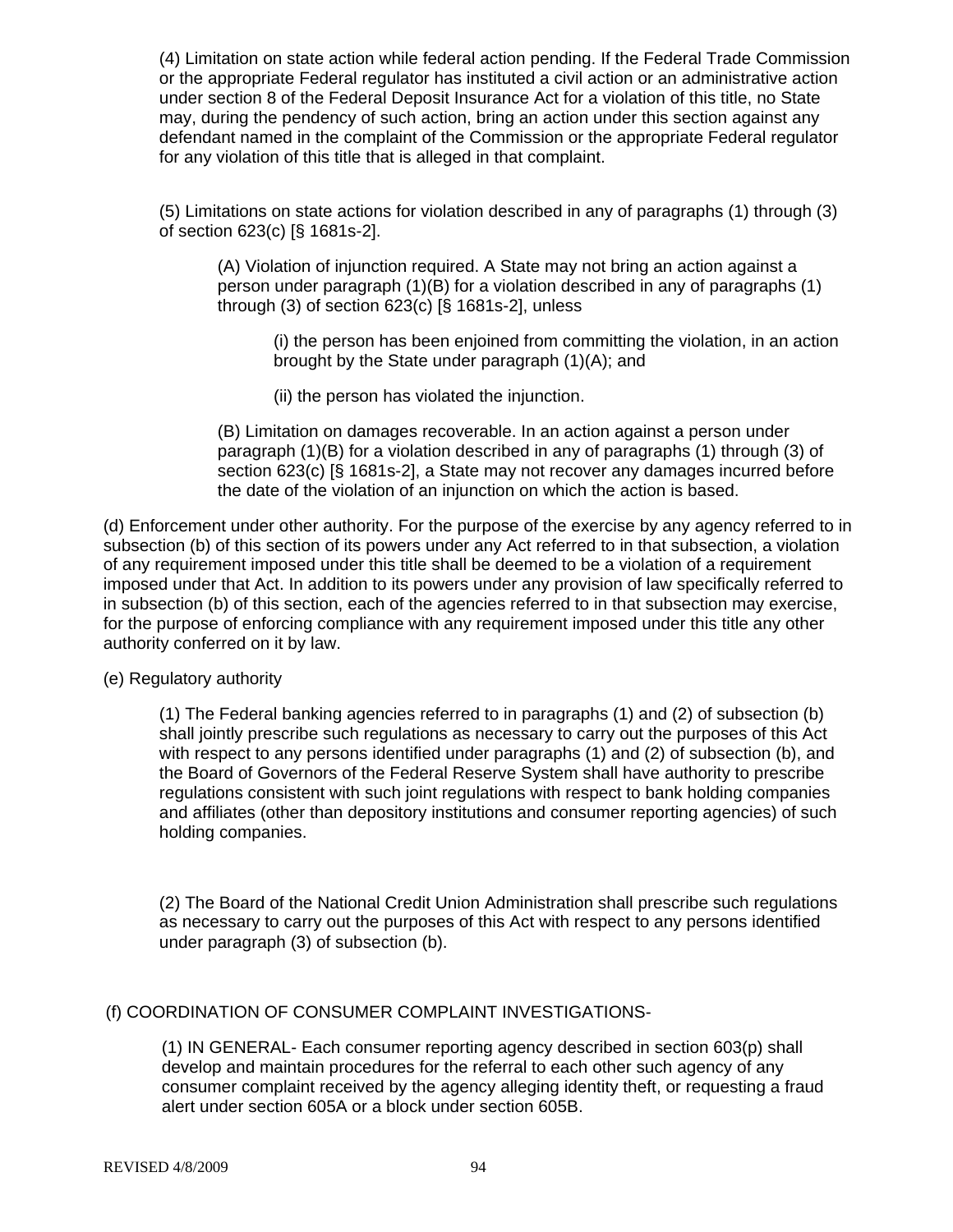(2) MODEL FORM AND PROCEDURE FOR REPORTING IDENTITY THEFT- The Commission, in consultation with the Federal banking agencies and the National Credit Union Administration, shall develop a model form and model procedures to be used by consumers who are victims of identity theft for contacting and informing creditors and consumer reporting agencies of the fraud.

(3) ANNUAL SUMMARY REPORTS- Each consumer reporting agency described in section 603(p) shall submit an annual summary report to the Commission on consumer complaints received by the agency on identity theft or fraud alerts.

# **§ 622. Information on overdue child support obligations** [15 U.S.C. § 1681s-1]

Notwithstanding any other provision of this title, a consumer reporting agency shall include in any consumer report furnished by the agency in accordance with section 604 [§ 1681b] of this title, any information on the failure of the consumer to pay overdue support which

(1) is provided

(A) to the consumer reporting agency by a State or local child support enforcement agency; or

(B) to the consumer reporting agency and verified by any local, State, or Federal government agency; and

(2) ante dates the report by 7 years or less.

### **§ 623. Responsibilities of furnishers of information to consumer reporting agencies** [15 U.S.C. § 1681s-2]

(a) Duty of furnishers of information to provide accurate information.

(1) Prohibition.

(A) Reporting information with actual knowledge of errors. A person shall not furnish any information relating to a consumer to any consumer reporting agency if the person knows or has reasonable cause to believe that the information is inaccurate.

(B) Reporting information after notice and confirmation of errors. A person shall not furnish information relating to a consumer to any consumer reporting agency if

(i) the person has been notified by the consumer, at the address specified by the person for such notices, that specific information is inaccurate; and

(ii) the information is, in fact, inaccurate.

(C) No address requirement. A person who clearly and conspicuously specifies to the consumer an address for notices referred to in subparagraph (B) shall not be subject to subparagraph (A); however, nothing in subparagraph (B) shall require a person to specify such an address.

(D) DEFINITION- For purposes of subparagraph (A), the term `reasonable cause to believe that the information is inaccurate' means having specific knowledge, other than solely allegations by the consumer, that would cause a reasonable person to have substantial doubts about the accuracy of the information.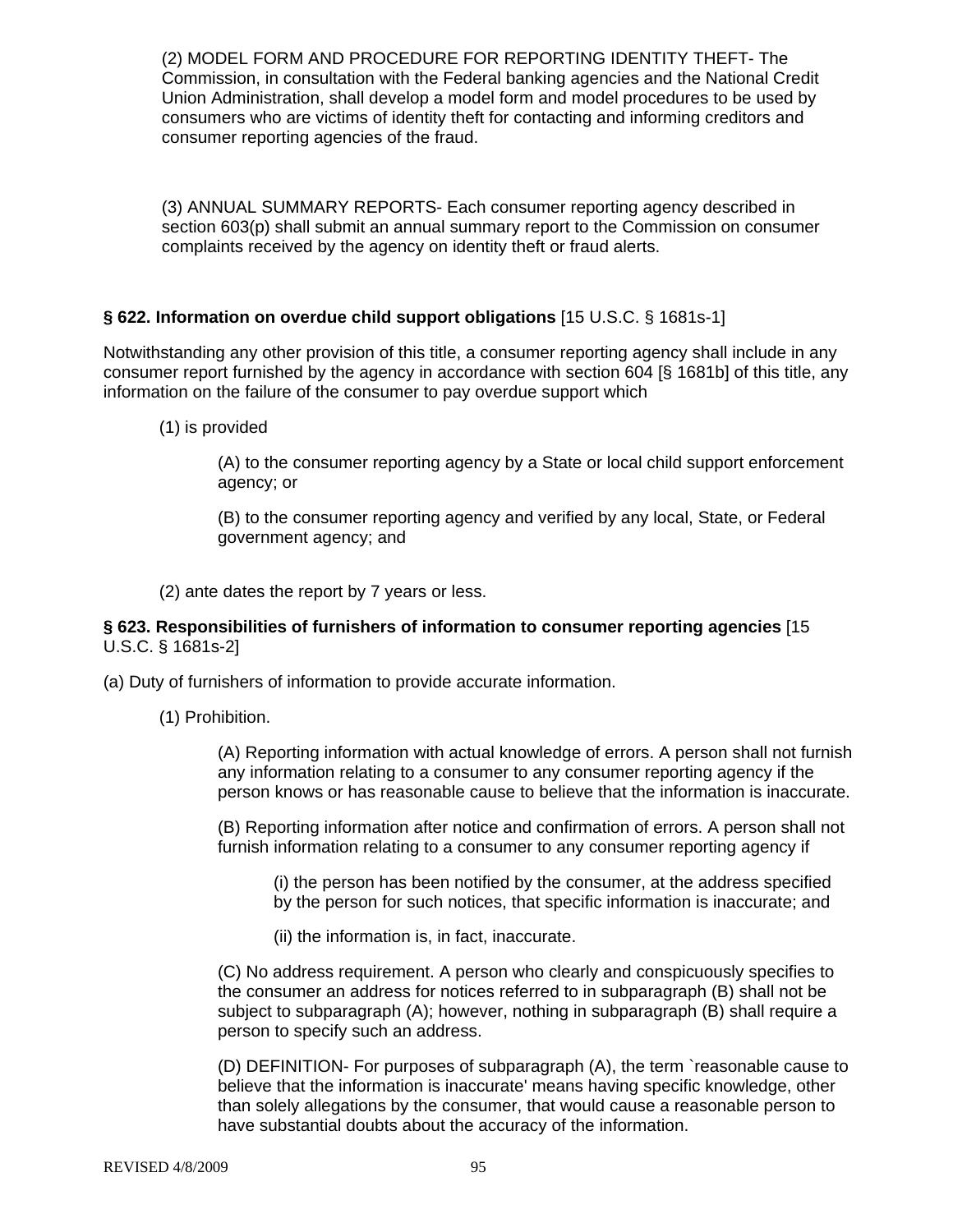(2) Duty to correct and update information. A person who

(A) regularly and in the ordinary course of business furnishes information to one or more consumer reporting agencies about the person's transactions or experiences with any consumer; and

(B) has furnished to a consumer reporting agency information that the person determines is not complete or accurate, shall promptly notify the consumer reporting agency of that determination and provide to the agency any corrections to that information, or any additional information, that is necessary to make the information provided by the person to the agency complete and accurate, and shall not thereafter furnish to the agency any of the information that remains not complete or accurate.

(3) Duty to provide notice of dispute. If the completeness or accuracy of any information furnished by any person to any consumer reporting agency is disputed to such person by a consumer, the person may not furnish the information to any consumer reporting agency without notice that such information is disputed by the consumer.

(4) Duty to provide notice of closed accounts. A person who regularly and in the ordinary course of business furnishes information to a consumer reporting agency regarding a consumer who has a credit account with that person shall notify the agency of the voluntary closure of the account by the consumer, in information regularly furnished for the period in which the account is closed.

(5) Duty to provide notice of delinquency of accounts.

(A) IN GENERAL- A person who furnishes information to a consumer reporting agency regarding a delinquent account being placed for collection, charged to profit or loss, or subjected to any similar action shall, not later than 90 days after furnishing the information, notify the agency of the date of delinquency on the account, which shall be the month and year of the commencement of the delinquency that on the account immediately preceded the action.

(B) RULE OF CONSTRUCTION- For purposes of this paragraph only, and provided that the consumer does not dispute the information, a person that furnishes information on a delinquent account that is placed for collection, charged for profit or loss, or subjected to any similar action, complies with this paragraph, if--

(i) the person reports the same date of delinquency as that provided by the creditor to which the account was owed at the time at which the commencement of the delinquency occurred, if the creditor previously reported that date of delinquency to a consumer reporting agency;

(ii) the creditor did not previously report the date of delinquency to a consumer reporting agency, and the person establishes and follows reasonable procedures to obtain the date of delinquency from the creditor or another reliable source and reports that date to a consumer reporting agency as the date of delinquency; or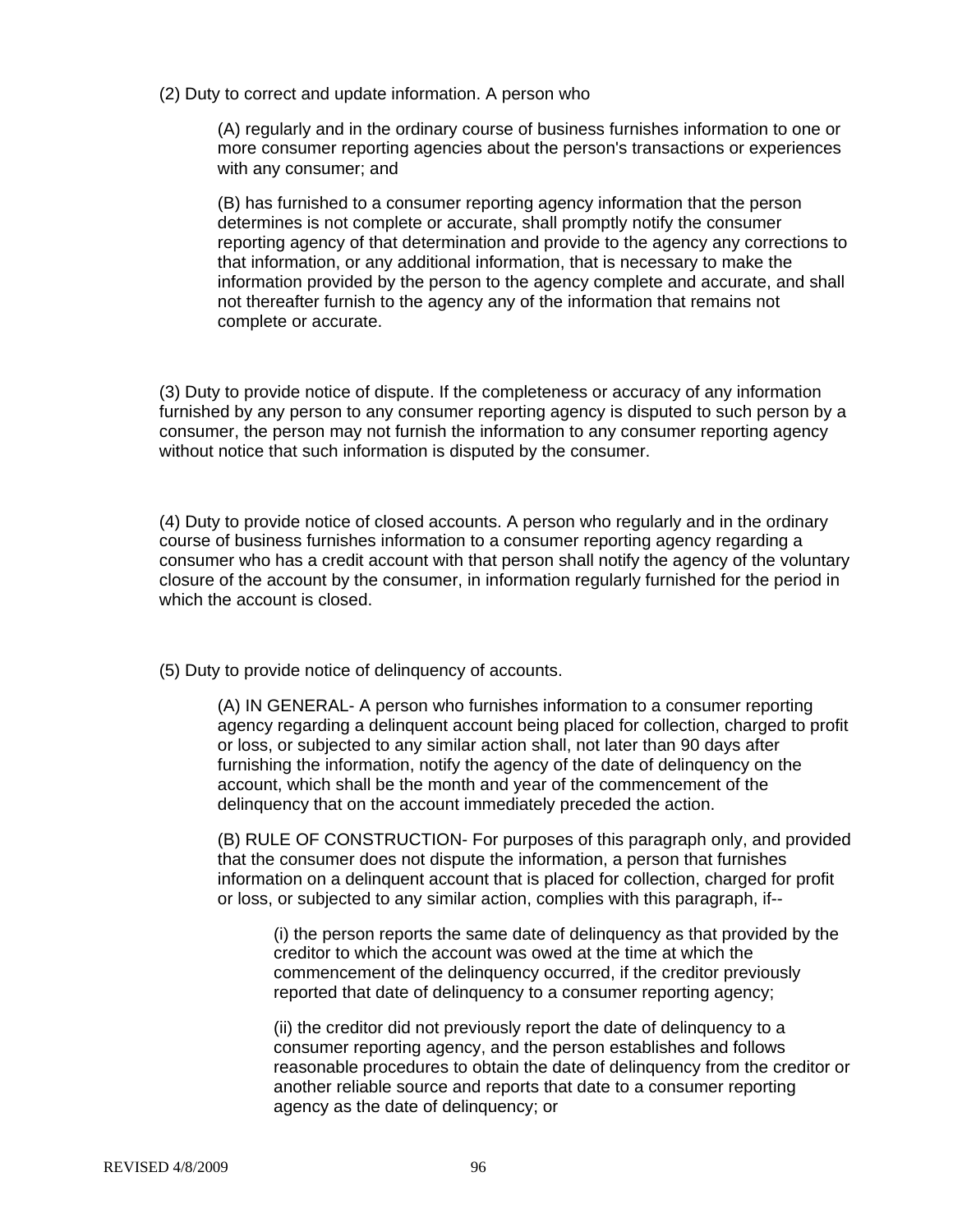(iii) the creditor did not previously report the date of delinquency to a consumer reporting agency and the date of delinquency cannot be reasonably obtained as provided in clause (ii), the person establishes and follows reasonable procedures to ensure the date reported as the date of delinquency precedes the date on which the account is placed for collection, charged to profit or loss, or subjected to any similar action, and reports such date to the credit reporting agency.

### (6) DUTIES OF FURNISHERS UPON NOTICE OF IDENTITY THEFT-RELATED INFORMATION-

(A) REASONABLE PROCEDURES- A person that furnishes information to any consumer reporting agency shall have in place reasonable procedures to respond to any notification that it receives from a consumer reporting agency under section 605B relating to information resulting from identity theft, to prevent that person from refurnishing such blocked information.

(B) INFORMATION ALLEGED TO RESULT FROM IDENTITY THEFT- If a consumer submits an identity theft report to a person who furnishes information to a consumer reporting agency at the address specified by that person for receiving such reports stating that information maintained by such person that purports to relate to the consumer resulted from identity theft, the person may not furnish such information that purports to relate to the consumer to any consumer reporting agency, unless the person subsequently knows or is informed by the consumer that the information is correct.

### (7) NEGATIVE INFORMATION-

### (A) NOTICE TO CONSUMER REQUIRED-

(i) IN GENERAL- If any financial institution that extends credit and regularly and in the ordinary course of business furnishes information to a consumer reporting agency described in section 603(p) furnishes negative information to such an agency regarding credit extended to a customer, the financial institution shall provide a notice of such furnishing of negative information, in writing, to the customer.

(ii) NOTICE EFFECTIVE FOR SUBSEQUENT SUBMISSIONS- After providing such notice, the financial institution may submit additional negative information to a consumer reporting agency described in section 603(p) with respect to the same transaction, extension of credit, account, or customer without providing additional notice to the customer.

### (B) TIME OF NOTICE-

(i) IN GENERAL- The notice required under subparagraph (A) shall be provided to the customer prior to, or no later than 30 days after, furnishing the negative information to a consumer reporting agency described in section 603(p).

(ii) COORDINATION WITH NEW ACCOUNT DISCLOSURES- If the notice is provided to the customer prior to furnishing the negative information to a consumer reporting agency, the notice may not be included in the initial disclosures provided under section 127(a) of the Truth in Lending Act.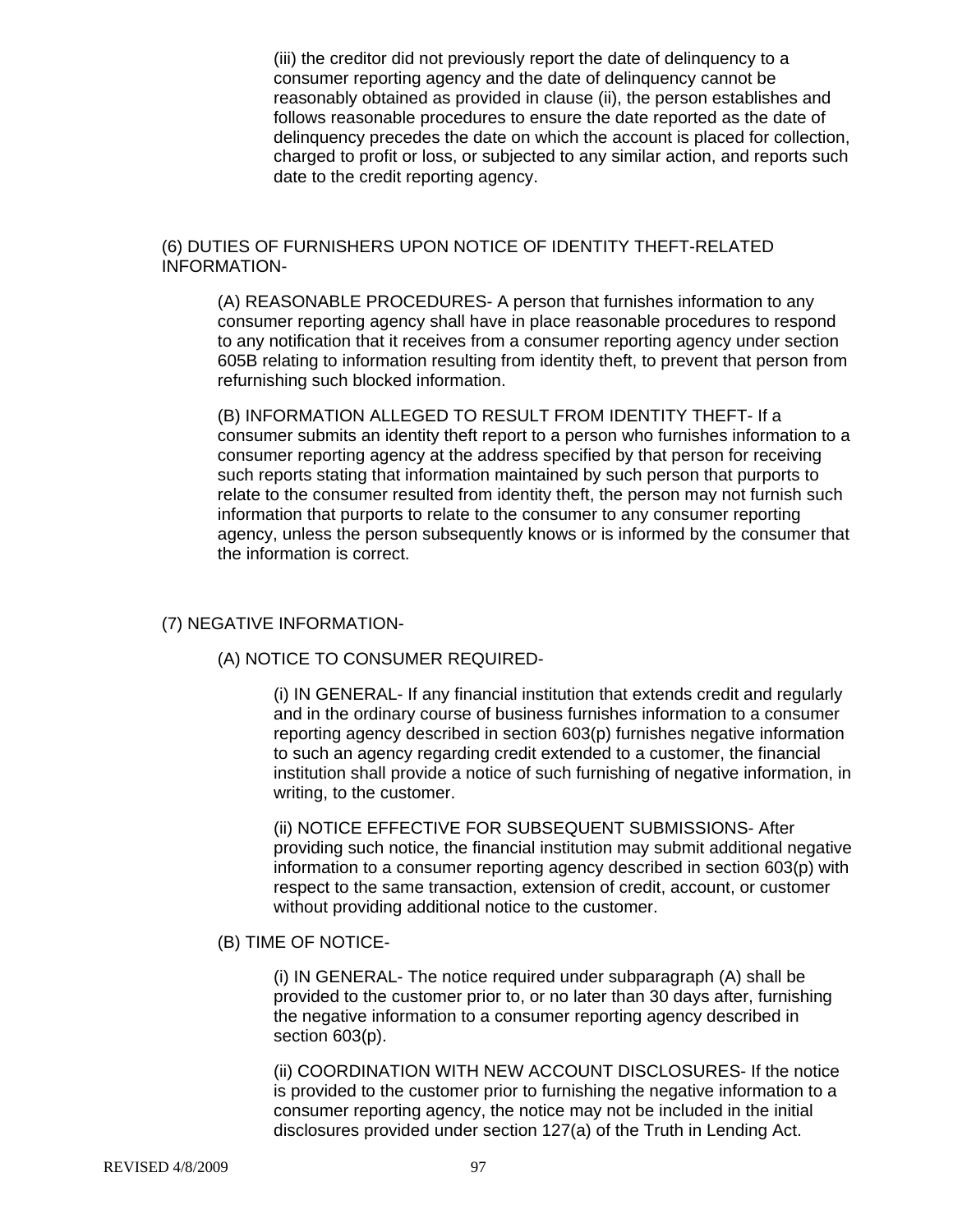(C) COORDINATION WITH OTHER DISCLOSURES- The notice required under subparagraph (A)--

(i) may be included on or with any notice of default, any billing statement, or any other materials provided to the customer; and

(ii) must be clear and conspicuous.

#### (D) MODEL DISCLOSURE-

(i) DUTY OF BOARD TO PREPARE- The Board shall prescribe a brief model disclosure a financial institution may use to comply with subparagraph (A), which shall not exceed 30 words.

(ii) USE OF MODEL NOT REQUIRED- No provision of this paragraph shall be construed as requiring a financial institution to use any such model form prescribed by the Board.

(iii) COMPLIANCE USING MODEL- A financial institution shall be deemed to be in compliance with subparagraph (A) if the financial institution uses any such model form prescribed by the Board, or the financial institution uses any such model form and rearranges its format.

(E) USE OF NOTICE WITHOUT SUBMITTING NEGATIVE INFORMATION- No provision of this paragraph shall be construed as requiring a financial institution that has provided a customer with a notice described in subparagraph (A) to furnish negative information about the customer to a consumer reporting agency.

(F) SAFE HARBOR- A financial institution shall not be liable for failure to perform the duties required by this paragraph if, at the time of the failure, the financial institution maintained reasonable policies and procedures to comply with this paragraph or the financial institution reasonably believed that the institution is prohibited, by law, from contacting the consumer.

(G) DEFINITIONS- For purposes of this paragraph, the following definitions shall apply:

(i) NEGATIVE INFORMATION- The term `negative information' means information concerning a customer's delinquencies, late payments, insolvency, or any form of default.

(ii) CUSTOMER; FINANCIAL INSTITUTION- The terms `customer' and `financial institution' have the same meanings as in section 509 Public Law 106-102.

### (8) ABILITY OF CONSUMER TO DISPUTE INFORMATION DIRECTLY WITH FURNISHER-

(A) IN GENERAL- The Federal banking agencies, the National Credit Union Administration, and the Commission shall jointly prescribe regulations that shall identify the circumstances under which a furnisher shall be required to reinvestigate a dispute concerning the accuracy of information contained in a consumer report on the consumer, based on a direct request of a consumer.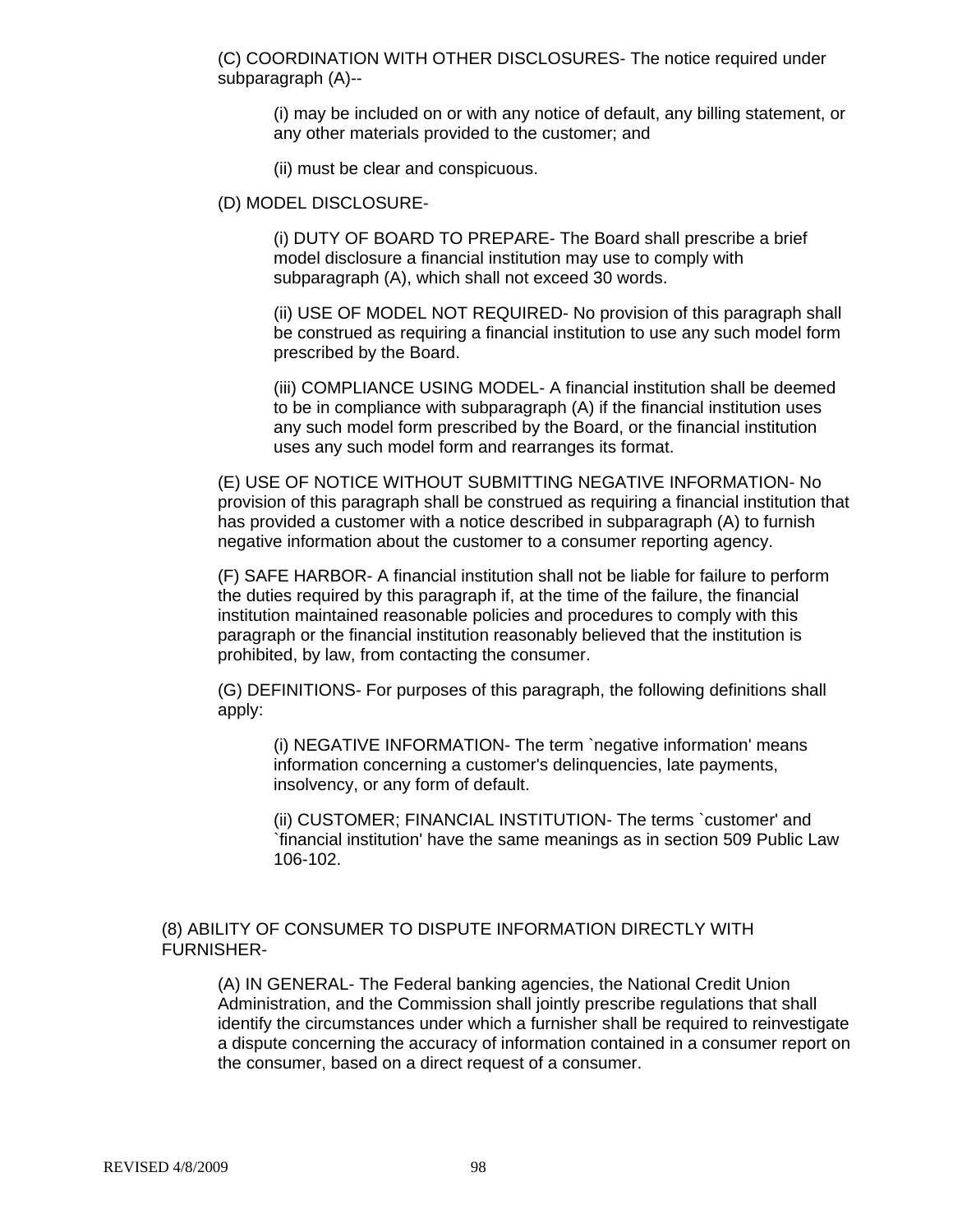(B) CONSIDERATIONS- In prescribing regulations under subparagraph (A), the agencies shall weigh--

(i) the benefits to consumers with the costs on furnishers and the credit reporting system;

(ii) the impact on the overall accuracy and integrity of consumer reports of any such requirements;

(iii) whether direct contact by the consumer with the furnisher would likely result in the most expeditious resolution of any such dispute; and

(iv) the potential impact on the credit reporting process if credit repair organizations, as defined in section 403(3), including entities that would be a credit repair organization, but for section 403(3)(B)(i), are able to circumvent the prohibition in subparagraph (G).

(C) APPLICABILITY- Subparagraphs (D) through (G) shall apply in any circumstance identified under the regulations promulgated under subparagraph (A).

(D) SUBMITTING A NOTICE OF DISPUTE- A consumer who seeks to dispute the accuracy of information shall provide a dispute notice directly to such person at the address specified by the person for such notices that--

(i) identifies the specific information that is being disputed;

(ii) explains the basis for the dispute; and

(iii) includes all supporting documentation required by the furnisher to substantiate the basis of the dispute.

(E) DUTY OF PERSON AFTER RECEIVING NOTICE OF DISPUTE- After receiving a notice of dispute from a consumer pursuant to subparagraph (D), the person that provided the information in dispute to a consumer reporting agency shall--

(i) conduct an investigation with respect to the disputed information;

(ii) review all relevant information provided by the consumer with the notice;

(iii) complete such person's investigation of the dispute and report the results of the investigation to the consumer before the expiration of the period under section 611(a)(1) within which a consumer reporting agency would be required to complete its action if the consumer had elected to dispute the information under that section; and

(iv) if the investigation finds that the information reported was inaccurate, promptly notify each consumer reporting agency to which the person furnished the inaccurate information of that determination and provide to the agency any correction to that information that is necessary to make the information provided by the person accurate.

(F) FRIVOLOUS OR IRRELEVANT DISPUTE-

(i) IN GENERAL- This paragraph shall not apply if the person receiving a notice of a dispute from a consumer reasonably determines that the dispute is frivolous or irrelevant, including--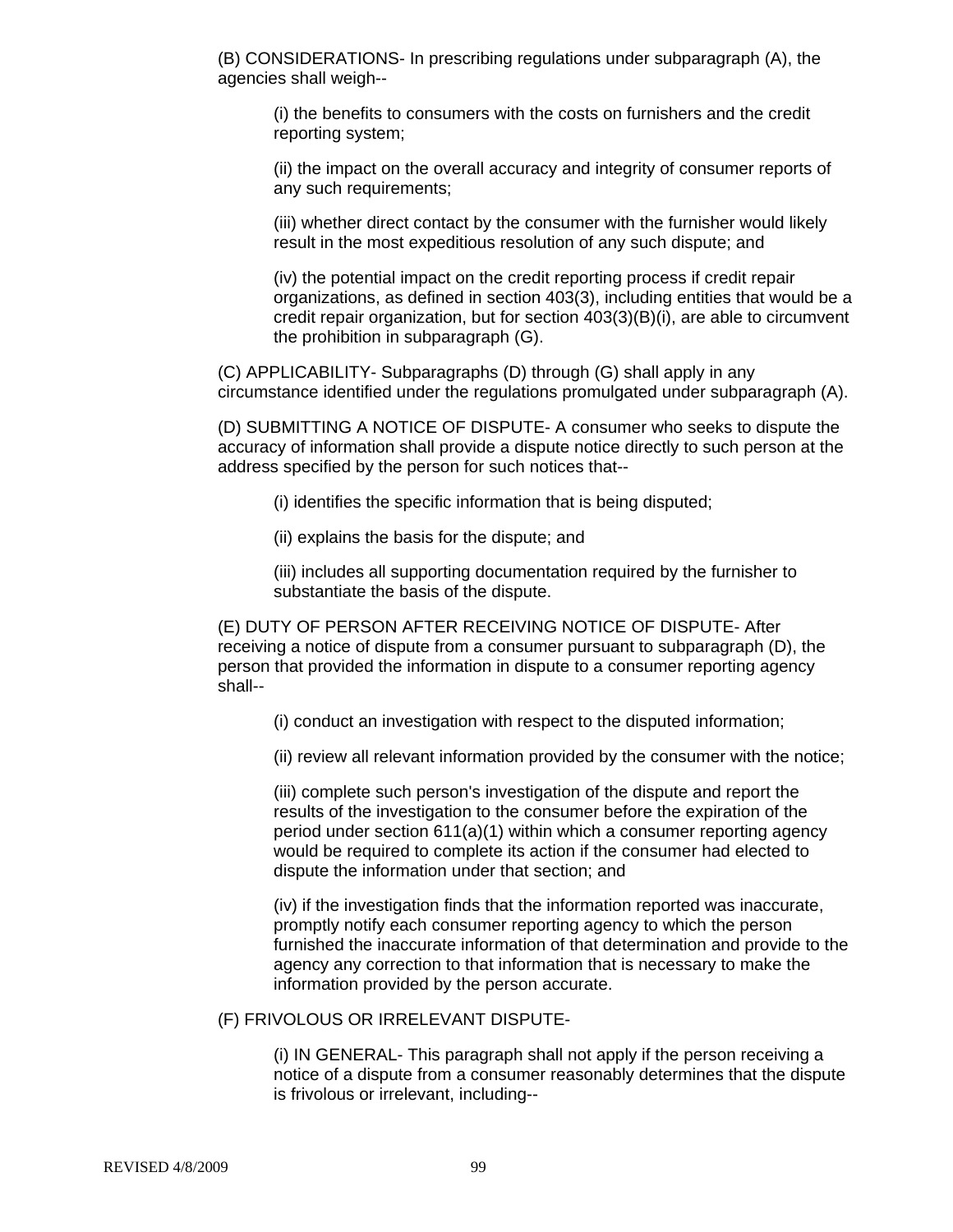(I) by reason of the failure of a consumer to provide sufficient information to investigate the disputed information; or

(II) the submission by a consumer of a dispute that is substantially the same as a dispute previously submitted by or for the consumer, either directly to the person or through a consumer reporting agency under subsection (b), with respect to which the person has already performed the person's duties under this paragraph or subsection (b), as applicable.

(ii) NOTICE OF DETERMINATION- Upon making any determination under clause (i) that a dispute is frivolous or irrelevant, the person shall notify the consumer of such determination not later than 5 business days after making such determination, by mail or, if authorized by the consumer for that purpose, by any other means available to the person.

(iii) CONTENTS OF NOTICE- A notice under clause (ii) shall include--

(I) the reasons for the determination under clause (i); and

(II) identification of any information required to investigate the disputed information, which may consist of a standardized form describing the general nature of such information.

(G) EXCLUSION OF CREDIT REPAIR ORGANIZATIONS- This paragraph shall not apply if the notice of the dispute is submitted by, is prepared on behalf of the consumer by, or is submitted on a form supplied to the consumer by, a credit repair organization, as defined in section 403(3), or an entity that would be a credit repair organization, but for section 403(3)(B)(i).

(9) DUTY TO PROVIDE NOTICE OF STATUS AS MEDICAL INFORMATION FURNISHER- A person whose primary business is providing medical services, products, or devices, or the person's agent or assignee, who furnishes information to a consumer reporting agency on a consumer shall be considered a medical information furnisher for purposes of this title, and shall notify the agency of such status.

(b) Duties of furnishers of information upon notice of dispute.

(1) In general. After receiving notice pursuant to section 611(a)(2) [§ 1681i] of a dispute with regard to the completeness or accuracy of any information provided by a person to a consumer reporting agency, the person shall

(A) conduct an investigation with respect to the disputed information;

(B) review all relevant information provided by the consumer reporting agency pursuant to section 611(a)(2) [§ 1681i];

(C) report the results of the investigation to the consumer reporting agency;

(D) if the investigation finds that the information is incomplete or inaccurate, report those results to all other consumer reporting agencies to which the person furnished the information and that compile and maintain files on consumers on a nationwide basis; and

(E) if an item of information disputed by a consumer is found to be inaccurate or incomplete or cannot be verified after any reinvestigation under paragraph (1), for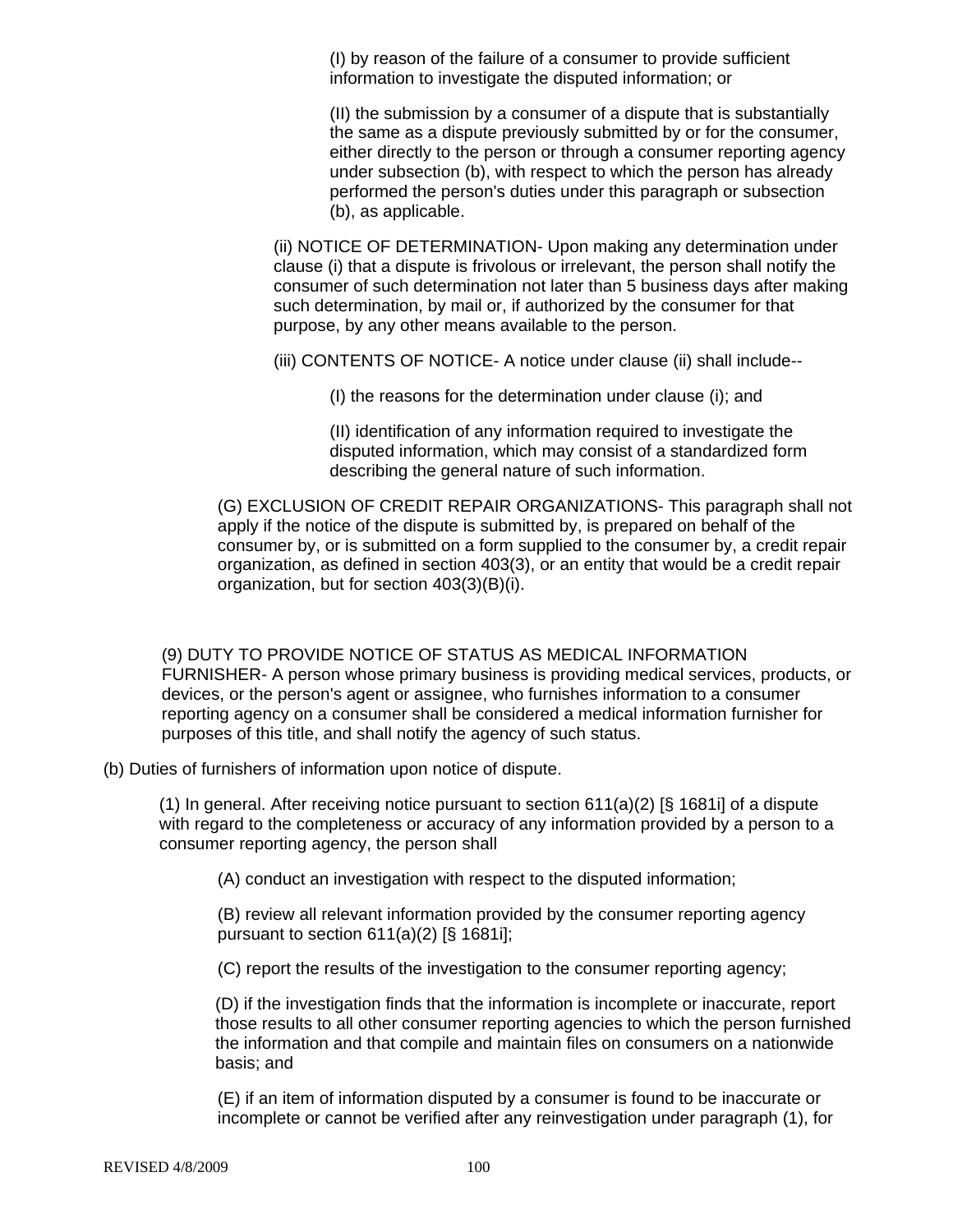purposes of reporting to a consumer reporting agency only, as appropriate, based on the results of the reinvestigation promptly--

- (i) modify that item of information;
- (ii) delete that item of information; or
- (iii) permanently block the reporting of that item of information.

(2) Deadline. A person shall complete all investigations, reviews, and reports required under paragraph (1) regarding information provided by the person to a consumer reporting agency, before the expiration of the period under section 611(a)(1) [§ 1681i] within which the consumer reporting agency is required to complete actions required by that section regarding that information.

(c) LIMITATION ON LIABILITY- Except as provided in section 621(c)(1)(B), sections 616 and 617 do not apply to any violation of--

(1) subsection (a) of this section, including any regulations issued thereunder;

(2) subsection (e) of this section, except that nothing in this paragraph shall limit, expand, or otherwise affect liability under section 616 or 617, as applicable, for violations of subsection (b) of this section; or

(3) subsection (e) of section 615.

(d) LIMITATION ON ENFORCEMENT- The provisions of law described in paragraphs (1) through (3) of subsection (c) (other than with respect to the exception described in paragraph (2) of subsection (c)) shall be enforced exclusively as provided under section 621 by the Federal agencies and officials and the State officials identified in section 621.

### (e) ACCURACY GUIDELINES AND REGULATIONS REQUIRED-

(1) GUIDELINES- The Federal banking agencies, the National Credit Union Administration, and the Commission shall, with respect to the entities that are subject to their respective enforcement authority under section 621, and in coordination as described in paragraph (2)--

(A) establish and maintain guidelines for use by each person that furnishes information to a consumer reporting agency regarding the accuracy and integrity of the information relating to consumers that such entities furnish to consumer reporting agencies, and update such guidelines as often as necessary; and

(B) prescribe regulations requiring each person that furnishes information to a consumer reporting agency to establish reasonable policies and procedures for implementing the guidelines established pursuant to subparagraph (A).

(2) COORDINATION- Each agency required to prescribe regulations under paragraph (1) shall consult and coordinate with each other such agency so that, to the extent possible, the regulations prescribed by each such entity are consistent and comparable with the regulations prescribed by each other such agency.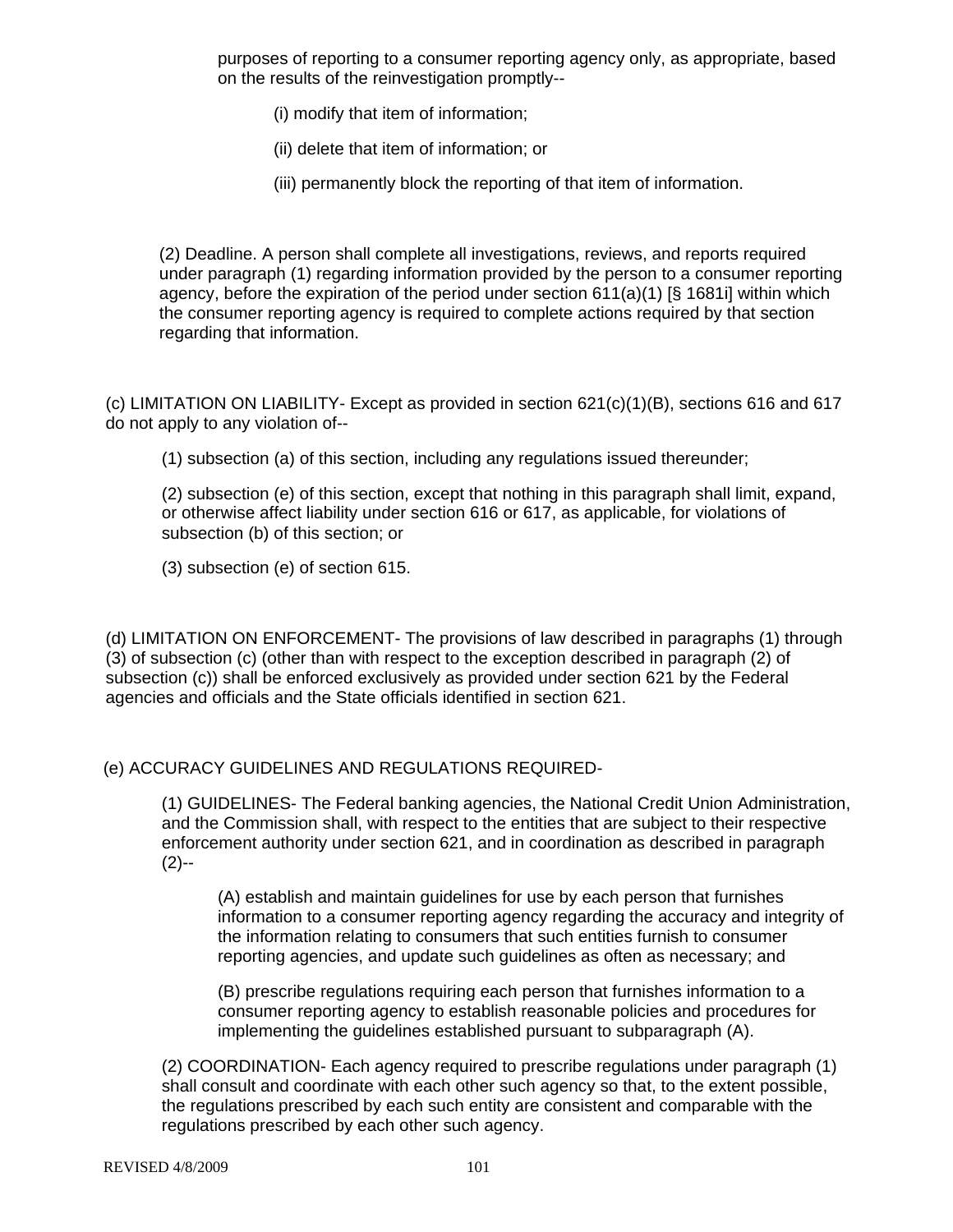(3) CRITERIA- In developing the guidelines required by paragraph (1)(A), the agencies described in paragraph (1) shall--

(A) identify patterns, practices, and specific forms of activity that can compromise the accuracy and integrity of information furnished to consumer reporting agencies;

(B) review the methods (including technological means) used to furnish information relating to consumers to consumer reporting agencies;

(C) determine whether persons that furnish information to consumer reporting agencies maintain and enforce policies to assure the accuracy and integrity of information furnished to consumer reporting agencies; and

(D) examine the policies and processes that persons that furnish information to consumer reporting agencies employ to conduct reinvestigations and correct inaccurate information relating to consumers that has been furnished to consumer reporting agencies.

### **§ 624. Affiliate Sharing**

(a) SPECIAL RULE FOR SOLICITATION FOR PURPOSES OF MARKETING-

(1) NOTICE- Any person that receives from another person related to it by common ownership or affiliated by corporate control a communication of information that would be a consumer report, but for clauses (i), (ii), and (iii) of section 603(d)(2)(A), may not use the information to make a solicitation for marketing purposes to a consumer about its products or services, unless--

(A) it is clearly and conspicuously disclosed to the consumer that the information may be communicated among such persons for purposes of making such solicitations to the consumer; and

(B) the consumer is provided an opportunity and a simple method to prohibit the making of such solicitations to the consumer by such person.

### (2) CONSUMER CHOICE-

(A) IN GENERAL- The notice required under paragraph (1) shall allow the consumer the opportunity to prohibit all solicitations referred to in such paragraph, and may allow the consumer to choose from different options when electing to prohibit the sending of such solicitations, including options regarding the types of entities and information covered, and which methods of delivering solicitations the consumer elects to prohibit.

(B) FORMAT- Notwithstanding subparagraph (A), the notice required under paragraph (1) shall be clear, conspicuous, and concise, and any method provided under paragraph (1)(B) shall be simple. The regulations prescribed to implement this section shall provide specific guidance regarding how to comply with such standards.

#### (3) DURATION-

(A) IN GENERAL- The election of a consumer pursuant to paragraph (1)(B) to prohibit the making of solicitations shall be effective for at least 5 years, beginning on the date on which the person receives the election of the consumer, unless the consumer requests that such election be revoked.

(B) NOTICE UPON EXPIRATION OF EFFECTIVE PERIOD- At such time as the election of a consumer pursuant to paragraph (1)(B) is no longer effective, a person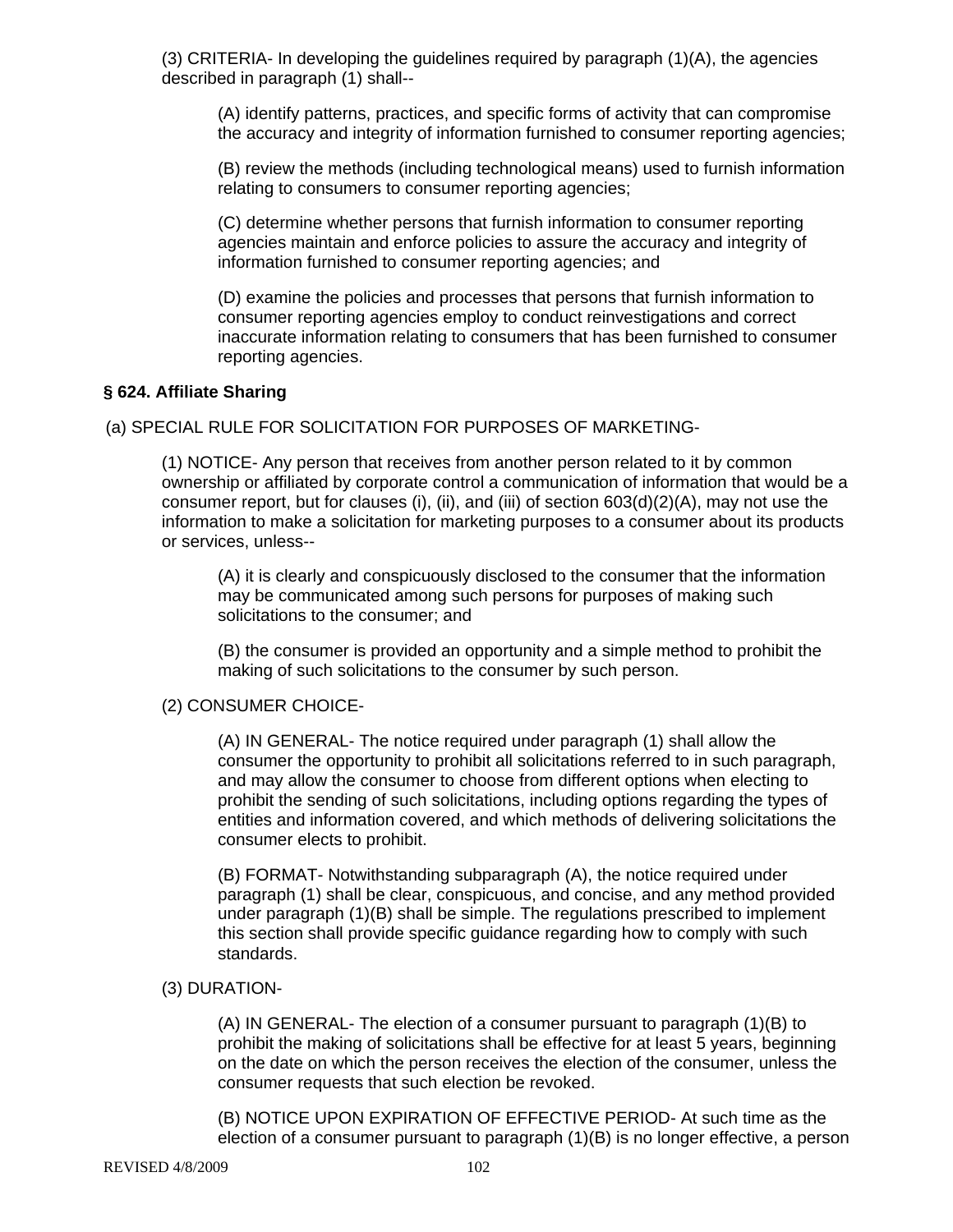may not use information that the person receives in the manner described in paragraph (1) to make any solicitation for marketing purposes to the consumer, unless the consumer receives a notice and an opportunity, using a simple method, to extend the opt-out for another period of at least 5 years, pursuant to the procedures described in paragraph (1).

(4) SCOPE- This section shall not apply to a person--

(A) using information to make a solicitation for marketing purposes to a consumer with whom the person has a pre-existing business relationship;

(B) using information to facilitate communications to an individual for whose benefit the person provides employee benefit or other services pursuant to a contract with an employer related to and arising out of the current employment relationship or status of the individual as a participant or beneficiary of an employee benefit plan;

(C) using information to perform services on behalf of another person related by common ownership or affiliated by corporate control, except that this subparagraph shall not be construed as permitting a person to send solicitations on behalf of another person, if such other person would not be permitted to send the solicitation on its own behalf as a result of the election of the consumer to prohibit solicitations under paragraph (1)(B);

(D) using information in response to a communication initiated by the consumer;

(E) using information in response to solicitations authorized or requested by the consumer; or

(F) if compliance with this section by that person would prevent compliance by that person with any provision of State insurance laws pertaining to unfair discrimination in any State in which the person is lawfully doing business.

(5) NO RETROACTIVITY- This subsection shall not prohibit the use of information to send a solicitation to a consumer if such information was received prior to the date on which persons are required to comply with regulations implementing this subsection.

(b) NOTICE FOR OTHER PURPOSES PERMISSIBLE- A notice or other disclosure under this section may be coordinated and consolidated with any other notice required to be issued under any other provision of law by a person that is subject to this section, and a notice or other disclosure that is equivalent to the notice required by subsection (a), and that is provided by a person described in subsection (a) to a consumer together with disclosures required by any other provision of law, shall satisfy the requirements of subsection (a).

(c) USER REQUIREMENTS- Requirements with respect to the use by a person of information received from another person related to it by common ownership or affiliated by corporate control, such as the requirements of this section, constitute requirements with respect to the exchange of information among persons affiliated by common ownership or common corporate control, within the meaning of section 625(b)(2).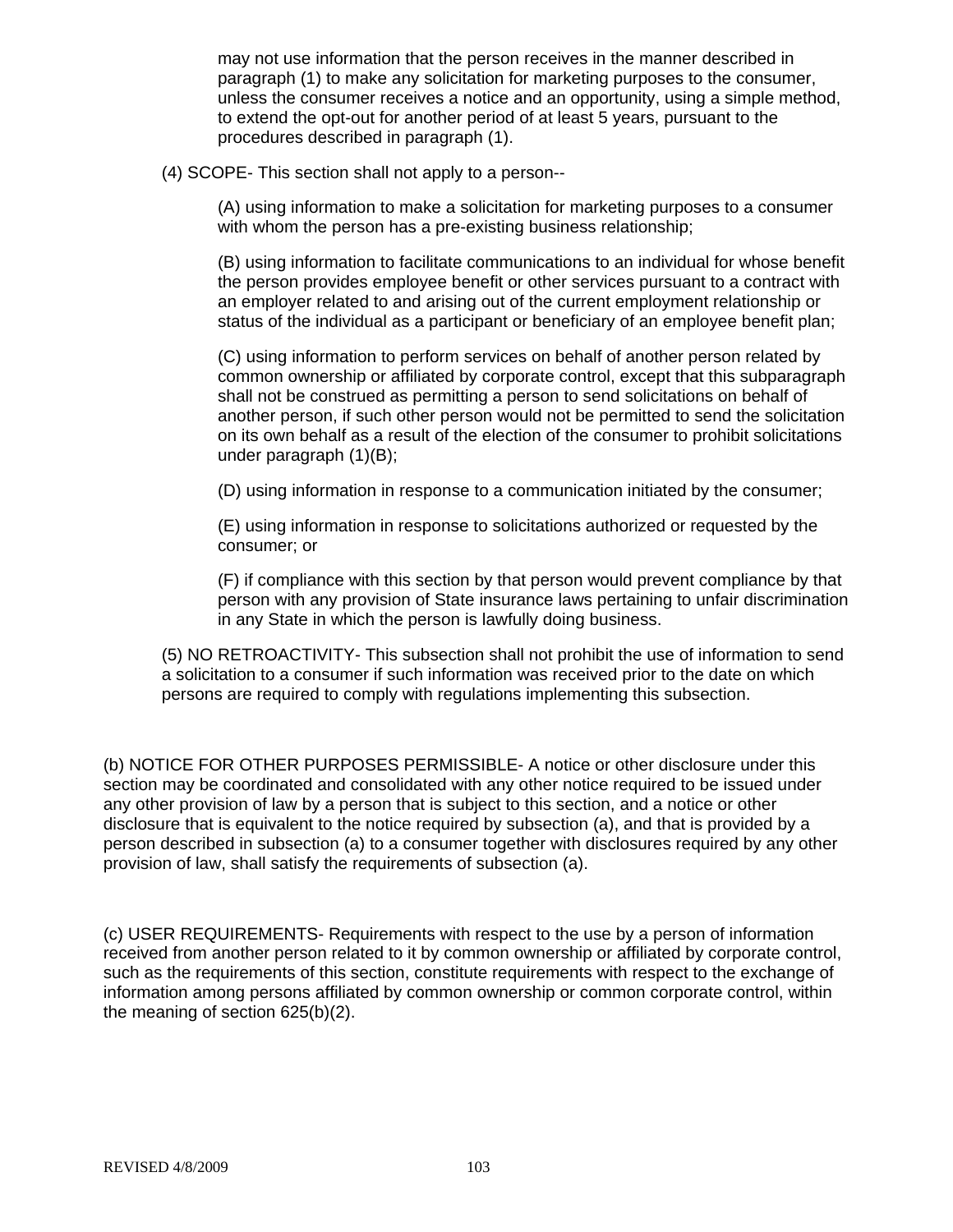(d) DEFINITIONS- For purposes of this section, the following definitions shall apply:

(1) PRE-EXISTING BUSINESS RELATIONSHIP- The term `pre-existing business relationship' means a relationship between a person, or a person's licensed agent, and a consumer, based on--

(A) a financial contract between a person and a consumer which is in force;

(B) the purchase, rental, or lease by the consumer of that person's goods or services, or a financial transaction (including holding an active account or a policy in force or having another continuing relationship) between the consumer and that person during the 18-month period immediately preceding the date on which the consumer is sent a solicitation covered by this section;

(C) an inquiry or application by the consumer regarding a product or service offered by that person, during the 3-month period immediately preceding the date on which the consumer is sent a solicitation covered by this section; or

(D) any other pre-existing customer relationship defined in the regulations implementing this section.

(2) SOLICITATION- The term `solicitation' means the marketing of a product or service initiated by a person to a particular consumer that is based on an exchange of information described in subsection (a), and is intended to encourage the consumer to purchase such product or service, but does not include communications that are directed at the general public or determined not to be a solicitation by the regulations prescribed under this section.

### **§ 625. Relation to State laws** [15 U.S.C. § 1681t]

(a) In general. Except as provided in subsections (b) and (c), this title does not annul, alter, affect, or exempt any person subject to the provisions of this title from complying with the laws of any State with respect to the collection, distribution, or use of any information on consumers or for the prevention or mitigation of identity theft, except to the extent that those laws are inconsistent with any provision of this title, and then only to the extent of the inconsistency.

(b) General exceptions. No requirement or prohibition may be imposed under the laws of any State

(1) with respect to any subject matter regulated under

(A) subsection (c) or (e) of section 604 [§ 1681b], relating to the prescreening of consumer reports;

(B) section 611 [§ 1681i], relating to the time by which a consumer reporting agency must take any action, including the provision of notification to a consumer or other person, in any procedure related to the disputed accuracy of information in a consumer's file, except that this subparagraph shall not apply to any State law in effect on the date of enactment of the Consumer Credit Reporting Reform Act of 1996;

(C) subsections (a) and (b) of section 615 [§ 1681m], relating to the duties of a person who takes any adverse action with respect to a consumer;

(D) section 615(d) [§ 1681m], relating to the duties of persons who use a consumer report of a consumer in connection with any credit or insurance transaction that is not initiated by the consumer and that consists of a firm offer of credit or insurance;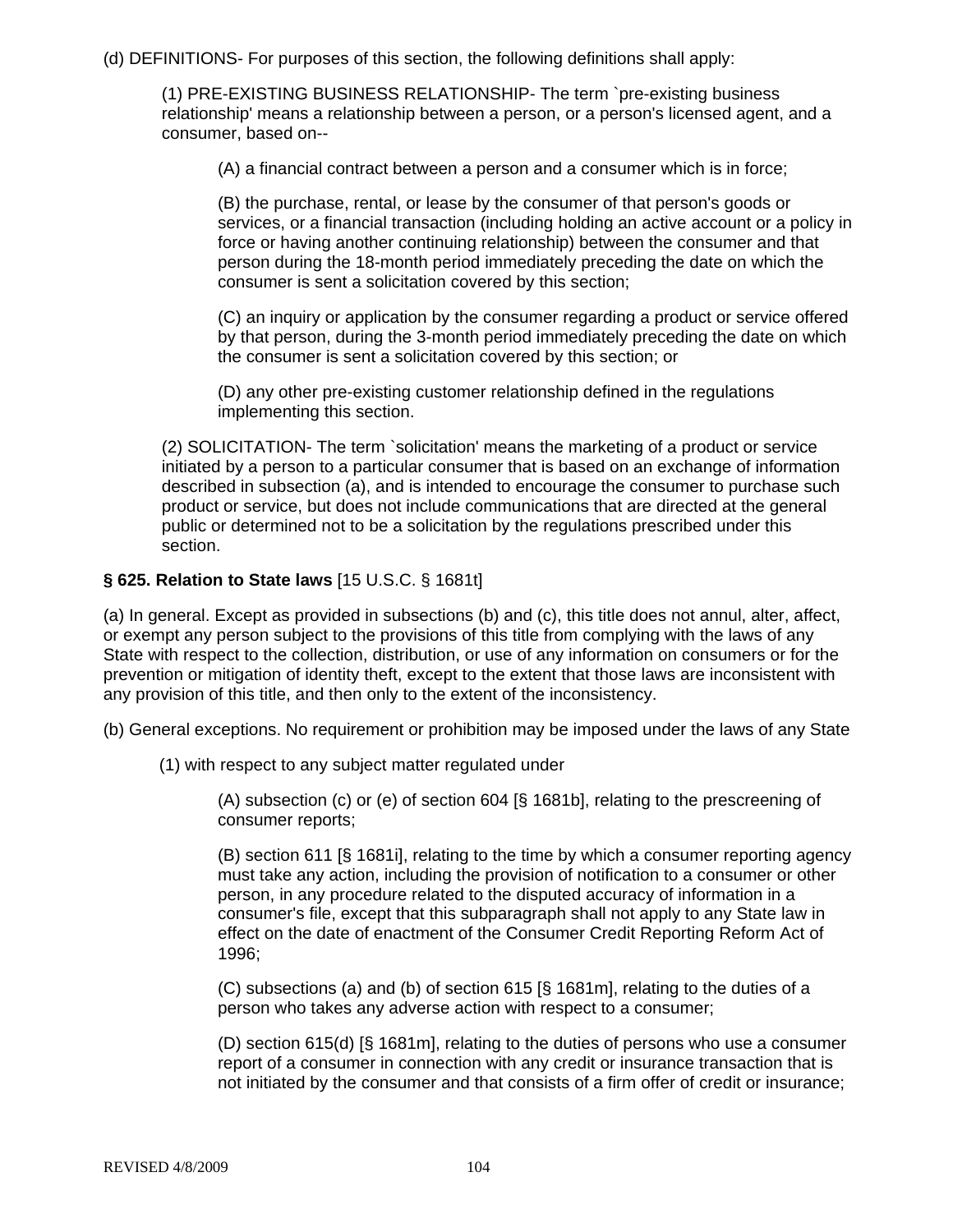(E) section 605 [§ 1681c], relating to information contained in consumer reports, except that this subparagraph shall not apply to any State law in effect on the date of enactment of the Consumer Credit Reporting Reform Act of 1996;

(F) section 623 [§ 1681s-2], relating to the responsibilities of persons who furnish information to consumer reporting agencies, except that this paragraph shall not apply

(i) with respect to section 54A(a) of chapter 93 of the Massachusetts Annotated Laws (as in effect on the date of enactment of the Consumer Credit Reporting Reform Act of 1996); or

(ii) with respect to section 1785.25(a) of the California Civil Code (as in effect on the date of enactment of the Consumer Credit Reporting Reform Act of 1996);

(H) section 624, relating to the exchange and use of information to make a solicitation for marketing purposes; or'.

(I) section 615(h), relating to the duties of users of consumer reports to provide notice with respect to terms in certain credit transactions;

(2) with respect to the exchange of information among persons affiliated by common ownership or common corporate control, except that this paragraph shall not apply with respect to subsection (a) or (c)(1) of section 2480e of title 9, Vermont Statutes Annotated (as in effect on the date of enactment of the Consumer Credit Reporting Reform Act of 1996)

(3) with respect to the disclosures required to be made under subsection  $(c)$ ,  $(d)$ ,  $(e)$ , or  $(q)$ of section 609, or subsection (f) of section 609 relating to the disclosure of credit scores for credit granting purposes, except that this paragraph--

(A) shall not apply with respect to sections 1785.10, 1785.16, and 1785.20.2 of the California Civil Code (as in effect on the date of enactment of the Fair and Accurate Credit Transactions Act of 2003) and section 1785.15 through section 1785.15.2 of such Code (as in effect on such date);

(B) shall not apply with respect to sections 5-3-106(2) and 212-14.3-104.3 of the Colorado Revised Statutes (as in effect on the date of enactment of the Fair and Accurate Credit Transactions Act of 2003); and

(C) shall not be construed as limiting, annulling, affecting, or superseding any provision of the laws of any State regulating the use in an insurance activity, or regulating disclosures concerning such use, of a credit-based insurance score of a consumer by any person engaged in the business of insurance;

(4) with respect to the frequency of any disclosure under section 612(a), except that this paragraph shall not apply--

(A) with respect to section 12-14.3-105(1)(d) of the Colorado Revised Statutes (as in effect on the date of enactment of the Fair and Accurate Credit Transactions Act of 2003);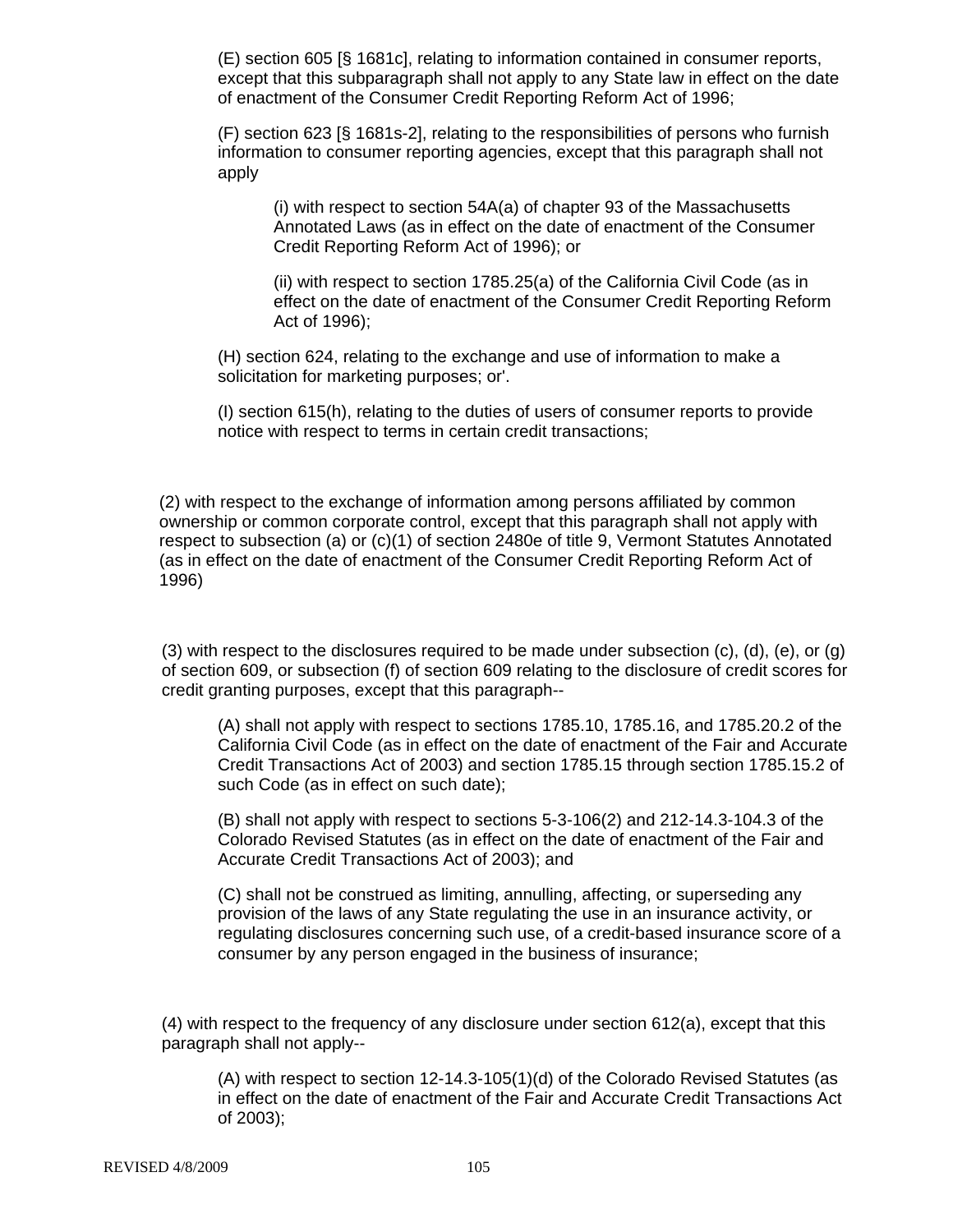(B) with respect to section 10-1-393(29)(C) of the Georgia Code (as in effect on the date of enactment of the Fair and Accurate Credit Transactions Act of 2003);

(C) with respect to section 1316.2 of title 10 of the Maine Revised Statutes (as in effect on the date of enactment of the Fair and Accurate Credit Transactions Act of 2003);

(D) with respect to sections  $14-1209(a)(1)$  and  $14-1209(b)(1)(i)$  of the Commercial Law Article of the Code of Maryland (as in effect on the date of enactment of the Fair and Accurate Credit Transactions Act of 2003);

(E) with respect to section 59(d) and section 59(e) of chapter 93 of the General Laws of Massachusetts (as in effect on the date of enactment of the Fair and Accurate Credit Transactions Act of 2003);

(F) with respect to section 56:11-37.10(a)(1) of the New Jersey Revised Statutes (as in effect on the date of enactment of the Fair and Accurate Credit Transactions Act of 2003); or

(G) with respect to section 2480c(a)(1) of title 9 of the Vermont Statutes Annotated (as in effect on the date of enactment of the Fair and Accurate Credit Transactions Act of 2003); or'.

(5) with respect to the conduct required by the specific provisions of--

- (A) section 605(g);
- (B) section 605A;
- (C) section 605B;
- (D) section 609(a)(1)(A);
- $(E)$  section 612(a);
- (F) subsections (e), (f), and (g) of section 615;
- (G) section 621(f);
- (H) section 623(a)(6); or
- (I) section 628.'; and

 (c) Definition of firm offer of credit or insurance. Notwithstanding any definition of the term "firm offer of credit or insurance" (or any equivalent term) under the laws of any State, the definition of that term contained in section 603(*l*) [§ 1681a] shall be construed to apply in the enforcement and interpretation of the laws of any State governing consumer reports.

(d) Limitations. Subsections (b) and (c) do not affect any settlement, agreement, or consent judgment between any State Attorney General and any consumer reporting agency in effect on the date of enactment of the Consumer Credit Reporting Reform Act of 1996.

### **§ 626. Disclosures to FBI for counterintelligence purposes** [15 U.S.C. § 1681u]

(a) Identity of financial institutions. Notwithstanding section 604 [§ 1681b] or any other provision of this title, a consumer reporting agency shall furnish to the Federal Bureau of Investigation the names and addresses of all financial institutions (as that term is defined in section 1101 of the Right to Financial Privacy Act of 1978 [12 U.S.C. § 3401]) at which a consumer maintains or has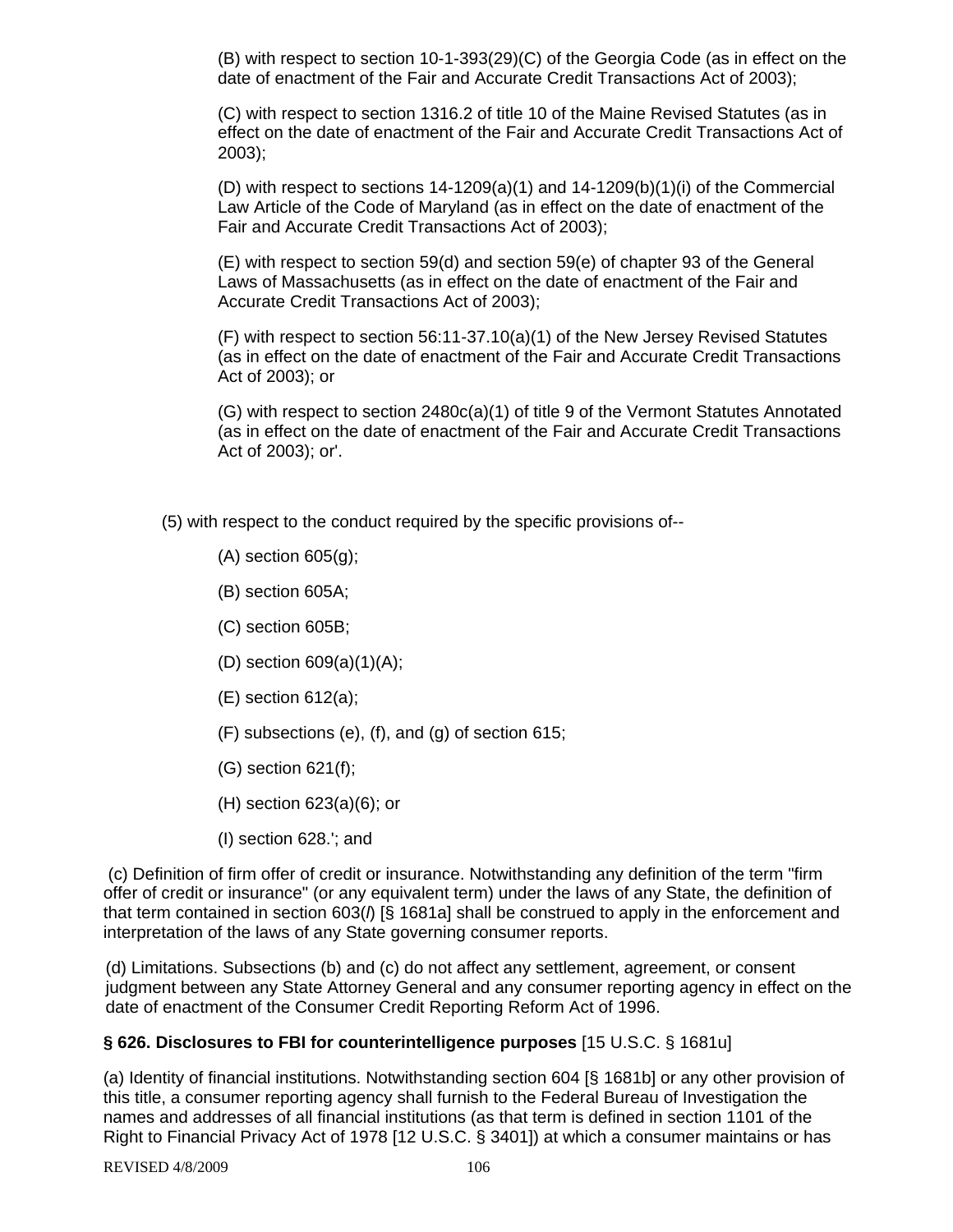maintained an account, to the extent that information is in the files of the agency, when presented with a written request for that information, signed by the Director of the Federal Bureau of Investigation, or the Director's designee in a position not lower than Deputy Assistant Director at Bureau headquarters or a Special Agent in Charge of a Bureau field office designated by the Director, which certifies compliance with this section. The Director or the Director's designee may make such a certification only if the Director or the Director's designee has determined in writing, that such information is sought for the conduct of an authorized investigation to protect against international terrorism or clandestine intelligence activities, provided that such an investigation of a United States person is not conducted solely upon the basis of activities protected by the first amendment to the Constitution of the United States.

(b) Identifying information. Notwithstanding the provisions of section 604 [§ 1681b] or any other provision of this title, a consumer reporting agency shall furnish identifying information respecting a consumer, limited to name, address, former addresses, places of employment, or former places of employment, to the Federal Bureau of Investigation when presented with a written request, signed by the Director or the Director's designee, which certifies compliance with this subsection. The Director or the Director's designee in a position not lower than Deputy Assistant Director at Bureau headquarters or a Special Agent in Charge of a Bureau field office designated by the Director may make such a certification only if the Director or the Director's designee has determined in writing that such information is sought for the conduct of an authorized investigation to protect against international terrorism or clandestine intelligence activities, provided that such an investigation of a United States person is not conducted solely upon the basis of activities protected by the first amendment to the Constitution of the United States.

(c) Court order for disclosure of consumer reports. Notwithstanding section 604 [§ 1681b] or any other provision of this title, if requested in writing by the Director of the Federal Bureau of Investigation, or a designee of the Director in a position not lower than Deputy Assistant Director at Bureau headquarters or a Special Agent in Charge of a Bureau field office designated by the Director, a court may issue an order ex parte directing a consumer reporting agency to furnish a consumer report to the Federal Bureau of Investigation, upon a showing in camera that the consumer report is sought for the conduct of an authorized investigation to protect against international terrorism or clandestine intelligence activities, provided that such an investigation of a United States person is not conducted solely upon the basis of activities protected by the first amendment to the Constitution of the United States.

The terms of an order issued under this subsection shall not disclose that the order is issued for purposes of a counterintelligence investigation.

(d) Confidentiality. No consumer reporting agency or officer, employee, or agent of a consumer reporting agency shall disclose to any person, other than those officers, employees, or agents of a consumer reporting agency necessary to fulfill the requirement to disclose information to the Federal Bureau of Investigation under this section, that the Federal Bureau of Investigation has sought or obtained the identity of financial institutions or a consumer report respecting any consumer under subsection (a), (b), or (c), and no consumer reporting agency or officer, employee, or agent of a consumer reporting agency shall include in any consumer report any information that would indicate that the Federal Bureau of Investigation has sought or obtained such information or a consumer report.

(e) Payment of fees. The Federal Bureau of Investigation shall, subject to the availability of appropriations, pay to the consumer reporting agency assembling or providing report or information in accordance with procedures established under this section a fee for reimbursement for such costs as are reasonably necessary and which have been directly incurred in searching, reproducing, or transporting books, papers, records, or other data required or requested to be produced under this section.

(f) Limit on dissemination. The Federal Bureau of Investigation may not disseminate information obtained pursuant to this section outside of the Federal Bureau of Investigation, except to other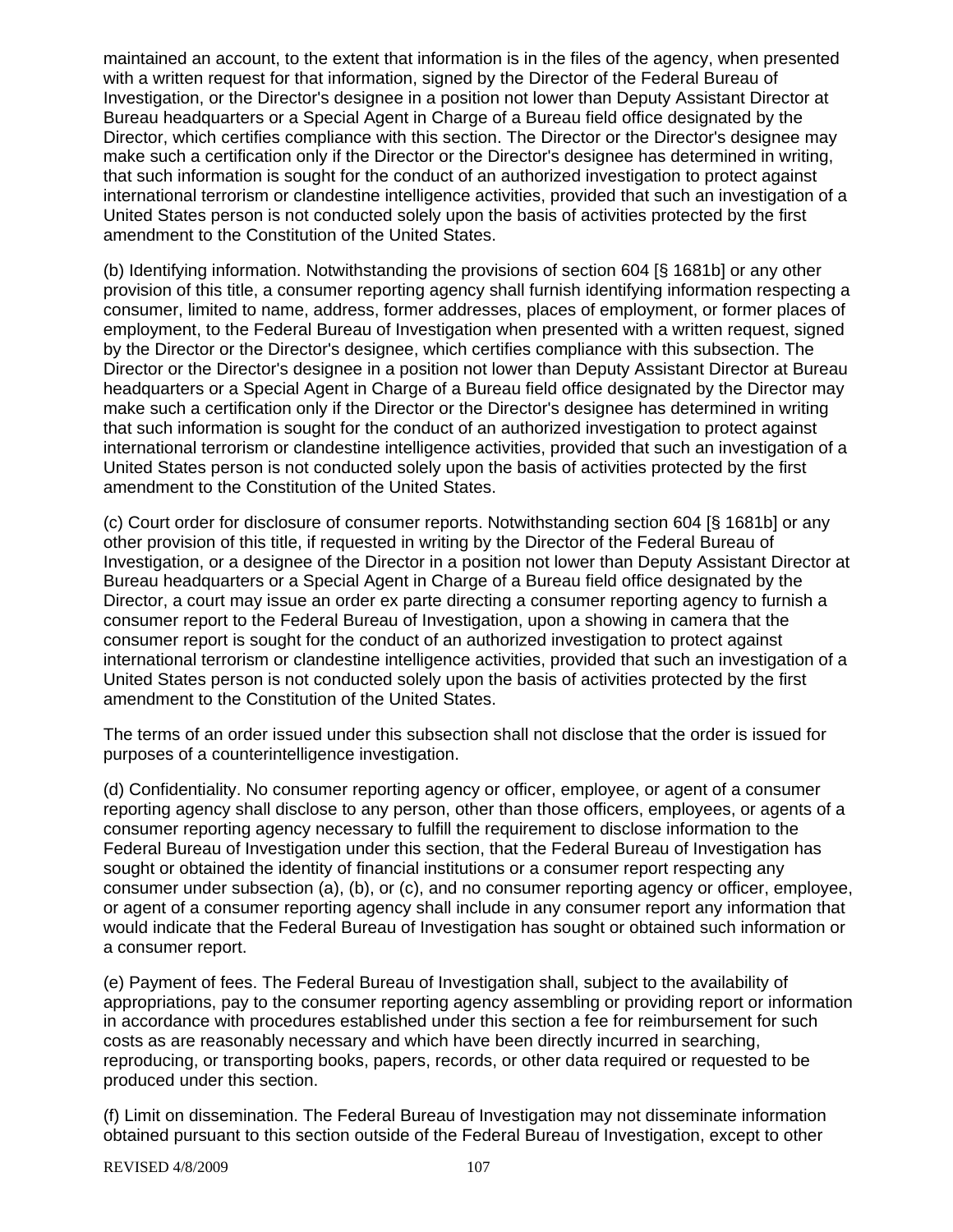Federal agencies as may be necessary for the approval or conduct of a foreign counterintelligence investigation, or, where the information concerns a person subject to the Uniform Code of Military Justice, to appropriate investigative authorities within the military department concerned as may be necessary for the conduct of a joint foreign counterintelligence investigation.

(g) Rules of construction. Nothing in this section shall be construed to prohibit information from being furnished by the Federal Bureau of Investigation pursuant to a subpoena or court order, in connection with a judicial or administrative proceeding to enforce the provisions of this Act. Nothing in this section shall be construed to authorize or permit the withholding of information from the Congress.

(h) Reports to Congress. On a semiannual basis, the Attorney General shall fully inform the Permanent Select Committee on Intelligence and the Committee on Banking, Finance and Urban Affairs of the House of Representatives, and the Select Committee on Intelligence and the Committee on Banking, Housing, and Urban Affairs of the Senate concerning all requests made pursuant to subsections (a), (b), and (c).

(i) Damages. Any agency or department of the United States obtaining or disclosing any consumer reports, records, or information contained therein in violation of this section is liable to the consumer to whom such consumer reports, records, or information relate in an amount equal to the sum of

(1) \$100, without regard to the volume of consumer reports, records, or information involved;

(2) any actual damages sustained by the consumer as a result of the disclosure;

(3) if the violation is found to have been willful or intentional, such punitive damages as a court may allow; and

(4) in the case of any successful action to enforce liability under this subsection, the costs of the action, together with reasonable attorney fees, as determined by the court.

(j) Disciplinary actions for violations. If a court determines that any agency or department of the United States has violated any provision of this section and the court finds that the circumstances surrounding the violation raise questions of whether or not an officer or employee of the agency or department acted willfully or intentionally with respect to the violation, the agency or department shall promptly initiate a proceeding to determine whether or not disciplinary action is warranted against the officer or employee who was responsible for the violation.

(k) Good-faith exception. Notwithstanding any other provision of this title, any consumer reporting agency or agent or employee thereof making disclosure of consumer reports or identifying information pursuant to this subsection in good-faith reliance upon a certification of the Federal Bureau of Investigation pursuant to provisions of this section shall not be liable to any person for such disclosure under this title, the constitution of any State, or any law or regulation of any State or any political subdivision of any State.

(l) Limitation of remedies. Notwithstanding any other provision of this title, the remedies and sanctions set forth in this section shall be the only judicial remedies and sanctions for violation of this section.

(m) Injunctive relief. In addition to any other remedy contained in this section, injunctive relief shall be available to require compliance with the procedures of this section. In the event of any successful action under this subsection, costs together with reasonable attorney fees, as determined by the court, may be recovered.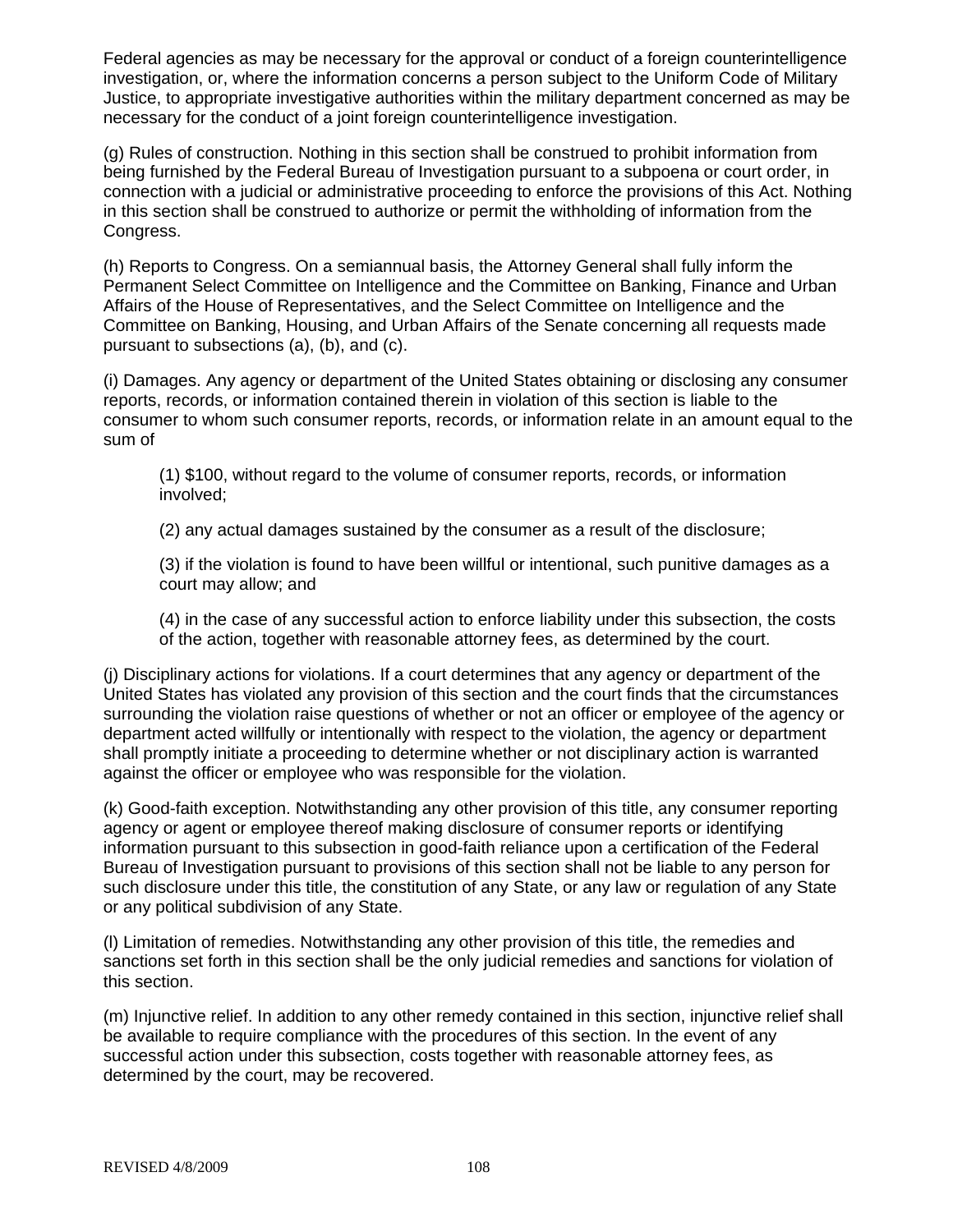#### **§ 627. Disclosures to governmental agencies for counterterrorism purposes** [15 U.S.C. §1681v]

(a) Disclosure. Notwithstanding section 604 or any other provision of this title, a consumer reporting agency shall furnish a consumer report of a consumer and all other information in a consumer's file to a government agency authorized to conduct investigations of, or intelligence or counterintelligence activities or analysis related to, international terrorism when presented with a written certification by such government agency that such information is necessary for the agency's conduct or such investigation, activity or analysis.

(b) Form of certification. The certification described in subsection (a) shall be signed by a supervisory official designated by the head of a Federal agency or an officer of a Federal agency whose appointment to office is required to be made by the President, by and with the advice and consent of the Senate.

(c) Confidentiality. No consumer reporting agency, or officer, employee, or agent of such consumer reporting agency, shall disclose to any person, or specify in any consumer report, that a government agency has sought or obtained access to information under subsection (a).

(d) Rule of construction. Nothing in section 626 shall be construed to limit the authority of the Director of the Federal Bureau of Investigation under this section.

(e) Safe harbor. Notwithstanding any other provision of this title, any consumer reporting agency or agent or employee thereof making disclosure of consumer reports or other information pursuant to this section in good-faith reliance upon a certification of a governmental agency pursuant to the provisions of this section shall not be liable to any person for such disclosure under this subchapter, the constitution of any State, or any law or regulation of any State or any political subdivision of any State.

#### **§ 628. Disposal of records**

(a) REGULATIONS-

(1) IN GENERAL- Not later than 1 year after the date of enactment of this section, the Federal banking agencies, the National Credit Union Administration, and the Commission with respect to the entities that are subject to their respective enforcement authority under section 621, and the Securities and Exchange Commission, and in coordination as described in paragraph (2), shall issue final regulations requiring any person that maintains or otherwise possesses consumer information, or any compilation of consumer information, derived from consumer reports for a business purpose to properly dispose of any such information or compilation.

(2) COORDINATION- Each agency required to prescribe regulations under paragraph (1) shall--

(A) consult and coordinate with each other such agency so that, to the extent possible, the regulations prescribed by each such agency are consistent and comparable with the regulations by each such other agency; and

(B) ensure that such regulations are consistent with the requirements and regulations issued pursuant to Public Law 106-102 and other provisions of Federal law.

(3) EXEMPTION AUTHORITY- In issuing regulations under this section, the Federal banking agencies, the National Credit Union Administration, the Commission, and the Securities and Exchange Commission may exempt any person or class of persons from application of those regulations, as such agency deems appropriate to carry out the purpose of this section.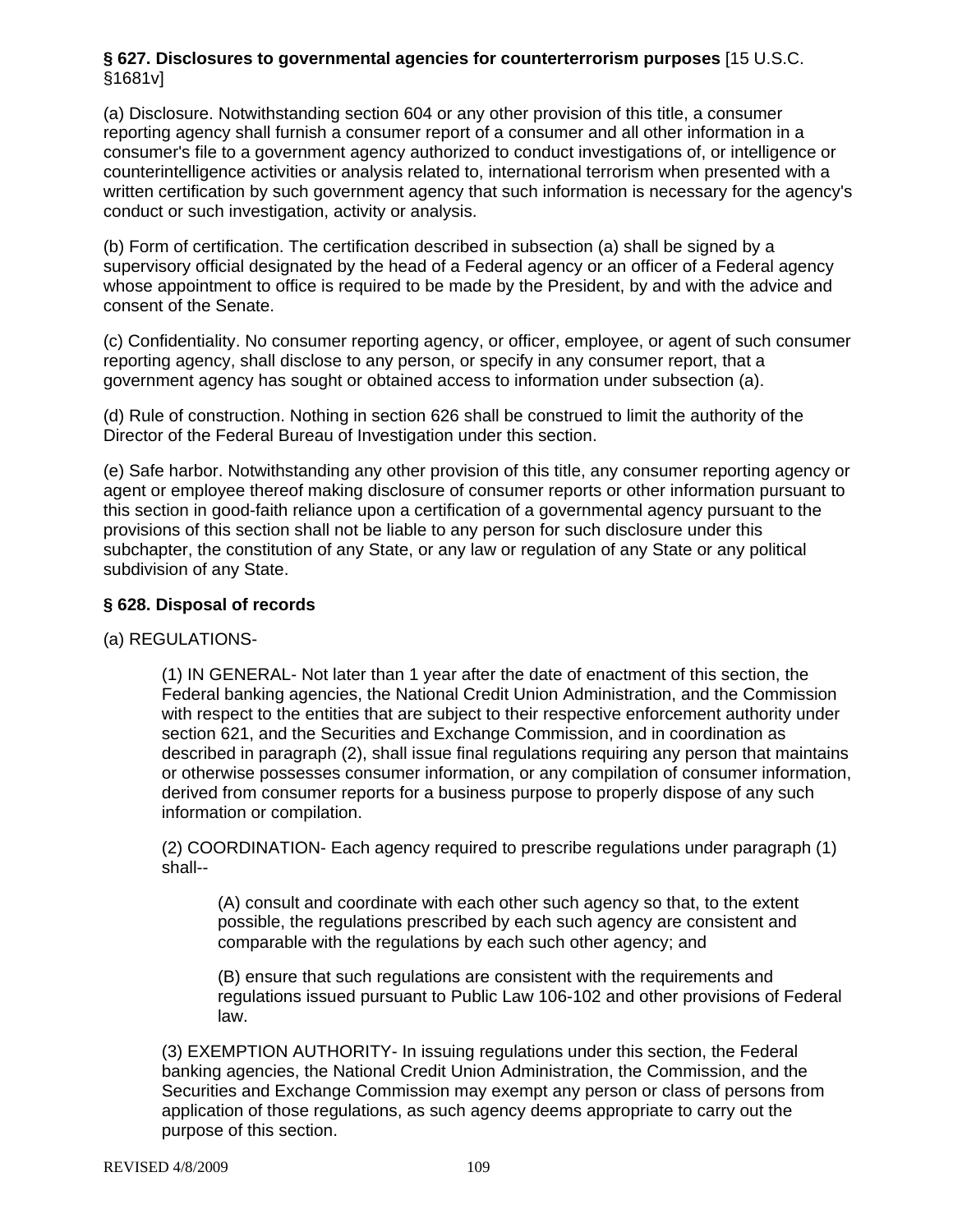(b) RULE OF CONSTRUCTION- Nothing in this section shall be construed--

(1) to require a person to maintain or destroy any record pertaining to a consumer that is not imposed under other law; or

(2) to alter or affect any requirement imposed under any other provision of law to maintain or destroy such a record.

#### **§ 629. Corporate and technological circumvention prohibited**

`The Commission shall prescribe regulations, to become effective not later than 90 days after the date of enactment of this section, to prevent a consumer reporting agency from circumventing or evading treatment as a consumer reporting agency described in section 603(p) for purposes of this title, including--

(1) by means of a corporate reorganization or restructuring, including a merger, acquisition, dissolution, divestiture, or asset sale of a consumer reporting agency; or

(2) by maintaining or merging public record and credit account information in a manner that is substantially equivalent to that described in paragraphs (1) and (2) of section 603(p), in the manner described in section 603(p).

#### **Endnotes:**

1. The reporting periods have been lengthened for certain adverse information pertaining to U.S. Government insured or guaranteed student loans, or pertaining to national direct student loans. See sections 430A(f) and 463(c)(3) of the Higher Education Act of 1965, 20 U.S.C. 1080a(f) and 20 U.S.C. 1087cc(c)(3), respectively.

2. Should read "paragraphs (4) and (5)...." Prior Section 605(a)(6) was amended and redesignated as Section 605(a)(5) in November 1998.

3. The Federal Trade Commission increased the maximum allowable charge to \$9.00, effective January 1, 2002. 66 Fed. Reg. 63545 (Dec. 7, 2001).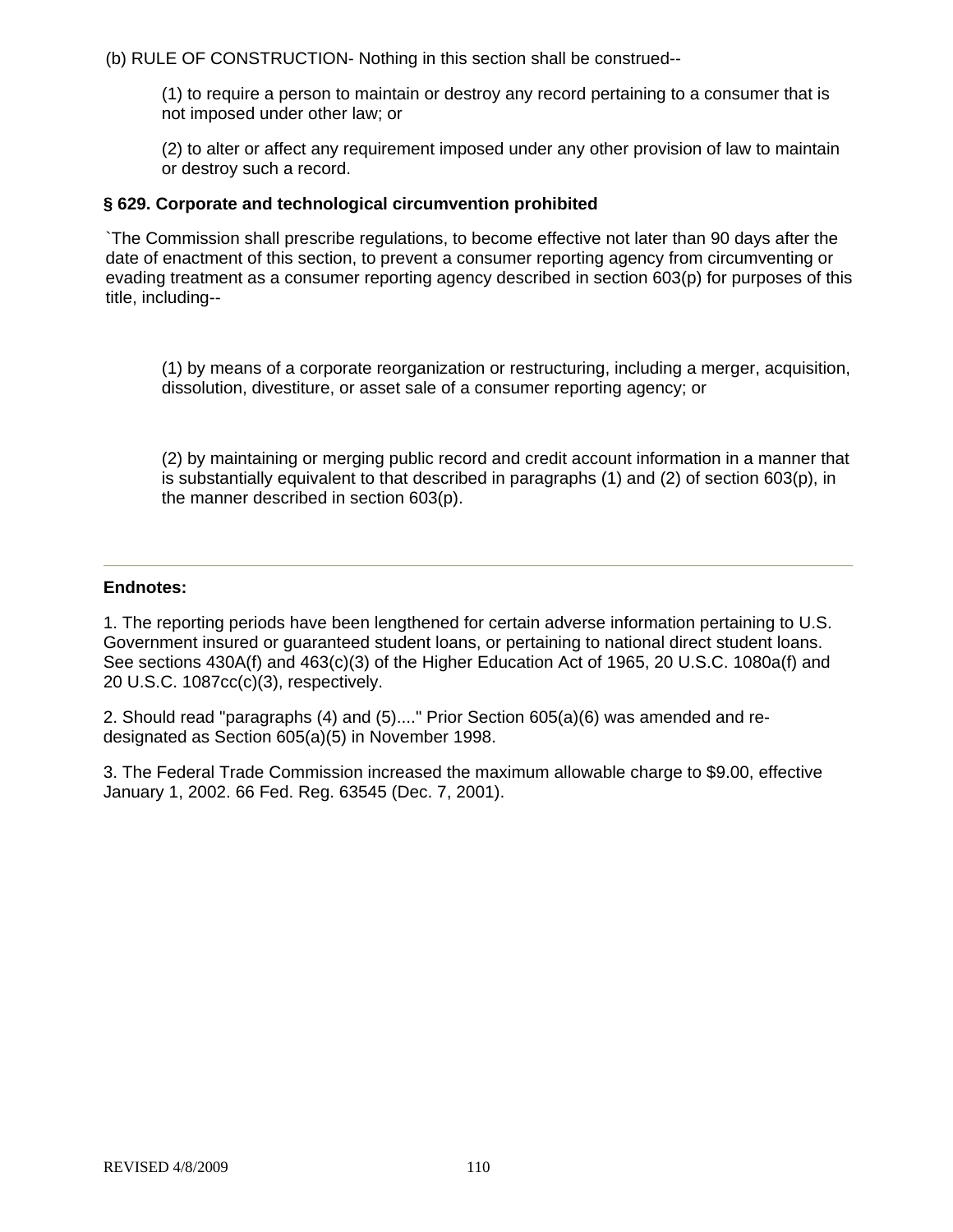# **Kentucky Private Investigator's Examination Study Guide**

# **BILL OF RIGHTS**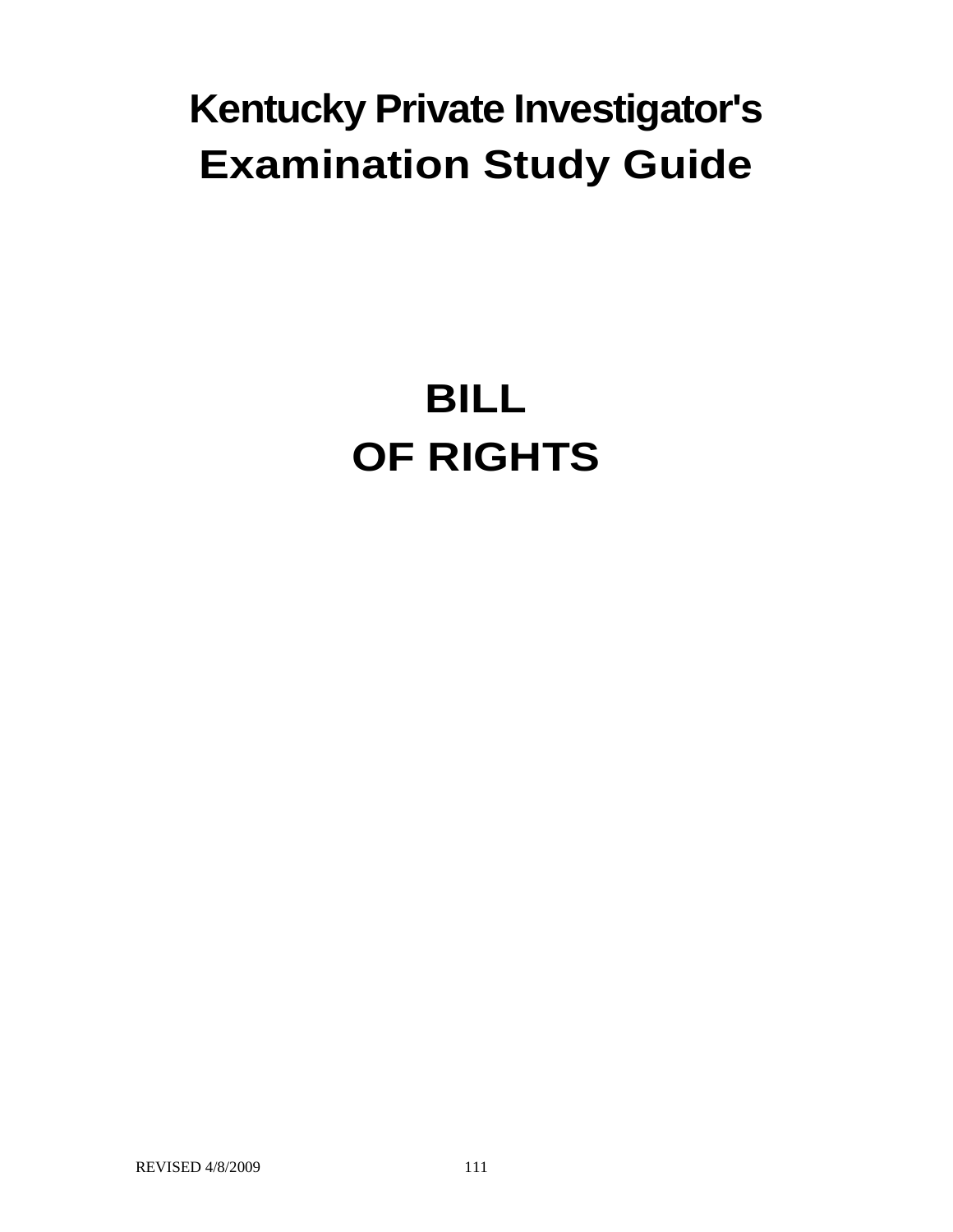#### **Amendment I**

Congress shall make no law respecting an establishment of religion, or prohibiting the free exercise thereof; or abridging the freedom of speech, or of the press; or the right of the people peaceably to assemble, and to petition the government for a redress of grievances.

#### **Amendment II**

A well regulated militia, being necessary to the security of a free state, the right of the people to keep and bear arms, shall not be infringed.

#### **Amendment III**

No soldier shall, in time of peace be quartered in any house, without the consent of the owner, nor in time of war, but in a manner to be prescribed by law.

#### **Amendment IV**

The right of the people to be secure in their persons, houses, papers, and effects, against unreasonable searches and seizures, shall not be violated, and no warrants shall issue, but upon probable cause, supported by oath or affirmation, and particularly describing the place to be searched, and the persons or things to be seized.

#### **Amendment V**

No person shall be held to answer for a capital, or otherwise infamous crime, unless on a presentment or indictment of a grand jury, except in cases arising in the land or naval forces, or in the militia, when in actual service in time of war or public danger; nor shall any person be subject for the same offense to be twice put in jeopardy of life or limb; nor shall be compelled in any criminal case to be a witness against himself, nor be deprived of life, liberty, or property, without due process of law; nor shall private property be taken for public use, without just compensation.

#### **Amendment VI**

In all criminal prosecutions, the accused shall enjoy the right to a speedy and public trial, by an impartial jury of the state and district wherein the crime shall have been committed, which district shall have been previously ascertained by law, and to be informed of the nature and cause of the accusation; to be confronted with the witnesses against him; to have compulsory process for obtaining witnesses in his favor, and to have the assistance of counsel for his defense.

#### **Amendment VII**

In suits at common law, where the value in controversy shall exceed twenty dollars, the right of trial by jury shall be preserved, and no fact tried by a jury, shall be otherwise reexamined in any court of the United States, than according to the rules of the common law.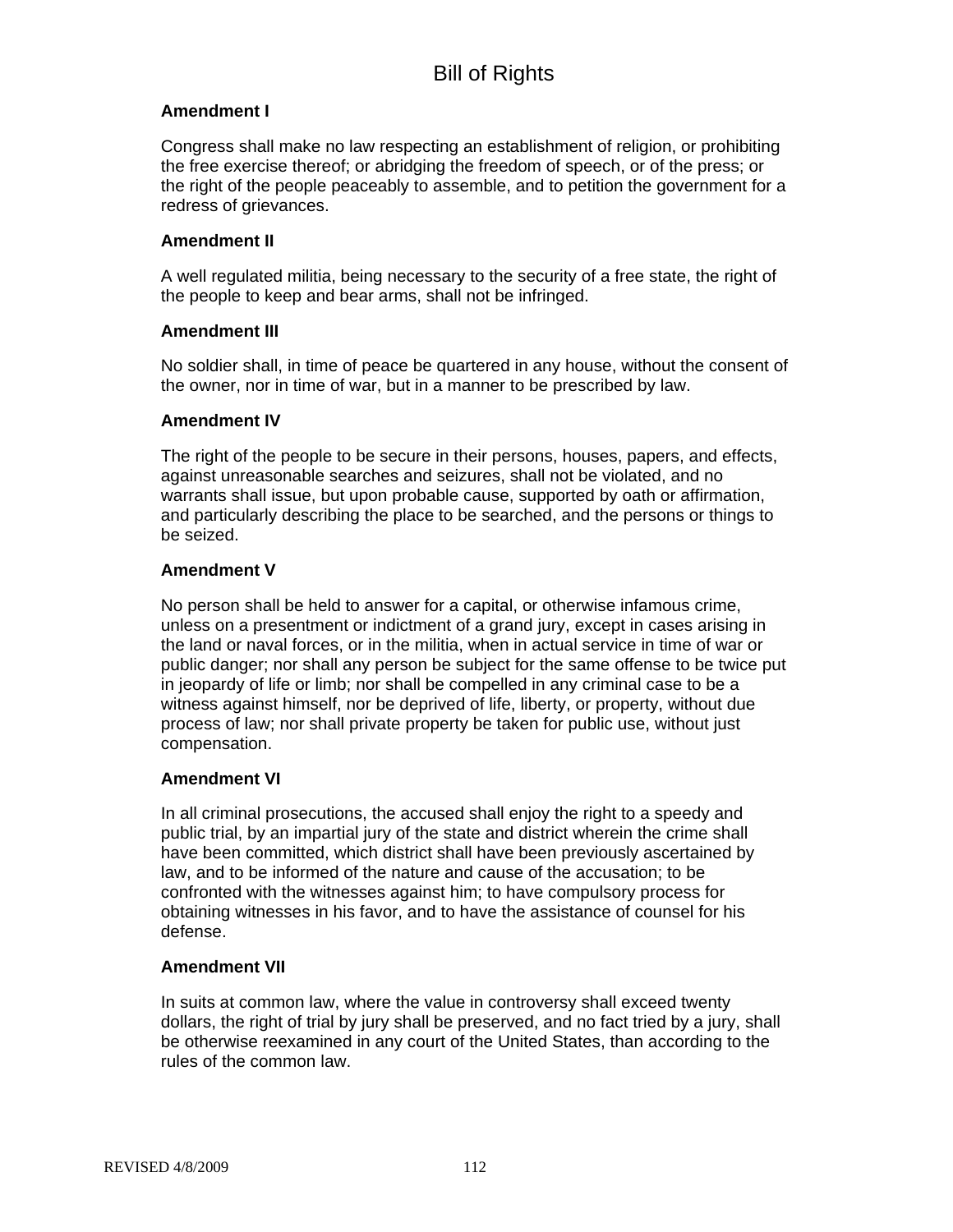#### **Amendment VIII**

Excessive bail shall not be required, nor excessive fines imposed, nor cruel and unusual punishments inflicted.

#### **Amendment IX**

The enumeration in the Constitution, of certain rights, shall not be construed to deny or disparage others retained by the people.

#### **Amendment X**

The powers not delegated to the United States by the Constitution, nor prohibited by it to the states, are reserved to the states respectively, or to the people.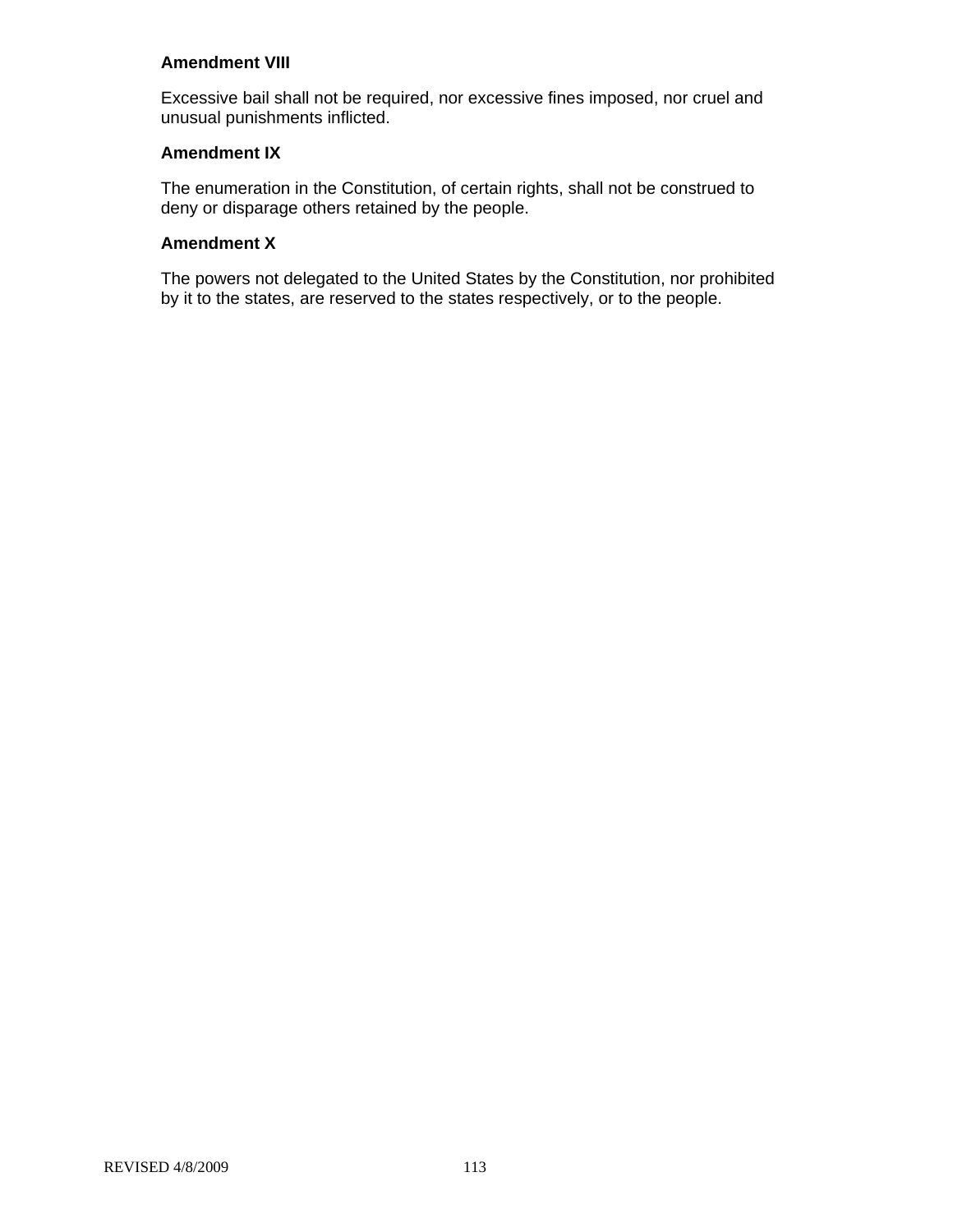# Kentucky Private Investigator's Examination Study Guide

# KENTUCKY PENAL CODE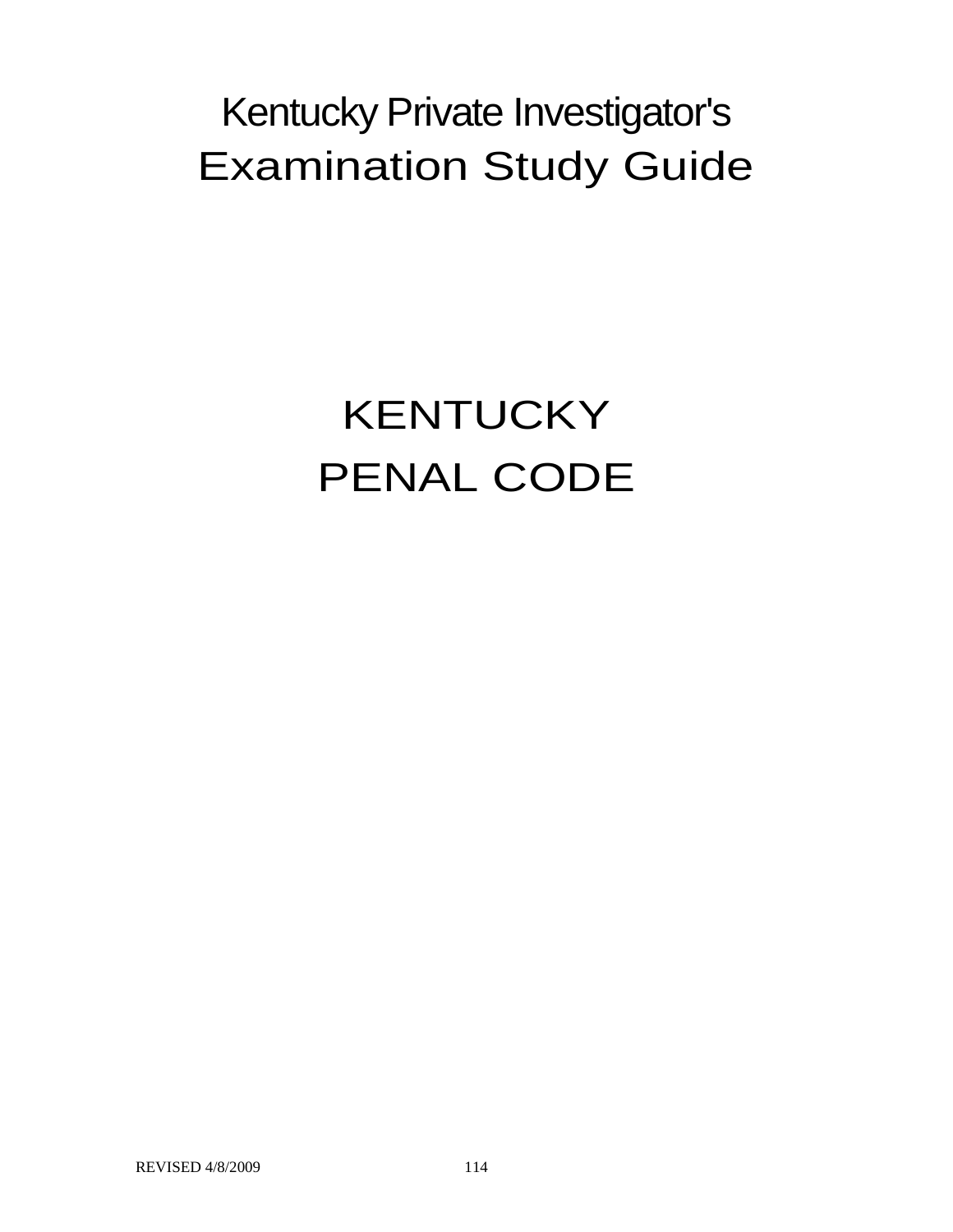#### **500.080 Definitions for Kentucky Penal Code.**

As used in the **Kentucky Penal Code,** unless the context otherwise requires:

(1) "Actor" means any natural person and, where relevant, a corporation or an unincorporated association;

(2) "Crime" means a misdemeanor or a felony;

(3) "Dangerous instrument" means any instrument, including parts of the human body when a serious physical injury is a direct result of the use of that part of the human

body, article, or substance which, under the circumstances in which it is used, attempted to be used, or threatened to be used, is readily capable of causing death or

serious physical injury;

(4) "Deadly weapon" means any of the following:

(a) A weapon of mass destruction;

(b) Any weapon from which a shot, readily capable of producing death or other serious physical injury, may be discharged;

(c) Any knife other than an ordinary pocket knife or hunting knife;

(d) Billy, nightstick, or club;

(e) Blackjack or slapjack;

(f) Nunchaku karate sticks;

(g) Shuriken or death star; or

(h) Artificial knuckles made from metal, plastic, or other similar hard material;

(5) "Felony" means an offense for which a sentence to a term of imprisonment of at least one (1) year in the custody of the Department of Corrections may be imposed;

(6) "Government" means the United States, any state, county, municipality, or other political unit, or any department, agency, or subdivision of any of the foregoing, or

any corporation or other association carrying out the functions of government;

(7) "He" means any natural person and, where relevant, a corporation or an unincorporated association;

(8) "Law" includes statutes, ordinances, and properly adopted regulatory provisions. Unless the context otherwise clearly requires, "law" also includes the common law;

*(9)* "Minor" means any person who has not reached the age of majority as defined in KRS *2.015;* 

(10) "Misdemeanor" means an offense, other than a traffic infraction, for which a sentence to a term of imprisonment of not more than twelve (12) months can be

imposed;

(11) "Offense" means conduct for which a sentence t6a term of imprisonment or to a fine is provided by any law of this state or by any law, local law, or ordinance of a political subdivision of this state or by any law, order, rule, or regulation of any governmental instrumentality authorized by law to adopt the same;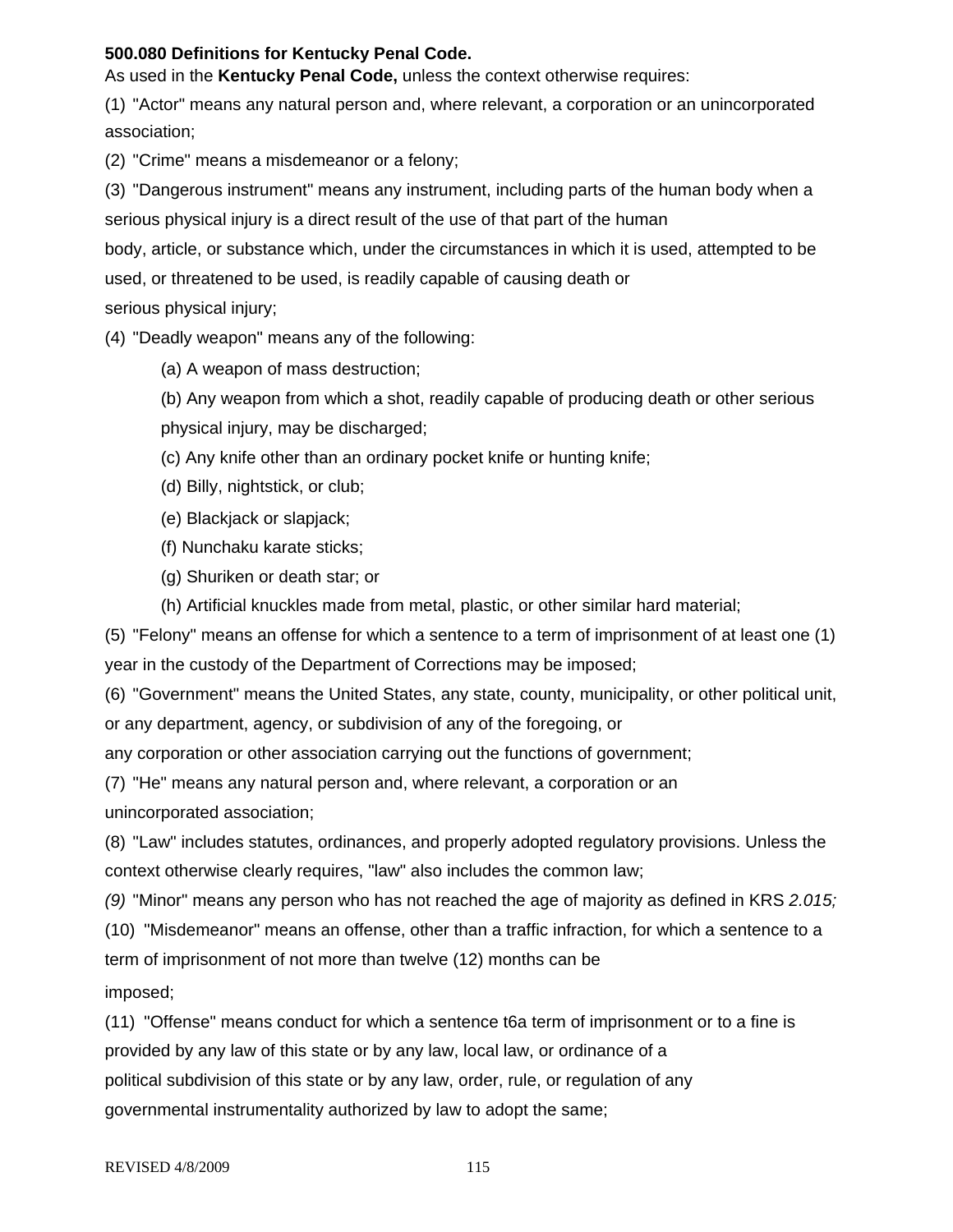(12) "Person" means a human being, and where appropriate, a public or private corporation, an unincorporated association, a partnership, a government, or a governmental authority;

(13) 'Physical injury" means substantial physical pain or any impairment of physical condition;

(14) "Possession" means to have actual physical possession or otherwise to exercise actual dominion or control over a tangible object;

(15) "Serious physical injury" means physical injury which creates a substantial risk of death, or which causes serious and prolonged disfigurement, prolonged impairment

of health, or prolonged loss or impairment of the function of any bodily organ;

(16) "Unlawful" means contrary to law or, where the context so requires, not permitted by law. It does not mean wrongful or immoral;

(17) "Violation" means an offense, other than a traffic infraction, for which a sentence to a fine only can be imposed; and

(18) "Weapon of mass destruction" means:

(a)Any destructive device as defined in KRS 237.030, but not fireworks as defined in KRS 227.700;

(b) Any weapon that is designed or intended to cause death or serious physical injury through the

release, dissemination, or impact of toxic or poisonous

chemicals or their precursors;

(c) Any weapon involving a disease organism; or

(d) Any weapon that is designed to release radiation or radioactivity at a level dangerous to human life.

#### **Effective:** June 21, 2001

History: Amended 2001 Ky. Acts ch. 113, sec. 7, effective June 21, 2001. -- Amended 1992 Ky. Acts ch. 211, sec. 130, effective July 14, 1992. -- Amended 1990 Ky. Acts ch. 282, sec. 1, effective July 13, 1990. --Amended 1986 Ky. Acts ch. 331, sec. *56,* effective July *15,* 1986. - Amended 1978 Ky. Acts ch. 78, sec. 1, effective June 17, 1978. -- Created 1974 Ky. Acts ch. 406, sec. 8, effective January 1, *1975;* and ch. 74, Art. V. sec. 24(14).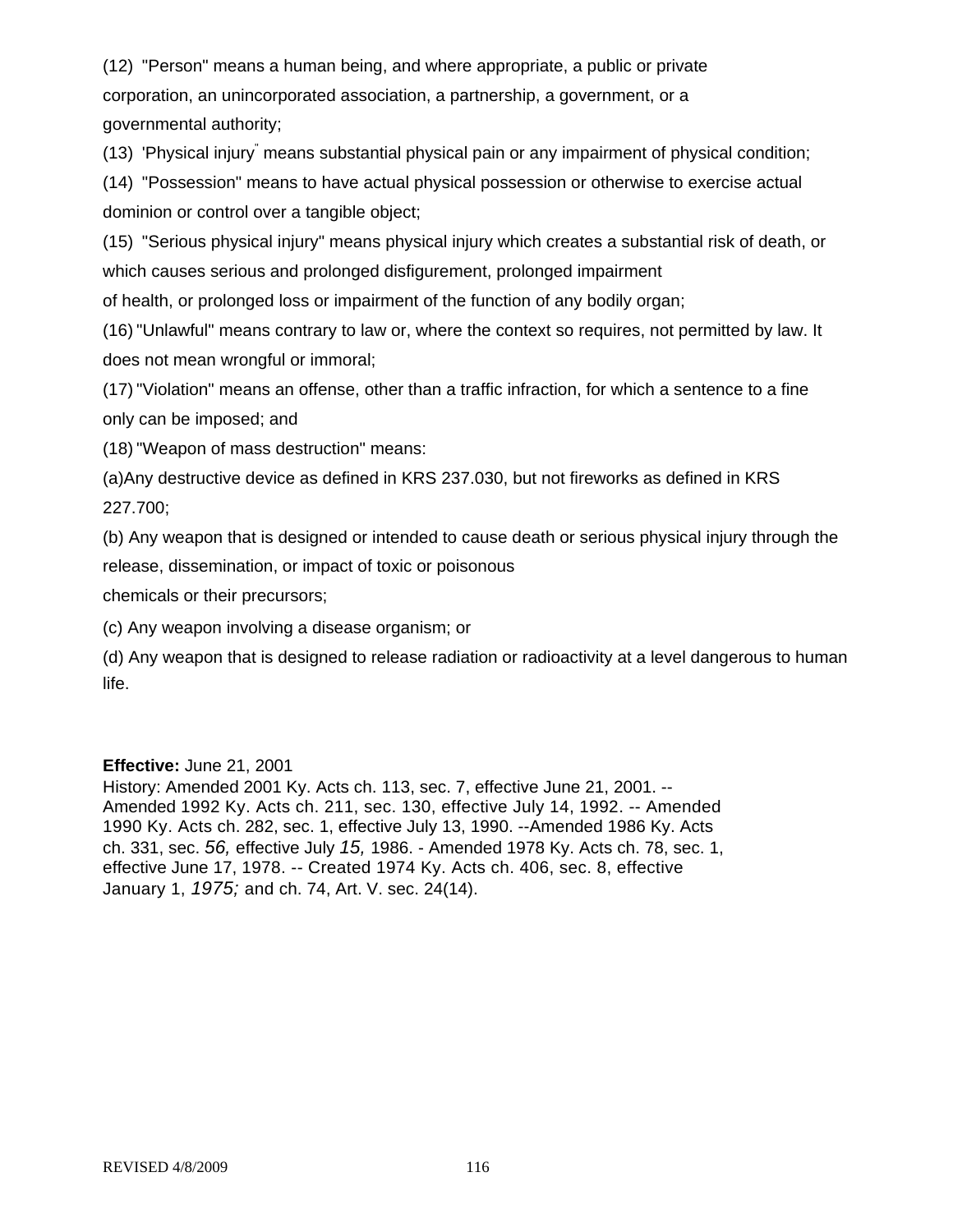# **Kentucky Private Investigator's Examination Study Guide**

# **CODE OF ETHICS**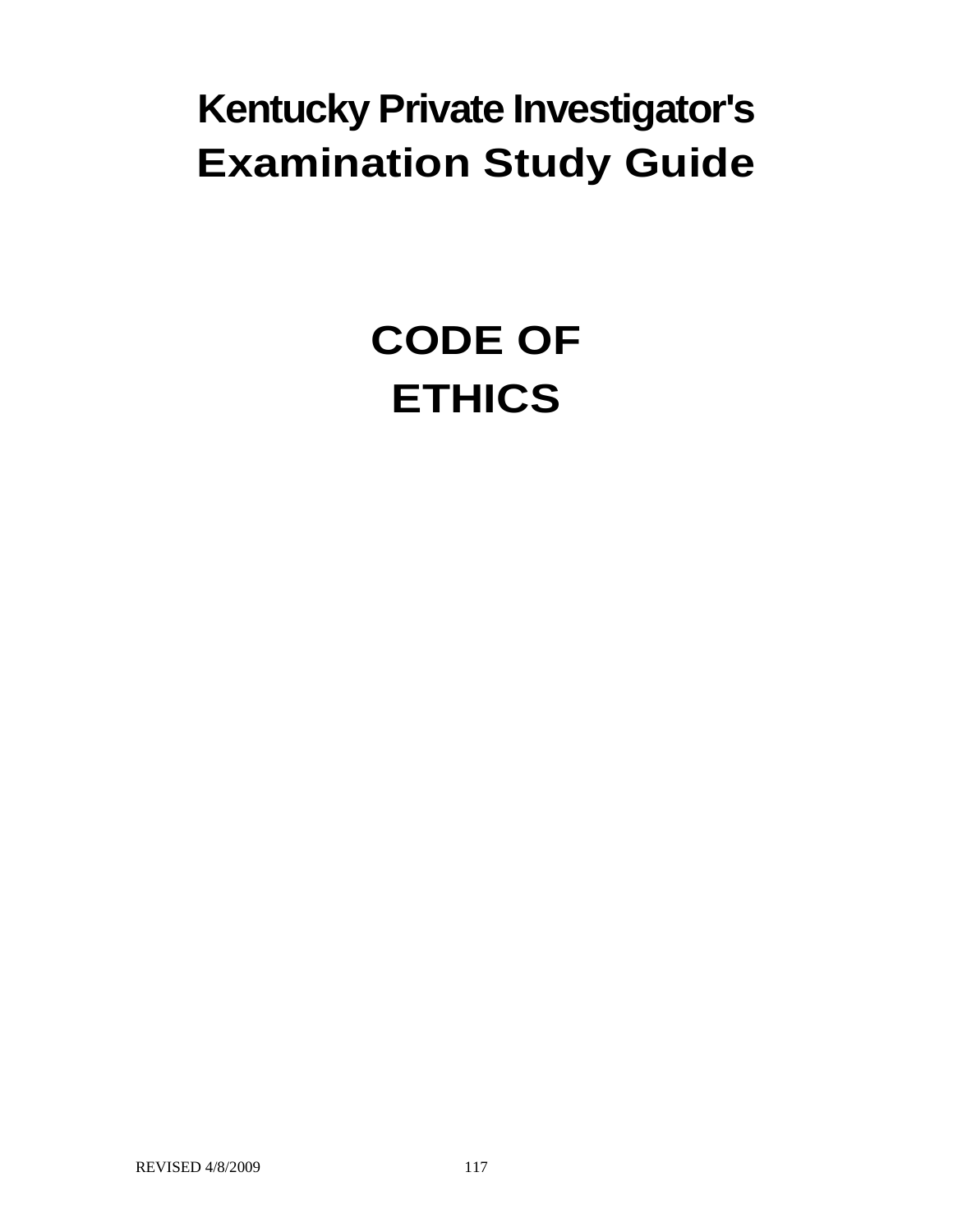### **KENTUCKY BOARD OF LICENSURE**

### **FOR**

### **PRIVATE INVESTIGATORS**

## **Code of Ethics**

- 1. Members shall adhere to the guidelines, policies, and procedures of the Kentucky Private Investigators Act in KRS Chapter 329A Sections 1-17.
- 2. Members conduct shall practice with honesty, sincerity, integrity, fidelity, morality and good conscience in all dealings with clients, other investigators, as well as other professions.
- 3. Members shall provide services in which they are qualified to perform. They will refrain from accepting assignments which would be a personal or business conflict of interest.
- 4. Members shall preserve client confidentiality under any and all circumstances. Members shall safe guard information and exercise due diligence to prevent the improper disclosure of that information. -
- 5. Members shall ensure that all clients are dealt with justly, and impartial regardless of social, political, racial, ethnic, or religious considerations, economic status, or physical characteristics.
- 6. Members shall perform his/her duties in accordance with the law and the highest moral principals in the Commonwealth of Kentucky.
- 7. Members will make all reporting based upon truth and fact and will express honest opinions on that basis.
- 8. Members shall explain to the full satisfaction to all clients any fees and charges in his case and to render a factual report.
- 9. Members shall ensure any obligations and responsibilities in contracts and mutual agreements should be met in a timely manner, and the principle of appropriate and adequate compensation for those engaged in investigative work should never be abused.
- 10. Members shall assist, when necessary, law enforcement officers and the duty constituted authorities.
- 11. Members shall ensure their conduct does not bring discredit to the investigative profession.
- 12. Members shall not maliciously injure the professional reputation or practice of colleagues.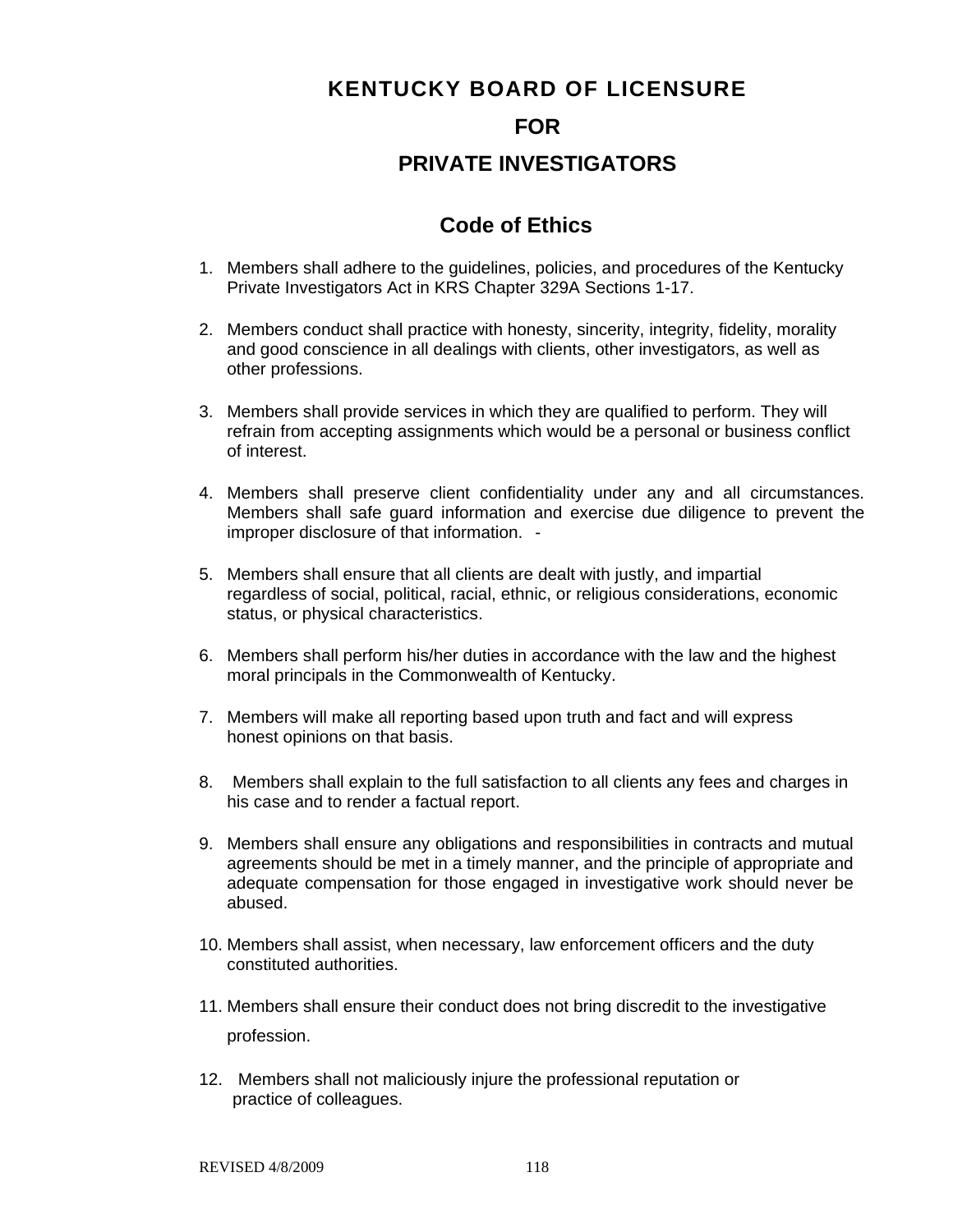# **Kentucky Private Investigator's Examination Study Guide**

# **BASIC RULES OF THE PRIVATE INVESTIGATORS ACT**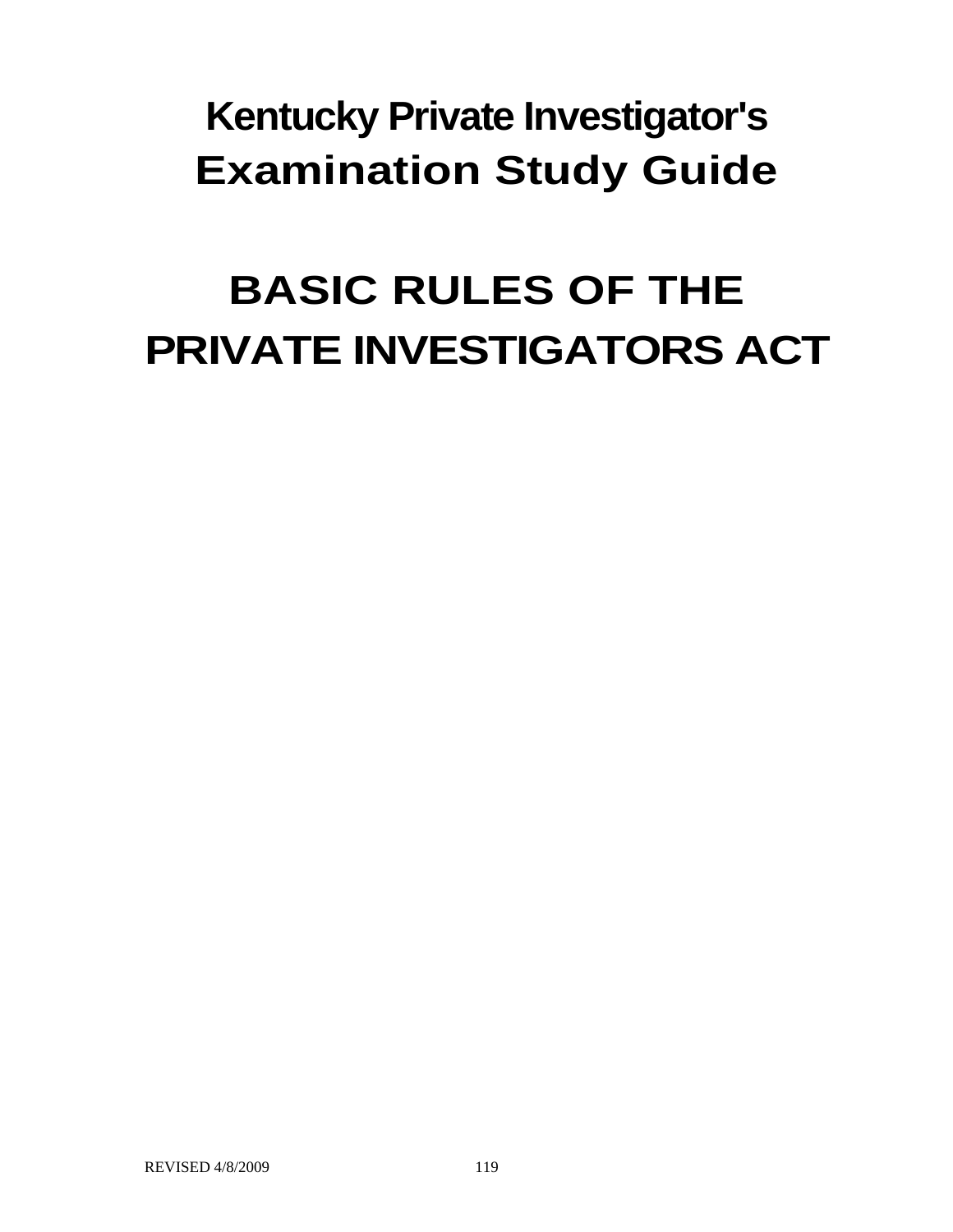# **DEFINITIONS**

Board - means the Kentucky Board of Licensure for Private Investigators;

Company - means a firm, association, sole proprietorship, partnership, corporation, nonprofit organization, institution, or similar enterprise; I

Investigating company or company licensee - means a company engaged in private investigating that is licensed under Sections 1 to 17 of this Act;

Private investigating - means the act of any individual or company engaging in the business of obtaining or furnishing information with reference to:

(a) Crime or wrongs done or threatened against the United States or any state or territory of the United States;

(b) The identity, habits, conduct, business, occupation, honesty, integrity, credibility, knowledge, trustworthiness, efficiency, loyalty, activity, movement, whereabouts, affiliations, associations, transactions, acts, reputations, or character of any person;

(c) The location, disposition, or recovery of lost or stolen property;

(d) The cause or responsibility for fires, losses, accidents, damages, or injuries to persons or to property;

**Private investigator or individual licensee-** means a person who is engaged in private investigating and licensed in accordance with the provisions of KRS 329A.010 to 329A.090; and

**Qualifying agent** -means a principal corporate officer, such as the chief executive officer, president, vice president, treasurer-secretary, comptroller, or any other responsible officer or executive employee, who is designated by the corporation to represent it in matters relating to the provisions of KRS 329A.010 to KRS 329A.090.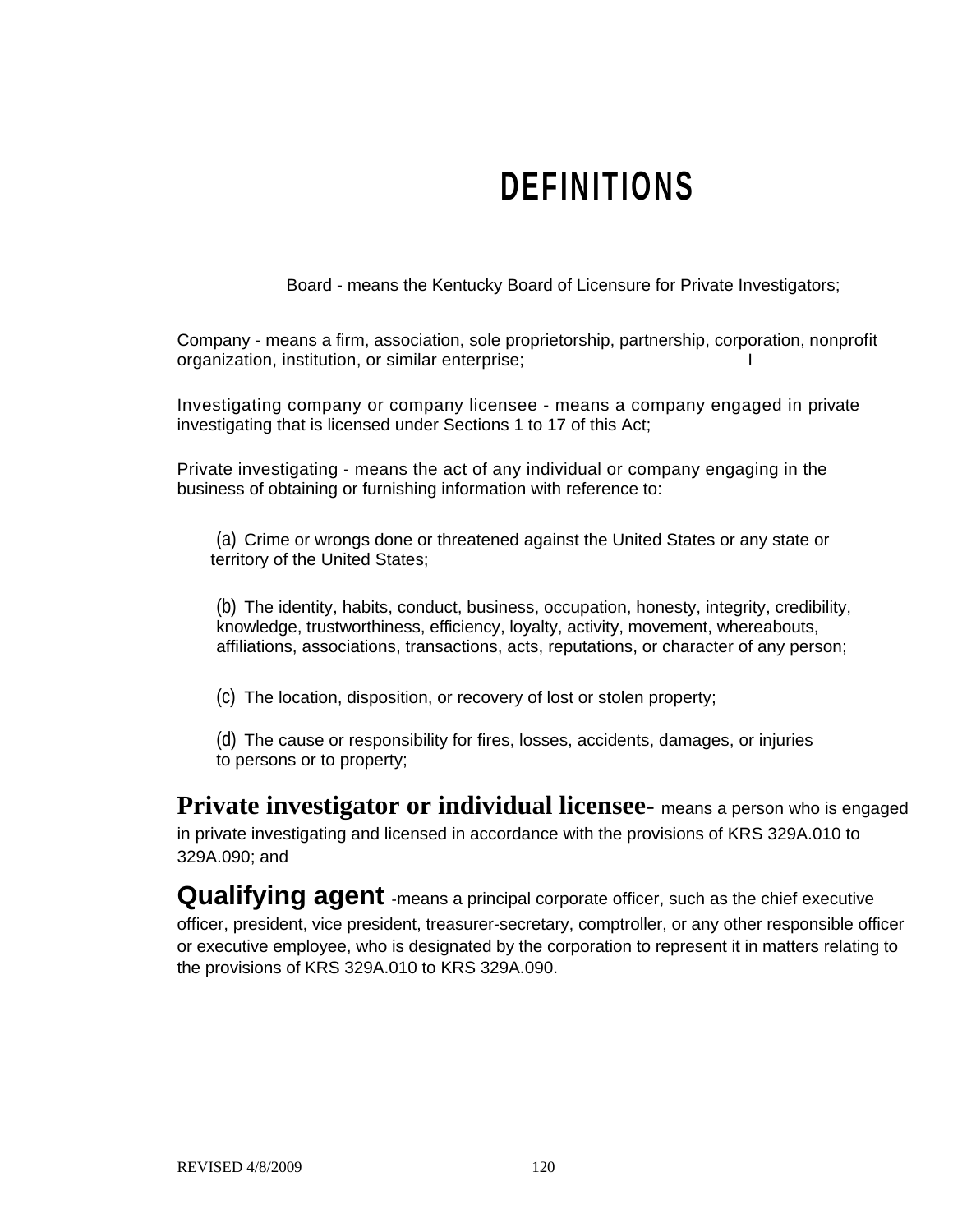# **VIOLATIONS RELATING TO THE KENTUCKY PRIVATE INVESTIGATORS ACT**

### **No licensee shall:**

(1) Use a badge for identification or make any statement which would reasonably cause another person to believe that the licensee functions as a sworn peace officer or other official of the state, any of its political subdivisions, or an agency of the federal government;

(2) Divulge to anyone, other than his or her client, or to such persons as his or her client may direct, or as may be required by law, any information acquired during such employment that may compromise the client, the person who is the subject of the investigation, or the investigation to which the licensee has been assigned;

(3) Knowingly make 'a material misrepresentation as to his or her ability to perform the investigation required by a potential client in order to obtain employment;

(4) Knowingly make a material misrepresentation to the client regarding the investigation; or

(5) Continue an investigation for a client when it becomes obvious to the licensee that a successful completion of an investigation is unlikely, unless the licensee advises the client and obtains the client's approval for continuation of the investigation.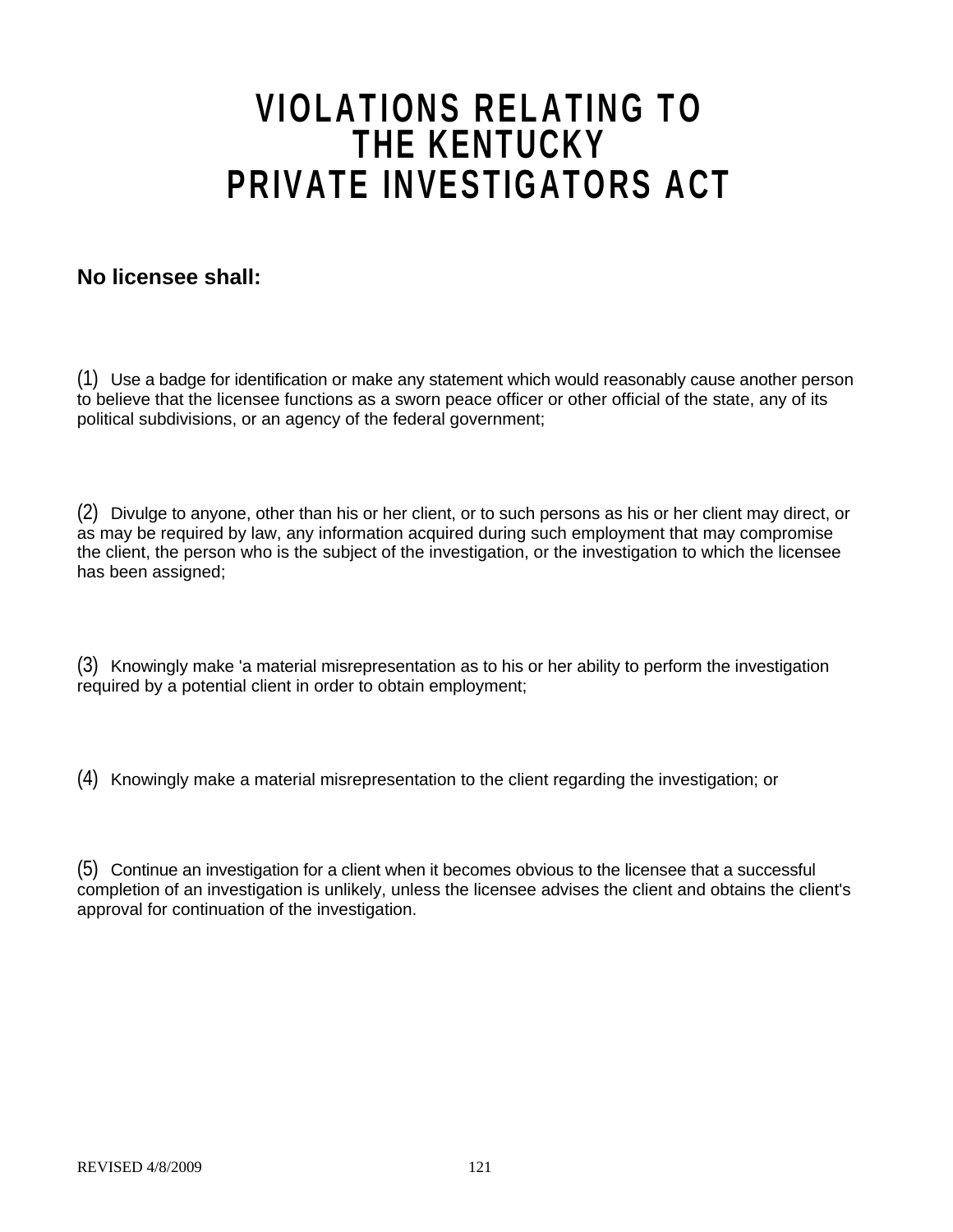# **INVESTIGATION AND PUNISHMENTS RELATING TO THE KENTUCKY PRIVATE INVESTIGATORS ACT**

(1) The board may investigate allegations of licensee wrongdoing upon complaint or upon its own volition. The board shall promulgate administrative regulations regarding the receiving and investigating of complaints.

(2) If the board's investigation reveals evidence supporting the complaint, the board shall set the matter for hearing pursuant to the provisions of KRS Chapter 13B before suspending, revoking, imposing probationary or supervisory conditions or an administrative fine, issuing a written reprimand, or any other combination of actions regarding any license under the provisions of Sections 1 to 17 of this Act.

(3) If, after an investigation that includes an opportunity for the licensee to respond, the board determines that a violation took place but was not of a serious nature, it may issue a written admonishment to the licensee. A copy of the admonishment shall be placed in the board's permanent licensure file. The licensee shall have the right to file a response to the admonishment within thirty (30) days of its receipt and to have that response placed in the board's permanent licensure file. The licensee may, within thirty (30) days of receipt, file a request for hearing with the board. Upon receipt of-this request the board shall set aside the written admonishment and set the matter for hearing under the provisions of KRS Chapter 13B.

(1) The board may refuse to issue a license, or suspend, revoke, impose probationary conditions, impose an administrative fine, issue a written reprimand, or any combination thereof regarding any licensee upon proof that the licensee or applicant has:

(a) Violated any provision of Sections 1 to 17 of this Act or any administrative regulation promulgated by the board

(b) Knowingly and willfully made a material misstatement in connection with an application for license or renewal;

(c) Been convicted of a felony;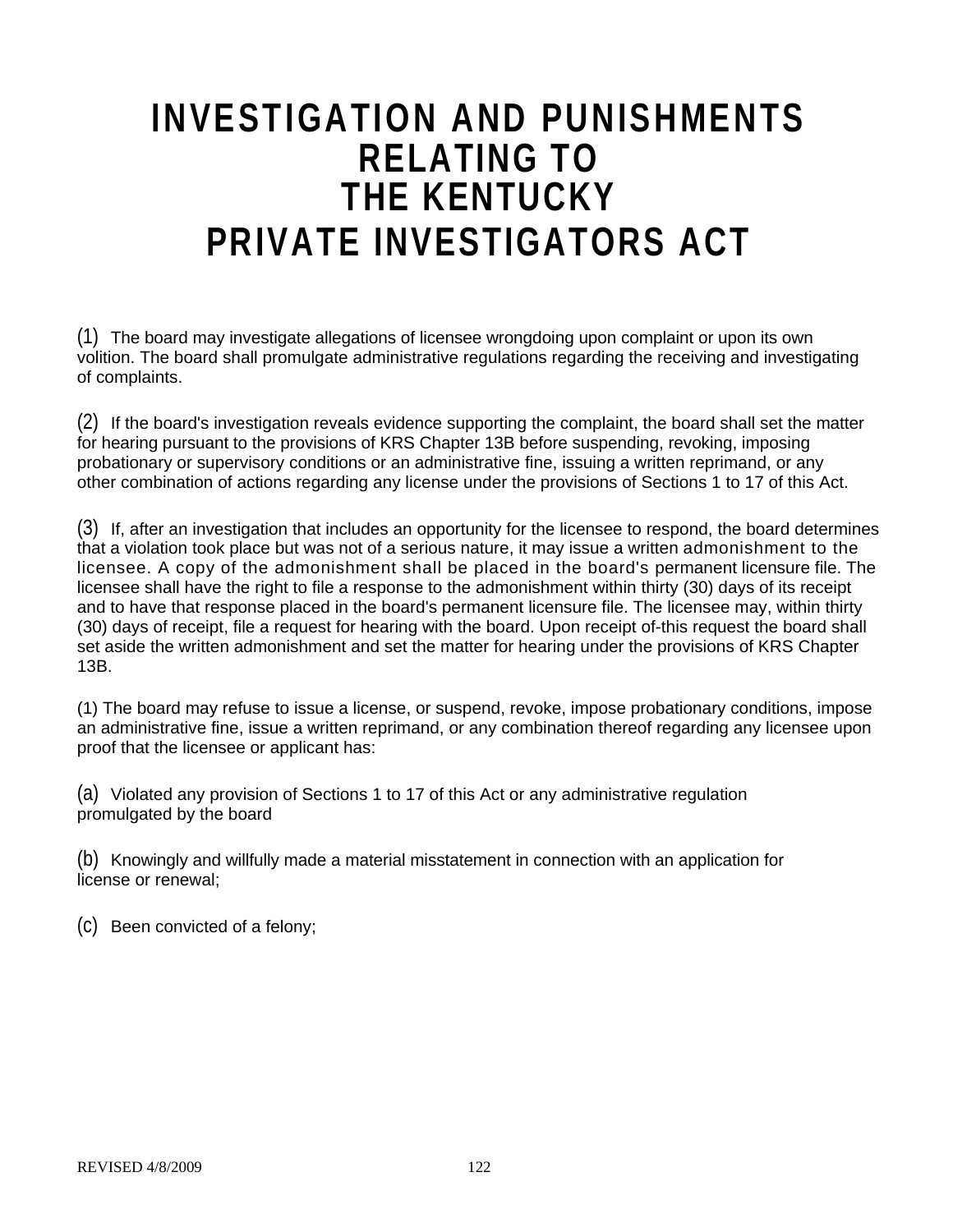(d) Practiced fraud, deceit, or misrepresentation;

(e) Committed any act that would have been cause for refusal to issue the license had it existed and been known to the board at the time of issuance;

(f) Been incompetent or negligent in the practice of private investigating; or

(g) Violated the code of ethics promulgated by administrative regulation by the board.

(2) In addition to or in lieu of any other lawful disciplinary action under this section, the board may assess a civil penalty not exceeding two thousand dollars (\$2,000).

(3) When the board issues a written reprimand to the licensee a copy of the reprimand shall be placed in the permanent file of the licensee. The licensee shall have the right to submit a response within thirty (30) days of its receipt and to have that response filed in the permanent file.

(4) At any time during the investigative or hearing processes, the board may accept an assurance of voluntary compliance from the licensee if the assurance effectively deals with the complaint.

(5) The board may reconsider, modify, or reverse its probation, suspension, or other disciplinary action.

(6) Any party aggrieved by a disciplinary action of the board may bring an action in Franklin Circuit Court pursuant to the provisions of KRS Chapter 13B.

(7) A license shall be subject to expiration and renewal during any period in which the license is suspended.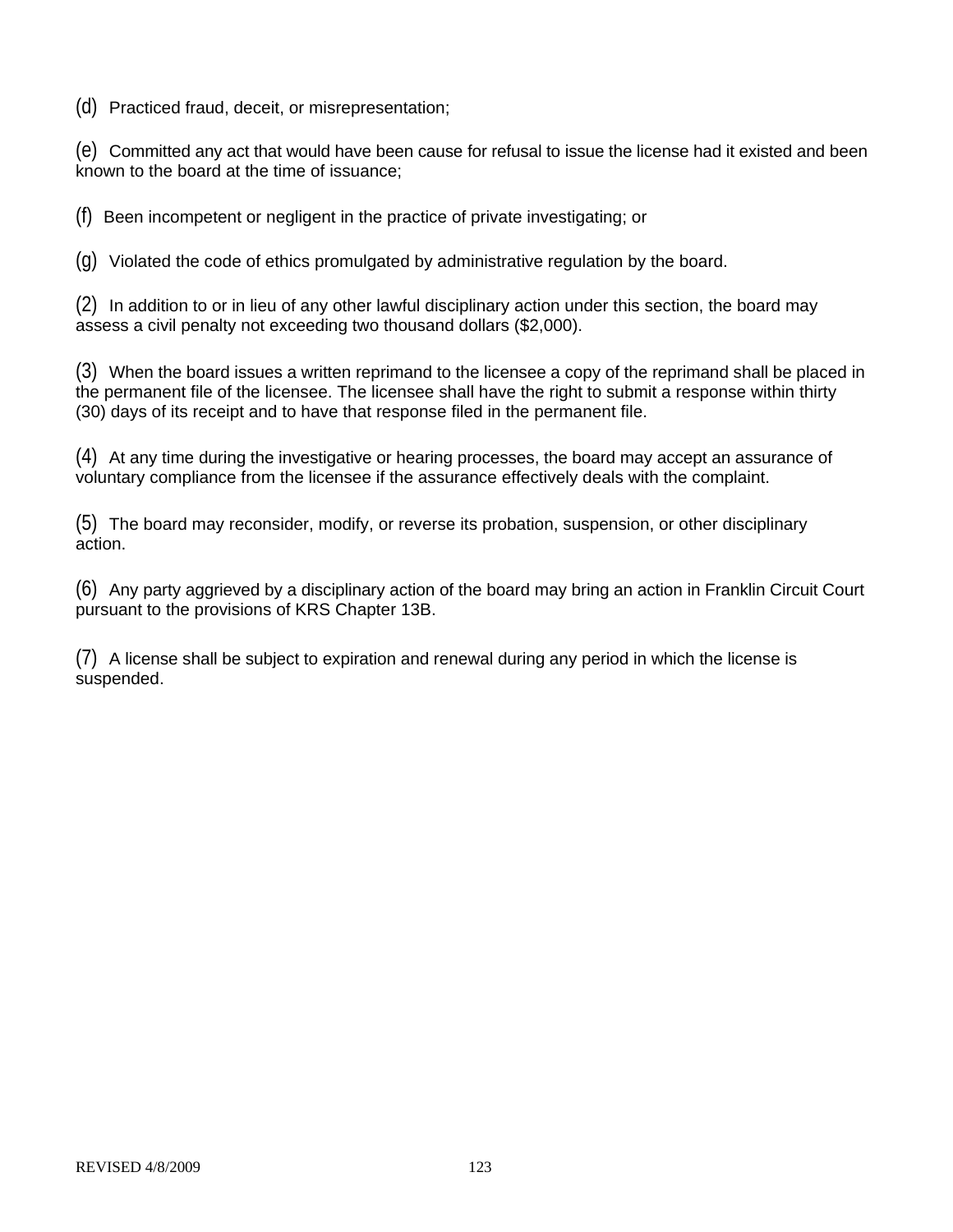# **INTERPRETING LAWS AND PRIVATE INVESTIGATIONS**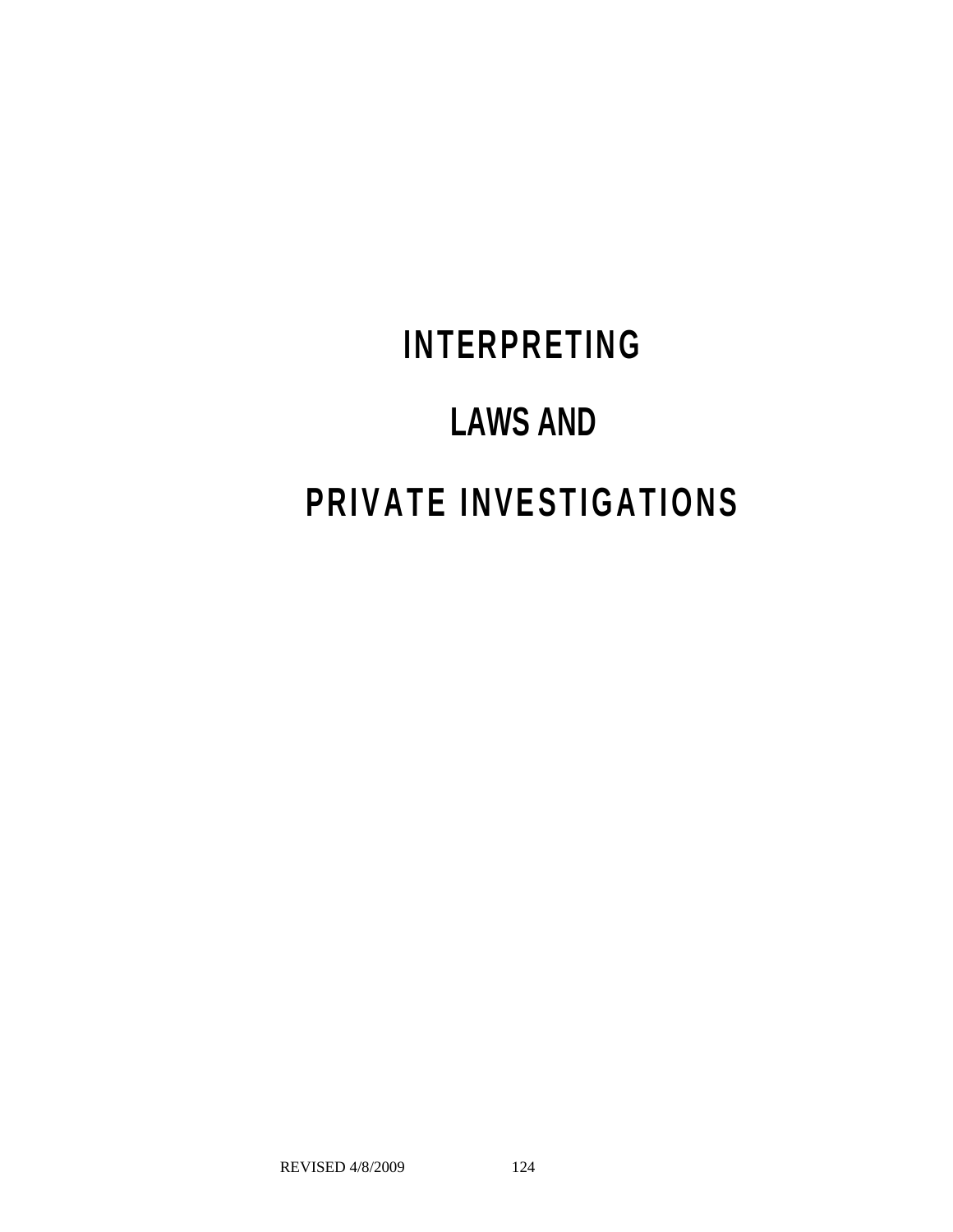# **DEFINITIONS**

- Constitution The basic law or laws of a nation or a state which sets out hcw that state will be organized by deciding the powers and authorities of government between different political units, and by stating and the basic principles of society
- Contract Law That body of law which regulates the enforcement of contracts. Contract law has its origins thousands of years as the early civilizations began to trade with each other, a legal system was created to support and to facilitate that trade.
- Regulatory Law -Acts as a binding limitation, and includes state and federal statutes, rules and regulations, and municipal (city) ordinances;
- Criminal Law —That body of the law that deals with conduct considered so harmful to society as a whole that it is prohibited by statute, prosecuted and punished by the government.

Defamation - An attack on the good reputation of a person, by Slander or Libel..

- Pro bono Provided for free. Pro bono publico means "for the public good.
- Retainer --A contract between a lawyer and his (or her) client, wherein the lawyer agrees to represent and provide legal advice to the client, in exchange for money. The signed retainer begins the client-lawyer relationship from which flow many responsibilities and duties, primarily on the lawyer, including to provide accurate legal advice, to monitor limitation dates and to not allow any conflict of interest with the relationship with the client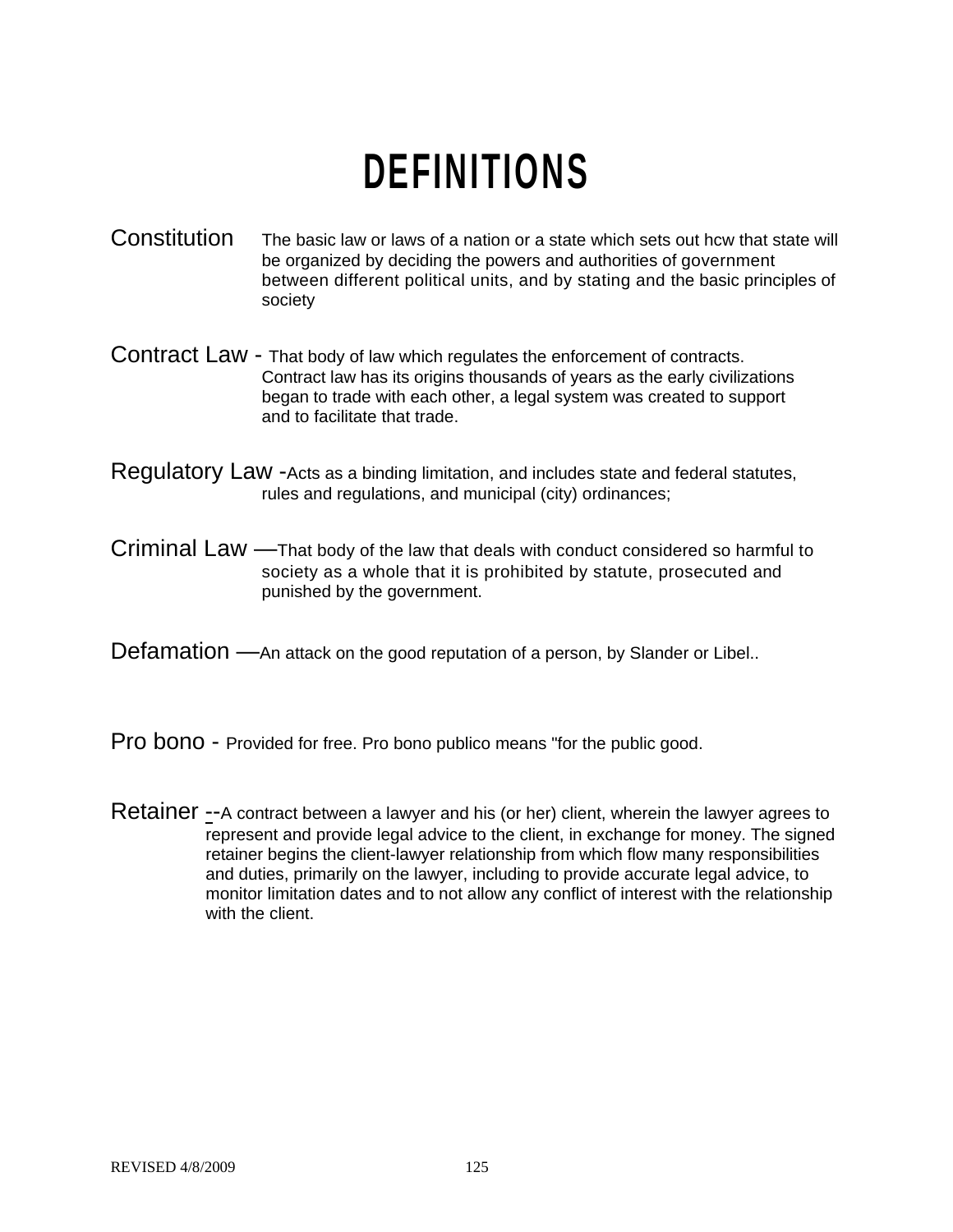# **Types of Contracts**

# A Contract can be:

# • Written or Verbal

NOTE: A contract does not have to be a written document, written by an attorney and containing blank spaces for names, dollar amounts, etc.

# • Formal or informal

Example: A formal contract could be a written agreement, such as a contract between a business and a company that services the other's machines.

An information contract could be a verbal agreement, such as a promise to do something in exchange for something else.

# • Contracts must involve "legal consideration"

(What 15 given in exchange for the services agreed upon in the contract). Example: Money, property, a promise for a promise, etc.

# • Contracts must be legal

NOTE: If the terms of a contact or the method(s) of fulfilling the contract is illegal, the contract is not legal or enforceable.

# • Contracts must involve mutual agreement (both parties

must agree to the terms of the contract)

**• Contracts** must involve parties which are able to contract.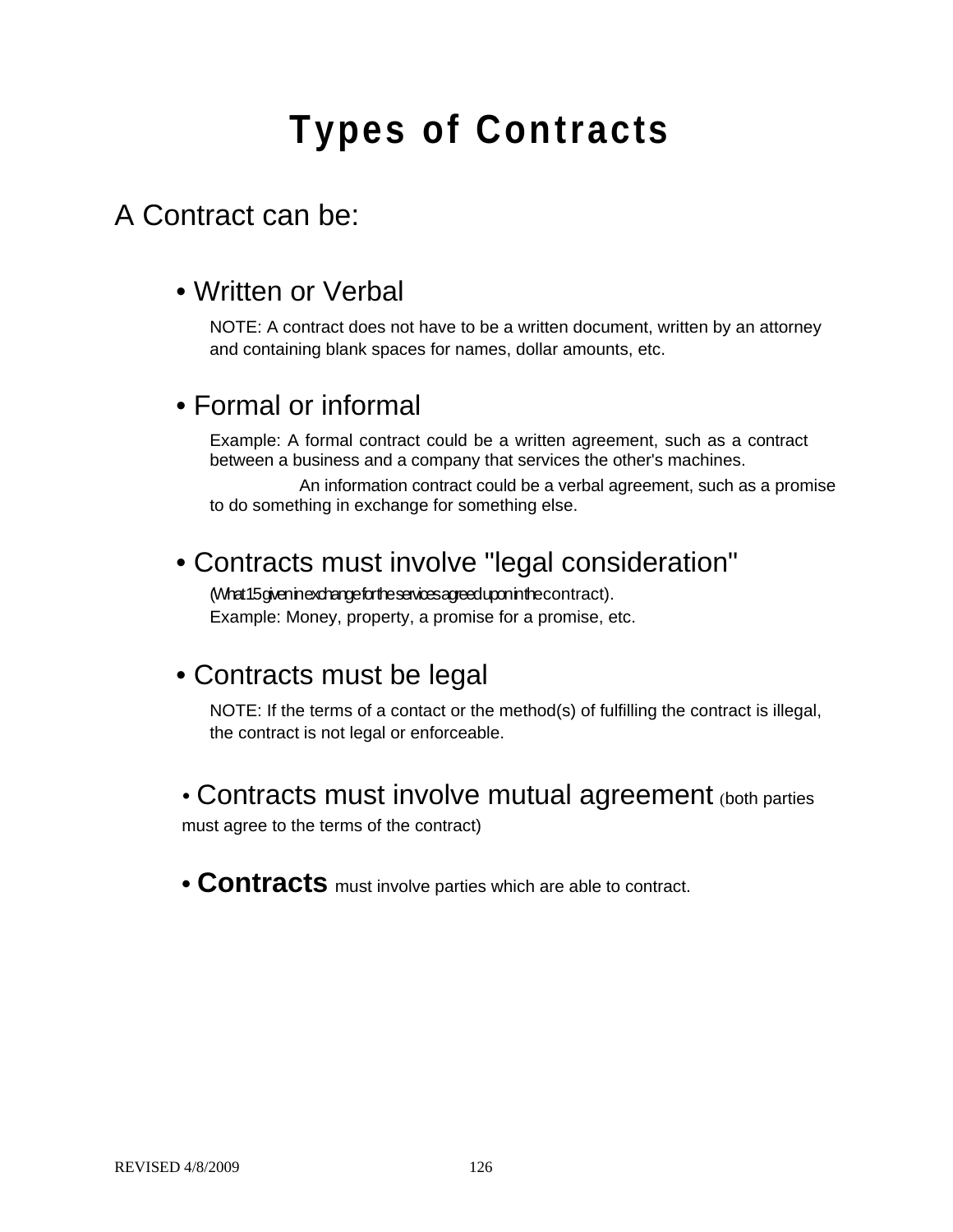# **BASIC INFORMATION OF THE PRIVACY ACT OF 1974**

- GUARANTEES the individual's right to determine and obtain copies of information gathered that pertains to the individual.
- ALLOWS an individual to question the accuracy of any information gathered.
- REQUIRES the agency that has collected data about a person to inform that individual, upon request, of the way in which it has used the information.

PROVIDES for individuals to refuse to disclose their social security number, unless required by federal statue.

**IMPORTANT:** The Privacy Act of 1974 applies to personnel data collection and distribution of federal agencies, including executive departments, government - controlled corporations, independent regulatory agencies, and the military. The Privacy Act of 1974 does not apply to records kept by state and local governments and private organizations.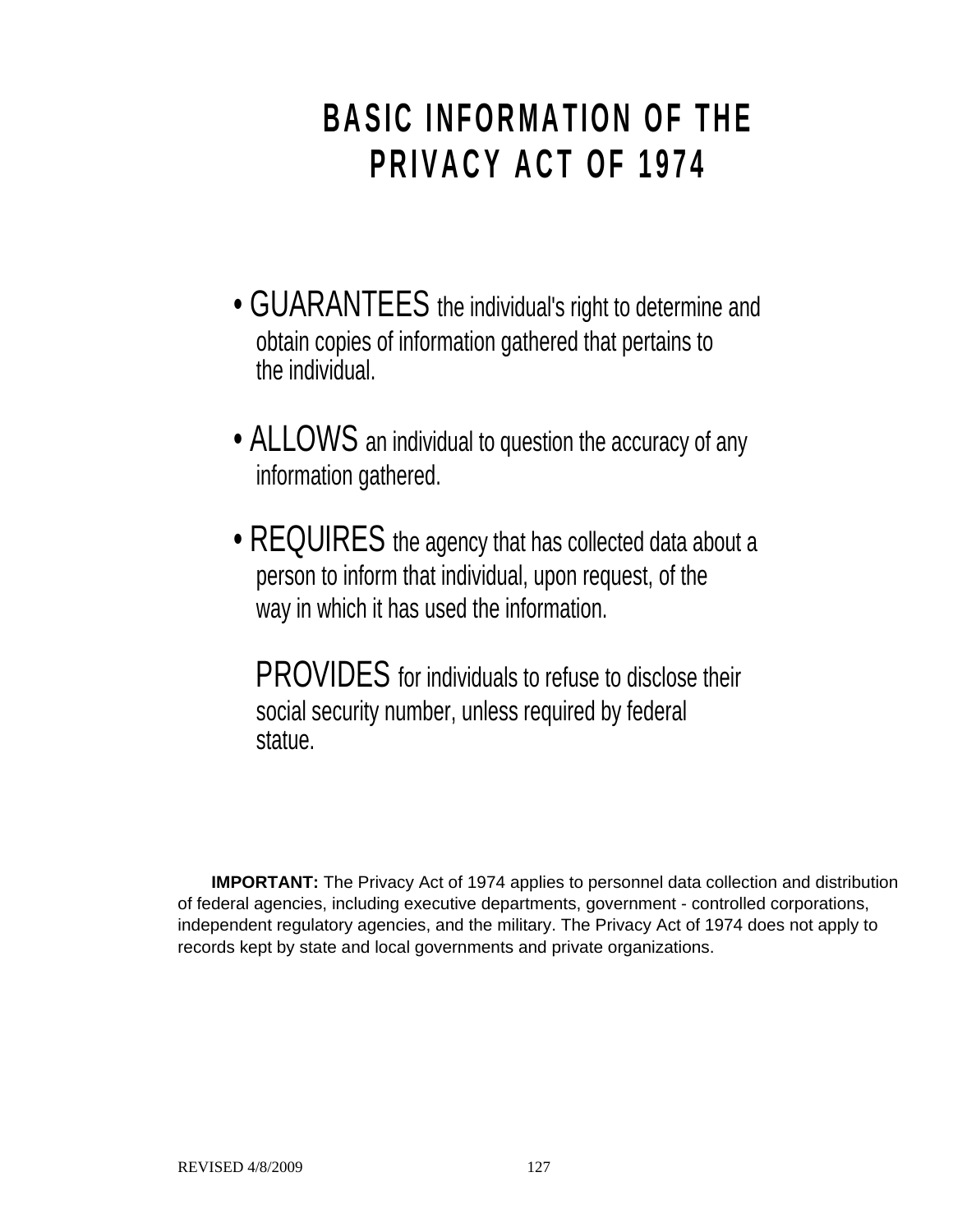# **REPORTING PUBLIC RECORD INFORMATION FOR EMPLOYMENT PURPOSES**

- 1. If you provide any client with a report about a subject For purposes of employment, and
- 2. if this report contains public record information about the subject that will probably have a negative effect on the subject's ability to secure employment, then
- 3. you must report the current public record status of the information at the time of your report.

(The Fair Credit Reporting Act) & The Privacy Act of 1974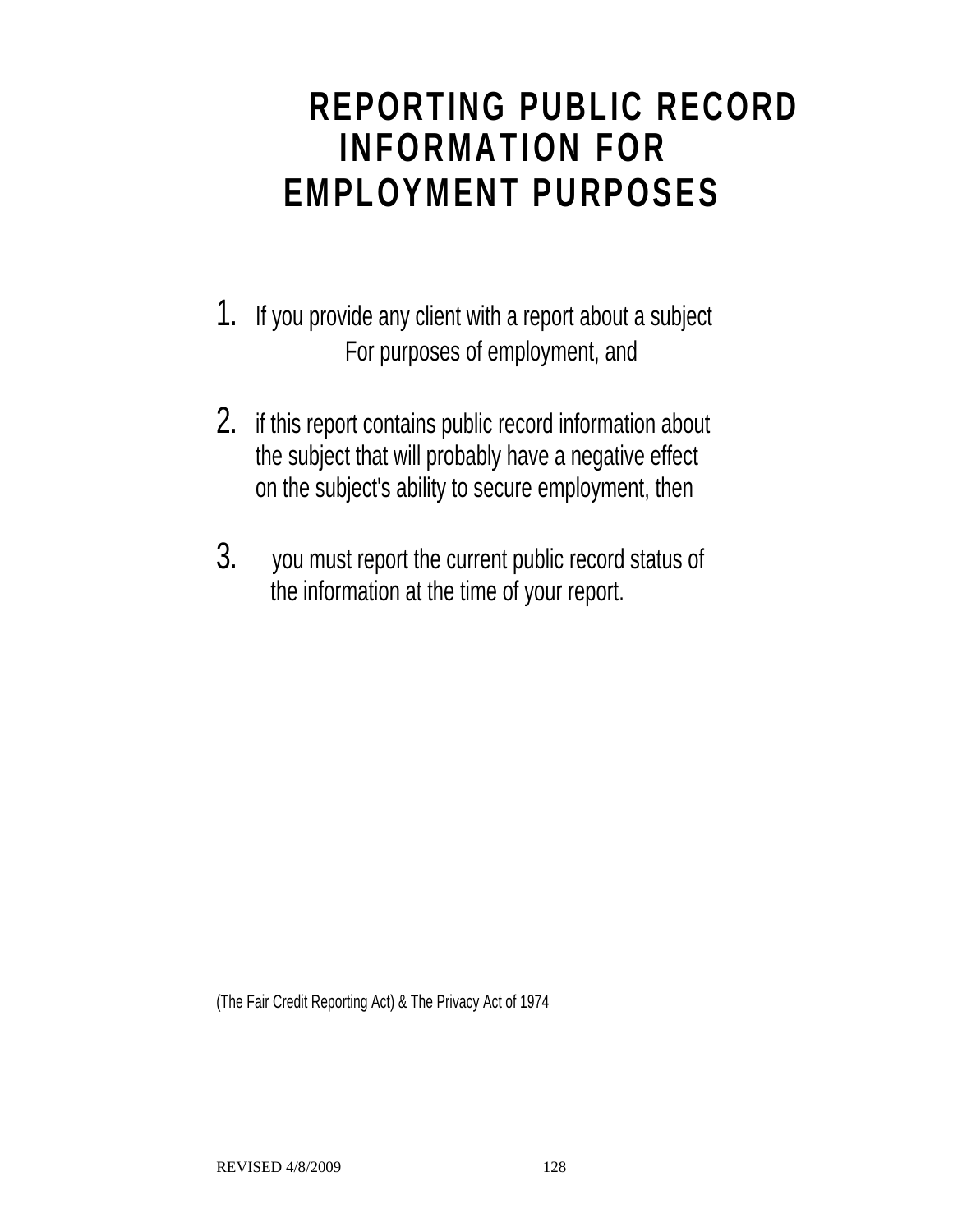# **INVESTIGATIVE CONSUMER REPORTS**

For any adverse information that you receive that is more than three months old, except the public record information under \*Section 613, you must re-verify the information when making your report.

Section 613 of the Fair Credit Reporting Act

\*Section 613 of the FCRA states that when a CRA compiles and reports adverse public record information on consumers for employment purposes, it must either (1) notify the consumer that the data is being reported, with the name and address of the employer who is receiving it, or (2) have "strict procedures" in place to ensure accuracy of the information. In order to comply with the second alternative under Section 613(2), the CRA (employment screening service) must:

maintain strict procedures designed to insure that whenever public record information which is likely to have an adverse effect on a consumers ability to obtain employment is reported it is complete and up to date. For purposes of this paragraph, items of public record relating to arrests, indictments, convictions, suits, tax liens and outstanding judgments shall be considered tip to date if the current public record status of the item at the time of the report is reported.

# **USERS OF CONSUMER REPORTS**

Any client who refuses to employ an individual in part or in whole because of information in your consumer report, must notify the individual and must provide your name and address to the individual.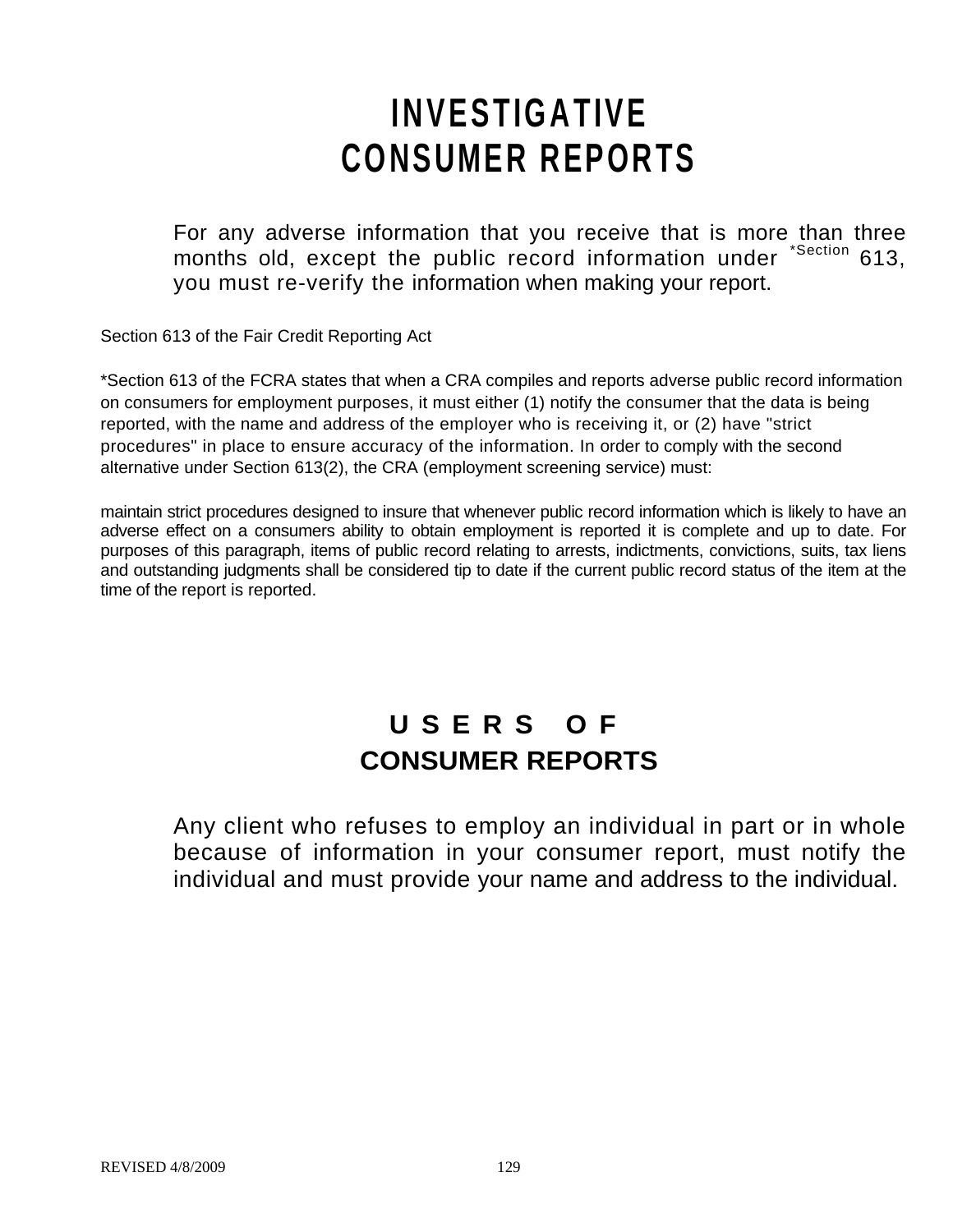# **WILLFUL NONCOMPLIANCE**

If you (the "consumer reporting agency") or your client (the user of your information) willfully fail to comply with any requirements relating to any consumer, you are liable to that individual in an amount equal to the sum

- (1.) for any actual damages sustained by consumer as a result of your noncompliance;
- (2.) for the amount of punitive damages allowed by the court; and
- $(3.)$  in the case of any successful action to enforce any liability under this section, the costs of the action together with reasonable attorney's fees as determined by the court.

# **NEGLIEGENT NONCOMPLIANCE**

If you the ("consumer reporting agency") or your client ( the user of your information) are negligent in failing to comply with any requirements relating to any consumer, you are liable to that individual in an amount equal to the sum of

- (1.) any actual damages sustained by the consumer as a result of your failure;
- $(2)$  in the case of any successful action enforce any liability under this section, the costs of the action together with reasonable attorney's fees as determined by the court.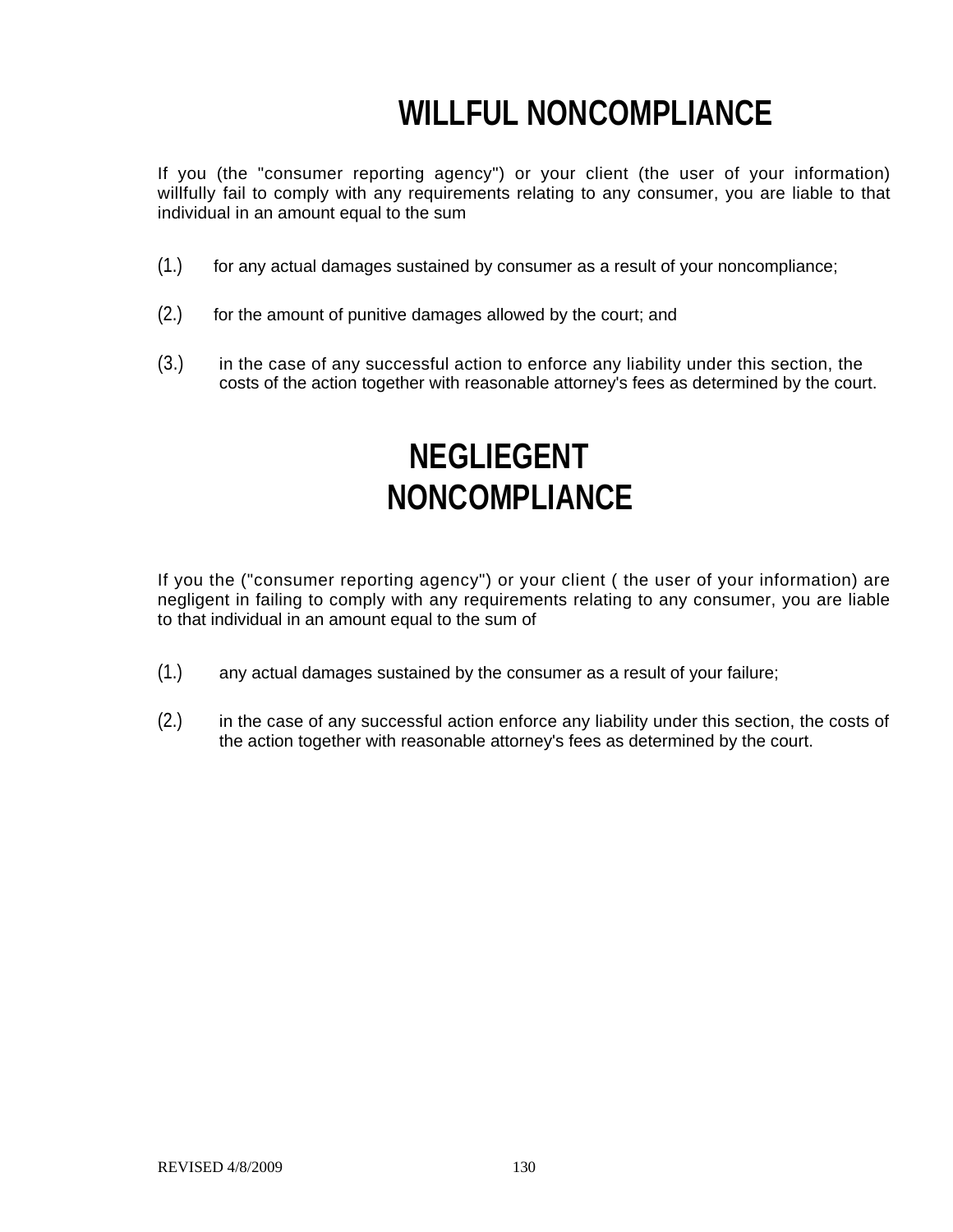# **CCDW**

#### **Carrying Concealed Deadly Weapons and License Information**

Pursuant to KRS *527.020* Carrying a Concealed Deadly Weapon is a crime in the Commonwealth of **Kentucky.** 

A person is guilty of carrying a concealed weapon when he carries concealed a firearm or other deadly weapon on or about his person.

Carrying a concealed deadly weapon is a Class A Misdemeanor, unless the defendant has been previously convicted of a felony in which a deadly weapon was possessed, used, or displayed, in which case it is a Class D Felony. It is unlawful for persons who have any prior Felony convictions or persons who have a Emergency Protective Order or a Domestic Violence Order against them, or any person that has ever been convicted of Domestic Violence to own or possess a firearm.

**Note:** Carrying Concealed Deadly Weapon also refers to CCDW

Only persons who are licensed to carry or otherwise permitted by law may carry a Concealed Deadly Weapon

### **Qualifications for a CCDW License**

• Applicant must be a resident of Kentucky for at least six months prior to filing of the application. • Applicant must be 21 years of age or older.

• Applicant must not be ineligible to carry a firearm pursuant to 18 USC 922(g) or KRS 527.040 (by a

convicted felon).

• Applicant can be revoked under 18 USG 922(d) (1). This means under indictment for a felony. • Applicant must not have been committed to a state or federal facility for abuse of a controlled

substance or convicted of a misdemeanor relating to a controlled substance within a 3 year period

preceding the date the application was submitted.

- Applicant must not have chronically and habitually used alcoholic beverages and must not have had two or more DUI convictions within a three year period preceding the date the application was submitted.
- Applicant must demonstrate competence with a firearm.
- Applicant must not have been adjudicated as incompetent or must have waited three years from the date their competency was restored by a court order and must not have been involuntarily committed to a mental institution unless certified by a psychiatrist not to have suffered from a disability for a period of three years.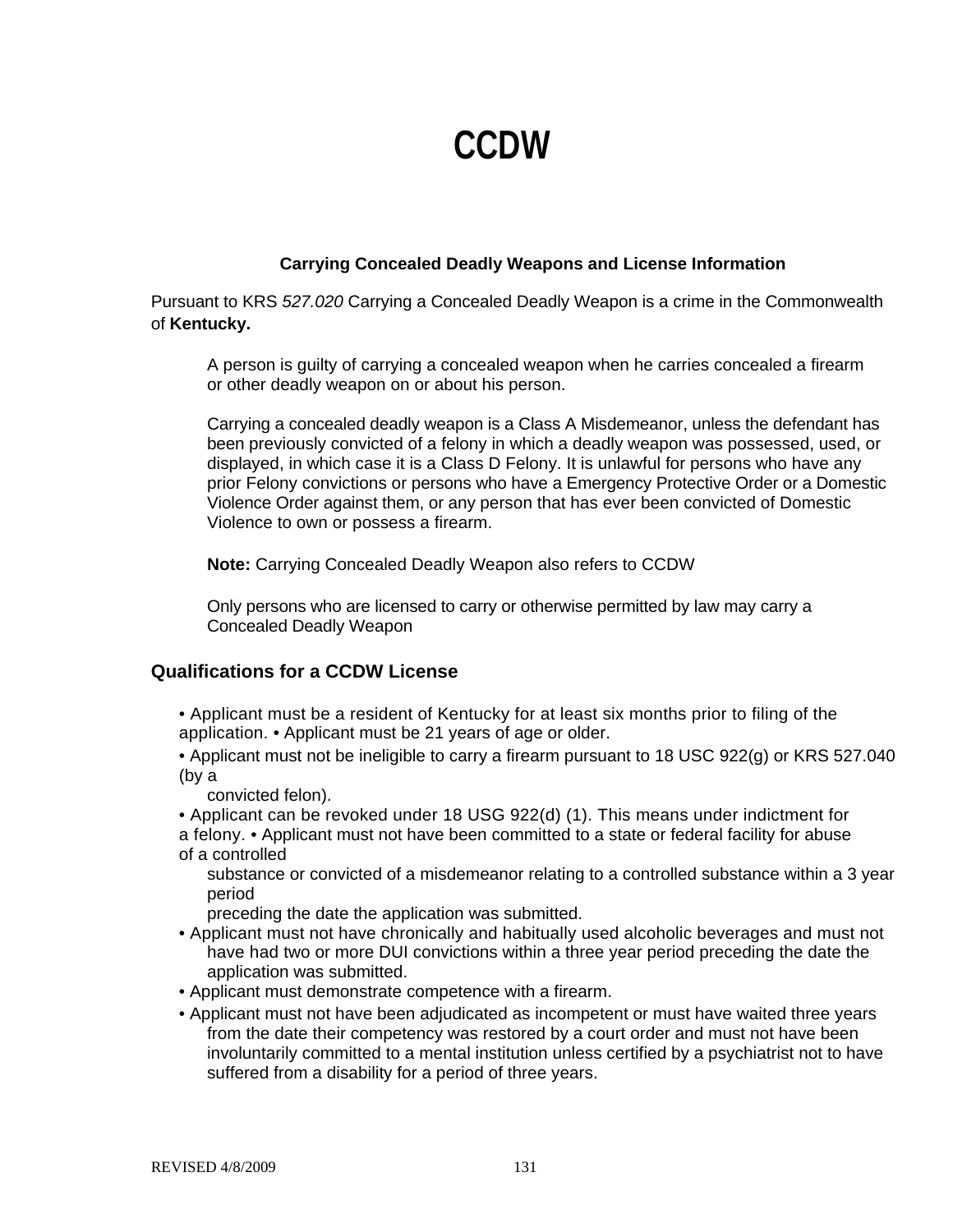### **CCDW Application Process**

Any person wishing to have a CCDW license must first contact the county sheriff's department.

An applicant for a CCDW license may obtain an application from the sheriff's office in their county of residence.

The completed application along with \$60.00 is to be returned to the sheriff's office. (Retired police officers are exempt from the payment for the CCDW license).

The application will be sent to the Kentucky State Police within five

working days. The application form, completed under oath, must include

the following:

- Name, Address, Place and Date of Birth, Gender and Social Security Number.
- Statement of Compliance with Required Qualifications.
- Statement of Receipt and Understanding of the Statute concerning the use of force and selfdefense in Kentucky.
- Recent color photograph: full head shot no smaller than  $3 \frac{1}{2} \times 4$  nor larger than 45 inches.
- A photocopy of a certificate or an affidavit or document certifying completion of a certified firearms training course.
- **KRS 237.110(2)(b)**: Unless revoked as provided by law, the CCDW permit shall be valid for a period of five (5) years from the date of issuance.
- **KRS 527.020(8)**: A firearm or other deadly weapon shall not be deemed concealed on or about the person if it is located in a glove compartment, regularly installed in a glove compartment, regularly installed in a motor vehicle by its manufacturer, regardless of whether said compartment is locked, unlocked, or does not have a locking mechanism.

### **CCDW Restrictions on Carrying by Qualified License Holders**

A concealed firearm or other deadly weapon MAY NOT be carried in the following places:

Police station or sheriff's office.

- Detention facility, prison or jail.
- Courthouse (Court of Justice, courtroom or court proceeding).
- County, municipal, or special district governing body meetings.
- Genera] Assembly session, including committee meetings.
- Businesses which dispense beer or other alcoholic beverages for consumption, excluding restaurants receiving 50% of sales from food purchases.
- Elementary or secondary school facilities (without the consent of school authorities). • Child-caring facilities, day care centers, or any certified family child care home.
- Areas within airport where restricted access is controlled by the inspection of persons or property.
- Any place where the carrying of a firearm is prohibited by federal law.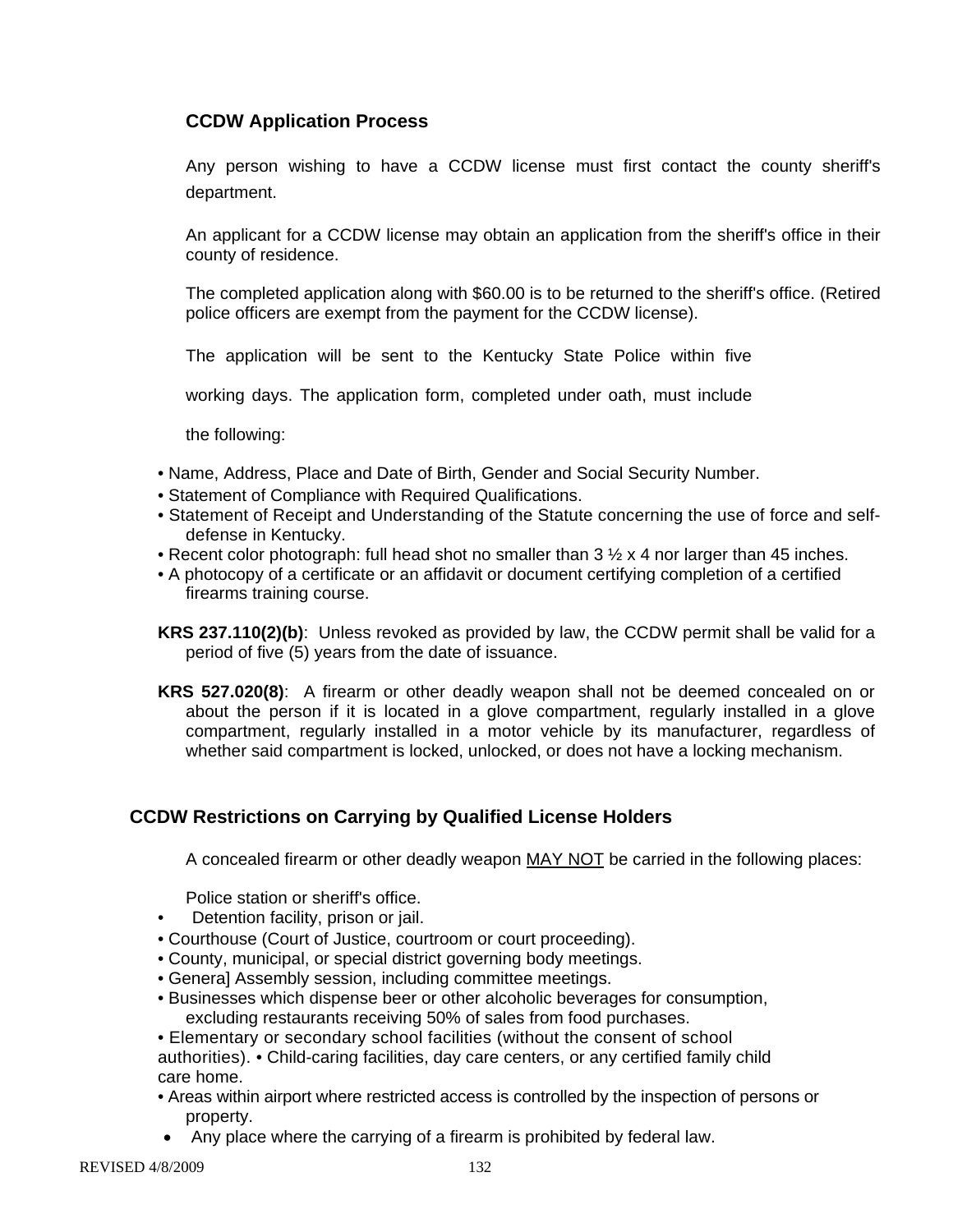### **What weapons are covered under the CCDW permit?**

- Any weapon from which a shot, readily capable of producing death or serious physical injury, may be discharged.
- Any knife other than an ordinary pocket knife or hunting knife.
- Billy, nightstick, or club.
- Blackjack or slapjack.
- Nunchaku karate sticks.
- Shiriken or death star.
- Artificial knuckles made from plastic, or other similar hard material.

### **CCDW Reciprocity**

Effective, July 15, 1998, Kentucky recognizes valid carry concealed weapons licenses issued by other states.

Written inquiries regarding recognition of Kentucky carry concealed licenses have been made to all other states and U.S. territories.

The following states have advised that they **WILL** recognize valid Kentucky carry concealed licenses:

Alabama, Alaska (Permit not necessary in AK), Arizona, Arkansas, Colorado, Delaware, Florida, Georgia, Idaho, Indiana, Kansas, Louisiana, Michigan, Minnesota, Mississippi, Missouri, Montana, New Hampshire, New Mexico, North Carolina, North Dakota, Ohio, Oklahoma, Pennsylvania, South Dakota, South Carolina, Tennessee, Texas, Utah, Vermont (Permit not necessary in VT), Virginia, West Virginia, and Wyoming.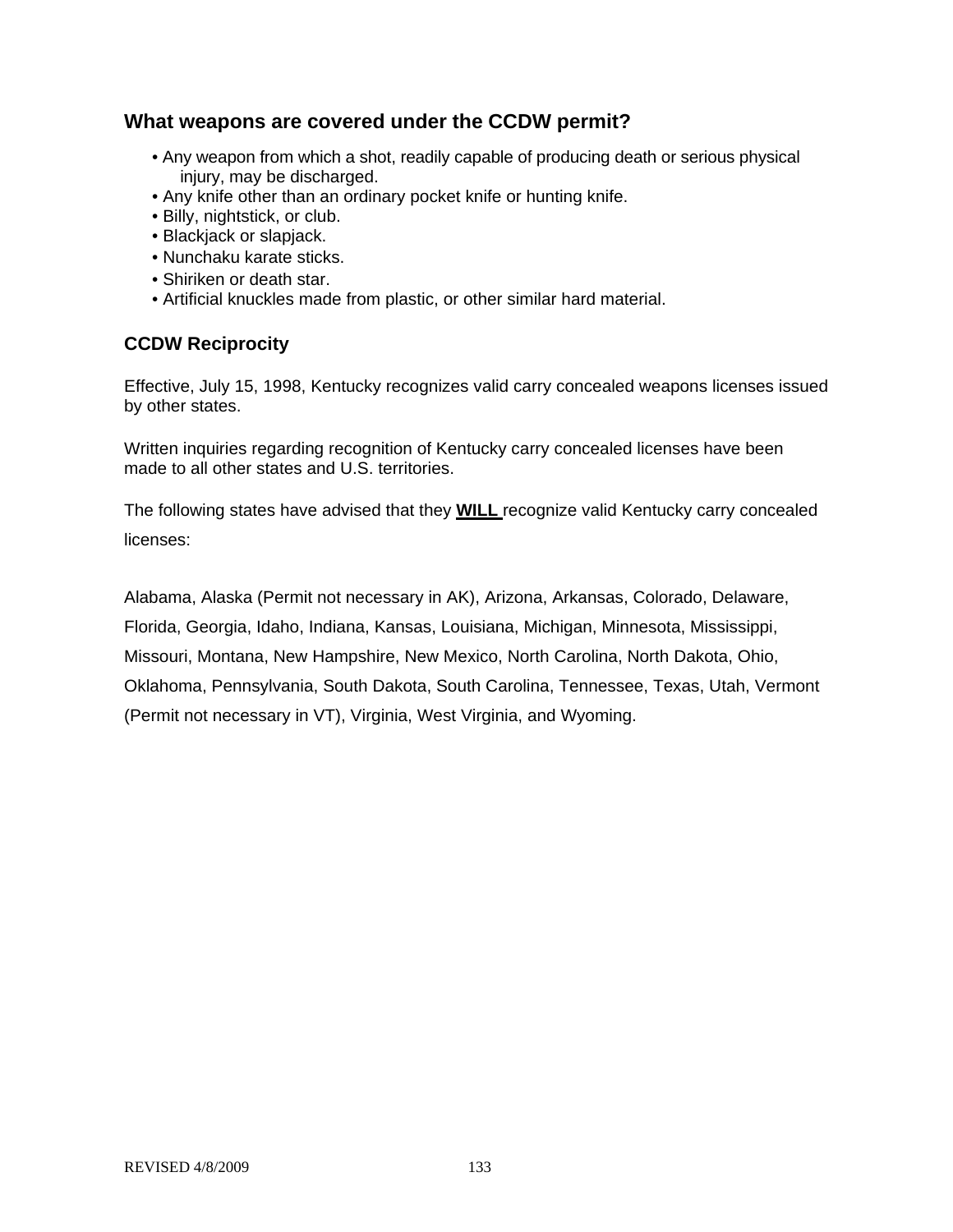The following states /territories that have confirmed they **DO NOT** recognize valid Kentucky carry concealed licenses:

**California** Colorado **Connecticut** Delaware District of Columbia Guam Hawaii Illinois Iowa Kansas Maine Maryland **Massachusetts** Minnesota Missouri Nebraska New Jersey Nevada New Mexico New York North Carolina Ohio Oklahoma Oregon Puerto Rico Rhode Island Samoa Territory South Carolina Vermont Virginia Washington Wisconsin

**Note:** For further information on reciprocity agreements with Kentucky, contact the Kentucky State Police CCDW Section.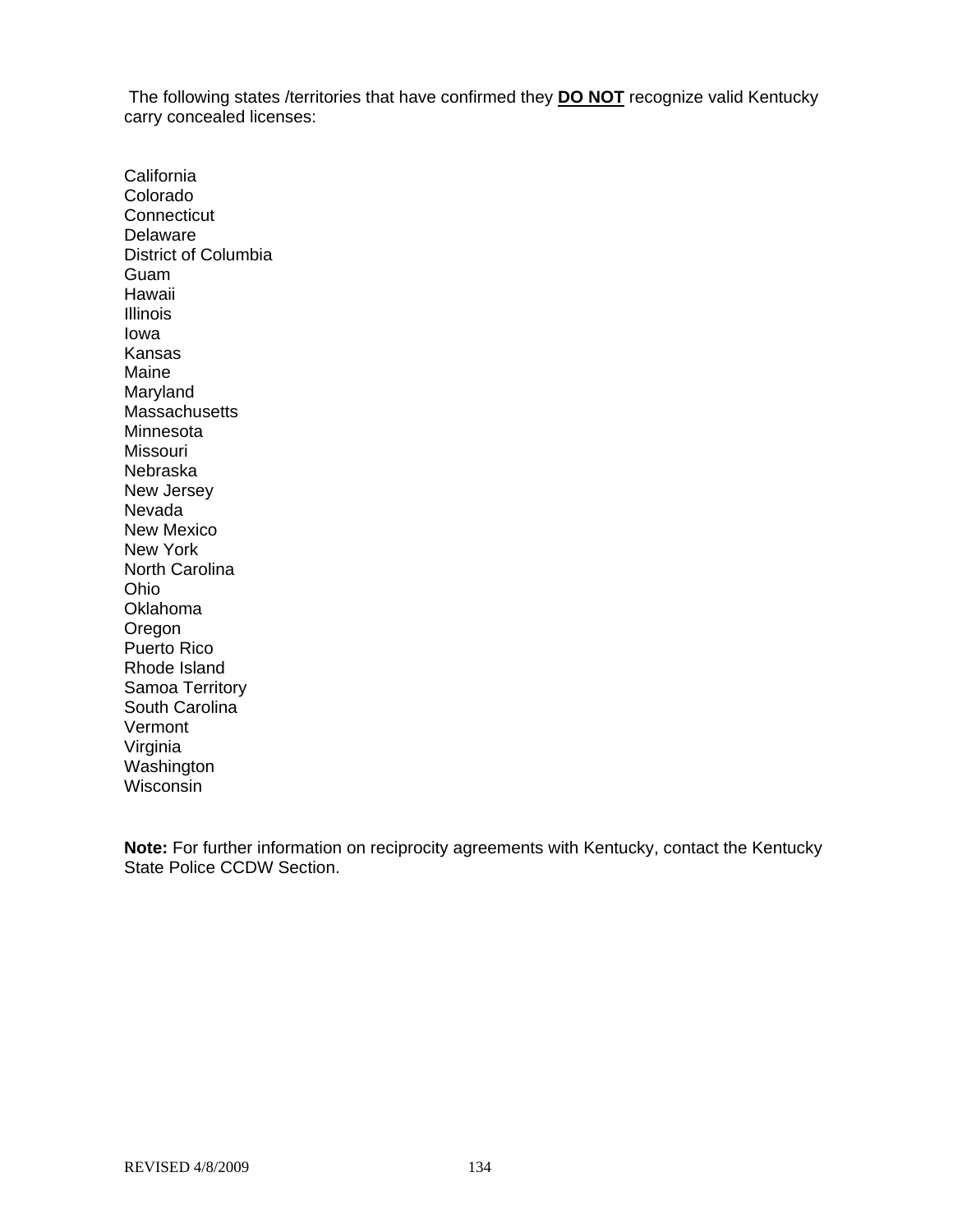# **DEFINITIONS OF MISDEMEANORS AND FELONIES KENTUCKY REVISED STATUTE**

## Misdemeanor Offense is all of the following:

- (1) a criminal offense providing for jail time and/or a fine.
- (2) less than a felony.
- (3) has a fine limit of \$1000.

## 511.020 Burglary in the first degree.

(1) A person is guilty of burglary in the first degree when, with the intent to commit a crime, he knowingly enters or remains unlawfully in a building, and when in effecting entry or while in the building or in the immediate flight there from, he or another participant in the crime:

- (a) Is armed with explosives or a deadly weapon; or
- (b) Causes physical injury to any person who is not a participant in the crime; or
- (c) Uses or threatens the use of a dangerous instrument against any person who is not a participant in the crime.

## 511.030 Burglary in the second degree.

(1) A person is guilty of burglary in the second degree when, with the intent to commit a crime, he knowingly enters or remains unlawfully in a dwelling.

(2) Burglary in the second degree is a Class C felony.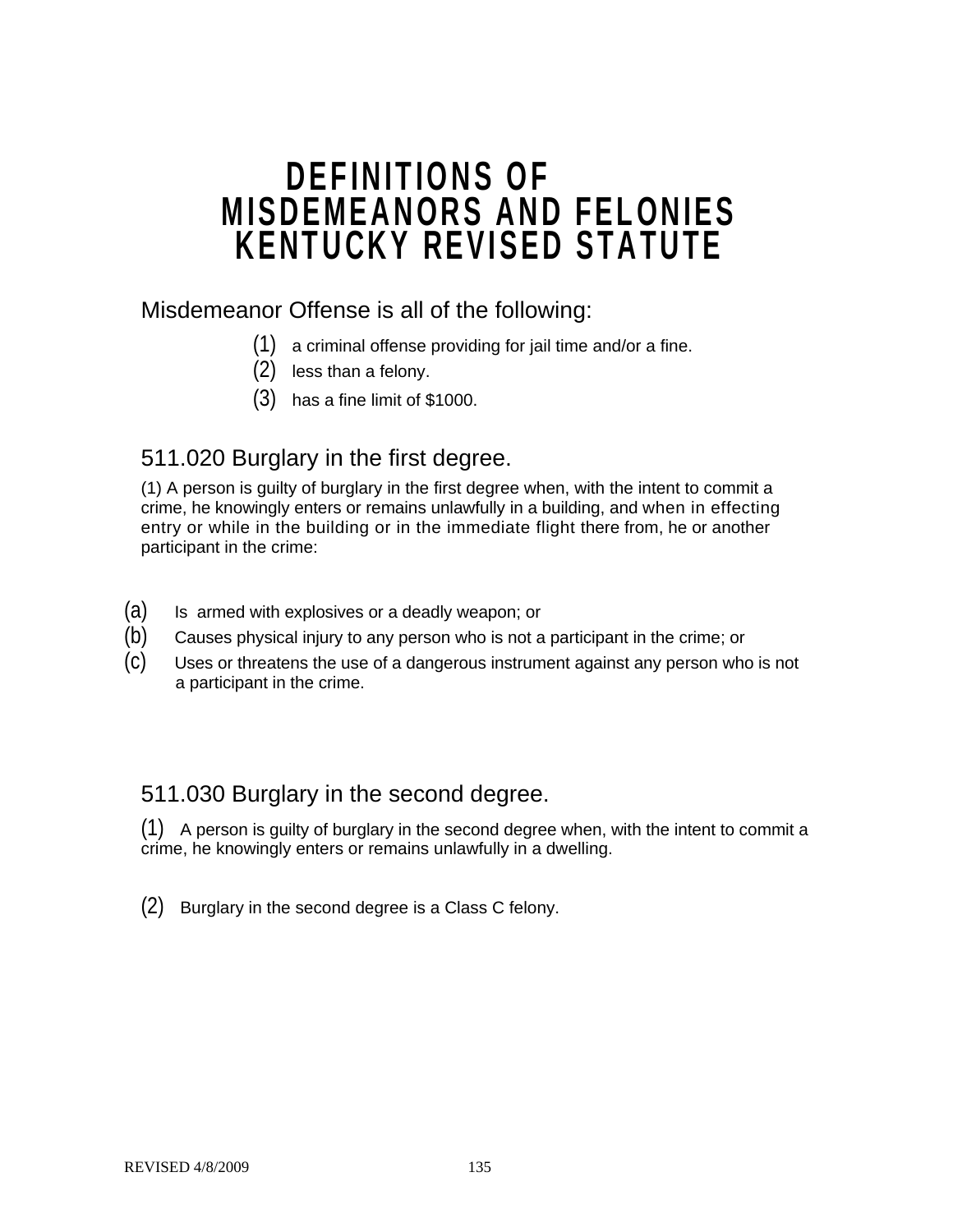# **DEFINITIONS OF MISDEMEANORS AND FELONIES KENTUCKY REVISED STATUTE**

## **515.020 Robbery in the first degree.**

(1) A person is guilty of robbery in the first degree when, in the course of committing theft, he uses or threatens the immediate use of physical force upon another person with intent to accomplish the theft and when he:

(a) Causes physical injury to any person who is not a participant in the crime; or

- (b) Is armed with a deadly weapon; or
- (c) Uses or threatens the immediate use of a dangerous

instrument upon any person who is not a participant in the crime.

(2) Robbery in the first degree is a Class B felony.

# **515.030 Robbery in the second degree.**

(1) A person is guilty of robbery in the second degree when, in the course of committing theft, he uses or threatens the immediate use of physical force upon another person with intent to accomplish the theft.

(2) Robbery in the second degree is a Class C felony.

**Fraud -** Deceitful conduct designed to manipulate another person to give something of value by (1) lying, (2) by repeating something that is or ought to have been known by the fraudulent party as false or suspect or (3) by concealing a fact from the other party which may have saved that party from being cheated. The existence of fraud will cause a court to void a contract and can give rise to criminal liability.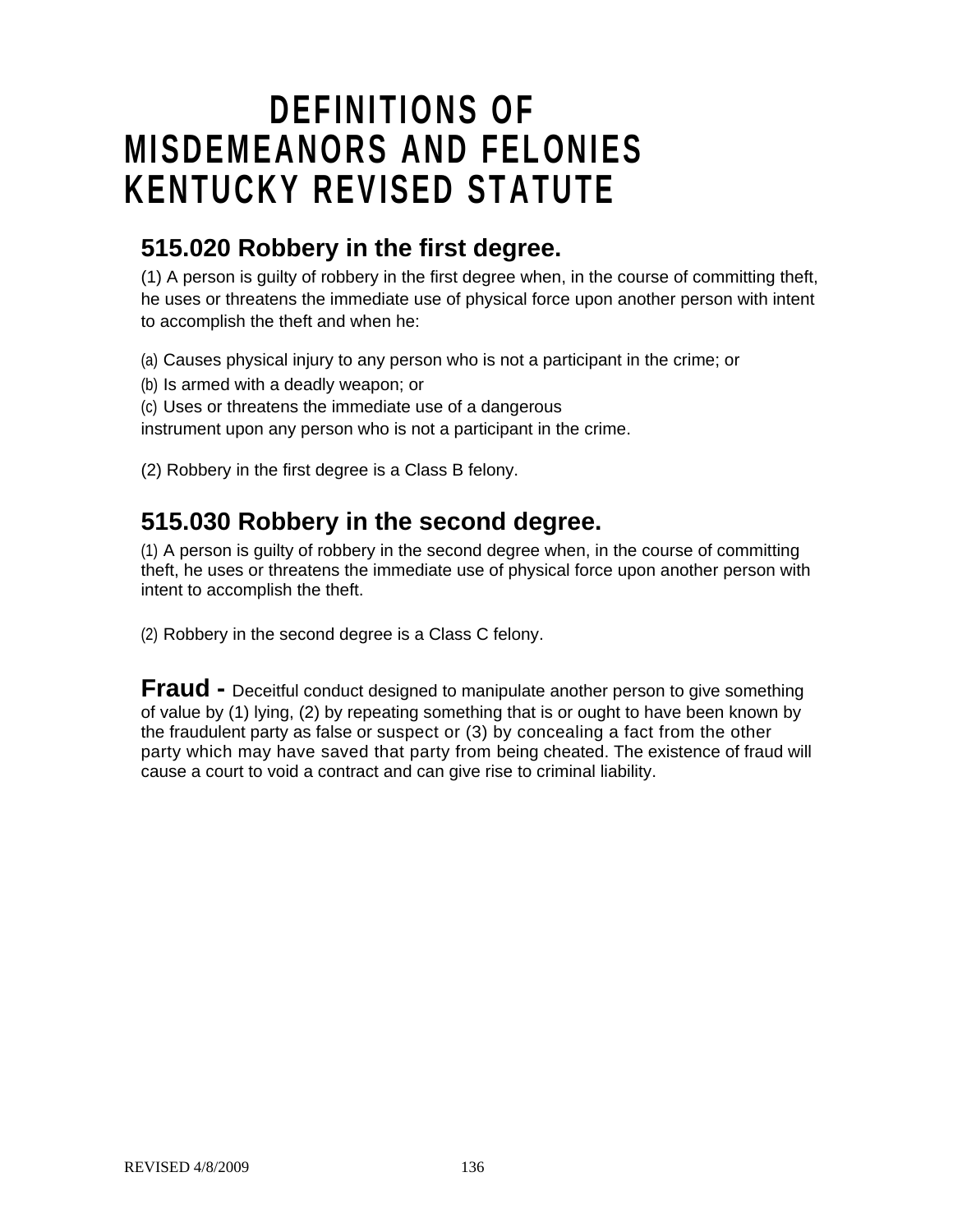# **DEFINITIONS OF MISDEMEANORS AND FELONIES KENTUCKY REVISED STATUTE**

Degrees of Assault

### **508.010 Assault in the first degree.**

(1) A person is guilty of assault in the first degree when:

(a) He intentionally causes serious physical injury to another person by means of a deadly weapon or a dangerous instrument; or

(b) Under circumstances manifesting extreme indifference to the value of human life he wantonly engages in conduct which creates a grave risk of death to another and thereby causes serious physical injury to another person.

(2) Assault in the first degree is a Class B felony.

Effective: January 1, 1975

History: Created 1974 Ky. Acts ch. 406, sec. 65, effective January 1, 1975,

#### **508.020 Assault in the second degree.**

(1) A person is guilty of assault in the second degree when:

(a) He intentionally causes serious physical injury to another person; or

(b) He intentionally causes physical injury to another person by means of a deadly weapon or a dangerous instrument; or

(c) He wantonly causes serious physical injury to another person by

means of a deadly weapon or a dangerous instrument. (2) Assault in the second degree is a Class C felony.

**Effective:** January 1, 1975

History: Created 1974 Ky. Acts ch. 406, sec. 66, effective January 1, *1975.* 

#### **508.025 Assault in the third degree.**

(1) A person is guilty of assault in the third degree when the actor: -

(a) Recklessly, with a deadly weapon or dangerous instrument, or intentionally

causes or attempts to cause physical injury to:

1. A state, county, city, or federal peace officer;

2. An employee of a detention facility, or state residential treatment facility

or state staff secure facility for residential treatment which provides for the care, treatment, or detention of a juvenile charged with or adjudicated delinquent because of a public offense or as a youthful offender;

3. An employee of the Department for Community Based Services employed as a social worker to provide direct client services, if the event occurs while the worker is performing job related-duties;

4. A probation and parole officer;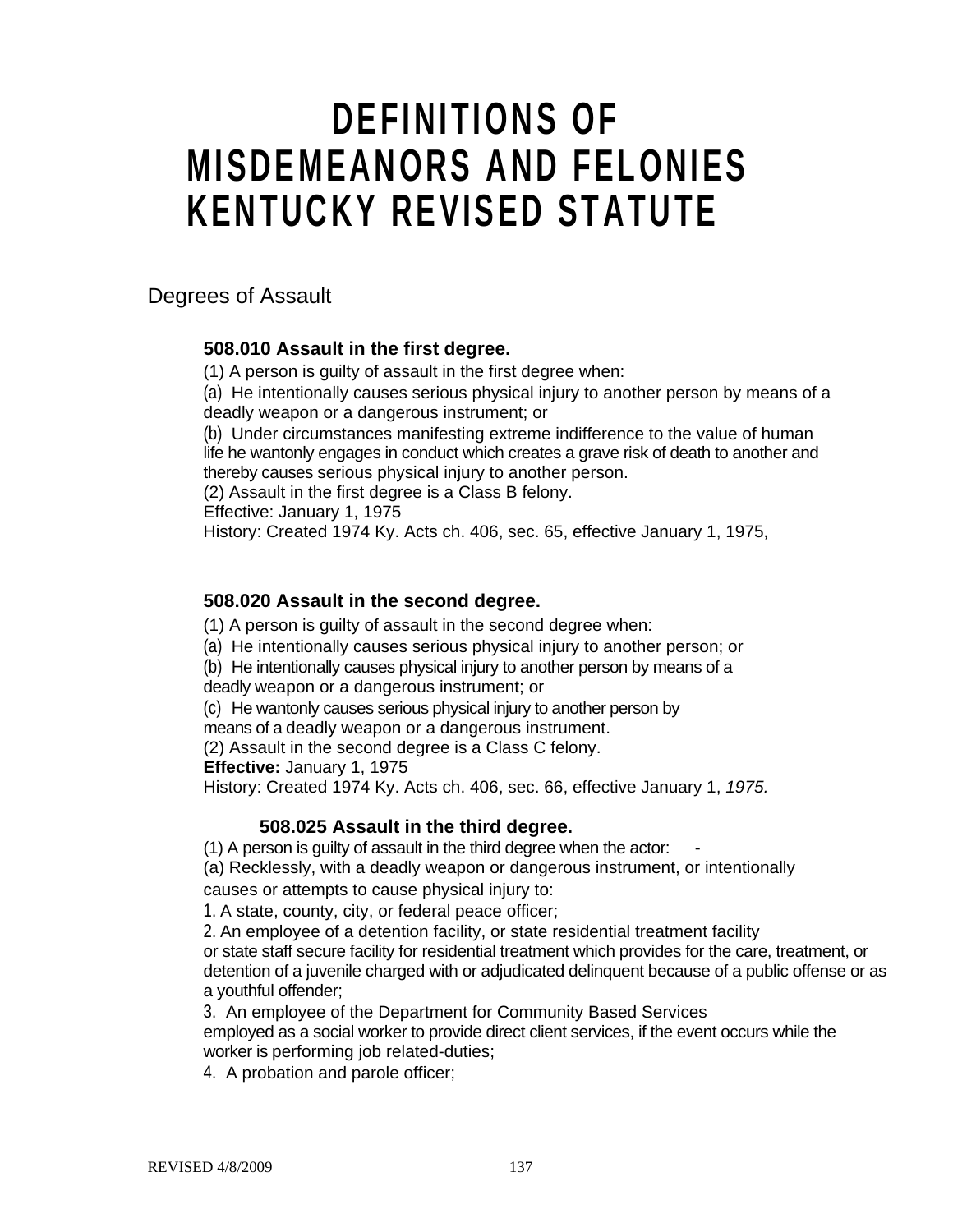5. A transportation officer appointed by a county fiscal court or legislative body of a consolidated local government, urban-county government, or charter government to transport inmates when the county jail or county correctional facility is closed while the transportation officer is performing job-related duties;

6. A public or private elementary or secondary school or school district classified or certified employee, school bus driver, or other school employee acting in the course and scope of the employee's employment; or

7. A public or private elementary or secondary school or school district volunteer acting in the course and scope of that person's volunteer service for the school or school district; or

(b) Being a person confined in a detention facility, or state residential treatment facility or state staff secure facility for residential treatment which provides for the care, treatment, or detention of a juvenile charged with or adjudicated delinquent because of a public offense or as a youthful offender, inflicts physical injury upon or throws or causes feces, or urine, or other bodily fluid to be thrown upon an employee of the facility. (2) Assault in the third degree is a Class D felony.

**Effective:** July 15, 2002

History: Amended 2002 Ky, Acts ch. 208, sec. 1, effective July 15, 2002; and ch. 360, sec. 1, effective July *15,* 2002. -- Amended 2000 Ky. Acts ch. 14, sec. *56,* effective July 14, 2000; ch. 193, sec. 17, effective July 14,2000; and ch. *345,* sec. 7, effective July 14, 2000. -- Amended 1996 Ky. Acts ch. 345, sec. 1, effective July *15,* 1996. -- Amended 1994 Ky. Acts ch. 397, sec. 1, effective July *15,* 1994. --Amended 1990 Ky. Acts ch. 380, sec. 1, effective July 13, 1990. -- Created 1982 Ky. Acts ch. 429, sec. 1, effective July *15,* 1982.

#### **508.030 Assault in the fourth degree.**

(1) A person is guilty of assault in the fourth degree when:

(a) He intentionally or wantonly causes physical injury to another person; or

(b) With recklessness he causes physical injury to another person by means of a deadly weapon or a dangerous instrument.

(2) Assault in the fourth degree is a Class A misdemeanor. **Effective:** July *15,* 1982

History: Amended 1982 Ky. Acts ch. 429, sec. 2, effective July *15,*  1982. -- Created 1974 Ky. Acts ch. 406, sec. 67, effective January 1, 1975.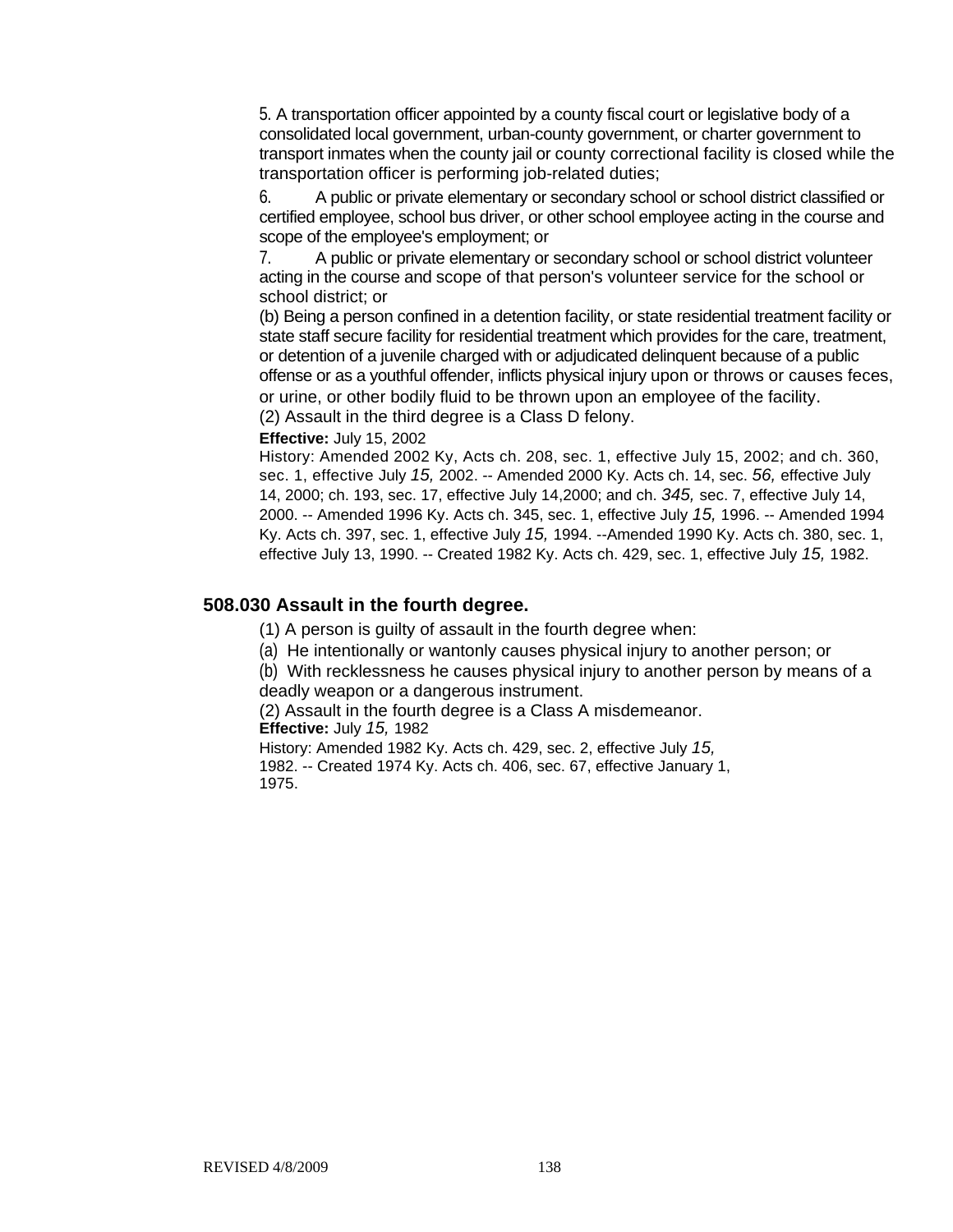# **ARREST AUTHORITY PRIVATE INVESTIGATOR KENTUCKY REVISED STATUTE**

# **Your arrest powers are those of a private citizen, with the same laws governing**

## **your authority as those that regulate any other private individual.**

**NOTE:** You have NO SPECIAL POWER or obligation under the law to arrest another person. Any wrongful or improper actions by you will fall under the scrutiny of both civil and criminal law.

### **431.005 Arrest by peace officers - By private persons.**

(5) A private person may make an arrest when a felony has been committed in fact and he has probable cause to believe that the person being arrested has committed it.

(6) If a law enforcement officer has probable cause to believe that a person has violated a restraining order issued under KRS 508.155, then the officer shall, without a warrant, arrest the alleged violator whether the violation was committed in or outside the presence of the officer.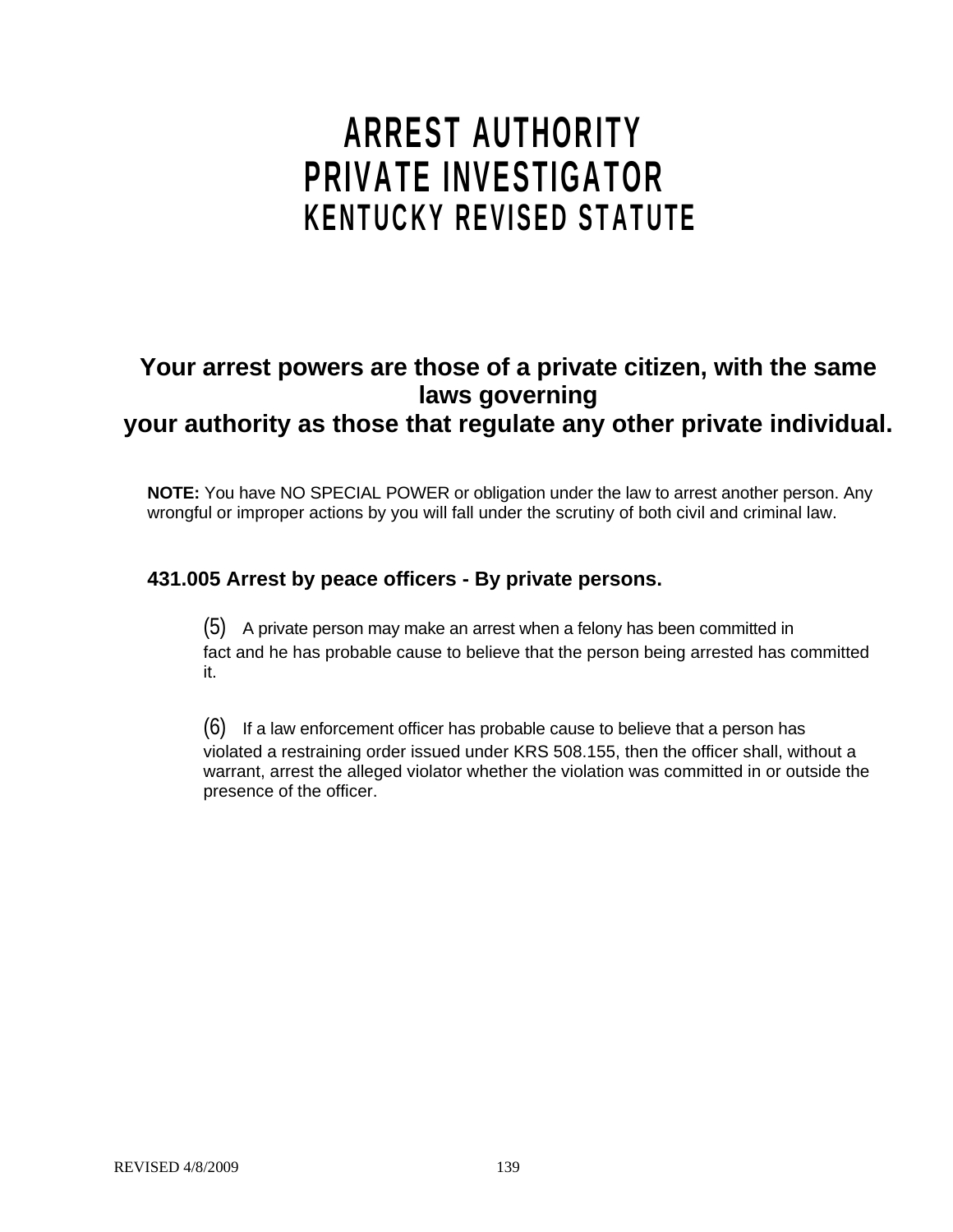# **CIRCUMSTANCES FOR LEGALLY USING A RECORDING DEVICE**

NOTE: As a private investigator, you will probably *not* be allowed to conduct an authorized wiretap. Such authorized wiretaps involve an application process and many restrictions, and are usually reserved for law enforcement personnel. However, you can legally use recording devices, such as tape recorders or concealed microphones, under certain conditions.

• **IF** you are a party to the communication, either by phone or in person,

### **OR**

• **IF** you have the permission of one of the parties to. the communication to use a recording device,

### **OR**

• In a public or semi-public place, if you can hear the conversation. This includes the use of an amplifier, if needed.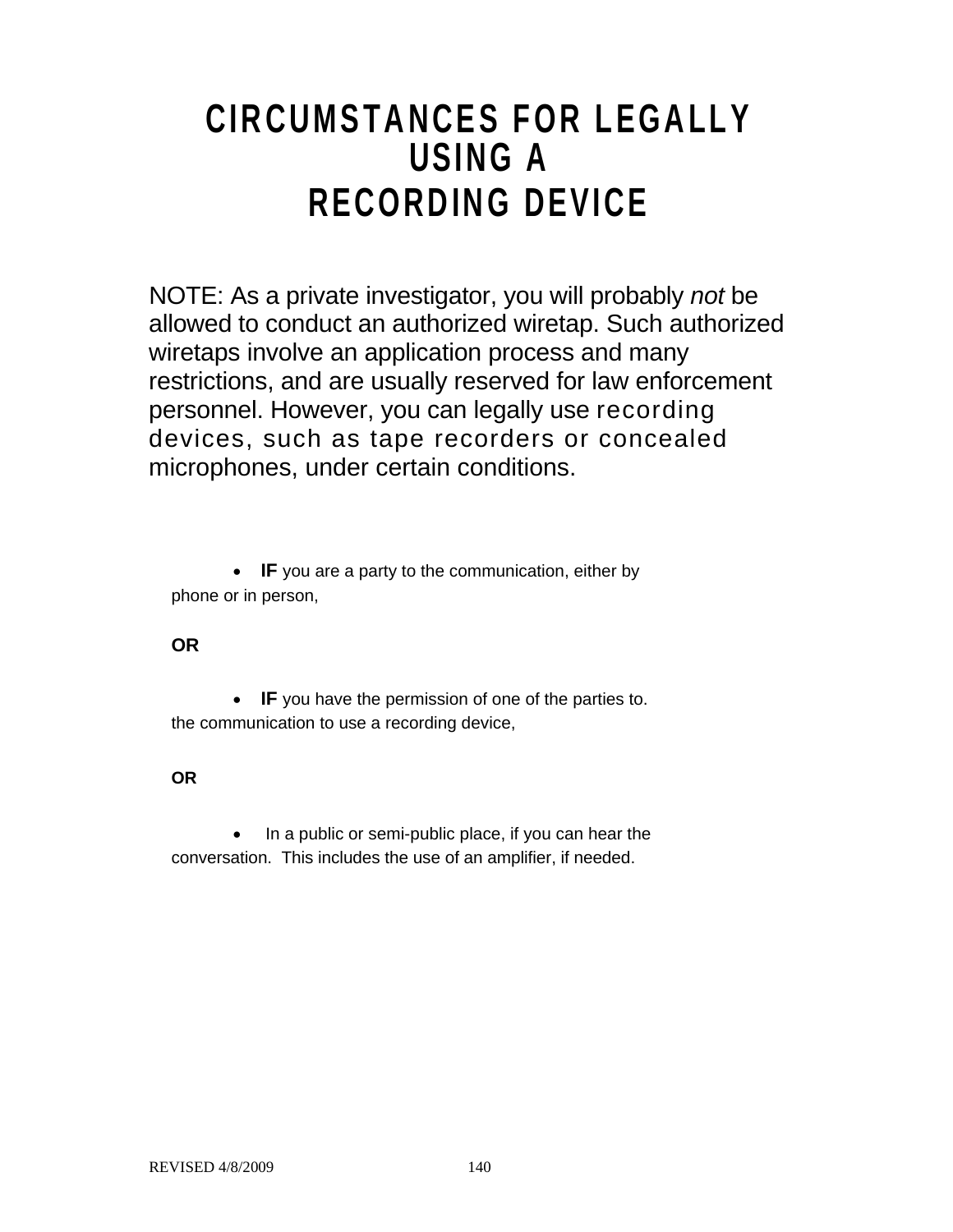# **State penalties for violating the provisions of Title 18, Chapter 119 of the United States Code (Federal Wiretapping)**

**NOTE: Title 18, Chapter 119 of the United States Code outlines in detail the limitations of wiretapping and the use of recording devices, methods of gathering information that can be especially useful in private investigations.** 

**If you violate these provisions, you can be fined not more than \$10,000 or imprisoned not more than five (5) years or both. (Section 2511)** 

# **Kentucky Revised Statue Eavesdropping**

#### **526.010 Definition.**

The following definition applies in this chapter, unless the context otherwise requires: "Eavesdrop" means to overhear, record, amplify or transmit any part of a wire or oral communication of others without the consent of at least one (1) party thereto by means of any electronic, mechanical or other device. **Effective:** January 1, 1975 History: Created 1974 Ky. Acts ch. 406, sec. 226, effective January 1, 1975.

#### **526.020 Eavesdropping. -.**

(1) A person is guilty of eavesdropping when he intentionally uses any device to eavesdrop, whether or not he is present at the time. (2) Eavesdropping is a Class D felony. Effective: January 1, 1975 History: Created 1974 Ky. Acts ch. 406, sec. 227, effective January 1, 1975.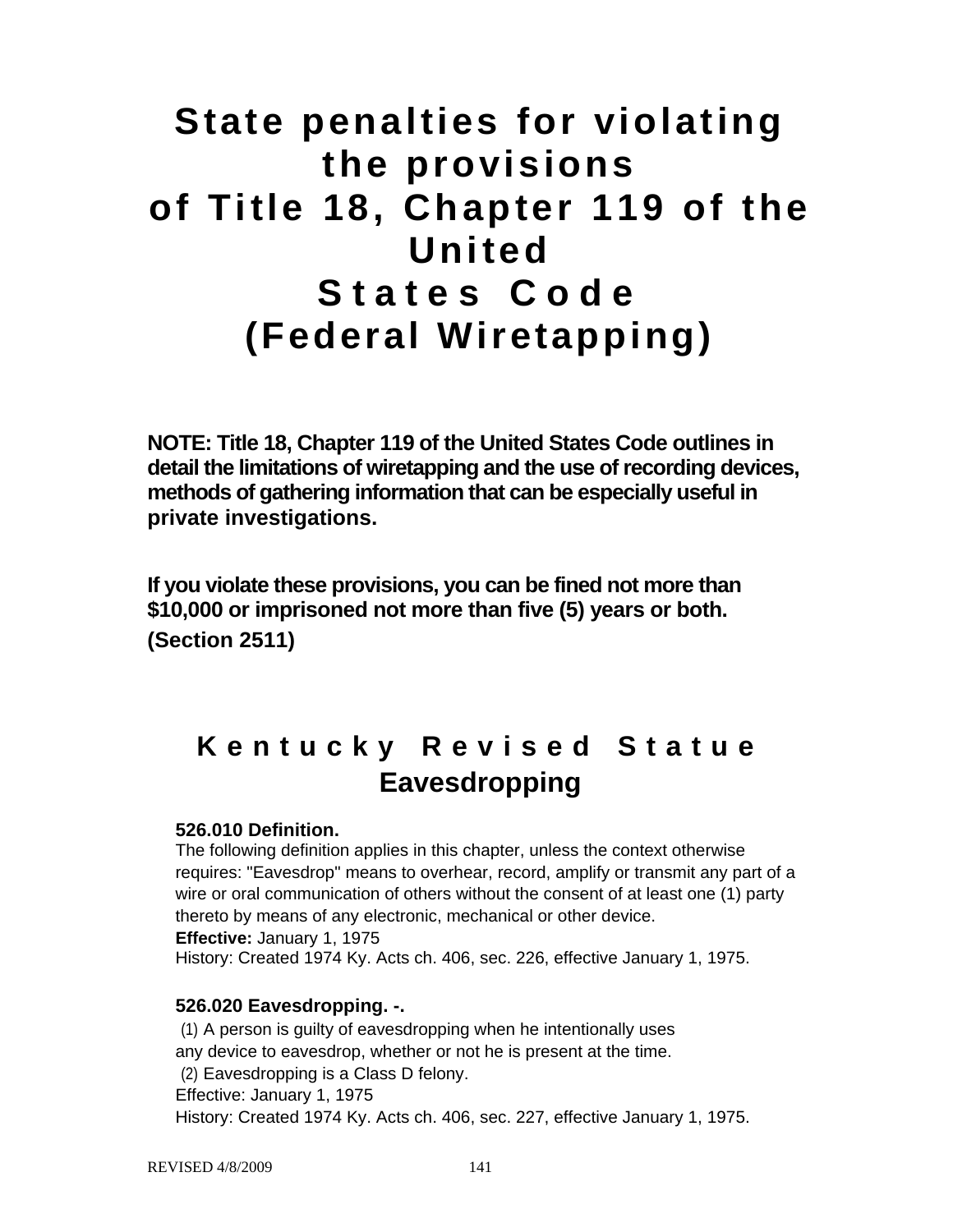# **Glossary of Common Legal Terms**

NOTE: This list is not a complete list of legal terms, these are just a few you should be familiar with.

- 1. Abduction To take someone away from a place without that person's consent or by fraud. See also" kidnapping"
- 2. Adultery Voluntary sexual intercourse between a married person and another person who is not their married spouse. In most countries, this is a legal ground for divorce. The person who seduces another's spouse is known as the "adulterer." In old English law, this was also known as criminal conversation,
- 3. Affidavit A statement which before being signed, the person signing takes an oath that the contents are, to the best of their knowledge, true. It is also signed by a notary or some other judicial officer that can administer oaths, to the effect that the person signing the affidavit was under oath when doing so. These documents carry great weight in Courts to the extent that judges frequently accept an affidavit instead of the testimony of the witness.
- 4. Agent A person who has received the power to act on behalf of another, binding that other person as if he or she were themselves making the decisions. The person who is being represented by the agent is referred to as the principal."
- 5. Bad faith Intent to deceive. A person who intentionally tries to deceive or mislead another in order to gain some advantage.
- 6. Chattel

Moveable items of property which are neither land nor permanently attached to land or a building, either directly or vicariously through attachment to real property. A piano is chattel but an apartment building, a tree or a concrete building foundation are not. The opposite of chattel is real property which includes lands or buildings. All property which is not real property is said to be chattel. "Personal property" or "personality" are other words sometimes used to describe the concept of chattel. The word "chattel' came from the feudal era when "cattle" was the most valuable property besides land.

Contract - An agreement between persons which obliges each party to do or not to do a certain thing. Technically, a valid contract requires an offer and an acceptance of that offer, and, in common law countries, consideration.

8. Contract law - That body of law which regulates the enforcement of contracts. Contract law has its origins thousands of years as the early civilizations began to trade with each other, a legal system was created to support and to facilitate that trade. The English and French developed similar contract law systems, both referring extensively to old Roman contract law principles such as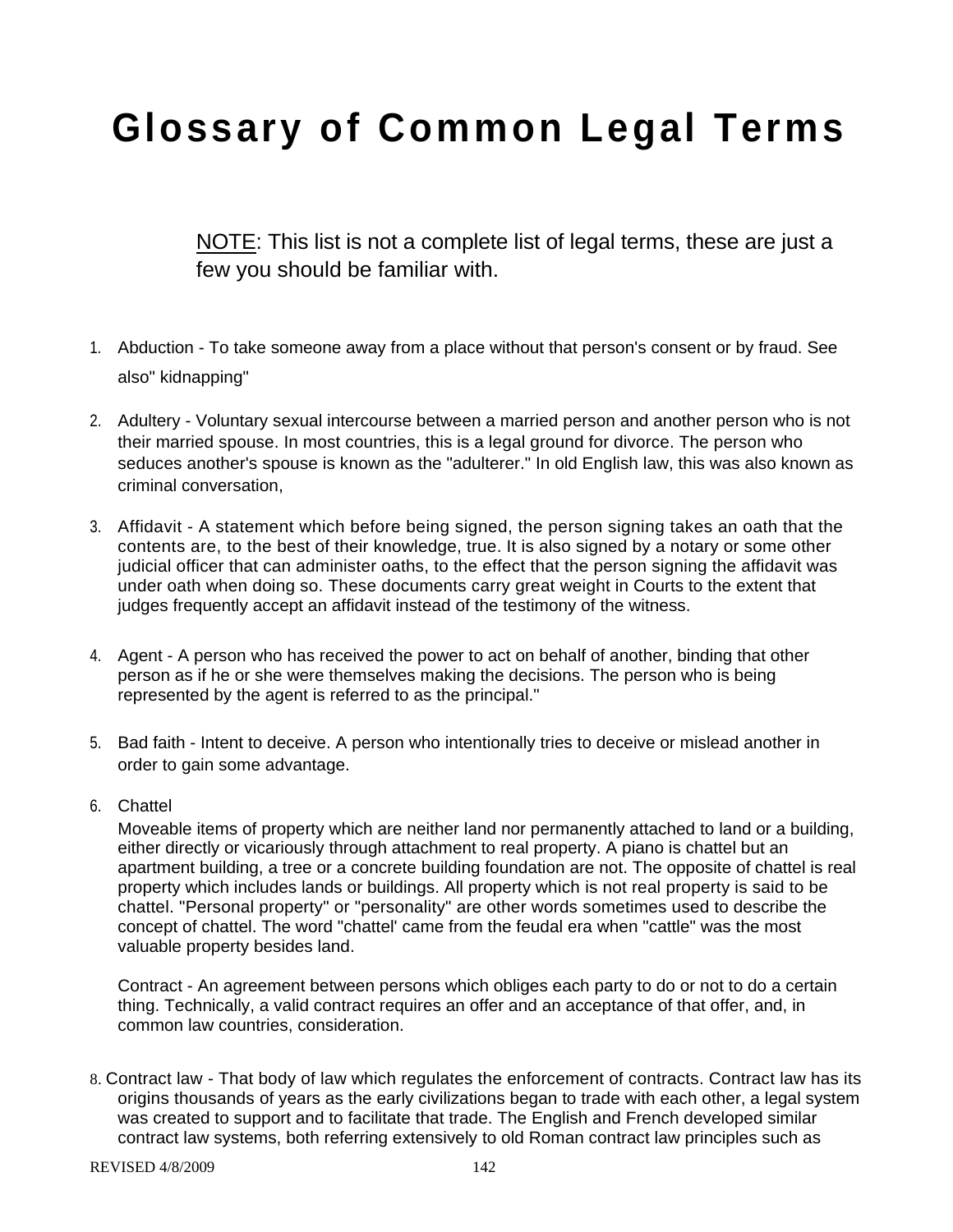*consensus ad idem* or *caveat emptor*. There are some minor differences on points of detail such as the English law requirement that every contract contain consideration. More and more states are changing their laws to eliminate consideration as a prerequisite to a valid contract thus contributing to the uniformity of law. Contract law is the basis of all commercial dealings from buying a bus ticket to trading on the stock market.

- 9. Criminal law That body of the law that deals with conduct considered so harmful to society as a whole that it is prohibited by statute, prosecuted and punished by the government.
- 10. Defendant The person, company or organization who defends a legal action taken by a plaintiff and against whom the court has been asked to order damages or specific corrective action redress some type of unlawful or improper action alleged by the plaintiff.
- 11. Demurrer This is a motion put to a trial judge after the plaintiff has completed his or her case, in which the defendant, while not objecting to the facts presented, and rather than responding by a full defense, asks the court to reject the petition right then and there because of a lack of basis in law or insufficiency of the evidence. This motion has been abolished in many states and, instead, any such arguments are to be made while presenting a regular defense to the petition.
- 12. Deposition The official statement by a witness taken in writing (as opposed to testimony which where a witnesses give their perception of the facts verbally). Affidavits are the most common kind of depositions
- 13. Guardian *ad litem- A* guardian appointed to assist an infant or other mentally incapable defendant or plaintiff, or any such incapacitated person that may be a party in a legal action.
- 14. Harassment Unsolicited words or conduct which tend to annoy, alarm or abuse another person. An excellent alternate definition can be found in Canadian human rights legislation as: "a course of vexatious comment or conduct that is known or ought reasonably to be known to be unwelcome." Name-calling ('stupid", "retard" or "dummy") is a common form of harassment. (See also sexual harassment.)
- 15, Hearsay Any evidence that is offered by a witness of which they do not have direct knowledge but, rather, their testimony is based on what others have said to them. For example, if Bob heard from Susan about an accident that Susan witnessed but that Bob had not, and Bob attempted to repeat Susan's story in court, <sup>it</sup> could be objected to as "hearsay." The basic rule, when testifying in court, is that you can only provide information of which you have direct knowledge. In other words, hearsay evidence is not allowed. Hearsay evidence is also referred to as "secondhand evidence" or as "rumor." You are able to tell a court what you heard, to repeat the rumor, and testify that, in fact, the story you heard was told to you, but under the hearsay rule, your testimony would not be evidence of the actual facts of the story but only that you heard those words spoken.
- 16. Law All the rules of conduct that have been approved by the government and which are in force over a certain territory and which must be obeyed by all persons on that territory (eg. the "laws" of Australia). Violation of these rules could lead to government action such as imprisonment or fine, or private action such as a legal judgment against the offender obtained by the person injured by the action prohibited by law. Synonymous to act or statute although in common usage, "law" refers not only to legislation or statutes but also to the body of unwritten law in those states which recognize common law.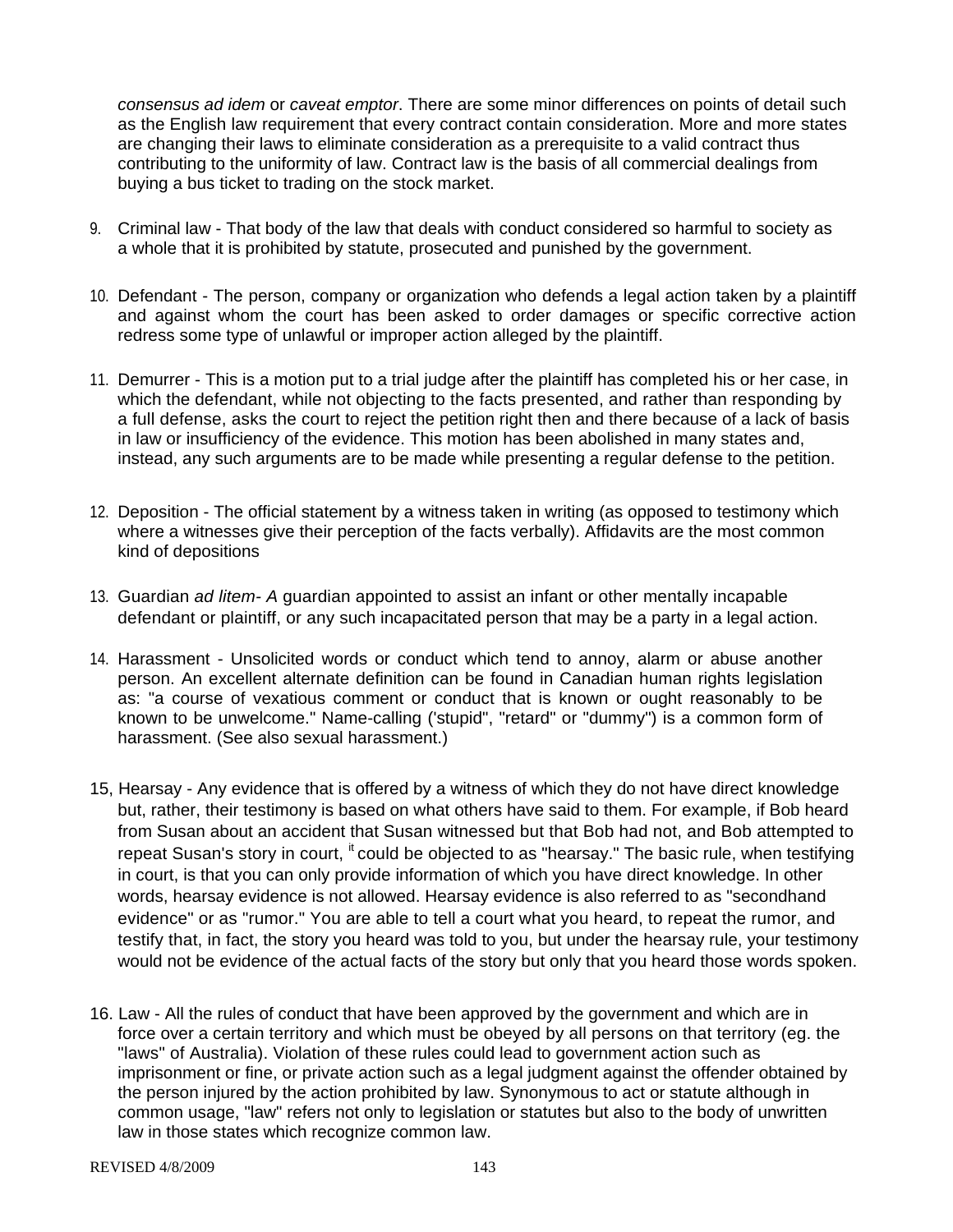# **Glossary of Common Legal Terms**

- 17. Offense A crime; any act which contravenes the criminal law of the state in which it occurs. Spelled "offence" in Commonwealth countries.
- 18. Perjury An intentional lie given while under oath or in a sworn affidavit.
- *19. Prima facie* (Latin) A legal presumption which means "on the face of it" or "at first sight". Law-makers will often use this device to establish that if a certain set of facts are proven, then another fact is established prima facie. For example, proof of mailing a letter is prima facie proof that it was received by the person to whom it was addressed and will accepted as such by a court unless proven otherwise. Other situations may require a *prima facie* case before proceeding to another step in the judicial process so that you would have to at least prove then that at first glance, there appears to be a case.
- *20. Subpoena* Latin: an order of a court which requires a person to be present at a certain time and place or suffer a penalty *(subpoena* means, literally, "under penalty"). This is the traditional tool used by lawyers to ensure that witnesses present themselves at a given place, date and time to make themselves available to testify (see also *duces tecum).*

21, Tamper - To interfere improperly or in violation of the law such as to tamper with a document. The term "jury tampering" means to illegally disrupt the independence of a jury member with a view to influencing that juror otherwise than by the production of evidence in open court.

- 22. Trespass Unlawful interference with another's person<sup>\*</sup>, property or rights. (Example: the Criminal violation of criminal trespass involves entering property on land of another without permission.)
- 23. Testimony The verbal presentation of a witness in a judicial proceeding.
- **24.** Terroristic threateningOne who threatens to commit any crime likely to result in death or serious physical injury to another person or likely to result in substantial property damage to another person;
- 25. Witness The regular definition of this word is a person who perceives an event (by seeing, hearing, smelling or other sensory perception). The legal definition refers to the court-supervised recital of that sensory experience, in writing (deposition) or verbally (testimony).
	- Reprinted with **permission of**

**- • Lloyd Duhaime Duhaime & Company DUHA1ME'S LAW DICTIONARY http://wwwduhaime.org/dictionary/diction.htm**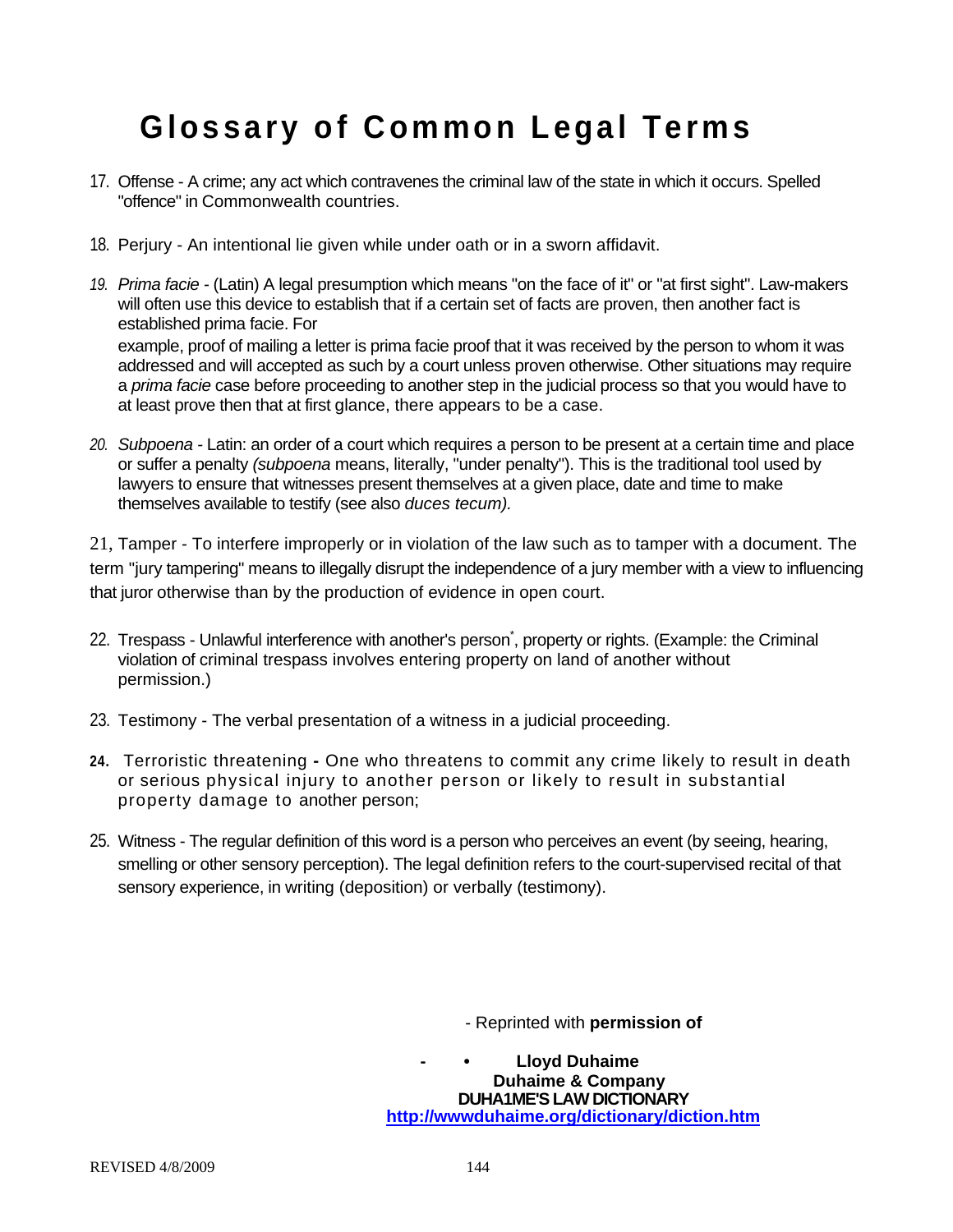# **Kentucky Private Investigator's Examination Study Guide**

#### **CONFIDENTIALLY AND RESPONSIBILITY TOTHE CLIENTS**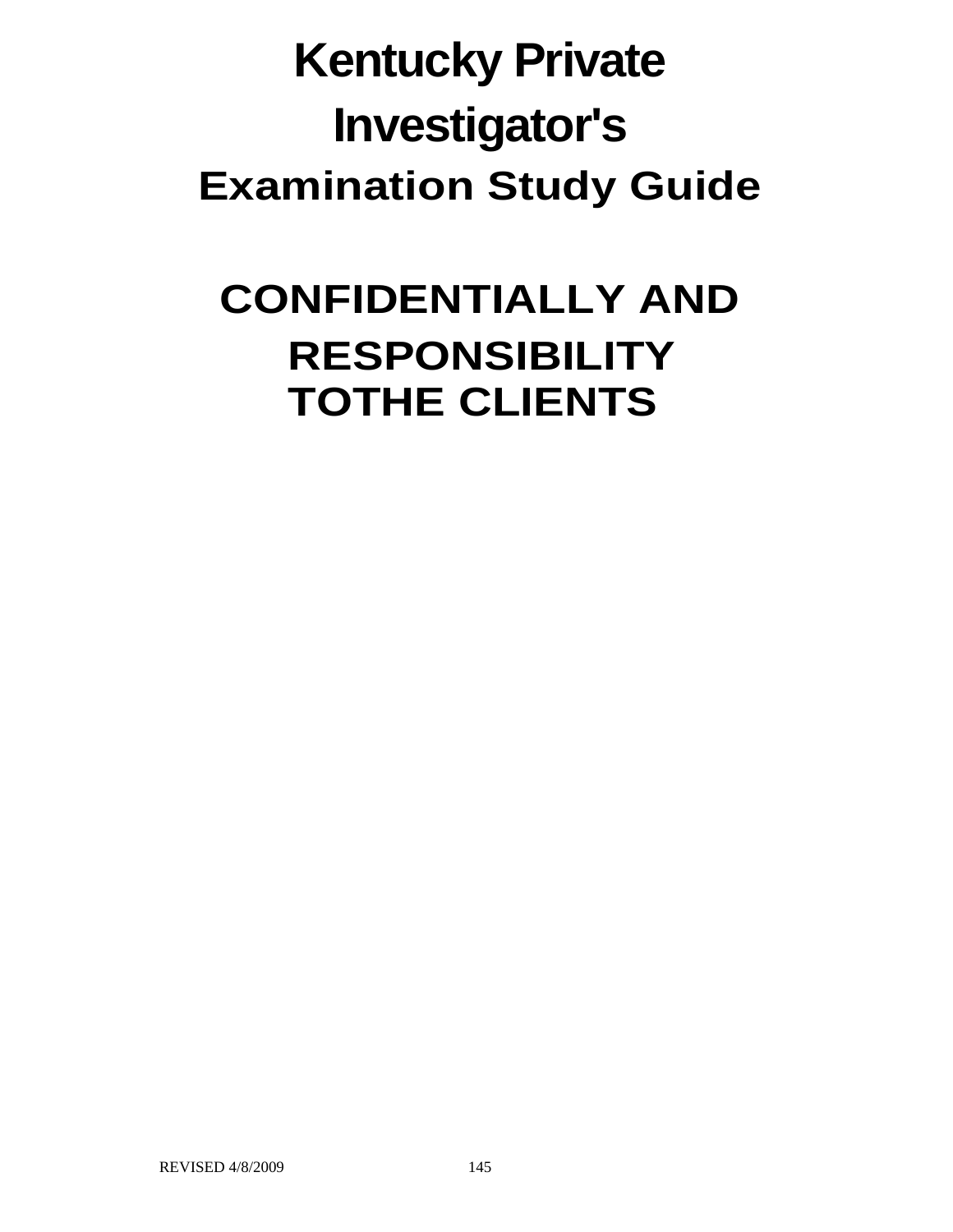# **CONFIDENTIALlY AND RESPONSIBILITIES TO THE CLIENTS**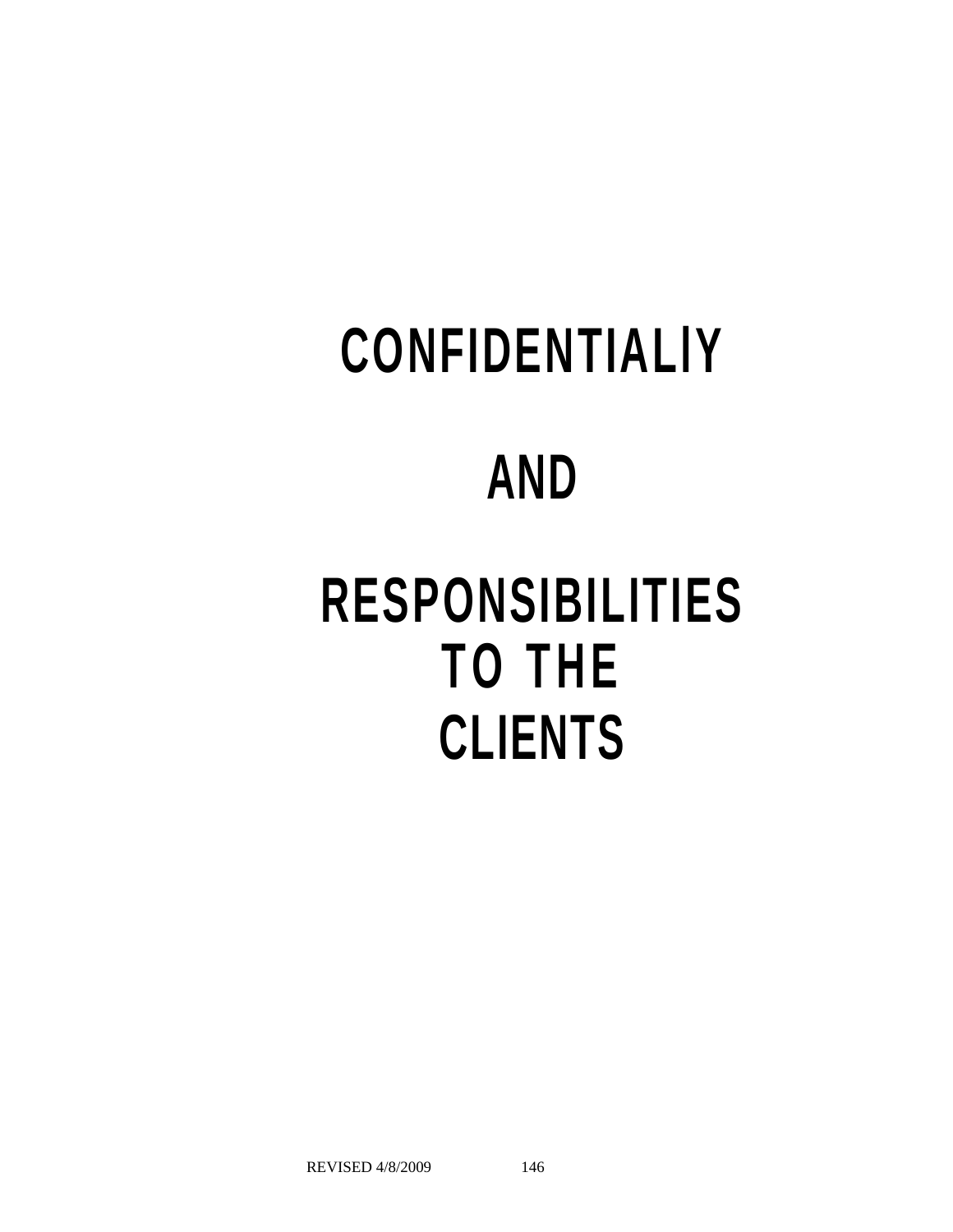#### TOPICS REQUIRING **CONFIDENTIAITY**

- YOUR ACTIVITIES
- YOUR CLIENT'S ROLE
- YOUR SOURCES OF INFORMATION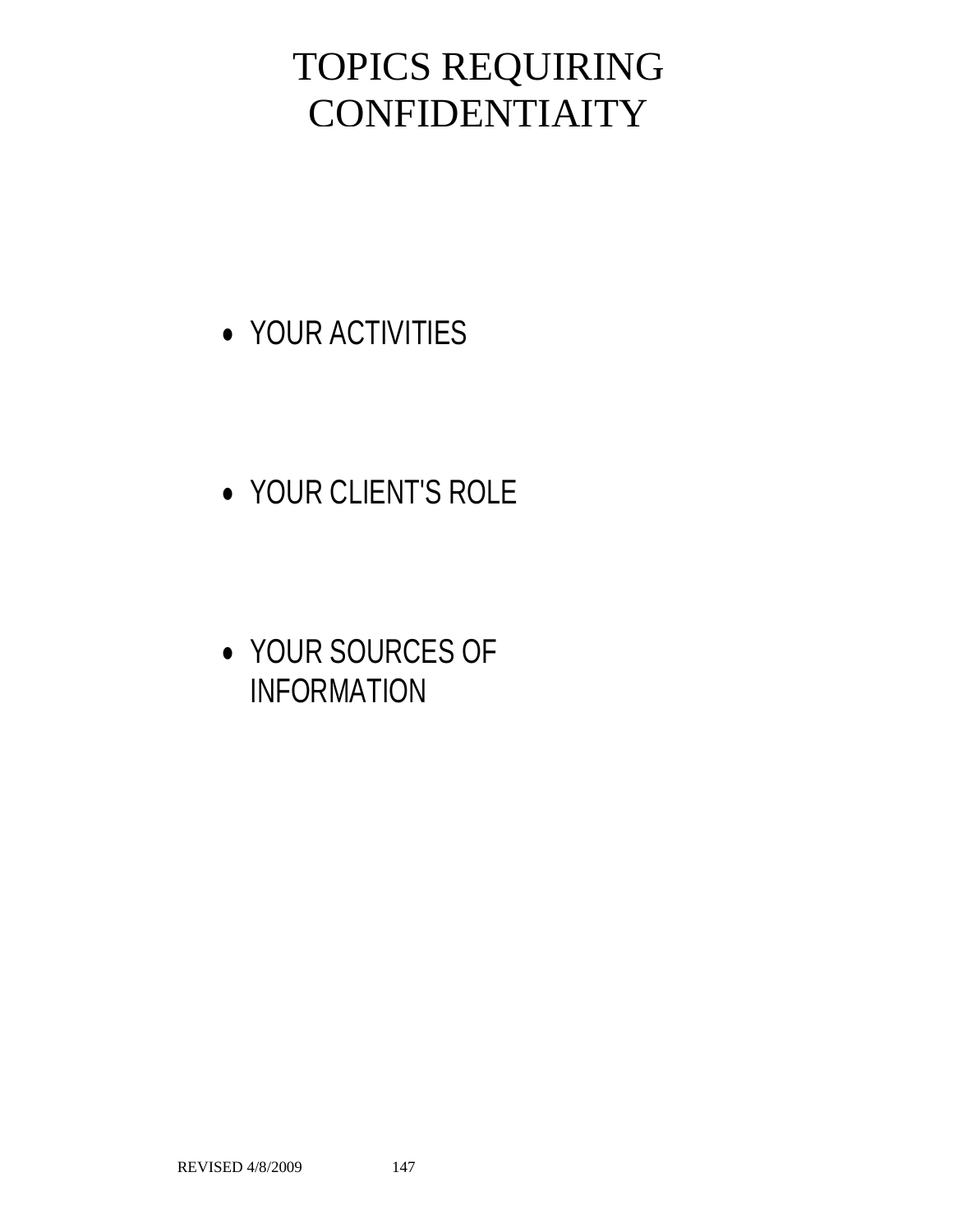### **FAILING TO MAINTAIN CONFIDENTIALITY**

• Loss of **Faith** by your client in your professional judgment.

**Damage to your client's reputation or business if** you reveal your client's rote or the details of your working relationship to unauthorized **persons.** 

**• Damage to your professional reputation** and to your ability to serve present and future clients.

• **Loss of assistance** from contacts and other Persons who provide you with information.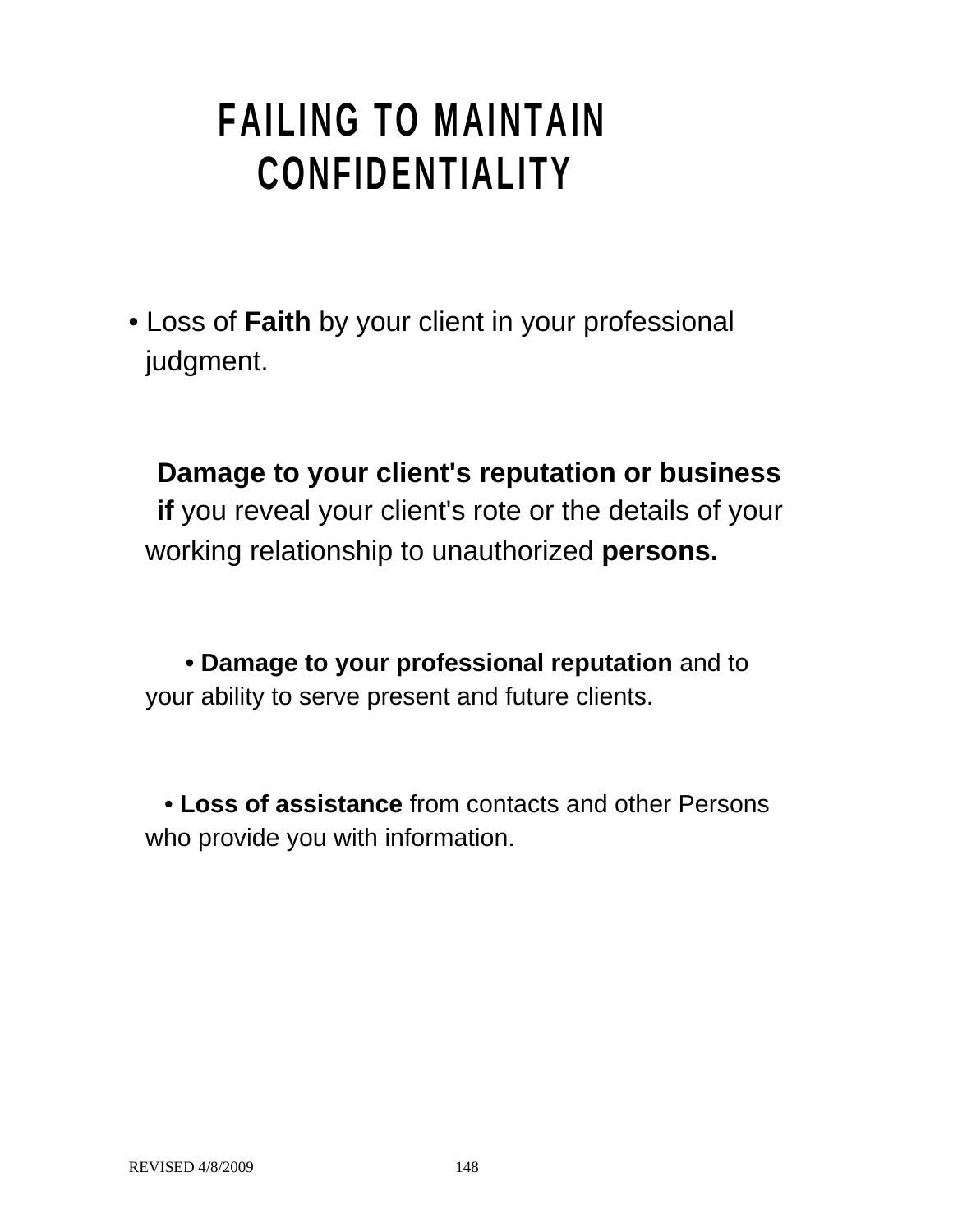#### **MAINTAINING THE CONFIDENCE OF CLIENTS AND OTHERS**

• Keep your client's role in your investigation Confidential.

NOTE: Unless you are otherwise directed by your client. **DO NOT** discuss details of similar cases to new clients.

• Protect your sources of information

Example: Contracts, informants, data from your client, etc.

• Return all documents of your investigation to your client.

IMPORTANT: Let your client be-responsible for protecting privileged information after your investigation is complete. If you keep records for your own files, be sure that they are SECURE. Do not allow the availability of your files to jeopardize your client's confidence.

• Release only that information that your client authorizes you to release.

NOTE: In court, you may be required to disclose confidential information. However, you should not voluntarily reveal such information without your client's approval.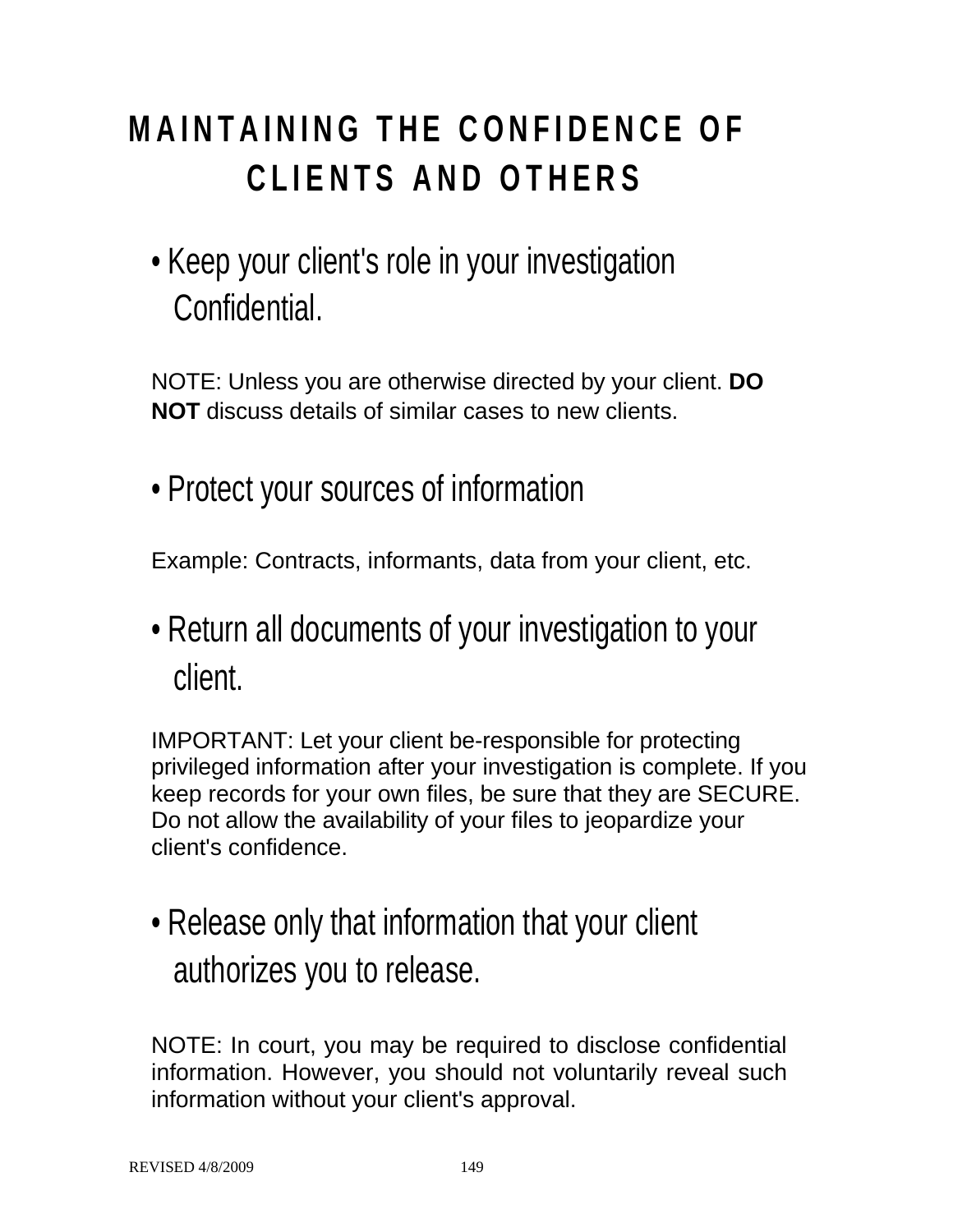#### **PURPOSES OF A WRITTEN AGREEMENT**

- Determine your client's needs.
- Define your needs to your client and any material and/or financial support needed from your client.

EXAMPLE: Method and frequency of payment, deadlines, reporting requirements, time and expense requirements, and others.

• State the possible restraints on your investigation, including cost factors.

### **Reciprocal Agreements**

#### Under the Private Investigators Act

#### **SECTION 4. A NEW SECTION OF KRS CHAPTER 329A IS CREATED TO READ AS FOLLOWS:**

(I) Negotiate and enter into reciprocal agreements with appropriate officials in other states to permit licensed investigation companies and private investigators who meet or exceed the qualifications established in Sections 1 to 17 of this Act to operate across state lines under mutually acceptable terms.

IMPORTANT: All investigative cases MUST originate in the Commonwealth of Kentucky before you can proceed out of state to conduct further investigations.

Any reciprocal agreements with adjoining states will be established by the Kentucky Private Investigators Board of **Licensure**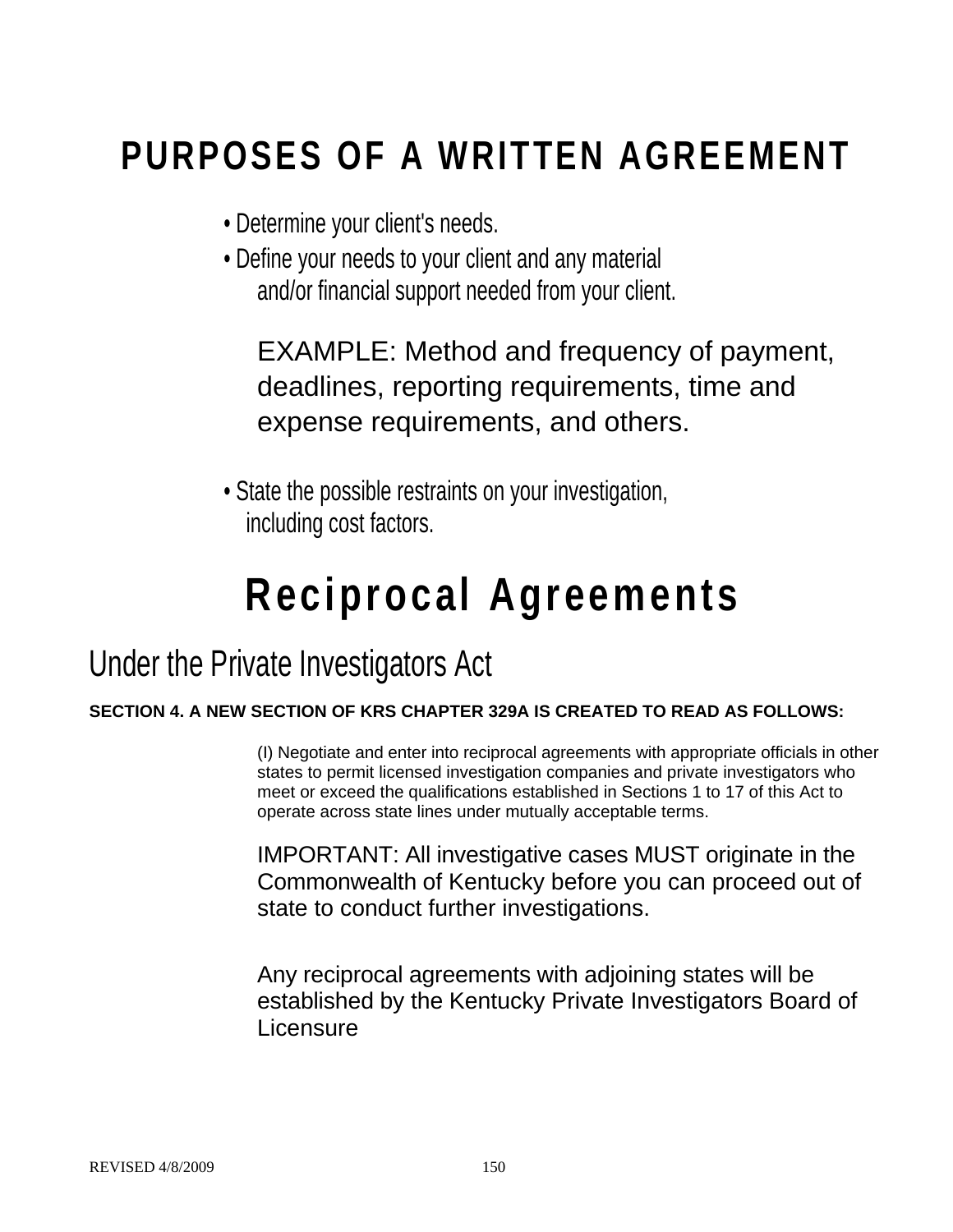# **RESPONSIBILITIES TO CLIENTS**

• Follow all legal guidelines established through legislative procedure.

Provide a professional job.

NOTE: You cannot guarantee anything but a professional job. By performing a professional job, you will also enhance your reputation as a competent private investigator.

- Follow your client's employment regulations, if you conduct an internal investigation at your client's facility.
- Take the initiative within your agreed upon tasks.

NOTE: You may have to limit some investigations due to financial and time restraints.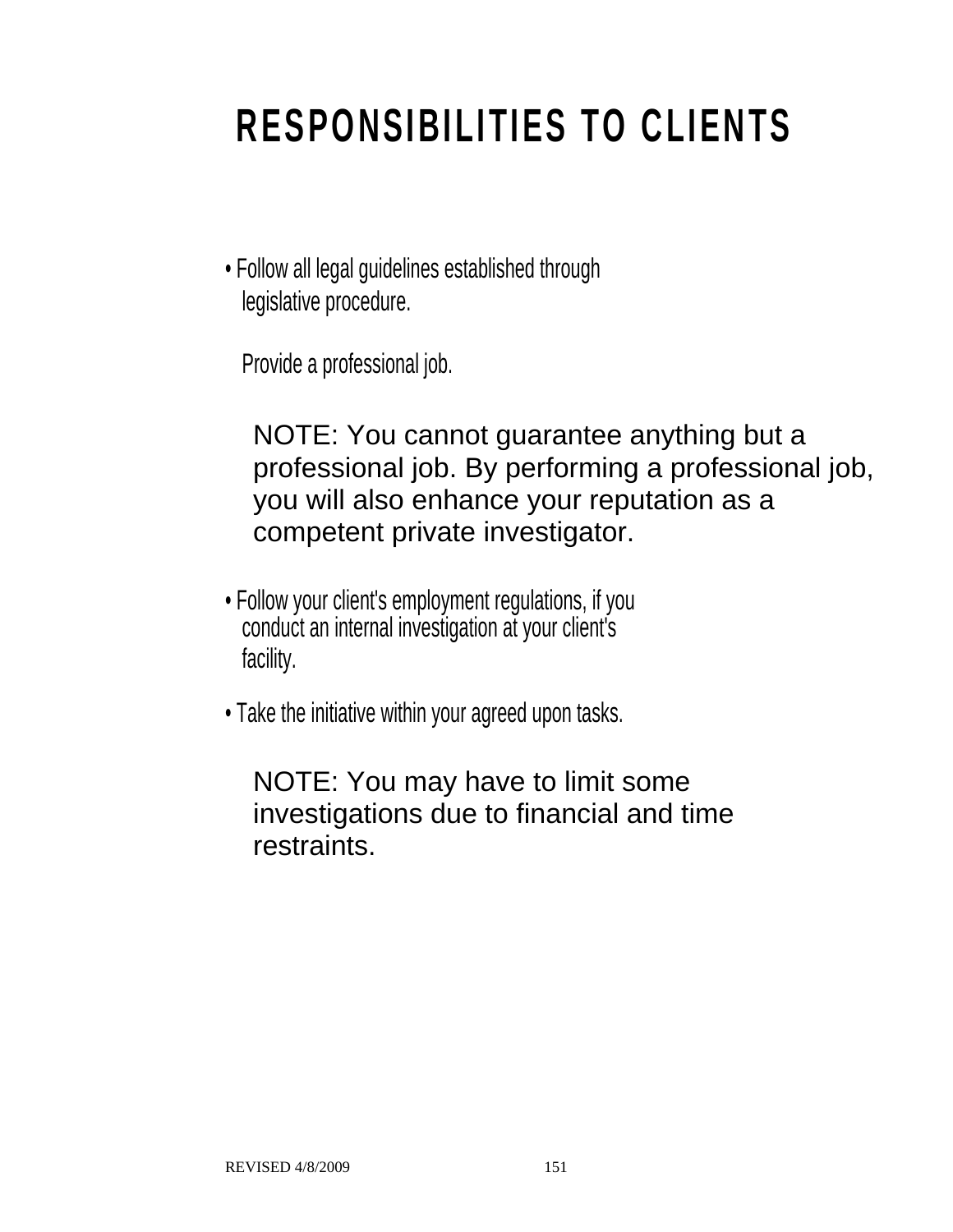# **RESPONSIBILITIES TO CLIENTS**

#### **Be your client's agent.**

NOTE: Act as though your client's business were your own.

Insist that your client file any charges, civil or criminal,

resulting from your investigations

IMPORTANT: You should supply the information needed for your client's decisions. Your client is the victim and must make the decision to file any charges. This will help you protect your liability.

#### **Appointments by the Court**

#### **70.350 Execution of process - Jurisdiction.**

(1) Constables may execute warrants, summons, subpoenas, attachments, notices, rules and orders of court in all criminal, penal and civil cases, and shall return all

process placed in his hands to the courts or persons issuing them, on or before the return day, noting the time of execution on them.

(2) A constable may exercise the duties of his office in any part of the county, but shall not execute any process in which he is personally interested except fee-bills

for his own service. He shall not levy on or sell land, or any interest therein. (3) The constable shall not be compelled to receive a precept, fee-bill or order for witness attendance, or other claim against any person who is known to be and to reside out of his district, unless the precept is in behalf of the Commonwealth or is a precept against property in his district. But if a constable voluntarily receives such precept, fee-bill, order for witness attendance or other claim, he and his

sureties shall be accountable for the same as if the person it is against resided or was in his district, or had property therein.

**Effective:** October 1, 1942

**History:** Recodified 1942 Ky. Acts ch. 208, sec. 1, effective October 1, 1942, from Ky. Stat. secs. 436, 438, 439, 440.

**NOTE:** Special bailiffs appointed by the court that CAN NOT perform services must notify the court.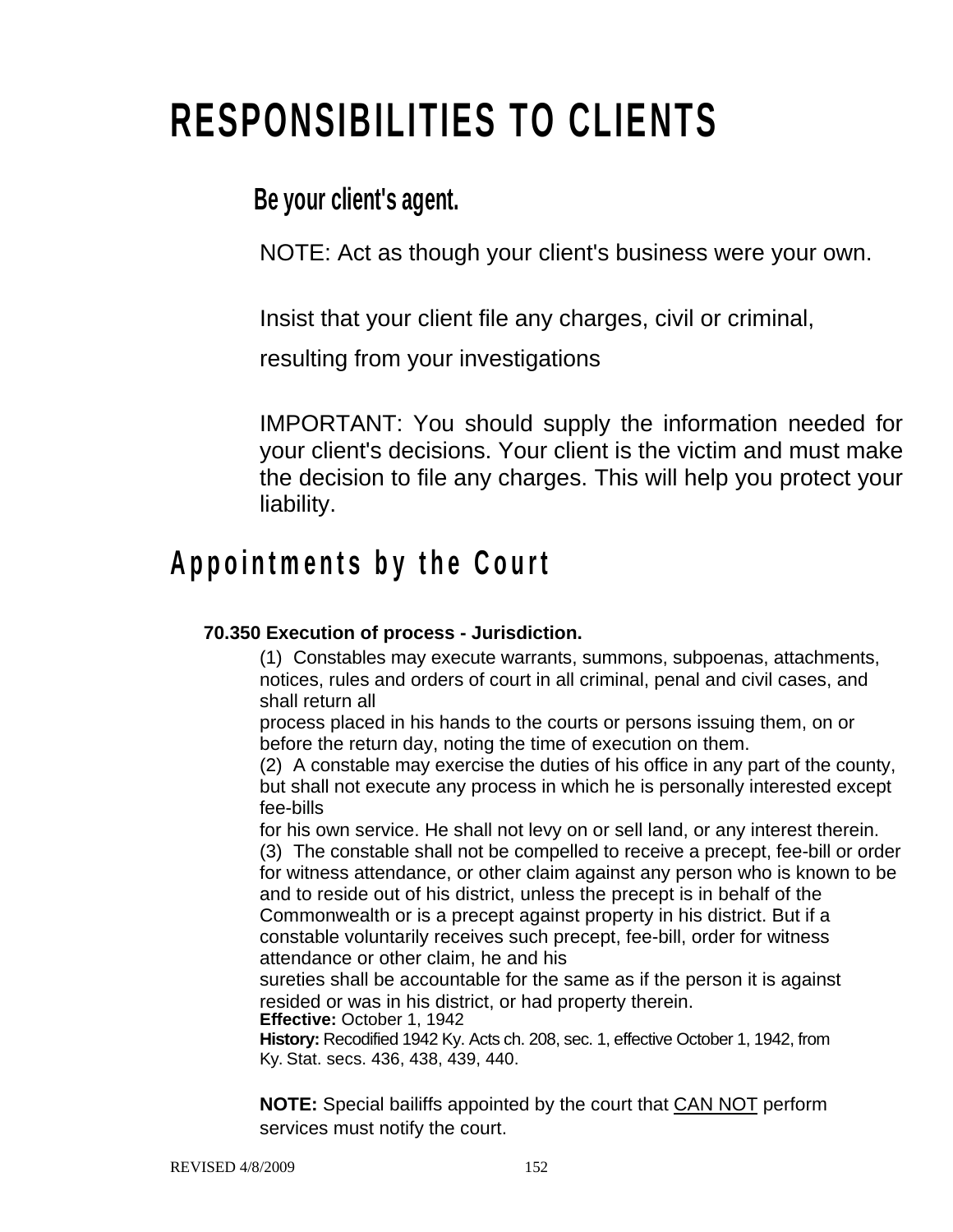#### **FEDERAL PROCESS SERVICE**

A paper is served under this rule by:

- (A) handing it to the person;
- (B) leaving it:

(i) at the person's office with a clerk or other person in charge or, if no one is in charge, in a conspicuous place in the office; or

(ii) if the person has no office or the office is closed, at the person's dwelling or usual places of abode with someone of suitable age and discretion who resides there;

Any person who is at lease 18 years old and not a party may serve Federal Process.

(1) Affidavit Required

Unless service is waived, proof of service must be made to the court. Except for service by a United States marshal or deputy marshal, proof must be by the server's affidavit.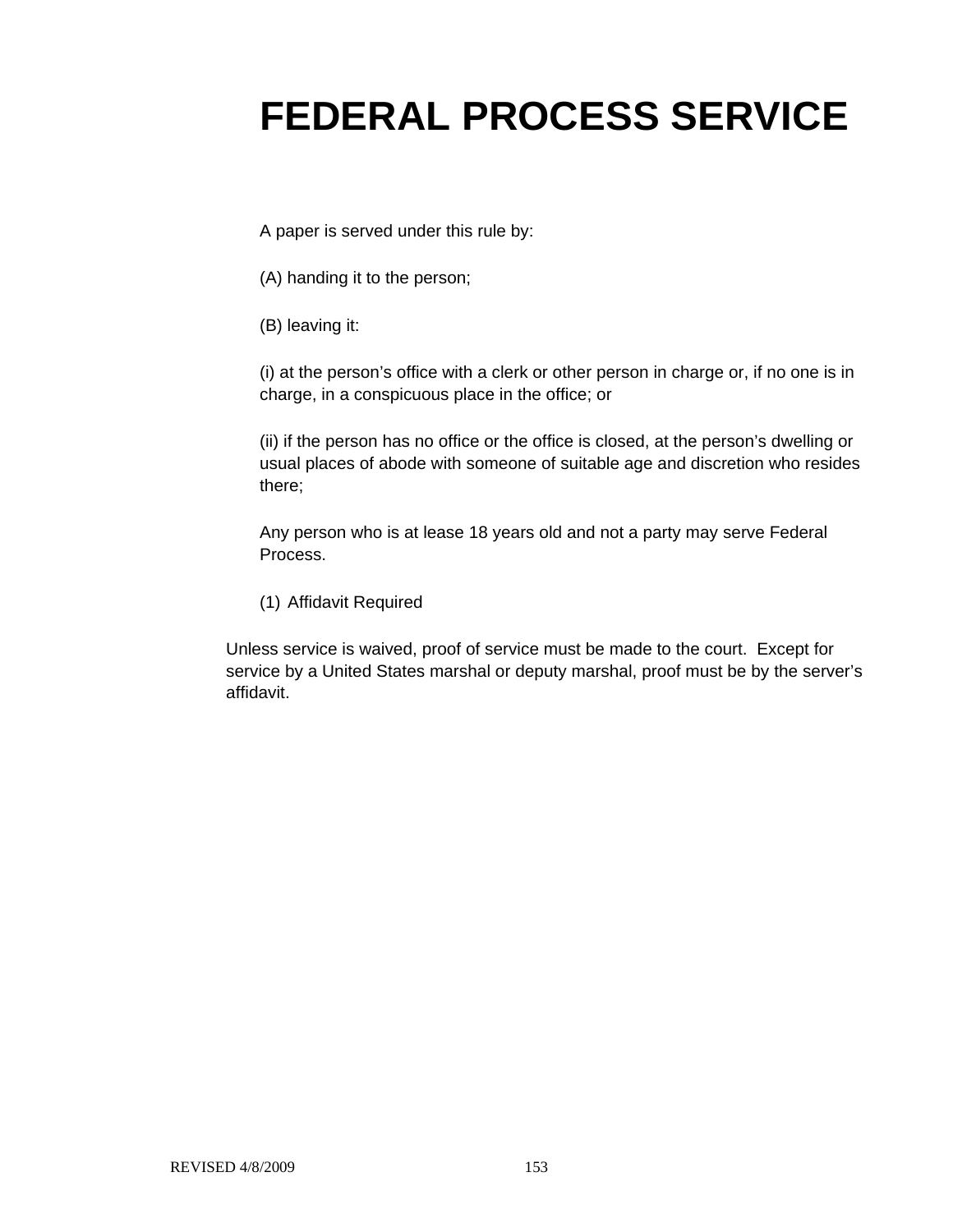# **Kentucky Private Investigator's Examination Study Guide**

#### **CONDUCTING INVESTIGATIONS AND SURVEILLANCE**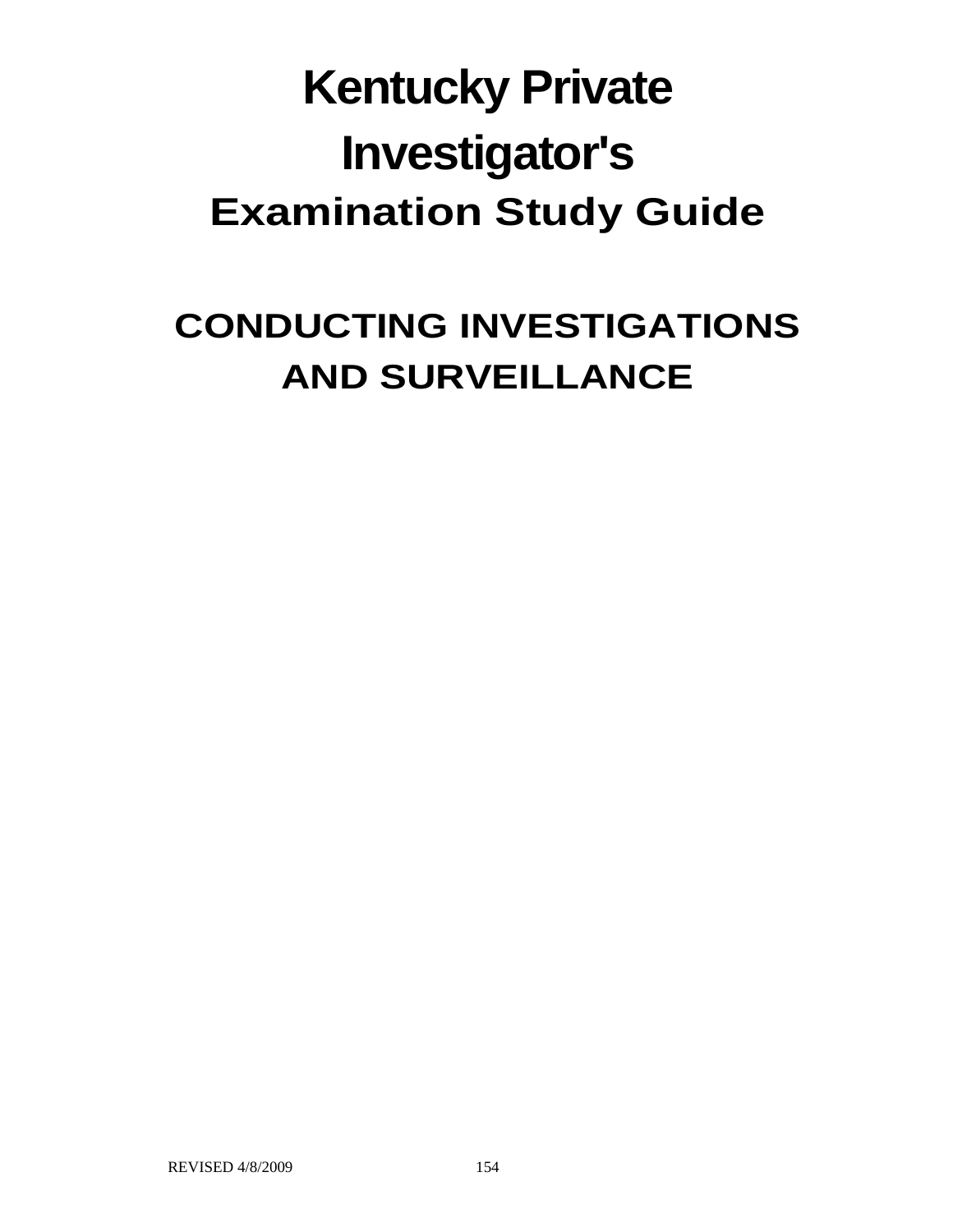# **CIVIL INVESTIGATIONS**

#### Locating witnesses

NOTE: If the witness becomes the target of investigation, and tells the investigator that he/she is represented by counsel, the investigator should do the follow:

- (1) conclude the interview
- (2) obtain the attorney's name and phone number.
- (3) and give that party your attorney's name and phone number.

Investigating insurance or worker's compensation

Determining the character and reputation of a client's job applicants (pie-employment investigation)

NOTE: Employers should hire a licensed private investigator to conduct any undercover jobsite investigations.

• Divorce or other domestic investigation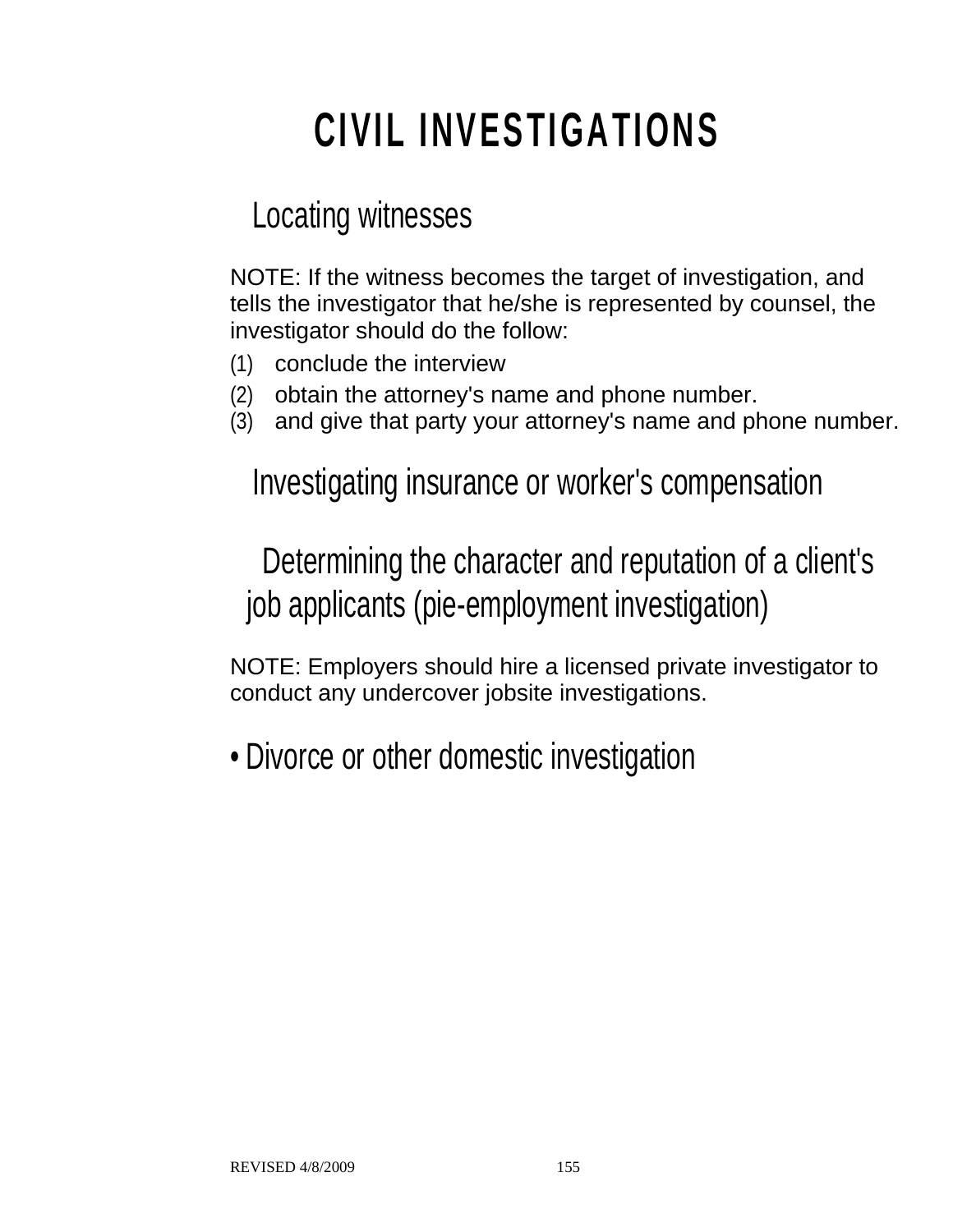# **CRIMINAL INVESTIGATIONS**

Conducting factory or store surveillance

Investigating crimes from petty theft to robbery

NOTE: This task may be a part of factory or store surveillance.

Wrongful death

Missing Persons or Property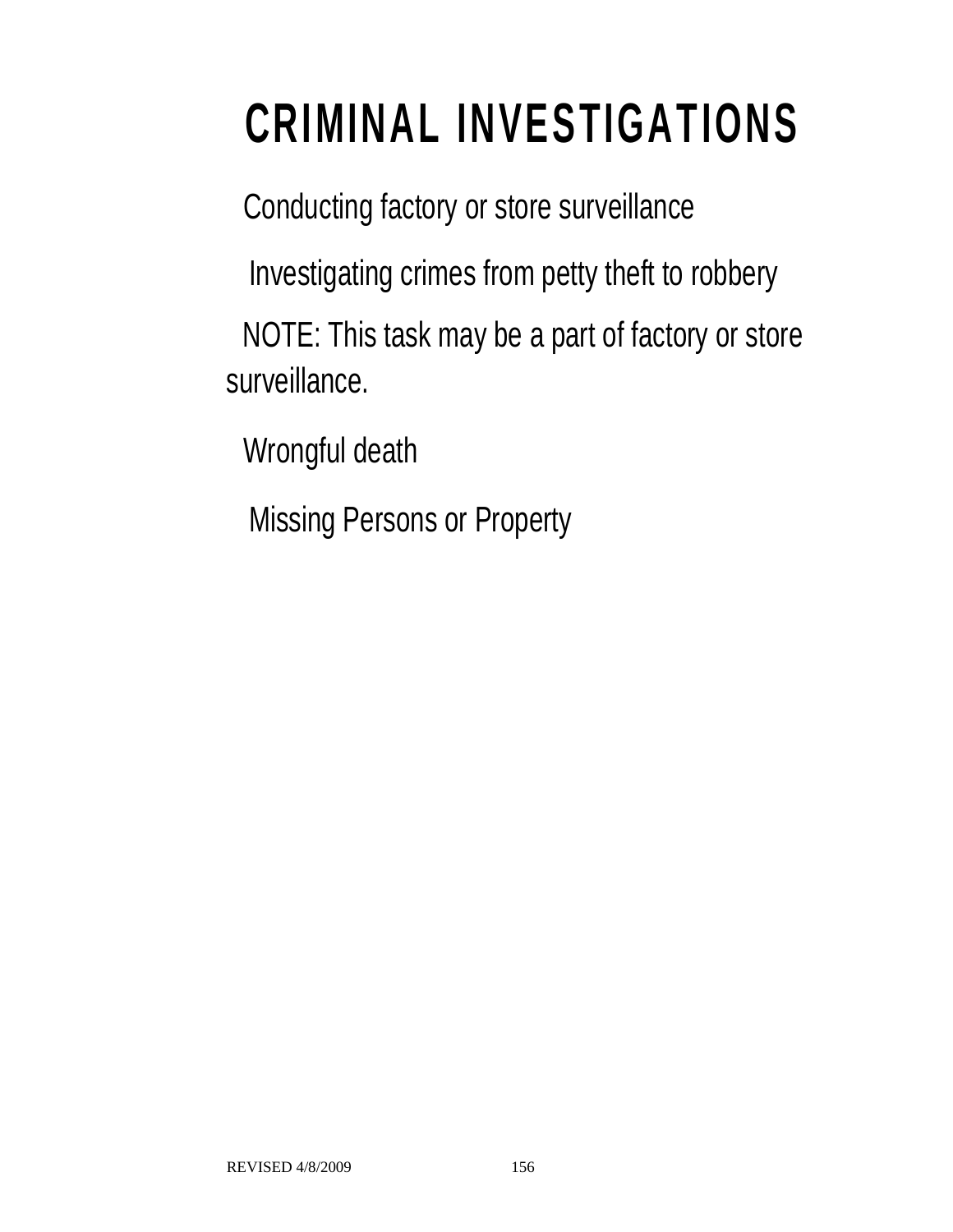### **ADMISSIBILITY OF EVIDENCE**

**Chain of Custody** - the history of evidence since its discovery

**Material** - relating to a legal question at issue in a case

**Relevant** - proving the proposition that it is offered to prove

**Important** - having enough value to outweigh other factors, such as the time needed to present the evidence, whether the evidence may distract jurors, and other factors

**Competent** - not violating any of a number of "exclusionary rules," such as the hearsay rule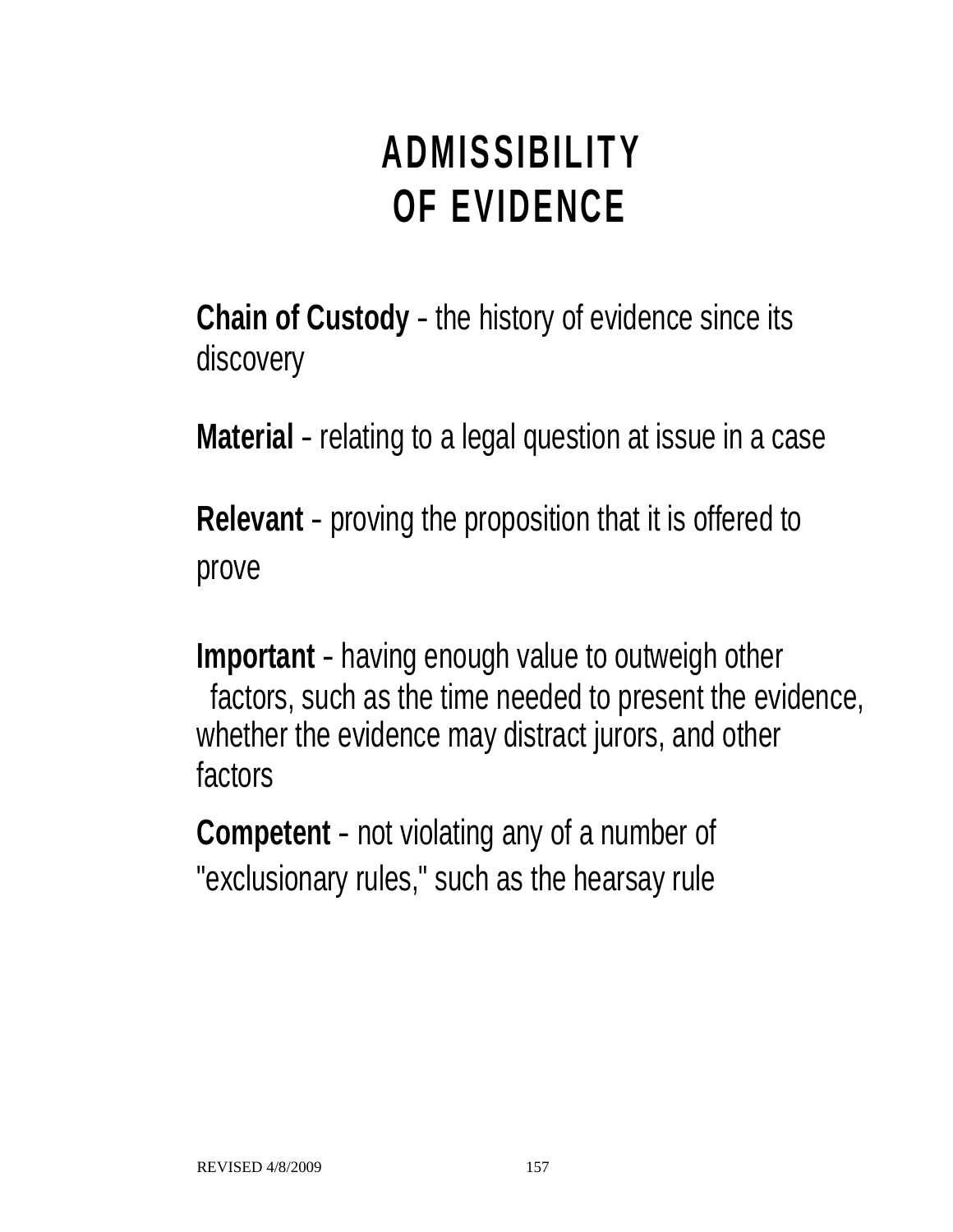# **INTERPRETING THE CHAIN OF EVIDENCE**

How was the evidence recorded?

Who collected the evidence?

**NOTE:** Consider whether the evidence was properly stored in the right type of container.

Was the container marked for a positive ID?

**NOTE:** The evidence could lose some of its value it the evidence itself was marked, instead of the container.

Was the evidence properly packed for handling and shipping?

Is each transfer of the evidence from one handler to another recorded in some way?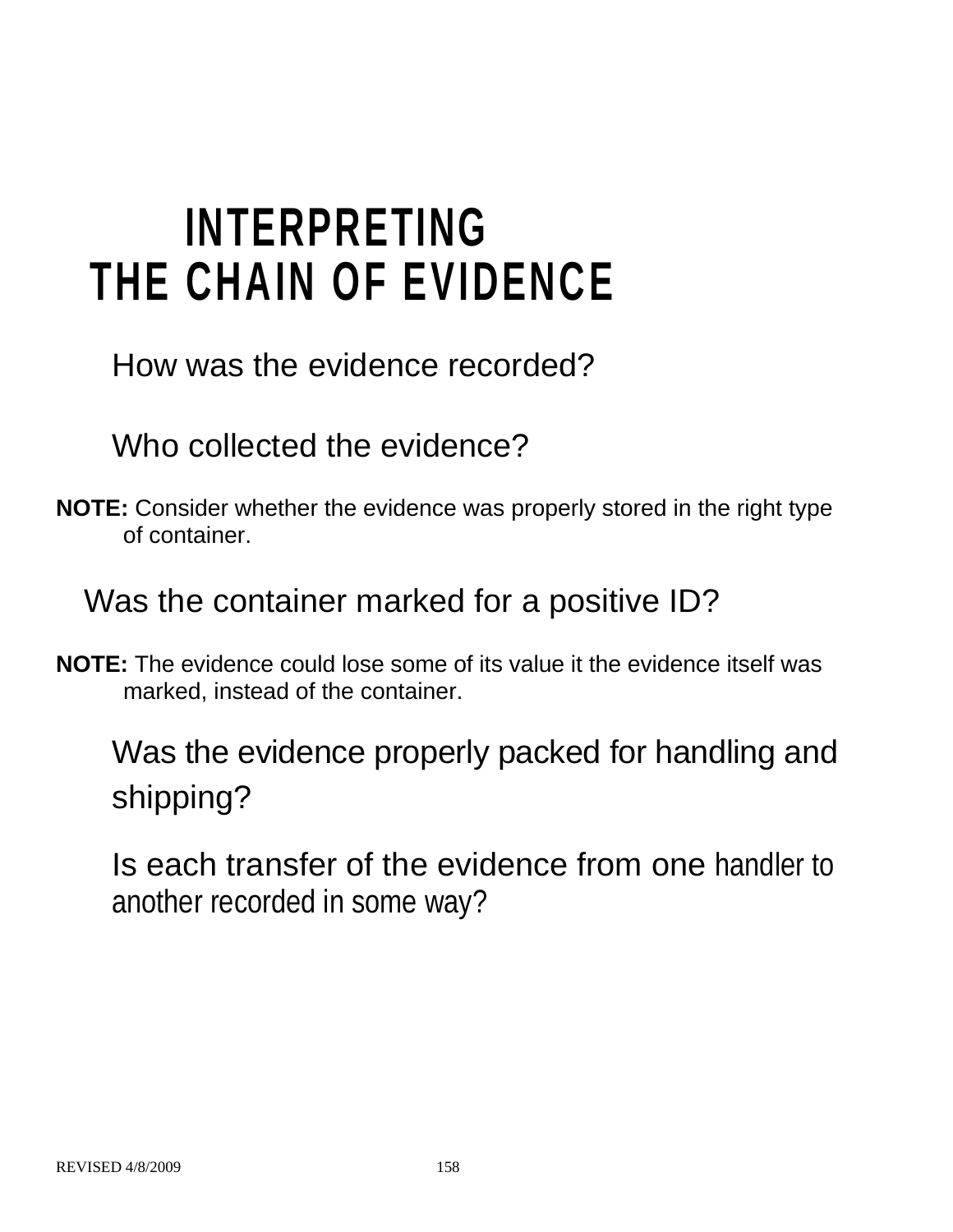# **ASSESSING THE SCENE (AFTER THE FACT)**

Was the scene clear of unauthorized persons?

Were any witnesses at the scene?

Were any written statements taken at the scene?

**NOTE:** Look for clues about the original condition of the scene and the details of the incident, from written statements, interviews with witnesses, or other sources. An investigator can retrieve trash from a garbage that is put at the curb. But an investigator is NOT allowed to enter a private residence or remove any items from a privately owned driveway or a dumpster that is locked and fenced in he/she will be guilty of criminal trespass.

#### Was the scene recorded in some way?

NOTE: A scene could have been recorded using photographs, videotape, or sketches. Documents such as blueprints, road and construction plans, public records, hospital and medical records, newspaper articles, letter, equipment inspection and maintenance reports, and other written materials can also describe a scene at the time of an incident.

#### Was the chain of evidence Proper?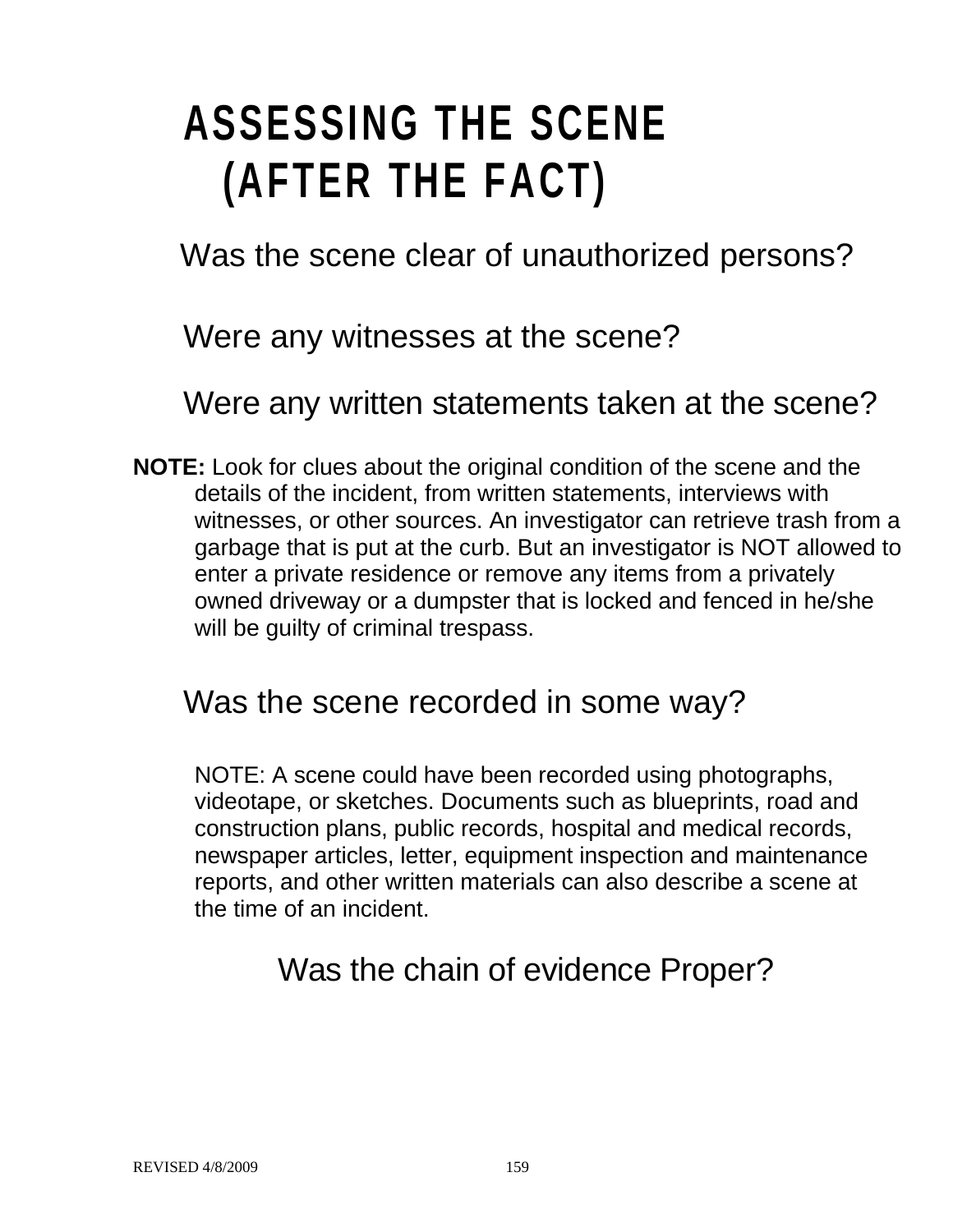### **USES FOR SKETCHES**

Document the scene for later analysis

NOTE: A rough sketch of a scene can help you reconstruct the Scene later.

> Describe the evidence and the possible relationship between items of evidence

Highlight certain parts of the scene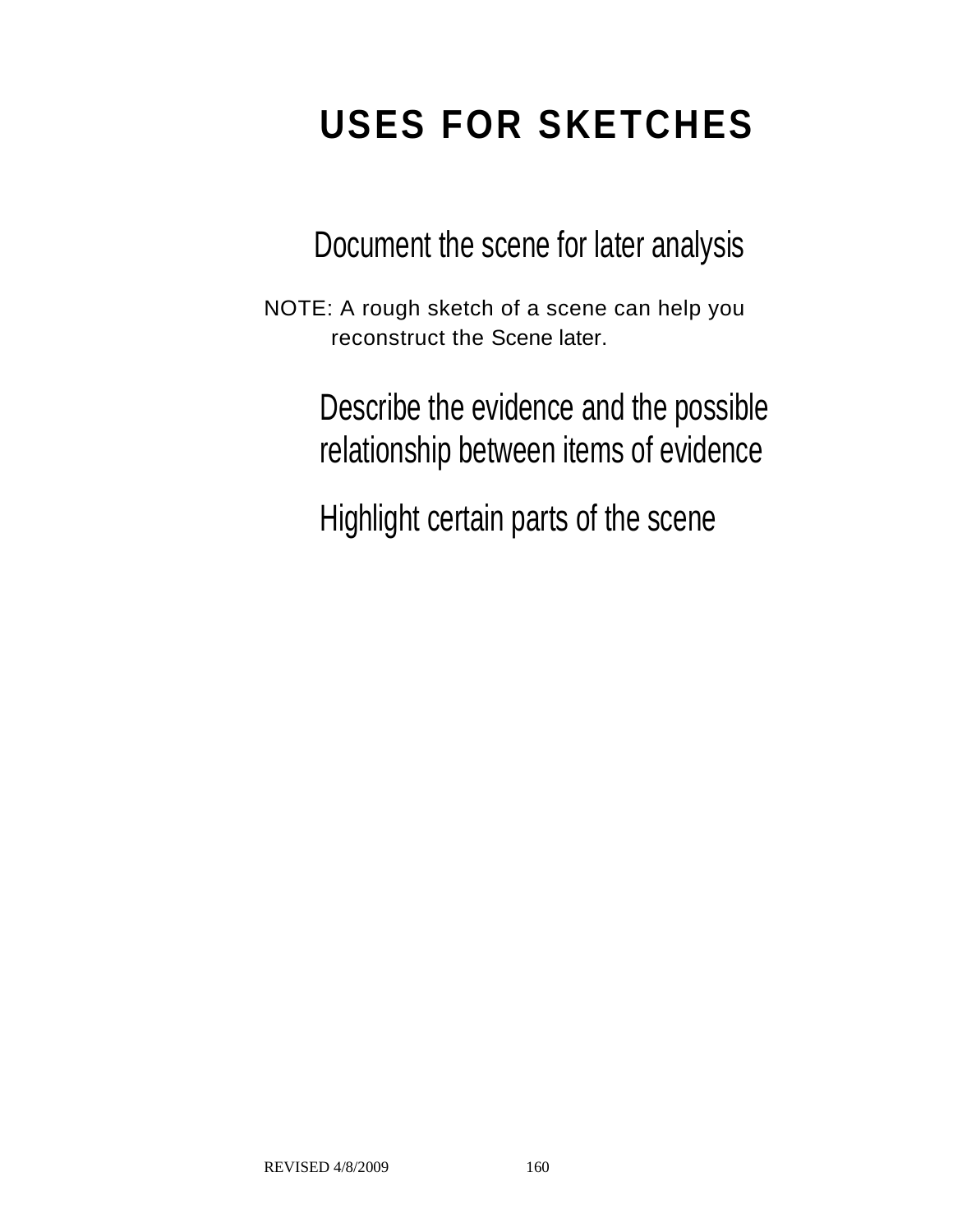### **METHODS OF SKETCHING**

**Coordinate method** - measuring the distance of objects from fixed points such as walls and windows

**Triangulation method** - choosing two points, then measuring the distance from the item of evidence to each of the points; often used outdoors and where fixed points are not available

**Cross-projection method** – showing all of the items in a scene as one-dimensional or flat; often used with most evidence outdoors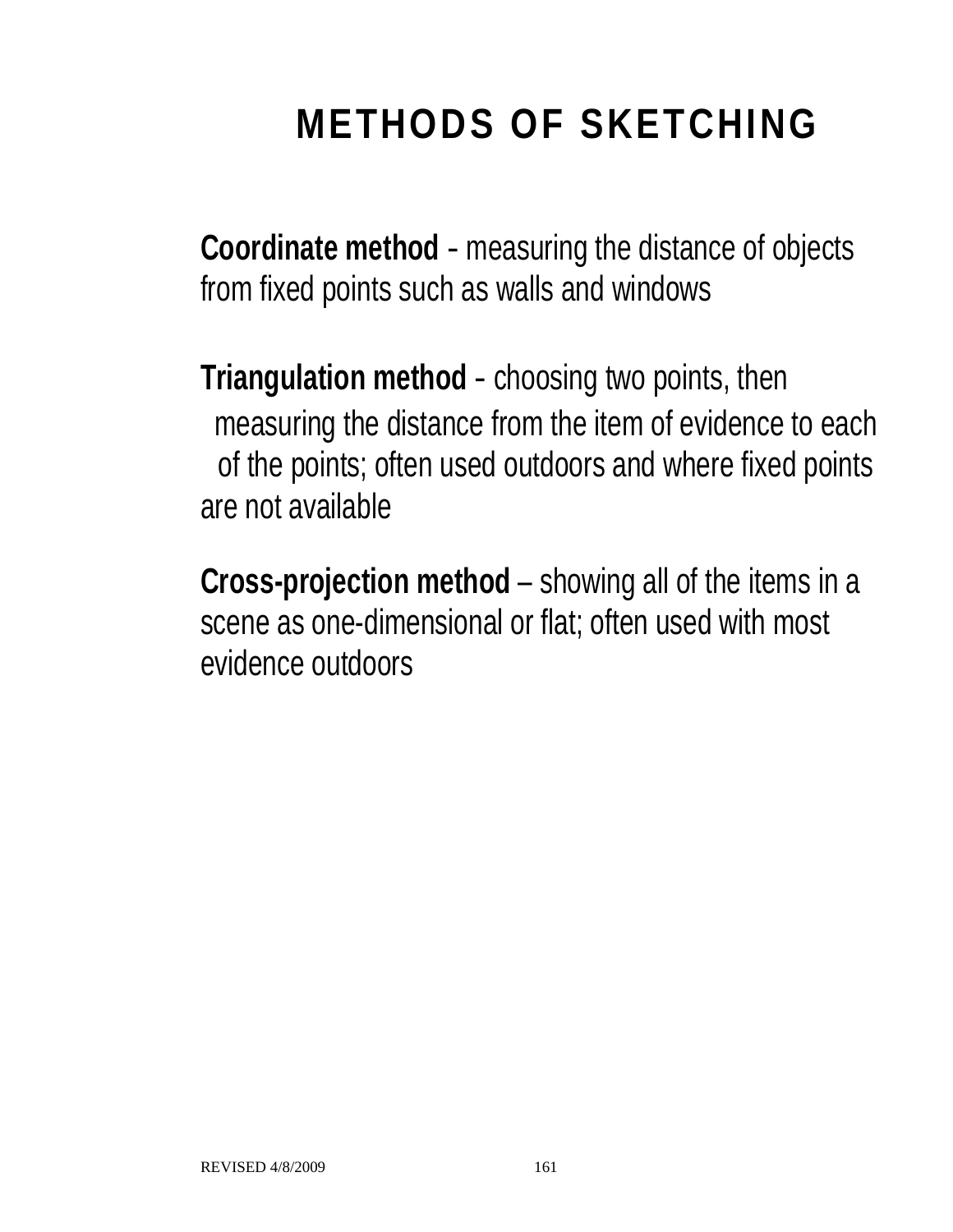### **USES FOR PHOTOGRAPHS**

Provide an impartial record

EXAMPLE: Cases involving accidents, injuries, product liability

Add to witness testimony

Help jurors to reach a decision

NOTE: A photograph must impartially aid jurors, be confirmed by the testimony of witnesses, and be identified by the photographer.

#### **RECONSTRUCTING A SCENE**

Determine the original condition of the scene or details of the incident.

NOTE: Time is damaging. The more time that passes between an incident and the time that your reconstruct the incident, the more difficult your job will be.

Collect new information.

EXAMPLE: Sources include imprints, fingerprints, skid marks damage to the surroundings, test results, new testimony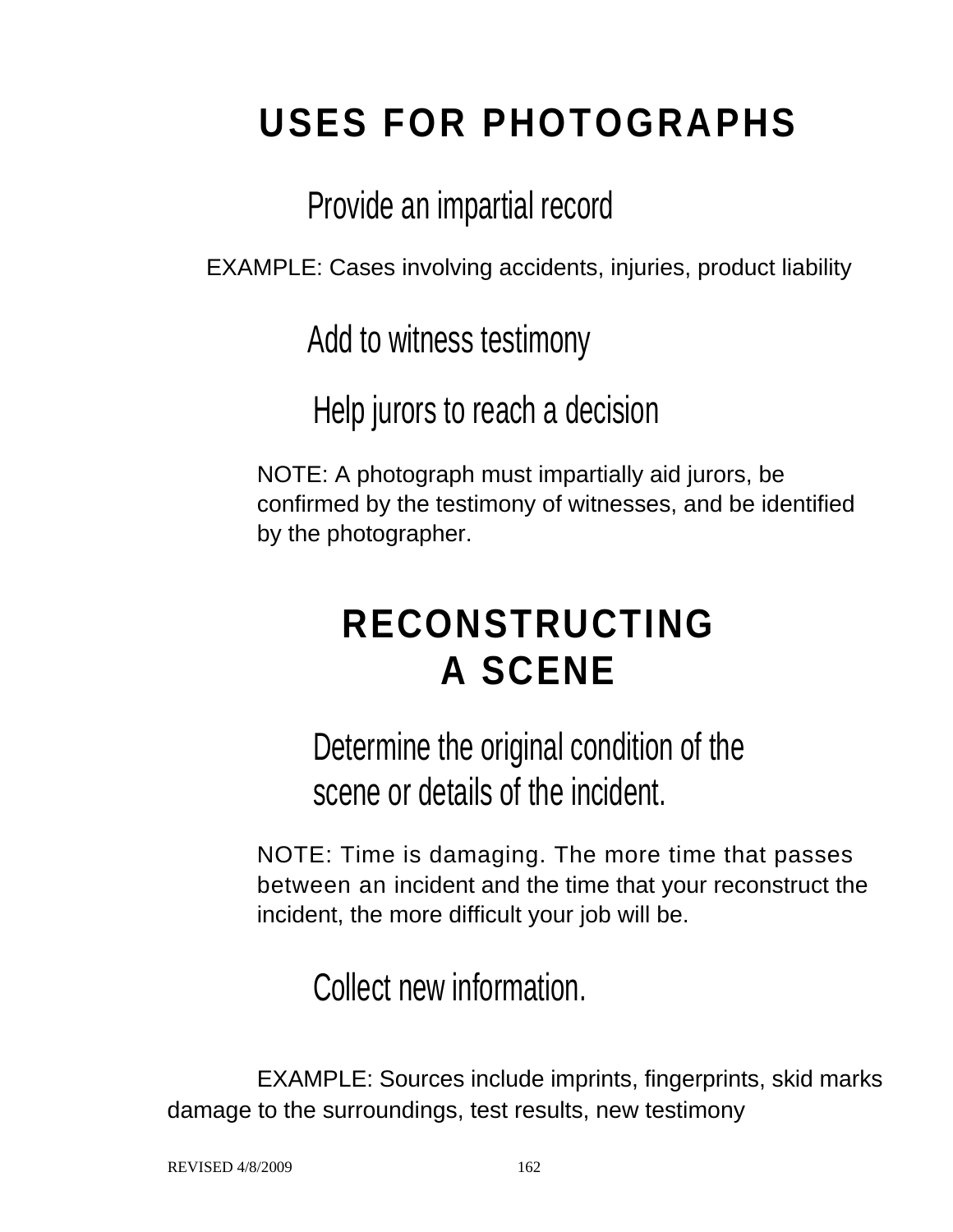#### **RECONSTRUCTING**

Create large-scale drawings that cover many angles

**NOTE:** These drawings should be suitable for use in court.

Support your theory of how the accident or incident occurred.

**NOTE**: Obtain expert testimony from certified experts in specific fields, such as forensics experts, accident investigations expert, and other person; from lab results or chemical and/or mechanical test results; or from your reenactment of the scene or incident. Locating sources of expert testimony is one of your most valuable skills.

Prepare a complete written report of your investigation and conclusions.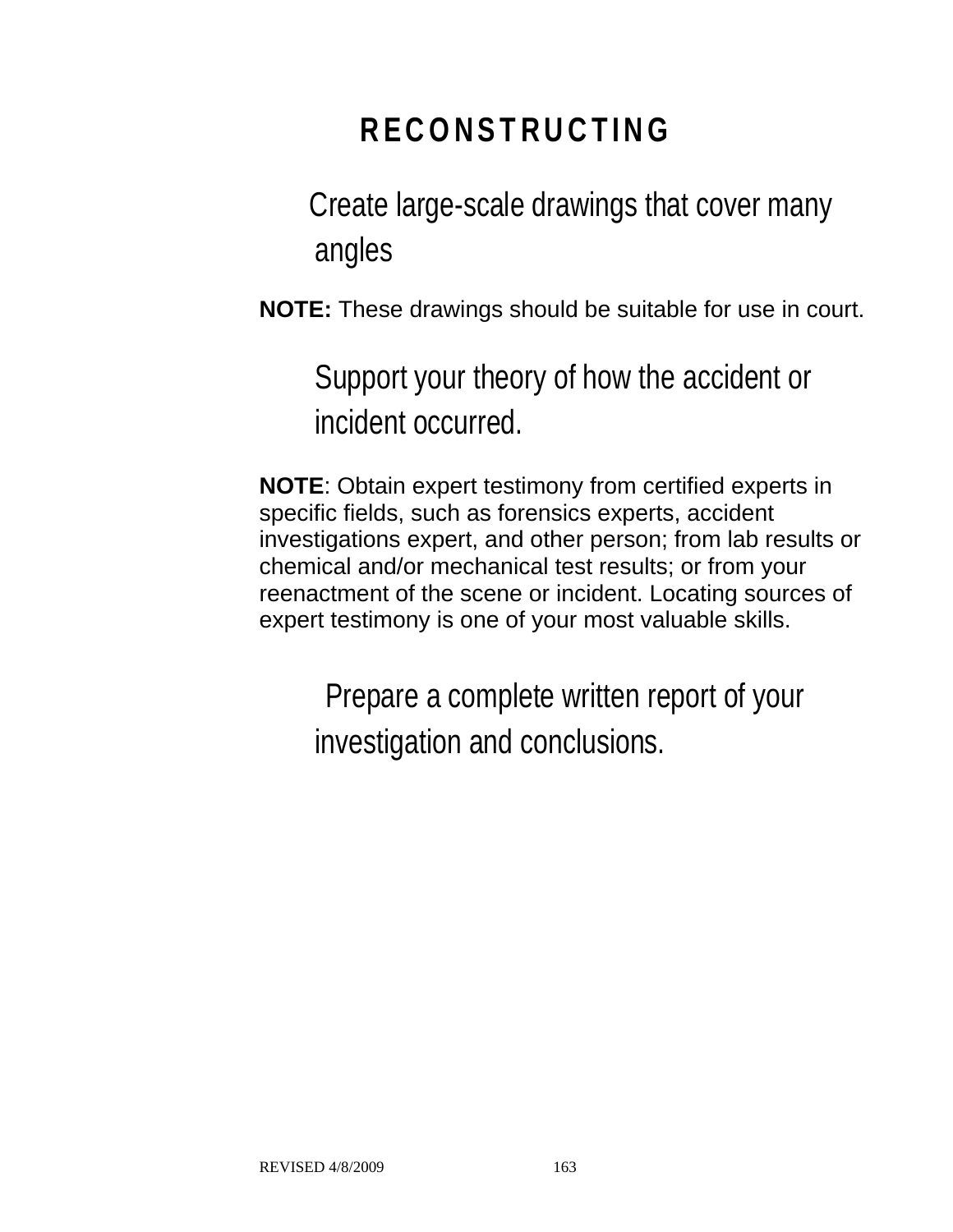### **CONDUCTING A SURVEILLANCE**

Have a complete description of the person(s) under surveillance before you begin.

NOTE: You must be able to positively identify the subject.

Choose the right location.

EXAMPLE: In a crowd, in a room with a clear view of the individual, places that the individual is known to visit, out of the subject's range of vision (requiring binoculars or a camera), while following the individual on foot or in a vehicle

Have a pretext for your presence.

NOTE: You must be able to explain your activities, if needed. However, do not enter onto private property unless (1) the public would normally have access, (2) the entry would not constitute a trespass or other violation of the law, or (3) you have written permission to be on the property.

Avoid drawing attention by your actions, choice of clothes, vehicle, or driving habits,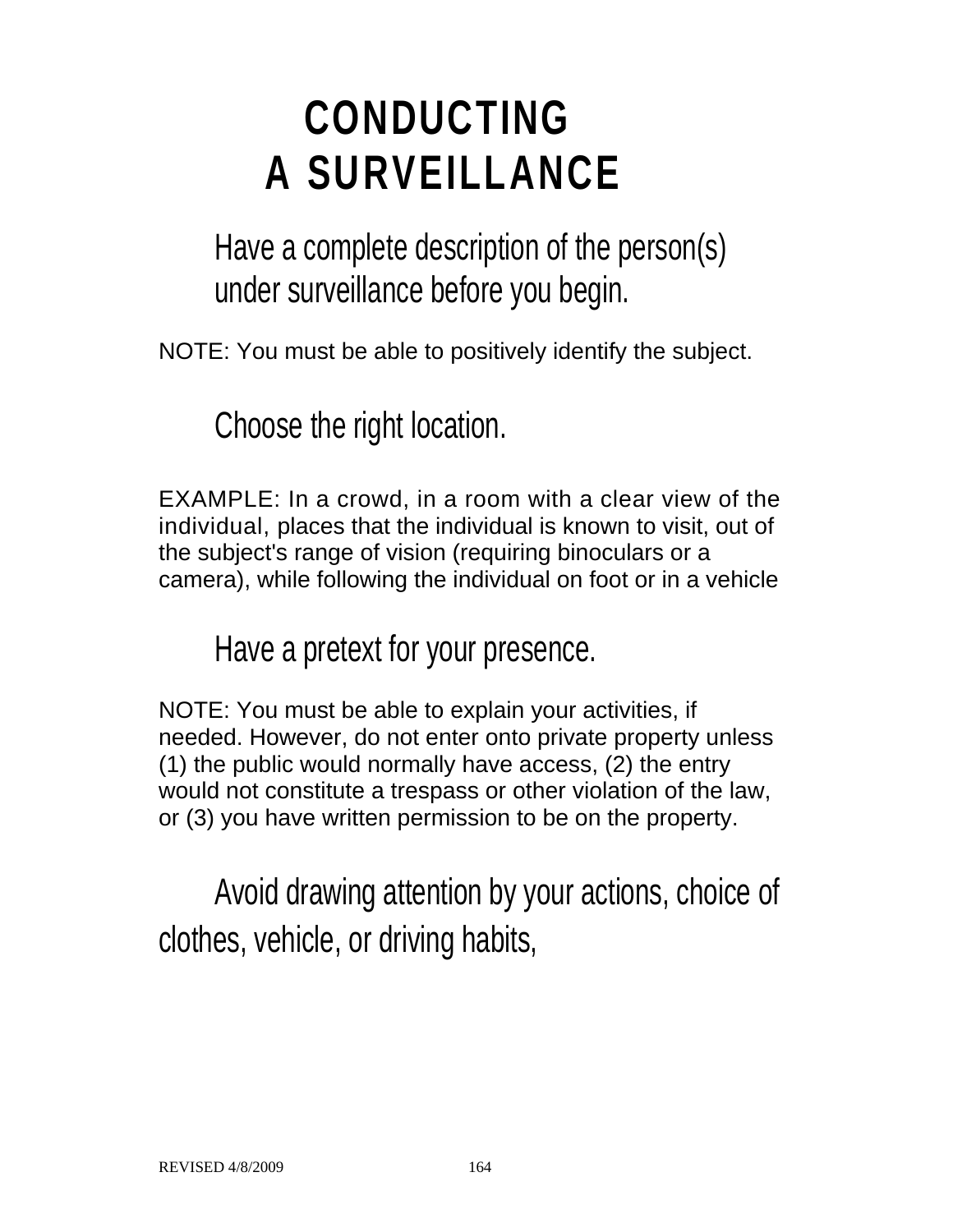# **CONDUCTING A SURVEILLANCE**

Record your observations.

NOTE: When following someone in a vehicle, consider recording your observations on a mini cassette recorder, then write your notes from the tape later. Or, have a partner drive while you take notes. Always keep a written record.

End the surveillance at the right time.

EXAMPLE: When the surveillance is no longer useful, or when you are in danger of being discovered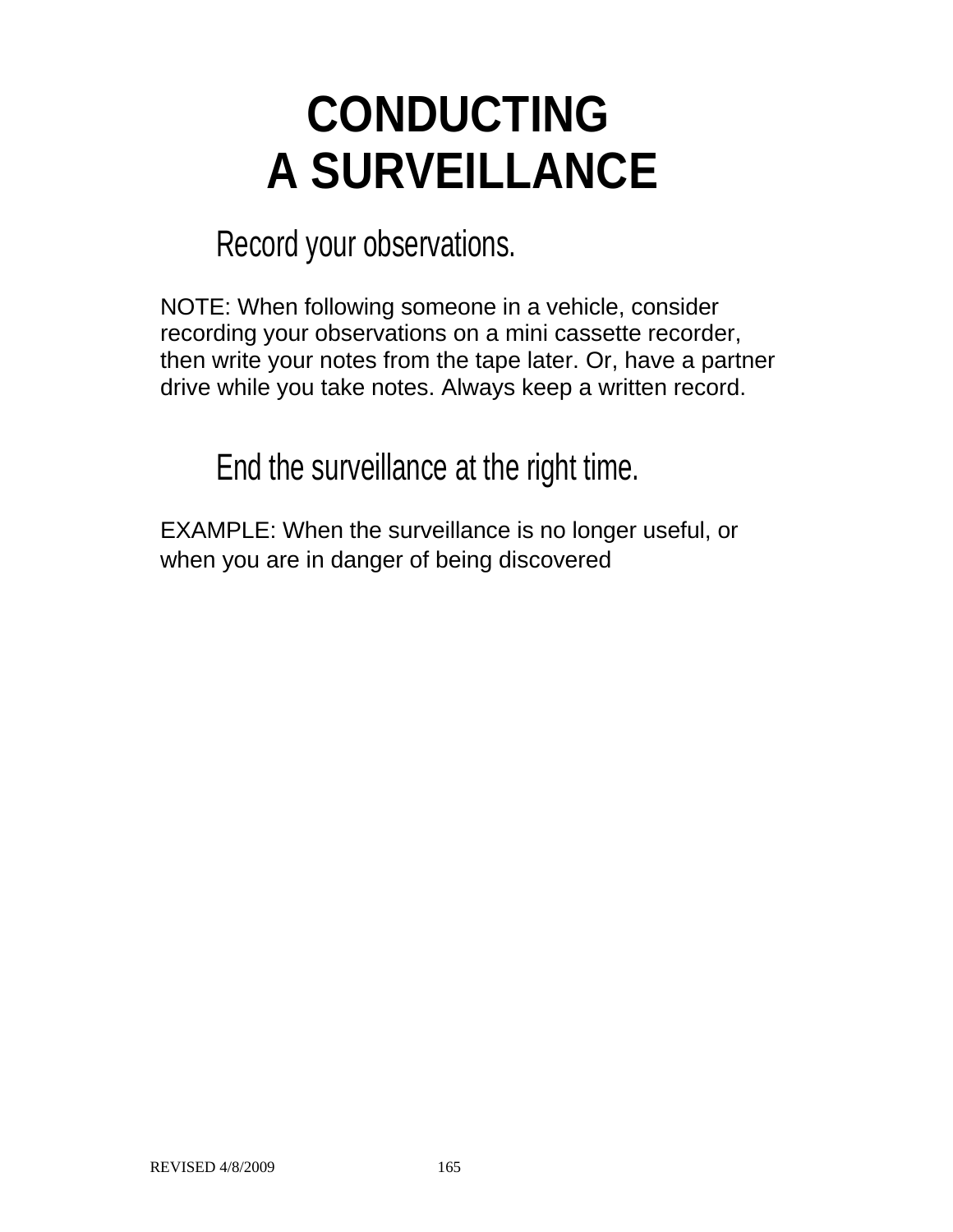### CONDUCTING A SURVEILLANCE

#### IMPORTANT: Describe a person using these points in

#### this order.

- 1.) Name (if available)
- 2.) Race
- a) White, not of Hispanic origin
- b) American Indian or Native Alaskan
- c) Black, not of Hispanic origin
- d) Hispanic
- e) Asian or Pacific Islander
- 3.) Sex
- 4.) Age \*(bracket)
- 5.) Height \*(bracket)
- 6.) Weight \*(bracket)
- 7.) Hair (color, length, style)
- 8.) Eye color
- 9.) Complexion
- 10.) Physical Characteristics -
- 11.) Clothing (style and condition) from head to foot
	- a) Shirt or tie
	- b) Coat or jacket
	- c) Slacks
	- d) Shoes
	- e) Socks
	- f) Other items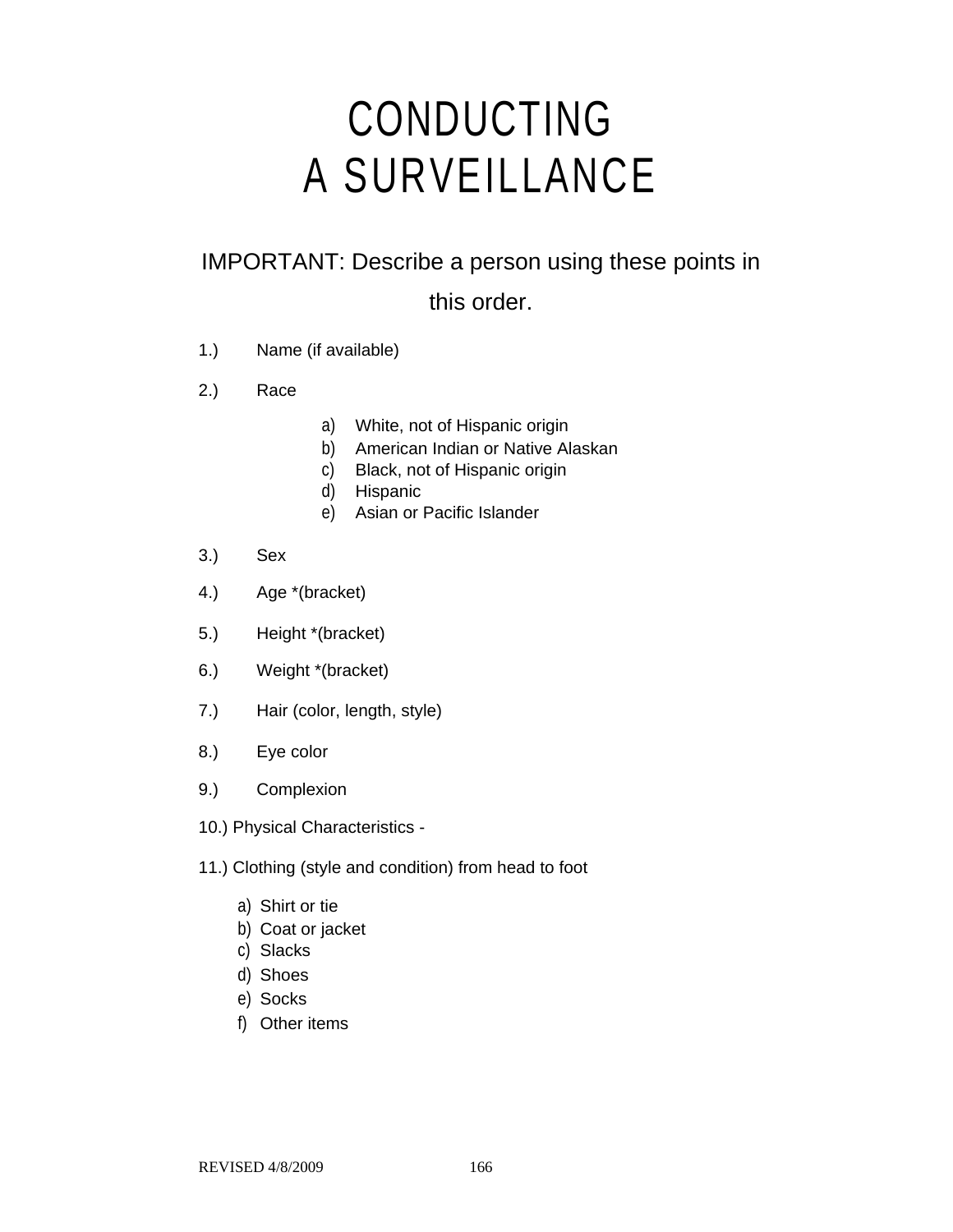### **STANDARD DESCRIPTION OF A VEHICLE**

#### **IMPORTANT: Describe a vehicle using these points in this order.**

- **1.)** Color
- *2.)* Year (as close as possible)
- **3.)** Make or Model
- *4.)* Body (sedan, hard top, convertible, etc.)
- **5.)** Tag number (License Plate)
- *6.)* Other information (missing parts, etc.)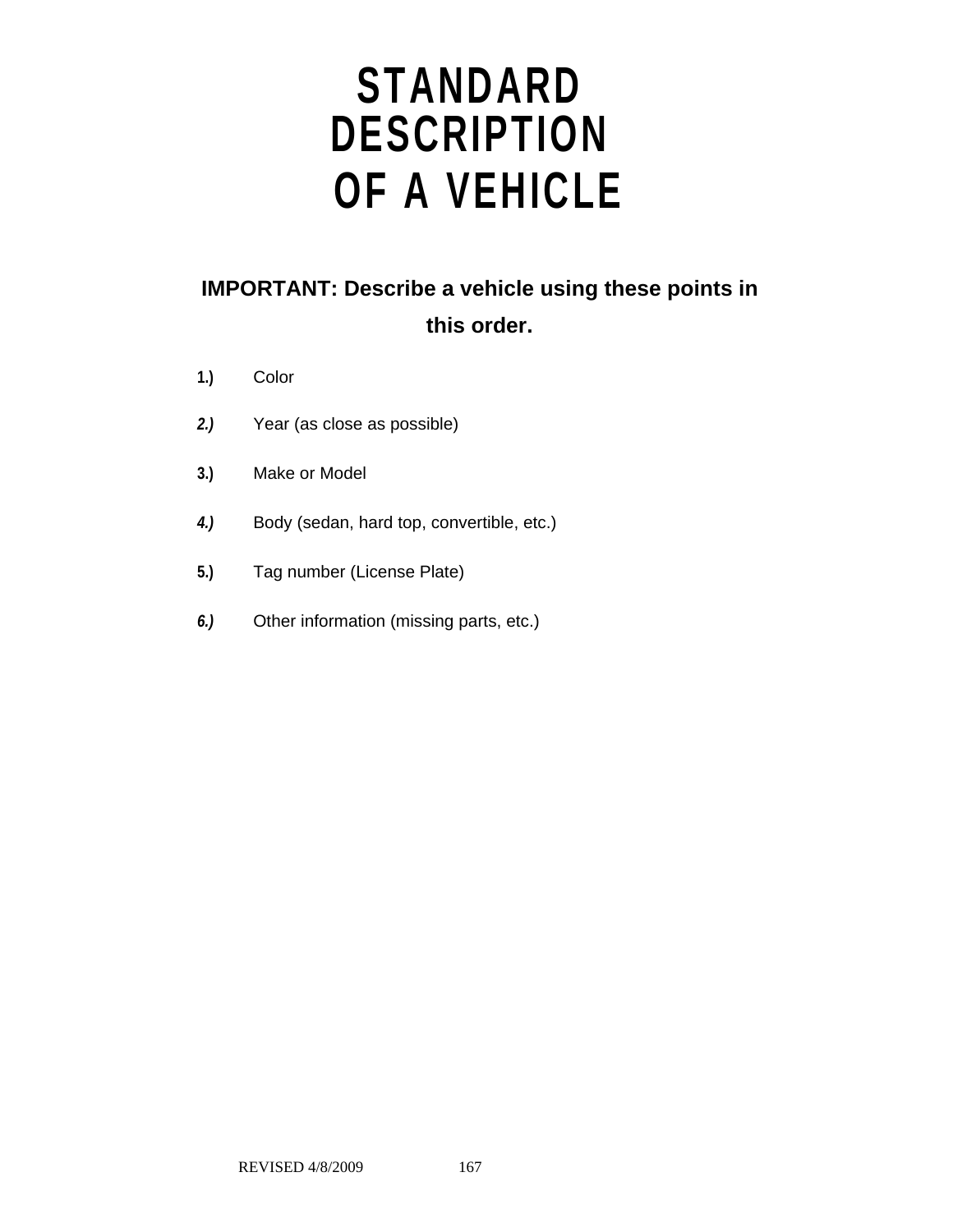### **THE PHONETIC ALPHABET**

| $A - Adam$  | $B - Baker$  | C - Charles   | $D - David$  | $E -$ Edward   |
|-------------|--------------|---------------|--------------|----------------|
| $F -$ Frank | $G - George$ | $H -$ Henry   | $I - Ida$    | $J -$ -John    |
| $K - King$  | L - Lincoln  | $M -$ Mary    | $N - N$ ora  | $O$ – Ocean    |
| $P - Paul$  | $Q - Q$ ueen | $R - Robert$  | $S - Sam$    | <b>T</b> - Tom |
| $U -$ Union | $V - Victor$ | $W -$ William | $X - X$ -ray | $Y - Young$    |
| Z - Zebra   |              |               |              |                |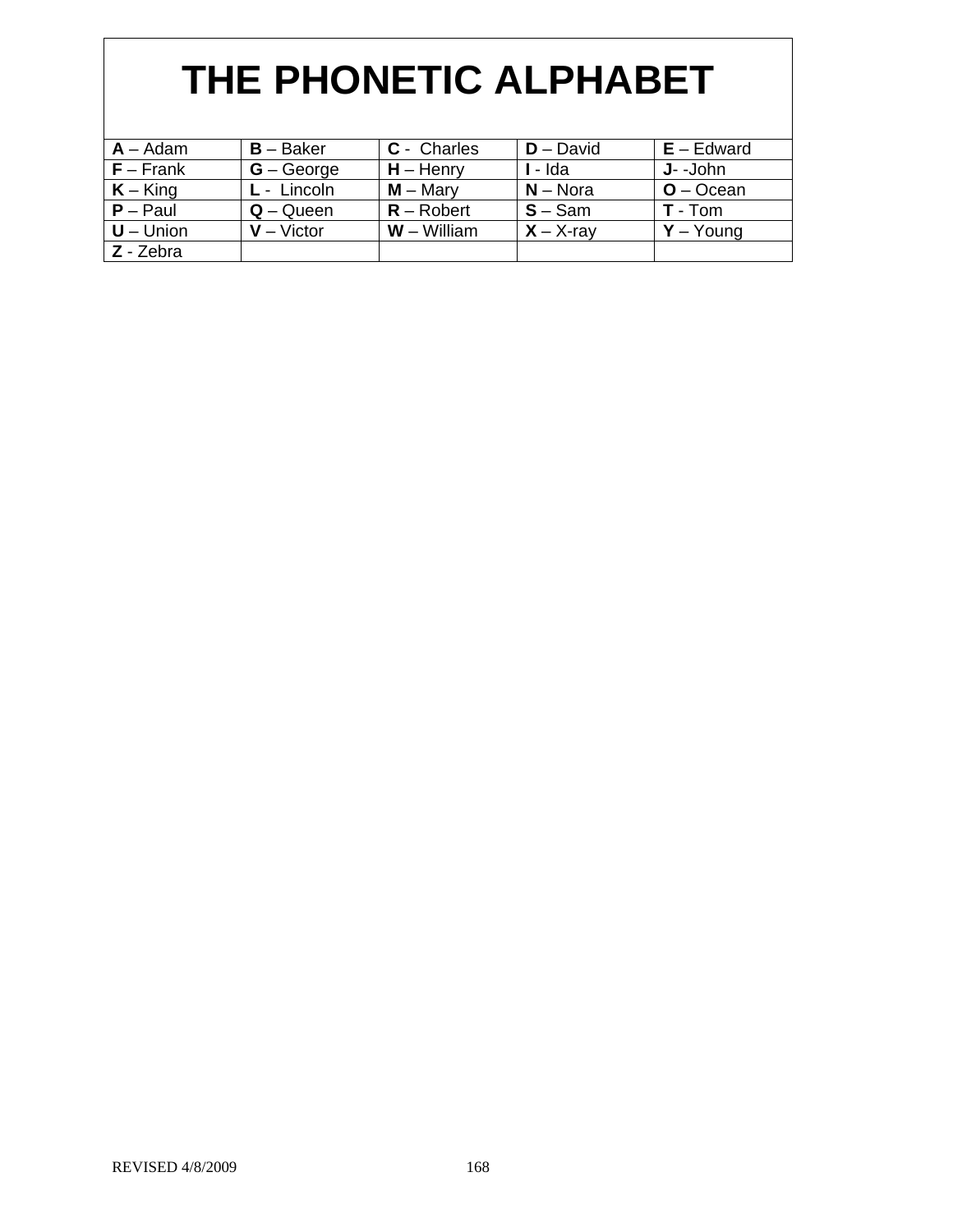#### **GUIDELINES FOR VIDEOTAPING**

Use your equipment correctly.

NOTE: Poor filming techniques can ruin the value of your film as evidence. Be familiar with the correct way to operate your equipment.

Verify the subject and the subject's activities.

NOTE: You must be able to positively identify the subject and the subject's specific actions.

Photograph complete acts.

EXAMPLE: Single or continuous acts or other activities that are inconsistent with the person's allegations (such as heavy lifting when the person claims a back injury)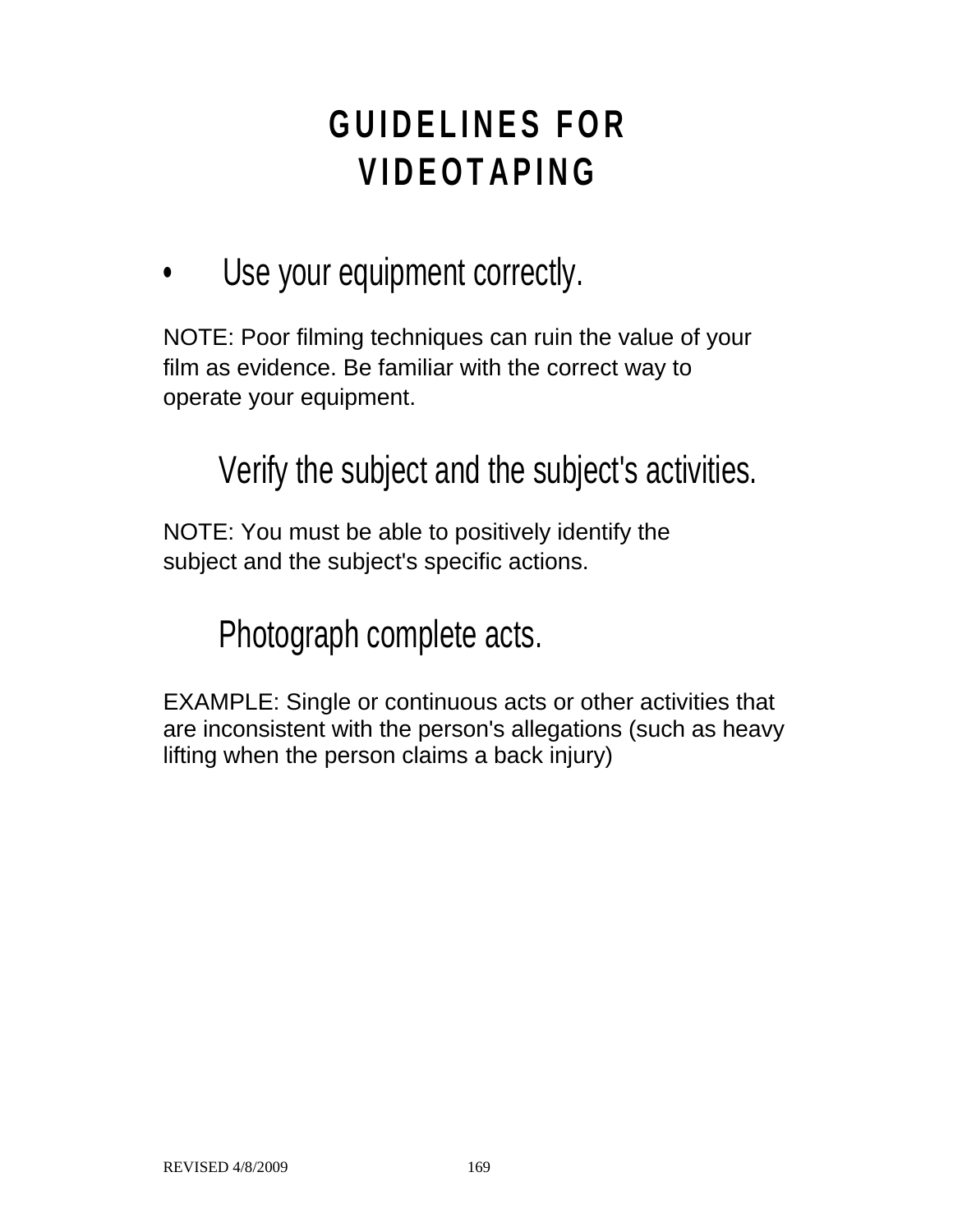# **WRITING SURVEILING REPORTS**

Include exact times.

**NOTE:** Your time entries should account for every minute of the surveillance and should be consistent with the time charges to your client.

Identify the full names of persons.

Indent descriptions of persons and vehicles.

**NOTE:** Describe the subject for each day of the surveillance.

List correct addresses.

Describe the subject's activities completely.

Support written reports with film, videotape, and/or recordings as needed.

**NOTE:** The details of your investigation should not be open to interpretation. Leave all opinions out that are not based on fact.

.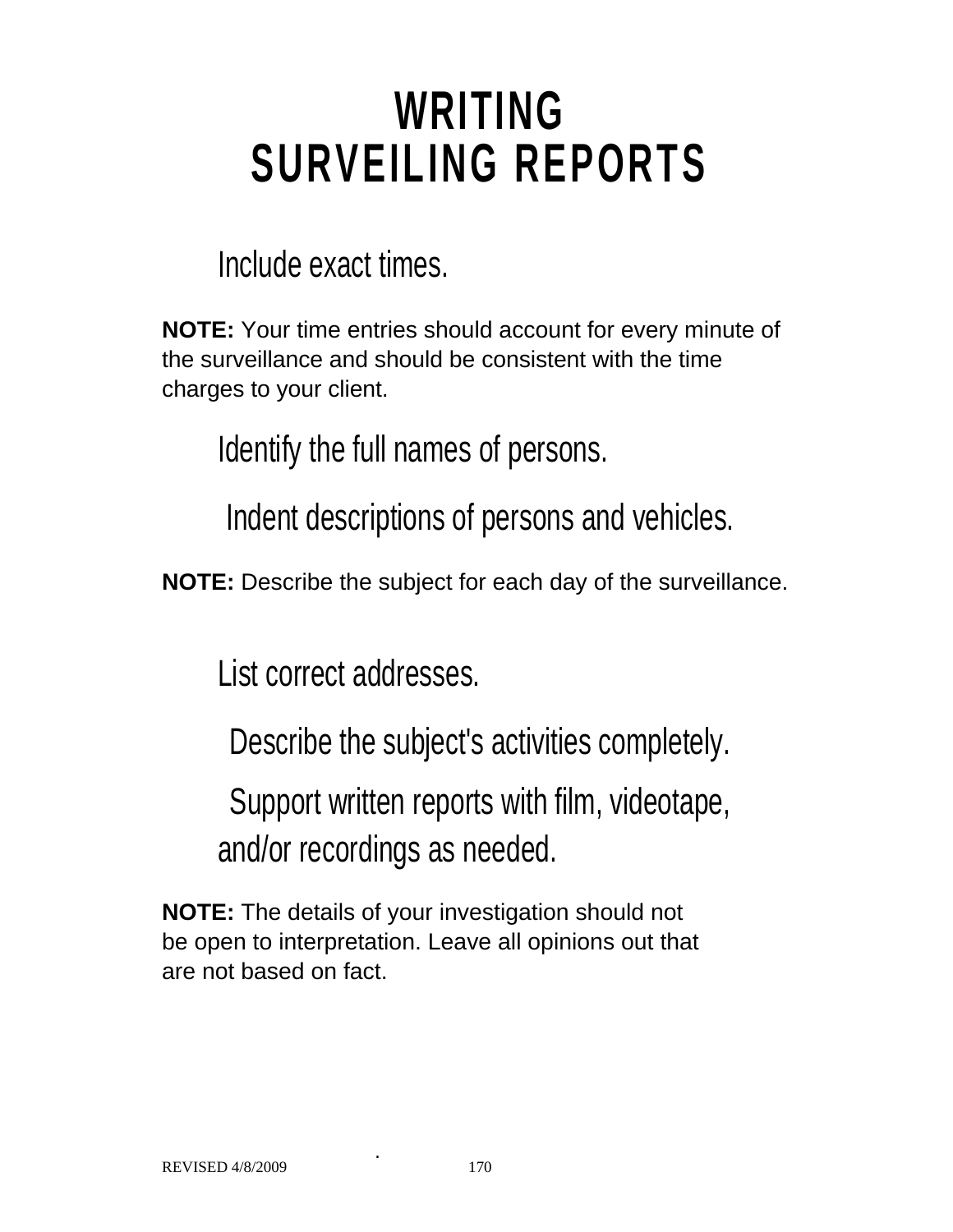#### **USES OF WRITTEN REPORTS**

To summarize your investigation.

To document your investigation.

To present information in chronological order.

To communicate important information between the private investigator and other persons involved.

**Note**: A Private Investigator's Report is a tool that may help your client solve a problem.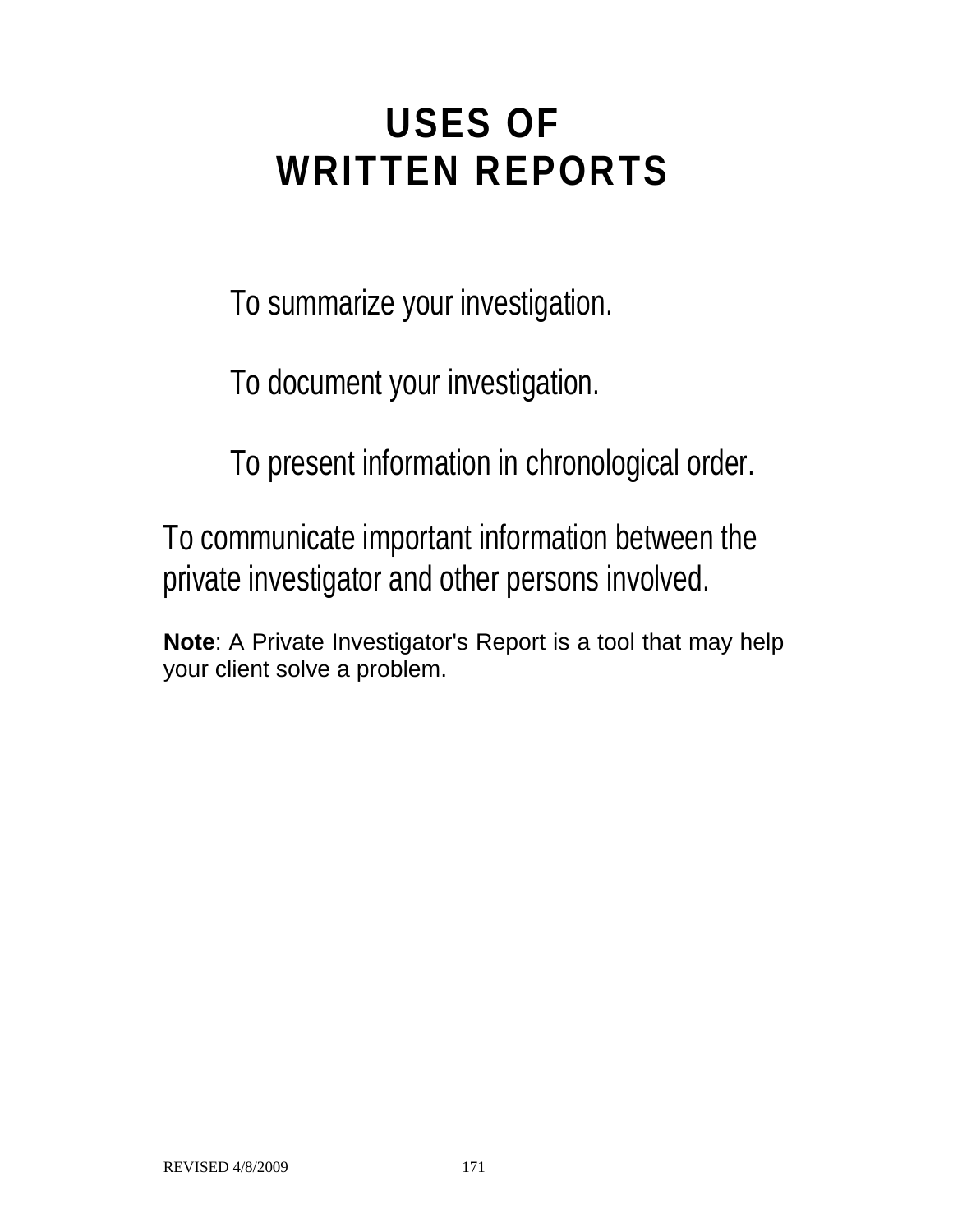### **GUIDELINES FOR WRITING NARRATIVE REPORTS**

- **1.) PLAN** the report.
- **2.) ARRANGE** information logically.
- 3.) **WRITE** clearly and legibly.
- 4.) **USE** the first-person form.

EXAMPLE: "I wrote," instead of "the

officer wrote."

- 5.) **USE** short, common words and explain any necessary technical terms.
- 6.) **KEEP** sentences and paragraphs short.
- 7.) **USE** words correctly.

**NOTE:** Correct any errors before submitting the report.

8.) **READ/PROOF** the completed report.

**NOTE:** Your narrative report may be the basis for any further actions concerning an incident. Be thorough and accurate!

9.) **COPY** the report for your own records.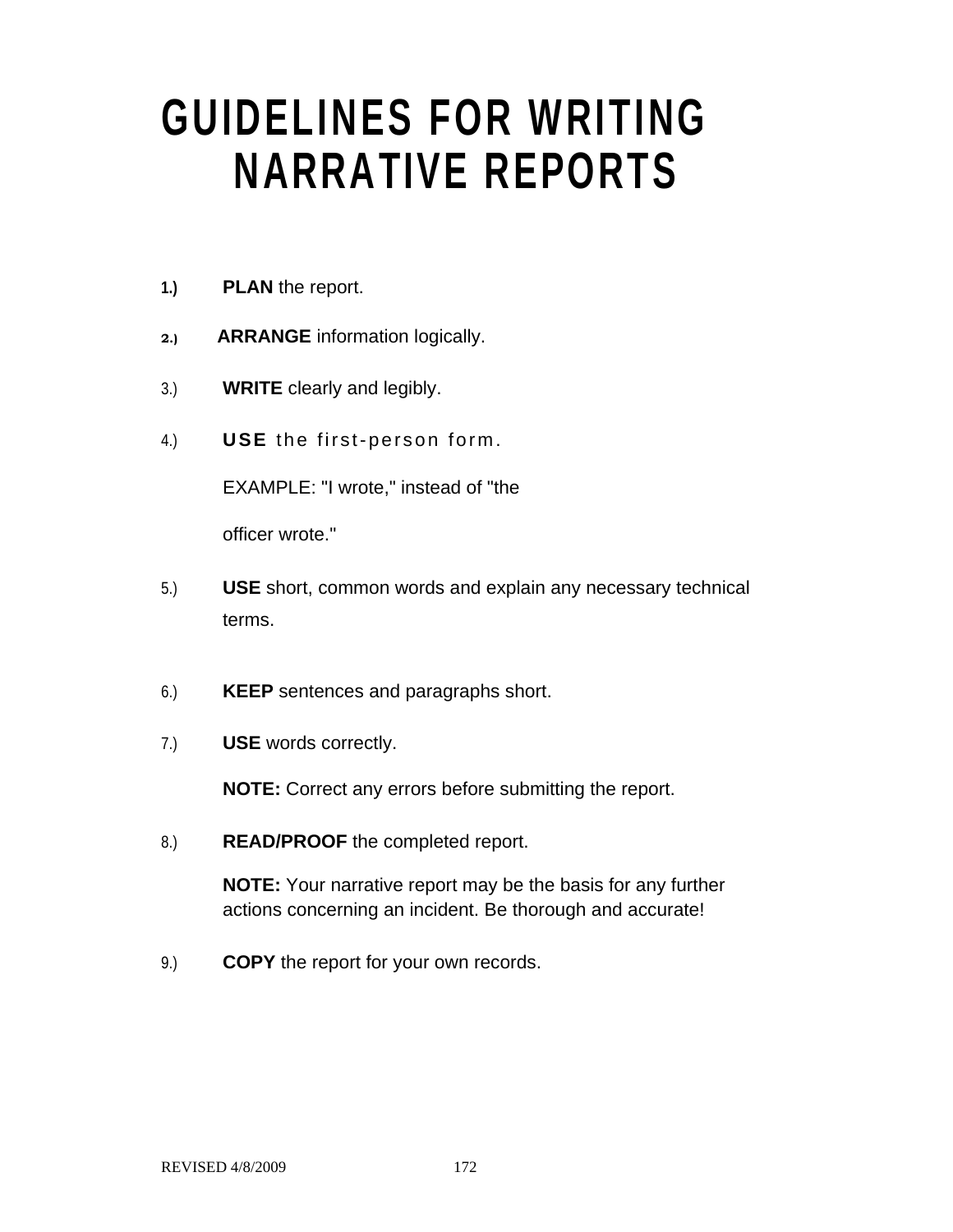# **CONDUCTING IN-HOUSE INVESTIGATIONS**

Maintain an acceptable pretext.

NOTE: Do not reveal your identity or discuss your assignment with anyone.

> Follow company rules, regulations, and procedures.

NOTE: A private investigator must follow all normal procedures at the job site in order to maintain the investigator's pretext.

Avoid taking insurance plans, credit programs, or other benefits

NOTE: These benefits might require you to provide information about your true identity.

Arrive at work early and leave late.

Do not miss work.

**NOTE:** Be on the job every day unless you absolutely cannot avoid being absent. You might have been able to solve your client's problem on a day that you were absent.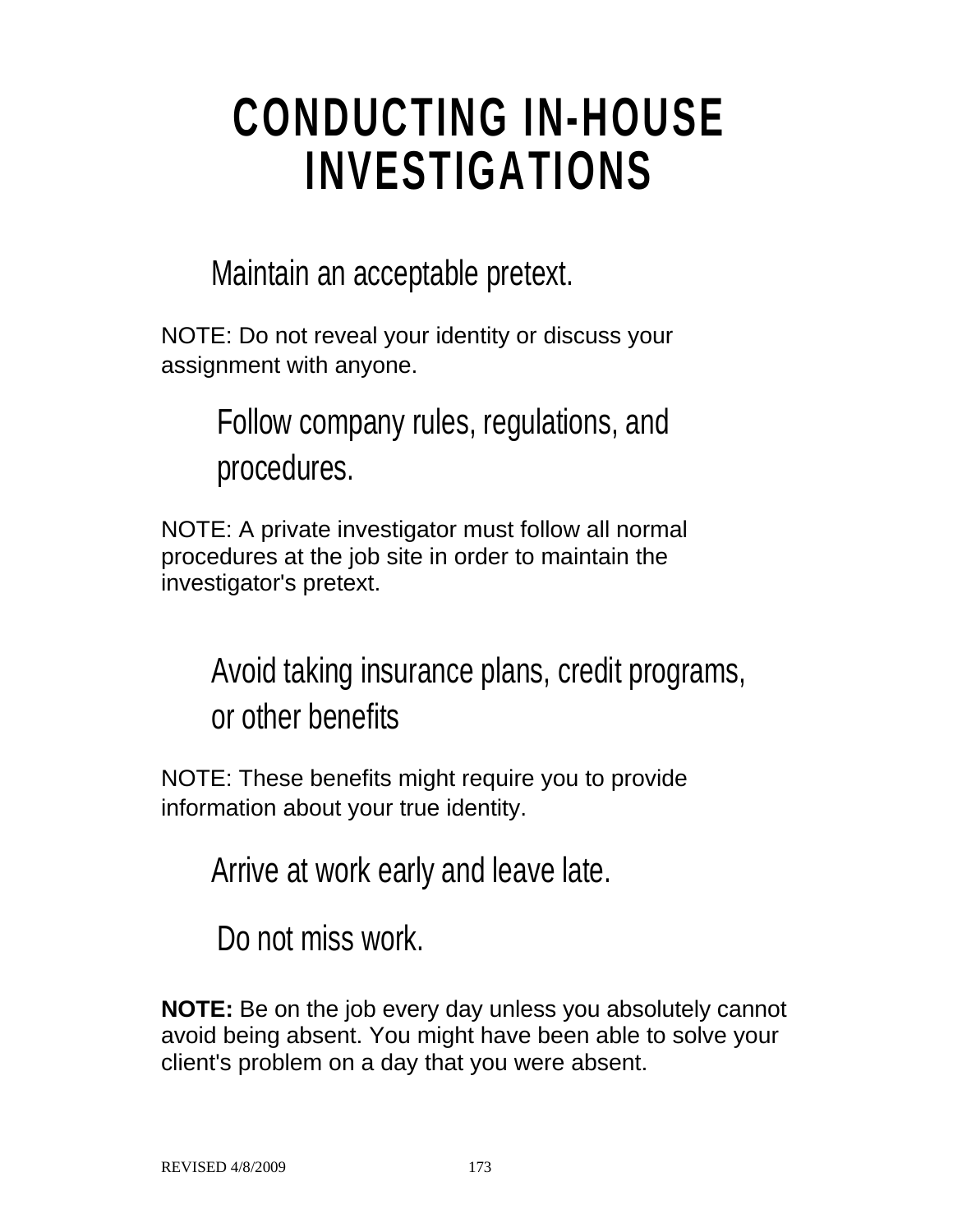#### **CONDUCTING IN-HOUSE INVESTIGATIONS**

Do your job correctly.

NOTE: You could be fired for poor performance on the job, just like any other employee of the company. If you lose your job, your client cannot place you in a believable position to continue your investigation.

Associate with your co-workers.

EXAMPLE: Take normal breaks with co-workers.

Report on specific activities or operations at the job site.

EXAMPLE: Personnel and application procedures; job instructions and tasks; theft or vandalism; supervision and management; employee activities and morale; safety and protective measures.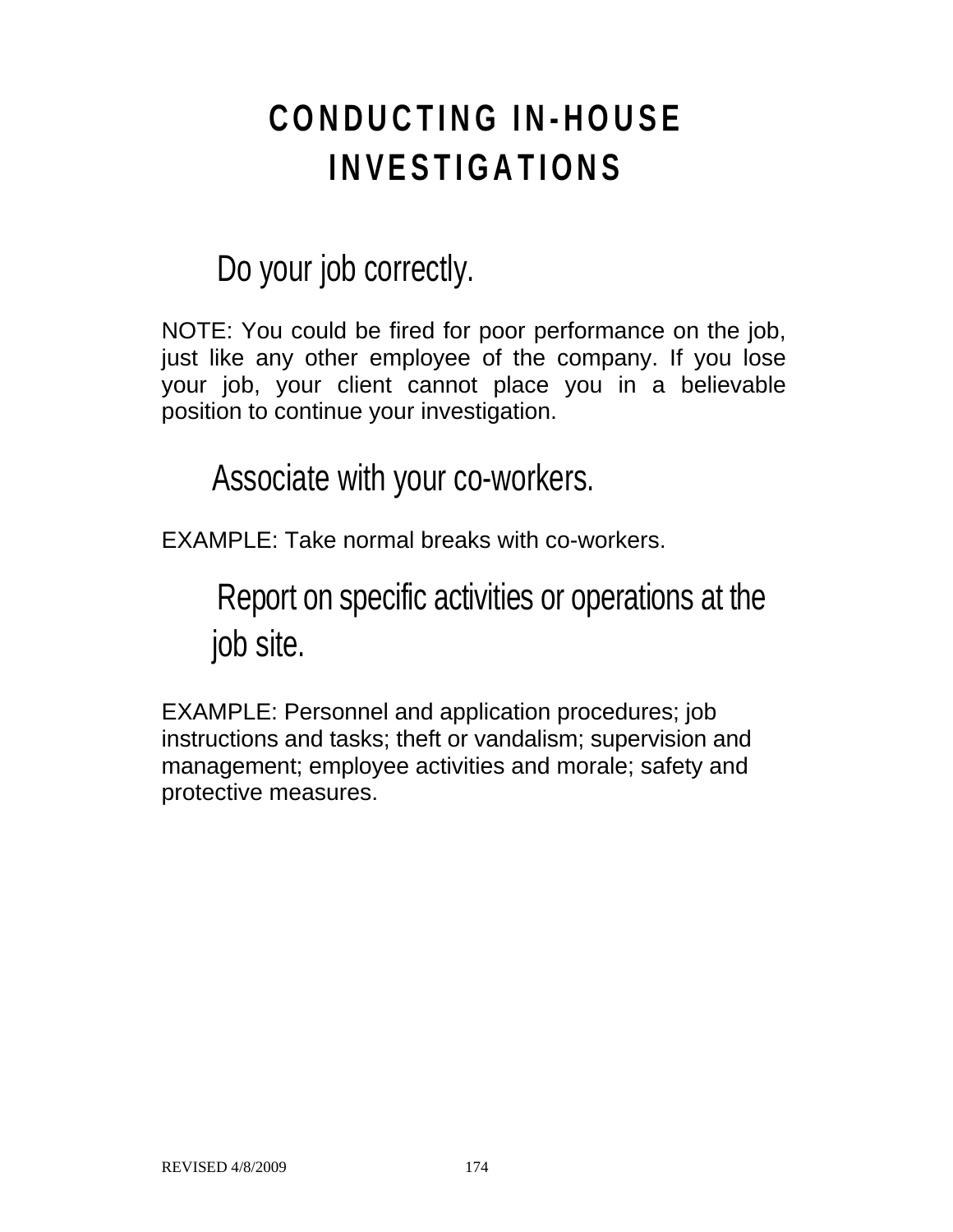# **BENEFITS OF BLOOD ANALYSIS**

Can prove that a stain did not come from a particular person

Can give details about the contents of a person's blood

EXAMPLE: Whether the person consumed alcohol, drugs, or both

Can provide evidence such as hair, fibers, cloth weave patterns, and fingerprint impressions

# **BENEFITS OF BLOOD ANALYSIS**

Could place a person at a scene

Could place a vehicle at a scene

EXAMPLE: Hair found on the outside and/or inside of a vehicle

Can help identify the weapon or instrument used in a crime

EXAMPLE: Hairs on tools, knives, and other instruments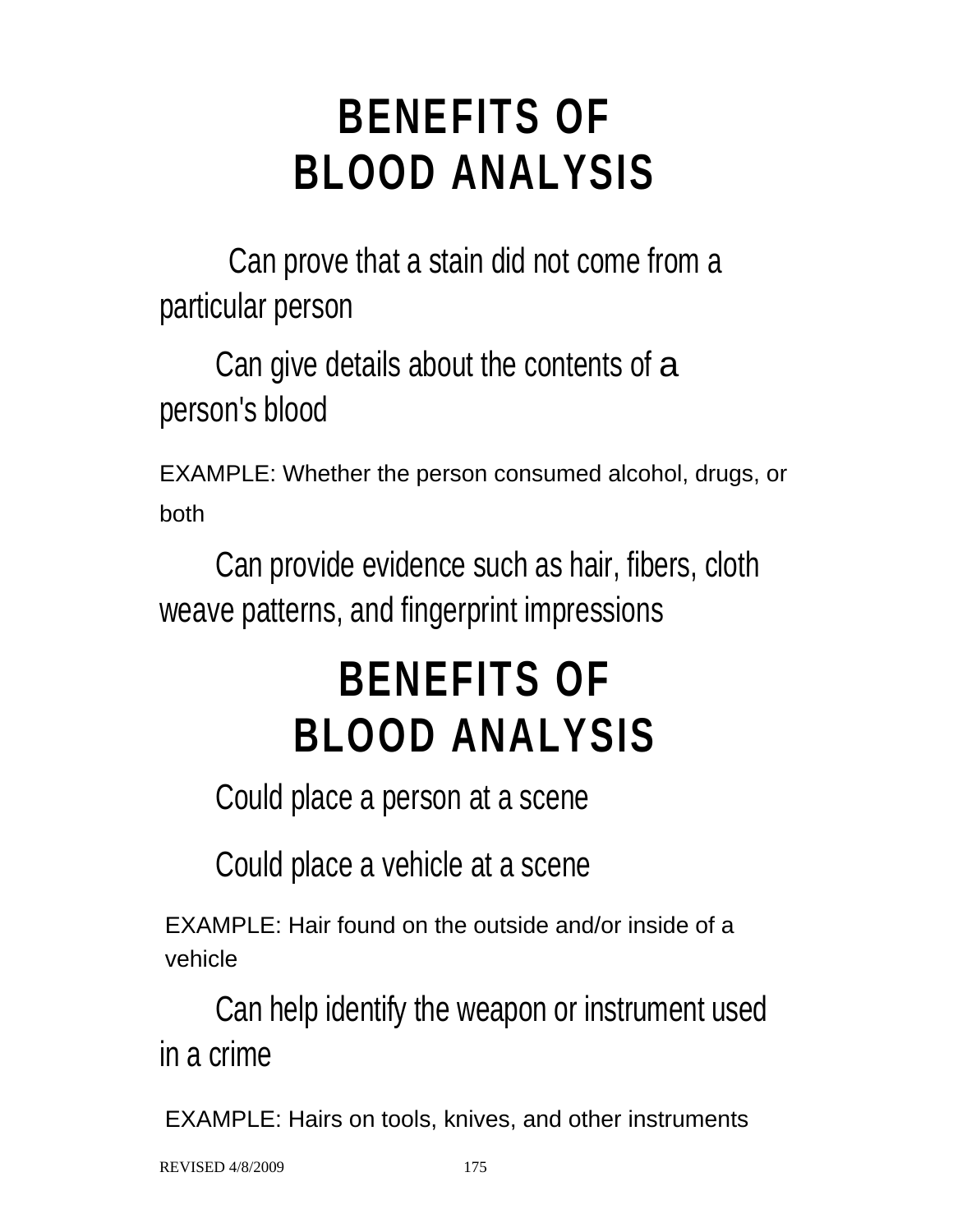### **BENEFITS OF FIBER ANALYSIS**

#### Could place a person at a scene

EXAMPLE: Fibers left at the scene or transferred from one person to another

Could place a vehicle at a scene

EXAMPLE: Fibers from a person's clothing left inside or outside a vehicle

#### Can identify weapons or instruments used in a crime.

EXAMPLE: Fibers found in blood samples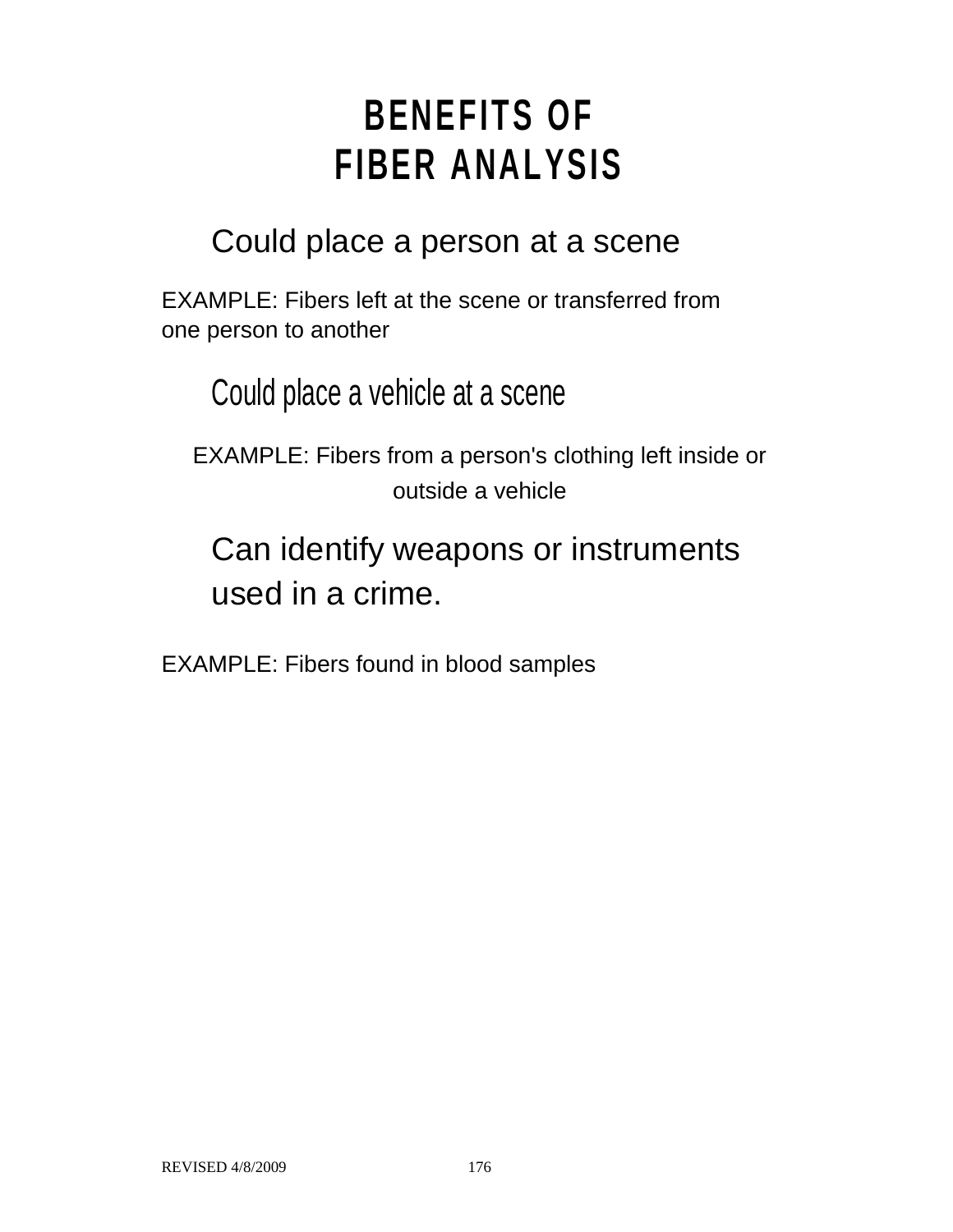## **LIMITATIONS OF BLOOD ANALYSIS**

**Cannot prove that a stain came from a particular person** 

**Cannot reveal the race of a person beyond doubt** 

**Cannot reveal the age of a dried stain** 

# **LIMITATIONS OF HAIR ANALYSIS**

Involves samples that are often hard to find because they are small and fine

• Can support other evidence, but is not usually

valuable for initially identifying a person

Cannot reveal age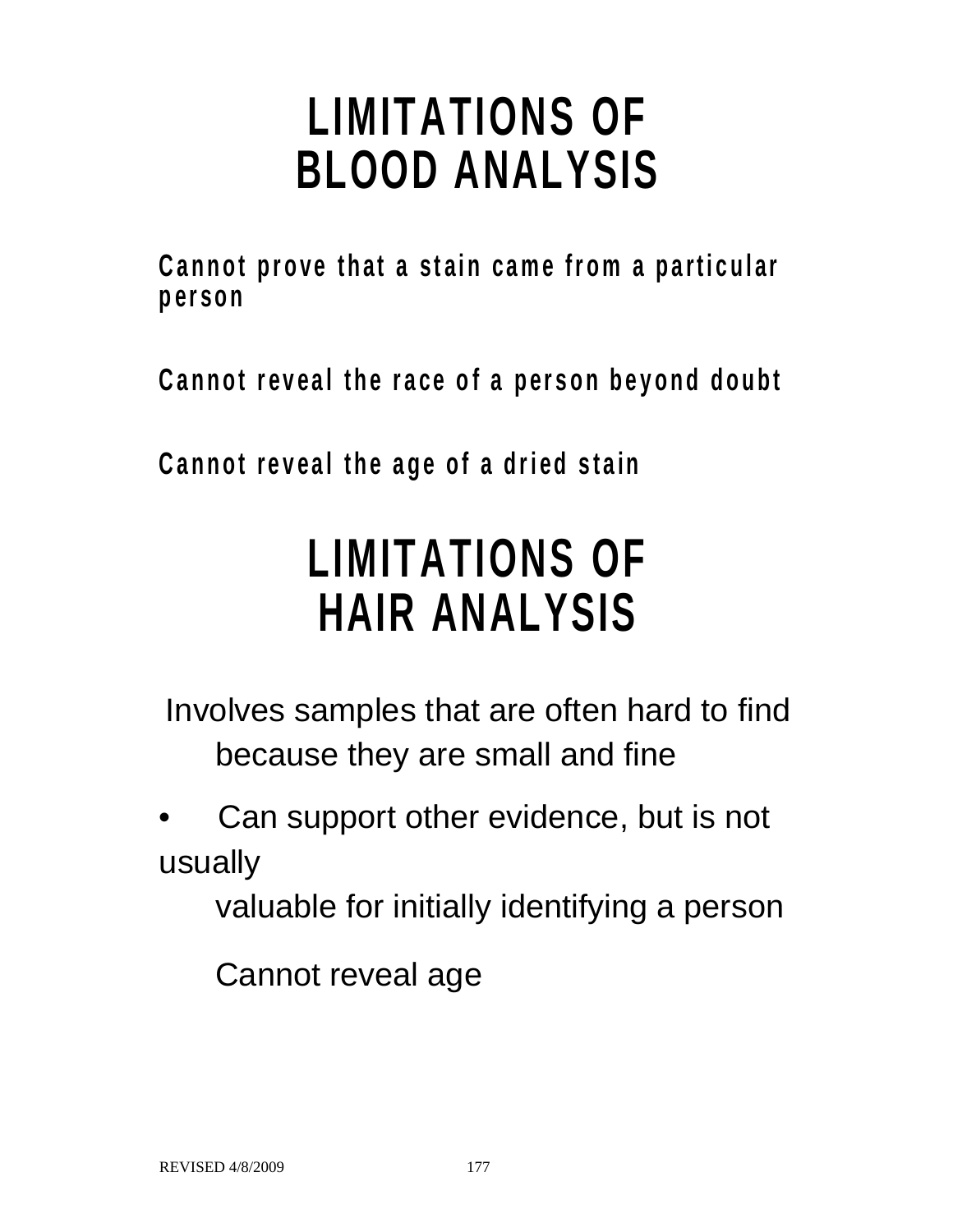### **LIMITATIONS OF FIBER ANALYSIS**

Can support other evidence, but is not usually valuable for initially identifying a person

Involves samples that are usually small, hard to find, and can be easily contaminated (requiring special care in handling)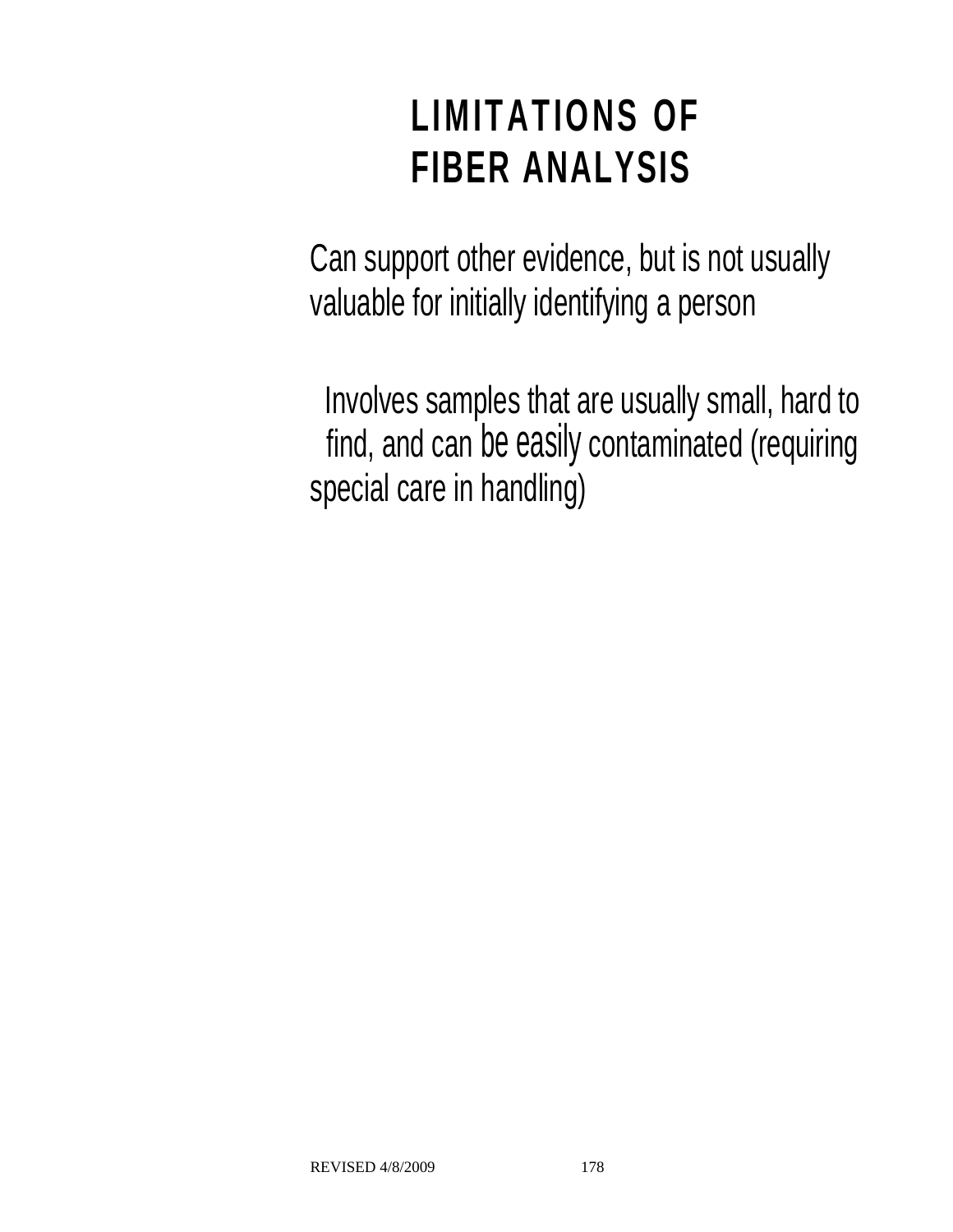# **BENEFITS OF GLASS FRACTURE ANALYSIS**

Can identify individual pieces of glass

**NOTE**: Many different formulas are used to make glass.

Can show the direction from which the glass was broken

Can show which bullet was fired first out of a number of bullets

Can show the direction of the start of a fire

**NOTE:** The way that a light bulb has melted can be useful during an arson investigation to identify the direction of the start of a fire.

#### Can help place a person at a scene

EXAMPLE: Fingerprints, hair, or fibers left on glass at the scene compared to those found on a person or vehicle; glass fragments found on a person's clothes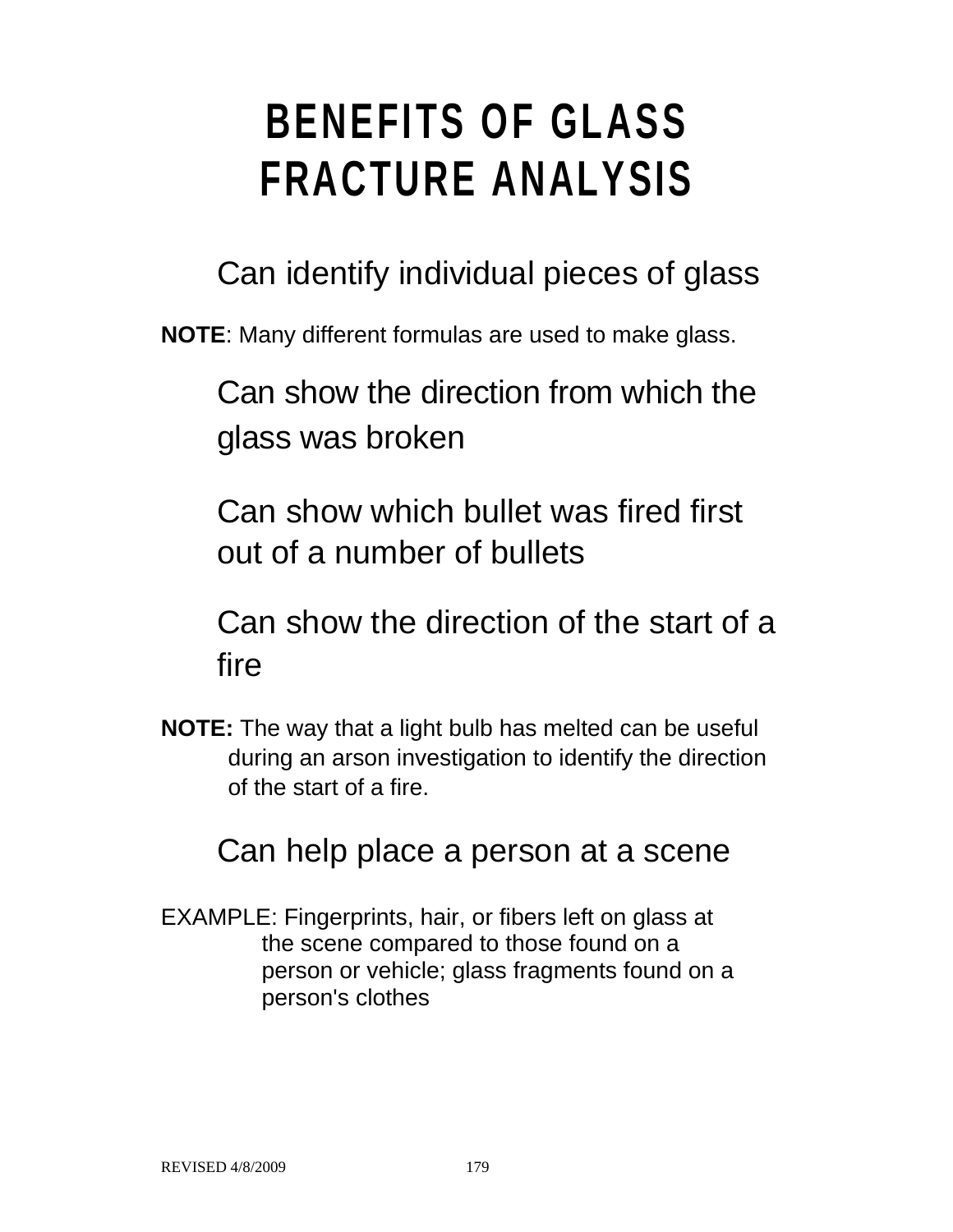# **EXCEPTIONS**

#### Confidential records under the Act

EXAMPLE: Records not discoverable under state law; records protected by a state evidentiary privilege; records of the meetings of a public body lawfully closed to the public

Exempt part of a record

- **NOTE:** You can inspect or copy the records except for the exempt parts of the record.
- Records on persons, whom you have not identified by name, in the driver license file of the Department of Public Safety

The land description tract index of all recorded instruments concerning real property, for the purpose of sale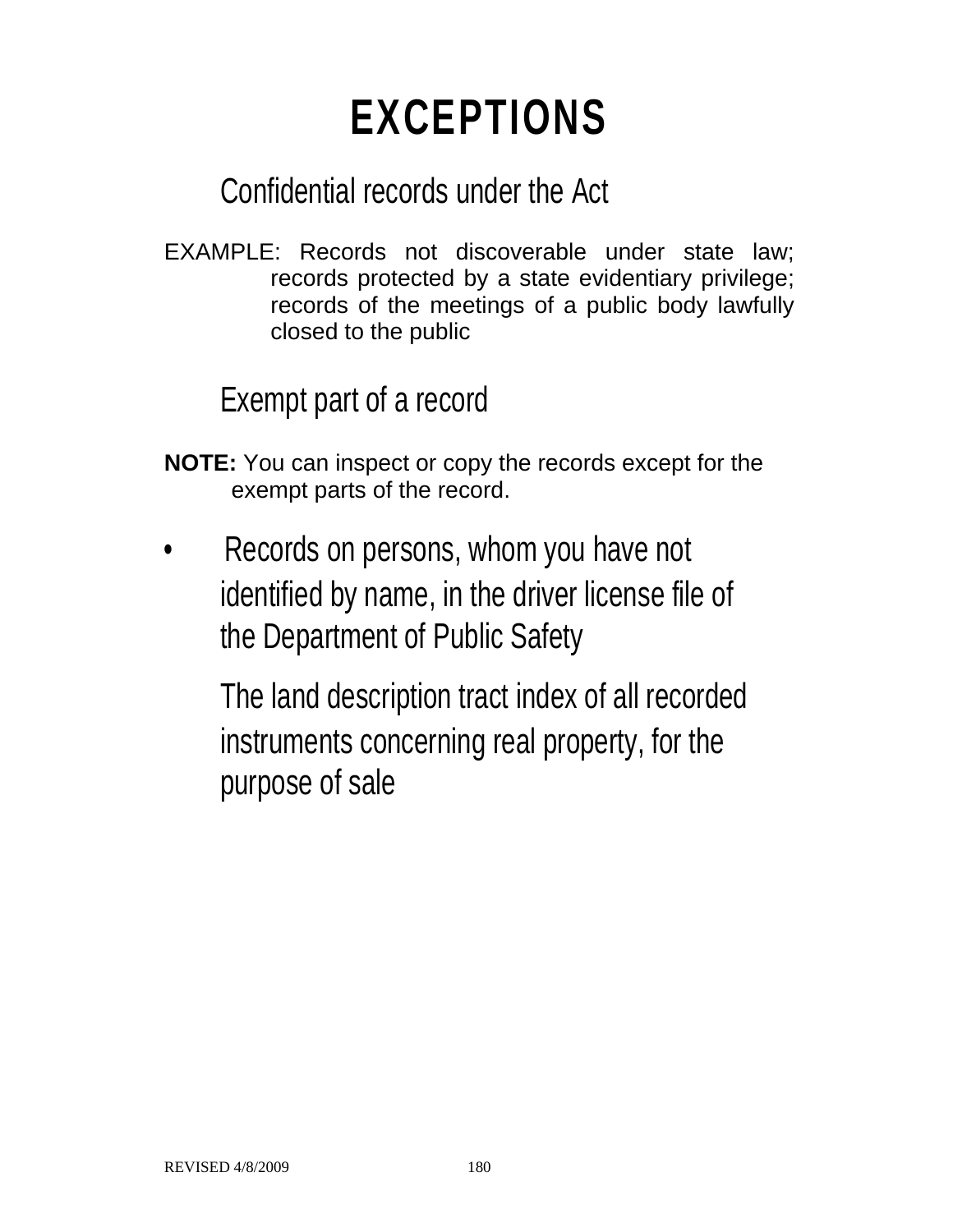## **Kentucky Private Investigator's Examination Study Guide**

### INVESTIGATIVE SOURCES OF INFORMATION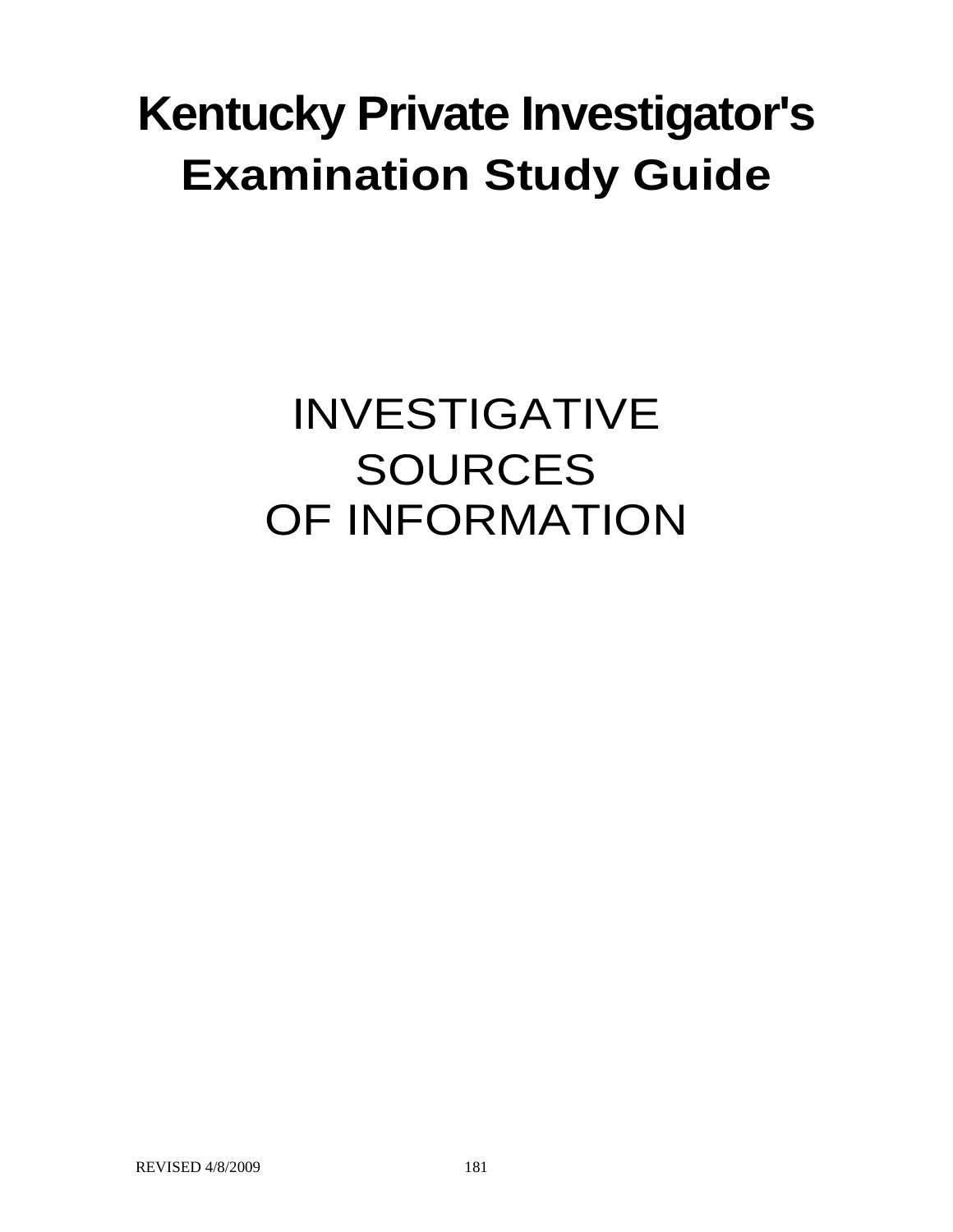# **LOCATING INFORMATION**

Establish sources of information before you need them.

**IMPORTANT**: Explore possible sources of information, keep list of the records and information available from each source, and stay in touch with sources willing to help.

> Learn and follow established procedures for using the public records available at each office.

Know which information you need.

Find as much information on your own as possible.

**NOTE:** Do not overlook obvious sources of information.

Become familiar with the library and its resources.

Use public records and private sources of information.

EXAMPLE: Associates of the person; the Better Business Bureau; chambers of commerce; church records; clubs and associates; employers; references; directories; fraternal organizations; relatives and friends; school and college records; state departments and agencies; trade associations; your contacts and/or informants, etc.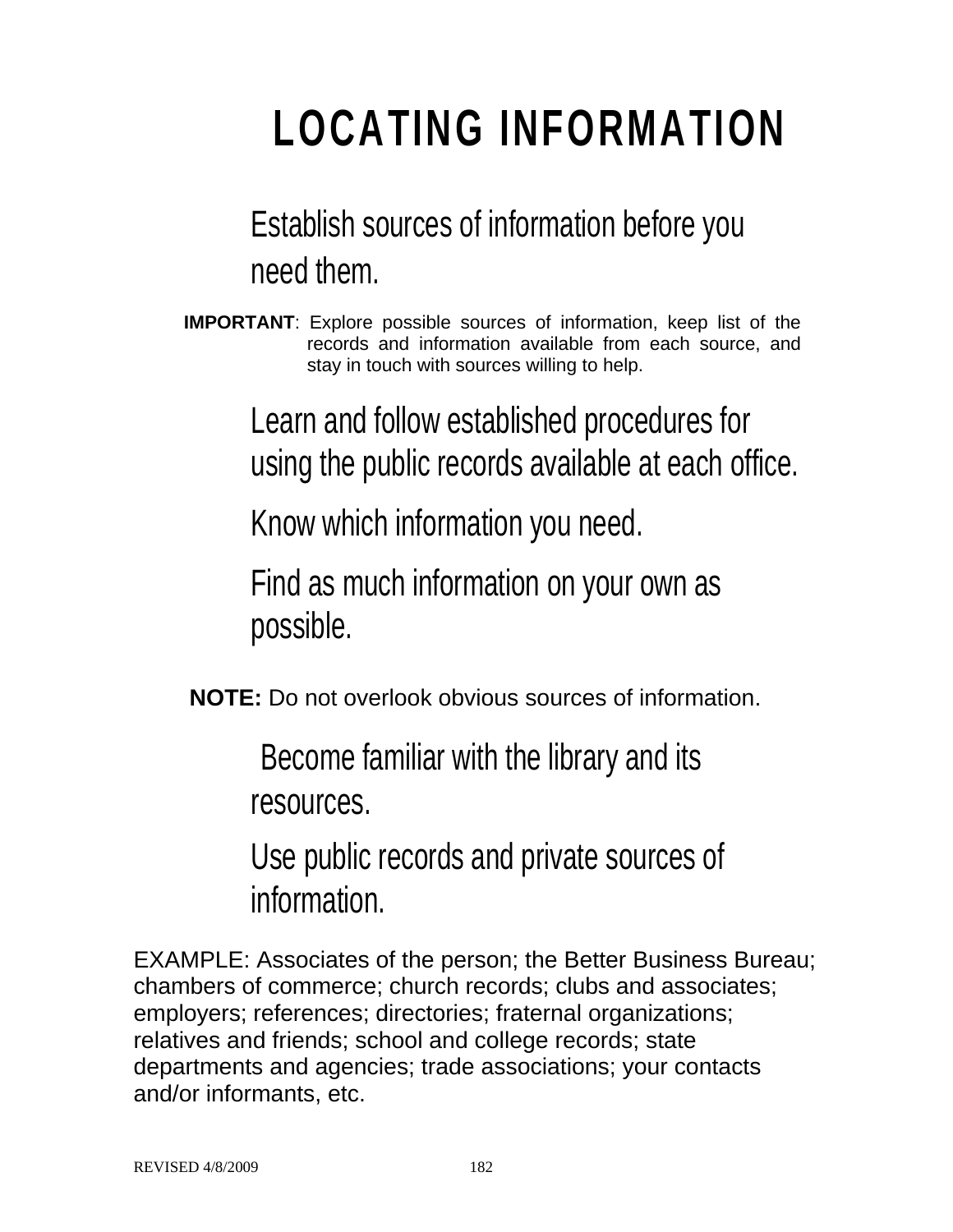### **COURT DOCUMENTS AND LAW ENFORCEMENT RECORDS**

### **Arrest data**

**EXAMPLE:** Cause of arrest; name of arresting officer; the name and address, date of birth, race, sec physical description, and occupation of the person arrested.

Chronological list of incidents, including information from the initial offense report

**EXAMPLE:** Information from the initial offense report, such as the offense; date and time; general location; the officers present; and a brief summary of the events.

#### **A crime summary**

**NOTE:** The crime summary includes a departmental summary of crimes reported and public calls for service by (1) classification or (2) nature and number.

### **Conviction information**

**NOTE:** Conviction information includes the name of any person convicted of a criminal offense.

### **Disposition (settlement) of all warrants**

**NOTE:** This includes signed orders from a judge of any court commanding a law enforcement officer to arrest a particular person.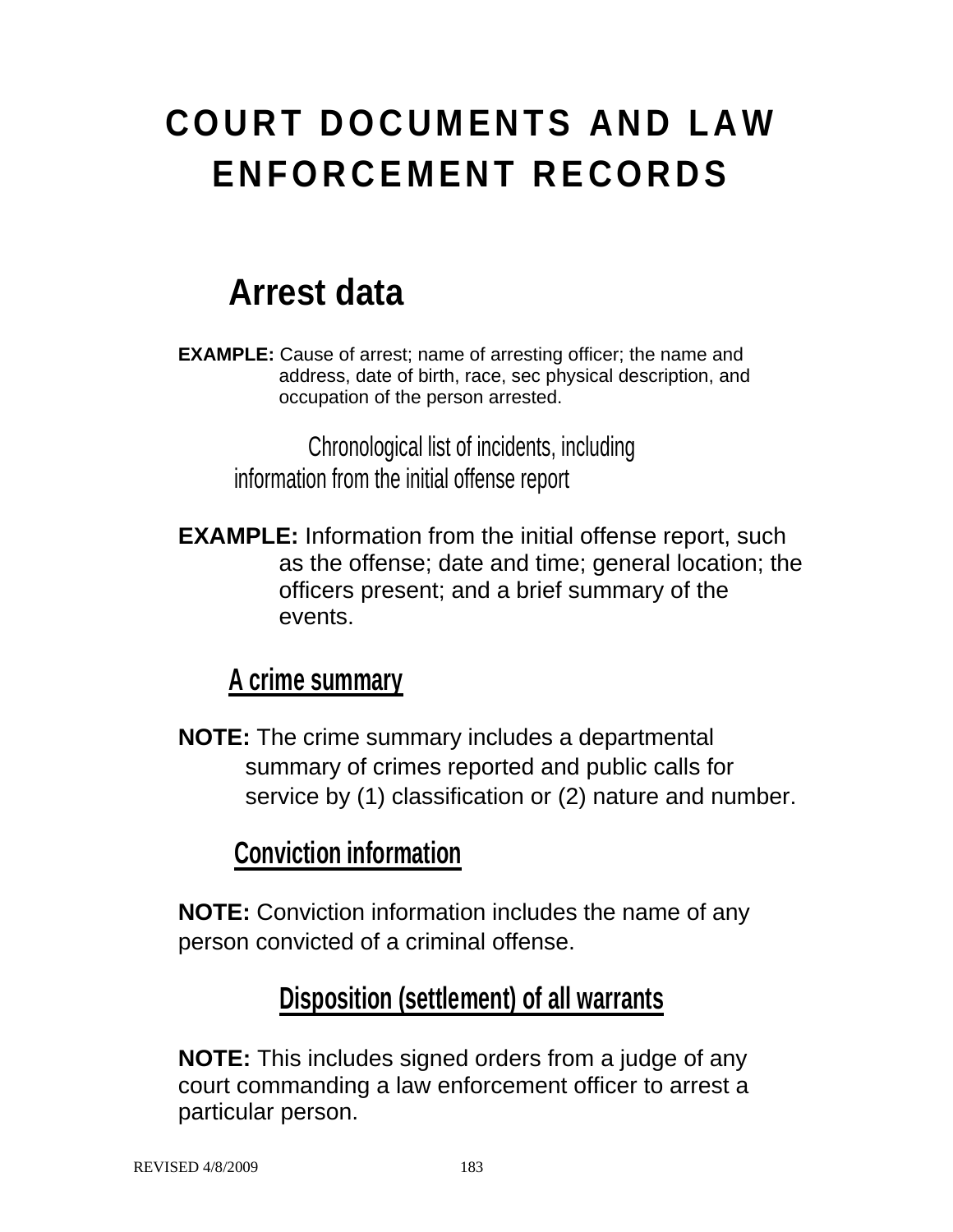### **LAW ENFORCEMENT RECORDS**

### **Jail registers**

- EXAMPLE: Jail blotter data; jail booking information showing the name of each prisoner, the date and cause of incarceration, the authority committing the prisoner, whether the person is committed for a criminal offense a description of the prisoner, and the date or manner of the prisoner's discharge or escape.
- Radio logs

**NOTE:** This includes a chronological listing of the calls dispatched.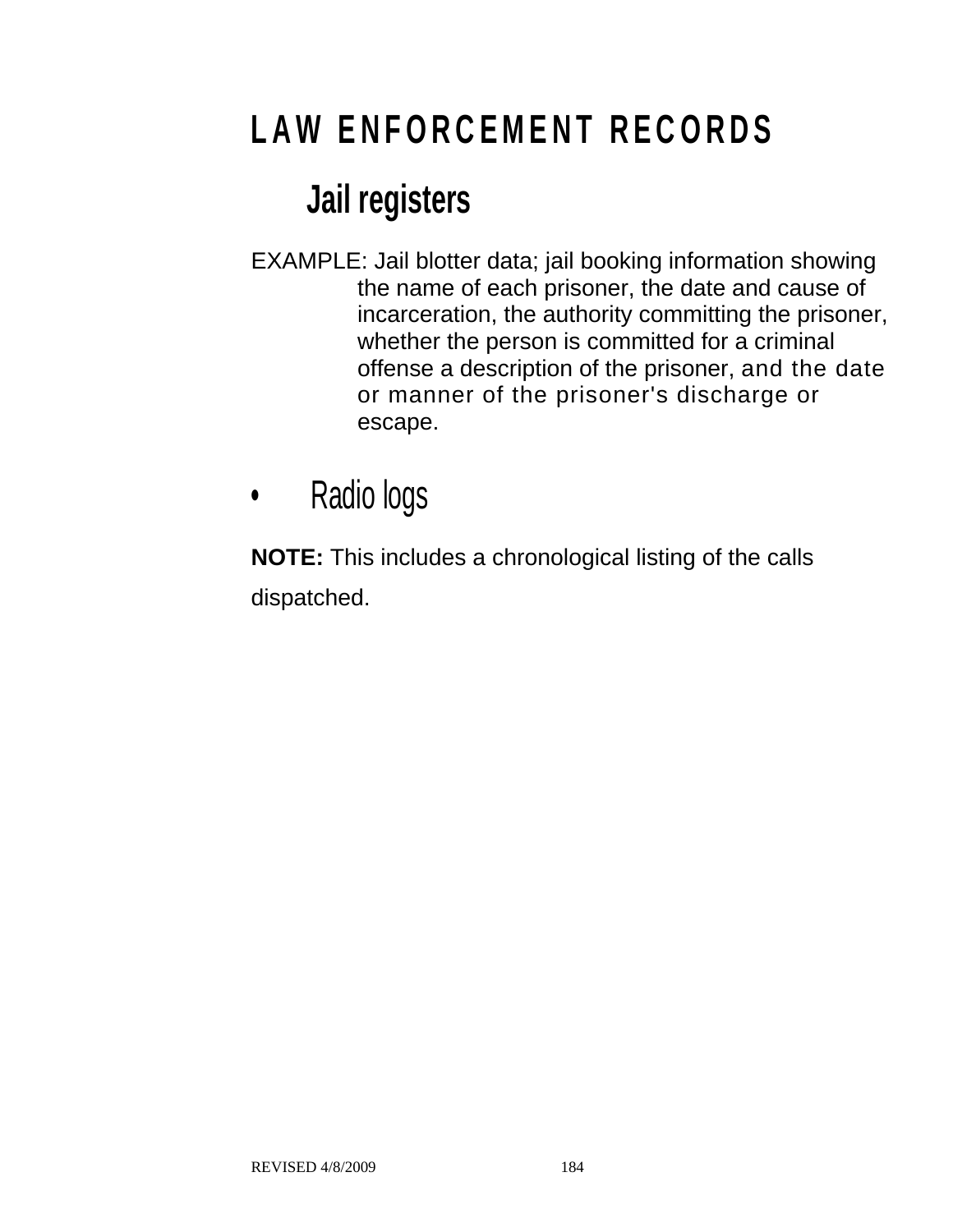# **SOURCES OF PUBLIC RECORD INFORMATION**

Business licensing authorities

City utilities

Corporation Commission

Driving Records

Marriage/Divorce Records

**Newspapers** 

Occupational Licensing Authorities

Real Estate Holdings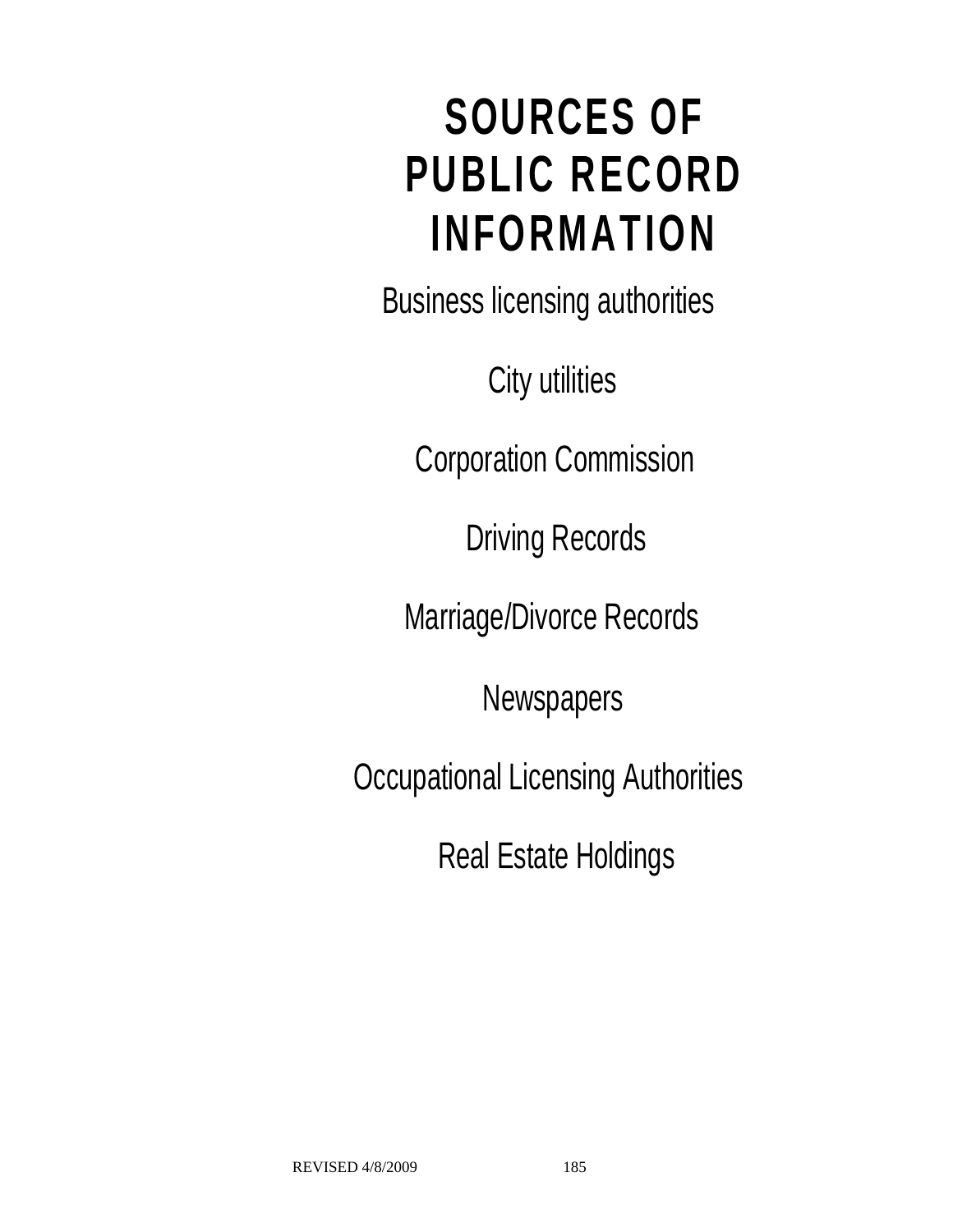## **SOURCES OF PUBLIC RECORD INFORMATION**

School Student Directories

Tax Records (personal and property)

Uniform Commercial Code or Financing Statement

Vehicle Registration

Voter's Registration

Worker's Compensation Court Records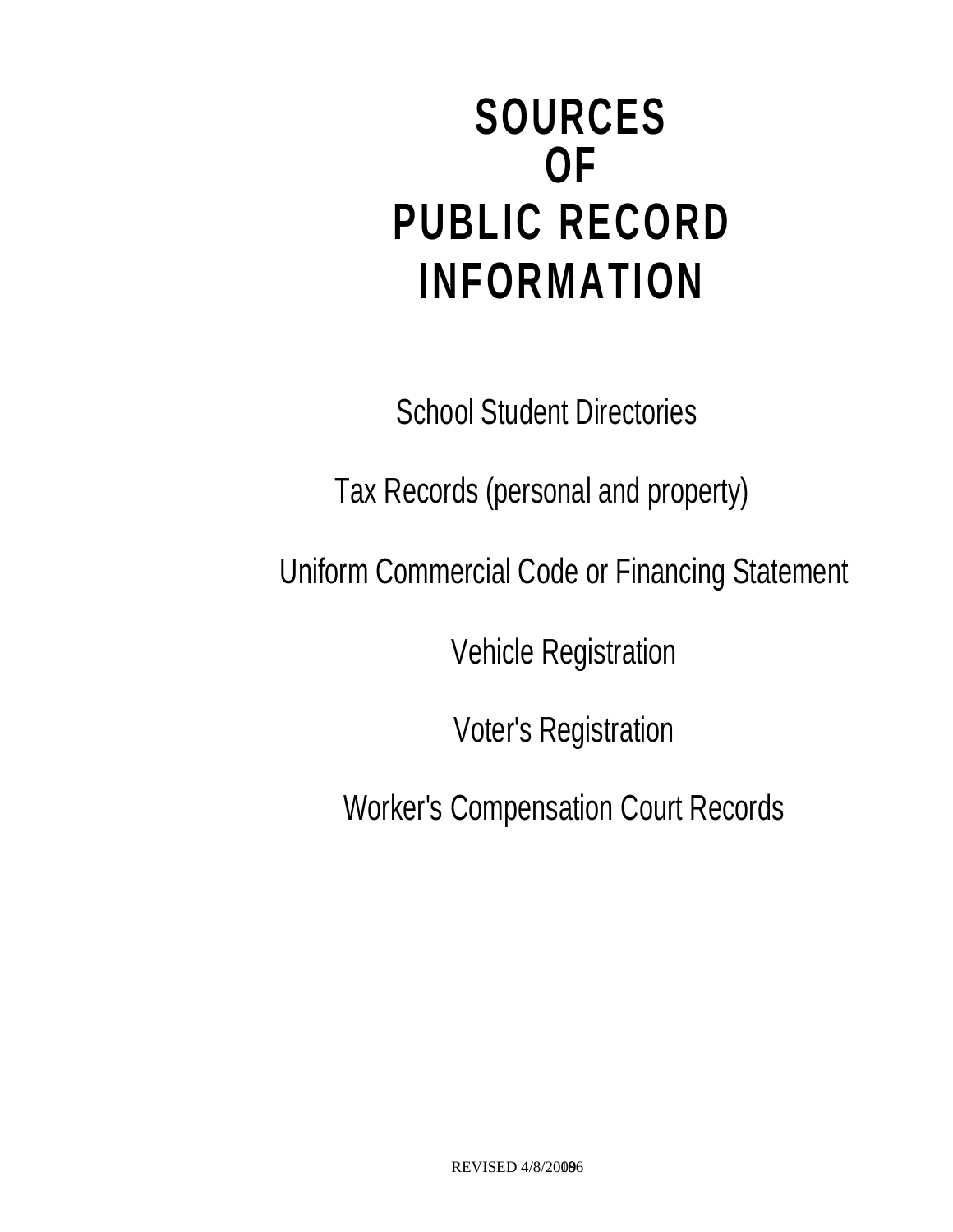### **TYPES OF GOVERNMENT**

### **OFFICES**

City Government Offices

County Government Offices

State Government Offices

Federal Government Offices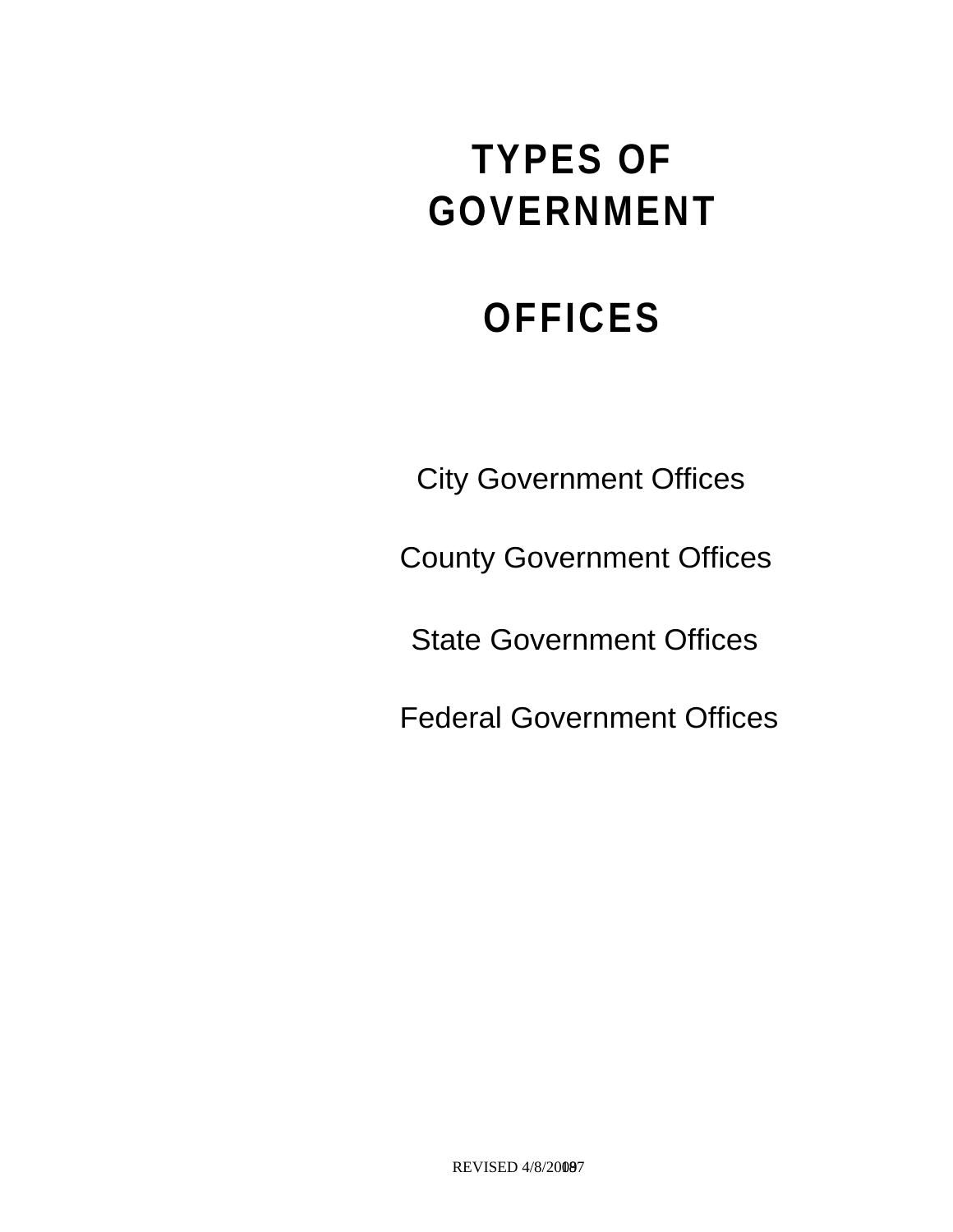# **LIMITATIONS ON ACCESS**

- Regulations dealing with access to public records (county, state, and/or federal)
- Type of access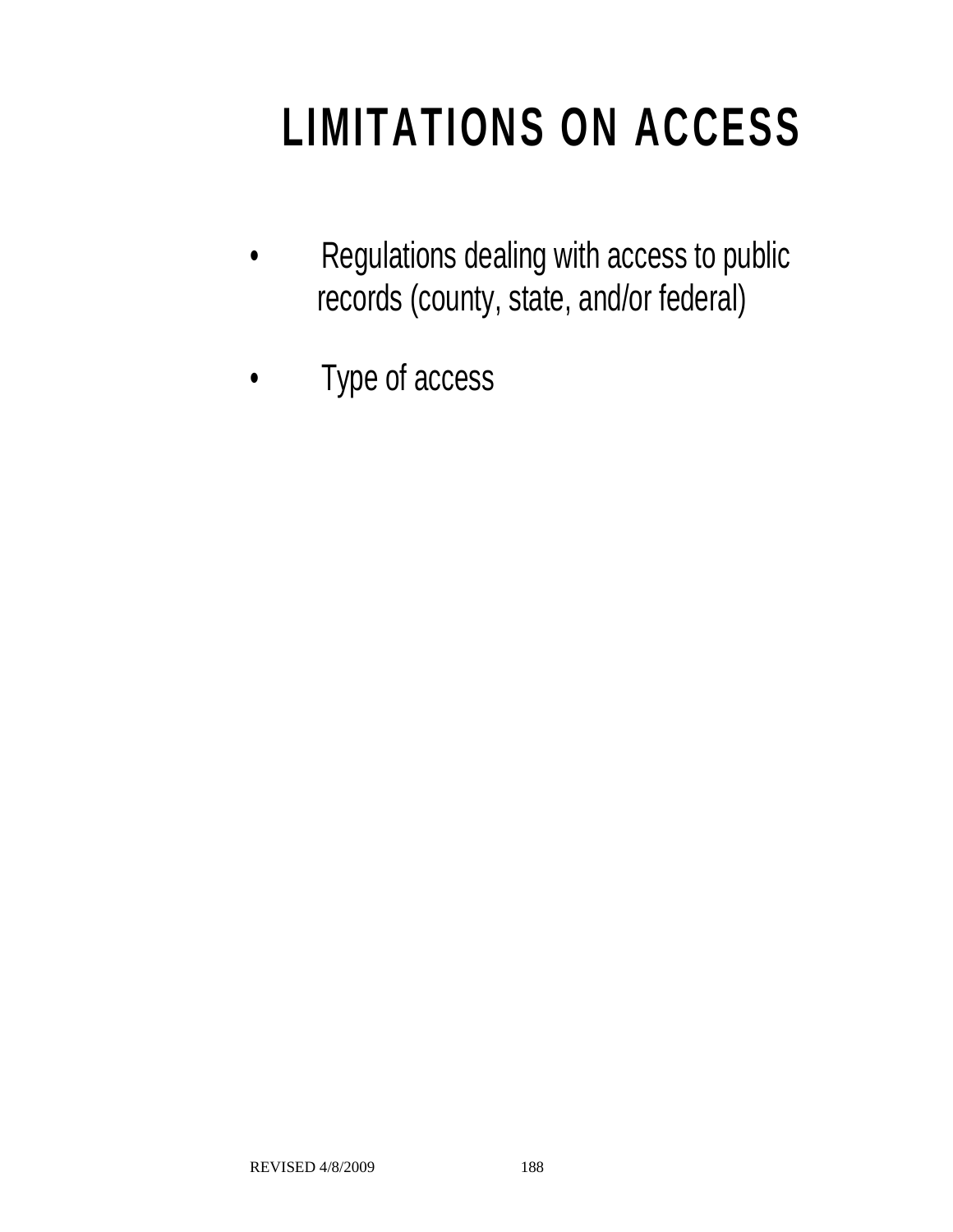# **Kentucky Private Investigator's Examination Study Guide**

## **COMMUNICATION AND APPEARANCE**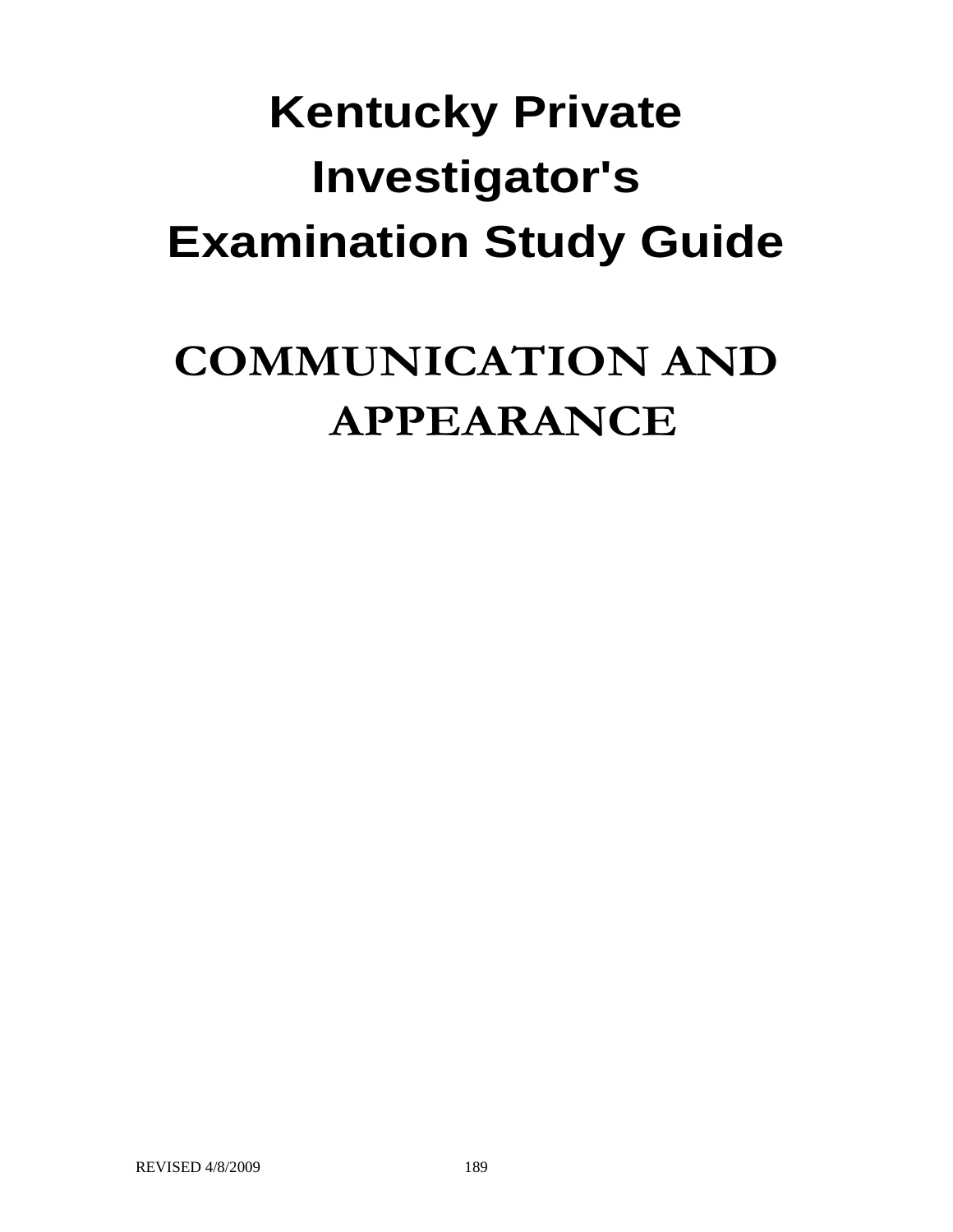### **COMMUNICATING WITH PEOPLE**

Be courteous.

Be polite.

Be a professional.

**NOTE**: This guideline applies to your appearance as well as your actions.

Speak clearly and to the point.

Pay attention.

**NOTE:** You should be able to interpret responses or observations, and draw conclusions. Know how a response could relate to other response.

Appreciate other opinions or points of view.

Keep your self-control.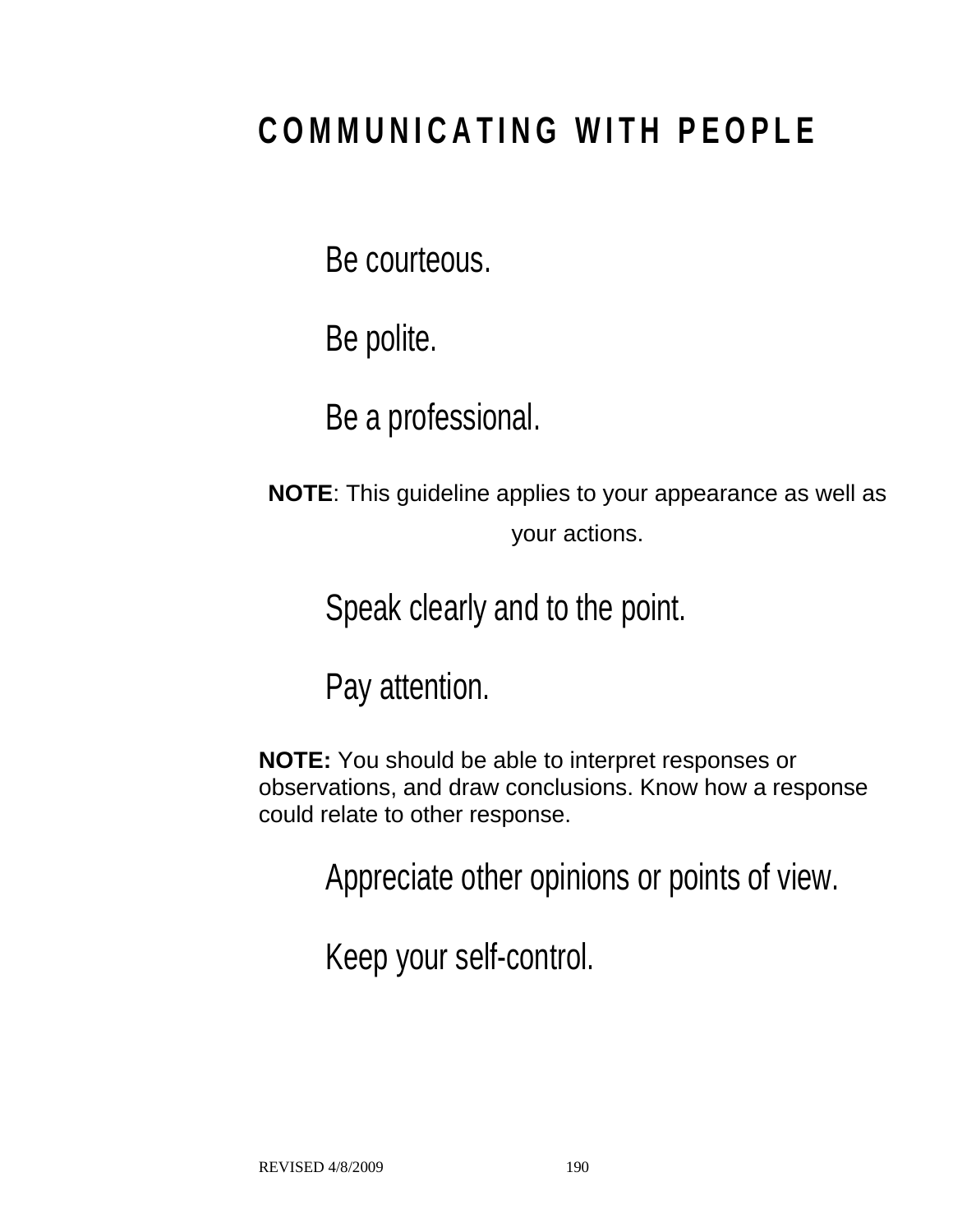## **USING A TELEPHONE IN "NORMAL" SITUATIONS**

- o Identify yourself.
- o Be polite when speaking and listening.
- o Speak clearly.
- Explain the reason a person may not be o reached.
- o Take accurate message as needed.
- o Avoid talking to other people while someone is on the line.
- o Apologize for any mistakes or delays.
- o Always hang up last.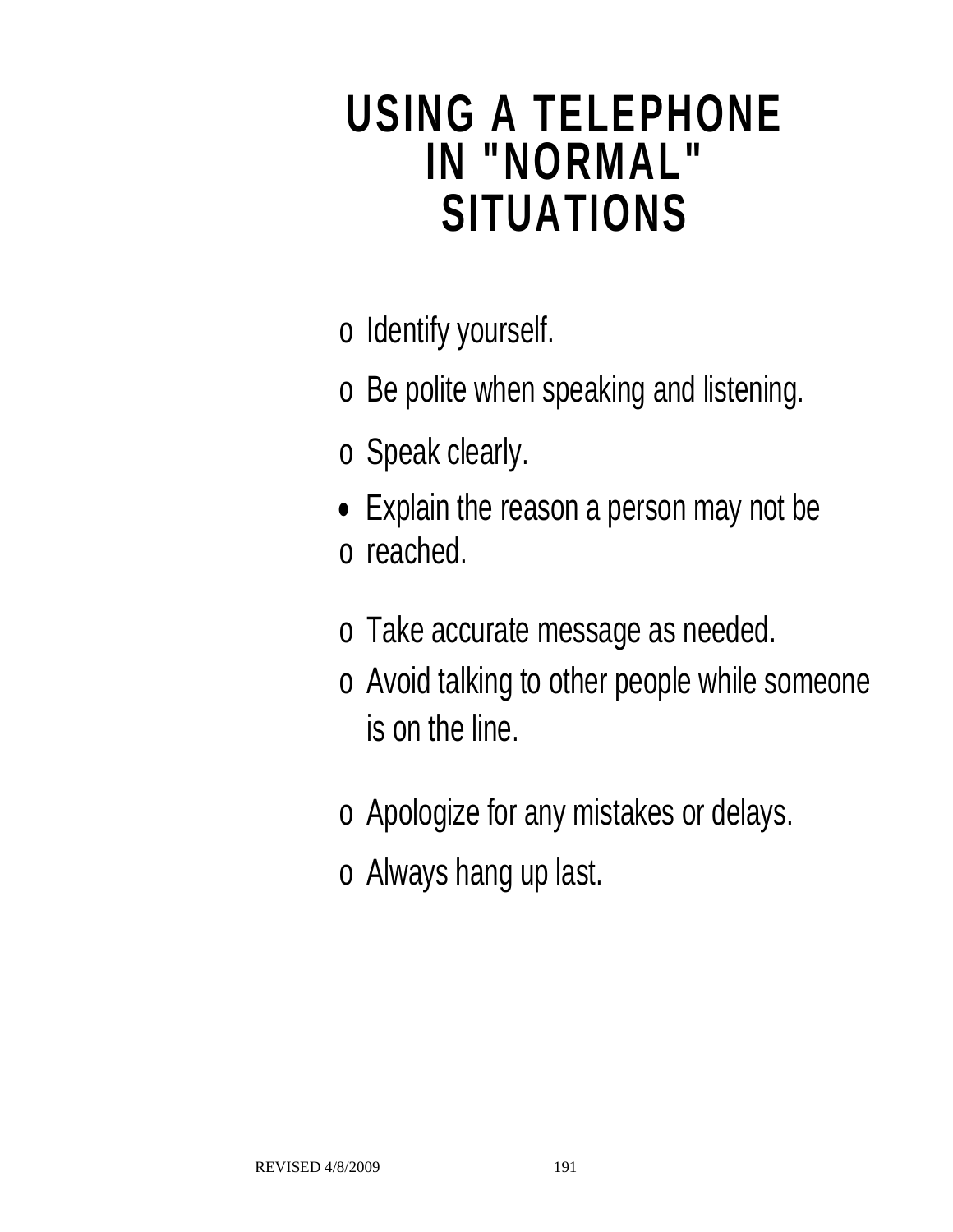# **COMMUNICATING BY TELEPHONE**

Answer all calls promptly.

IMPORTANT: Treat all calls as important. Every call is important for keeping your clients and for attracting new clients..

Try to identify the caller.

Take detailed notes during your conversation.

Summarize the details of your conversation before you hang up.

Thank the other person.

**NOTE:** When you communicate with people in person, in writing or on the telephone, you are practicing public relations.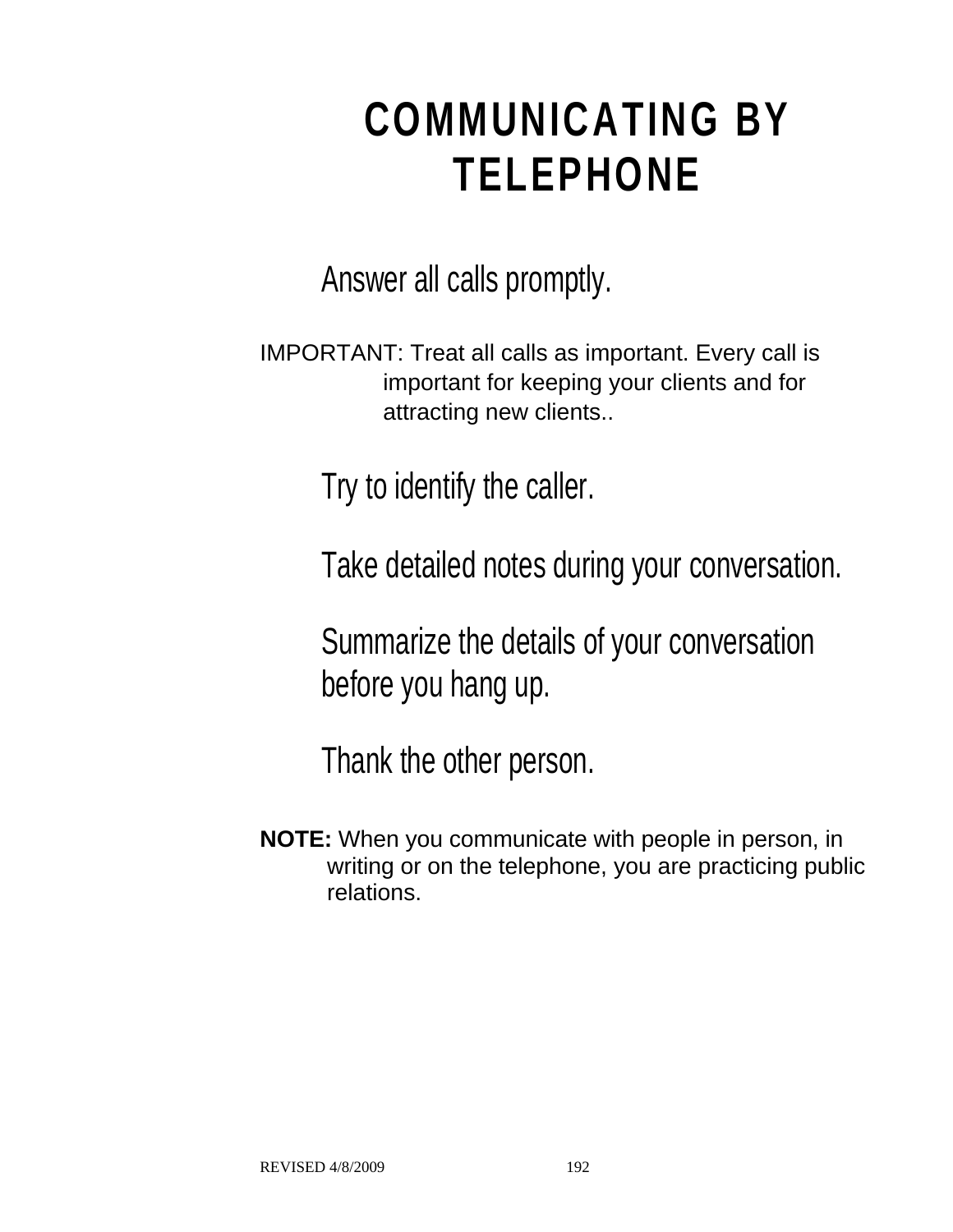# **CONDUCTING A TELEPHONE INTERVIEW**

Follow the guidelines for personal interviews.

Speak clearly and to the point.

**IMPORTANT**: In a telephone interview, you do not have face-to-face contact with the person you are interviewing and cannot observe the attitude, actions, mannerisms, and other personal traits of that person.

Allow enough time for the other person to respond to your questions.

Hang up last.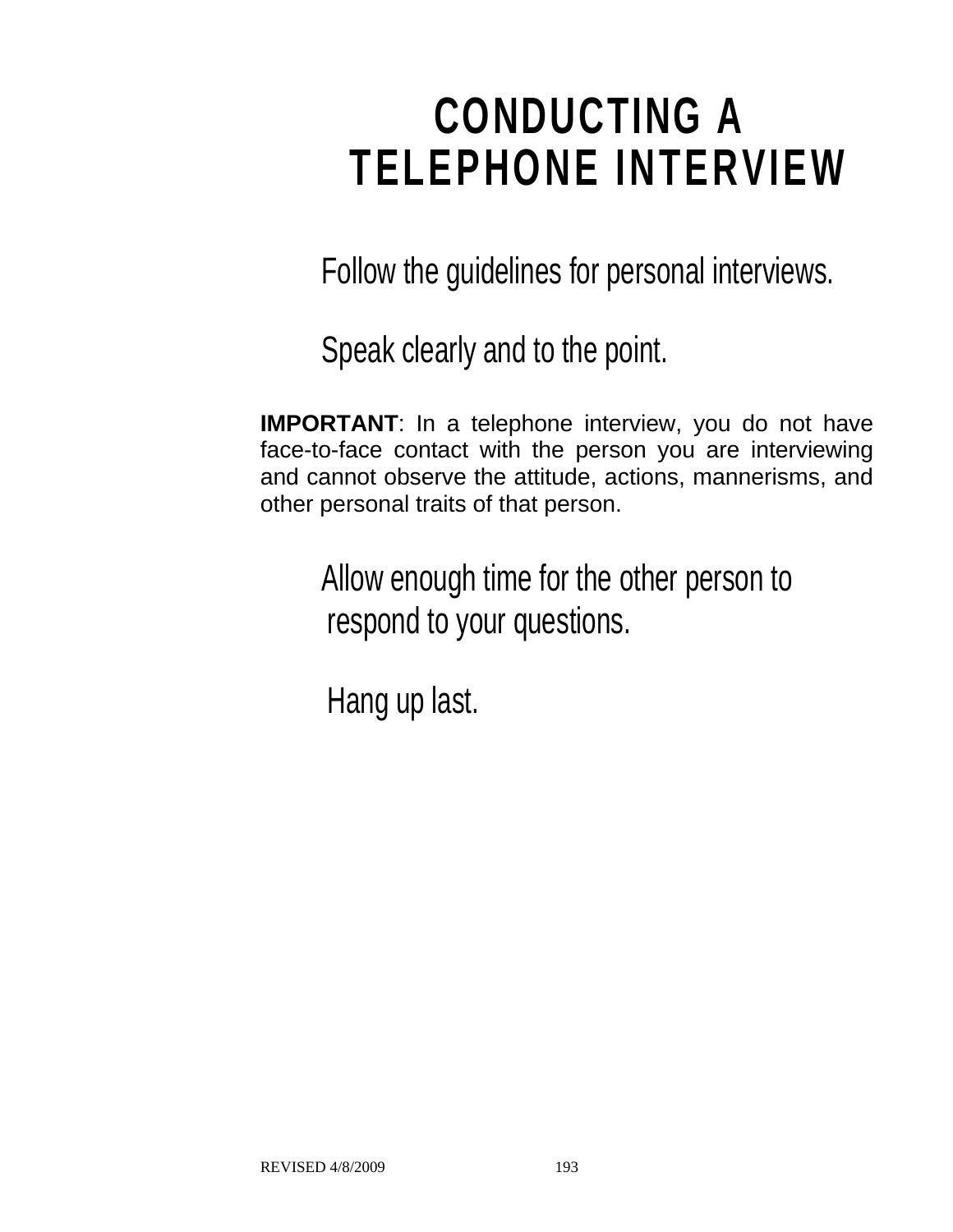# **CONDUCTING A PERSONAL INTERVIEW**

Make an appointment for the interview.

Be flexible with your time.

**NOTE:** Let the other person decide upon the time and place of the interview, if possible.

Be prepared to ask specific questions.

Explain the purpose of the interview.

**IMPORTANT:** Adapt to the situation. Do you want to reveal your identity to the other person?

Control the conversation by (1) following your prepared questions, (2) keeping the other person on the defensive, and (3) asking more questions.

**NOTE:** Avoid rambling conversation.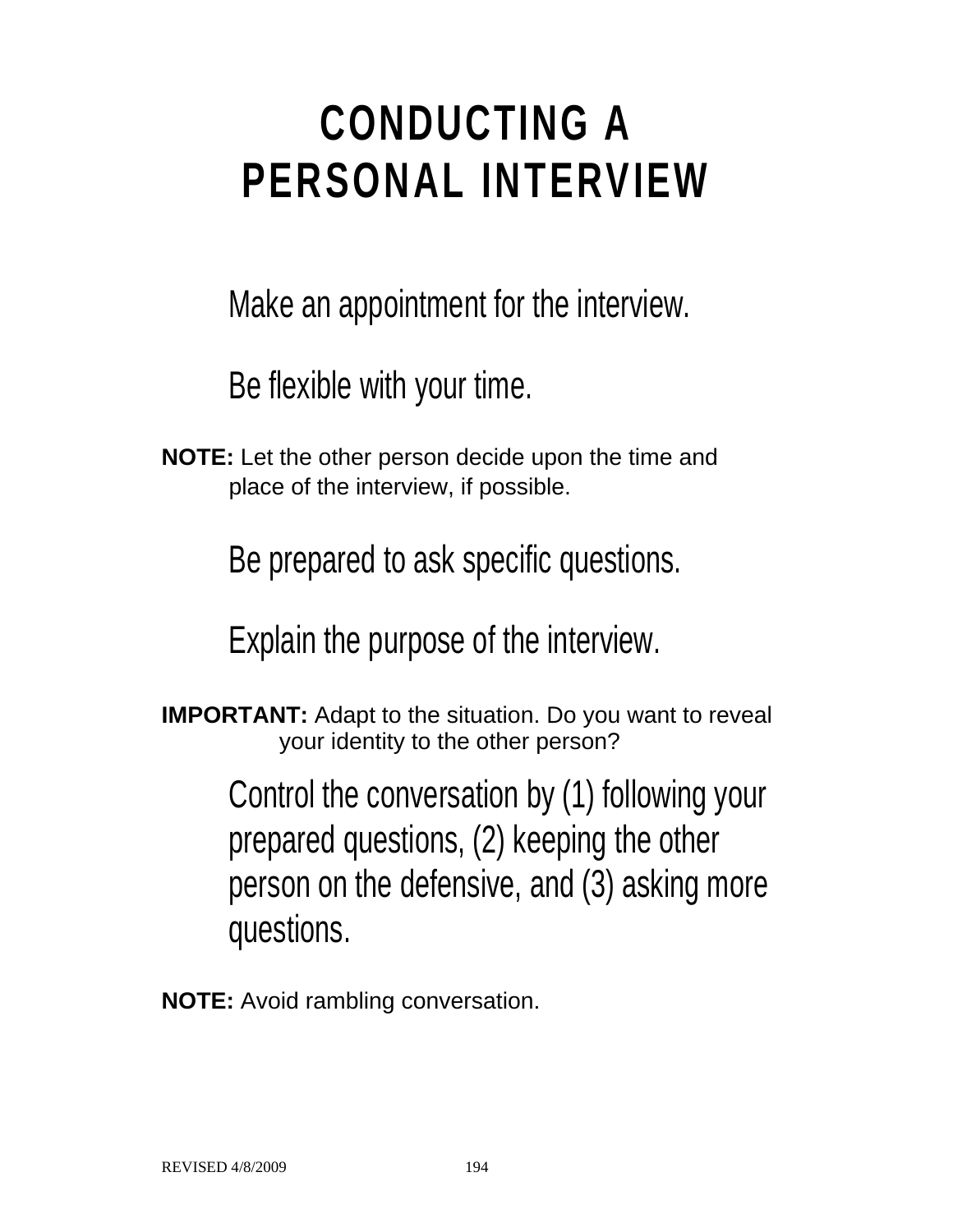# **CONDUCTING A PERSONAL INTERVIEW**

Take detailed notes.

**NOTE:** Tape recorders allow you to take note of complete questions and answers. Remember during an interview or obtaining a statement and the witness gives incriminating information, the investigator does not have the authority to detain that person. But, the investigator can report information to the local authorities.

Ask questions about any responses that are not clear.

Thank the person for the interview.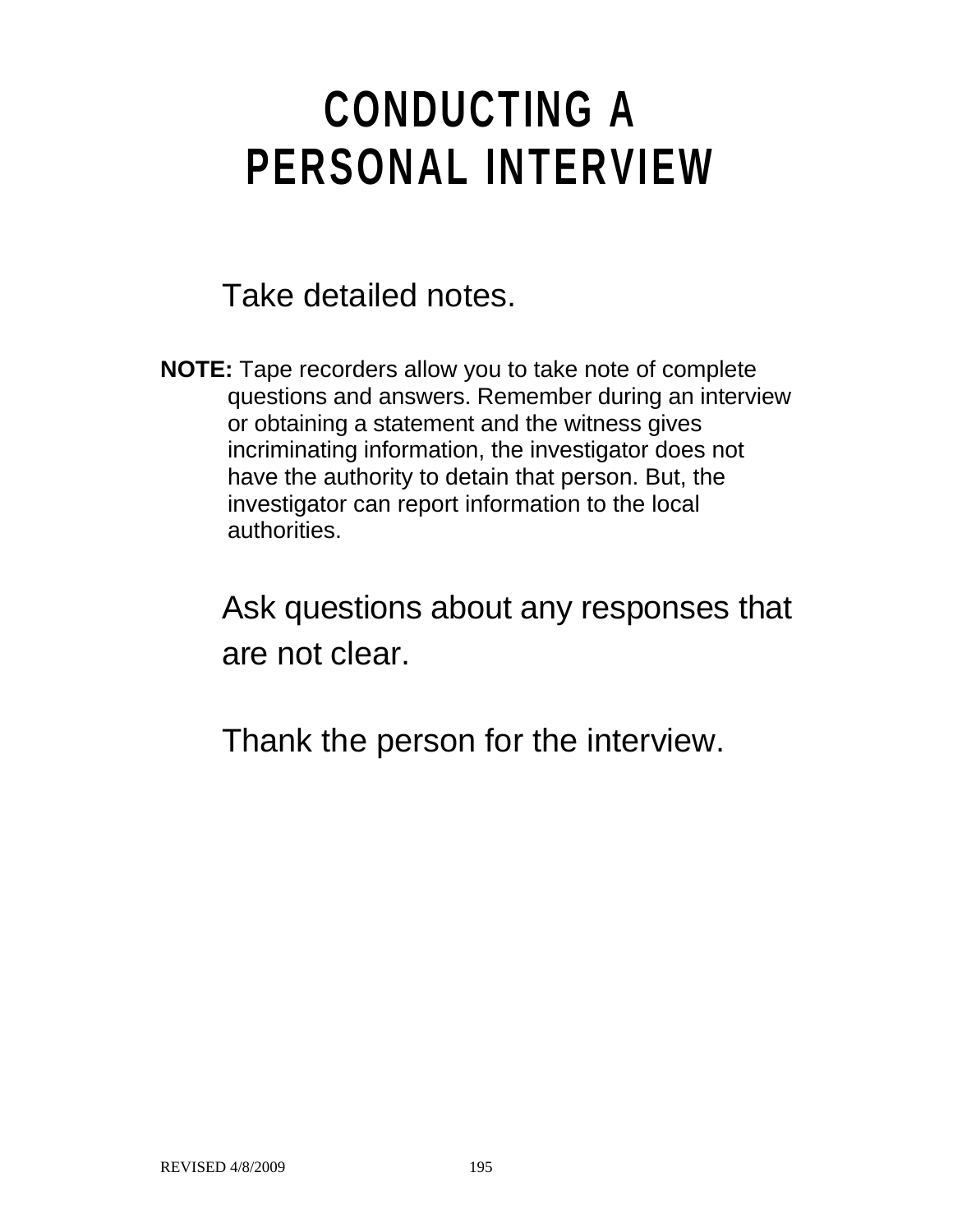# **COMMUNICATING WITH THE MEDIA**

- Assist the media within the limits of your orders
- Decline to answer questions from the media,
- unless authorized to do so. Refer media
- representatives to your supervisor.
- If your employer or client provides your with a
- general statement for the media, repeat only
- the authorized information.
- Maintain your professionalism:
- Maintain a professional appearance.
- Be pleasant at all times.
- Be organized and prepared
- Listen carefully
- Continue with your security duties (Avoid becoming distracted)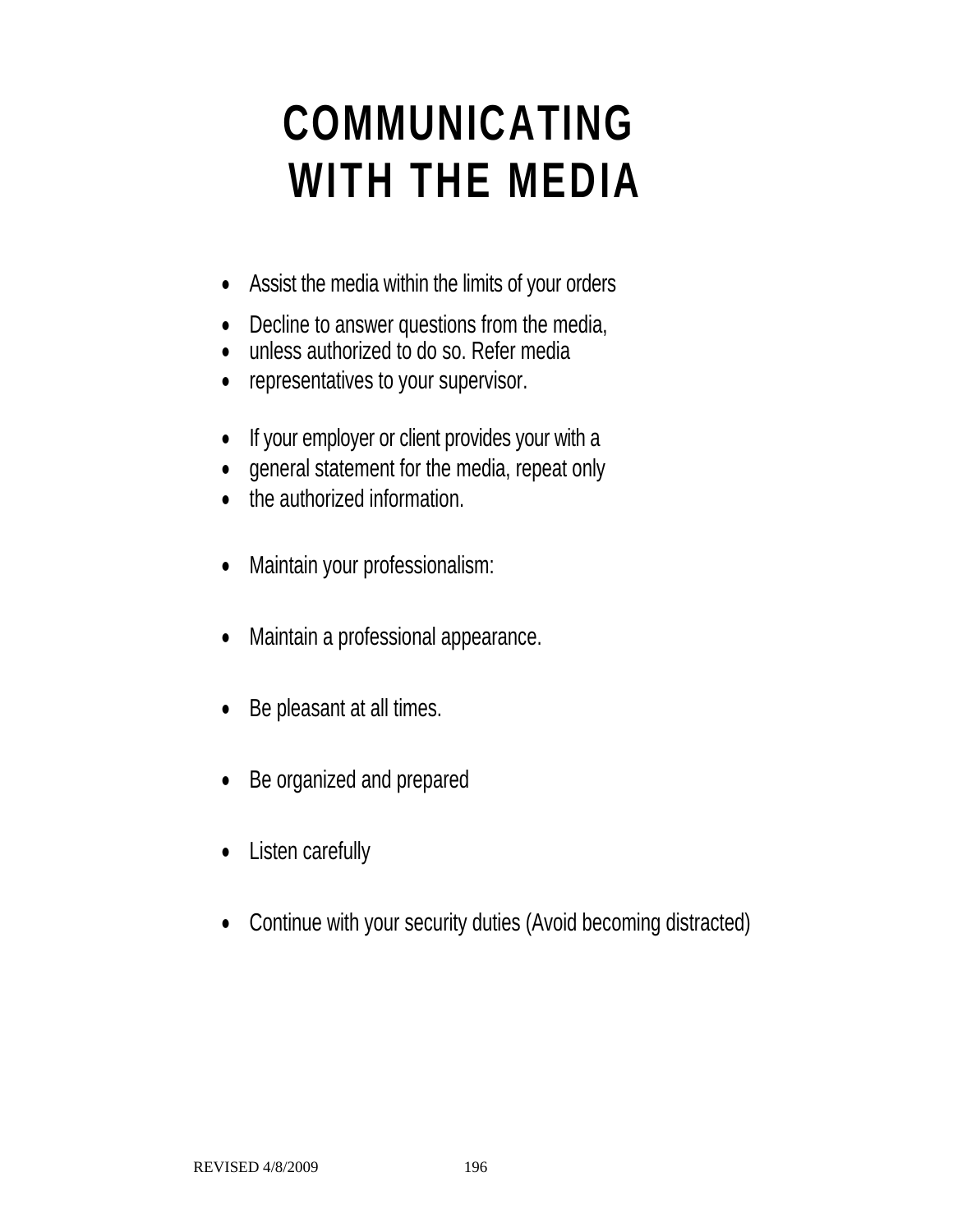## **APPEARING IN COURT**

- Be neat in appearance.
- Be courteous.
- Be honest and accurate.
- Support your position with your field notes and collected evidence
- Rule 612 Writing used to refresh memory: Except as otherwise provided in the Kentucky Rules of Criminal Procedure, if a witness uses a writing during the course of testimony for purposes of refreshing memory, an adverse party is entitled to have the writing produced at the trial or hearing or at the taking of a deposition, to inspect it, to cross examine the witness thereon, and to introduce in evidence those portions which relate to the testimony of the witness.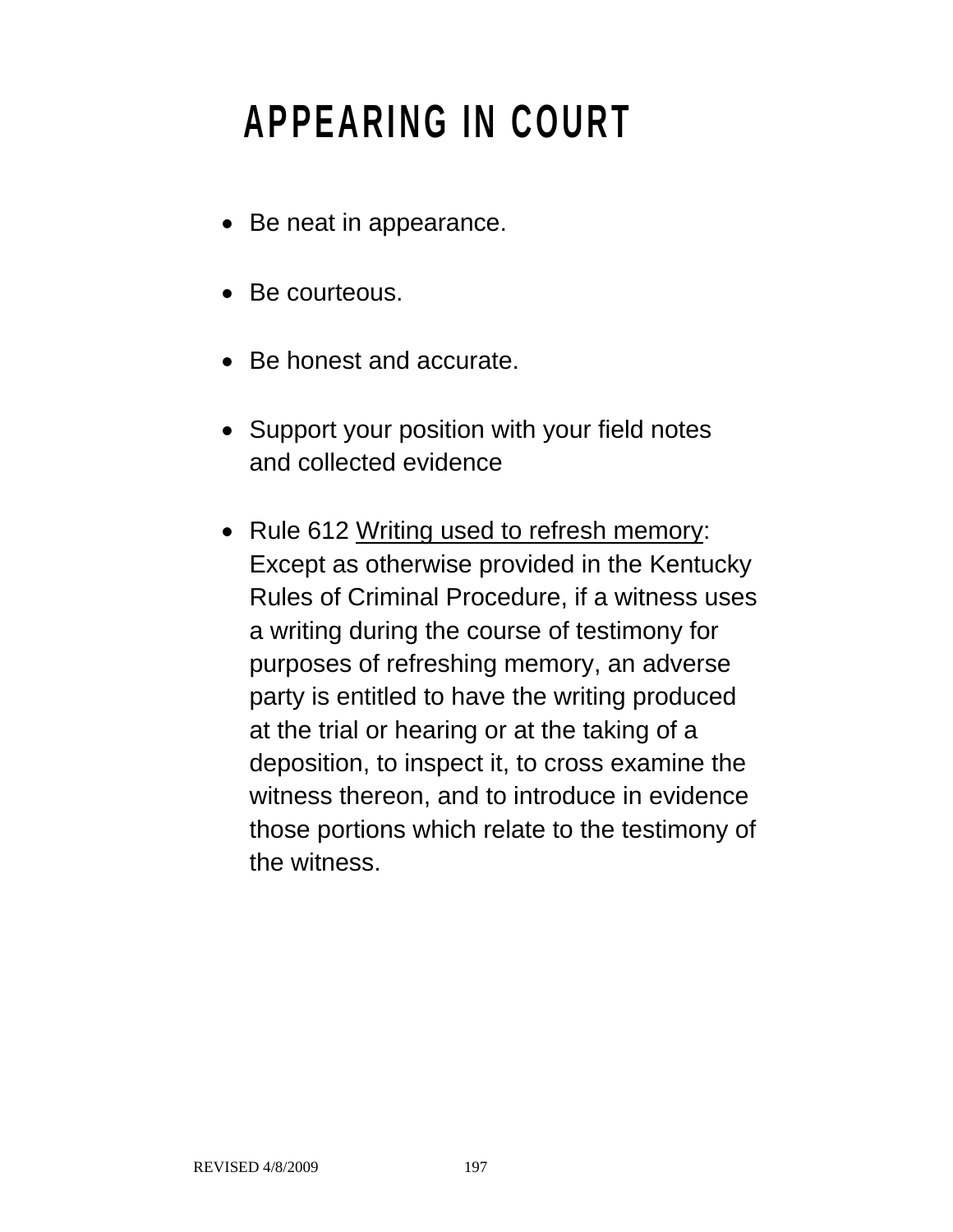### **Kentucky Private Investigator's Examination Study Guide**

### **OPEN RECORDS REQUEST**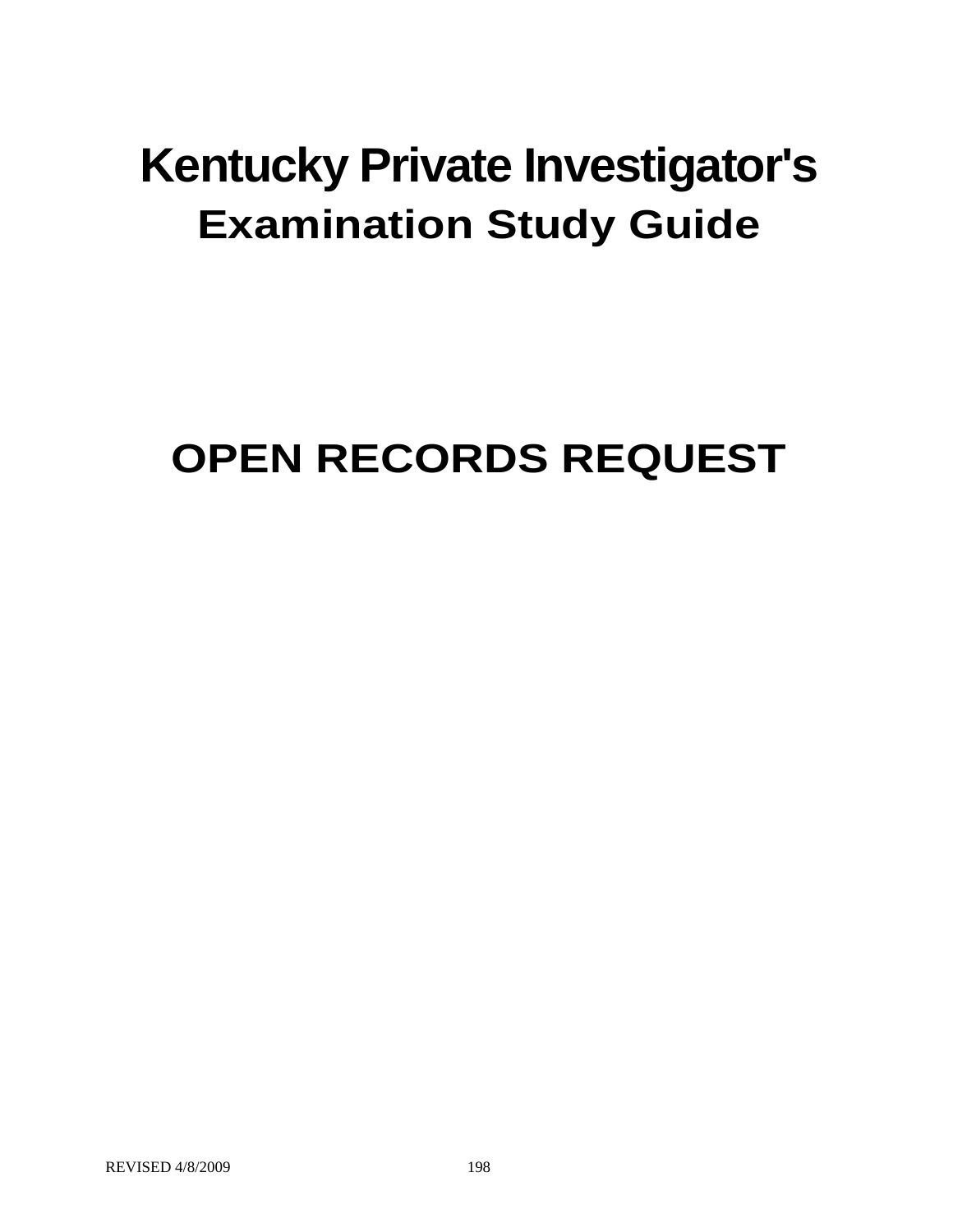### **KENTUCKY REVISED STATUE**

#### **61.870 Definitions for KRS 61.872 to 61.884.**

As used in KRS 61.872 to 61.884, unless the context requires otherwise:

(1) "Public agency" means:

(a) Every state or local government officer;

(b) Every state or local government department, division, bureau, board, commission, and authority;

(c) Every state or local legislative board, commission, committee, and officer;

(d) Every county and city governing body, council, school district board, special district board, and municipal corporation;

(e) Every state or local court or judicial agency;

(f) Every state or local government agency, including the policy-making board of an institution of education, created by or pursuant to state or local statute, executive order, ordinance, resolution, or other legislative act;

(g) Any body created by state or local authority in any branch of government;

(h) Any body which derives at least twenty-five percent (25%) of its funds

expended by it in the Commonwealth of Kentucky from state or local authority funds;

(i) Any entity where the majority of its governing body is appointed by a public agency as defined in paragraph  $(a)$ ,  $(b)$ ,  $(c)$ ,  $(d)$ ,  $(e)$ ,  $(f)$ ,  $(g)$ ,  $(h)$ ,  $(i)$ , or  $(k)$  of this subsection; by a member or employee of such a public agency; or by any combination thereof;

(j) Any board, commission, committee, subcommittee, ad hoc committee, advisory committee, council, or agency, except for a committee of a hospital medical staff, established, created, and controlled by a public agency as defined in paragraph (a), (b), (c), (d), (e), (1), (g), (h), (i), or (k) of this subsection; and

(k) Any interagency body of two (2) or more public agencies where each public agency is defined in paragraph  $(a)$ ,  $(b)$ ,  $(C)$ ,  $(d)$ ,  $(e)$ ,  $(1)$ ,  $(q)$ ,  $(h)$ ,  $(l)$ , or U) of this subsection;

(2) "Public record" means all books, papers, maps, photographs, cards, tapes, discs, diskettes, recordings, software, or other documentation regardless of physical form or characteristics, which are prepared, owned, used, in the possession of or retained by a public agency. "Public record" shall not include any records owned or maintained by or for a body referred to in subsection (1 )(h) of this section that are not related to functions, activities, programs, or operations funded by state or local authority;

(3) (a) "Software" means the program code which makes a computer system function, but does not include that portion of the program code which contains public records exempted from inspection as provided by KRS 61.878 or specific addresses of files, passwords, access codes, user identifications, or any other mechanism for controlling the security or restricting access to public records in the public agency's computer system.

(b) "Software" consists of the operating system, application programs, procedures, routines, and subroutines such as translators and utility programs, but does not include that material which is prohibited from disclosure or copying by a license agreement between a public agency and an outside entity which supplied the material to the agency;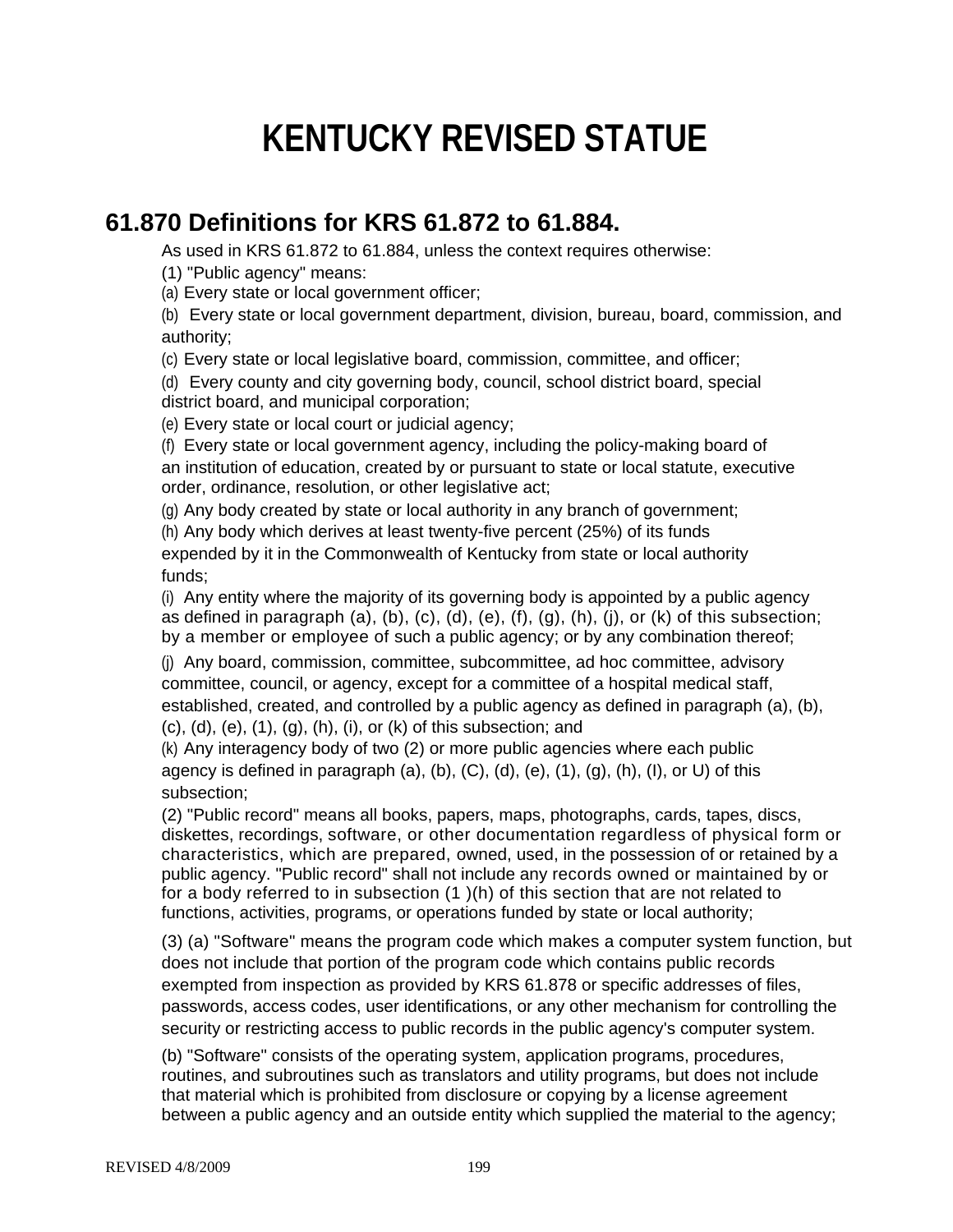(4) (a) "Commercial purpose" means the direct or indirect use of any part of a public record or records, in any form, for sale, resale, solicitation, rent, or lease of a service, or any use by which the user expects a profit either through commission, salary, or fee.

(b) 'Commercial purpose" shall not include:

1. Publication or related use of a public record by a newspaper or periodical;

2. Use of a public record by a radio or television station in its news or other informational programs; or

3. Use of a public record in the preparation for prosecution or defense of litigation, or claims settlement by the parties to such action, or the attorneys representing the parties;

(5) "Official custodian" means the chief administrative officer or any other officer or employee of a public agency who is responsible for the maintenance, care and keeping of public records, regardless of whether such records are in his actual personal custody and control;

(6) "Custodian" means the official custodian or any authorized person having personal custody and control of public records;

(7) "Media" means the physical material in or on which records may be stored or represented, and which may include, but is not limited to paper, microform, disks, diskettes, optical disks, magnetic tapes, and cards; and

(8) "Mechanical processing" means any operation or other procedure which is transacted an a machine, and which may include, but is not limited to a copier, computer, recorder or tape processor, or other automated device.

Effective: July 15, 1994

History: Amended 1994 Ky. Acts ch. 262, sec. 2, effective July 15, 1994. -Amended 1992 Ky. Acts ch. 163, sec. 2, effective July 14, 1992. - Amended 1986 Ky. Acts ch. 150, sec. 2, effective July 15, 1986. -- Created 1976 Ky. Acts ch. 273, sec. 1.

#### **61.871 Policy of KRS 61.870 to 61.884 -- Strict construction of exceptions of KRS 61.878.**

The General Assembly finds and declares that the basic policy of KRS 61.870 to 61.884 is that free and open examination of public records is in the public interest and the exceptions provided for by KRS 61.878 or otherwise provided by law shall be strictly construed, even though such examination may cause inconvenience or embarrassment to public officials or others.

Effective: July 14, 1992 History: Created 1992 Ky. Acts ch. 163, sec. 1, effective July 14, 1992.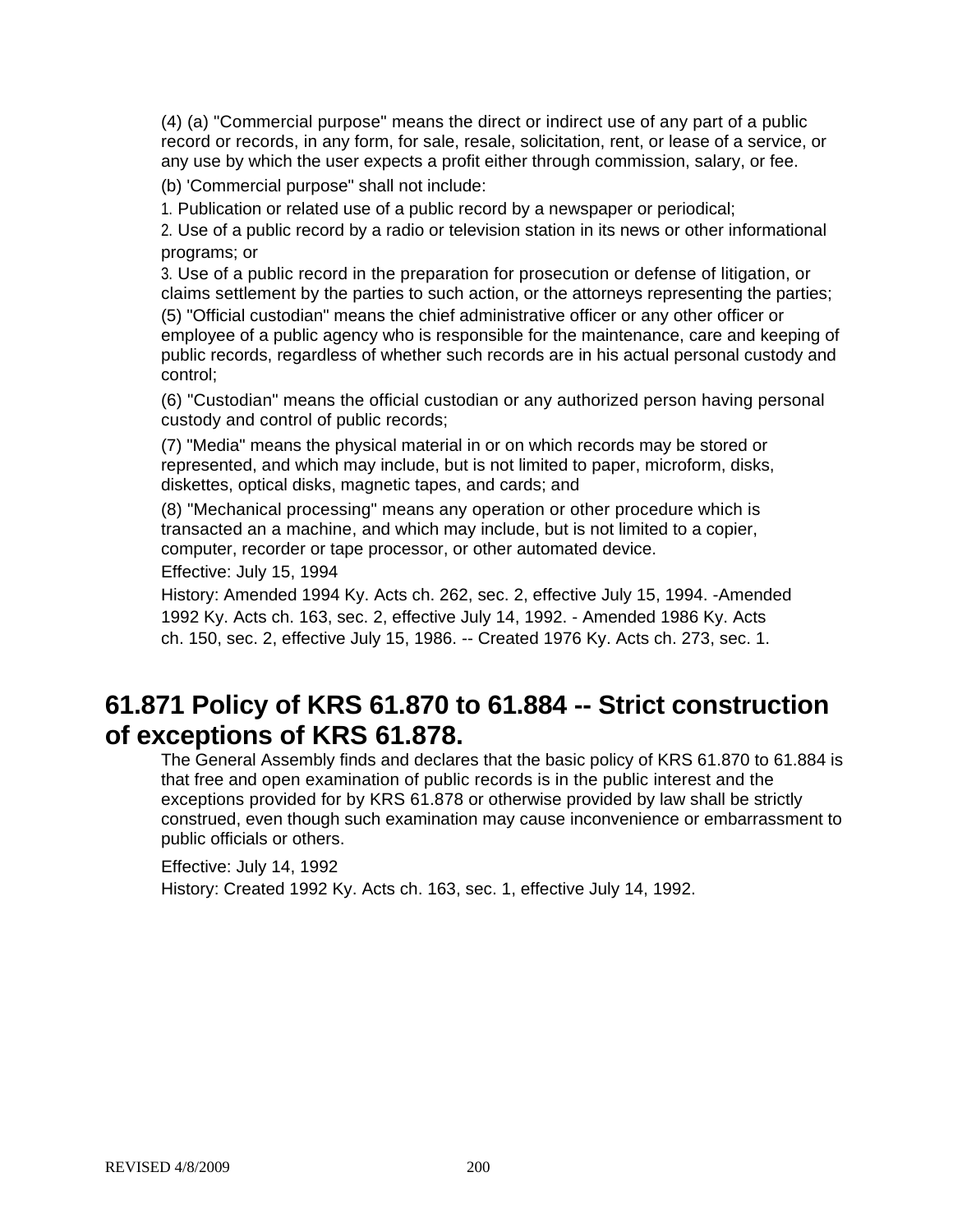#### **61.8715 Legislative findings.**

The General Assembly finds an essential relationship between the intent of this chapter and that of KRS 171.410 to 171.740, dealing with the management of public records, and of KRS 11.501 to 11.517, 45.253, 171.420, 186A.040, 186A.285, and 194B.102, dealing with the coordination of strategic planning for computerized information systems in state government; and that to ensure the efficient administration of government and to provide accountability of government activities, public agencies are required to manage and maintain their records according to the requirements of these statutes. The General Assembly further recognizes that while all government agency records are public records for the purpose of their management, not all these records are required to be open to public access, as defined in this chapter, some being exempt under KRS 61.878.

Effective: July 14, 2000

History: Amended 2000 Ky. Acts ch. 506, sec. 17, effective July 14, 2000; and ch. 536, sec. 17, effective July 14, 2000,— Created 1994 Ky. Acts ch. 262, sec. 1, effective July 15, 1994,

Legislative Research Commission Note (7/14/2000). This section was amended by 2000 Ky. Acts chs. 506 and 536, which are identical and have been codified together.

#### **61.872 Right to inspection -- Limitation.**

(1) All public records shall be open for inspection by any person, except as otherwise provided by KRS 61.870 to 61.884, and suitable facilities shall be made available by each public agency for the exercise of this right. No person shall remove original copies of public records from the offices of any public agency without the written permission of the official custodian of the record.

(2) Any person shall have the right to inspect public records. The official custodian may require written application, signed by the applicant and with his name printed legibly on the application, describing the records to be inspected. The application shall be hand delivered, mailed, or sent via facsimile to the public agency.

(3) A person may inspect the public records:

(a) During the regular office hours of the public agency; or

(b) By receiving copies of the public records from the public agency through the mail. The public agency shall mail copies of the public records to a person whose residence or principal place of business is outside the county in which the public records are located after he precisely describes the public records which are readily available within the public agency. If the person requesting the public records requests that copies of the records be mailed, the official custodian shall mail the copies upon receipt of all fees and the cost of mailing.

(4) If the person to whom the application is directed does not have custody or control of the public record requested, that person shall notify the applicant and shall furnish the name and location of the official custodian of the agency's public records.

(5) If the public record is in active use, in storage or not otherwise available, the official custodian shall immediately notify the applicant and shall designate a place, time, and date for inspection of the public records, not to exceed three (3) days from receipt of the application, unless a detailed explanation of the cause is given for further delay and the place, time, and earliest date on which the public record will be available for inspection.

(6) If the application places an unreasonable burden in producing public records or if the custodian has reason to believe that repeated requests are intended to disrupt other essential functions of the public agency, the official custodian may refuse to permit inspection of the public records or mail copies thereof. However, refusal under this section shall be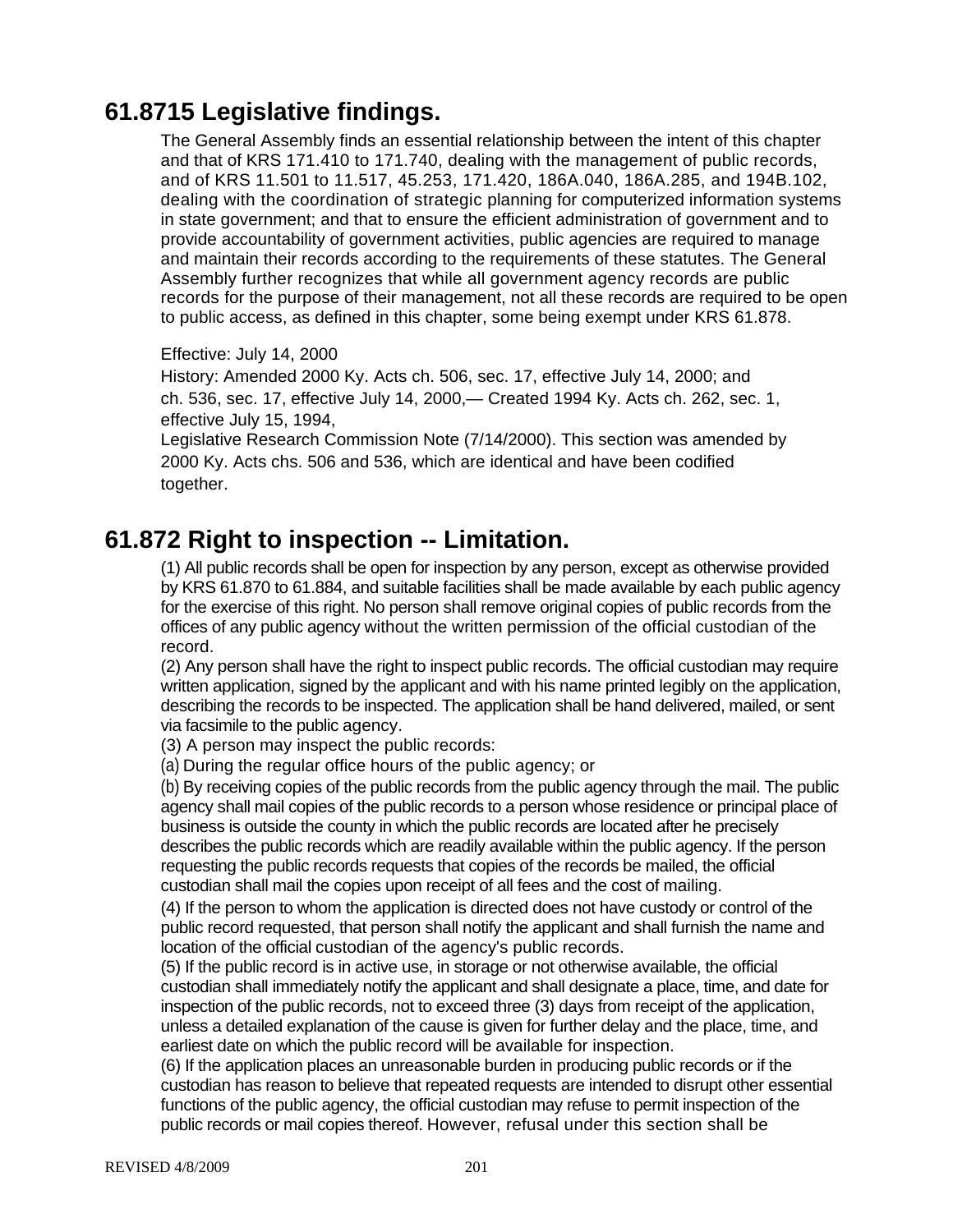sustained by clear and convincing evidence. Effective: July 15, 1994 History Amended 1994 Ky. Acts ch. 262, sec. 3, effective July 15, 1994. - Amended 1992 Ky. Acts ch. 163, sec. 3, effective July 14, 1992. - Created 1976 Ky. Acts ch. 273, sec. 2.

#### **61.874 Abstracts, memoranda, copies -- Agency may prescribe fee -- Use of nonexempt public records for commercial purposes -• Online access.**

(1) Upon inspection, the applicant shall have the right to make abstracts of the public records and memoranda thereof, and to obtain copies of all public records not exempted by the terms of KRS 61.878. When copies are requested, the custodian may require a written request and advance payment of the prescribed fee, including postage where appropriate. If the applicant desires copies of public records other than written records, the custodian of the records shall duplicate the records or permit the applicant to duplicate the records; however, the custodian shall ensure that such duplication will not damage or alter the original records.

(2) (a) Nonexempt public records used for noncommercial purposes shall be available for copying in either standard electronic or standard hard copy format, as designated by the party requesting the records, where the agency currently maintains the records in electronic format. Nonexempt public records used for noncommercial purposes shall be copied in standard hard copy format where agencies currently maintain records in hard copy format. Agencies are not required to convert hard copy format records to electronic formats.

(b) The minimum standard format in paper form shall be defined as not less than 8 1/2 inches x 11 inches in at least one (1) color on white paper, or for electronic format, in a flat file electronic American Standard Code for Information Interchange (ASCII) format. If the public agency maintains electronic public records in a format other than ASCII, and this format conforms to the requestor's requirements, the public record may be provided in this alternate electronic format for standard fees as specified by the public agency. Any request for a public record in a form other than the forms described in this

section shall be considered a non standardized request.

(3) The public agency may prescribe a reasonable fee for making copies of nonexempt public records requested for use for noncommercial purposes which shall not exceed the actual cost of reproduction, including the costs of the media and any mechanical processing cost incurred by the public agency, but not including the cost of staff required. If a public agency is asked to produce a record in a non standardized format, or to tailor the format to meet the request of an individual or a group, the public agency may at its discretion provide the requested format and recover staff costs as well as any actual costs incurred.

(4) (a) Unless an enactment of the General Assembly prohibits the disclosure of public records to persons who intend to use them for commercial purposes, if copies of nonexempt public records are requested for commercial purposes, the public agency may establish a reasonable fee.

(b) The public agency from which copies of nonexempt public records are requested for a commercial purpose may require a certified statement from the requestor stating the commercial purpose for which they shall be used, and may require the requestor to enter into a contract with the agency. The contract shall permit use of the public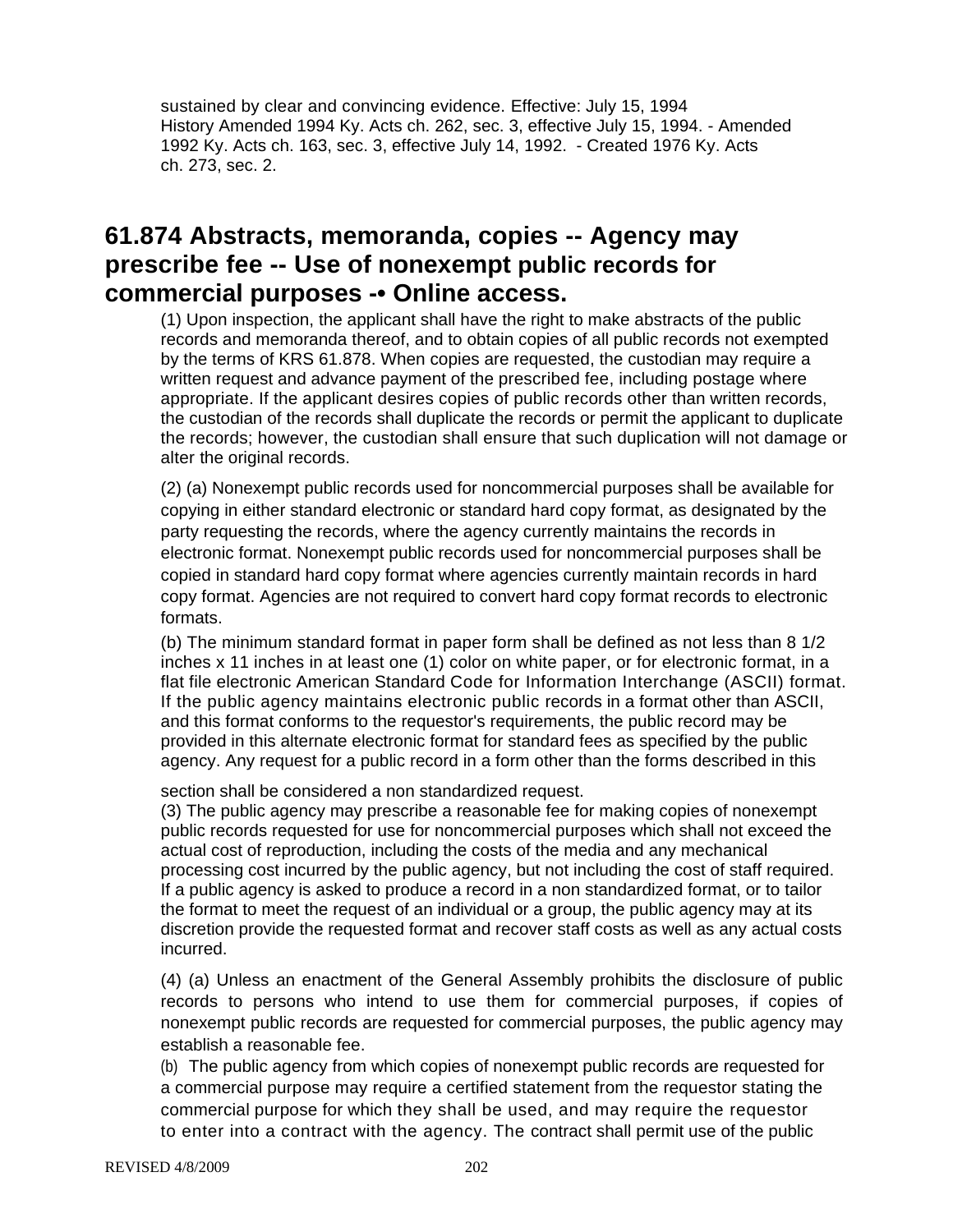records for the stated commercial purpose for a specified fee.

(c) The fee provided for in subsection (a) of this section may be based on one or both of the following:

1. Cost to the public agency of media, mechanical processing, and staff required to produce a copy of the public record or records;

2. Cost to the public agency of the creation, purchase, or other acquisition of the public records.

(5) It shall be unlawful for a person to obtain a copy of any part of a public record for a: (a) Commercial purpose, without stating the commercial purpose, if a certified statement from the requestor was required by the public agency pursuant to subsection (4)(b) of this section; or

(b) Commercial purpose, if the person uses or knowingly allows the use of the public record for a different commercial purpose; or

(c) Noncommercial purpose, if the person uses or knowingly allows the use of the public record for a commercial purpose. A newspaper, periodical, radio or television station shall not be held to have used or knowingly allowed the use of the public record for a commercial purpose merely because of its publication or broadcast, unless it has also given its express permission for that commercial use.

(6) Online access to public records in electronic form, as provided under this section, may be provided and made available at the discretion of the public agency. If a party wishes to access public records by electronic means and the public agency agrees to provide online access, a public agency may require that the party enter into a contract, License, or other agreement with the agency, and may charge fees for these agreements. Fees shall not exceed: (a) The cost of physical connection to the system and reasonable cost of computer time access charges; and

(b) If the records are requested for a commercial purpose, a reasonable fee based on the factors set forth in subsection (4) of this section.

Effective: July 15, 1994

History: Amended 1994 Ky. Acts ch. 262, sec. 4, effective July 15, 1994. - Amended 1992 Ky. Acts ch. 163, sec. 4, effective July 14, 1992. -- Created 1976 Ky. Acts ch. 273, sec. 3.

#### **61.8745 Damages recoverable by public agency for person's misuse of public records.**

A person who violates subsections (2) to (6) of KRS 61.874 shall be liable to the public agency from which the public records were obtained for damages in the amount of:

(1) Three (3) times the amount that would have been charged for the public record if the actual commercial purpose for which it was obtained or used had been stated;

(2) Costs and reasonable attorney's fees; and

(3) Any other penalty established by law.

Effective: July 15, 1994

History: Created 1994 Ky. Acts ch. 262, sec. 7, effective July 15, 1994.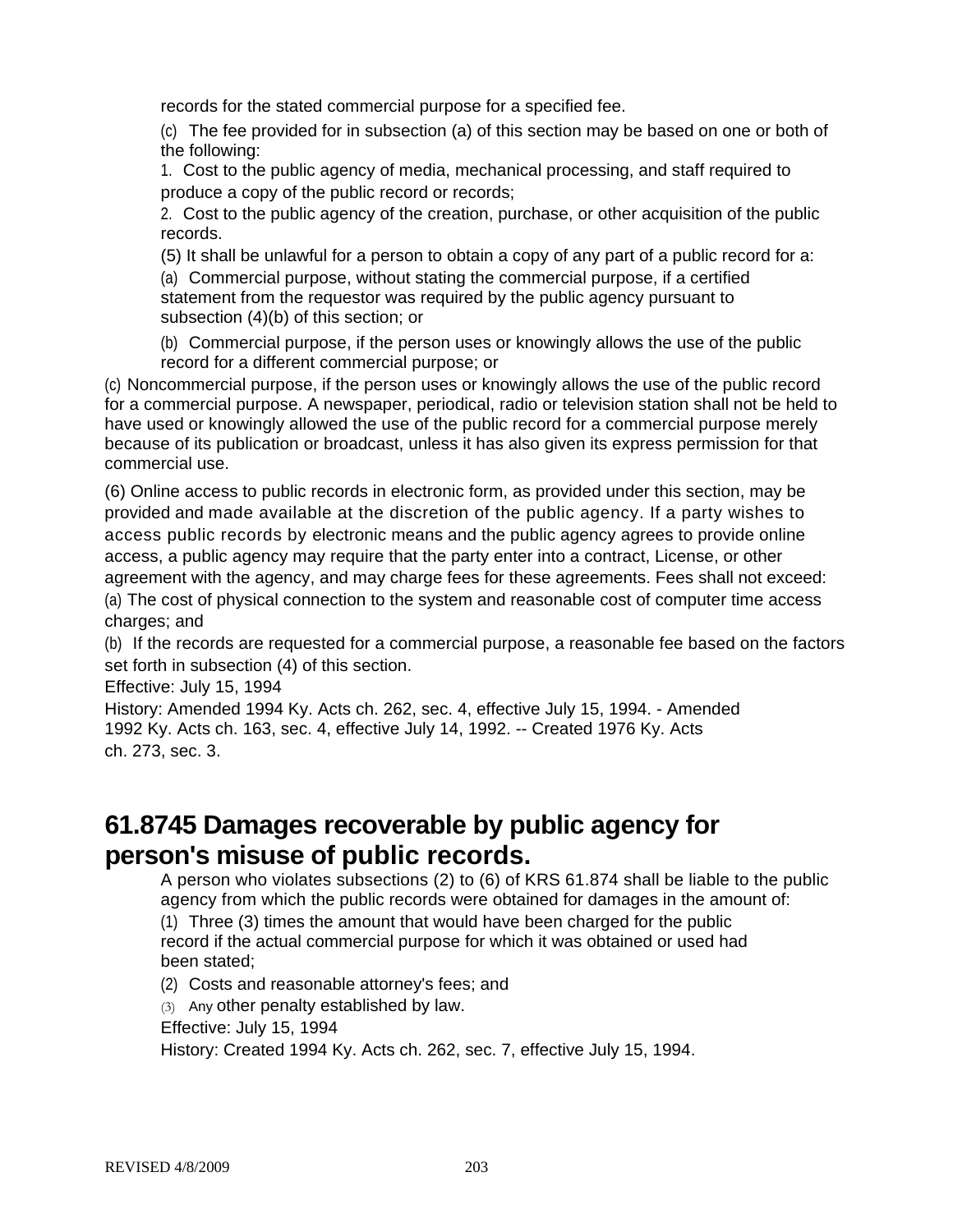#### **61.876 Agency to adopt rules and regulations.**

(1) Each public agency shall adopt rules and regulations in conformity with the provisions of KRS 61.870 to 61.884 to provide full access to public records, to protect public records from damage and disorganization, to prevent excessive disruption of its essential functions, to provide assistance and information upon request and to insure efficient and timely action in response to application for inspection, and such rules and regulations shall include, but shall not be limited to:

(a) The principal office of the public agency and its regular office hours;

(b) The title and address of the official custodian of the public agency's records;

(c) The fees, to the extent authorized by KRS 61.874 or other statute, charged for copies;

(d) The procedures to be followed in requesting public records.

(2) Each public agency shall display a copy of its rules and regulations pertaining to public records in a prominent location accessible to the public.

(3) The Finance and Administration Cabinet may promulgate uniform rules and regulations for all state administrative agencies.

History Created 1976 Ky. Acts ch. 273, sec. 4.

#### **61.878 Certain public records exempted from inspection except on order of court --Restriction of state employees to inspect personnel files prohibited.**

(1) The following public records are excluded from the application of KRS 61.870 to 61.884 and shall be subject to inspection only upon order of a court of competent jurisdiction, except that no court shall authorize the inspection by any party of an materials pertaining to civil litigation beyond that which is provided by the Rules of Civil Procedure governing pretrial discovery:

(a) Public records containing information of a personal nature where the public disclosure thereof would constitute a clearly unwarranted invasion of personal privacy;

(b) Records confidentially disclosed to an agency and compiled and maintained for scientific research. This exemption shall not, however, apply to records the disclosure or publication of which is directed by another statute;

(c) 1. Upon and after July 15, 1992, records confidentially disclosed to an agency or required by an agency to be disclosed to it, generally recognized as confidential or proprietary, which if openly disclosed would permit an unfair commercial advantage to competitors of the entity that disclosed the records;

2. Upon and after July 15, 1992, records confidentially disclosed to an agency or required by an agency to be disclosed to it, generally recognized as confidential or proprietary, which are compiled and maintained:

a. In conjunction with an application for or the administration of a loan or grant;

b. In conjunction with an application for or the administration of assessments, incentives, inducements, and tax credits as described in KRS Chapter 154;

c. In conjunction with the regulation of commercial enterprise, including mineral exploration records, unpatented, secret commercially valuable plans, appliances, formulae, or processes, which are used for the making, preparing, compounding, treating, or processing of articles or materials which are trade commodities obtained front a person; or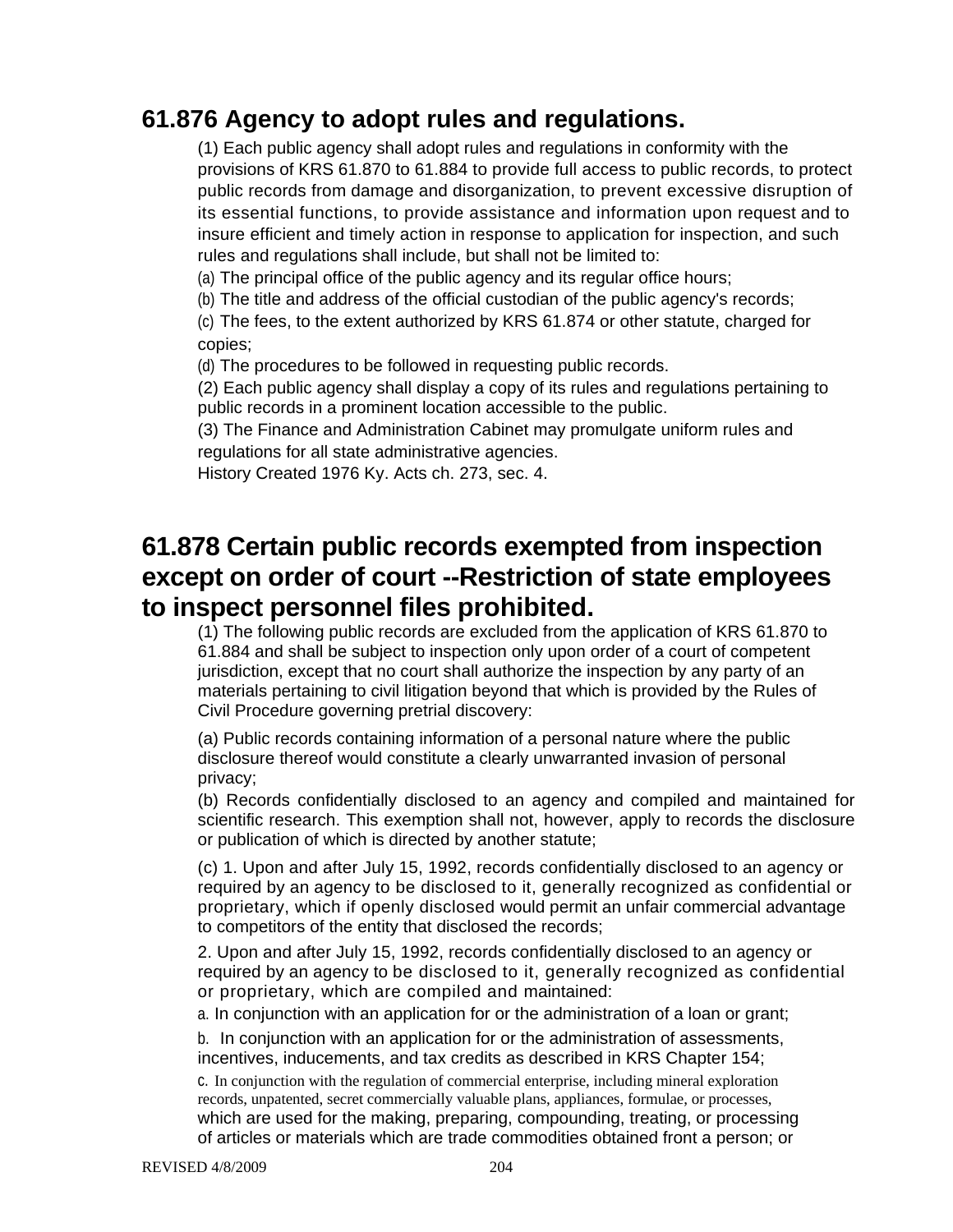d. For the grant or review of a license to do business.

3. The exemptions provided for in subparagraphs 1. and 2. of this paragraph shall not apply to records the disclosure or publication of which is directed by another statute; (d) Public records pertaining to a prospective location of a business or industry where no previous public disclosure has been made of the business' or industry's interest in locating in, relocating within or expanding within the Commonwealth. This exemption shall not include those records pertaining to application to agencies for permits or licenses necessary to do business or to expand business operations within the state, except as provided in paragraph (c) of this subsection;

(e) Public records which are developed by an agency in conjunction with the regulation or supervision of financial institutions, including but not limited to, banks, savings and loan associations, and credit unions, which disclose the agency's internal examining or audit criteria and related analytical methods;

(f) The contents of real estate appraisals, engineering or feasibility estimates and evaluations made by or for a public agency relative to acquisition of property, until such time as all of the property has been acquired. The law of eminent domain shall not be affected by this provision;

(g) Test questions, scoring keys, and other examination data used to administer a licensing examination, examination for employment, or academic examination before the exam is given or if it is to be given again;

(h) Records of law enforcement agencies or agencies Involved in administrative adjudication that were compiled in the process of detecting and investigating statutory or regulatory violations if the disclosure of the information would harm the agency by revealing the identity of informants not otherwise known or by premature release of information to be used in a prospective law enforcement action or administrative adjudication. Unless exempted by other provisions of KRS 61.870 to 61.884, public records exempted under this provision shall be open after enforcement action is completed or a decision is made to take no action; however, records or information compiled and maintained by county attorneys or Commonwealth's attorneys pertaining to criminal investigations or criminal litigation shall be exempted from the provisions of KRS 61.870 to 61.884 and shall remain exempted after enforcement action, including litigation, is completed or a decision is made to take no action. The exemptions provided by this subsection shall not be used by the custodian of the records to delay or impede the exercise of rights granted by KRS 61.870 to 61.884;(i) Preliminary drafts, notes, correspondence with private individuals, other than correspondence which is intended to give notice of final action of a public agency;

(j) Preliminary recommendations, and preliminary memoranda in which opinions are expressed or policies formulated or recommended;

(k) All public records or information the disclosure of which is prohibited by federal law or regulation; and (I) Public records or information the disclosure of which is prohibited or restricted or otherwise made confidential by enactment of the General Assembly.

(2) No exemption in this section shall be construed to prohibit disclosure of statistical information not descriptive of any readily identifiable person.

(3) No exemption in this section shall be construed to deny, abridge, or impede the right of a public agency employee, including university employees, an applicant for employment, or an eligible on a register to inspect and to copy any record including preliminary and other supporting documentation that relates to him. The records shall include, but not be limited to, work plans, job performance, demotions, evaluations, promotions, compensation, classification, reallocation, transfers, layoffs, disciplinary actions, examination scores, and preliminary and other supporting documentation, A public agency employee, including university employees, applicant, or eligible shall not have the right to inspect or to

REVISED 4/8/2009 205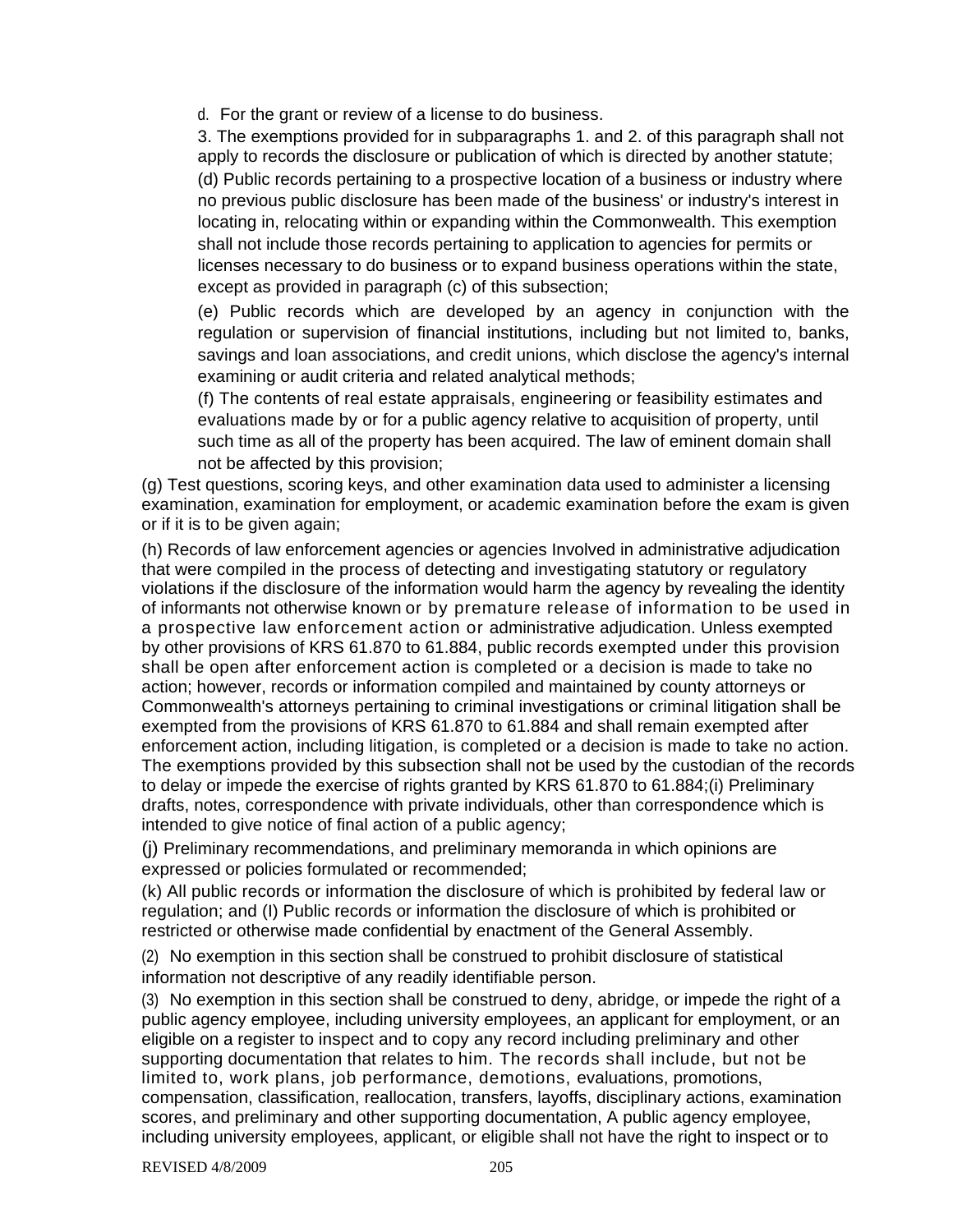copy any examination or any documents relating to ongoing criminal or administrative investigations by an agency.

(4) If any public record contains material which is not excepted under this section, the public agency shall separate the excepted and make the non excepted material available for examination.

(5) The provisions of this section shall in no way prohibit or limit the exchange of public records or the sharing of information between public agencies when the exchange is serving a legitimate governmental need or is necessary in the performance of a legitimate government function.

Effective: July 15, 1994

History. Amended 1994 Ky. Acts ch. 262, sec. 5, effective July 15, 1994; and ch. 450, sec. 34, effective July 15, 1994. —Amended 1992 Ky. Acts ch. 163, sec. 5, effective July 14, 1992.-- Amended 1986 Ky. Acts ch. 494, sec. 24, effective July 15, 1986.- - Created 1976 Ky. Acts ch. 273, sec. 5.

Legislative Research Commission Note (7/15/94). This section was amended by 1994 Ky. Acts chs. 262 and 450 which do not appear to be in conflict and have been codified together.

#### **61.880 Denial of inspection -- Role of Attorney General.**

(1) If a person enforces KRS 61.870 to 61.884 pursuant to this section, he shall begin enforcement under this subsection before proceeding to enforcement under subsection (2) of this section. Each public agency, upon any request for records made under KRS 61.870 to 61.884, shall determine within three (3) days, excepting Saturdays, Sundays, and legal holidays, after the receipt of any such request whether to comply with the request and shall notify in writing the person making the request, within the three (3) day period, of its decision. An agency response denying, in whole or in part, inspection of any record shall include a statement of the specific exception authorizing the withholding of the record and a brief explanation of how the exception applies to the record withheld. The response shall be issued by the official custodian or under his authority, and it shall constitute final agency action.

(2) (a) If a complaining party wishes the Attorney General to review a public agency's denial of a request to inspect a public record, the complaining party shall forward to the Attorney General a copy of the written request and a copy of the written response denying inspection. If the public agency refuses to provide a written response, a complaining party shall provide a copy of the written request. The Attorney General shall review the request and denial and issue within twenty (20) days, excepting Saturdays, Sundays and legal holidays, a written decision stating whether the agency violated provisions of KRS 61.870 to 61.884.

(b) In unusual circumstances, the Attorney General may extend the twenty (20) day time limit by sending written notice to the complaining party and a copy to the denying agency, setting forth the reasons for the extension, and the day on which a decision is expected to be issued, which shall not exceed an additional thirty (30) work days, excepting Saturdays, Sundays, and legal holidays. As used in this section, "unusual circumstances" means, but only to the extent reasonably necessary to the proper resolution of an appeal:

1. The need to obtain additional documentation from the agency or a copy of the records involved;

2. The need to conduct extensive research on issues of first impression; or

3. An unmanageable increase in the number of appeals received by the Attorney General.

REVISED 4/8/2009 206 (c) On the day that the Attorney General renders his decision, he shall mail a copy to the agency and a copy to the person who requested the record in question. The burden of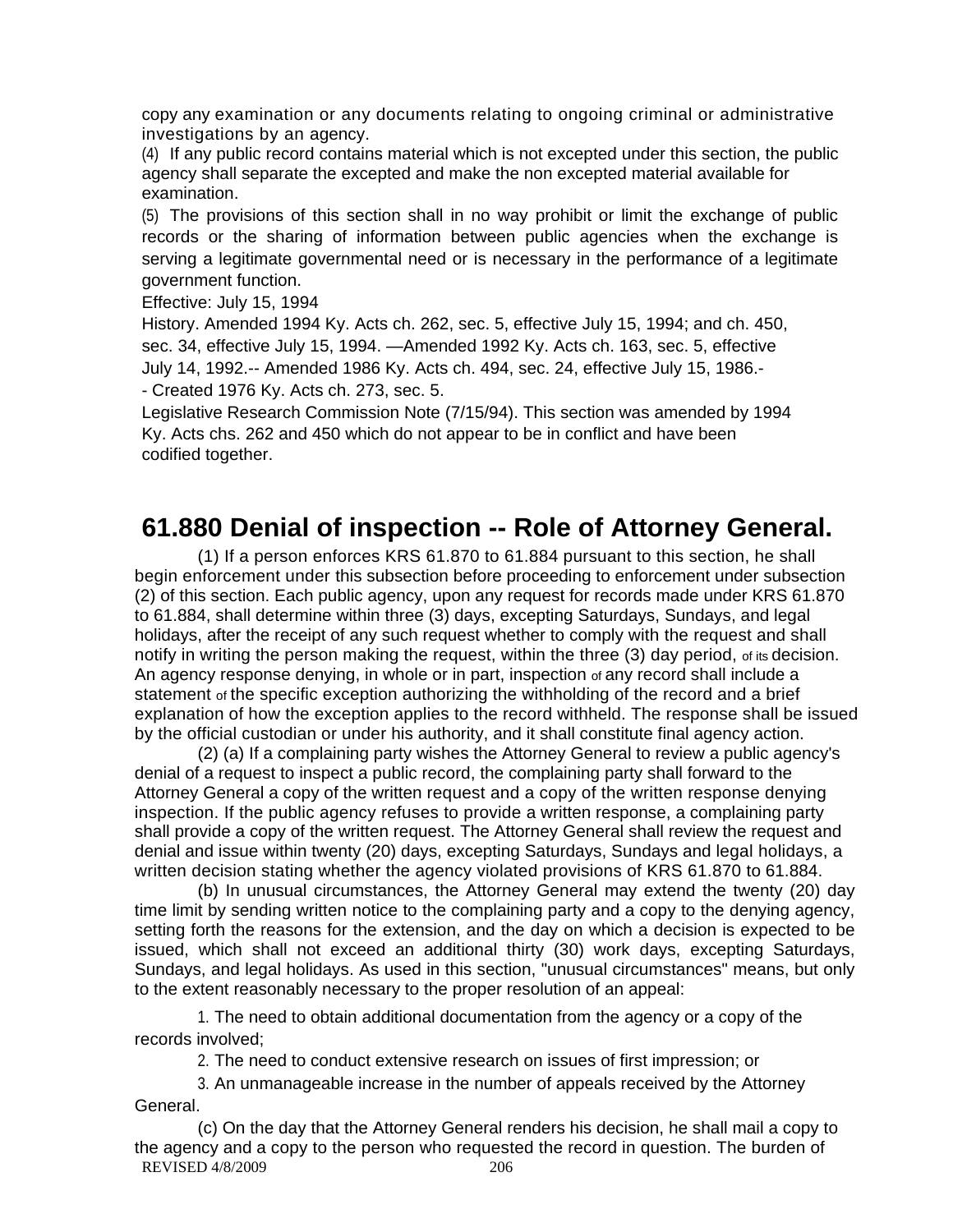proof in sustaining the action shall rest with the agency, and the Attorney General may request additional documentation from the agency for substantiation. The Attorney General may also request a copy of the records involved but they shall not be disclosed.

(3) Each agency shall notify the Attorney General of any actions filed against that agency in Circuit Court regarding the enforcement of KRS 61.870 to 61.884. The Attorney General shall not, however, be named as a party in any Circuit Court actions regarding the enforcement of KRS 61.870 to 61.884, nor shall he have any duty to defend his decision in Circuit Court or any subsequent proceedings.

(4) If a person feels the intent of KRS 61.870 to 61.884 is being subverted by an agency short of denial of inspection, including but not limited to the imposition of excessive fees or the misdirection of the applicant, the person may complain in writing to the Attorney General, and the complaint shall be subject to the same adjudicatory process as if the record had been denied.

(5) (a) A party shall have thirty (30) days from the day that the Attorney General renders his decision to appeal the decision. An appeal within the thirty (30) day time limit shall be treated as if it were an action brought under KRS 61.882.

(b) If an appeal is not filed within the thirty (30) day time limit, the Attorney General's decision shall have the force and effect of law and shall be enforceable in the Circuit Court of the county where the public agency has its principal place of business or the Circuit Court of the county where the public record is maintained.

Effective: July 15, 1994History: Amended 1994 Ky. Acts ch, 262, sec. 6, effective July

15, 1994. - Amended 1992 Ky. Acts ch. 16 3, sec. 6, effective July 14, 19 9 2. --

Created 1976 Ky. Acts ch. 273, sec. 6.

#### **61.882 Jurisdiction of Circuit Court in action seeking right of inspection - Burden of proof -- Costs -- Attorney fees.**

(1) The Circuit Court of the county where the public agency has its principal place of business or the Circuit Court of the county where the public record is maintained shall have jurisdiction to enforce the provisions of KRS 61.870 to 61.884, by injunction or other appropriate order on application of any person. (2).A person alleging a violation of the provisions of KRS 61.870 to 61.884 shall not have to exhaust his remedies under KRS 61.880 before filing suit in a Circuit Court.

(3) In an appeal of an Attorney General's decision, where the appeal is properly filed pursuant to KRS 61.880(5) (a), the court shall determine the matter de riovo. In an original action or an appeal of an Attorney General's decision, where the appeal is properly filed pursuant to KRS 61.880(5) (a), the burden of proof shall be on the public agency. The court on its own motion, or on motion of either of the parties, may view the records in controversy in camera before reaching a decision. Any noncompliance with the order of the court may be punished as contempt of court.

(4) Except as otherwise provided by law or rule of court, proceedings arising under this section take precedence on the docket over all other causes and shall be assigned for hearing and trial at the earliest practicable date.

(5) Any person who prevails against any agency in any action in the courts regarding a violation of KRS 61.870 to 61.884 may, upon a finding that the records were willfully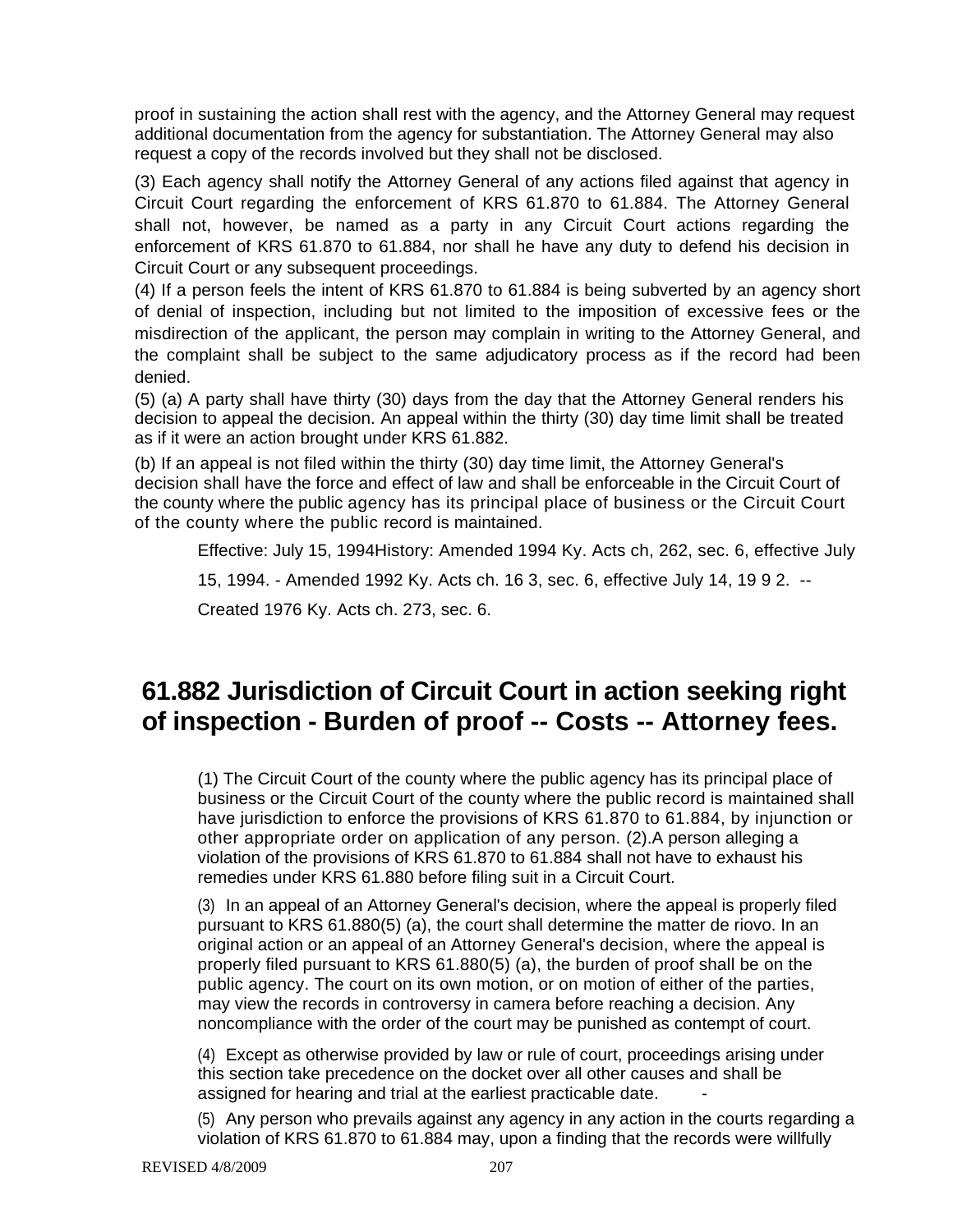withheld in violation of KRS 61.870 to 61.884, be awarded costs, including reasonable attorney's fees, incurred in connection with the legal action. If such person prevails in part, the court may in its discretion award him costs or an appropriate portion thereof. In addition, it shall be within the discretion of the court to award the person an amount not to exceed twenty-five dollars (\$25) for each day that he was denied the right to inspect or copy said public record. Attorney's fees, costs, and awards under this subsection shall be paid by the agency that the court determines is responsible for the violation.

Effective: July 14, 1992 History: Amended 1992 Ky. Acts ch. 163, sec. 7, effective July 14, 1992. -- Created 1976 Ky. Acts ch. 273, sec. 7.

#### **61.884 Persons access to record relating to him.**

Any person shall have access to any public record relating to him or in which he is mentioned by name, upon presentation of appropriate identification, subject to the provisions of KRS 61.878. History: Created 1976 Ky. Acts ch. 273, sec. 8.